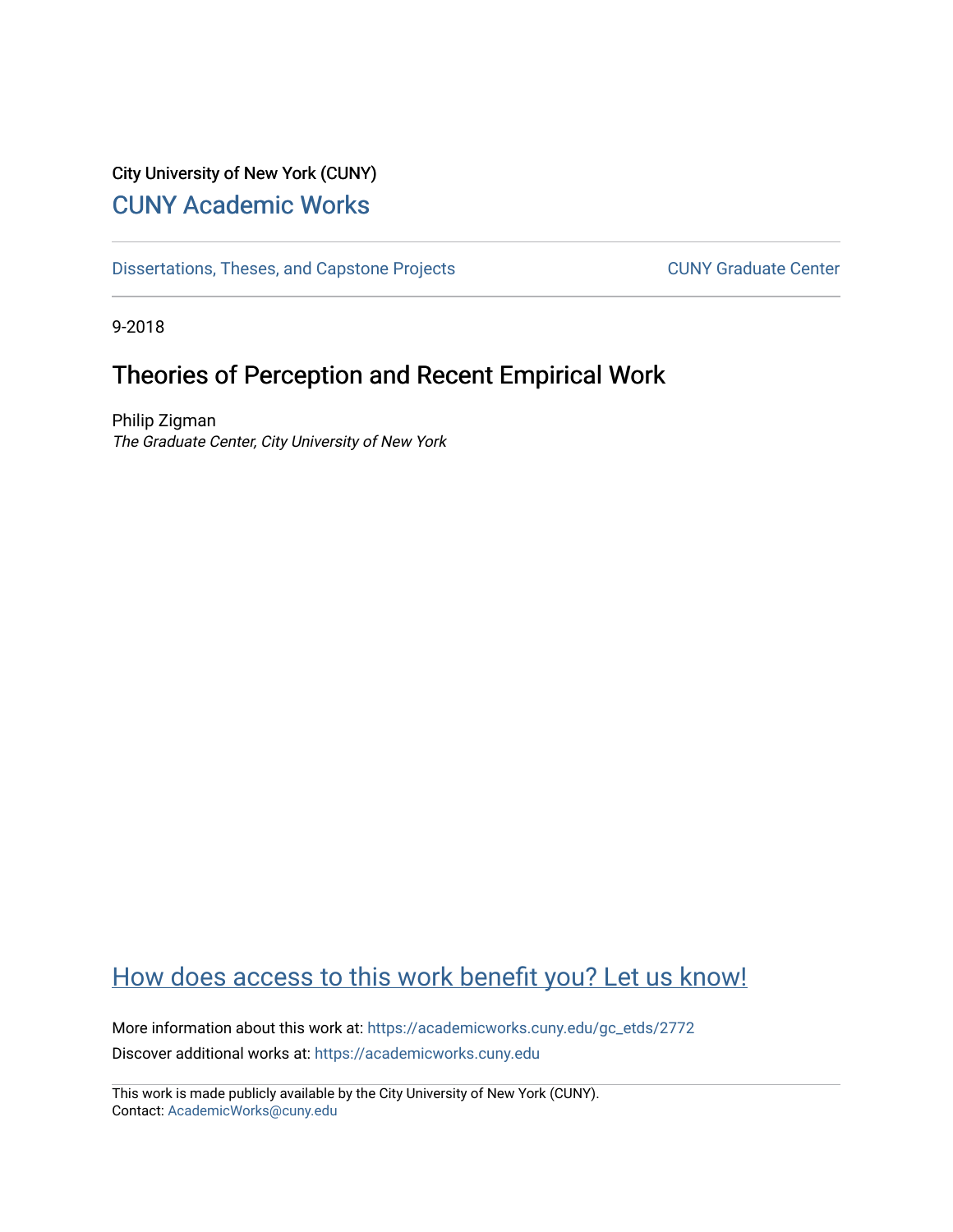### THEORIES OF PERCEPTION AND RECENT EMPIRICAL WORK

by

PHILIP ZIGMAN

A dissertation submitted to the Graduate Faculty in Philosophy in partial fulfillment of the requirements for the degree of Doctor of Philosophy, The City University of New York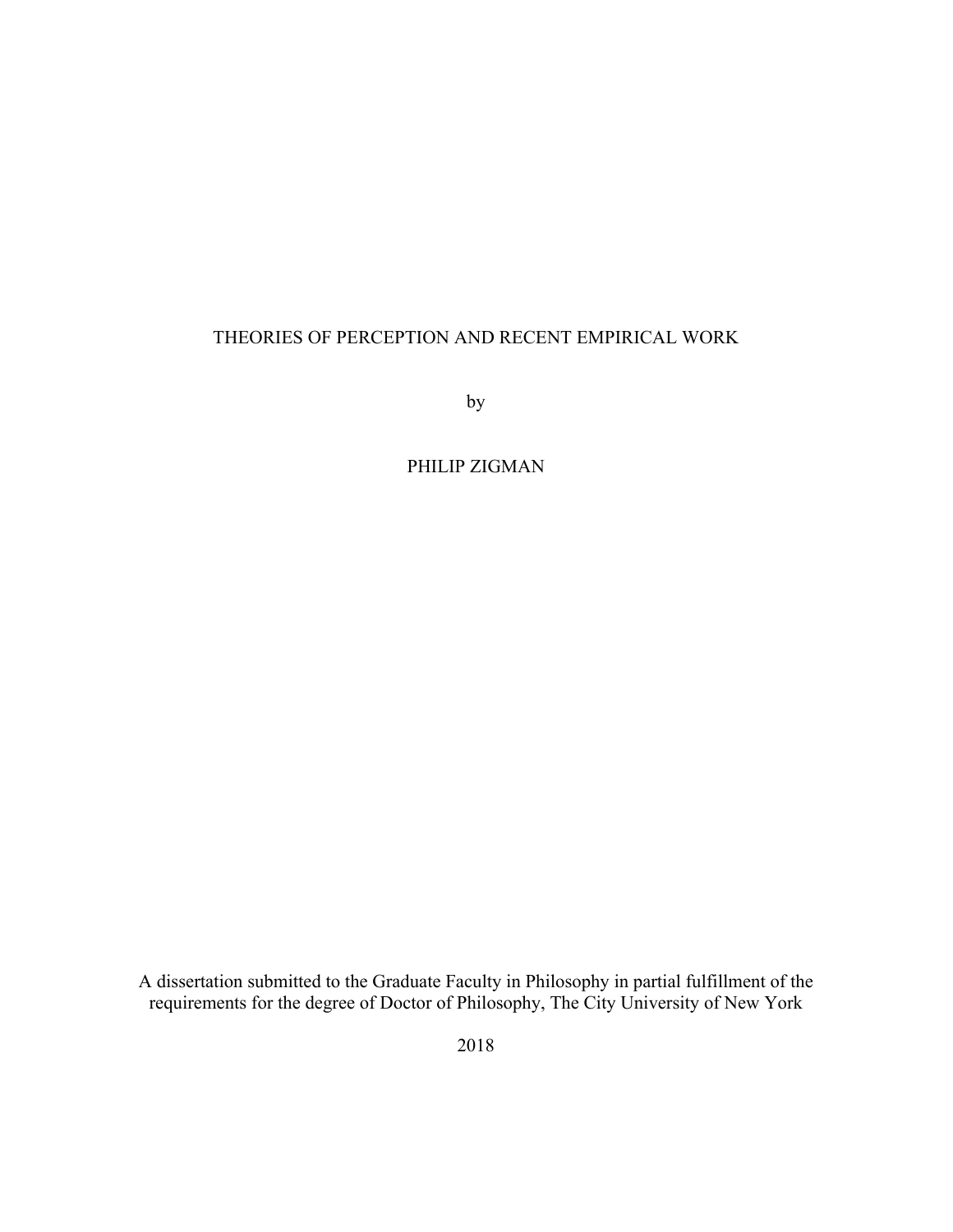© 2018

## PHILIP ZIGMAN

All Rights Reserved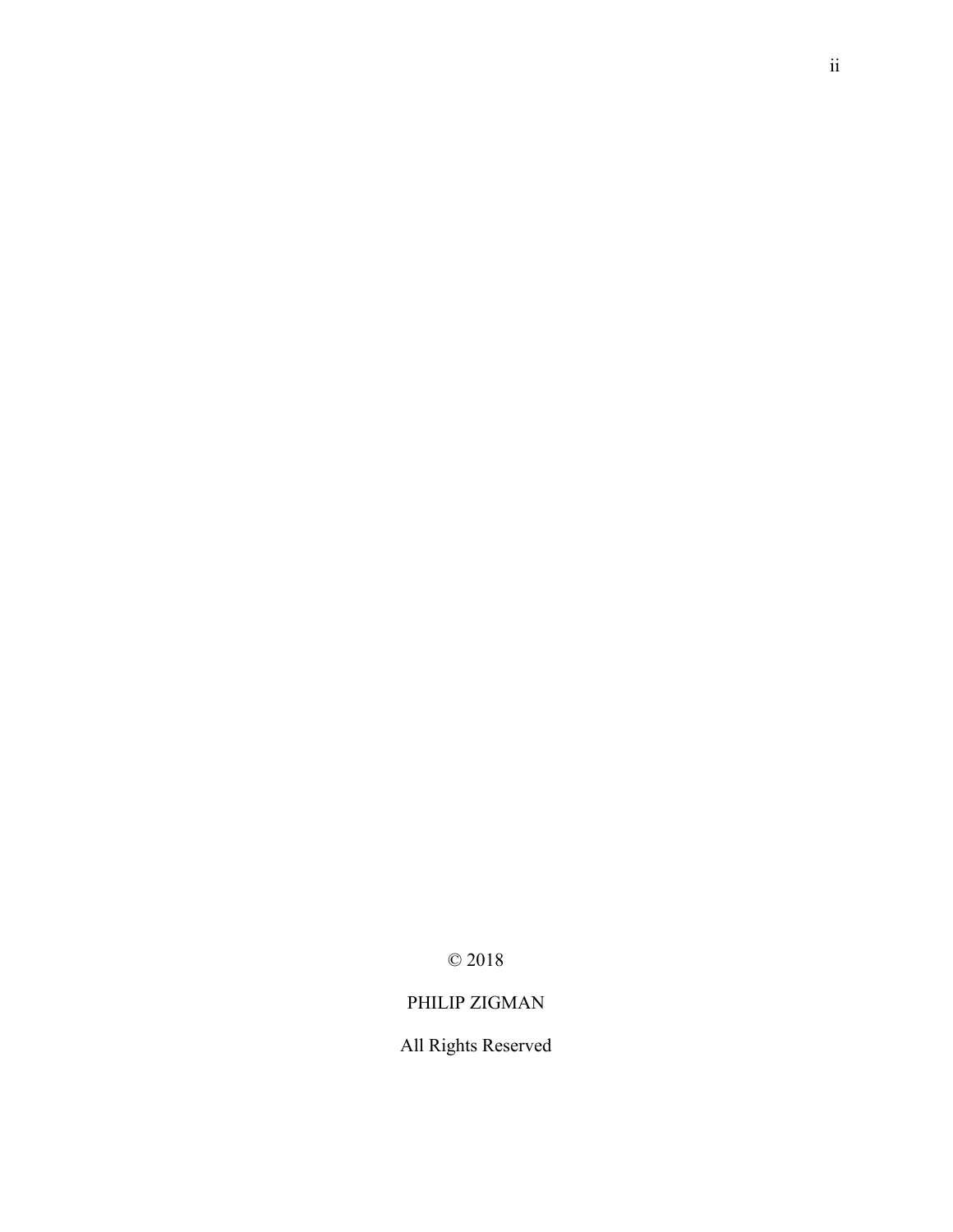Theories of Perception and Recent Empirical Work

by

Philip Zigman

This manuscript has been read and accepted for the Graduate Faculty in Philosophy in satisfaction of the dissertation requirement for the degree of Doctor of Philosophy.

David Papineau

 $\mathcal{L}_\text{max}$  and the contract of the contract of the contract of the contract of the contract of the contract of the contract of the contract of the contract of the contract of the contract of the contract of the contrac

Date Chair of Examining Committee

Nickolas Pappas

 $\mathcal{L}_\text{max}$  and the contract of the contract of the contract of the contract of the contract of the contract of the contract of the contract of the contract of the contract of the contract of the contract of the contrac Date Executive Officer

Supervisory Committee: David Rosenthal David Papineau

Howard Robinson

Jesse Prinz

THE CITY UNIVERSITY OF NEW YORK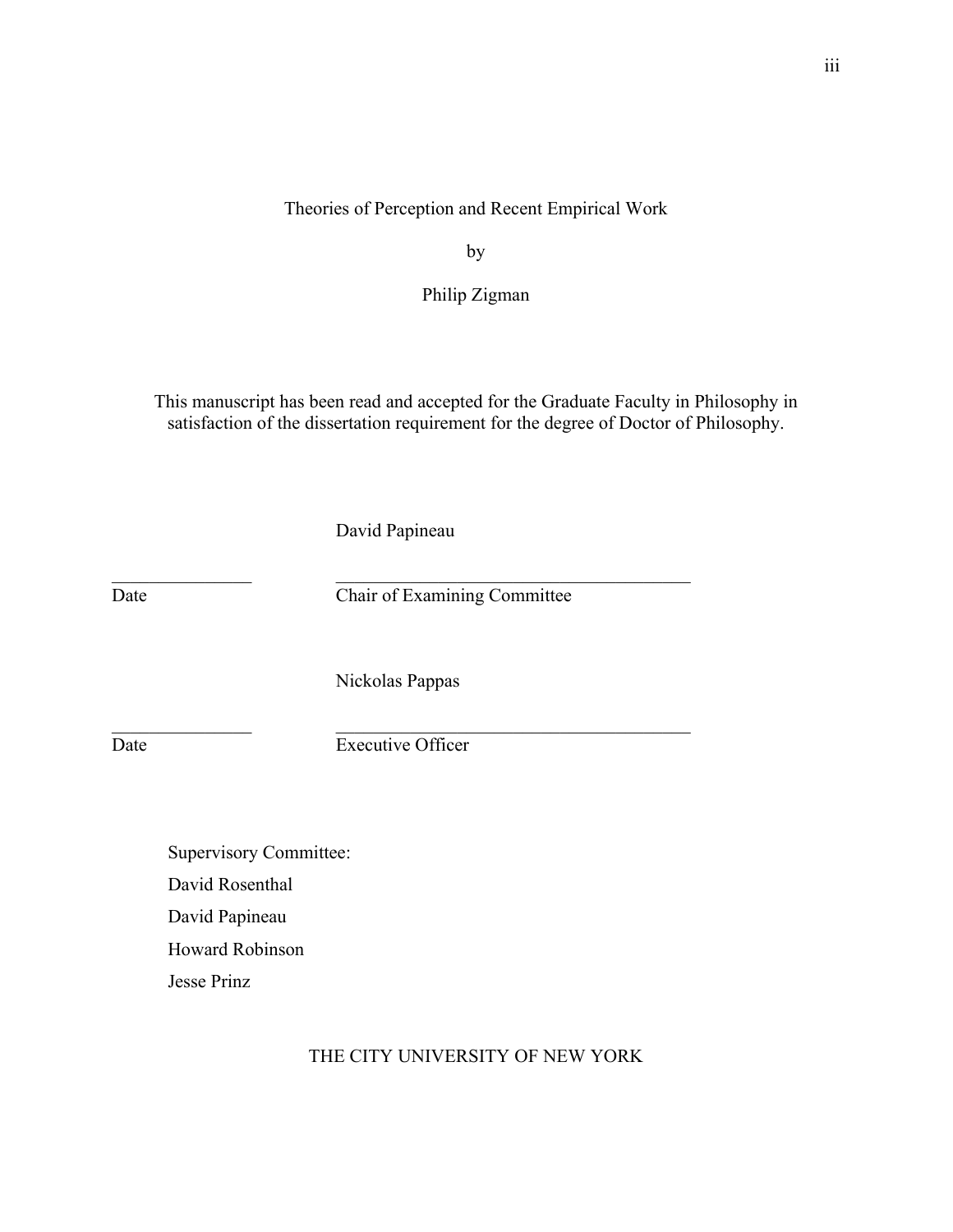#### Abstract

### Theories of Perception and Recent Empirical Work

by

#### Philip Zigman

Advisor: David Rosenthal

In this dissertation I answer the following question: Does recent empirical work give us reason to think that naïve realism is false or that indirect realism is correct? There is a small amount of literature arguing that recent empirical findings pose problems for naïve realism and suggest that perception involves mental representation. I review this literature and the arguments therein, examine the relevant empirical work, and argue that recent empirical work on perception does give us reason to reject naïve realism and to favour an indirect realist view that countenances mental representations.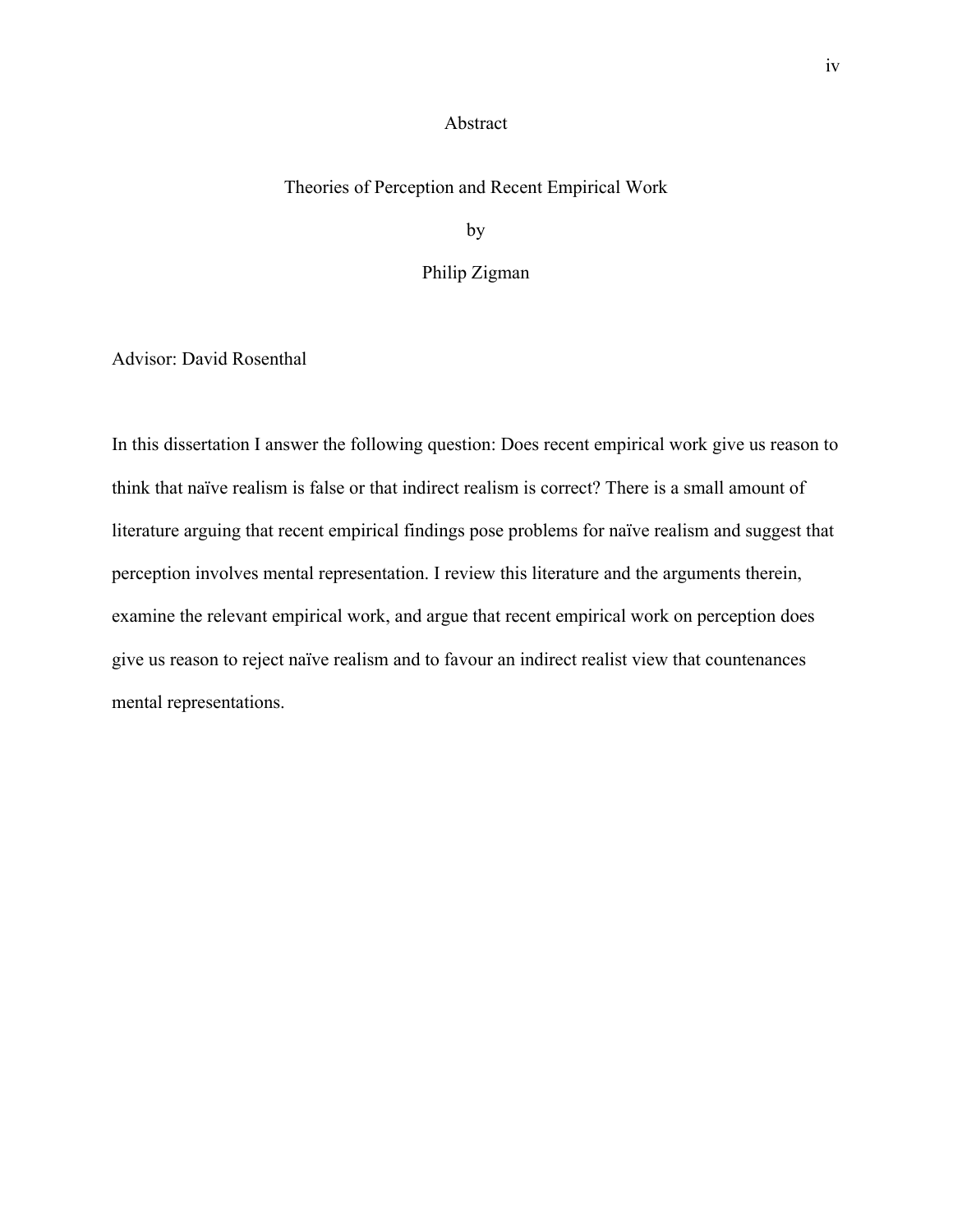### Acknowledgments

I want to thank Howard Robinson, David Papineau, and especially David Rosenthal, for their guidance and support. I also want to thank Jesse Prinz for graciously agreeing to come on board with unreasonably short notice.

And I want to thank Robyn for everything, but mostly the hugs.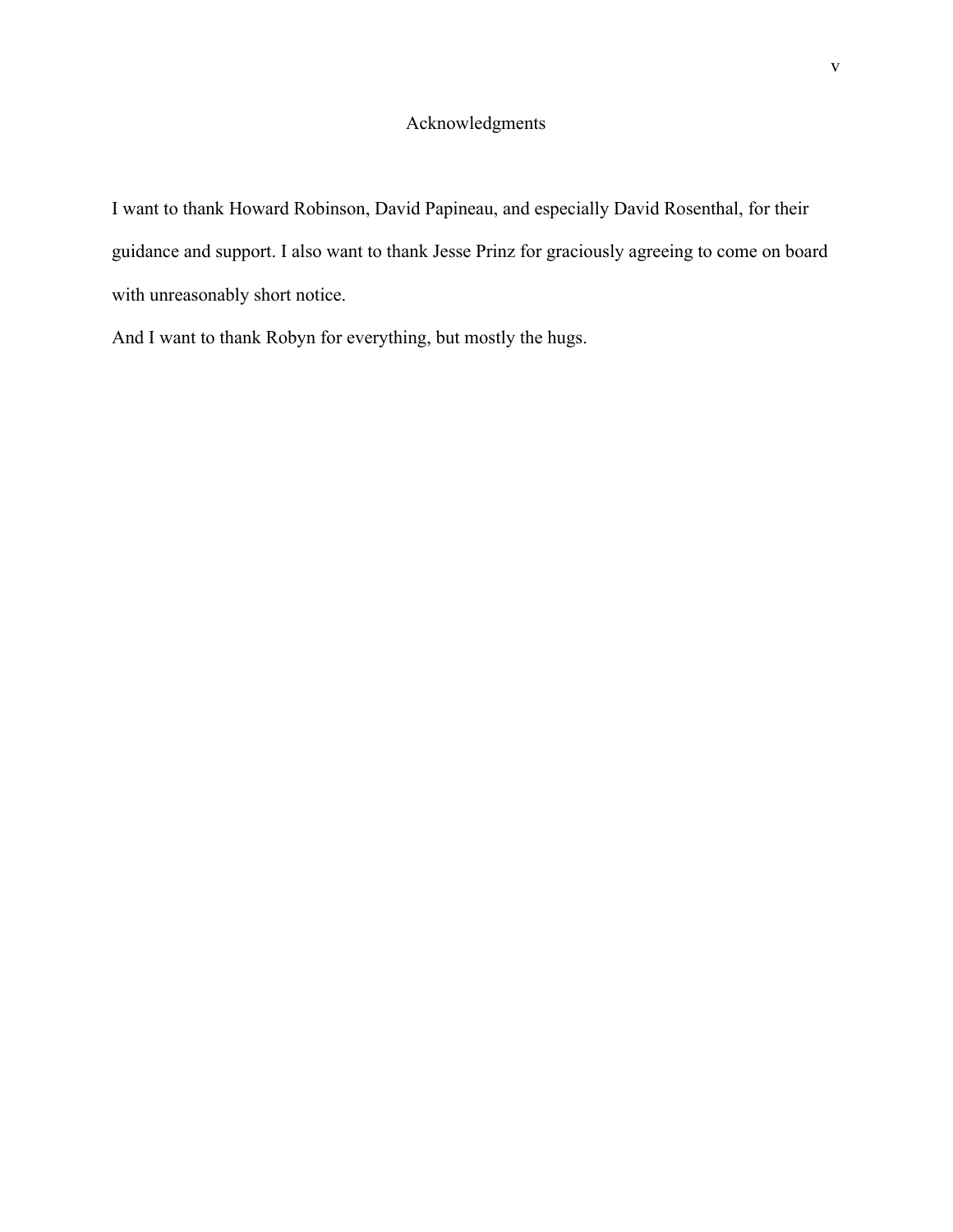## Contents

| Introduction                                                               |     |
|----------------------------------------------------------------------------|-----|
| Chapter 1 - Perception and Representation                                  |     |
| Chapter 2 - Recent Empirical Work and the Nature of Perception: A Review   |     |
| of the Literature                                                          | 58  |
| Chapter 3 - Two Arguments Against Naïve Realism                            | 102 |
| Chapter 4 - Concluding Remarks: Veridicality, Prediction, and Implications | 171 |
| <b>Bibliography</b>                                                        | 206 |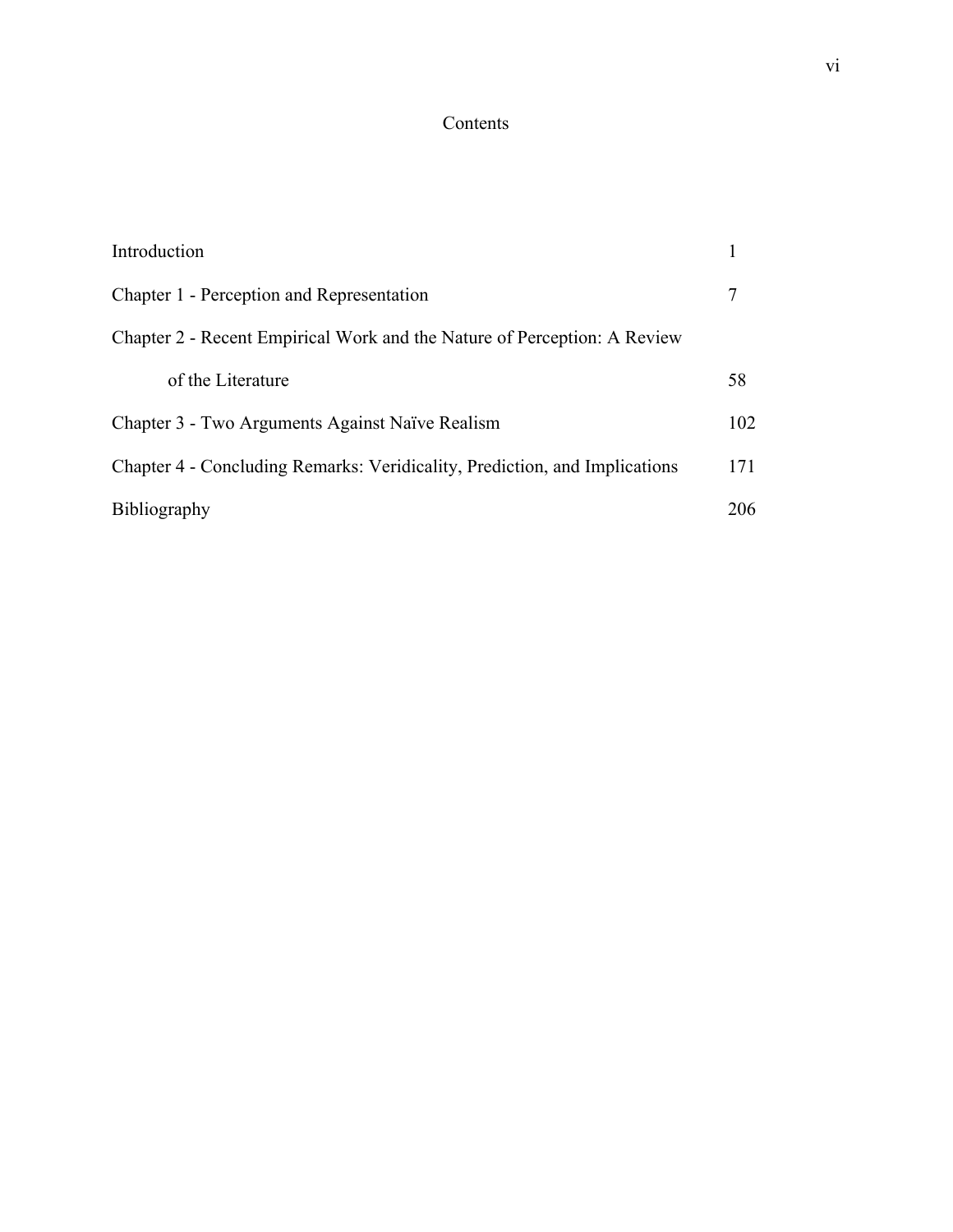#### Introduction

Contemporary scientifically minded discussions of perception often note that perception is active or that it is construction. It is equally common to come across talk of our brains deciding what we see, or to find proclamations about how we do not really experience what is out there in the mind-independent world. Here are just a handful of examples:

> Instead, this observation suggests that the filled-in percept is actively constructed by neural processes in the brain. (Komatsu, 2006, p. 223) In daily life, the constructive and creative nature of visual perception becomes apparent when visual information is only partially available because of occlusion. (Wokke et al., 2013, p. 63)

…our perception of the world [is] a construction that does not accurately represent the outside… (Eagleman, 2011, p. 28).

Thus what we see does not depend entirely on what is out there but also to a considerable extent on what the brain computes to be most probably out there. (Smythies, 2005, p. 18)

Modern neuroscience has demonstrated that the content of our conscious experience is not only an internal construct but also an extremely selective way of representing information. …[O]ur brains generate a world-simulation, so perfect that we do not recognize it as an image in our minds. (Metzinger, 2009, p. 6-7)

Our brains build models of the world and continuously modify these models on the basis of the signals that reach our senses. So, what we actually perceive are our brain's models of the world. (Frith, 2007, p. 134)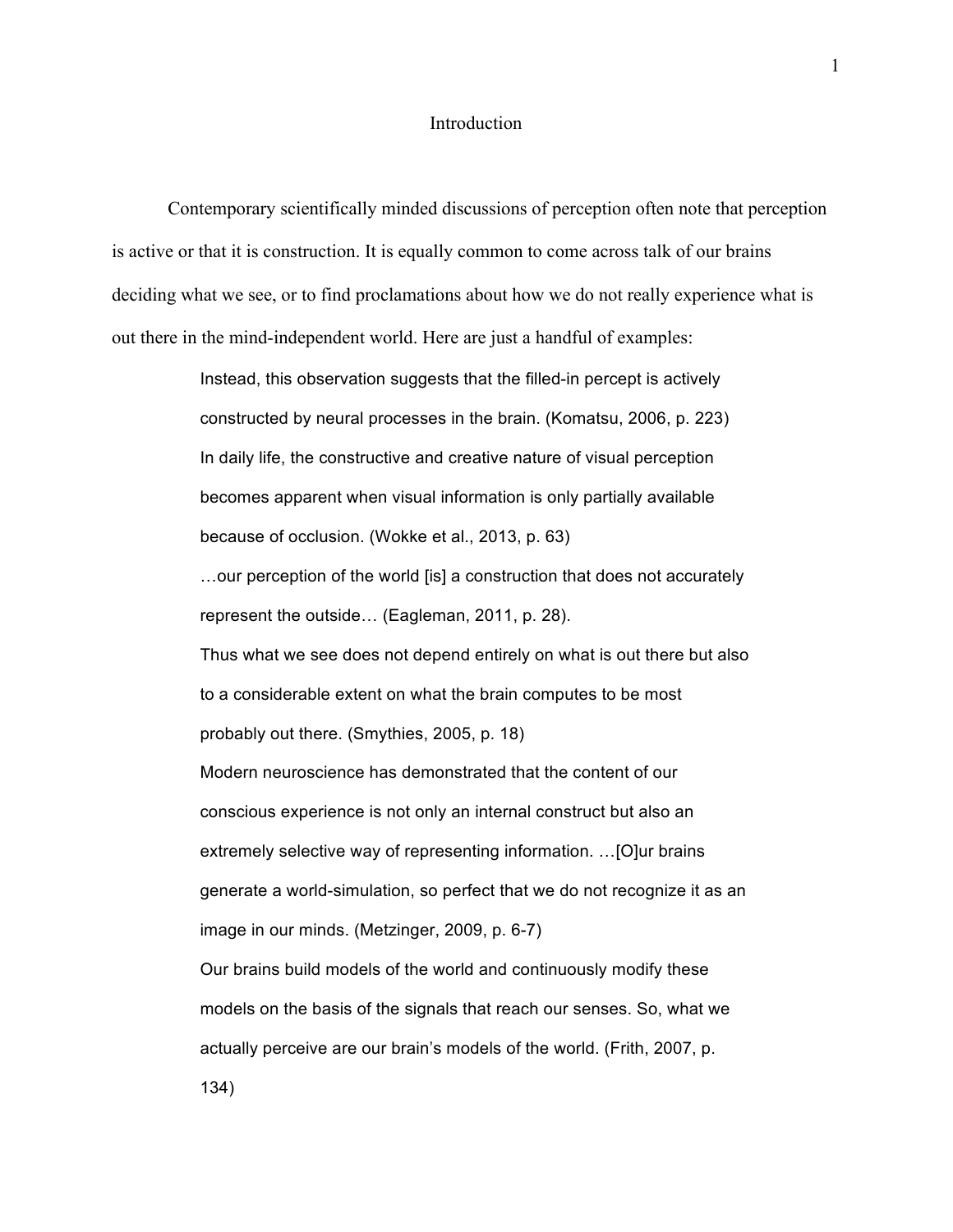Such claims would seem to have important consequences for how we understand perception. And if recent empirical findings are inspiring these sorts of claims, one can hardly be blamed for thinking that this empirical work can potentially shed light on how our perceptual experience is related to the mind-independent world.

In this dissertation I look at recent empirical work on perception and consider whether empirical findings indeed give us reason to favour certain theories of perception over others. The theories of perception I focus on concern the nature of perception, so how we should fundamentally understand and explain perception. This involves articulating just how perception relates us to reality, as well as explaining the phenomenology of experience.

When we have a perceptual experience things look a certain way, there are sounds and smells, tastes and sensations of touch—there are different sensory qualities that appear to us, which we can describe, and on the basis of which we can compare and contrast different experiences. We may sometimes talk about how things seem to oneself, or what an experience is like, or how an experience feels. In doing so we describe the phenomenal character of that experience. My perceptual experience as I sit at my computer today has a very similar phenomenal character to my perceptual experience as I sat at my computer yesterday. And what my experience is like would change if I closed my eyes, or put on some music, or if someone poured a bucket of water on my head.

Different theories about the nature of perception may explain the phenomenal character of our experience in different ways. This is not terribly surprising. If perception is a matter of our being directly related to mind-independent objects and events, this will shape how we explain the phenomenal character of perceptual experience. The same is true if perception is a matter of our being related to certain mind-dependent objects, or if perception is a matter of our representing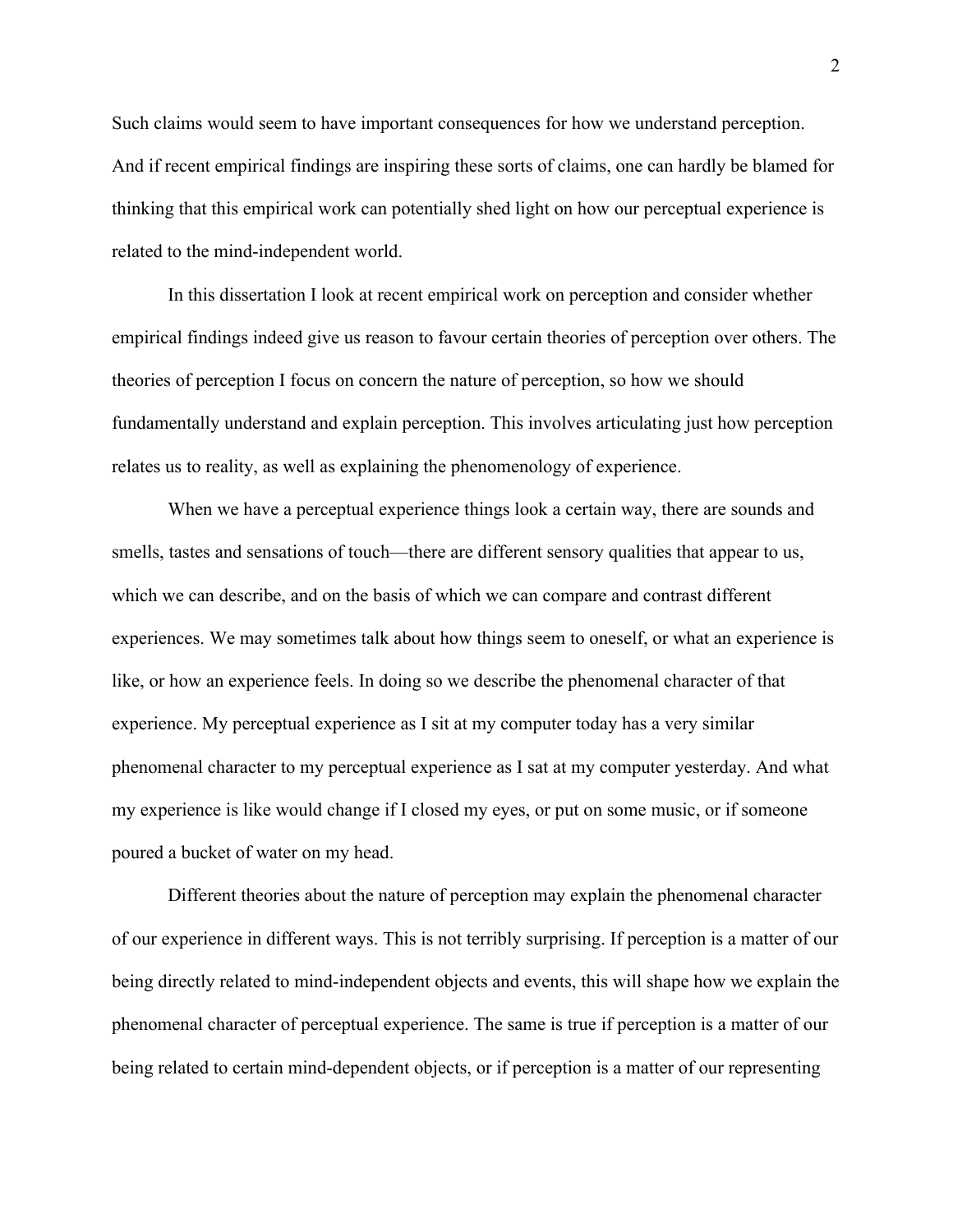the world. A theory of perception may also have far-reaching consequences regarding a variety of topics in philosophy, ranging from epistemological issues concerning our beliefs about the world, metaphysical issues about the nature of reality, and various issues in the philosophy of mind. Here, I restrict my focus to the basic question of how we should fundamentally understand perception, as well as the closely related issue of explaining the phenomenal character of our perceptual experience.

At the heart of this dissertation is the following question: Does recent empirical work give us reason to think that naïve realism is false or that indirect realism is correct? There is a small amount of literature in which recent empirical findings are marshalled in opposition or support of one or another theory about the nature of perception. This project follows in that vein of looking at whether these empirical findings can help adjudicate the debate between different philosophical theories. I argue that certain findings—concerning binocular rivalry, multimodal perception, temporal filling-in, visual completion, spatial perception, colour perception, and speech perception—give us reason to reject naïve realism and to favour an indirect realist view that countenances mental representations.

I will begin the first chapter by surveying salient contemporary theories about the nature of perception. I restrict my focus to realist views. Not only are such views dominant today, but given that I am interested in whether scientific work can inform the debate, considering views which deny the existence of a mind-independent physical world seems inappropriate. After examining some of the arguments motivating these different approaches, I will argue that we should think of views that accept the common kind assumption—i.e. that take veridical experiences, illusions, and hallucinations to have the same fundamental nature—as being views on which perception is in an important sense indirect. I then argue that views which take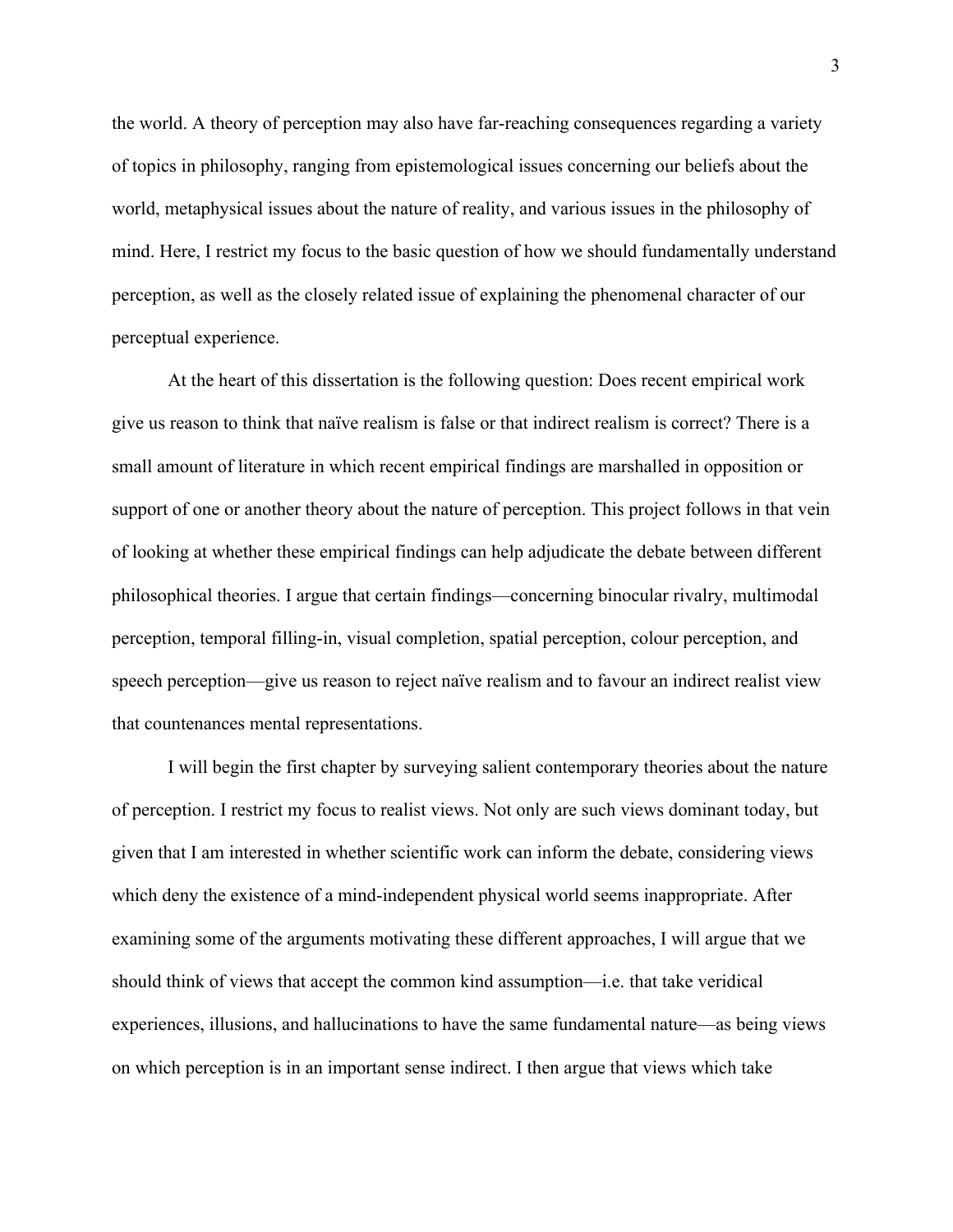perception to involve mentally representing the world are indirect in the same way; and, that focusing on the issue of mental representation instead of the common kind assumption is advantageous. I conclude the first chapter by arguing that the opposition between naïve realism and indirect realism is particularly fruitful to consider. I will argue that we can understand the two views as standing on opposite sides of the question of whether perception involves mental representation, so if empirical work can help us answer this question it will resolve the debate between the philosophical theories.

In the second chapter I will review the literature in which it is argued that recent empirical work gives us reason to think that naïve realism is false or that indirect realism is correct. First, I look at Nanay's (2014) argument that the processing involved in multimodal perception requires us to countenance mental representations. Second, I examine Smythies and Ramachandran's (1997) argument that certain findings—regarding a binocular rivalry study with patchwork images and various kinds of filling-in—indicate that the character of our experience is determined by a representation generated by the brain, rather than by external objects. Third, I examine Brown's (2008) argument for indirect realism, which he considers a new argument from illusion based on empirical findings regarding illusory contours and colour perception. Fourth, I consider Pautz's (2016) argument that we should reject naïve realism because the similarity relations among sensible properties are poorly correlated with the similarity relations among the objective properties of objects. I will argue that the most promising argument is the one offered by Smythies and Ramachandran. This argument, which I call "the mismatch argument," focuses on cases where there is a mismatch between what our perceptual experience is like and the actual objects and events before us in the world.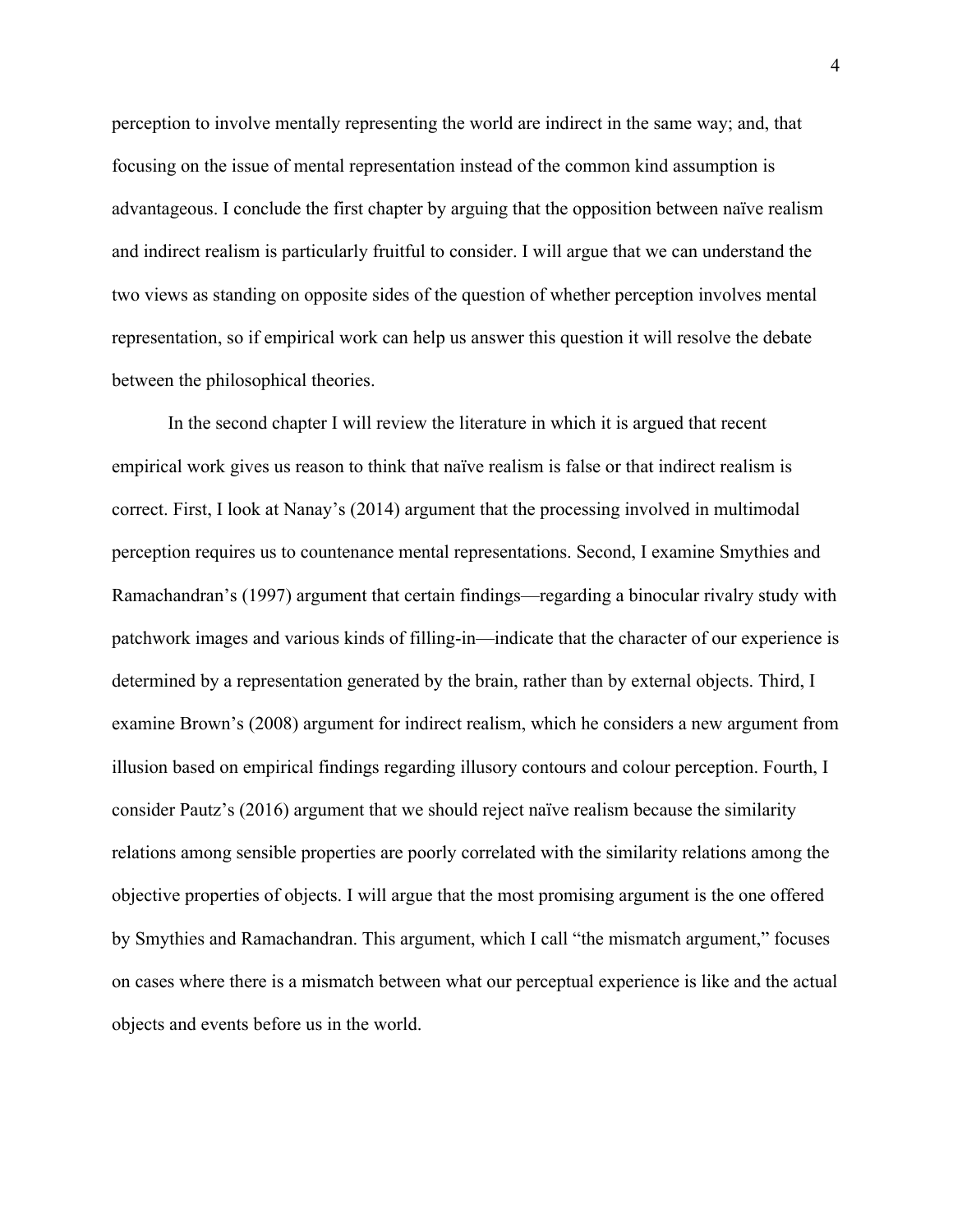In the third chapter I will defend the mismatch argument and a second argument, which I call "the argument that mismatches are ubiquitous." Both arguments target naïve realism and support indirect realism. I will begin the chapter by closely examining empirical work relating to mismatches. I discuss findings concerning binocular rivalry, multimodal perception, temporal filling-in, visual completion, spatial perception, colour perception, and speech perception. This discussion will make plain that rather than being exceptional occurrences elicited in the confines of the lab, mismatches—often slight and inconsequential—are the norm in our day-to-day lives. I will then support the three key claims found in the mismatch argument and the argument that mismatches are ubiquitous. First, I argue that we can best explain our experiences in mismatch cases by invoking mental representations. Second, I argue that perceptual processing always operates in the same way, so if the brain generates a representation in some cases it does so in all cases. Third, I argue that the ubiquity of mismatches is ruinous for naïve realism. I conclude that recent empirical work gives us reason to think that perception involves mentally representing the world, such that the phenomenal character of our perceptual experience is determined by inner representations.

In the concluding chapter I will briefly explore the issue of perceptual veridicality in light of the fact that mismatches are ubiquitous. I will argue we should adopt a looser notion of veridical perception, as lots of normal perception we are right to consider perfectly good will include minor mismatches.

One issue I will not explore is whether unconscious perception is an insurmountable problem for naïve realism, as has been argued (Nanay, 2014; Berger and Nanay, 2016). Although I think there is substantial empirical support for unconscious perception—whether from masked priming studies or phenomena like blindsight—the issue is somewhat controversial within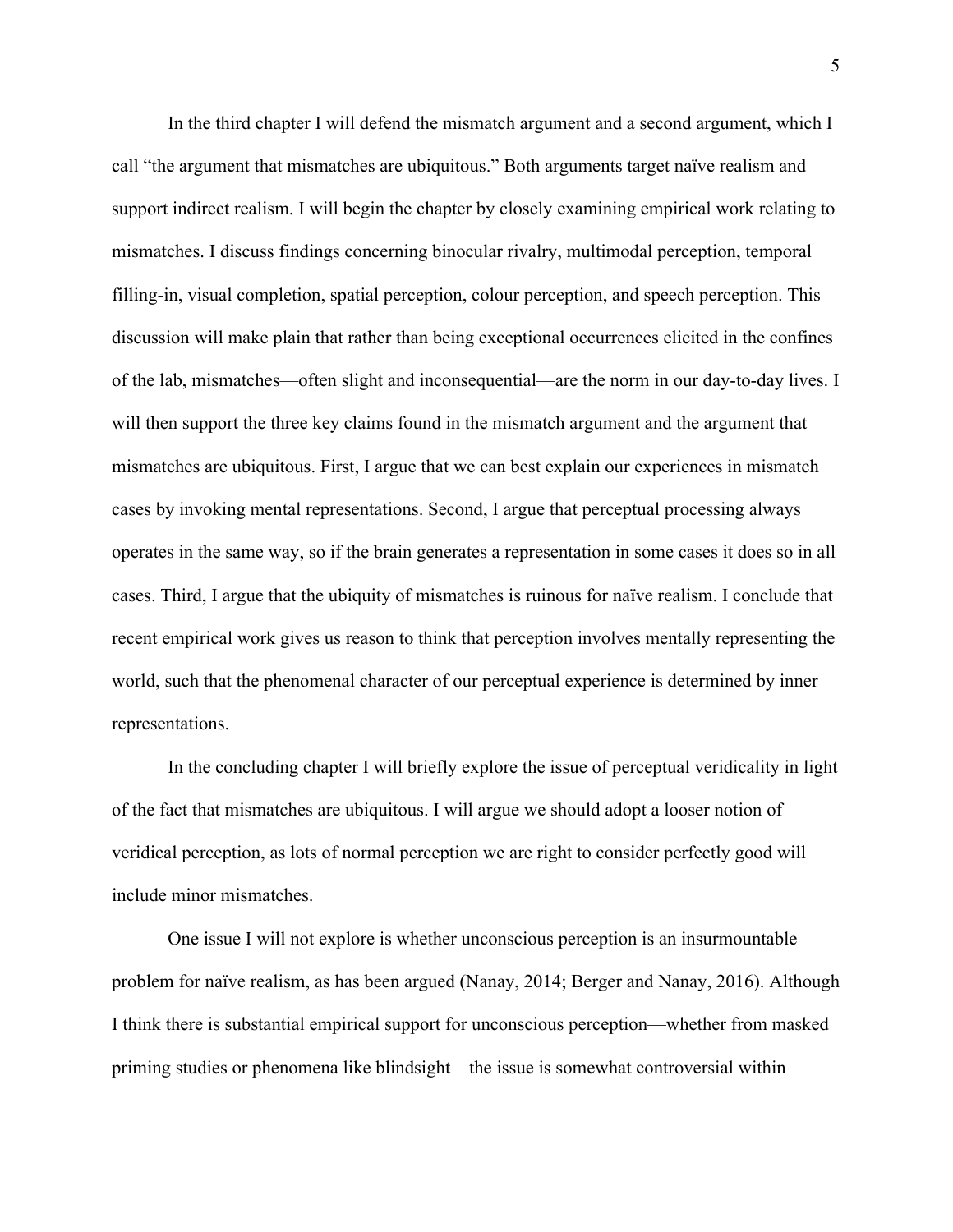philosophical circles (see, e.g., Phillips and Block, 2016; Peters et al., 2017; Phillips, forthcoming). For this reason, and because I can answer the question at the heart of my project despite doing so, I will avoid this issue. Note, though, that there is some debate about whether unconscious perception in fact poses a problem for naïve realism (Zieba, 2017; Anaya and Clarke, 2017).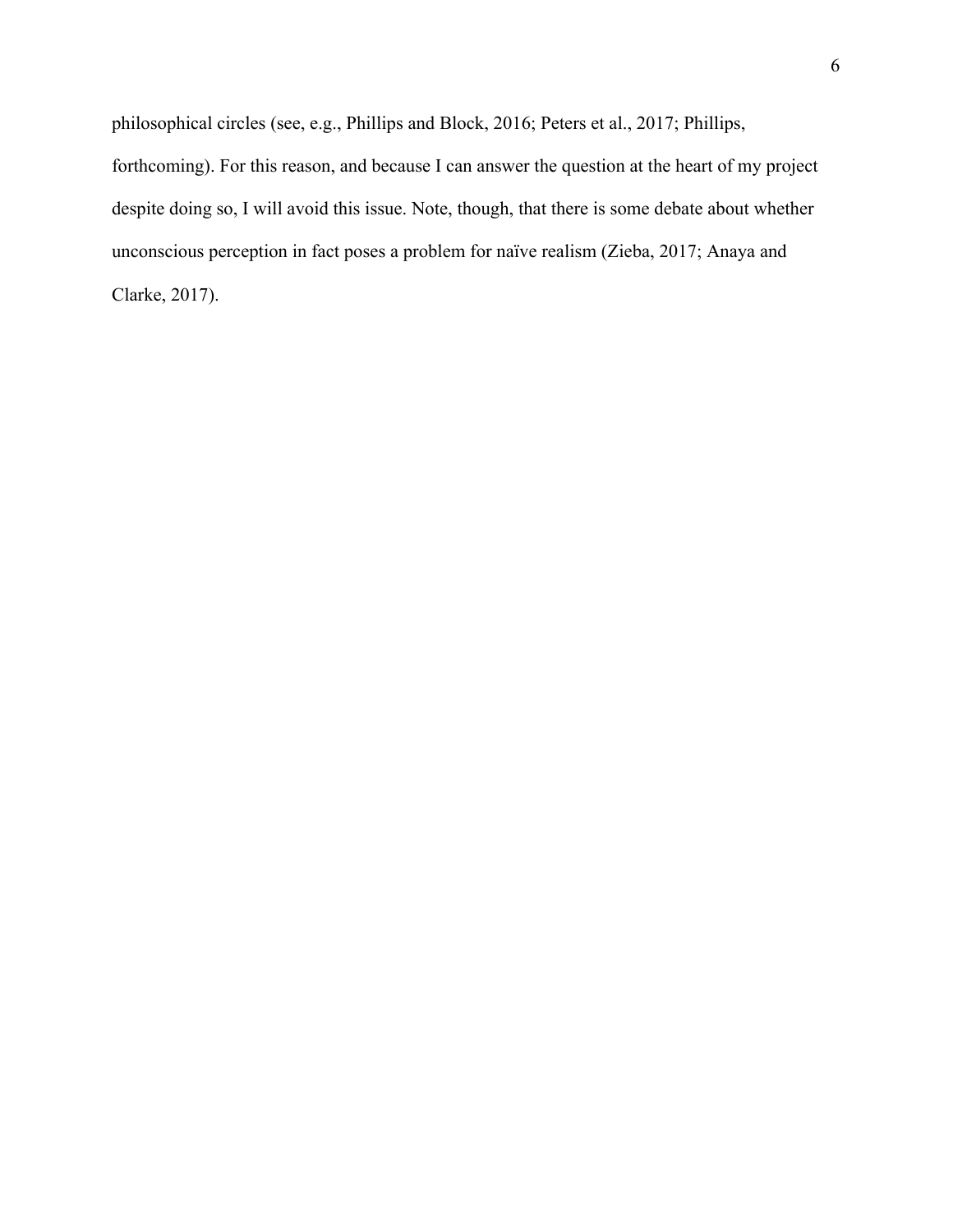#### Chapter 1

#### Perception and Representation

#### **1. Introduction**

Much like being alive, perceptual experience is at once pretty humdrum and fairly incredible. As we go about our lives we see and hear and smell and taste and feel things. In a way, that is just what it is to be awake and get on in the world. We have perceptual experiences as we navigate our environment and interact with objects and other people, as we learn things about the world, as we form memories that we can later reflect on or relive. Perceptual experience seems simply the medium of life.

Yet, there are some perceptual experiences that may stand out from the rest. There are certain tastes that are so enjoyable we will seek them out, particular sounds that move or delight us. We climb mountains and hike through forests to take in natural scenes, cross oceans to stare at paintings in a room.

And even if we ignore the perceptual experiences we may pursue and consider the most mundane, perceptual experience may still seem astonishing and puzzling. That we have perceptual experience at all can seem striking. That our perceptual experiences are a certain way, as opposed to being some other way, may seem curious. And how our perceptual experiences arise, as well as what they may tell us about ourselves and our world, can come to seem like mysteries worth investigating.

Take the relatively mundane experience of my sitting at my computer, my forearms resting on the table, the sound of trees blowing in the wind coming in through the window, while I stare attentively at the computer screen. I can easily describe how things seem to me, or what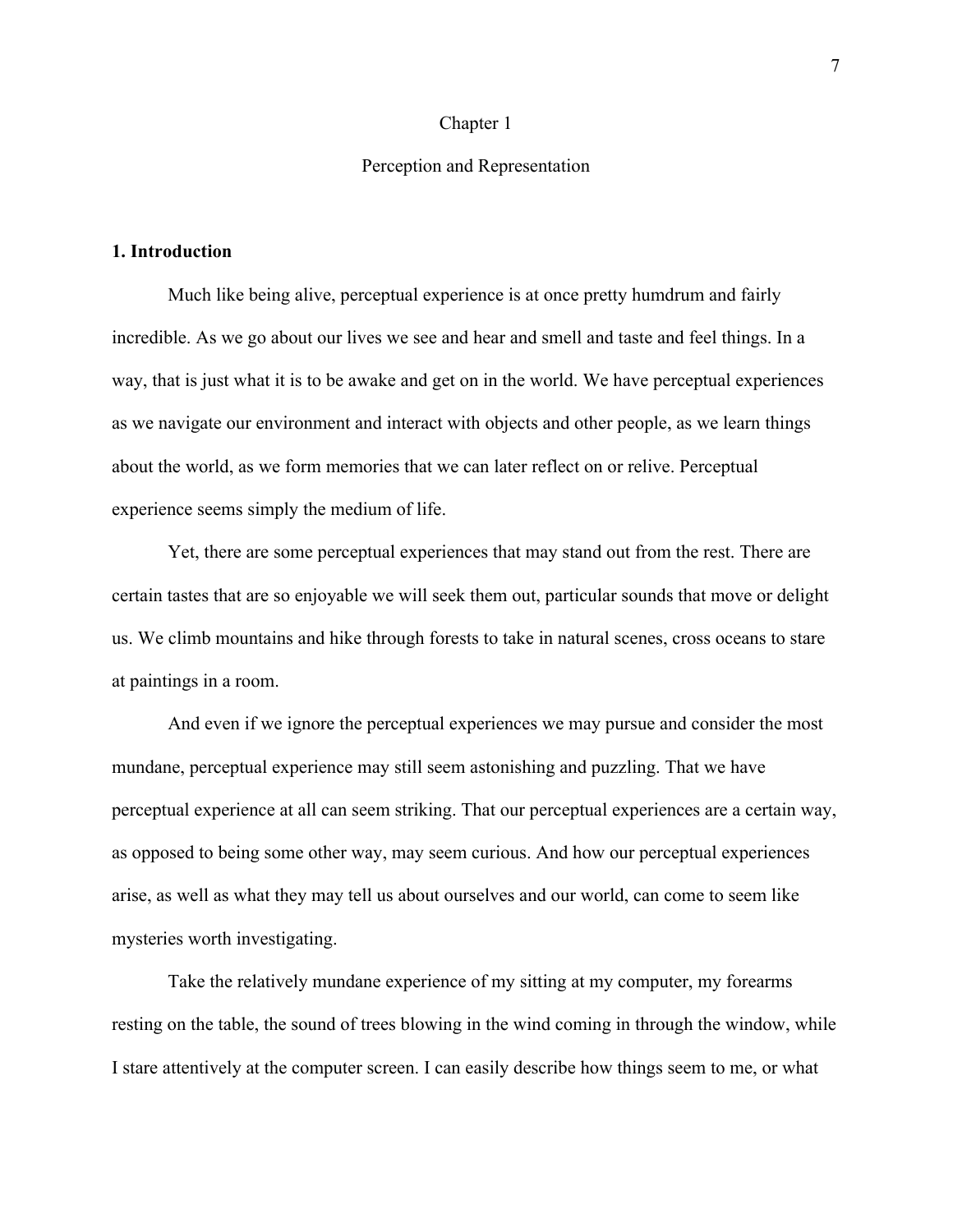appears before me. I can describe the shape of my computer, the colours on the screen, the lamp to the right, the feeling of pressure below my elbows, the intermittent rustling. At a certain level it is obvious just what is going on: I am sitting at my computer, which I can see and feel in front of me, I am sitting on the chair I can feel beneath me, and so on. But it also seems fair to wonder about what is going on in terms of myself and my mind, or even in the world, such that I have this perceptual experience and that it has the characteristics it does. Fortunately for the curious, philosophers have been keen to understand perception, often in the context of a more general understanding of the mind and the world. These efforts have provided no shortage of theories.

Here, I will begin by surveying salient contemporary views about the nature of perception. I will then look at different considerations motivating these approaches and by which we can distinguish the views. Regarding the crucial question of whether perception involves mentally representing the world, I will argue that naïve realism stands in opposition to the other views surveyed, which can all be understood as similarly indirect. Finally, I will argue that the opposition between naïve realism and indirect realism is particularly fruitful to consider.

#### **2. Theories of Perception**

#### **2.1. Indirect Realism**

According to indirect realism, perceptual experience involves the awareness of minddependent objects, which are themselves caused by mind-independent objects and events. We perceive mind-independent objects when we are aware of the mind-dependent objects they cause and which represent them. But while we perceive mind-independent objects we are only indirectly aware of them. What we are directly aware of in experience are mind-dependent objects and the phenomenal qualities that belong to them. That is just to say that how things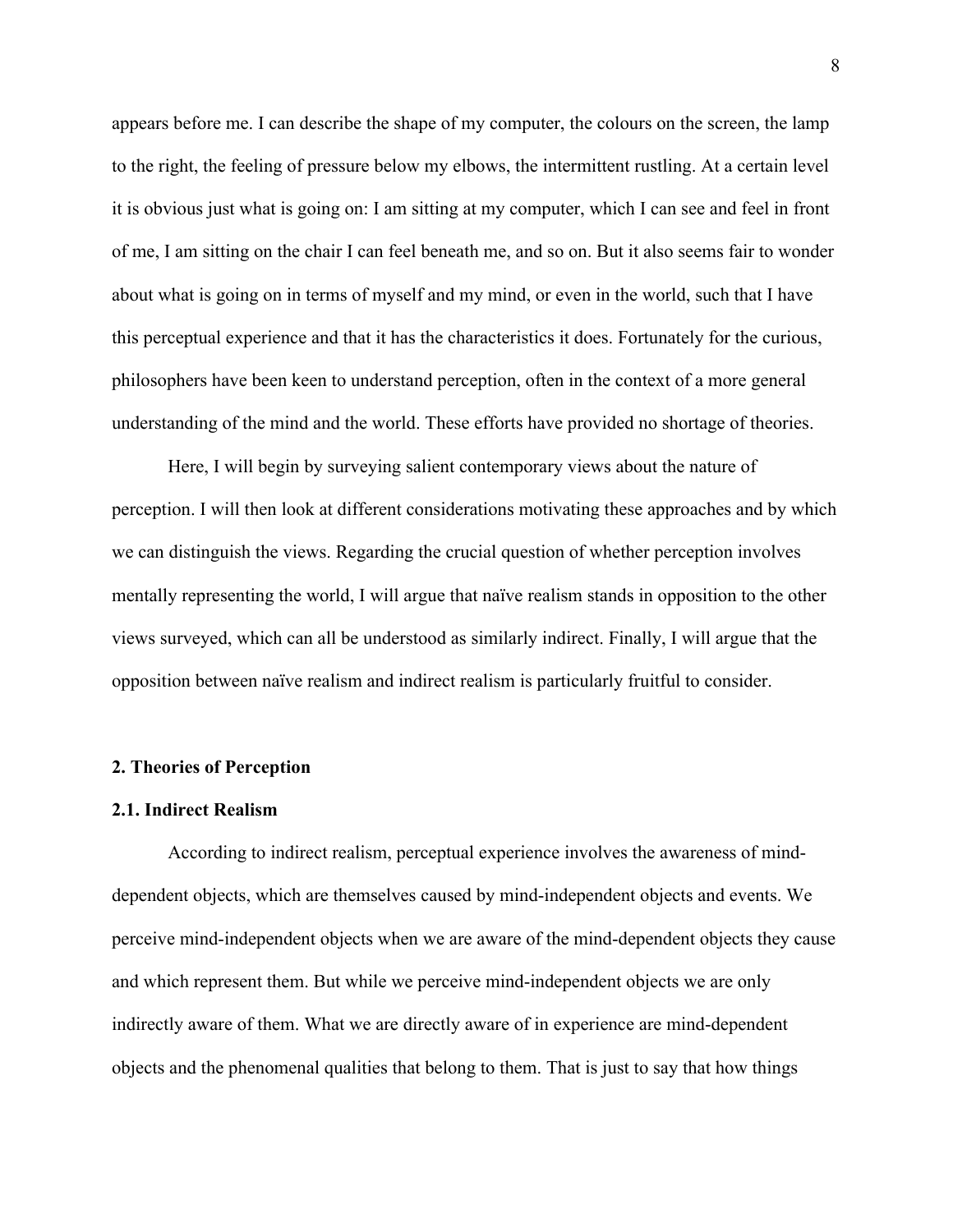appear to us in experience is due to the internal objects. Or, in the modern vernacular, the phenomenal character of experience is determined by the internal objects.

On such a view, when I sit at my table looking at my computer I see my computer, which is an external object. But the sensory qualities that appear to me, that make up my experience the colours and shapes and sounds—are mind-dependent.

Some versions of indirect realism construe experience in terms of sense-data. Such theories were quite a bit more popular in the first half of the twentieth century (e.g. Russell, 1912; Broad, 1923), though more recent accounts have been offered (Jackson, 1977; Robinson, 1994).<sup>1</sup> On sense-data theories, sense-data are the immediate objects of awareness. Thus, when I experience the silver rectangular border around my computer screen, I am aware of a sensedatum with a silver rectangular border. Russell construes perceptual experience in this way:

> Let us give the name of "sense-data" to the things that are immediately known in sensation: such things as colours, sounds, smells, hardnesses, roughnesses, and so on. We shall give the name "sensation" to the experience of being immediately aware of these things. Thus, whenever we see a colour, we have a sensation *of* the colour, but the colour itself is a sense-datum, not a sensation. The colour is that *of* which we are immediately aware, and the awareness itself is the sensation. (p. 12)

Some defenders of sense-data theory claim that we perceive sense-data. When it comes to visual experience the claim is that we see sense-data. According to such views, we directly perceive private sense-data and only indirectly perceive external objects. It is not simply claimed that we are indirectly aware of external objects via being aware of sense-data, but that sense-data

 $<sup>1</sup>$  Of course, not all sense-data theorists are indirect realists. Some defend phenomenalist or</sup> idealist views (see, e.g., Ayer, 1940; Foster, 2000). But, as noted in the Introduction, I will restrict my focus to realist views.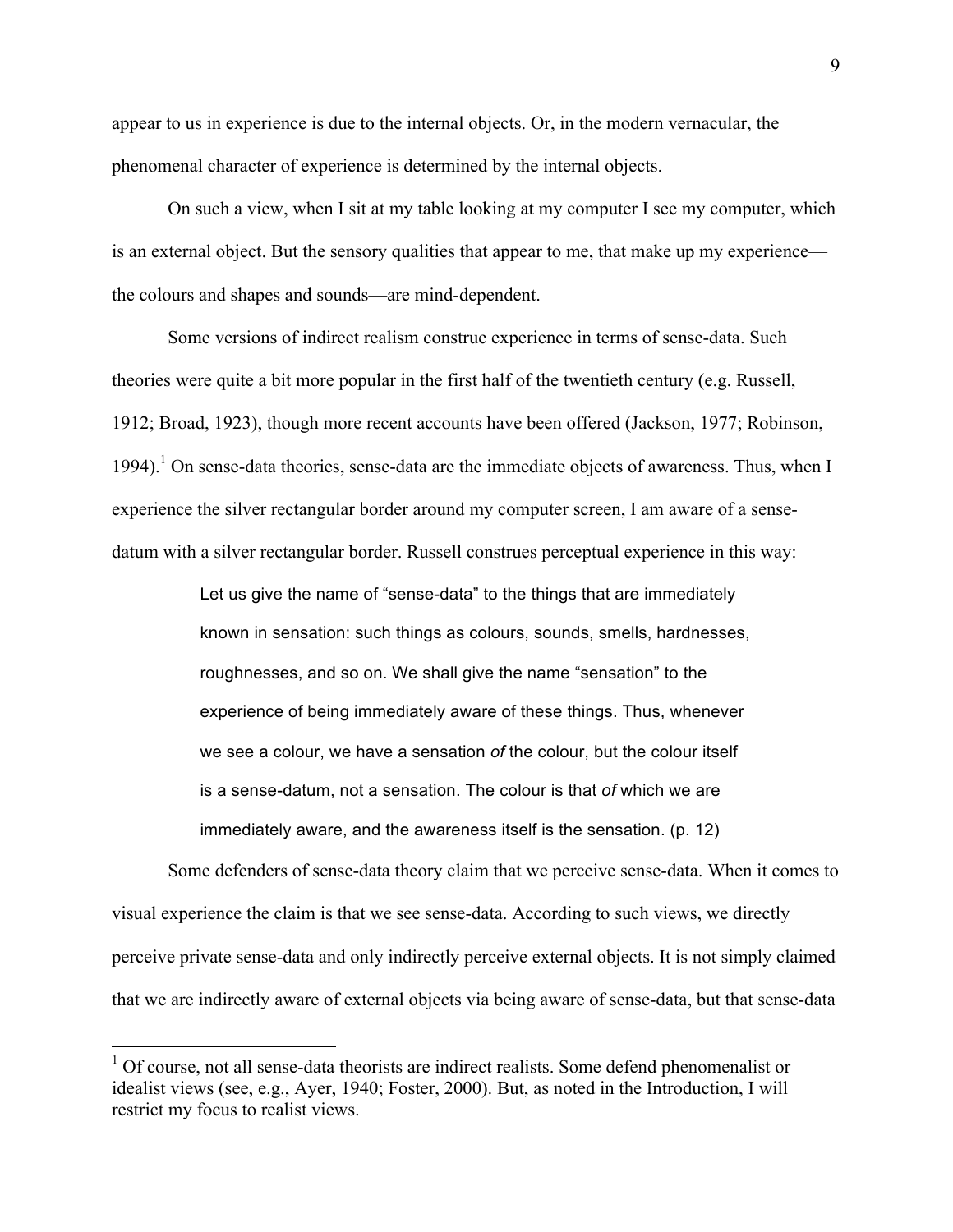are the direct objects of perception and play a mediating role in our perception of external objects. Austin (1962) took issue with "directly" and "indirectly" perceiving as described by such theories, arguing, among other things, that the uses of such expressions ran afoul of any normal use. And, indeed, it is unclear whether claims of directly perceiving sense-data do any theoretical work, or if the issue is simply linguistic. If two theorists agree that in perceptual experience we are aware of sense-data and that sense-data are caused by mind-independent objects, then disagreement about whether or not we see or perceive sense-data seems like a debate about the meaning of those expressions. It is not clear what is added to a theory by the claim that sense-data are the objects one perceives. If there is no theoretical difference, it seems sensible to drop the claim and avoid debates about the analysis of "perceive," "see," and related expressions. However, whether or not the issue is substantive, I think it is at least misleading to say that we perceive sense-data, so will avoid doing so.

Not all versions of indirect realism construe experience in terms of sense-data. The minddependent things we are aware of in experience are often called "impressions," "sensa," "qualia," or "ideas."<sup>2</sup> Some recent accounts opt for such alternatives (Brown, 2008; Sollberger, 2015).

Sollberger defends an indirect realist theory on which mind-independent objects cause mind-dependent ideas. As an indirect realist he takes himself to have three key commitments. First, there is a mind-independent, or external, world filled with mind-independent objects that

 $2$  See, for example, discussion in Robinson (1994). The difference between these sometimes seems purely terminological. On some occasions, however, the direct objects of awareness may be given different characterizations. For example, some theorists argue that sense-data are or may be mind-independent, while some offer different accounts of their relation to external objects. It is not clear if we should think of these as different characterizations of the same thing or as different theories with different entities that are simply given the same label. Undoubtedly, certain expressions carry with them certain baggage due to the theories in which they feature. Using the expression "sense-data" brings with quite a bit of baggage and may invite more misunderstanding than alternatives. Thus, opting for alternatives can be useful.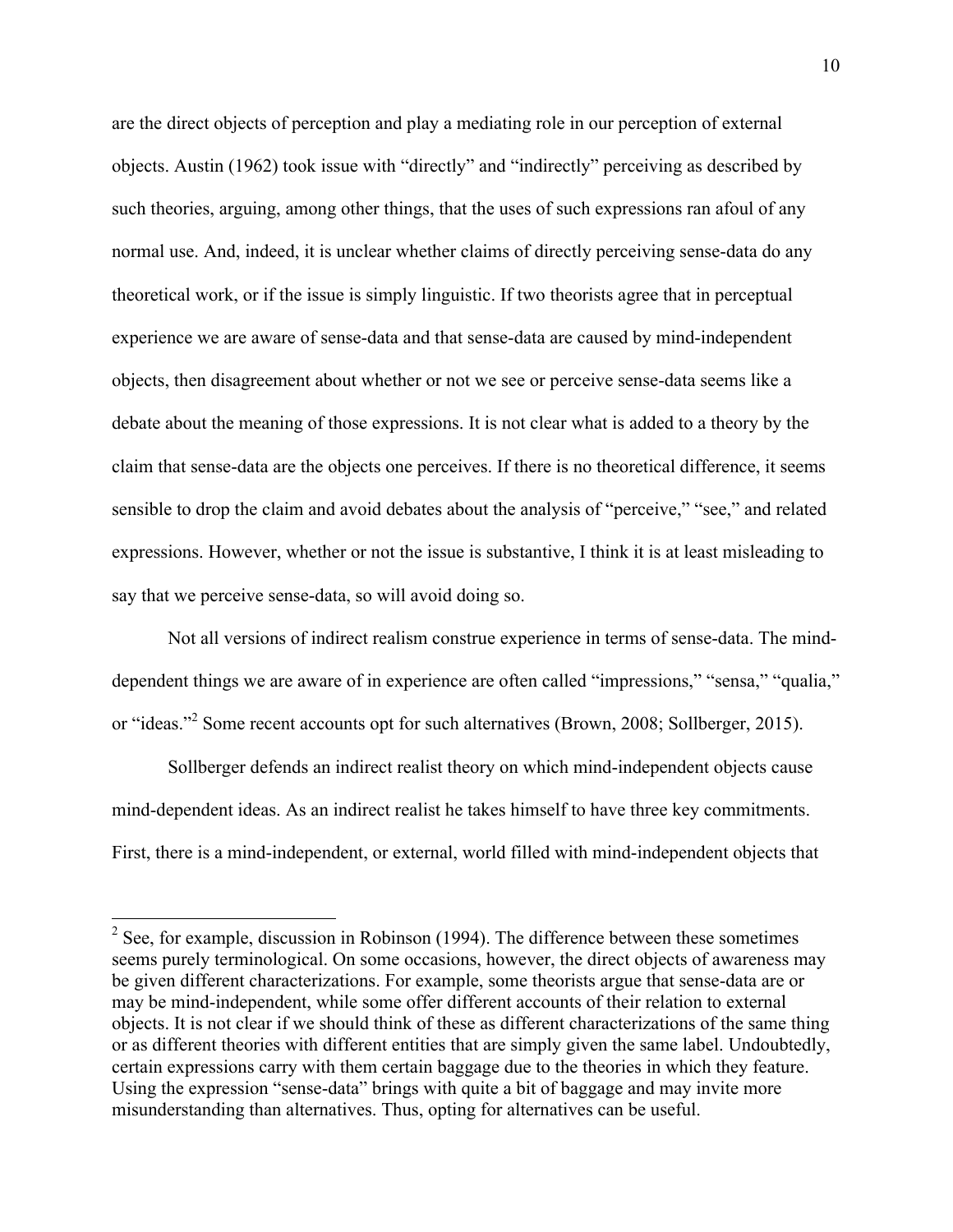have their properties and exist independently of being perceived. Second, perceiving an external object involves causally interacting with it. Ideas result from such interaction. Third, what we are directly aware of in perceptual experience are ideas. We are indirectly aware of external objects via being directly aware of the ideas caused by these objects.

Sollberger describes perceptual experience in the following way:

Suppose you are looking at a fruit bowl that contains green apples and yellow bananas. According to indirect realism, in having such an experience the subject is somehow most directly aware of a range of sensory or phenomenal qualities, such as greenness or yellowness. These sensory properties, which have been caused by the fruits via a complicated causal chain, are mind-dependent: they are such that their existence depends upon their being experienced. (p. 815)

On his view, such phenomenal qualities belong to ideas. How things appear to a person is determined by internal ideas. We are to understand our perceptual experience as being caused by external objects, but to involve the awareness of ideas that have sensory or phenomenal qualities. Furthermore, in virtue of the relationship between them, ideas represent external objects.

> The subjective sensory experience thus constitutes a representation of the external material world and this is the reason why this view is also called "representative realism." (p. 816)

I will stick to the label "indirect realism" when discussing Sollberger's view. And in what follows below, when I consider indirect realism I have in mind the sort of view he defends. His decision to call the objects we are directly aware of in perceptual experience "ideas" as opposed to "sense-data" or something else appears to simply be a matter of preference. It is clear, though,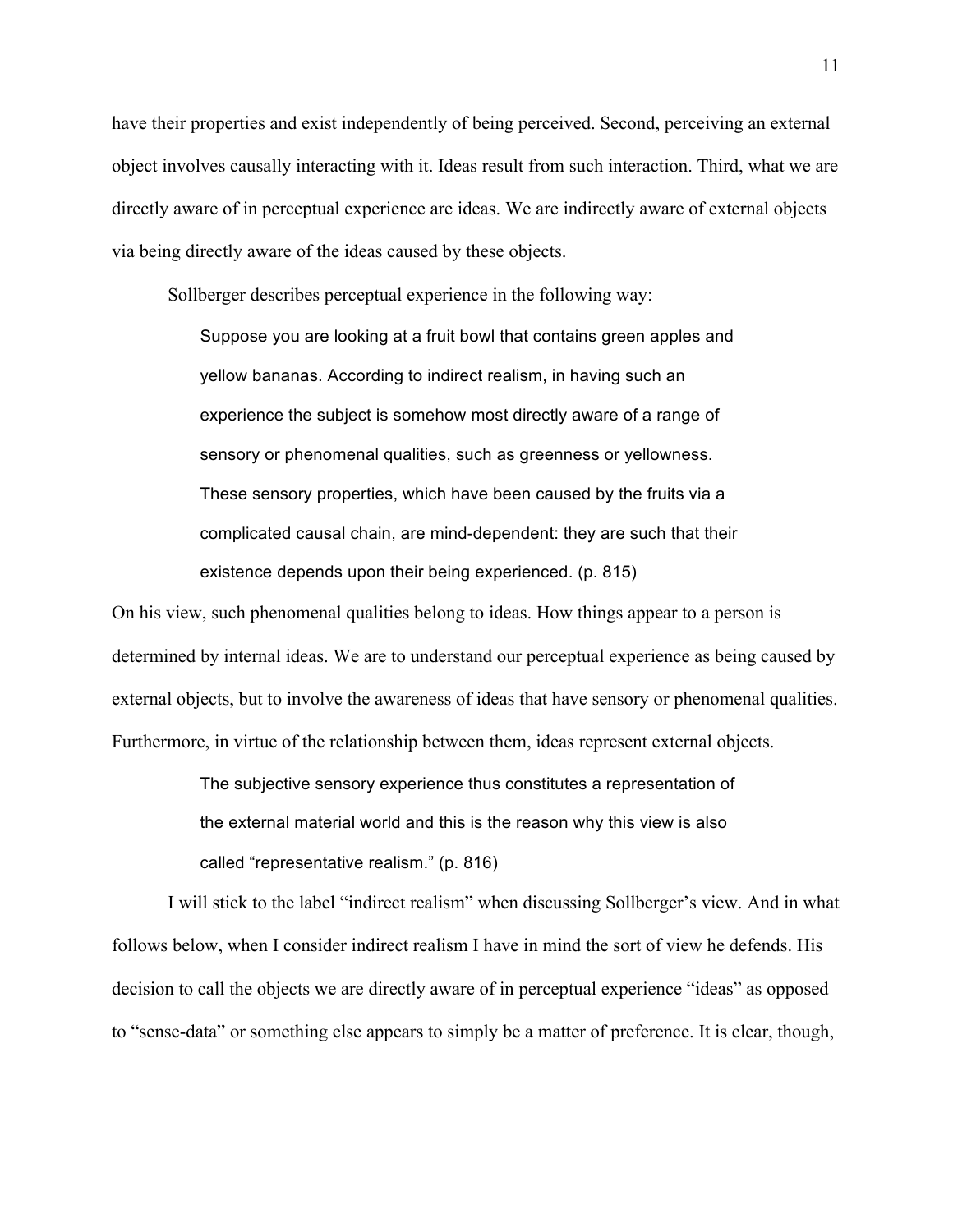what his ideas are: they are inner, or mental, objects that represent the external world—that is, they are mental representations.

#### **2.2. Critical Realism**

According to critical realism, perceptual experience involves two components. There is a sensory component, which is a conscious internal state that possesses phenomenal qualities. There is also a conceptual component involving the exercise of classificatory concepts. We perceive external objects when we have experiences caused by those objects. An experience includes an inner state that is distinct from the object that caused it. What we are aware of in experience, or what appears to us, are the qualities of this state. That is to say that the phenomenal character of experience is determined by this inner state. At the same time, we directly perceive external objects thanks to the concepts deployed referring to these objects.

On such a view, when I sit at my table looking at my computer I see my computer, which is a mind-independent object. The sensory qualities that appear to me and which make up my experience—the colours and shapes and sounds—are mind-dependent. But while the phenomenal qualities I am aware of belong to an inner state, I also refer directly to the computer with the concept(s) exercised in perception.

Coates (2007) defends a critical realist view. On his view, which he characterizes as a type of causal theory of perception,

> …in perceiving a physical object, the subject has a perceptual experience. This experience is an *inner* state that is, in important ways, distinct from, and caused by, the particular object perceived; yet in having an experience, we perceive objects directly. (p. 4)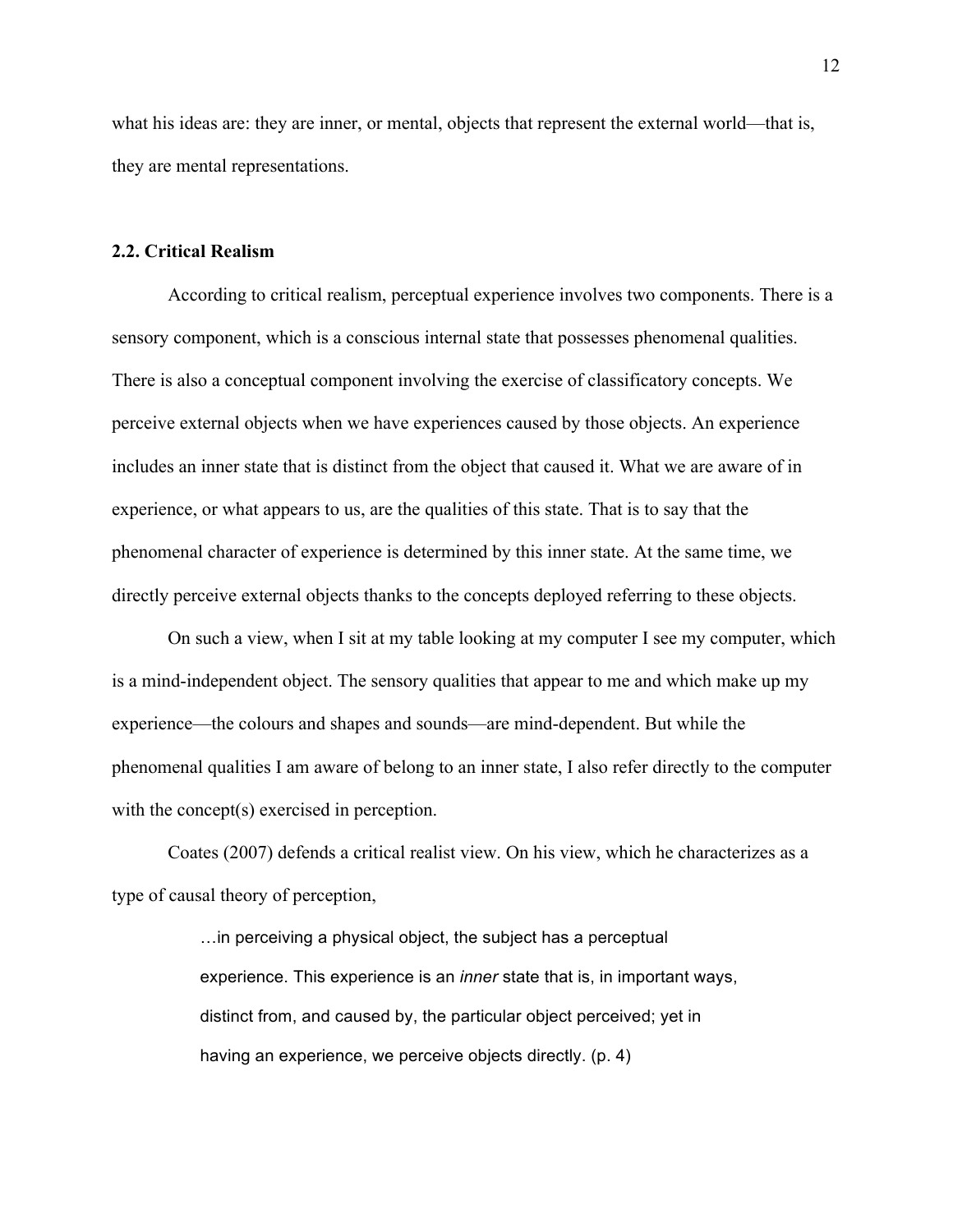It is the two components of the critical realist picture that allows Coates to both say that there are inner states "to which phenomenal qualities belong" that are distinct from physical objects, and that we perceive physical objects directly. He describes the conceptual component as a "perceptual taking" that refers to the objects that cause experiences. So while what appears to us in experience are mind-dependent phenomenal qualities, there is an important direct connection to external objects.

> When I look in normal circumstances at a red apple, I am nonconceptually aware of a red phenomenal quality, which belongs to my inner phenomenal state. But I do not usually attend to my inner state, and it is not what I see. I see the apple, I classify it directly as such. (p. 10)

Although Coates does say that a perceptual experience is an inner state—see the quote above—he is careful to note that "the overall perceptual experience should not be identified with a purely phenomenal state" (p. 4). A perceptual experience contains a phenomenal component and a conceptual component. The phenomenal or sensory component is the inner state, which is a phenomenal state. It is due to this phenomenal state that the subject is aware of phenomenal qualities, which belong to this inner state. But in having the inner state there is also a conceptual component. Perceptual experience involves the exercise of concepts, in particular classificatory concepts. In perceptual experience, while having the inner state, there is also some conceptualization taking place. $3$ 

<sup>&</sup>lt;sup>3</sup> There is certainly no problem with an individual being in two states at once. The issue here is simply understanding what is going on when an individual is in a perceptual state. By saying that an experience is an inner state and also that the phenomenal component is an inner state, Coates may leave the reader wondering just where the conceptual component fits in. Is an experience made up of two states or is it one state with two components? Though he at one point describes the conceptual component as the "exercise of conceptual states" (p. 13), he typically talks about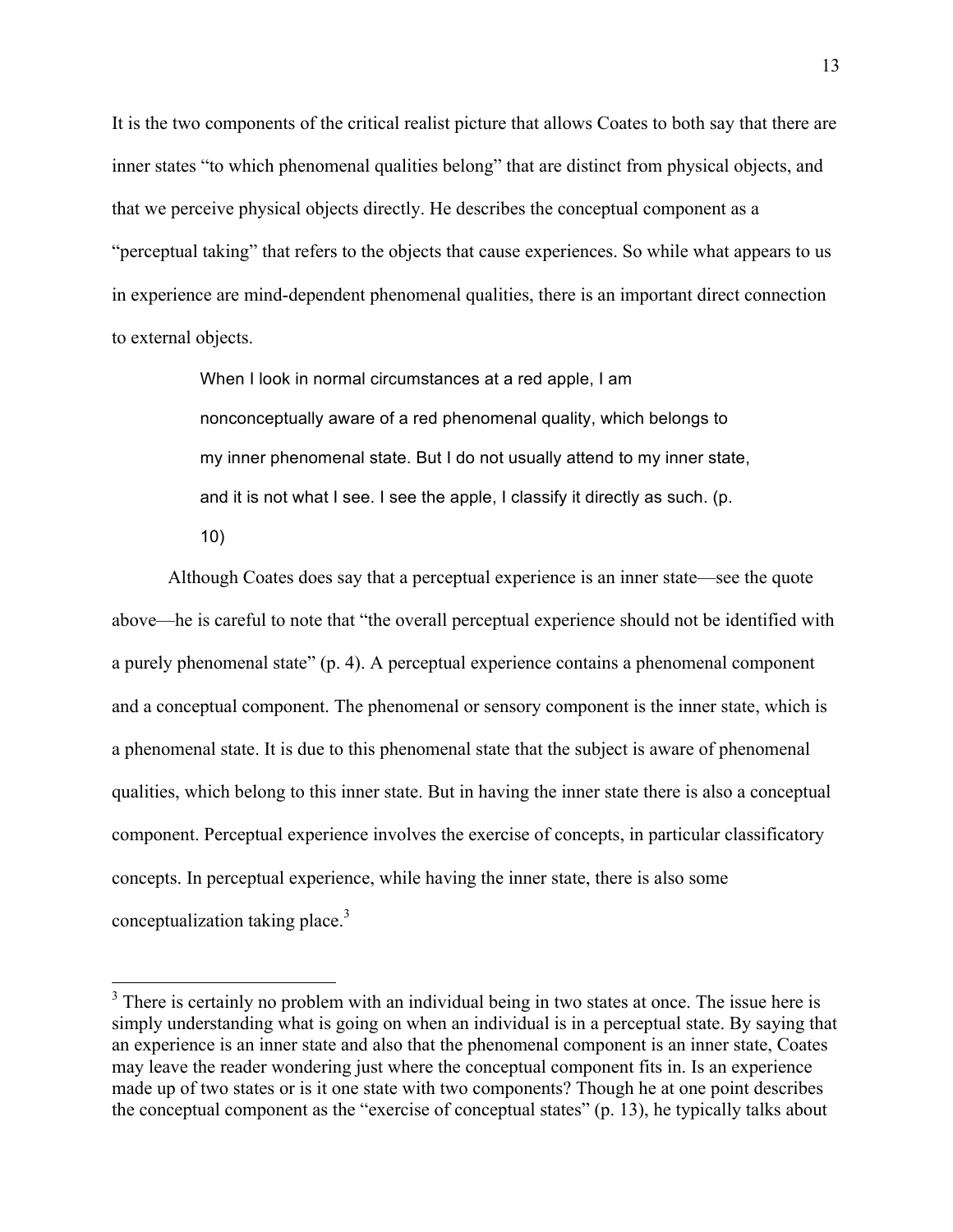Critical realist (or two-component, two-aspect, or two-factor) views have been defended by both Roy Wood Sellars (1939) and Wilfrid Sellars (1956), as well as more recently (Coates, 2007; Hatfield, 2016). Like indirect realism, critical realism takes perceptual experience to involve the awareness of internal phenomenal qualities. However, in contrast with indirect realism—where phenomenal qualities are taken to belong to mind-dependent objects we are aware of in experience—the inner sensory state is not understood as an object.<sup>4</sup>

#### **2.3. Intentionalism**

According to intentionalism, perceptual experience is a matter of mentally representing the external world. We perceive mind-independent objects when we represent them as being a certain way. Intentionalists argue that the phenomenal qualities we are aware of in perceptual experience are properties of mind-independent objects; they do not belong to some inner state or object, nor are we aware of something mind-dependent. However, the phenomenal character of an experience is due to the representational or intentional properties of the experience.

On such a view, when I sit at my table looking at my computer I see my computer. I represent the mind-independent object as having certain features, or as being a certain way. And

<u> 1989 - Andrea Santa Alemania, amerikana amerikana amerikana amerikana amerikana amerikana amerikana amerikana</u>

exercising concepts in experience. But if experience is one state with two components, we may wonder how we are to understand the conceptual component given that he says there is an inner state that is the phenomenal state (rather than simply saying there is a phenomenal component). I take it we should understand experience as including a phenomenal state and a conceptual component, as I've described here. Whether the conceptual component involves being in a conceptual state may not be important. We can view perception as a process that involves the exercise of concepts—the perceptual taking—and also results in an inner phenomenal state.  $4$  Adverbial views (see, e.g., Chisholm, 1957) also take the character of experience to be determined by qualities of an internal sensory state, while denying that perception involves a relation to some inner object(s). This renders such views similar to critical realism, though lacking the conceptual component. I will return to the difference between these approaches and indirect realism below.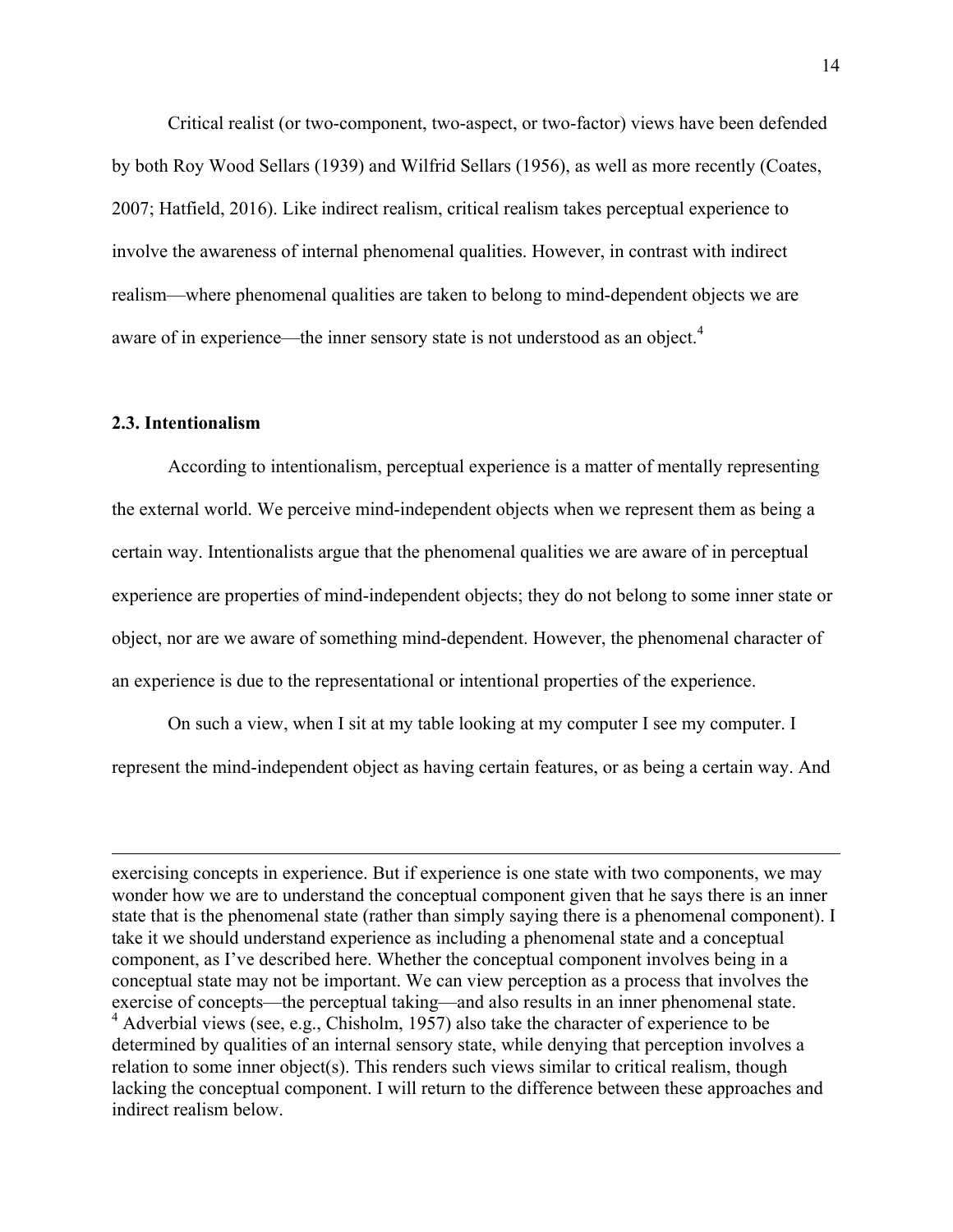the sensory qualities that appear to me and which make up my experience—the colours and shapes—belong to the computer.

Intentionalism has become fairly popular as of late, and a variety of intentionalist approaches have been recently defended (see, among others, Harman, 1990; Tye, 1992, 1995; Byrne, 2001). Because perception is understood in terms of representation—the view is sometimes even described simply as committed to the idea that experiences are representations —intentionalism is sometimes called "representationalism" (for example, in Crane, 2006; Genone, 2016; Berger and Nanay, 2016). However, I will stick to "intentionalism," in no small part because there are other views that understand perceptual experience as involving representation or having representational properties.

In characterizing perception, Harman draws attention to what he calls "the intentionality of experience":

> Our experience of the world has content—that is, it represents things as being a certain way. In particular, perceptual experience represents a perceiver as in a particular environment, for example, as facing a tree with brown bark and green leaves fluttering in a slight breeze. (p. 34)

Perceptual experiences are construed in representational terms, as having intentional content, and are understood in terms of such content. The content of an experience is the way it represents objects as being.<sup>5</sup>

Intentionalists stress that what we are aware of in experience are not mental objects or qualities, but rather properties of external objects. For example, Harman considers someone, Eloise, seeing a tree:

 $<sup>5</sup>$  This is also sometimes put in terms of "propositional content" (see, e.g., Byrne, 2001), but I</sup> will stick to "intentional"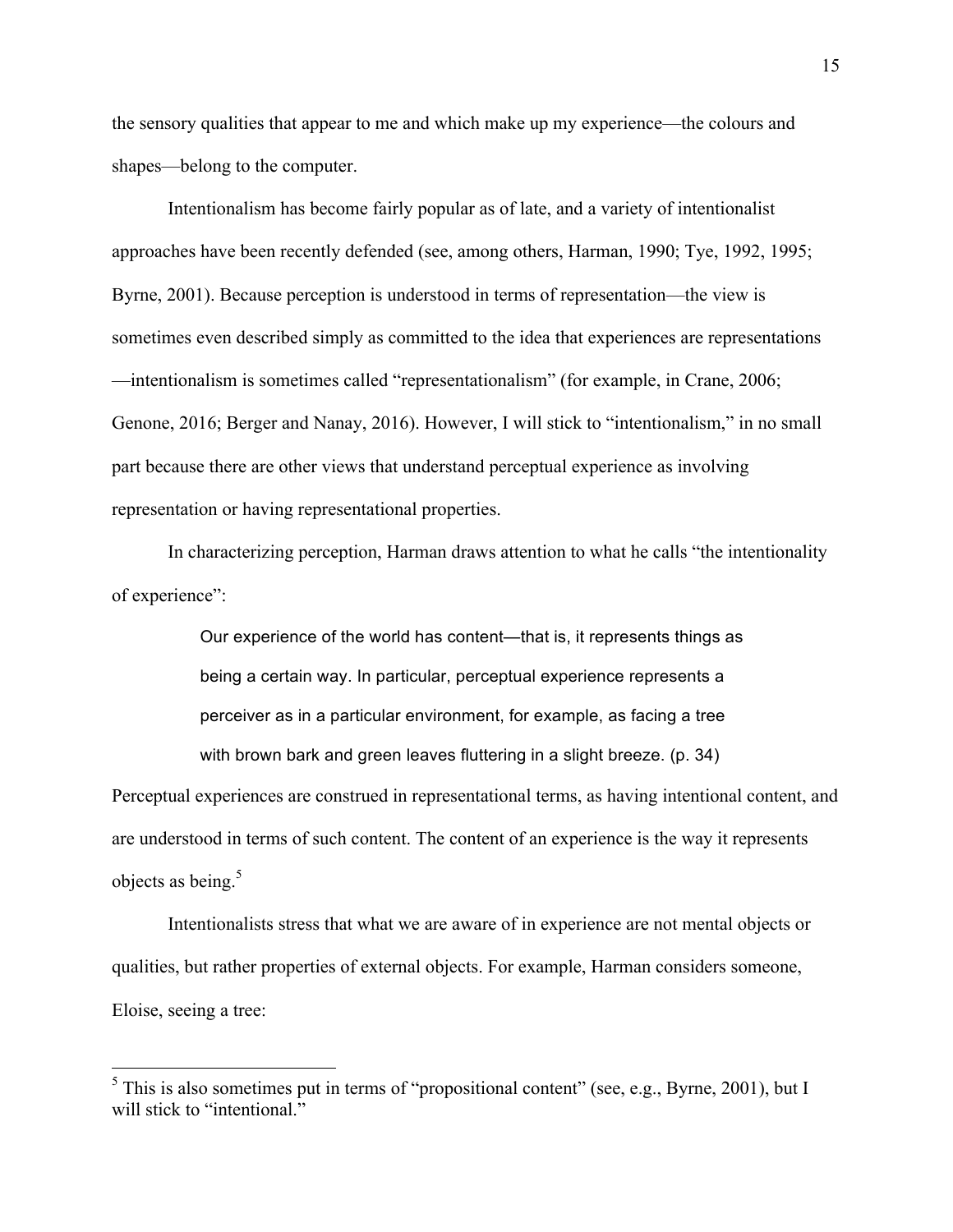…what Eloise sees before her is a tree… That is to say, the content of her visual experience is that she is presented with a tree, not with an idea of a tree. Perhaps, Eloise's visual experience involves some sort of mental picture of the environment. It does not follow that she is aware of a mental picture. If there is a mental picture, it may be that what she is aware of is whatever is represented by that mental picture; but then that mental picture represents something in the world, not something in the mind. (p. 36)

The properties that appear to Eloise—for example, the colours of the tree—are properties of the tree, as it is represented to her. They are not the properties of some mental object. As Harman urges, we should not conflate "the properties of a represented object and the properties of a representation of that object" (p. 35). Similarly, Tye describes his standing on the beach looking out at the ocean as follows:

> I found myself transfixed by the intense blue of the Pacific Ocean. Was I not here delighting in the phenomenal aspects of my visual experience? … It seems to me that what I found so pleasing in the above instance, what I was focusing on, as it were, were a certain shade and intensity of the colour blue. I experienced blue as a property of the ocean not as a property of my experience. My experience itself certainly wasn't blue. Rather it was an experience that represented the ocean as blue. What I was really delighting in, then, were specific aspects of the content of my experience. It was the content, not anything else, that was immediately accessible to my consciousness and that had aspects I found so pleasing. (1992, p. 160)

16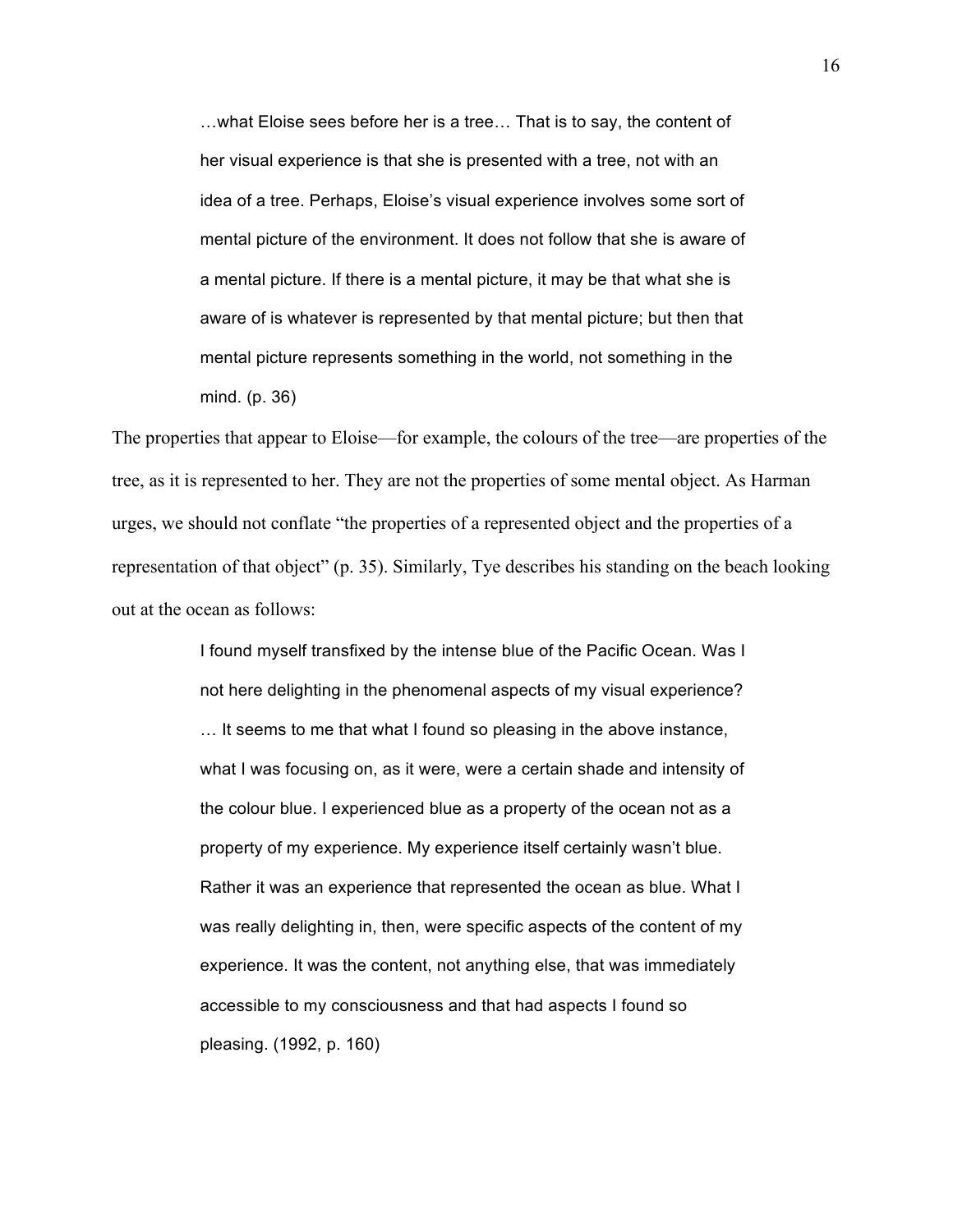Importantly, according to intentionalism, the representational or intentional properties of an experience completely determine its phenomenal features. A perceptual experience is a certain way, or has the phenomenal character it does, because of how the individual is representing the world.

#### **2.4. Naïve Realism**

According to naïve realism, perceptual experience involves the direct awareness of mindindependent objects. When we perceive external objects they are immediately present to the mind. Mind-independent objects and their properties are constituents of our perceptual experiences, and experience relates us to these objects. Thus, the phenomenal character of experience is due to mind-independent objects.

On such a view, when I sit at my table looking at my computer I see my computer, which is an external object. My experience is of my computer—I am aware of the object directly—and the sensory qualities that appear to me are properties of the mind-independent object.

Martin (2001, 2002, 2004, 2006) defends a naïve realist theory. On his view, "experience is a relation between the subject and some object of awareness" (2004, p. 42). However, in contrast to indirect realist theories which take perception to involve the awareness of something mind-dependent, the objects of awareness are in this case mind-independent objects. Like intentionalists, Martin thinks experiences are of mind-independent objects, however he denies that this is in virtue of the representational properties of experiences. Rather, "one's experience relates one to the mind-independent world, and yet does so in a non-representational manner" (2002, p. 378). The objects present to the mind in experience "must actually exist and genuinely be present to the mind" (p. 393). Mind-independent objects and their properties are therefore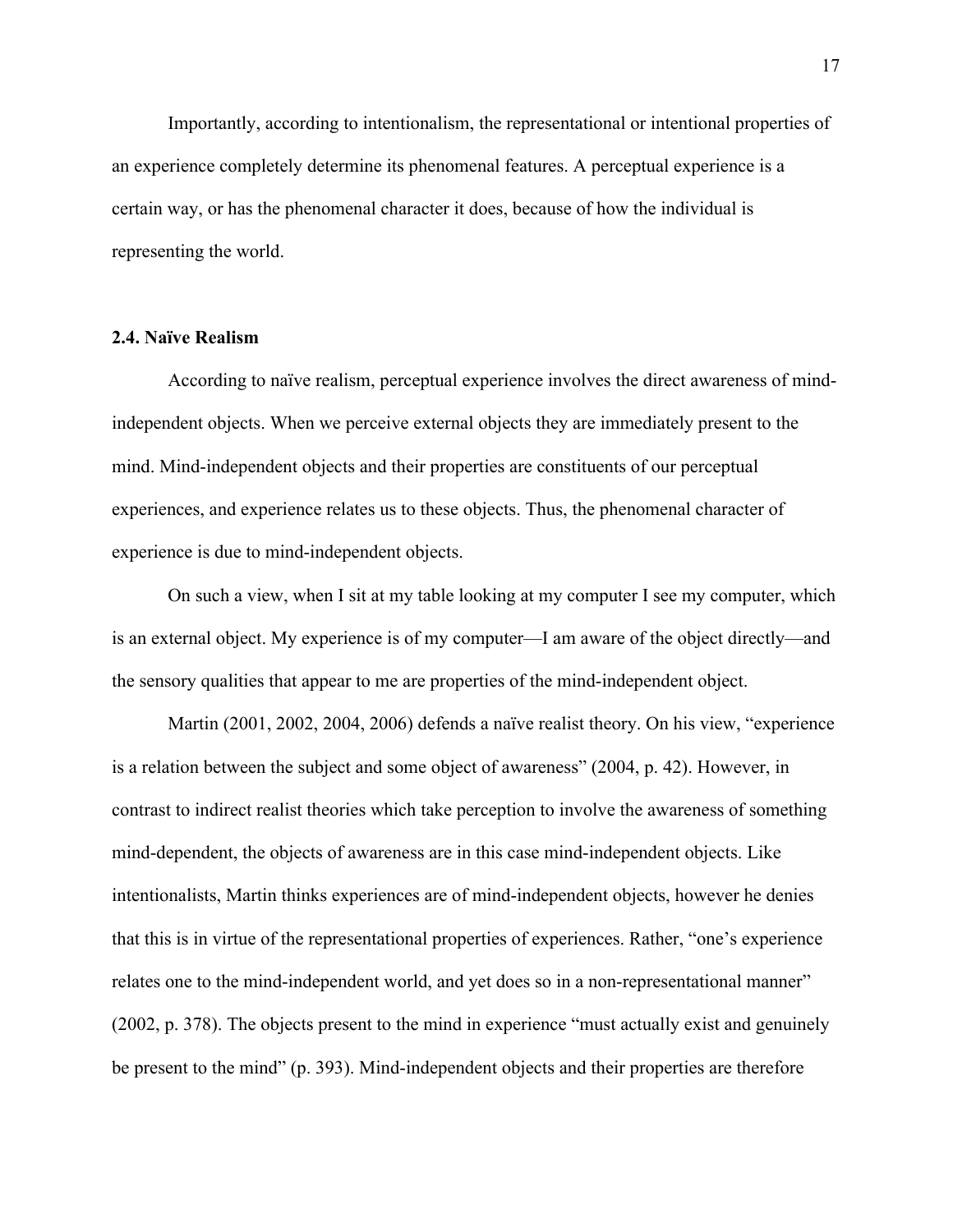constituents of experiences and determine the phenomenal character of our perceptual experiences.

Naïve realism is now quite popular amongst philosophers, and a variety of naïve realist accounts have recently been offered in addition to Martin's (Campbell, 2002; Brewer, 2007, 2011; Fish, 2009). It is sometimes claimed that naïve realism is, or captures, our common sense view of perception. For instance, Brewer takes the claim that physical objects are the direct objects of perception to be an expression of the "commonsense idea that physical objects are the objects which are *presented* to us in perception, whose nature is made evident to us by the subjective character of our perceptual experience" (2007, p. 88). Crane, meanwhile, takes the idea that "perceptual experience is a genuine relation to its objects" to be "one of the most obvious or commonsense features of perception" (2006, p. 140-1). He also claims that "it is part of our commonsense conception of perception that the objects and properties we experience when we do perceive *are* the objects and properties out there in the mind-independent world" (2005, p. 246). I am not sure if it is right to view naïve realism as our common sense view of perception.<sup>6</sup> I am not even sure there is anything like a common sense view about the nature of perception, much less a single, widely shared one. But, even if there was, its significance would be questionable insofar as we are in search of a correct theory about the nature of perception.

 $<sup>6</sup>$  Genone's (2016) take here is more subtle. He describes direct realist views as ones on which, in</sup> experience, we are directly aware of mind-independent objects. Though he notes common sense could be mistaken, he argues that "a primary appeal of direct realism is common sense" (p. 4). In his taxonomy, naïve realism is a particular kind of direct realist approach, one with certain additional commitments. Here, Genone says "there is nothing commonsensical or naïve about naïve realism" (p. 2). Martin, for his part, is somewhat unclear. He notes that the person who defends the sort of theory he offers "claims to be doing justice to some common sense or naïve intuition about the kind of direct access to the world that perceptual experience can provide for us" (2002, p. 398). At the same time, he notes: "One might be sceptical whether it could really be part of any common sense view that objects were or were not constituents of our experiences of them" (p. 398). It is unclear, though, whether such reservations are his own, or those of a possible objector.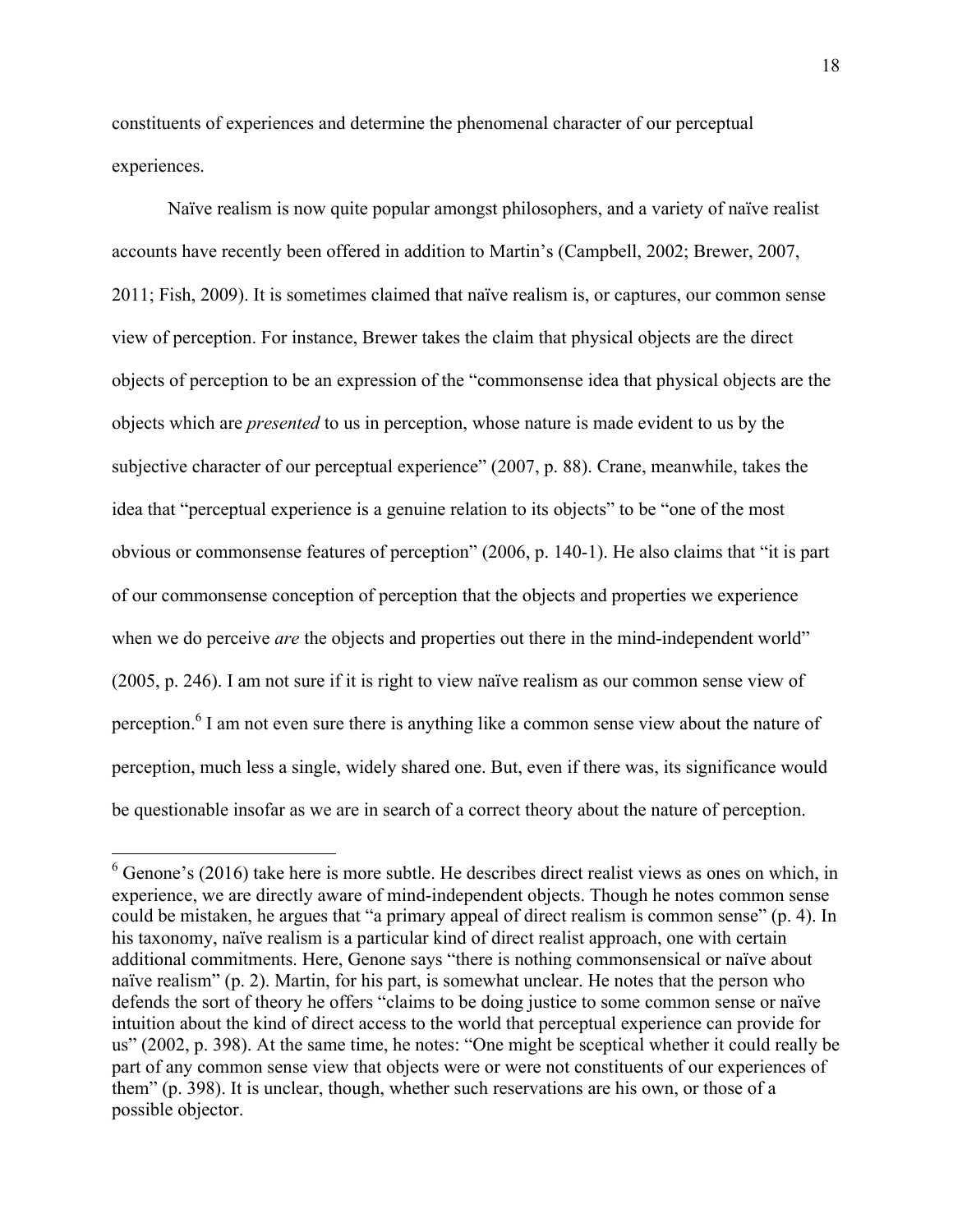It may, however, be true that naïve realism captures how our perceptual experience seems to be. Nudds, for example, considers the experience of a vase:

> Suppose that you are looking at a vase of flowers on the table in front of you. You can visually attend to the vase and to the flowers, noticing their different features: their colour, their shape and the way they are arranged. In attending to the vase, the flowers and their features, you are attending to mind-independent objects and features. … [And] your experience seems introspectively to involve those mind-independent objects and features. (2009, p. 334)

When we have experience it seems like things are simply present to us—for example, a vase, or flowers, or a computer. From the point of view of a person having experience, it may seem like physical objects are immediately present, and that what is going on in perception is that we are in direct contact with the world and its objects.

Naïve realism is sometimes called "direct realism" or "relationalism." However, some people distinguish between direct realist views and naïve realism (see, e.g., Genone, 2016). Meanwhile, though drawing attention to the relational component of naïve realism may help in contrasting it with intentionalism, indirect realism can also be seen as a relational view. Therefore, I will avoid using these other labels and stick with "naïve realism."

### **3. Some Motivating Considerations**

The considerations motivating the above theories are varied, and an exhaustive examination would not only be unwieldy but of questionable value. However, reviewing some of the main arguments that feature in the discussions of these theories can help deepen our understanding of the views and reveal the crucial differences between them.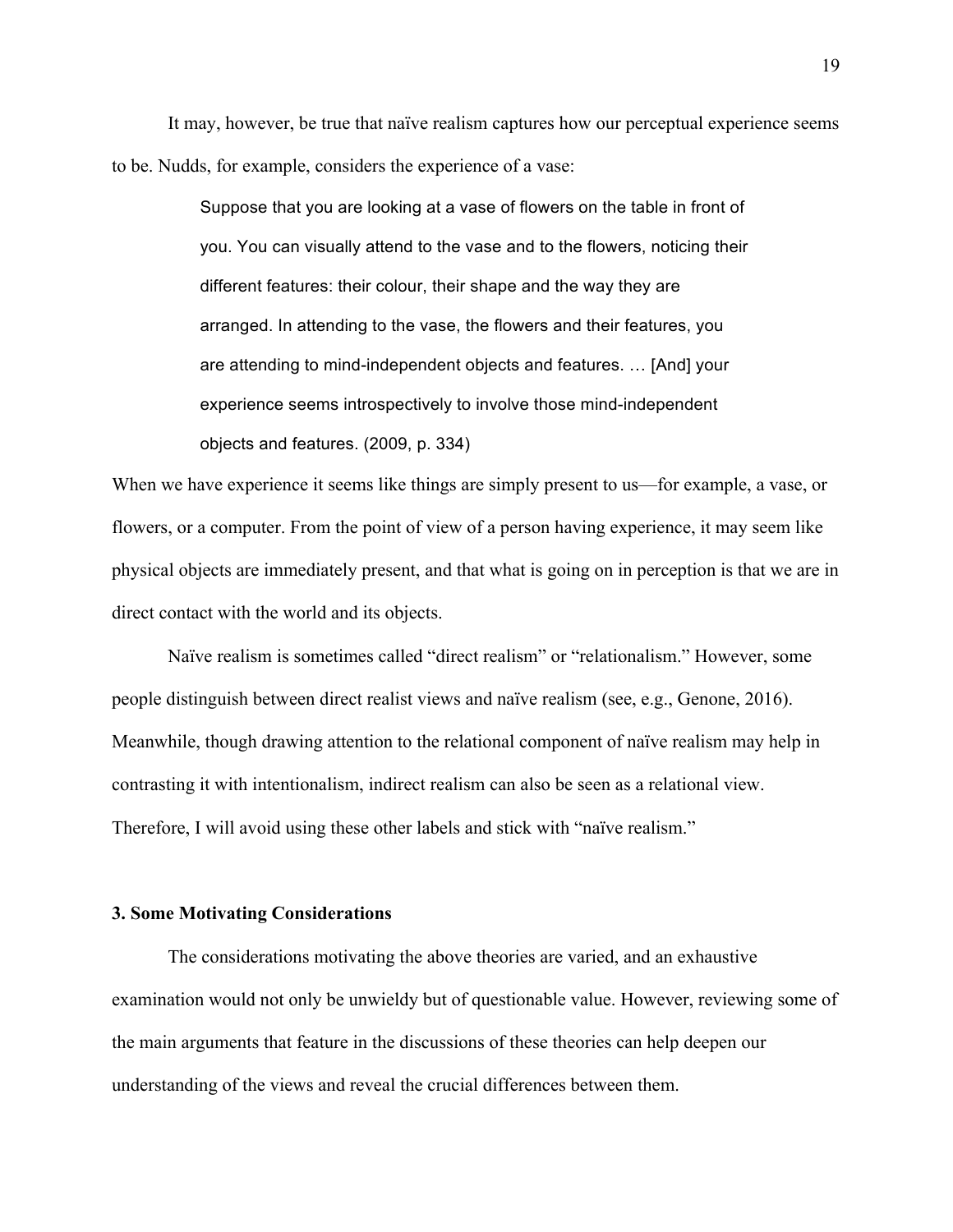#### **3.1. The Scientific Causal Picture of Perception**

There is a long scientific tradition that treats perception as comprising a series of stages, which in outline goes back to Descartes's work in *The Optics*. The idea on this view is that perception is a causal process, connecting the physical object in the environment to neural events in the perceiver's brain, and ultimately to an *inner* state of consciousness. In veridical perception, the subject is in a state of conscious awareness that is distinct from the perceived object. (Coates, 2007, p. 52-3)

As the scientific study of perception has advanced, accounts of the processes leading up to perceptual experience have been expanded and refined. Our understanding of the stages in perceptual processing and the brain structures in which they take place has deepened. But the general picture that emerges from empirical investigations of perception remains the same: causal interactions between our sense organs and the external world yield sensory input, which initiate a series of stages of processing in the brain, eventually resulting in perceptual experience.

We can now fill in this picture with endless details. Here are just a few, focusing on vision. Light is reflected off of or emitted by external objects and arrives at the retina. The retina has different types of cells, which respond differently, depending on the amount of light that hits them and the light's wavelength. The output of these rods and cones is processed by other cells in the retina, including retinal ganglion cells. Retinal ganglion cells then transmit a signal to the brain, their axons forming the optic nerve. The optic nerve carries the signal that was initiated by light to various parts of the brain, including the lateral geniculate nucleus, which then transmits the signal to primary visual cortex in the occipital lobe. In primary visual cortex there is a retinotopic map, meaning that the pattern of activations from the retina is preserved. As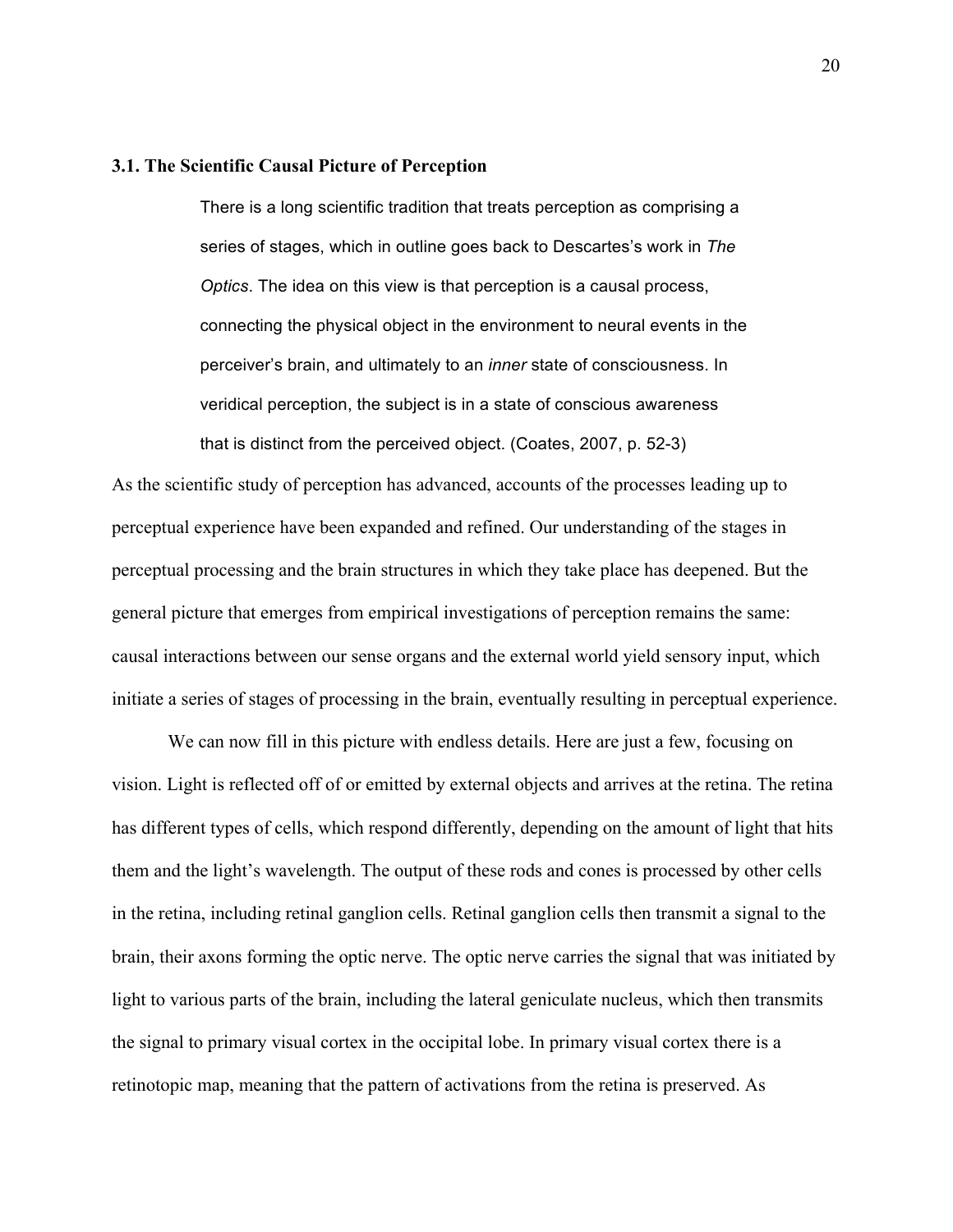information is transmitted to successive stages of visual processing in different areas of the brain, the receptive fields of neurons grow—a given neuron will respond to a larger portion of the visual field—and different kinds of information is processed. Neurons in later visual areas respond to more and more complex stimuli—for instance, to a complete object rather than to a line of a certain orientation. The brain's processing of the visual input culminates in a visual experience. The particular brain areas responsible for our having different sorts of visual experiences—for example, of a face or a car—can even be observed in imaging studies.<sup>7</sup>

The indirect realist argues that this scientific causal picture supports their view of perception. Perception is a causal process involving many stages, taking place over a short period of time, that starts with external objects and results in our having experience. Increasingly complex stages of processing take us from a two-dimensional retinal image to a reconstruction of the external objects that caused the sensory input. The resulting perceptual experience supervenes on, or is possibly identical to, the brain state that represents the causes of the sensory input. While our perceptual experience is caused by external objects, it involves inner states that represent those objects and are distinct from them. My experience of a gray table has the properties it does because of the brain activity at the terminus of the string of processing. We can think of this brain activity as being, or as corresponding to, a mental object; and the properties I am aware of in experience—the colour and shape of the table—are the properties of that object. If the brain activity at the end of the processing was different and the mental object had different properties, then my experience would be different.

The critical realist also finds support for their view in the scientific causal picture. But rather than think of the result of perceptual processing in terms of a mental object, the critical

<sup>&</sup>lt;sup>7</sup> See Brown (2008, p. 50-3) for a similar discussion. He presents significantly more detail and focuses mostly on retinal processing.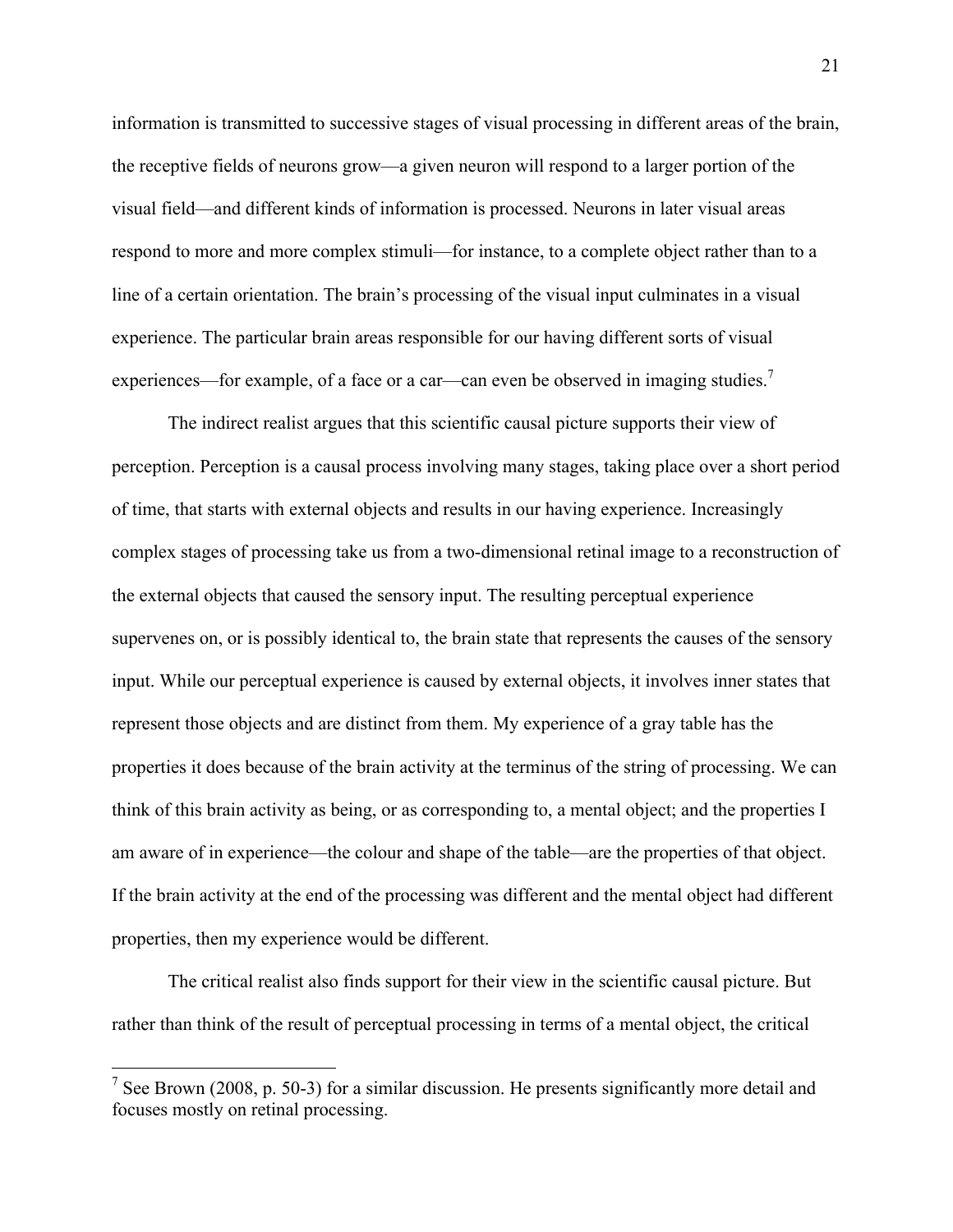realist argues that we should understand the result as mental state with certain properties. The inner state is distinct from any mind-independent objects that cause it. And it is the properties of this inner state that determine the character of our experience, for if the inner state differs—if the brain activity at the end of the chain of processing is relevantly different—then so will our experience.

#### **3.2. The Argument from Transparency**

The argument from transparency is offered in response to the notion that perception involves the awareness of some inner objects, states, or properties. Intentionalists and naïve realists alike argue that if we introspect on our perceptual experience we do not find any minddependent entities or inner states. Rather, introspection reveals only mind-independent objects like computers and cars.

The quotes from Harman and Tye above, in 2.3, appear in the context of the argument from transparency.<sup>8</sup> Both Harman and Tye focus on what we are presented with in experience. For Tye, it is the blue of the ocean that he experiences. For Harman, Eloise's experience presents the tree to her in a certain way—for example, as viewed from a certain location. Both deny that what is presented to us in experience is something mind-dependent.

We can see that this is the case, they argue, by introspecting on our experience. If we attend to our perceptual experiences, we will not find any inner objects or states. Our experience is transparent, or "diaphanous," to the external world. Thus, in considering his sensation of blue, Tye notes:

 $8$  The quote from Nudds in 2.4 expresses the same idea. However, he does not focus (in 2009) on articulating and defending the argument from transparency.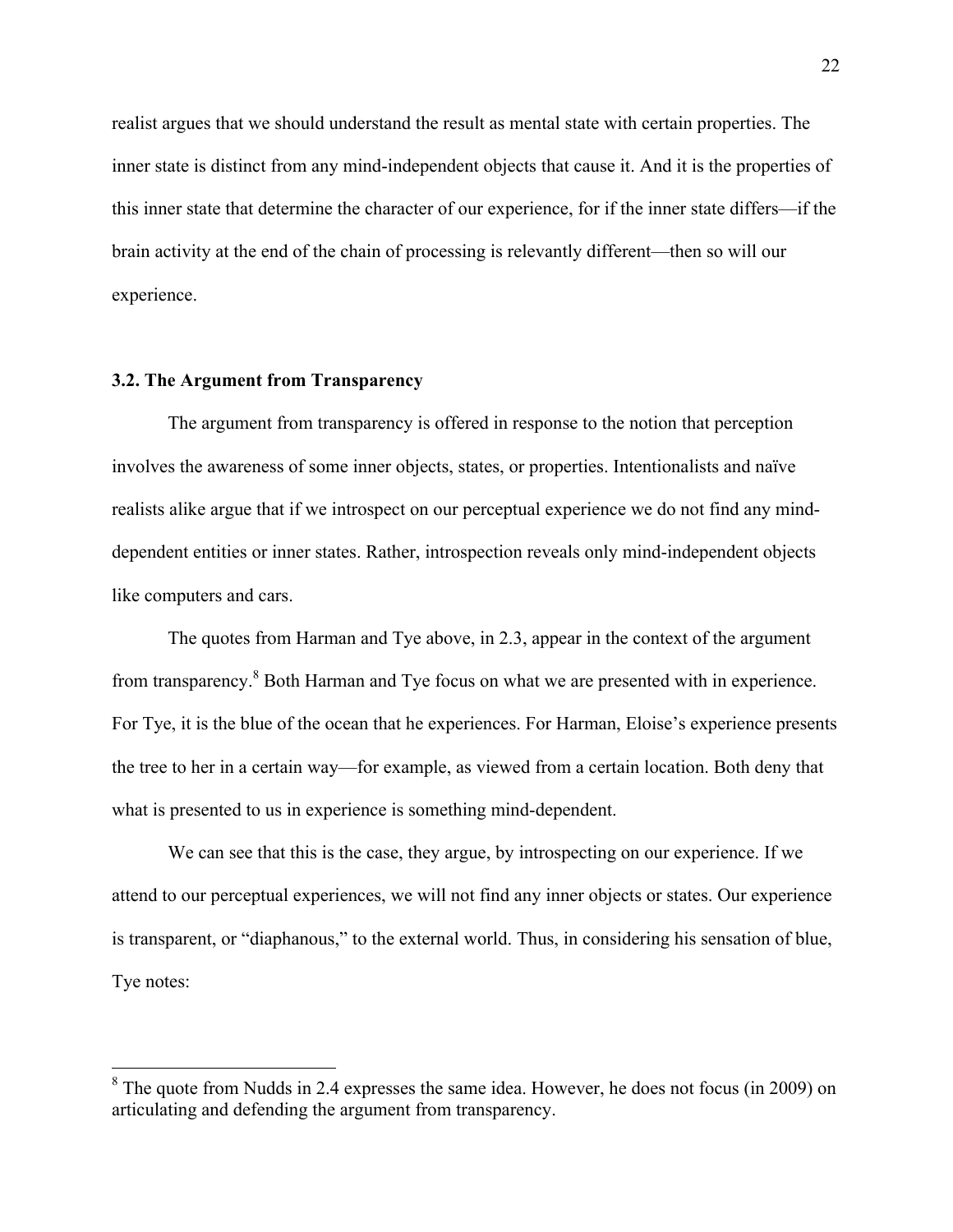When one tries to focus on it in introspection one cannot help but see right through it so that what one actually ends up attending to is the real color blue. (p. 160)

The idea here is that if our experience involved the awareness of something mind-dependent we should be able to attend to the mind-dependent objects, states, or properties by turning our attention to our experience itself. However, as Harman argues, Eloise,

> …is not aware of those intrinsic features of her experience by virtue of which it has that content. Indeed, I believe that she has no access at all to the intrinsic features of her mental representation that make it a mental representation of seeing a tree…

…I want to say that she is not aware of, as it were, the mental paint by virtue of which her experience is an experience of seeing a tree. She is aware only of the intentional or relational features of her experience, not of its intrinsic nonintentional features.

Some sense datum theorists will object that Eloise is indeed aware of the relevant mental paint when she is aware of an arrangement of color, because these sense datum theorists assert that the color she is aware of is inner and mental and not a property of external objects. But, this sense datum claim is counter to ordinary visual experience. When Eloise sees a tree before her, the colors she experiences are all experienced as features of the tree and its surroundings. None of them are experienced as intrinsic features of her experience. Nor does she experience any features of anything as intrinsic features of her experience. And that is true of you too. …Look at a tree and try to turn your attention to intrinsic features of your visual experience. I predict you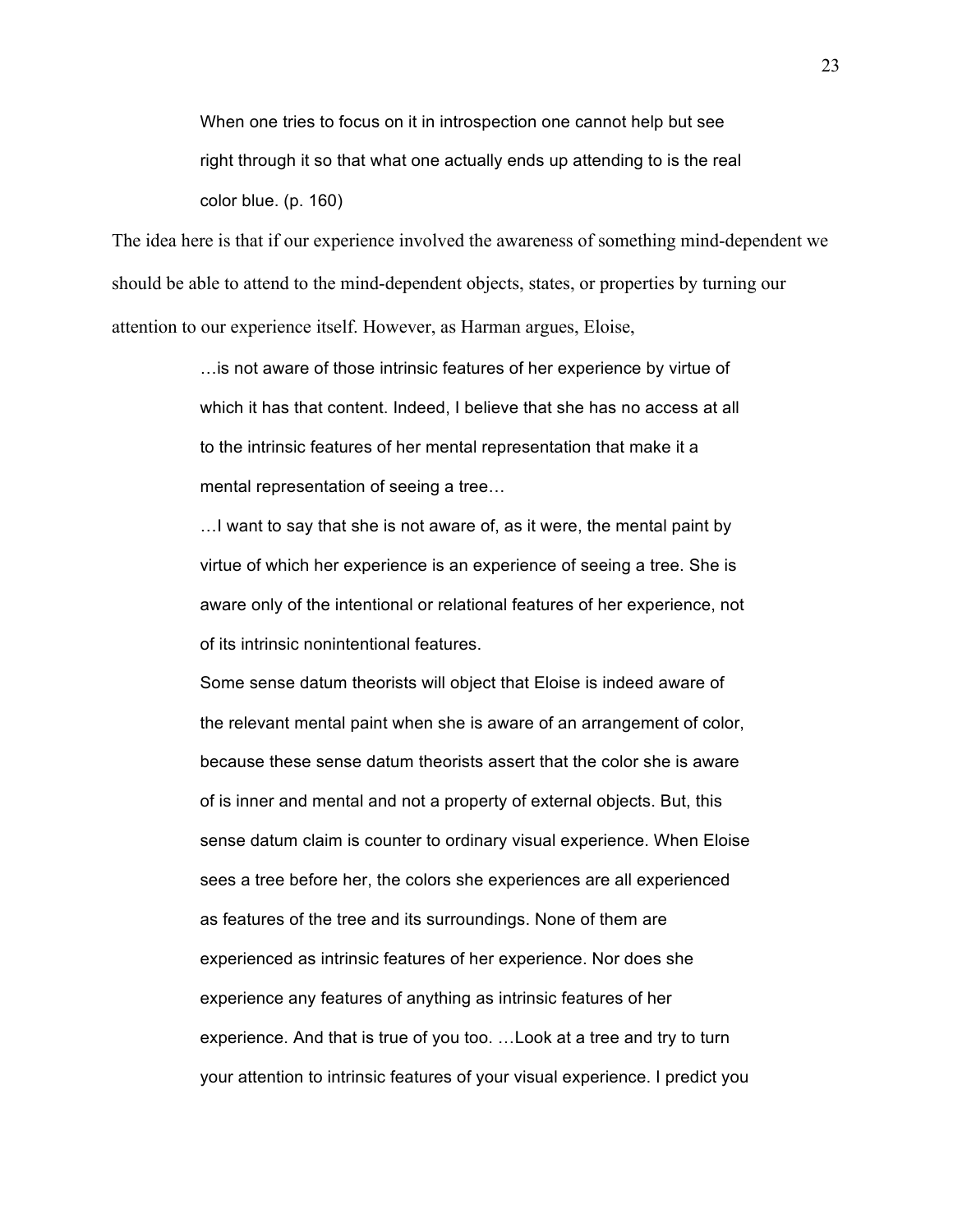will find that the only features there to turn your attention to will be features of the presented tree… (p. 39)

If we turn our attention inward to our experience, Harman argues, the qualitative features of our experience do not change. What is present to the mind in perception are the properties of mind-independent objects like computers and trees, as the intentionalist claims. The sensory qualities we are aware of are properties of such objects. And turning our attention to our experience does not make us aware of some inner phenomenal properties—phenomenally our experience does not change, and the features we are aware of continue to be those of external objects.<sup>9</sup>

Martin recognizes that the argument from transparency has been offered in defense of intentionalism, however he thinks the argument also supports naïve realism. If the choice is between intentionalism and views on which experience involves the awareness of something mind-dependent, the argument from transparency supports the former. But, he notes, naïve realism affords us another option. In fact, he argues that transparency offers even better support for naïve realism.

His presentation of the argument parallels what we see in Harman and Tye. He considers the case of his looking at the lavender bush on his street:

> When I stare at the straggling lavender bush at the end of my street, I can attend to the variegated colours and shapes of leaves and branches. …When my attention is directed out at the world, the lavender bush and its features occupy center stage. It is also notable that when my attention is turned inwards instead to my experience, the bush is not

 $9$  Things may change cognitively when we attend to our experience itself, but the argument here is that things remain constant phenomenally, i.e. when it comes to the phenomenal properties present—for example, the colours and shapes.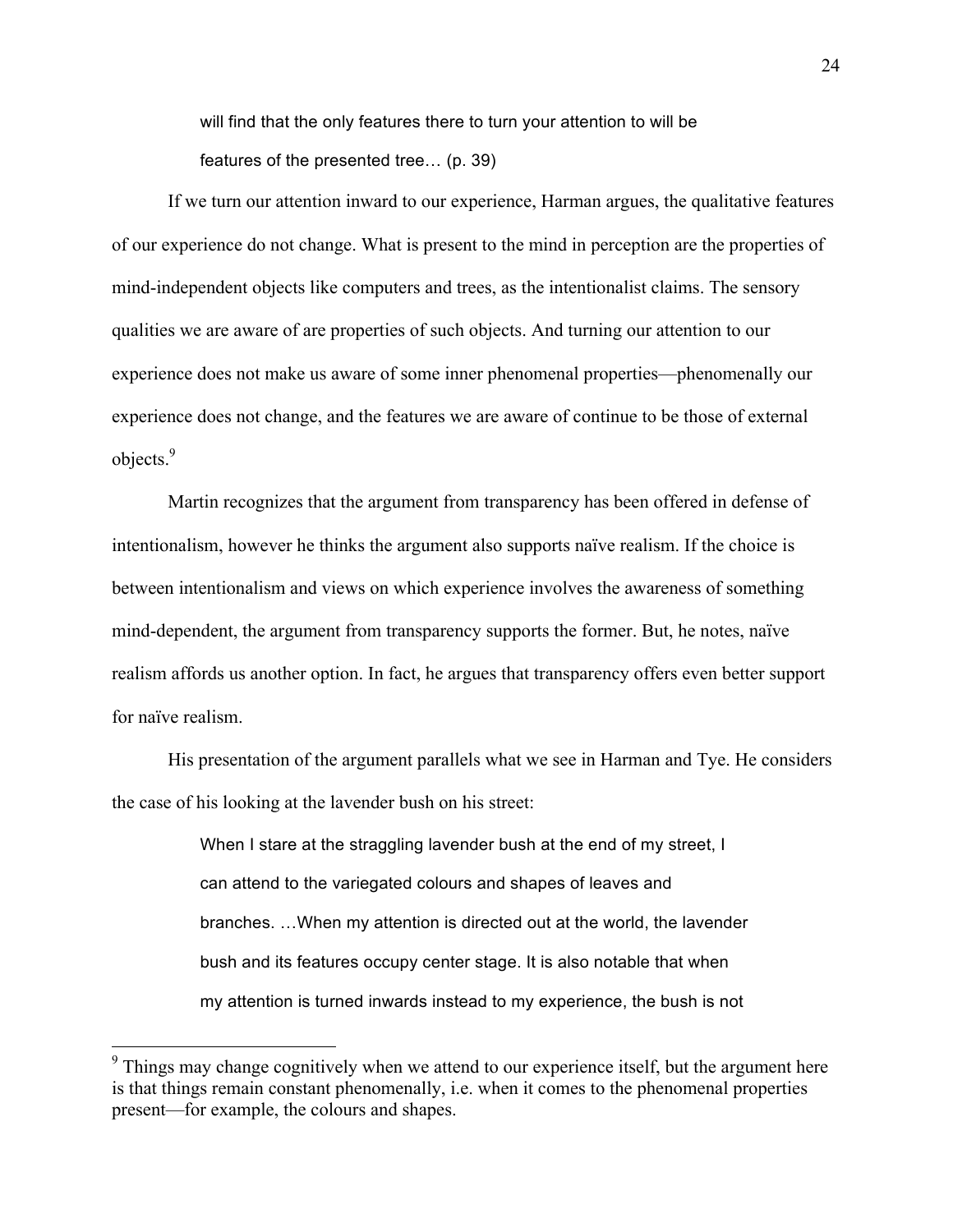replaced by some other entity belonging to the inner realm of the mind in contrast to the dilapidated street in which I live. I attend to what it is like for me to inspect the lavender bush through perceptually attending to the bush itself while at the same time reflecting on what I am doing. So it does not seem to me as if there is any object apart from the bush for me to be attending to or reflecting on while doing this. (2002, p. 380-1)

While turning his attention inward allows him to reflect on what he is doing, things do not change perceptually when he does this. And while the lavender bush and its properties are presented to him in experience, there are no mental objects, and no inner state, when he searches his mind.

The naïve realist accounts for the transparency of experience differently than the intentionalist. It is not the experience's intentional content that explains transparency, but that the objects we perceive are actually present in experience. One may think the naïve realist thus offers a better account of our experience than the intentionalist. This is, in fact, what Martin claims: "I suggest that we should think of Naïve Realism as the best articulation of how our experiences strike us as being to introspective reflection on them" (2004, p. 42).<sup>10</sup>

The proponent of the argument from transparency thinks that indirect realists and critical realists are wrong to conclude on the basis of the scientific causal picture of perception that perception involves the awareness of inner objects or states. Such an interpretation of the

 $10$  It is worth noting that Martin (2002) offers an argument from transparency against intentionalism, focusing on sensory imagination instead of perceptual experience. He argues that intentionalism faces difficulties when confronted with introspective evidence of imagining, in much the same way that certain theories allegedly face difficulties with introspective evidence of experience. I do not think that in the preceding quote he is referring both to experience and imagining with "experiences." I may, of course, be wrong here. However, Martin suggests in a number of places that naïve realism best captures how our perceptual experiences seem to us (see, for example, 2004, p. 51).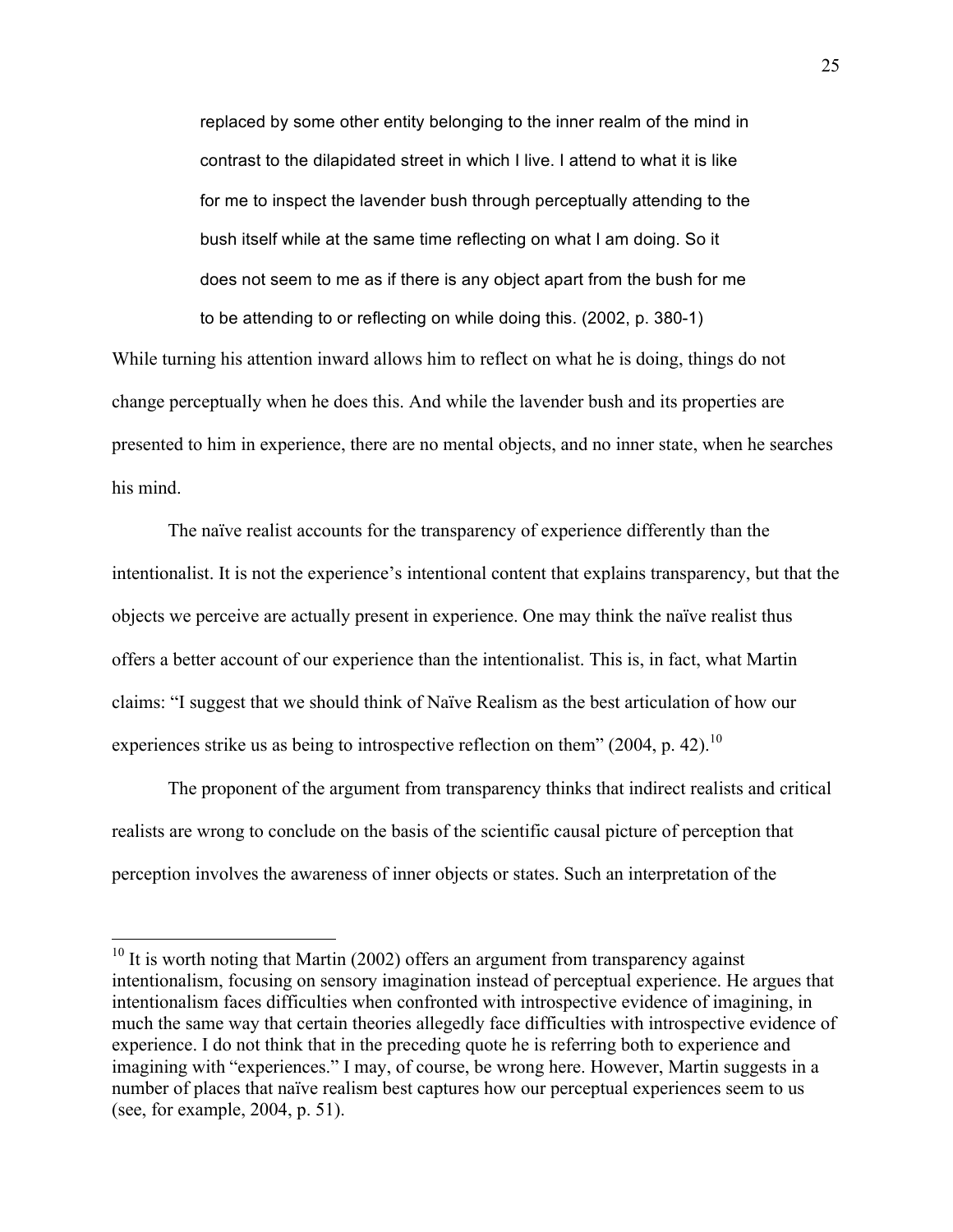scientific picture, it is implied, is incorrect. Since the argument from transparency is taken to show that there are no inner objects or states, concluding otherwise on the basis of scientific work on perception is mistaken. After all, intentionalists and naïve realists are not keen to dispute the sorts of neuroscientific details mentioned above.

There are a number of possible responses to the argument from transparency. Perhaps the most obvious point to make is that it is not clear why we should expect any phenomenal change when we introspect on an experience. The indirect realist, for example, argues that in experience we are aware of mind-dependent objects and properties, not that we are aware of minddependent objects and properties as mind-dependent objects and properties. The view is that the mind-dependent objects and properties determine the phenomenal character of our experience. The indirect realist need not ever claim that there will be a qualitative change when we introspect on an experience, nor that we can attend to the mind-dependent properties so as to become aware of their mind-dependence.

It is also not clear what we should take to follow from how things seem to us. The indirect realist or critical realist may be willing to concede that in experience it seems to us like external objects like computers and trees are present, or that experience involves these objects, but think that this tells us little about the nature of perception. Unless what we want from our theory of perception is simply to describe how things seem to us in experience, it is not clear what truths about the nature of experience and our relationship to mind-independent objects follow from how things seem to us. $^{11}$ 

<sup>&</sup>lt;sup>11</sup> Hatfield (2007) makes this point while defending a particular view about the nature of colour. He notes that some philosophers:

<sup>…</sup>expect our experience to be *metaphysically transparent*: if we attentively inspect our sensory experience, it will reveal its real nature to us. However, there is no reason to suppose that the senses have evolved in order to reveal the principles of their own operation, or to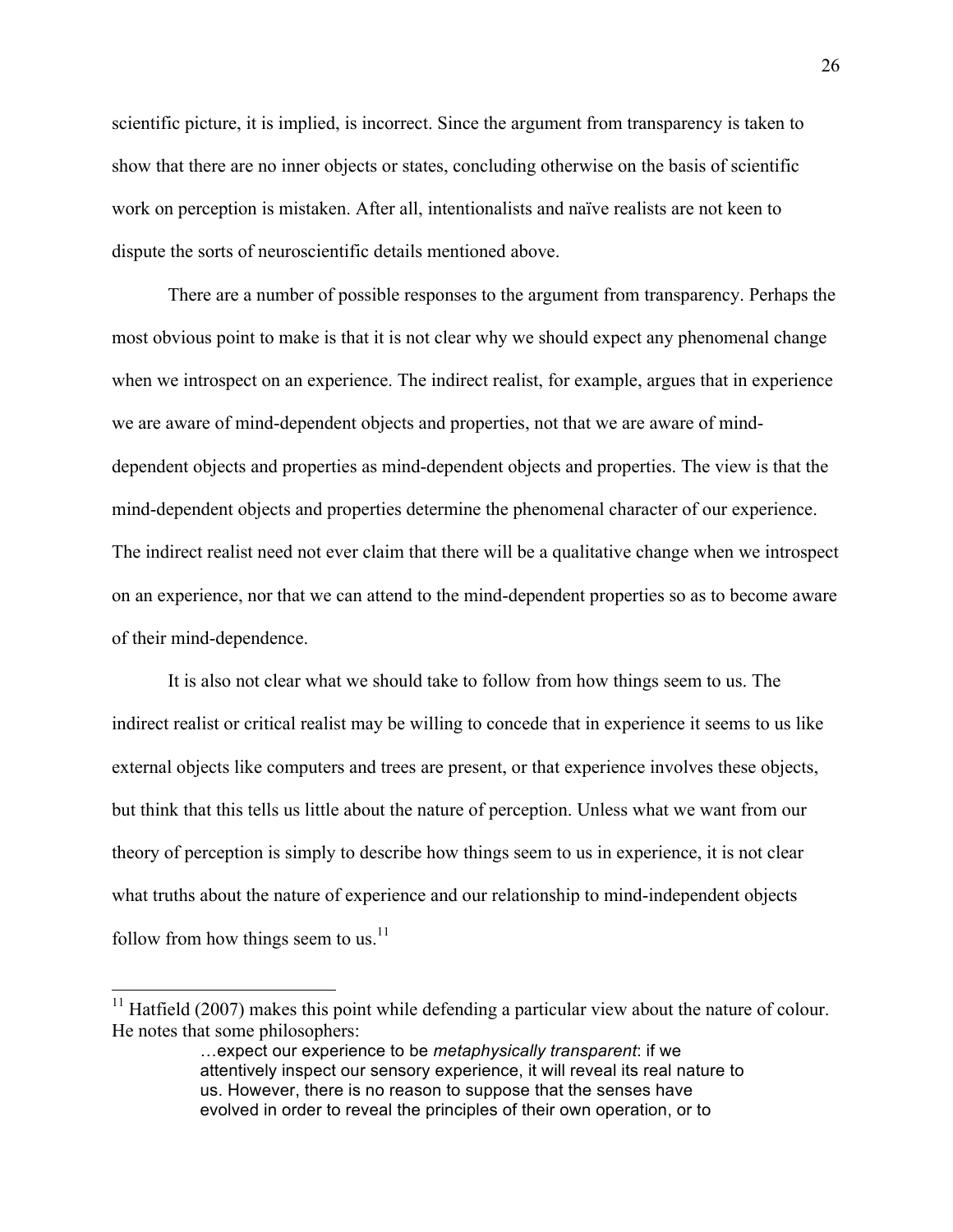In particular, we may hesitate to draw conclusions about how things actually are based on how they seem if we can explain why it is that they seem the way they do. Such an explanation is far from unimaginable. For example, Metzinger (2009) defends an indirect realist view of perception while offering an explanation of why things may seem to us to be as the naïve realist describes. Contemporary accounts of motion, matter, and mind are often in tension with how things may seem to us from certain perspectives, yet we have proven adept at resolving such tension.

#### **3.3. The Traditional Arguments from Illusion and Hallucination**

The arguments from illusion and hallucination have been taken to demonstrate that in perceptual experience we cannot be immediately aware of ordinary external objects. Traditionally, the arguments have been advanced in support of sense-data. Though the arguments and their conclusions would likely have been accepted by many modern philosophers, they only appear in earnest in the early twentieth century (Robinson, 1994). The argument from illusion grows out of the simple idea that objects sometimes look, feel, smell, taste, or sound to us differently from the way they actually are. The argument from hallucination raises the stakes further, considering cases where we have an experience in the absence of an object.

The argument from illusion can be constructed around any case where it seems to one that an object has a certain property which it lacks. The straight stick that when partly submerged in water appears bent has been generous in its service. Other familiar examples are objects appearing to be of different shapes when viewed from a distance or at an angle, such as a cylindrical tower appearing rectangular or a round coin elliptical. Objects may also look to be of

> suppose that the true physical descriptions of the object properties that cause (and are signified by) our sensory representations should be transparently available in consciousness. (p. 149)

<u> Alexandro de la contrada de la contrada de la contrada de la contrada de la contrada de la contrada de la co</u>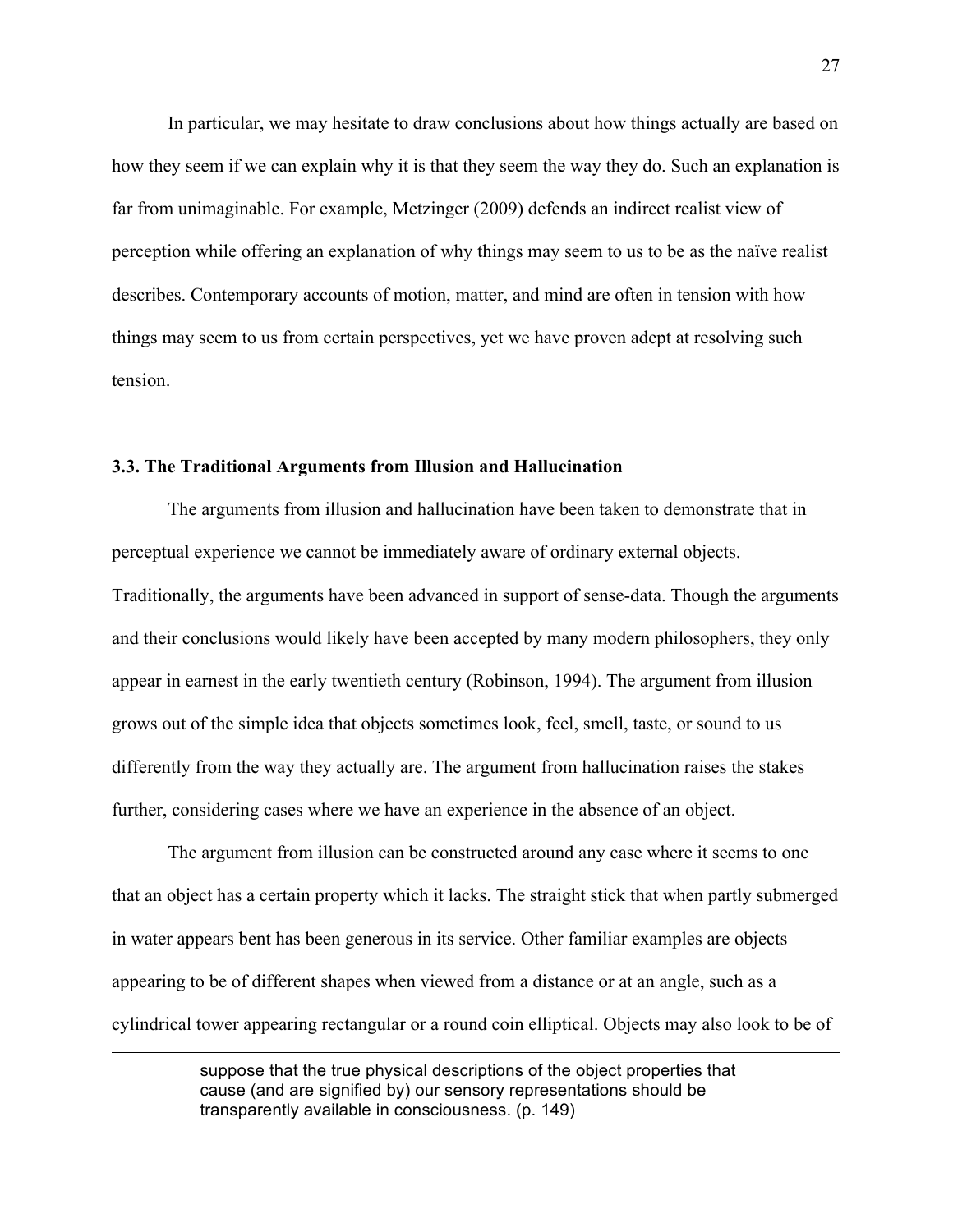a different colour when viewed from a certain perspective, such as mountains appearing purple from a distance. I will not devote time here to considering which of these classic examples are genuine instances of illusion. If one is not happy with the cited case, they should feel free to insert their favourite illusion into the argument. In the interest of not straying from tradition I will focus on the case of a white wall in red light such that it looks as though it is painted red.

Here is the argument from illusion (adapted from Crane and French, 2015): (i) In an illusory experience it seems to one that something has a property, *F*, which the mindindependent object perceived lacks. Though the wall seems red to me, it is actually white, not red.

(ii) When it seems to one that something has a property, *F*, then there is something of which one is aware that has that property. Traditionally, sense-data are invoked here, as the objects we are aware of. Thus, what I am aware of is a red sense-datum.

(iii) Since the mind-independent object in question does not have the property, *F*, then in illusory experiences one is not aware of the mind-independent object.

(iv) The same account of experience must apply to both veridical and illusory experiences.

(v) Therefore, one is never perceptually aware of mind-independent objects. What one is aware of in experience are sense-data. (Or, if we like, we are directly aware of sense-data and only indirectly aware of mind-independent objects.)

The key premises in the argument are (ii) and (iv). Premise (ii) has been labelled the "phenomenal principle" by Robinson  $(1994, p. 32)$ .<sup>12</sup> The motivation here is explanatory: since what appears before me is red, we cannot explain this by saying that I am aware of the white wall; rather, it seems like I am aware of something else, something red. Premise (iii) is taken to

 $12$  Smith (2002, p. 25) calls this the "sense-datum inference."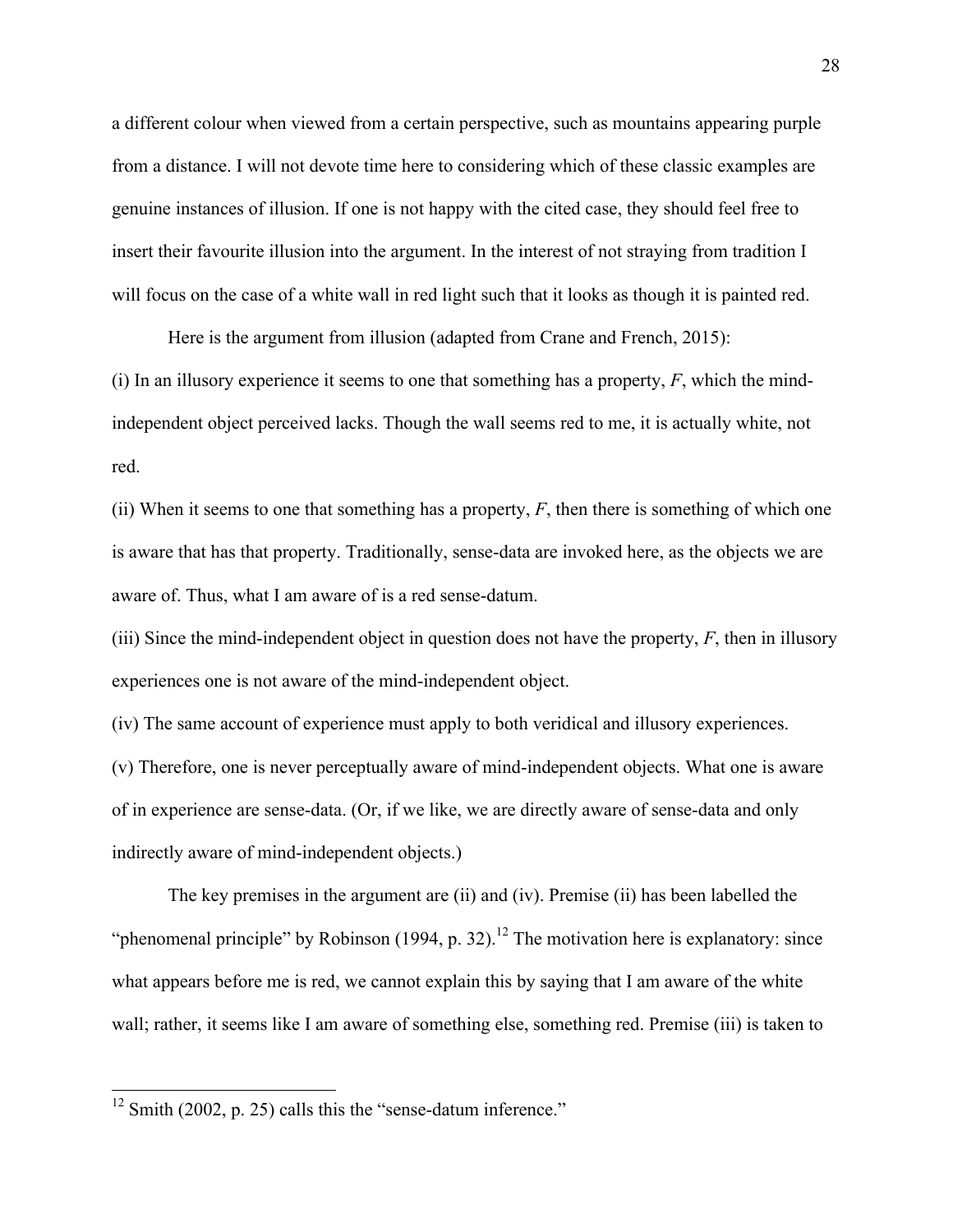simply follow from the preceding considerations. The very reason we invoke sense-data is because claiming that I am aware of the mind-independent object would not explain my experience. Instead, we say that I am aware of sense-data. Therefore, I am not aware of the white wall $^{13}$ 

Premise (iv) is the spreading or generalizing step that takes us from the case of illusion under consideration to all cases of perceptual experience. The basic idea is that sense-data are invoked in order to explain the experience in question—for example, my experience of a red wall when I am before a wall that is actually white. It is then claimed that we should give the same account for all perceptual experiences, whether veridical or illusory. This claim is often supported in one of two related ways. First, since these experiences are subjectively indistinguishable we should understand them as having the same nature. Second, veridical and illusory experiences form a continuous stream, and such continuity would be broken if different experiences had different natures, or if experience alternately involved the awareness of minddependent and mind-independent objects.

The argument from hallucination has the same structure as the argument from illusion, but is constructed around a case of hallucination. For example, suppose I have the experience of seeing a sea turtle on the floor in front of me when there is nothing there:

 $13$  Crane and French (2015) argue that an additional premise is needed to move from (ii) to (iii). Typically, (iii) is taken to follow due to Leibniz's law (see also Robinson, 1994; Smith, 2002). The wall is white, not red, but what I am aware of is red, not white. Since what I am aware of and the wall have different properties, they cannot be identical, therefore I cannot be aware of the wall. However, to exclude the possibility that I am aware of a sense-datum and the wall a further premise is needed: that if I am aware of a red sense-datum I am not also aware of the white wall. I do not find Crane and French's point here compelling, since the claim that one is aware of both things is difficult to understand given the role of direct objects of awareness, i.e. as determining the character of experience. And there is simply no reason to claim that in the illusory case one is also aware of the mind-independent object that does not have the relevant property. However, since I am not defending the traditional argument from illusion I will not explore this further.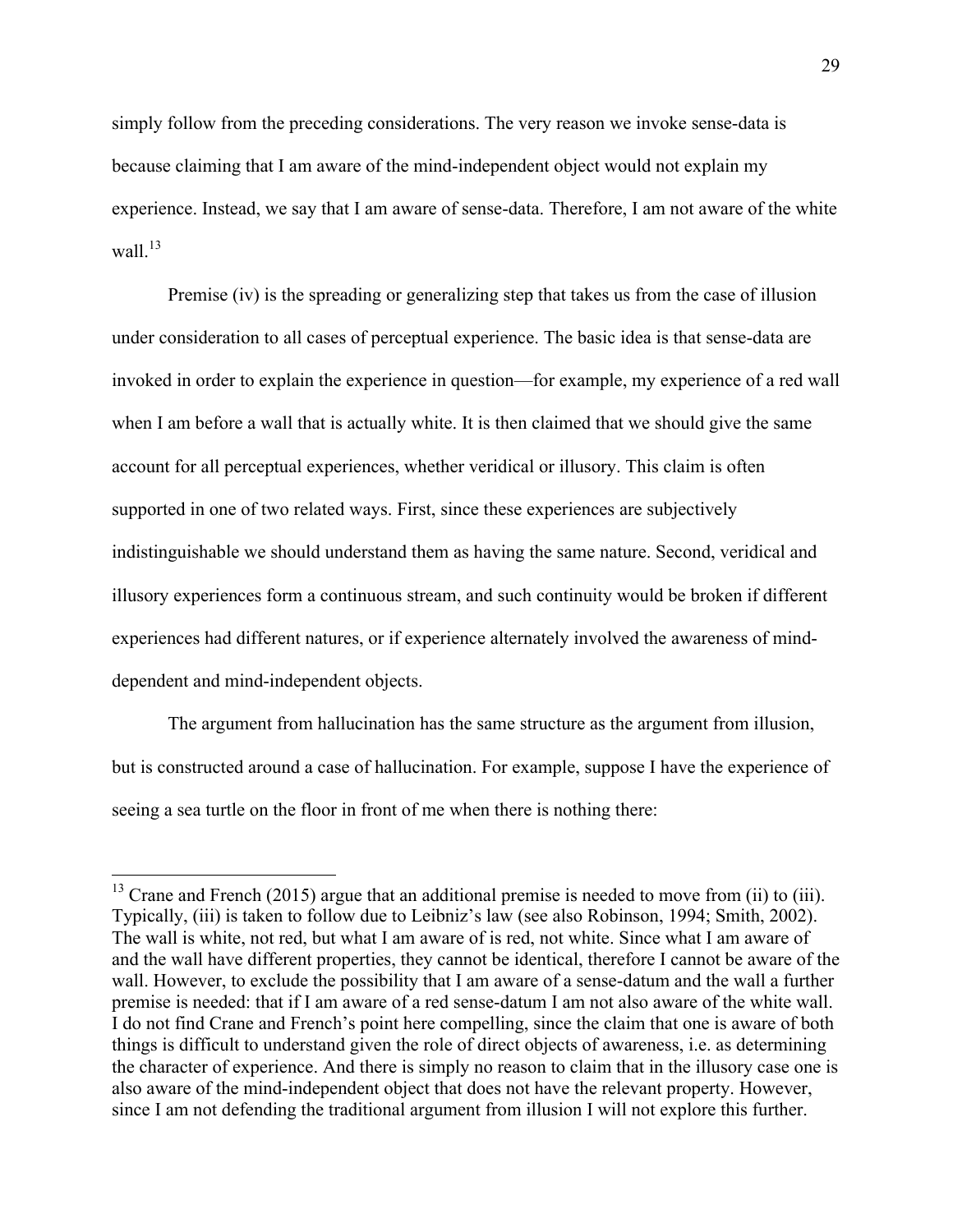(i) In a hallucinatory experience it seems to one that there is some object, *O*, when there is no such mind-independent object. While it seems to me like there is a sea turtle in front of me, there is actually nothing there.

(ii) Since there is no mind-independent object present, then in hallucinatory experiences one is not aware of a mind-independent object.

(iii) When it seems to one that there is an object present, then there is something one is aware of. Traditionally, sense-data are invoked here, as the objects we are aware of. (Alternatively, we may say that I am aware of a mental image of a sea turtle.)

(iv) The same account of experience must apply to both veridical and hallucinatory experiences. (v) Therefore, one is never perceptually aware of mind-independent objects. What one is aware of in experience are sense-data. (Or, if we like, we are directly aware of sense-data and at most indirectly aware of mind-independent objects.)

Premises (ii) and (iii) above can be flipped, but the way I have presented them here strikes me as more natural. Premise (iii) is the phenomenal principle and premise (iv) is the spreading premise. Once again, the idea is that in order to explain cases of hallucination we say we are aware of sense-data, then it is claimed that we should explain all perceptual experiences in the same way, thus we conclude that we are only ever aware of mind-dependent objects and never mind-independent objects (except possibly indirectly so).

While these arguments were first advanced in support of sense-data theories, we do not have to appeal to sense-data in the course of either argument. Instead, we can point to minddependent ideas or inner states that possess phenomenal qualities. The allegation is that we cannot explain what appears to one in these cases—i.e. the phenomenal character of these experiences—with mind-independent objects. The challenge of explaining the phenomenal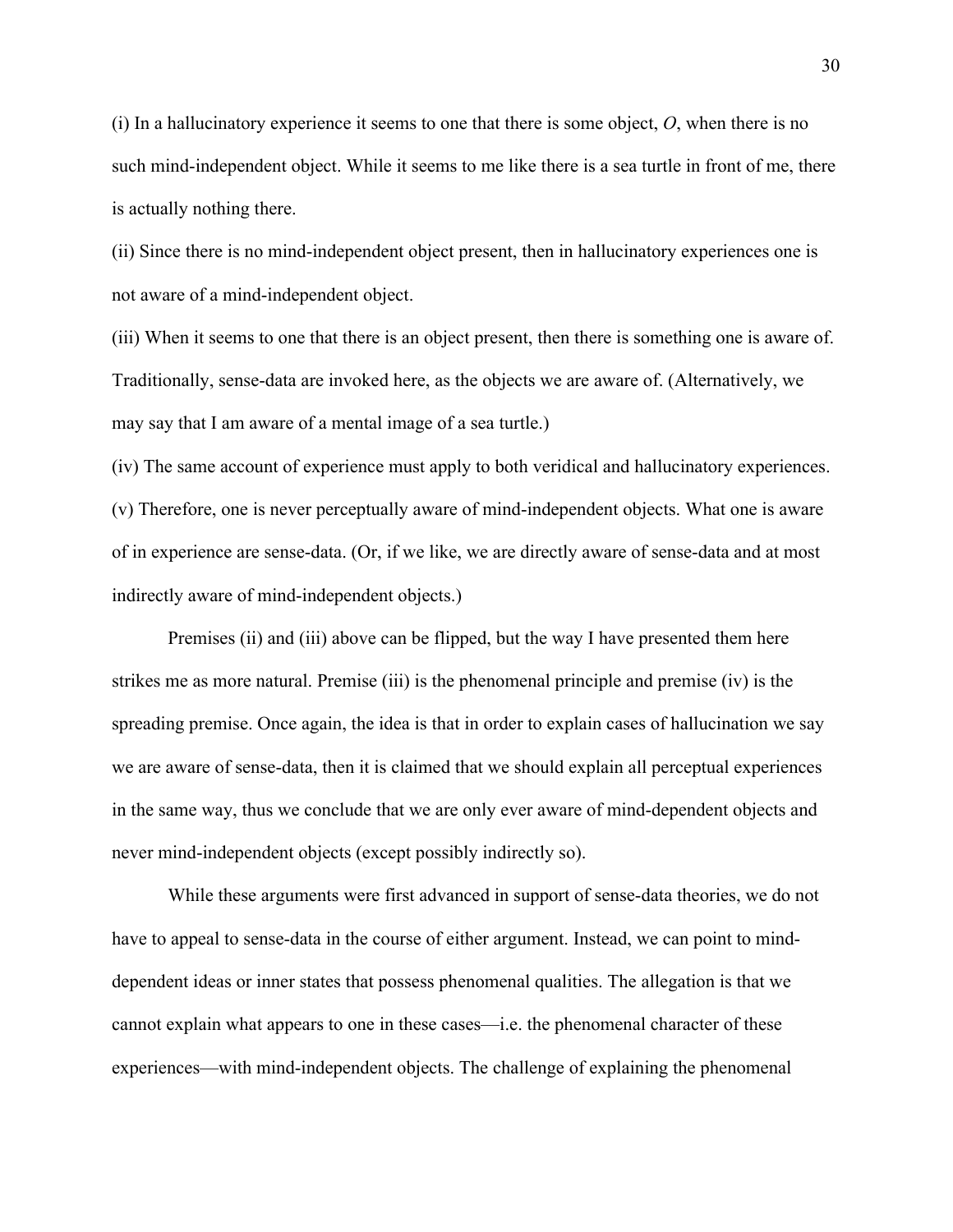character of illusory and hallucinatory experiences can be met equally well by claiming we are aware of ideas or the properties of inner states. It is worth noting, too, that cases of illusion and hallucination need not involve our being deceived by the experiences. The central issue is simply about explaining what the experiences are like, or the phenomenal properties that appear to us.

Both the phenomenal principle and the spreading step have faced significant pushback. I will not try to adjudicate the disputes about these premises or thoroughly evaluate the traditional arguments from illusion and hallucination. However, briefly examining the responses to these two key premises can help us gain a fuller understanding of the different views of perception under discussion.

The phenomenal principle, it has been argued, involves a simple fallacy. It is simply wrong to think, the reply goes, that when I experience the red wall there need be any object I am aware of to which the property red belongs. Harman argues that "the argument fallaciously infers" that there must be some mental red I am aware of (1990, p. 35). The intentionalist argues that we do not need to posit some mind-dependent object or inner state we are aware of, as the indirect realist or critical realist would, but can instead explain the experience in terms of how I am representing the wall. That avenue may appear promising. The question is whether we can adequately explain illusions and hallucinations without invoking some internal objects or states to which phenomenal qualities belong.

The spreading step, meanwhile, has simply been rejected by naïve realists. Naïve realists deny that we need to give the same account for veridical experiences and hallucinations because they deny that these states are of the same fundamental kind. Instead, they embrace disjunctivism. So while it may be possible that it is indistinguishable to me whether I am hallucinating a sea turtle or actually seeing one, it does not follow that we need to account for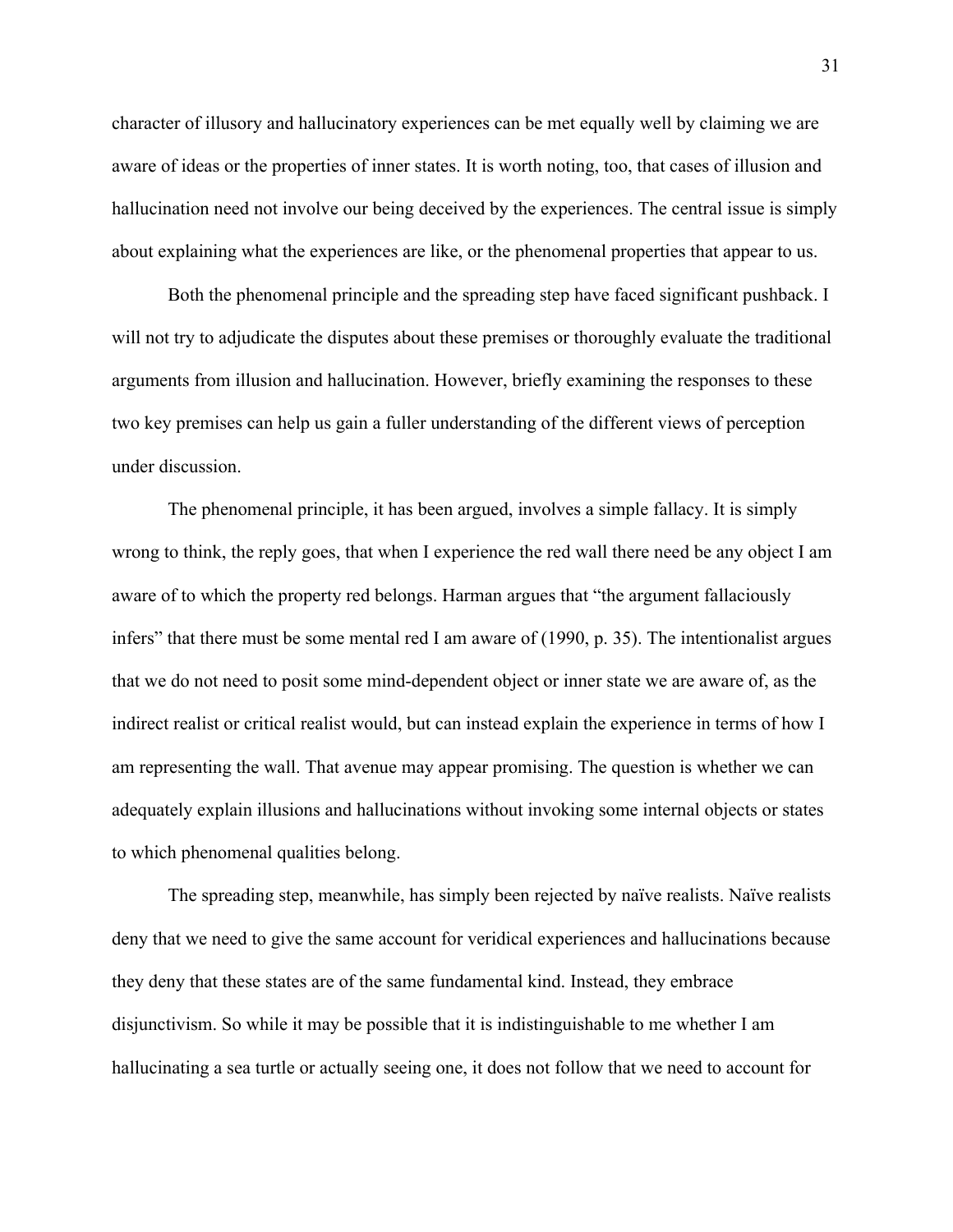both experiences in the same way. Even if we are not directly aware of mind-independent objects in cases of hallucination—since by definition no such objects are present—it does not follow that we are not directly aware of mind-independent objects in veridical cases. By denying that hallucination and veridical perception are of the same kind and should be understood in the same way, the naïve realist can maintain that in perception we are directly aware of external objects.<sup>14</sup>

We have already seen how our different theories of perception offer differing accounts of our perceiving mind-independent objects. We can now see how they also offer different accounts of illusions and hallucinations.

An indirect realist like Sollberger argues that perceptual experience involves the awareness of mind-dependent ideas. In cases of veridical perception and illusions, these ideas are caused by mind-independent objects and events.<sup>15</sup> When we experience hallucinations we are aware of mind-dependent ideas that are not caused by the relevant external objects but have some other origin.

 $14$  As I note below, naïve realists may also reject the spreading step when it comes to the argument from illusion. Some naïve realists, however, may accept that illusions and veridical perceptions are of the same fundamental kind, but reject the phenomenal principle in the case of illusions, arguing instead that in such cases we are only aware of mind-independent objects. As sense-data theories have fallen out of fashion and the argument from illusion has seen its reputation sag in recent years, attention has shifted to hallucinations. Hallucinations have become more of a focus in the philosophical literature, in particular in work debating naïve realism. Here, the discussion often revolves around the possibility of hallucinations that are subjectively indistinguishable from experiences of objects, and that by definition do not involve the presence of a mind-independent object (see, e.g., Crane, 2005).

<sup>&</sup>lt;sup>15</sup> There is the difficult question of when an experience is veridical, or where to draw the line between veridical and non-veridical experiences. We may think a similar question arises regarding illusions and hallucinations, as some experiences typically thought of as illusory may seem to have a hint of hallucination. Precisely when an experience is veridical, illusory, or hallucinatory is not too important here. The three-part distinction is widely accepted, and for our present purposes we can simply discuss the three sorts of cases without being concerned with exactly how to characterize them or draw the lines between them. These questions are equally important for all theories of perception. I will focus more on this issue in the final chapter.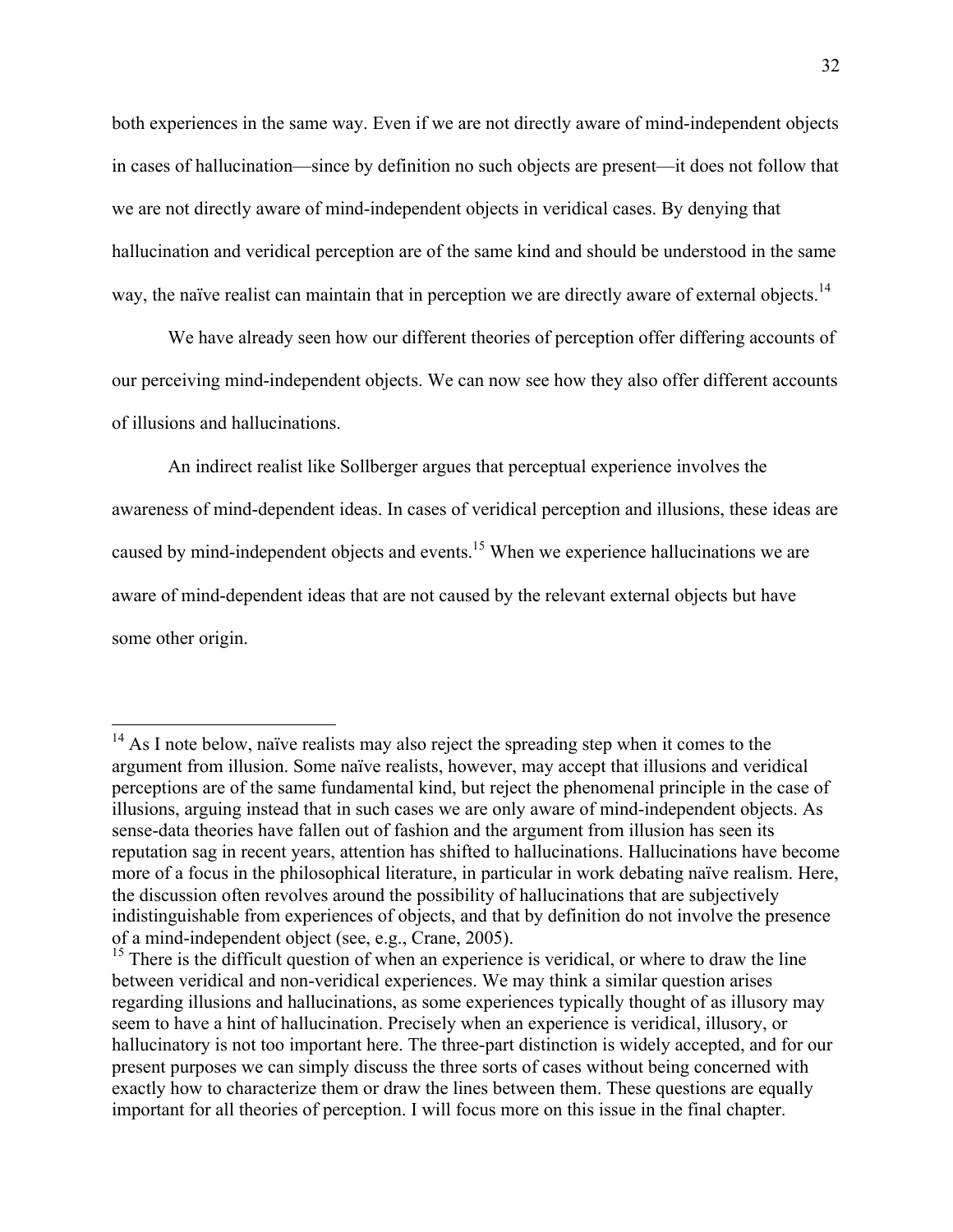The critical realist strategy is similar. Veridical experiences and illusions involve having an experience caused by mind-independent objects, where the experience includes an inner state with phenomenal qualities. When we hallucinate we are also aware of the qualities of an inner state, but one that was not caused by external objects.

Intentionalists argue that we perceive mind-independent objects when we represent them as being a certain way. They claim that what we are aware of in cases of veridical perception are mind-independent objects and their properties. Despite this claim, intentionalists take the intentional properties of an experience to determine its phenomenal character. This may strike us as puzzling. If the phenomenal qualities we are aware of in perceptual experience are properties of mind-independent objects, in what sense do the intentional properties of the experience determine its phenomenal character? I will return to this question below. But, in any case, we can see how intentionalists will account for cases of hallucination. It is possible for us to be in an intentional state even if the object that state purports to be about does not exist. Similarly, it is possible to be in a state with the same intentional content whether or not the same object is before us. Thus, Harman says:

> …what Eloise sees before her is a tree, whether or not it is a hallucination. That is to say, the content of her visual experience is that she is presented with a tree… (p. 36)

In claiming that it is the intentional properties of our experience that determines its phenomenal character, the intentionalist can say that a veridical perception and a hallucination are indistinguishable if they have the same intentional content. It is simply that in cases of hallucination we represent the world as being a way it is not. Meanwhile, the intentionalist claims that illusions arise when we represent mind-independent objects as being a way they are not. But it is fair to wonder if more needs to be said here. If the phenomenal qualities we are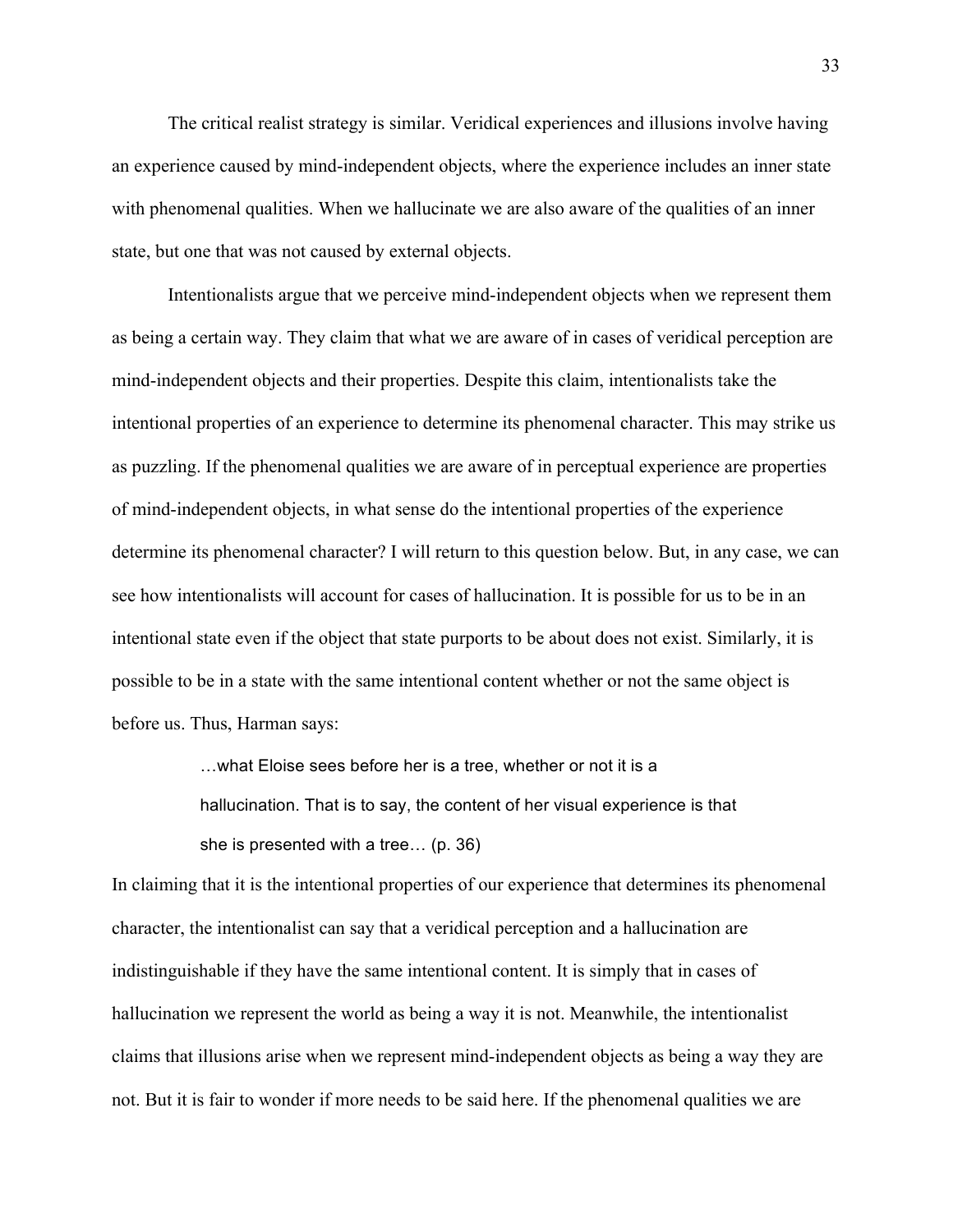aware of in perception are properties of mind-independent objects, then cases of illusion and hallucination would seem to present a puzzle. In such cases our experiences certainly have phenomenal qualities, but the relevant mind-independent objects or properties are not present.

Naïve realists take perceptual experience to involve the direct awareness of mindindependent objects. When we perceive external objects they are immediately present to the mind and they determine the phenomenal character of our experience. The same account cannot be given for hallucinations because there are no mind-independent objects present. This is why naïve realists embrace disjunctivism. Naïve realists must reject the spreading step and argue that veridical and hallucinatory experiences are fundamentally different kinds of mental states with different natures. The disjunctivist claims that when I have the perceptual experience of a sea turtle this may be a case of veridical perception or of hallucination. If it is the former, the naïve realist will explain the character of my experience in terms of the sea turtle present to my mind. Whether naïve realists can offer a compelling account of the case where I am hallucinating is an interesting question. As far as the naïve realist is concerned, though, the crucial point is that however one wants to explain my hallucination of the sea turtle, the same sort of account will not apply to the case where I actually see a sea turtle. The naïve realist avoids the conclusion of the argument from hallucination by accepting disjunctivism.

Many naïve realists will also embrace disjunctivism in response to the argument from illusion. This means grouping illusions and hallucinations on the other side of the disjunction as veridical perception. Martin adopts such a position (see, e.g., 2002, p. 393-9; 2004, p. 44). The appeal of this approach is easy to see. Since illusions are cases where a person has an experience of an object having some property the object actually lacks, it is hard to see how the naïve realist can account for the character of that experience by pointing to the object itself. Placing illusions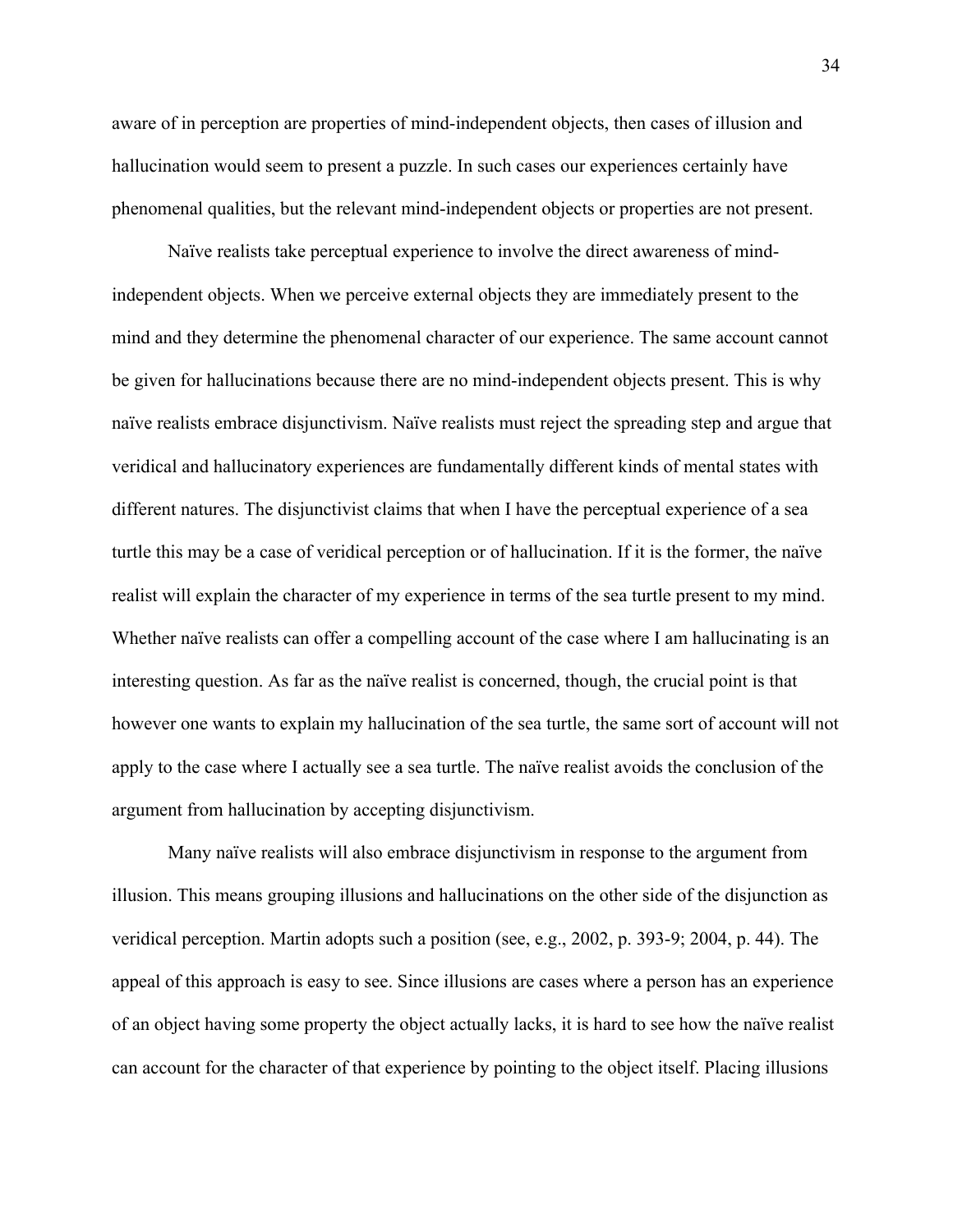alongside hallucinations allows the naïve realist to avoid the conclusion of the argument from illusion by denying the spreading step. However, some naïve realists group illusions and cases of veridical perception together (see, e.g., Fish, 2009; Brewer, 2011; for a discussion of different varieties of disjunctivism, see Byrne and Logue, 2009). Those adopting this strategy must offer their own account of illusions. Whether naïve realists can offer a compelling explanation of illusory experiences that is consistent with the core commitments of their theory is something I will consider in a later chapter.

### **3.4. The Causal Argument for the Common Kind Assumption**

The traditional arguments from illusion and hallucination take as a premise the claim that the same account should be offered for cases of veridical perception, illusion, and hallucination. We can understand the thought implicit here as being that all perceptual experiences are of the same fundamental kind. Because these different cases are of the same kind, they ought to be given the same account; if they were importantly different in their natures, the same account need not apply to all of them. The idea that veridical perception, illusion, and hallucination are fundamentally the same kind of mental event is called the "common kind assumption." The common kind assumption is so closely linked to the spreading premise that we may think of the common kind assumption as being a premise in the traditional arguments from illusion and hallucination.

Naïve realists reject the common kind assumption. In doing so, they accept disjunctivism. As we have seen, this move is made in order to save naïve realism from the argument from hallucination. Martin explicitly acknowledges this: "The prime reason for endorsing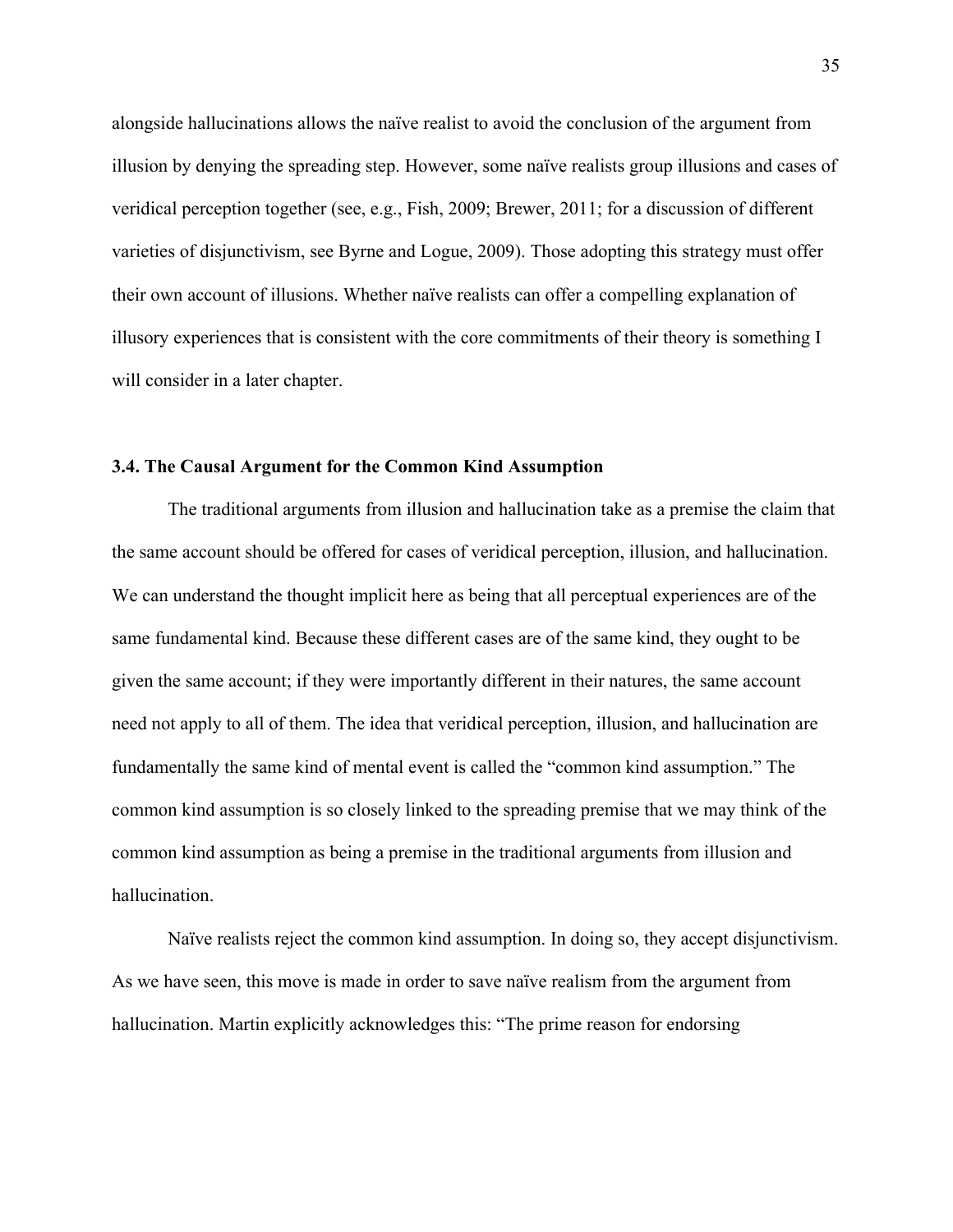disjunctivism is to block the rejection of a view of perception I'll label *Naïve Realism*" (2004, p. 38). Disjunctivism, he says,

> …seeks to resist the rejection of Naïve Realism, therefore, simply by denying the Common Kind Assumption. That is, we hold on to Naïve Realism by insisting that the fundamental kind of event that one's sensory experience which is a veridical perception of the table in front of one is a kind of event which just could not occur were one hallucinating. (p. 43)

Rejecting the common kind assumption makes one a disjunctivist.<sup>16</sup> Accepting the common kind assumption means supporting a non-disjunctive view of perception. Since the naïve realist has no choice but to reject the common kind assumption and be a disjunctivist, an argument in support of the common kind assumption is also an argument against naïve realism.

Sollberger (2008, 2012) presents a causal argument in support of the common kind assumption. It is an argument in support of the claim that the same sort of account must be given for hallucinations, illusions, and veridical perceptions.<sup>17</sup>

<sup>&</sup>lt;sup>16</sup> As I will argue below, rejecting the common kind assumption is required in order to preserve the sort of directness essential to naïve realism. For this reason, by "disjunctivism" I will mean a naïve realist disjunctivism. Conceivably, one could hold an alternative view about the nature of perception and be a disjunctivist. However, the motivation for doing so is unclear, unless one's view involves the same sort of directness as naïve realism—but, in this case, however the views may differ they would share important core commitments (i.e. those of naïve realism).<br><sup>17</sup> Similar arguments are found in Robinson (1994, p. 151) and Coates (2007, p. 53). While those

who accept the common kind assumption take veridical perception, illusion, and hallucination to form a common kind, the causal argument focuses on veridical perception and hallucination. However, if the argument succeeds, then naïve realism is defeated, and it is hard to see how someone could concede that veridical and hallucinatory cases were of the same fundamental kind but deny that illusions were. Furthermore, since many naïve realists group illusions with veridical cases, they accept that the two are the same fundamental kind of mental state. The argument thus targets all naïve realist views, regardless of how illusions are classified, or regardless of the variety of disjunctivism adopted; and, we can take the conclusion to also include illusions.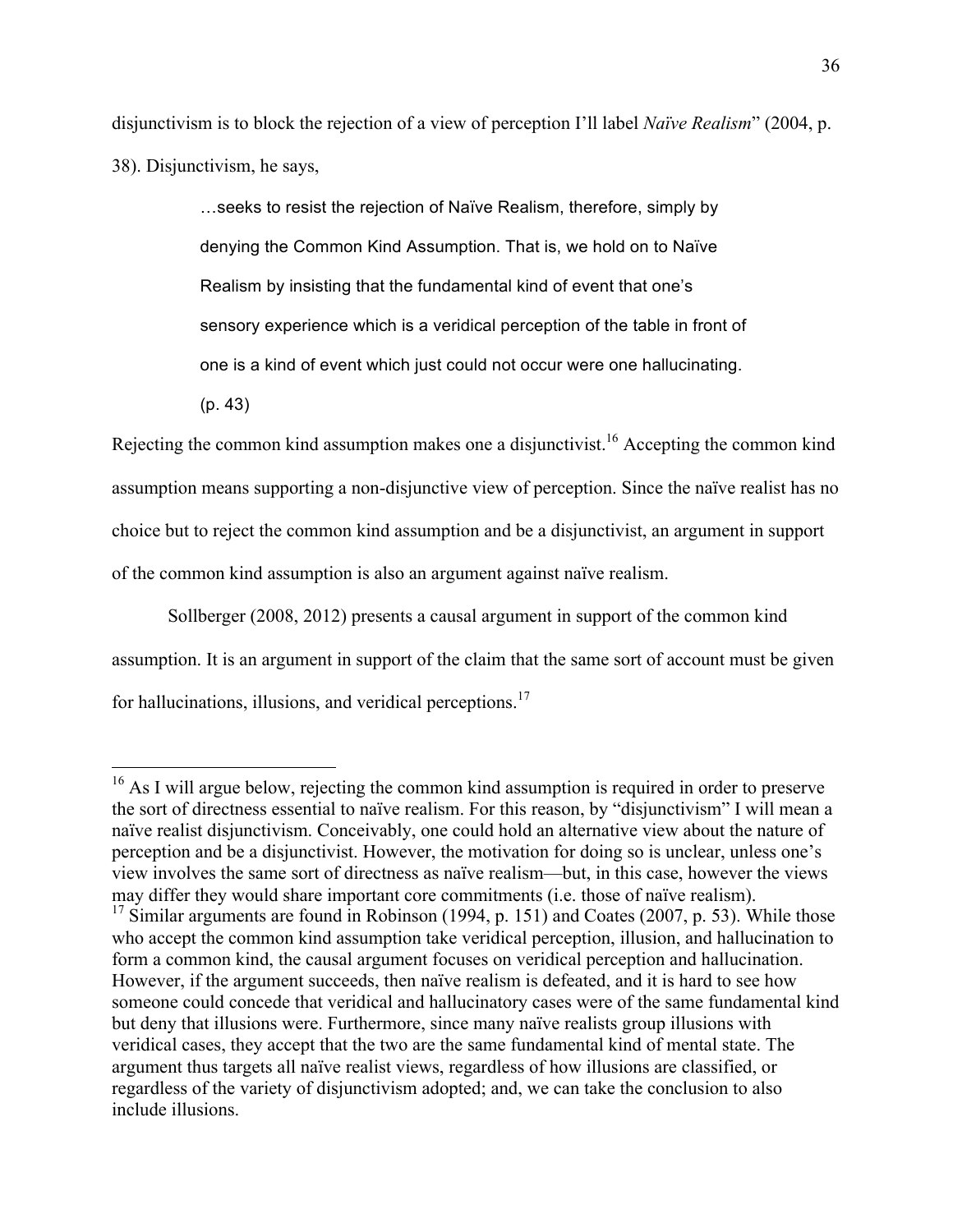The causal argument asks us to consider a case where a person has a veridical perceptual experience and a case where a neuroscientist stimulates that person's brain in such a way that they have a hallucination that is subjectively indistinguishable from the veridical experience. The idea is that in both cases the person's brain will be in the same state, that the relevant brain activity in both cases will be identical. It is typically claimed that the two experiences therefore share the same neural cause; and, a principle like "same proximate cause, same immediate effect" is appealed to by proponents of the argument. However, formulating the argument this way suggests a certain sort of relationship between the physical and the mental: a causal one. But rather than thinking that brain states cause corresponding mental states, we may think the relationship between the physical and the mental is of a different nature—e.g. that it involves supervenience or identity. Since it does not seem like the argument should depend on the relationship between the brain and mind being a causal one, a slightly different formulation is preferable.18 This way, the argument cannot be rejected if it turns out that a certain relationship between the physical and the mental holds.

I have adapted Sollberger's argument to avoid suggesting what may be a problematic view of the relationship between the brain and mind. I will talk about a brain state, *w*, which an individual is in while having some perceptual experience. This is a brain state which is caused by another brain state, *v*, which in turn can be downstream of different causes. I take the addition of *v* to be unproblematic. Putting things this way preserves a common neural cause for the veridical and hallucinatory experiences, which is significant given that discussion of the causal argument typically focuses on a principle like "same cause, same effect."

<sup>&</sup>lt;sup>18</sup> Coates, for example, puts things in terms of a brain state being sufficient for an experience, whether the brain state is caused by an external object or has some other cause.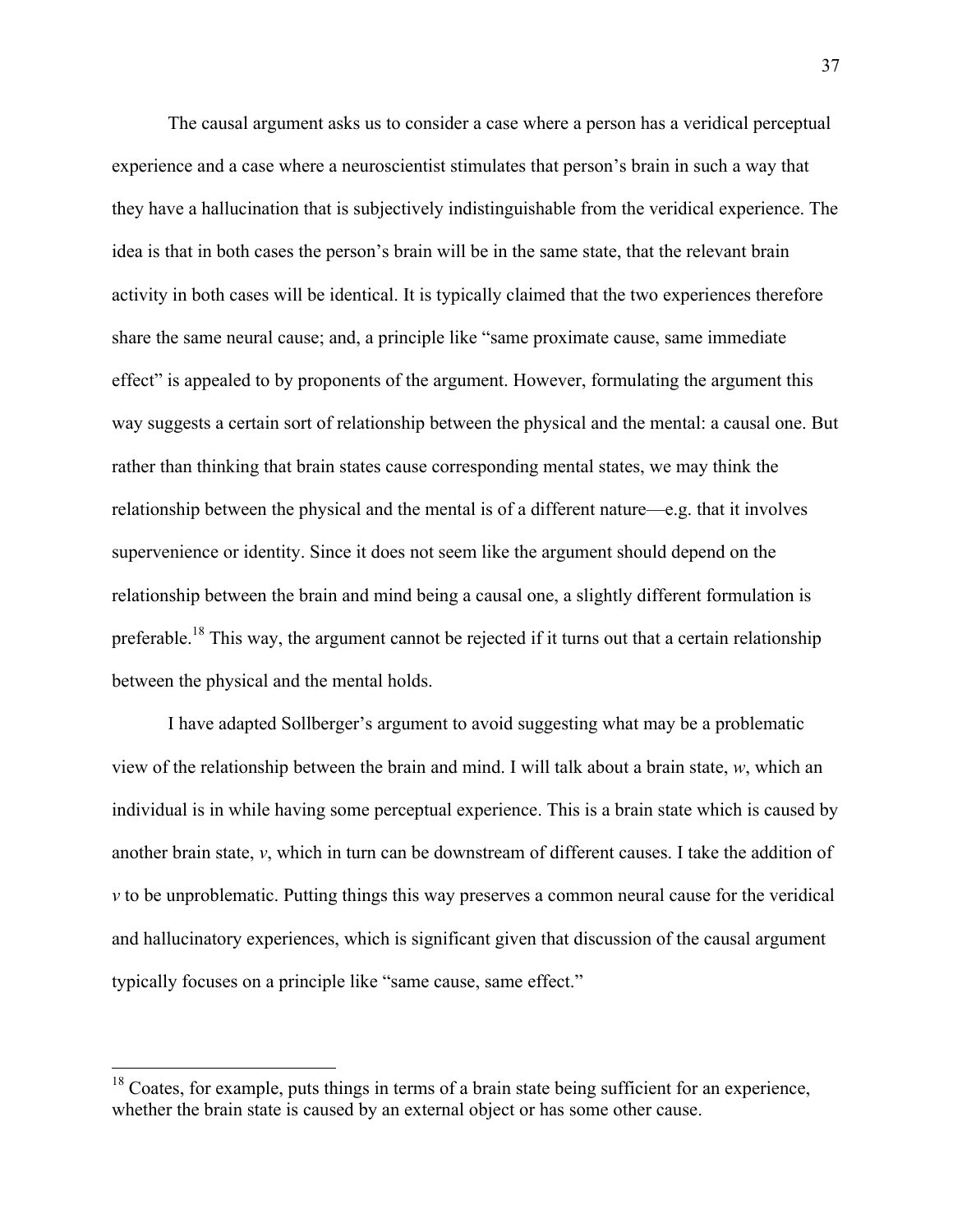Consider my seeing a sea turtle and a neuroscientist stimulating my brain in such a way that I have a hallucination that is indistinguishable from the veridical perception of a sea turtle. (i) Appropriate causal stimulation of my brain is sufficient for a hallucination of a sea turtle, *h*, to occur, which is subjectively indistinguishable from the veridical perception of a sea turtle. In this case, the causal stimulation results in my brain being in state, *v*, which causes brain state *w*, which I am in while having hallucination *h*.

(ii) My hallucinatory experience narrowly supervenes on my brain state. The occurrence of *h* requires only that my brain is in state *w*.

(iii) When I veridically perceive a sea turtle there is a causal chain beginning with the object and involving a series of brain states, eventually leading to a brain state, *v*, which causes another brain state, *w*, which I am in while having the perceptual experience. My perception, *p*, involves the causal chain that begins with the sea turtle interacting with my sense-organs and ends with *w*. (iv) Although *h* and *p* have different aetiologies, the causal chains leading to *h* and *p* partly overlap; namely, both causal chains end with *v* followed by *w*. Brain state *v* brings about *w*, and is therefore sufficient for *h*.

(v) Therefore, *h* must be co-present with *p* while I perceive the sea turtle.

(vi) Given that *h* grounds my seeming awareness of a sea turtle, or the appearance of a sea turtle in experience, it is sufficient for grounding the phenomenology of *p*.

(vii) Therefore, *h* pre-empts *p* from explaining my mental state of perceiving a sea turtle, rendering *p* explanatorily idle. Since *p* is explanatorily idle it can be discarded; it is not the external object—the sea turtle—that determines the phenomenal character of my experience.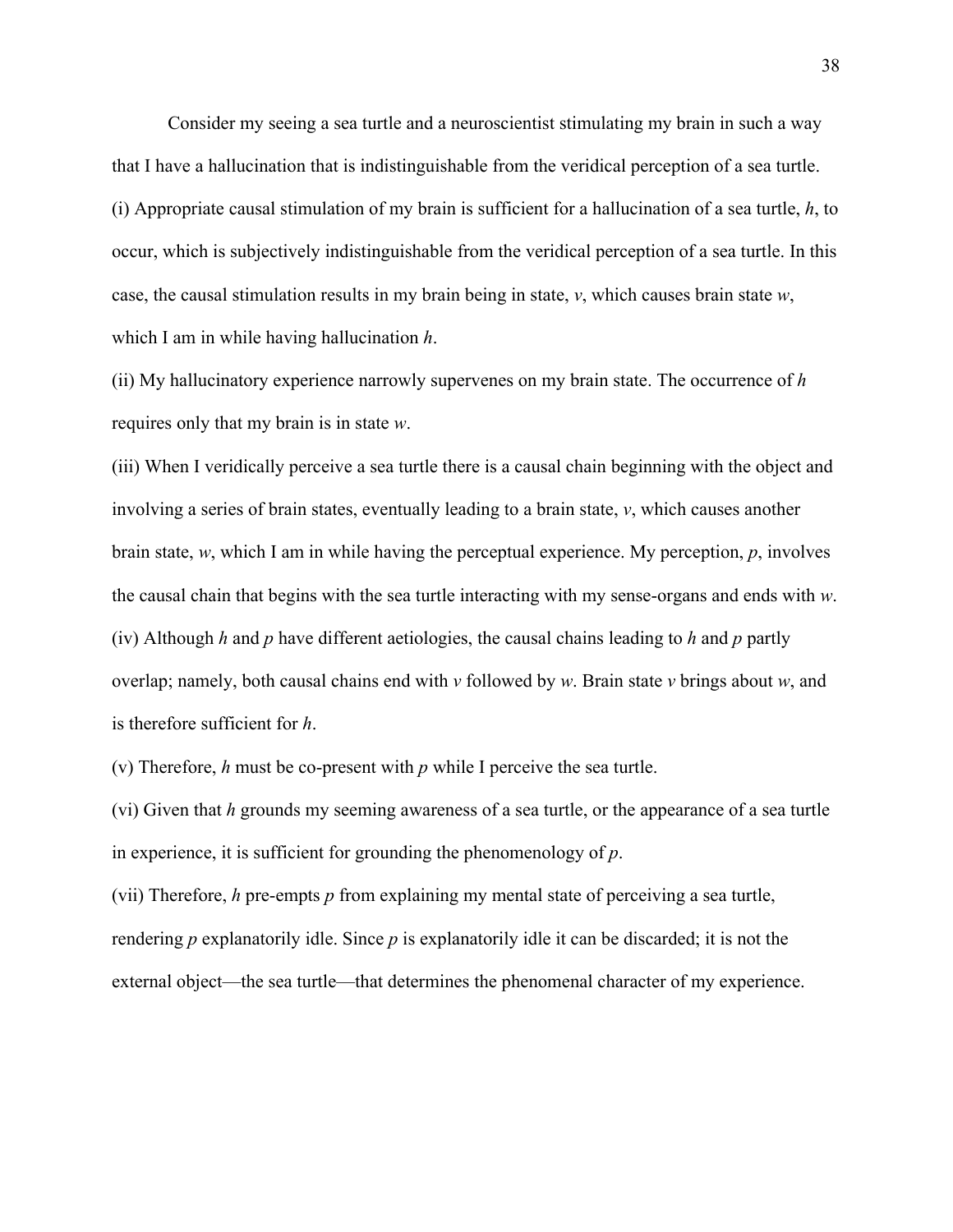(viii) The fundamental mental kind common to both my hallucination and perception of a sea turtle is *h* (i.e. the mental state which supervenes on my brain state *w*, which in turn can be brought about in a variety of ways).

The conclusion of this argument is that the common kind assumption is correct. Veridical perceptual experiences and hallucinations involve the same fundamental kind of mental state and should be given the same account because both are due to the same proximal brain state. My being in a certain brain state while hallucinating a sea turtle accounts for the phenomenal character of that experience; my experience has the phenomenal character it does simply in virtue of my being in that brain state. Therefore, when I am in the same brain state as a result of causally interacting with an actual sea turtle, my being in that brain state can, alone, account for the phenomenal character of my perceptual experience. Though the causal chains in the veridical and hallucinatory cases differ, they partly overlap at the crucial point: they both involve a brain state that causes the brain state that I am in while having the perceptual experience of seeing a sea turtle.<sup>19</sup> In addition to the veridical perception and the hallucination involving the same brain state and being indistinguishable, both can play the same psychological role and lead to the same behaviors.

The causal argument is neutral about just how to "construe the metaphysical nature of the fundamental kind" (Sollberger, 2008, p. 6). What it shows is that our perceptual experience supervenes on an inner state that is distinct from the mind-independent objects that may cause it. But it leaves open whether we should understand such states in terms of intentional objects, or as

<sup>&</sup>lt;sup>19</sup> This allows us to say that the two experiences have the same neural cause. Without  $\nu$  we would not necessarily be able to say this. For instance, we can imagine a neuroscientist stimulating my brain such that I am immediately in state *w*. But, in this case, we may consider the stimulation (or the neuroscientist), and not *w*, as the cause of my experience.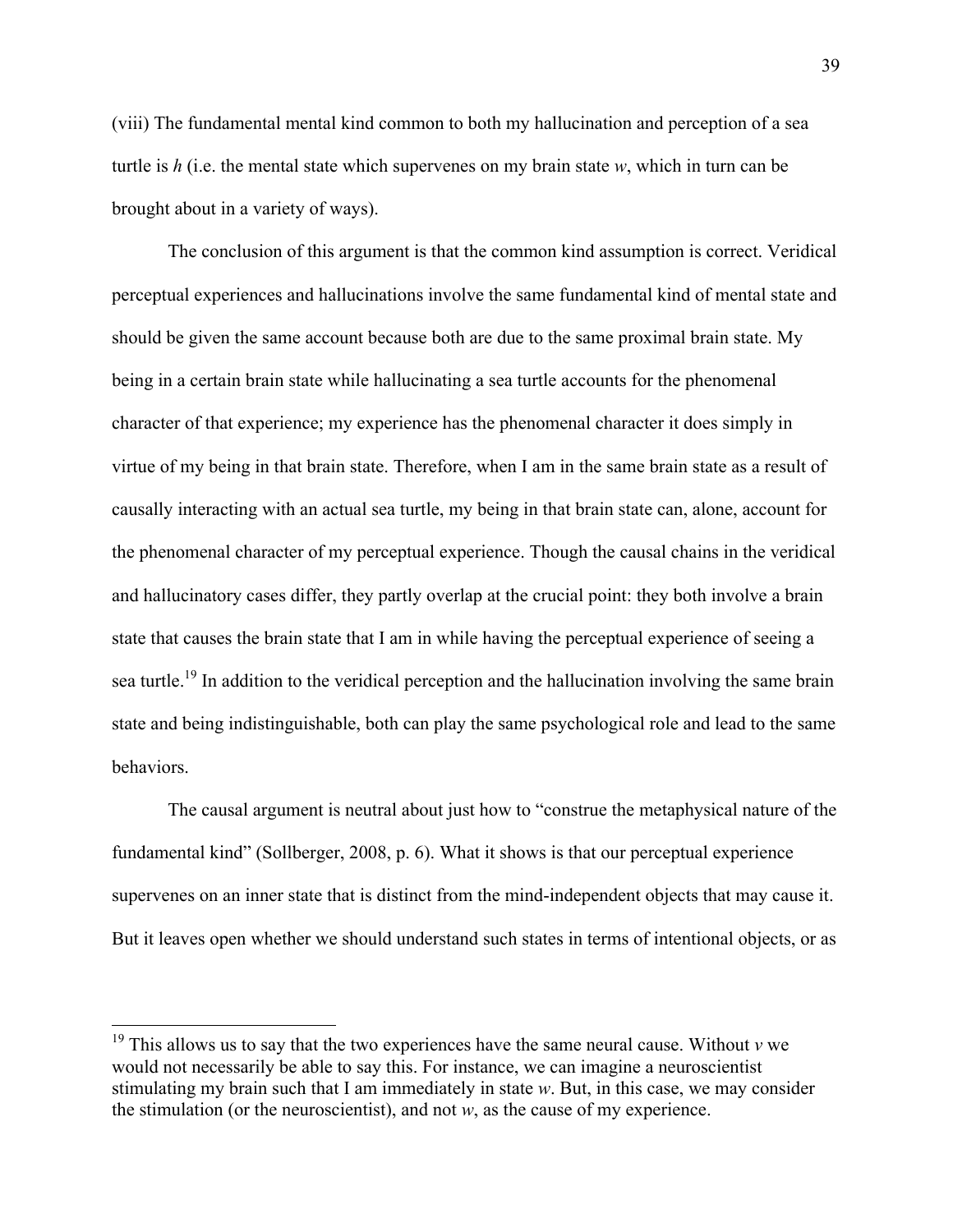having mind-dependent phenomenal properties, or as involving the awareness of some mental object(s), or in some other similar way.

Martin accepts that experiences, like other states or events in the world, are subject to the causal order. He also accepts the possibility of the sorts of hallucinations described in the causal argument. But while he is willing to concede that "what is present in hallucination is also present in perception," he denies that "what is present in perception is there in hallucination" (2004, p. 58). In particular, he argues that both a veridical experience and the corresponding hallucination share the property of being indistinguishable from the veridical perception. However, only the veridical perception has the property of being a veridical perception. Moreover, the explanatory role of being a veridical perception is preserved, as it appears essential to characterizing experiences as being indistinguishable from the veridical perception.

According to Martin's view, my veridical perceptual experience of the sea turtle and my hallucination of the sea turtle are instances of the same kind of mental event. But the same mental event can be of two different kinds. The veridical perception is, more fundamentally, of a second kind, a kind which excludes the hallucination.

> Clearly for a veridical perception, being a veridical perception of a tree is a better candidate for being its fundamental or essential kind than being indiscriminable from being such a veridical perception. When we turn to the case of the hallucinatory experience, there are no other candidates for the kind of mental event it is—at least according to the disjunctivist other than its being indiscriminable from the veridical perception; *faute de mieux* this is then the fundamental mental character of the event. (p. 72)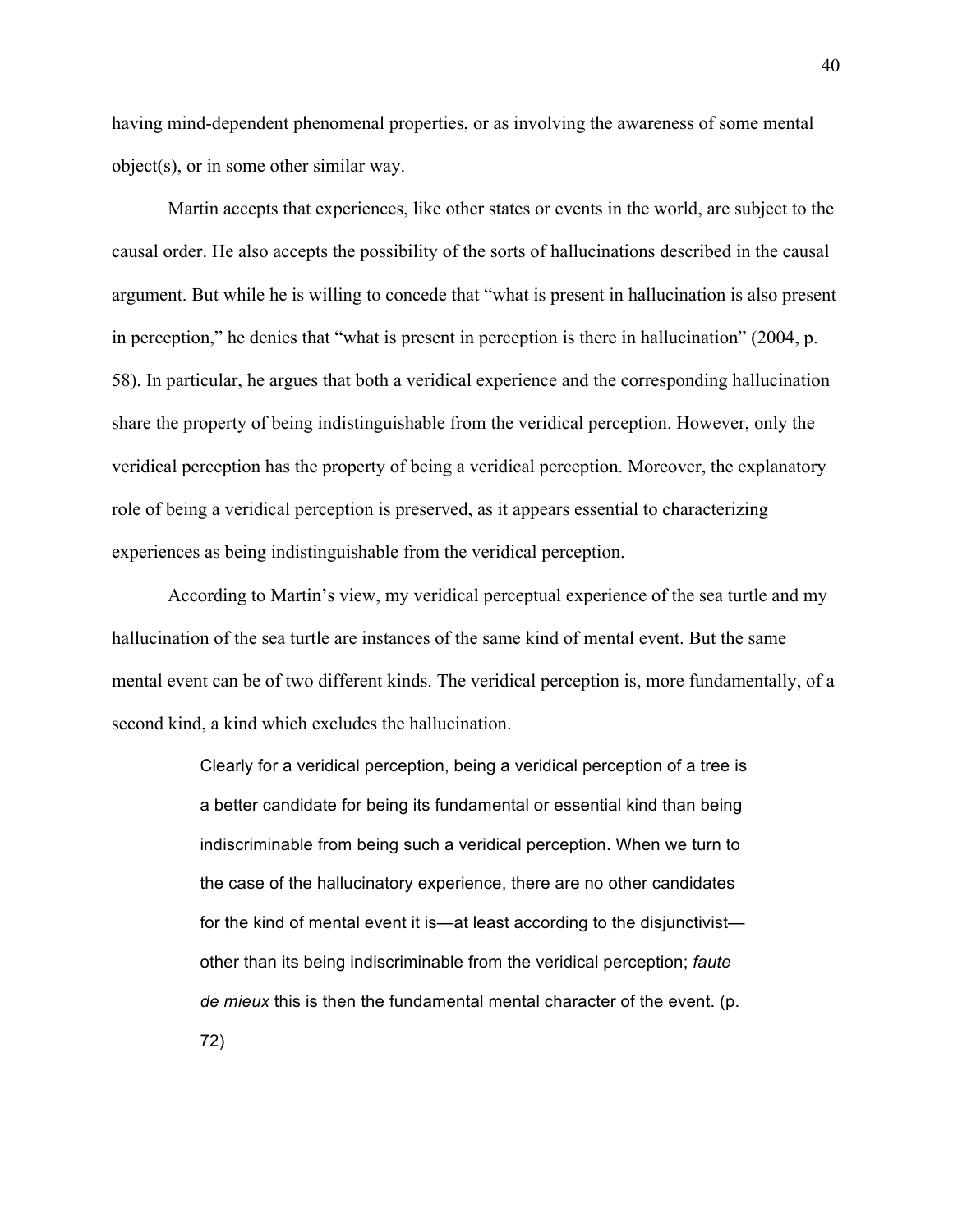Whether we find Martin's response to the causal argument compelling may depend on whether we agree with his characterizations of perceptual experience and of hallucination. As is clear from the quote above, his argument depends on how the disjunctivist characterizes experience. For Martin, being indiscriminable from veridical perception is central:

> If we are to settle the concerns here, we need to make clear what can be, and what need not be, in common among matching perceptions and hallucinations. Here the notion of sense experience in general, that of being indiscriminable from veridical perception, plays a central role. … For, the concept of perceptual experience in general is that of situations indiscriminable from veridical perception… (p. 64-5)

Regarding hallucinations, Martin offers an epistemological account, arguing that when it seems to me like a sea turtle is present while I hallucinate, we should understand "seems" here simply as saying that I would be unable to tell the situation apart from one where I was seeing a sea turtle.

Sollberger, for his part, is unmoved by Martin's response to the causal argument. He argues that whatever separates *p* from *h* is explanatorily idle. The hallucination is not only indistinguishable from the veridical perception, but the two are apt to play the same role in our psychological lives. And the best explanation for the similarities between the two states is that they are of the same fundamental mental kind. A veridical perception and a hallucination differ, for Sollberger, but not in terms of their mental properties. $20$ 

The basic idea behind the causal argument is simple enough. Some people think we can have the same perceptual experience whether an object is present or not, or whether or not we are

 $20$  See Nudds (2009) for a defense of Martin's approach in responding to the causal argument. For a discussion of various disjunctivist responses to the causal argument, including Martin's, see Robinson (2013).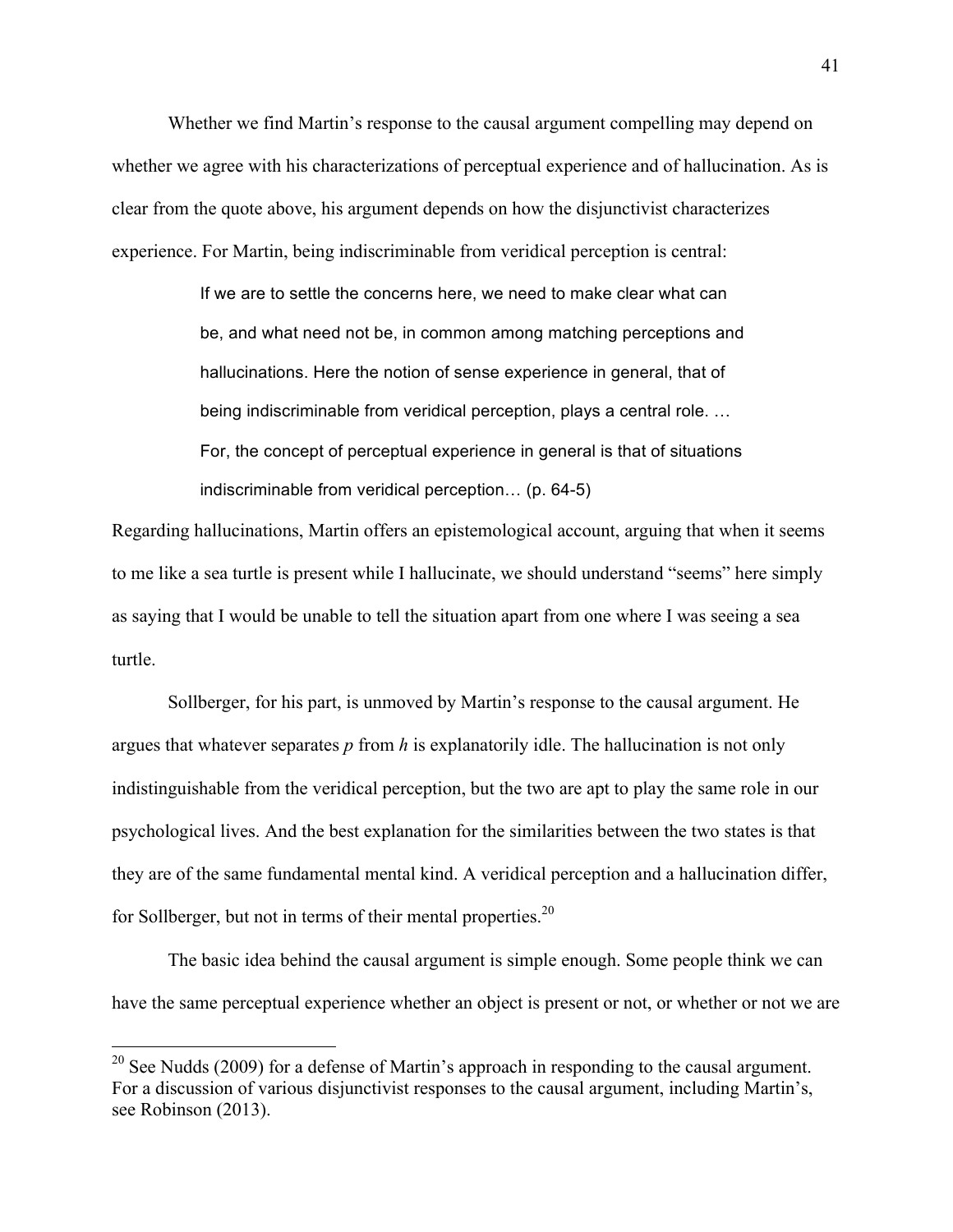veridically perceiving a mind-independent object. If the brain activity is the same—the same proximate brain state is present—then we should give the same account of the two indistinguishable experiences. If this is right, then the character of our experience cannot be due to the mind-independent object, as the naïve realist claims; and, perception cannot involve our being directly related to mind-independent objects such that they are constituents of our experiences. As we have seen already, indirect realists, critical realists, and intentionalists think the same sort of account should be given for the two experiences. That is, unlike the naïve realist, they are happy to accept the common kind assumption.

# **4. Indirectness and Mental Representation**

The common kind assumption typically features in the following sort of reasoning. In the case of hallucination a person has the experience of an external object being present, but there is no external object, therefore we cannot explain this experience or its properties by invoking the relevant external object. In the case of illusion a person has the experience of an external object being present and having certain properties, but there is no external object with such properties, therefore we cannot explain this experience or its properties simply by invoking an external object that lacks the relevant properties. Since veridical perceptual experiences, hallucinations, and illusions are fundamentally the same kind of mental event—i.e. perceptual experiences having the same nature, we cannot explain the nature of perceptual experience by appeal to external objects. Why think perceptual experiences form such a common kind? Here, we may point to their being subjectively indistinguishable, or forming a continuous stream, or playing the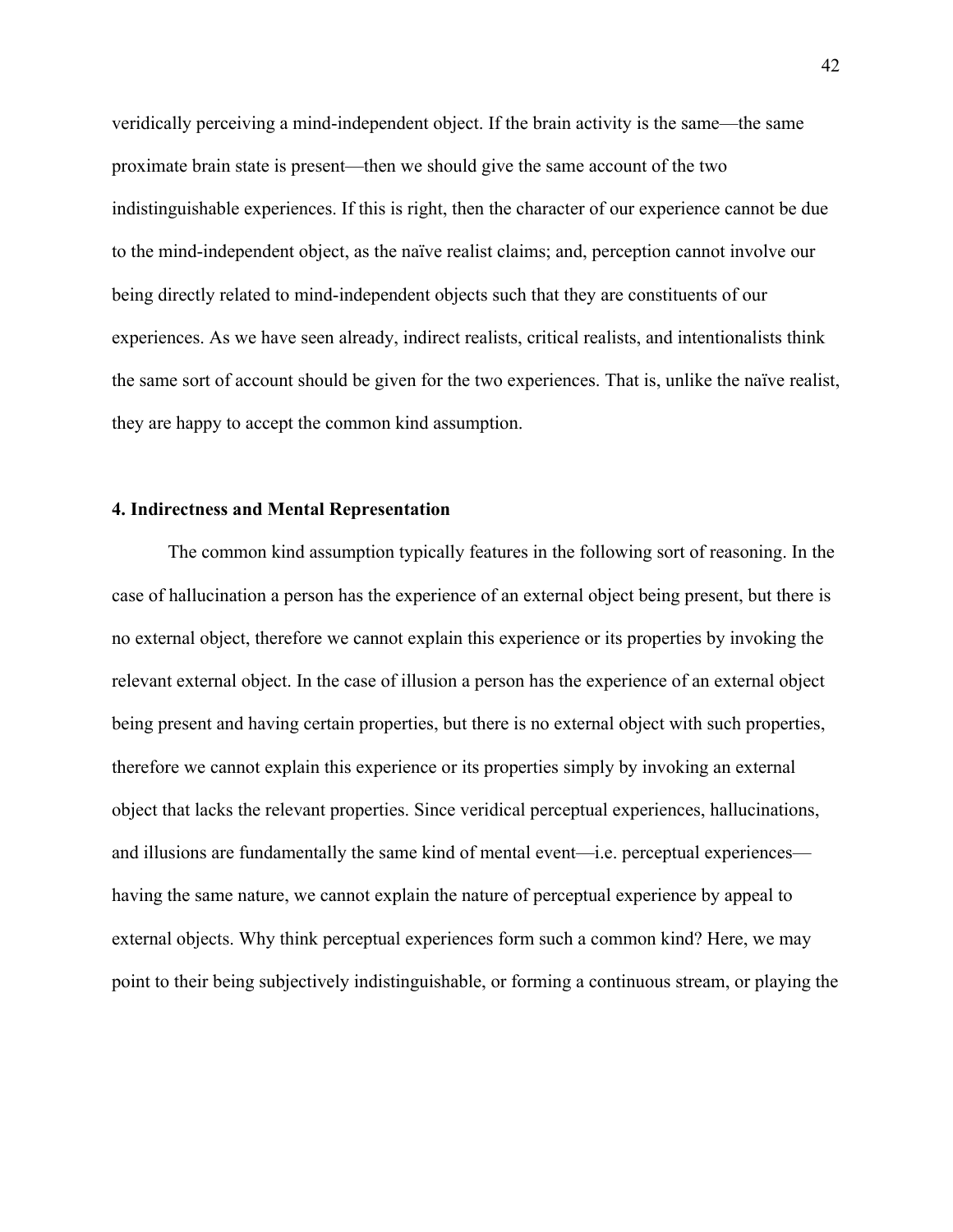same role in our psychological lives.<sup>21</sup> Or, following the causal argument, we may argue that the same brain state can underlie identical experiences, whether a veridical perception or hallucination. That is, we may say that we can be in the same brain state, *w*, whether an object is present or not, and this brain state underlies our perceptual experience in the sense that it is responsible for the phenomenal qualities that appear, as well as the other properties of the perceptual state. In a nutshell, since we can have the same experience without the relevant mindindependent object being present, then that object cannot be essential to the experience, cannot be part of its nature or what gives the experience its phenomenal qualities. Causal interaction with a mind-independent object may be a way to end up with a perceptual experience, but the object is distinct from the experience.

Accepting the common kind assumption has clear consequences for the role of mindindependent objects in perception and for how we are related to mind-independent objects. According to naïve realism, mind-independent objects are directly present to the mind, are constituents of our experiences. On such a view, we are very closely related to mind-independent objects in perception. We are, perhaps, as closely related to such objects as is possible. (I cannot fathom a closer, or more direct, relationship.) We do not perceive such objects by being in a mental state that possesses certain phenomenal or representational properties. Rather, mindindependent objects and their properties are simply present to our minds. Preserving this direct relationship requires rejecting the common kind assumption.

<sup>&</sup>lt;sup>21</sup> That an illusory experience can play the same psychological role as a veridical experience does not mean that it will, or that it will continue to into the future. For instance, one may later regard the experience as a bad case, to be ignored. And though we may be fairly adept at determining which of our experiences belong in the bad category, it is certainly possible for us to regard a veridical perception as a bad case.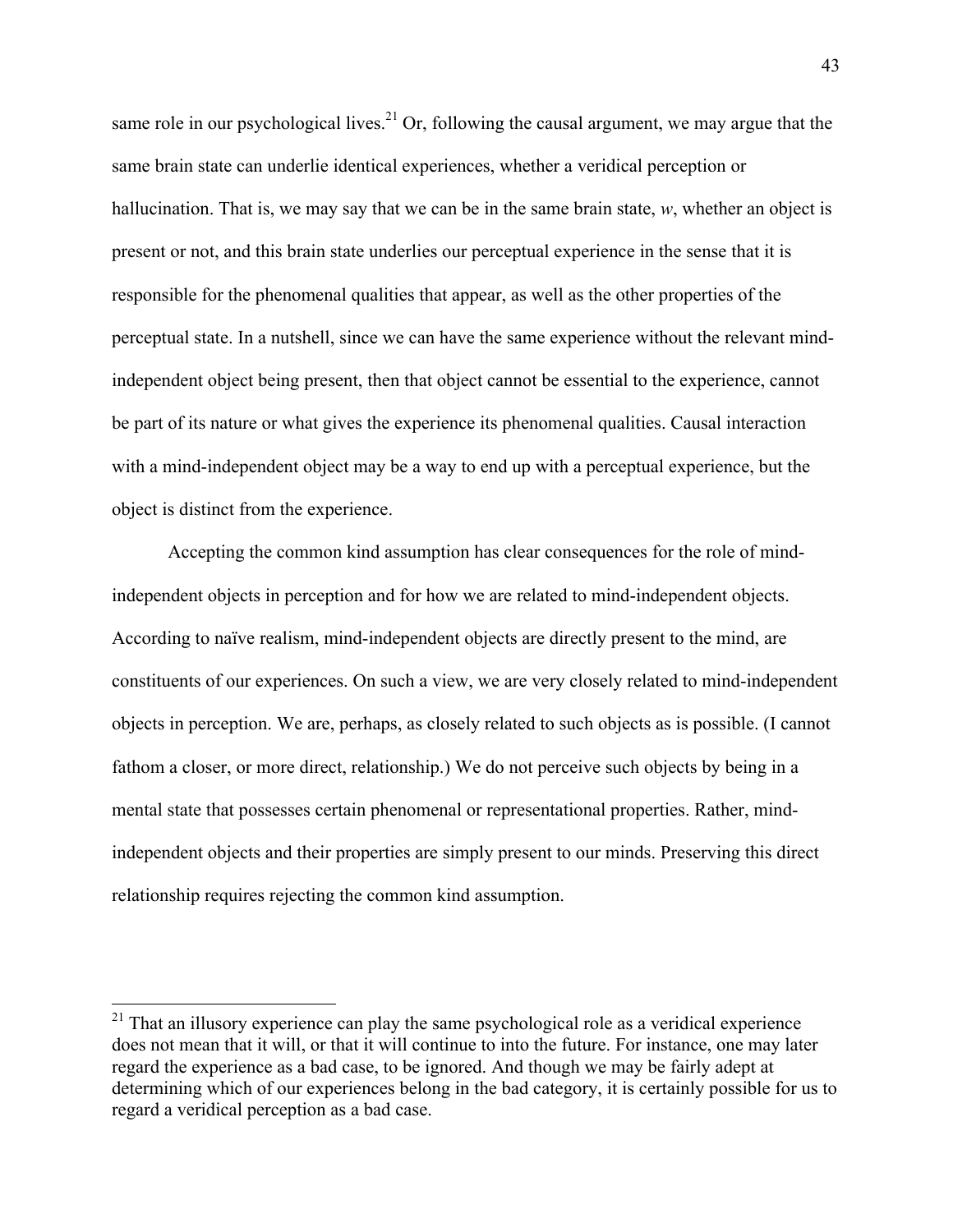In contrast to naïve realism, on views that accept the common kind assumption there is a sort of distance between ourselves and mind-independent objects. Non-disjunctive theories do not grant mind-independent objects as direct a role in perception. Our relationship to these objects in perception is not simply a matter of their appearing to us or being immediately present to the mind. Instead, we are causally and representationally related to such objects. But such relations lend mind-independent objects a certain remoteness—they are at the opposite end of the causal sequence, they are the thing being represented by a mental state. In saying there is a distance between ourselves and mind-independent objects, I mean simply that since the same sort of account will be given for veridical perceptual experiences and non, mind-independent objects cannot be as closely related to us and our minds—as fundamentally involved—in the veridical case as they are on naïve realism. Non-disjunctive theories take perception to involve inner states that are distinct from mind-independent objects such that those objects cannot be constituents of the mental states.

Fish (2004) argues that we should understand the direct/indirect distinction in terms of the distinction between disjunctive and non-disjunctive theories. The "underlying theoretical basis of the direct/indirect distinction," he argues, is the following:

> …what makes a theory indirect is the fact that the canonical characterizations of veridical perceptual experiences are such that experiences *of the very same kind* can be enjoyed even when the experience's apparent object is absent. (p. 6)

The canonical characterization of an experience is the sort of theoretical analysis of an experience we have seen in section 2, what Fish calls "the proper philosophical characterization of the experience" (p. 5). We can understand it as our account of the nature of the experience. Thus, if we consider a traditional sense-data theory: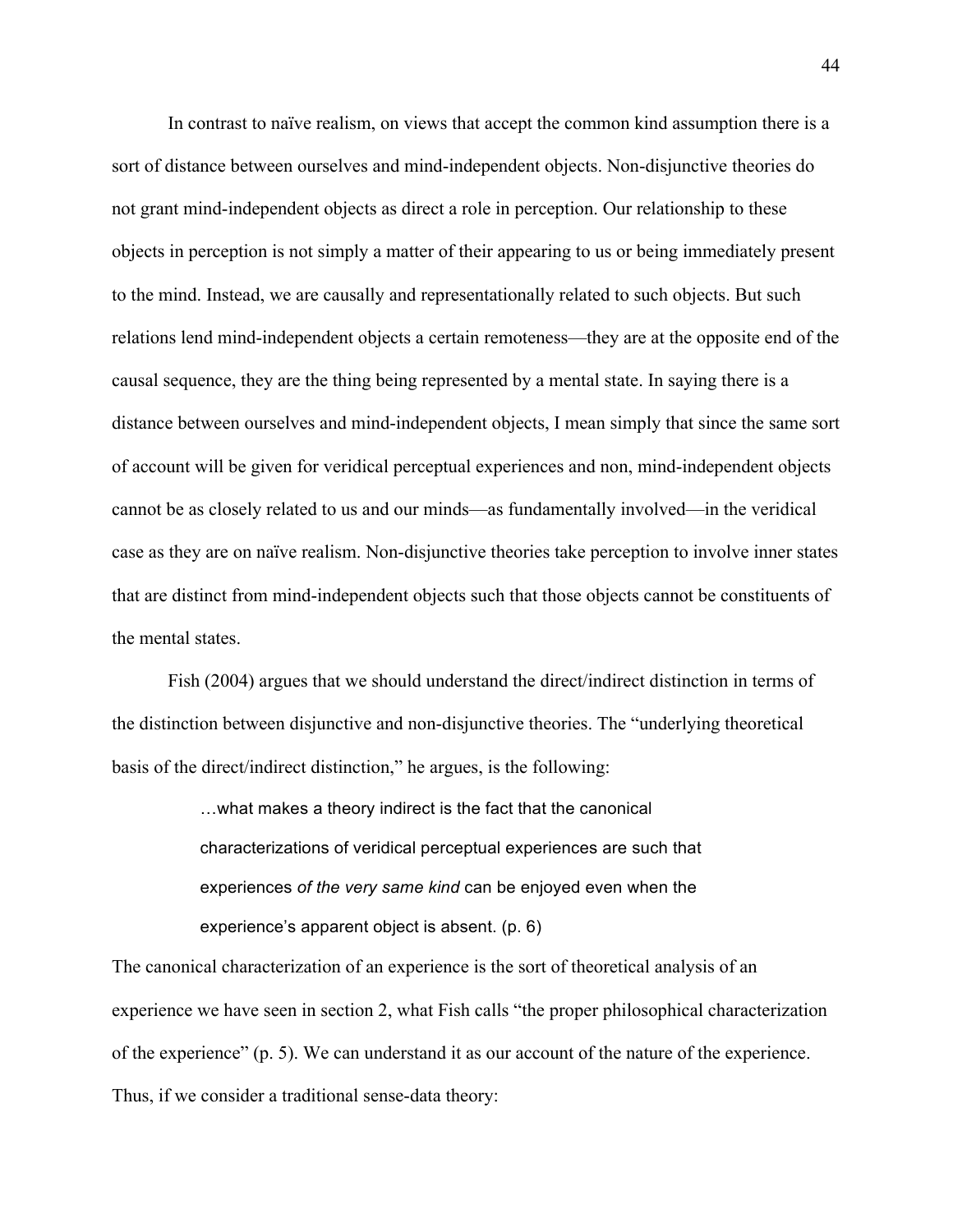…perceptual experiences are canonically characterized as sensings of certain collections of sense-data—when we perceive a red apple, for example, the perceptual state we are in would be canonically characterized as the sensing of red, apple-shaped sense-data. And as a hallucination of a red apple is explained as the sensing of red, appleshaped sense-data *in the absence of* a real physical red apple, we can see that in both the veridical and non-veridical cases, the subject is held to have experiences of the same canonical kind. (p. 6)

In contrast, on a direct theory, even if a veridical perception of an apple and a hallucination of an apple may be indistinguishable, the former is the kind of experience which we can only have when an apple is present. Hence, "the direct theorist must therefore accept that the *canonical characterization* of subjectively indistinguishable experiences…might differ from one another" (p. 6). A theory is indirect if it accepts the common kind assumption and says we are in the same kind of state in veridical and non-veridical cases; a theory is direct if it rejects this, i.e. if it is a disjunctive theory.

By following Fish's way of drawing the distinction we can highlight the crucial way that views accepting the common kind assumption differ from disjunctive views regarding the role external objects play in perception. Naïve realism takes us to be directly related to mindindependent objects in a manner that clearly contrasts with other theoretical approaches. Accepting the common kind assumption is incompatible with such directness. This is evident if we consider the canonical characterizations of veridical and hallucinatory experiences on these other theories.

The indirect realist takes perceptual experience to involve the awareness of minddependent objects. For Sollberger, the mind-dependent objects are ideas that possess phenomenal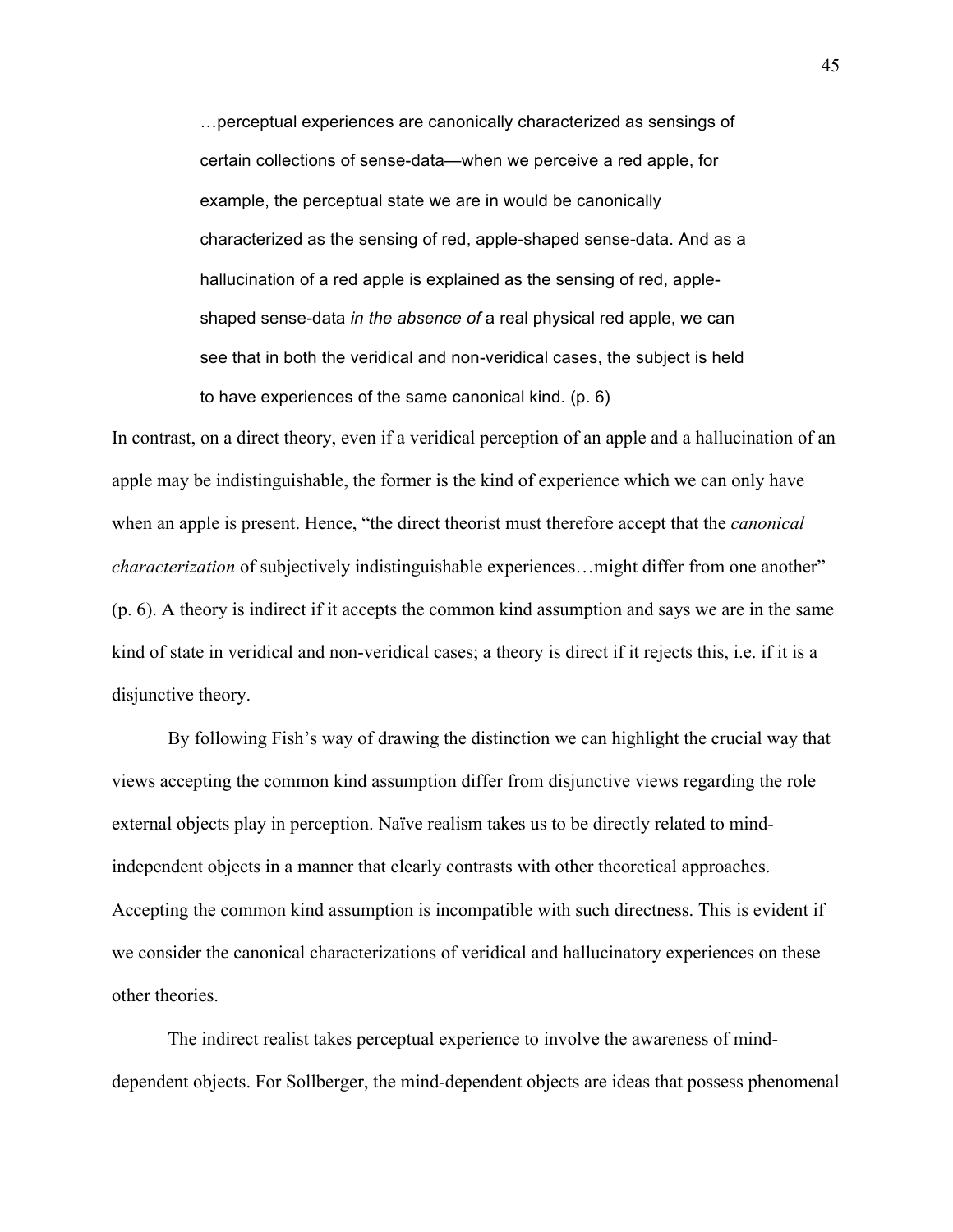properties. When I have a veridical perceptual experience I am aware of an idea possessing certain phenomenal qualities. If I have an indistinguishable hallucination I am aware of an idea possessing the same phenomenal qualities. The two cases differ in their causal origin, but they are nevertheless taken to be of the same in this respect: both involve the awareness of an idea, which determines their phenomenal character.

The critical realist takes perceptual experience to involve an inner state that is distinct from the external objects that may cause it. When I have a veridical perceptual experience I am in a state that possesses certain phenomenal qualities. If I have an indistinguishable hallucination I am in a state that possesses the same phenomenal qualities. Once again, the two cases differ in their causal origin, but they are of the same kind.<sup>22</sup> In both cases the phenomenal character of the experience is determined by the inner state.

The intentionalist takes perceptual experience to involve mentally representing the world to be a certain way. When I have a veridical experience I am in a state with certain intentional properties, a state that represents the world as being the way it actually is. If I have an indistinguishable hallucination I am in a state with the same intentional content, however in this case the world is not at all as I represent it as being. In both the veridical and hallucinatory cases it is the intentional properties of my perceptual state that determine the phenomenal character of my experience. Things appear to me a certain way, to have certain properties, due to how I represent the world.

Though the naïve realist grants that we can have hallucinations that are indistinguishable from veridical perceptual experiences, the two cases are given radically different characterizations. In particular, only in veridical cases are mind-independent objects present to

 $22$  See, for example, Coates (2007, p. 13).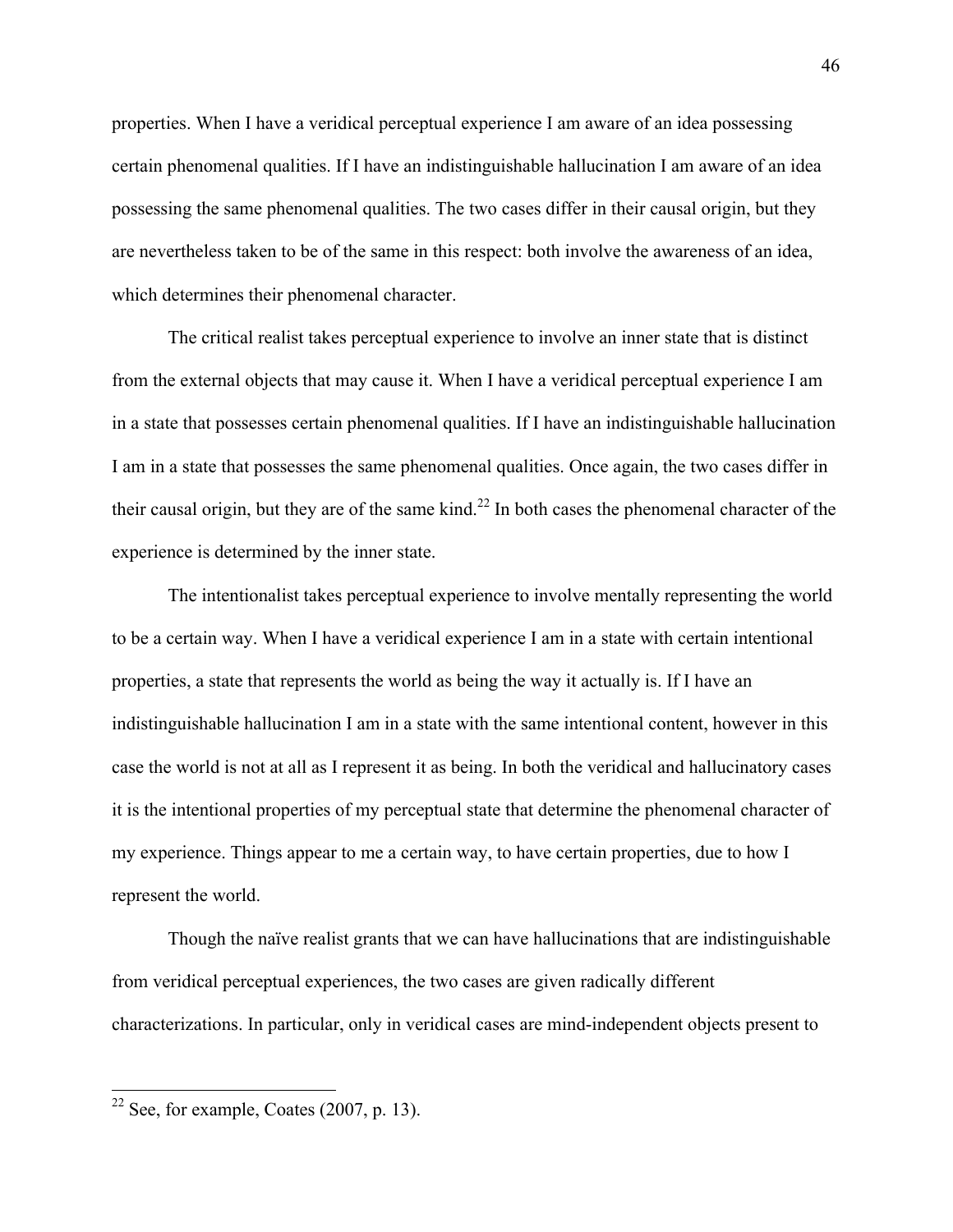the mind, and the phenomenal character of these—and only these—experiences is determined by mind-independent objects and their properties.

The sense in which non-disjunctive theories are indirect is brought out by how these theories understand perceptual experience, and how their accounts of the nature of experience differ from the naïve realist approach. However, some non-disjunctive theorists—notably intentionalists, and perhaps some critical realists—may object to their views being labelled as indirect. I think this is due to the fact that "direct" and "indirect" are used in a variety of different ways in the literature regarding perception. These labels may be used to denote different epistemological, metaphysical, or even conceptual relations to mind-independent objects, to characterize different sorts of acquaintance relations, and also to indicate the sorts of objects we can be said to perceive.

Views are often labelled "direct" to contrast them with indirect realist sense-data theories that claim we directly perceive sense-data and only indirectly perceive mind-independent objects. However, this contrast is unhelpful. As noted above, in 2.1, this seems like a purely linguistic issue, rather than a substantive theoretical one. If two theorists agree that the character of our experience is determined by sense-data, which are caused by mind-independent objects, then disagreement about whether or not we perceive sense-data seems like a debate about how to use the word "perceive." Thus, we should be careful not to make too much of the claim that sense-data are the objects we perceive.<sup>23</sup> Moreover, understanding "direct" in this way renders most contemporary indirect realist views—indeed most, if not all, contemporary views of perception—as direct. Indirect realists like Sollberger argue that we perceive mind-independent

<sup>&</sup>lt;sup>23</sup> In cases where it seems like this is not simply a terminological disagreement between different indirect realist sense-data theories, and where the claim that we perceive sense-data appears theoretically important, we may find that the sense-data theorist in question is a phenomenalist, rather than an indirect realist (e.g., Ayer, 1940).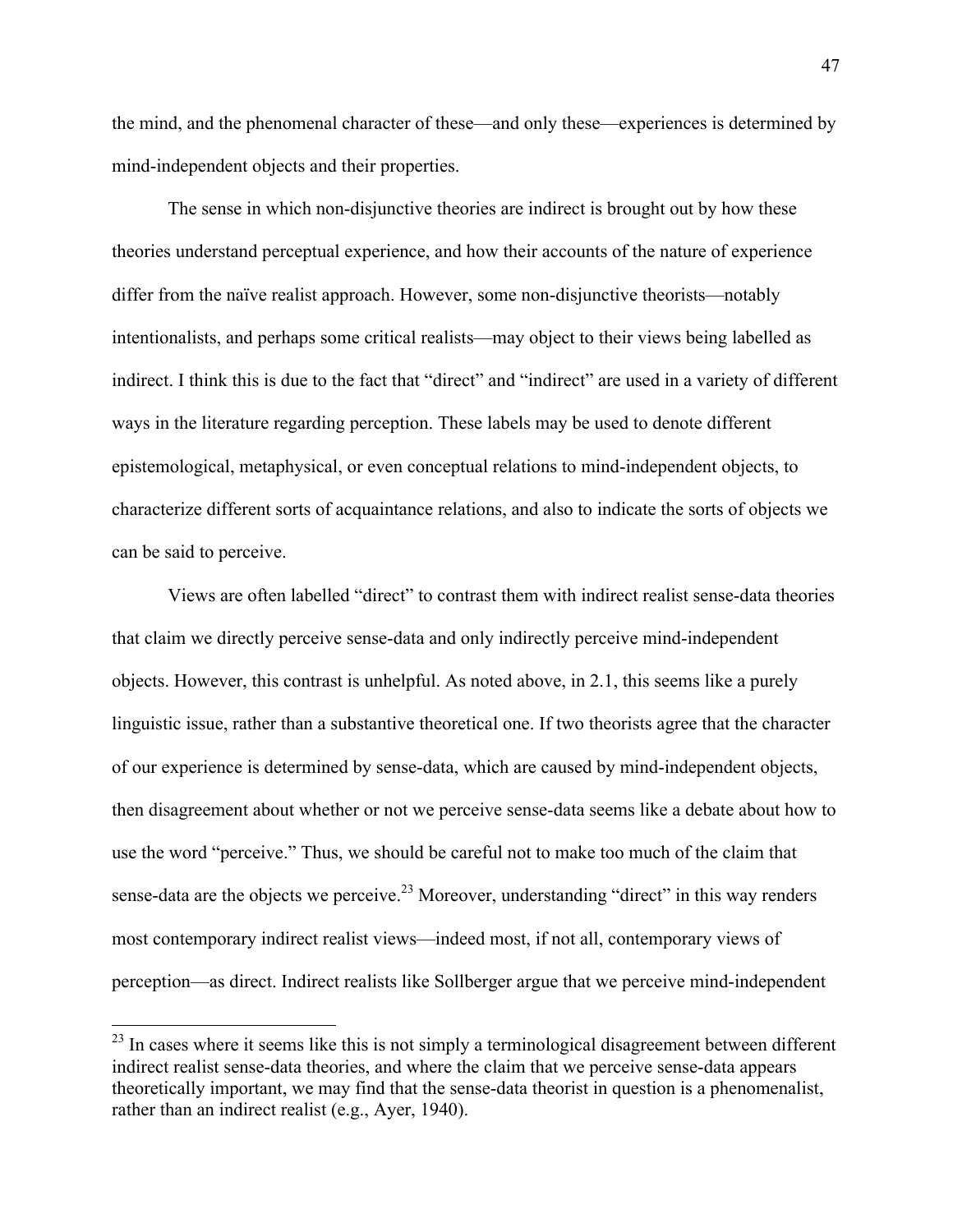objects. We may be only aware of such objects via being directly aware of mind-dependent ideas, but perception is a relation between us and mind-independent objects, not between us and ideas.

Disjunctive and non-disjunctive theories can therefore agree that we do not perceive mind-independent objects via perceiving something else. We can certainly say that these theories thus take us to perceive mind-independent objects directly, but the use of "directly" here seems needless. In contrast, labelling naïve realism a "direct" theory can help us make a useful distinction, as it highlights the fact that on such a view mind-independent objects are directly present to the mind in the sense that they are constituents of experiences and determine the character of perceptual experience. It is this second sense of directness that is fruitful to consider and pertains to the nature of perception.

We may think that the intentionalist will still be unhappy with their view being considered indirect. After all, intentionalists deny that what we are aware of in experience are mental objects or properties. Instead, they claim that we are aware of the properties of external objects. For instance, Harman argues that even if experience involves a mental picture, what one "is aware of is whatever is represented by that mental picture" (p. 36). He and Tye stress that the phenomenal properties that appear to us in experience—such as colours—are properties of mindindependent objects like tress and oceans. However, in doing so, they seems to employ "aware of" in a different way than others.

Indirect realists and critical realists take the phenomenal character of experience to be determined by mental properties; the phenomenal qualities that appear to us are properties of inner representations or states. It is in this sense that we are said to be aware of mental properties—it is mental properties that determine the character of our experience. And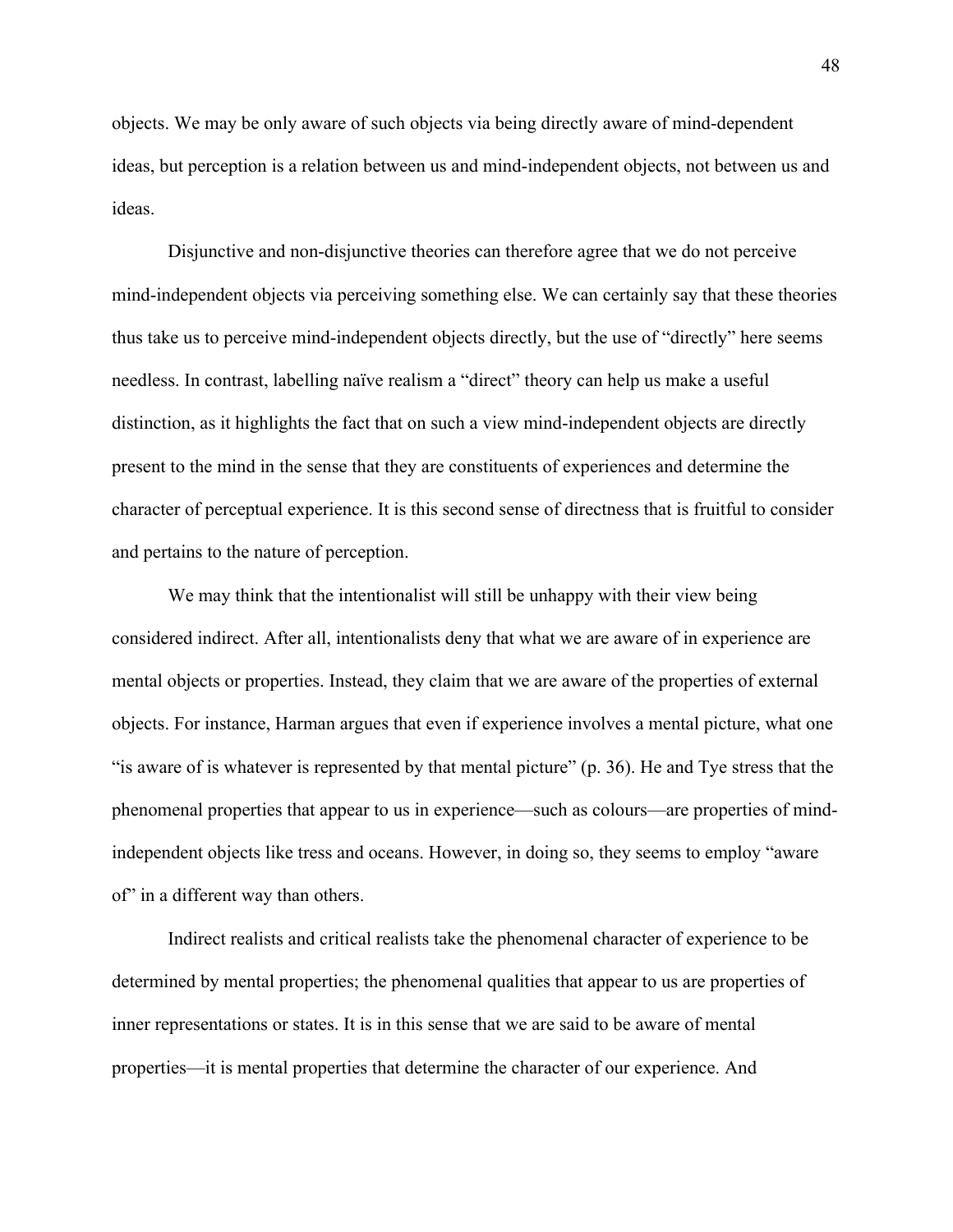intentionalists make the same sort of claim. According to intentionalism, the intentional properties of an experience determines its phenomenal character. We see this clearly in Harman and Tye, though Byrne is perhaps most explicit:

> According to [intentionalists], the sensational component of a perceptual experience cannot vary independently of its intentional component: the phenomenal character of a perceptual experience is entirely determined by the experience's propositional content—that is, by what it represents. (2001, p. 199)

…there is a basic claim that all these philosophers [i.e. intentionalists] wish to defend. It is that the propositional content of perceptual experiences in a particular modality (for example, vision) *determines* their phenomenal character. (p. 204)

So the intentional properties determine the phenomenal character of experience. But intentional properties are properties of the mental state, not of the external objects. How the world appears to us—what appears to us in perception, the properties that appear to us—is determined by the representational mental state. In claiming we are aware of the properties of external objects, then, intentionalists seem to be expressing the idea that we perceive such objects. However, this need not place them at odds with other non-disjunctive theories. More importantly, since it is the intentional properties of an experience that determines its phenomenal character, intentionalism is an indirect theory in the sense I am concerned with here. It is by claiming that the intentional properties of an experience—and not mind-independent objects themselves—determine its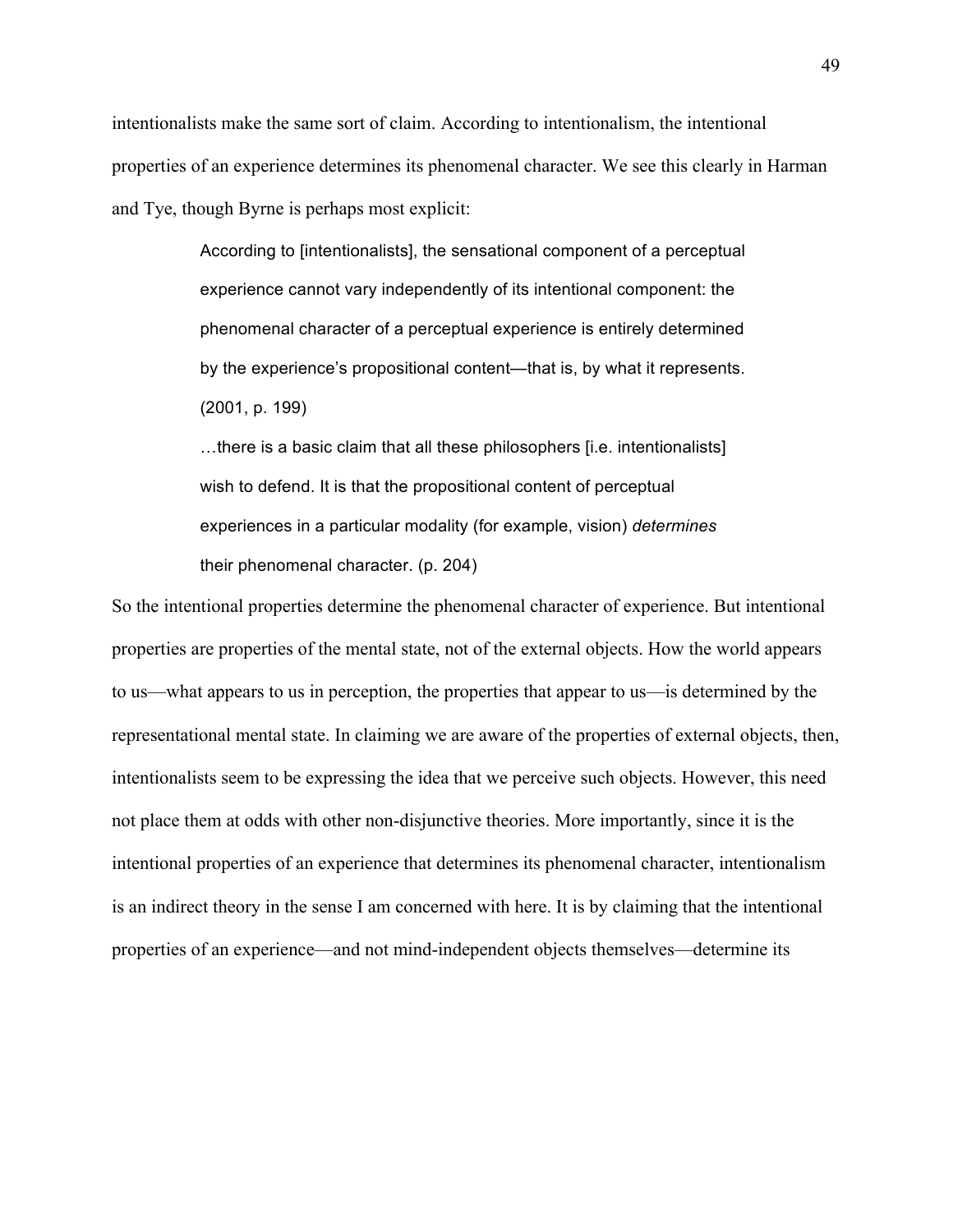phenomenal character that the intentionalist can accept the common kind assumption (see, e.g., Fish, 2004; Crane, 2005).<sup>24</sup>

If the intentionalist is going to say that we can be in the same intentional state whether we are veridically perceiving some object or having a hallucination, then their theory cannot be direct. Directness is a feature of theories like naïve realism, which take mind-independent objects to be constituents of our experiences, determining the character of our experiences. Thus, while the intentionalist can claim that their view is one on which we directly perceive external objects, it is nevertheless indirect in the relevant sense.

Thinking about non-veridical cases and the common kind assumption is not the only way to arrive at this distinction between direct and indirect views. If we instead start by thinking about the role of mental representation in perception we will find ourselves contemplating the same sense of indirectness.

Indirect realism, critical realism, and intentionalism take perception to involve mentally representing the world. On these views, when I perceive an object I am mentally representing it.

<sup>&</sup>lt;sup>24</sup> At least part of the reason why intentionalists claim we are aware of the properties of mindindependent objects and deny we are aware of anything mind-dependent has been touched on in discussing the argument from transparency. If intentionalists understand being aware of something as being aware of it as a particular thing, then it is easy to see why they would deny we are aware of mental qualities. But, as noted above, in 3.2, indirect realists and critical realists do not argue that we are aware of mental qualities *as being mental qualities*. Harman seems to think of being aware of something in this way when he notes that when Eloise sees a tree,

<sup>…</sup>the colors she experiences are all experienced as features of the tree and its surroundings. None of them are experienced as intrinsic features of her experience. (p. 39)

However, the indirect realist and critical realist do not dispute this point. The issue is not how things appear to us, or whether colours appear to us as properties of this or that; but, rather, the issue is what determines the character of our experience, or in virtue of what things appear to us the way they do. It is therefore not surprising that intentionalists do not talk of our being aware of mind-dependent properties, even if only the intentional properties of our perceptual states. At one point Harman does note that Eloise "is aware only of the intentional or relational features of her experience" (p. 39). But, here, he seems to mean the point of view, or how the world is represented; this does not appear to be how he expresses the idea that the character of her experience is determined by its intentional properties.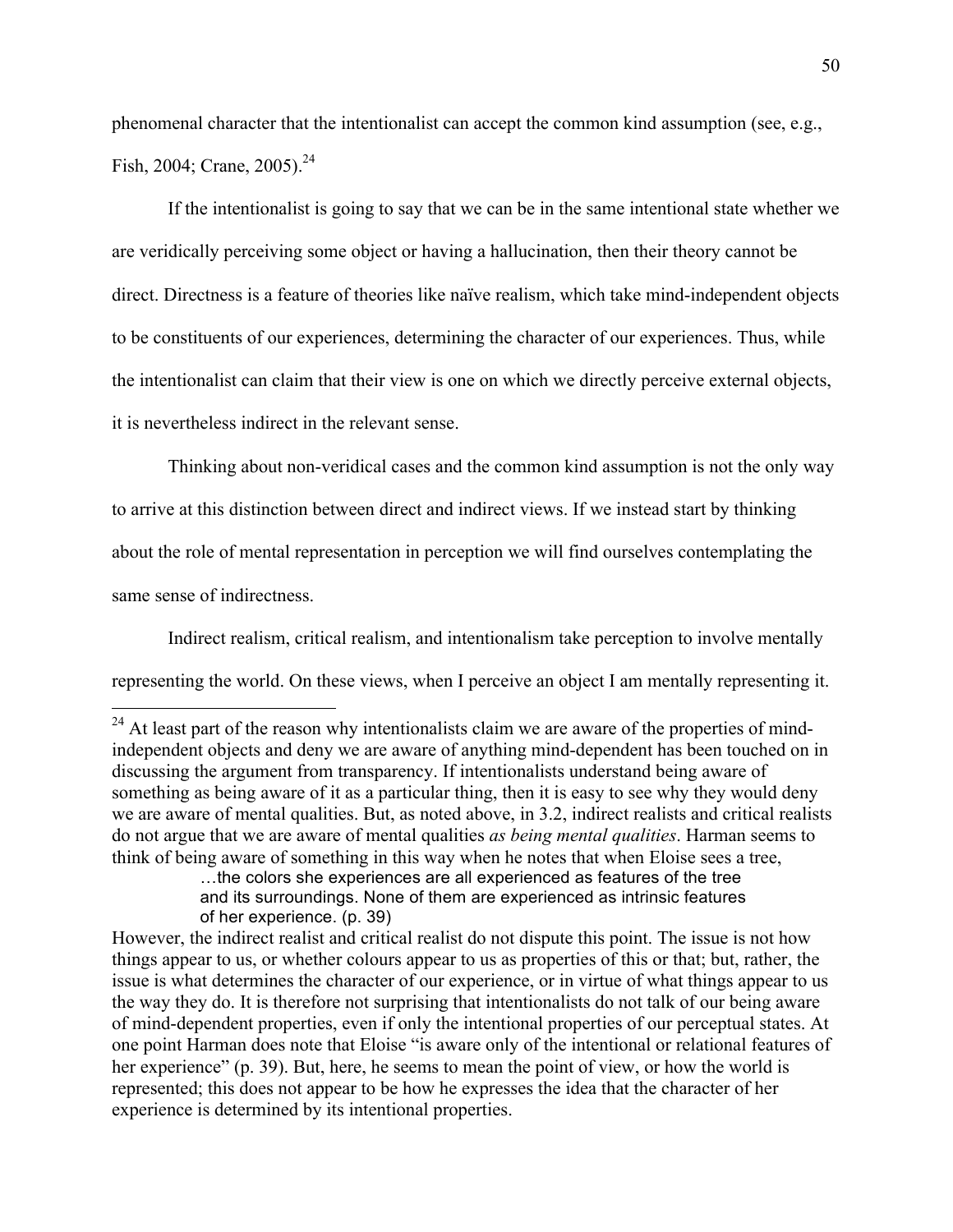What appears to me in experience depends on my representation of that object—that is, the character of my experience is determined by how I represent that object. This is what makes these views indirect. Mind-independent objects are not simply taken to appear to us in perception, and the character of experience is not taken to be determined by such objects and their properties. Rather, we represent such objects. Thus, we are not directly related to mindindependent objects in the way that we are on naïve realism.

It is certainly true that these three views have different ways of understanding the notion that perception involves mentally representing the world. Consider an indirect realist view like Sollberger's, on which mind-independent objects cause mind-dependent ideas. Such ideas possess phenomenal qualities, which we are aware of in experience, and represent the objects that cause them. Here, when I mentally represent the world an idea—a mental object—is generated. There is a mental representation that has phenomenal properties, and we can describe the representation as having certain properties.

For a critical realist like Coates, perceptual experiences are inner states possessing phenomenal properties, properties we are aware of. The inner—i.e. mental—states are caused by external objects, and their properties stand in a representational relationship to external objects.<sup>25</sup> On such a view, when I mentally represent the world there is no object generated which I am aware of. Instead, I am simply in a particular mental state that has phenomenal properties. Even though there is no mental object, we can describe the properties of this representational mental state.

For an intentionalist like Harman, perceptual experience is a matter of mentally representing the external world. Mentally representing the world involves causal interaction. As

 $25$  There is also the representation aspect, or representational content, associated with the conceptual component of the experience.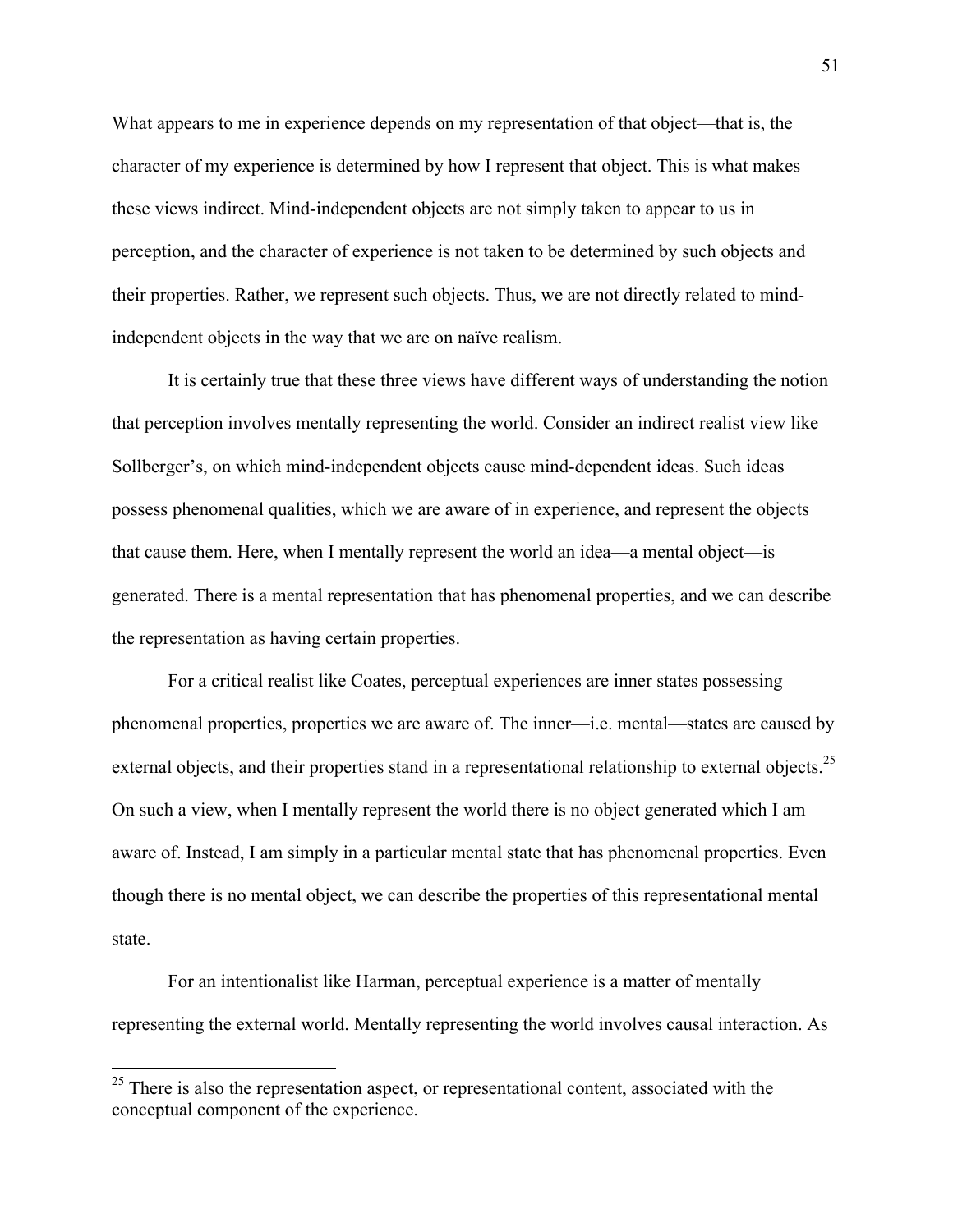a result of such interaction, we end up in perceptual states. When I have an experience and mentally represent the world, I am in a mental state with certain representational properties. And it is the properties of this mental state that determine the character of my experience. It is stressed that on such a view there is no mental object we are aware of, but there is a mental state whose properties we can describe.

While the three approaches have a different way of articulating just how perception involves mentally representing the world, all take what appears to us in experience, or the phenomenal character of experience, to depend on the representational mental state a person is in and its properties. Such a mental state is taken to represent the world, but be distinct from the mind-independent objects it represents. Though all take mind-independent objects to play a causal role in the generation of such mental states, mind-independent objects are not constituents of the states. The views are therefore similarly indirect. Moreover, by examining how perception involves representation we arrive at the same sense of "indirect" discussed just above.

We have already seen that these three approaches accept the common kind assumption. Indeed, it is hard to see why anyone who thought perception involved mentally representing the world would reject the common kind assumption. Since representational mental states are distinct from the objects they represent, it is possible to be in the same state in the absence of the relevant object. Faced with illusions and hallucinations, and able to offer the same sort of account one gives for veridical cases, it seems natural to do so.

The question of whether or not perception involves mentally representing the world pits naïve realism against our three other approaches. The question cuts across the same lines as the common kind assumption and the direct/indirect distinction. It is, like the intimately related common kind question, a central question in debates about the nature of perception.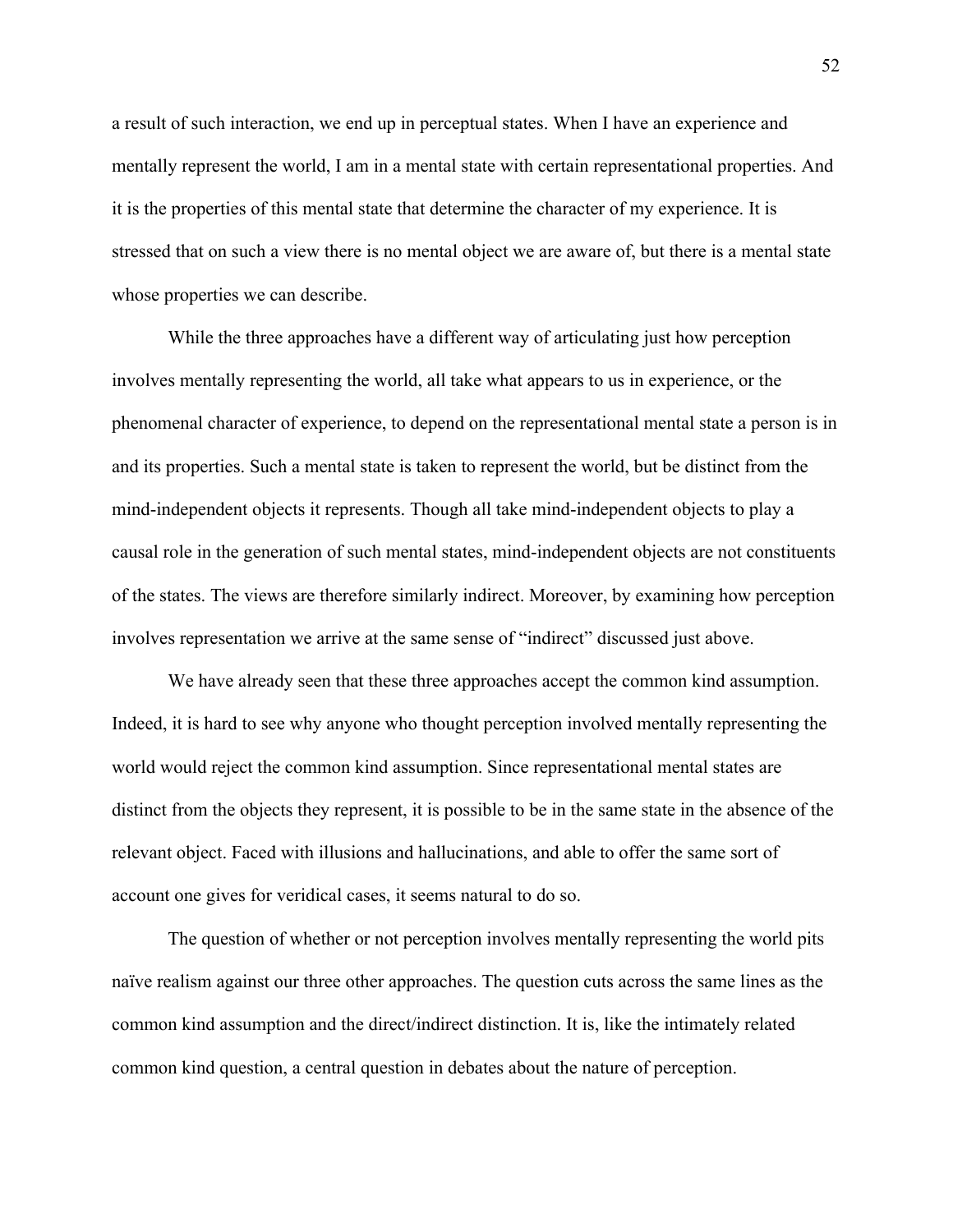There are a few reasons, though, why we may want to focus our attention on the question of whether perception involves mentally representing the world.

First, doing so does not require that we consider the possibility of hallucinations that are indistinguishable from corresponding veridical experiences, nor hypothetical neurological interventions. Some naïve realists group illusions with hallucinations, but this approach is far from universal. Debates about the common kind assumption thus typically focus on hallucinations. This is what we find in the causal argument, where some hypothetical neurological intervention results in a subject experiencing a hallucination subjectively indistinguishable from a veridical experience that occurs when their brain is in the same state. Discussions of such hypothetical cases, however, risk shifting quickly into disputes over various principles relating to the nature of causation or obscure properties allegedly involved in the typing of mental states (see, e.g., Nudds, 2009).

Second, the key motivation for rejecting the common kind assumption seems to simply be the preservation of naïve realism, rather than any independent philosophical justification (Martin, 2004; Crane, 2005). If so, debate about the common kind assumption appears misplaced.

Third, focusing on mental representation gives us a way to understand the claim that two states are of the same fundamental kind. If perceptual experience involves mentally representing the world, this may explain why veridical and non-veridical cases should be understood as being of the same basic mental kind. Justifying the claim that two states are of the same kind requires deepening our understanding of the states in just the sort of way we must in order to articulate the way in which perception involves mental representation.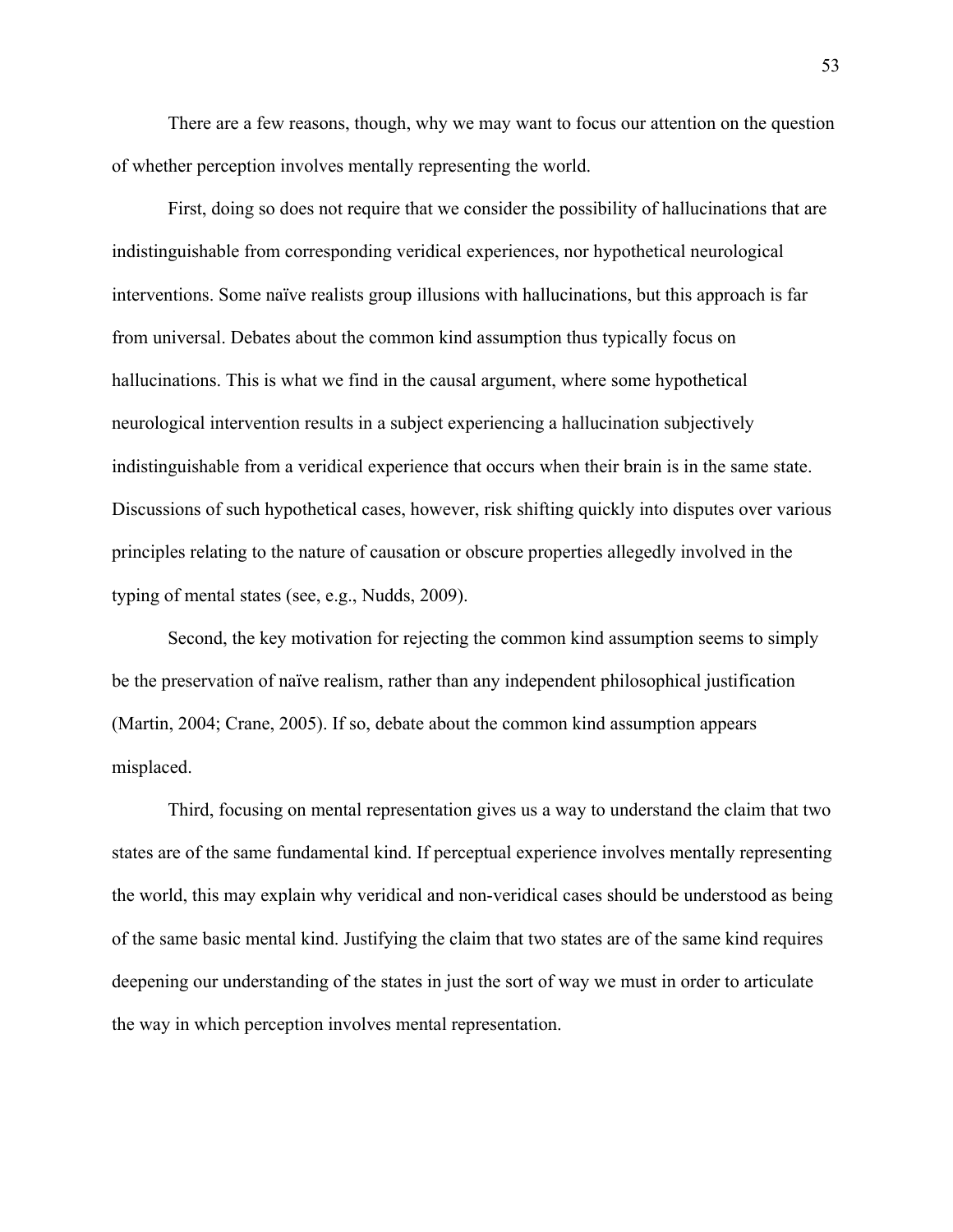Fourth, whether or not perception involves mental representation is a question that allows us to better engage with empirical work on perception. Focusing on mental representation meshes with empirical work concerning perceptual processing and neural representations, as well as the philosophical literature discussing this work. Considerations related to typing mental states and whether we should explain different experiences in the same way will not be cast aside entirely. But thinking about things in terms of mental representation allows us to focus on individual cases of experience and how to explain them, as well as on how to understand perceptual processing as it actually takes place in the brain.

# **5. Naïve Realism versus Indirect Realism**

In the previous section I argued that whether or not perception involves mental representation is a particularly important question to consider. In the next chapters I will look at whether recent empirical work on perception can help us answer this question. In what remains of this chapter I want to suggest that we can understand this question as constituting the disagreement between indirect realism and naïve realism.

Naïve realists deny that when I see my computer this involves my mentally representing a mind-independent object and that what my experience is like is determined by this representational state. If it therefore turns out that perception does involve mental representation in this way, then we must reject naïve realism.

For mental representation to be involved in this way is for there to be a mental state that is caused by and represents mind-independent objects, and for what appears to me in experience—the sensory qualities—to be determined by this mental state and its properties. This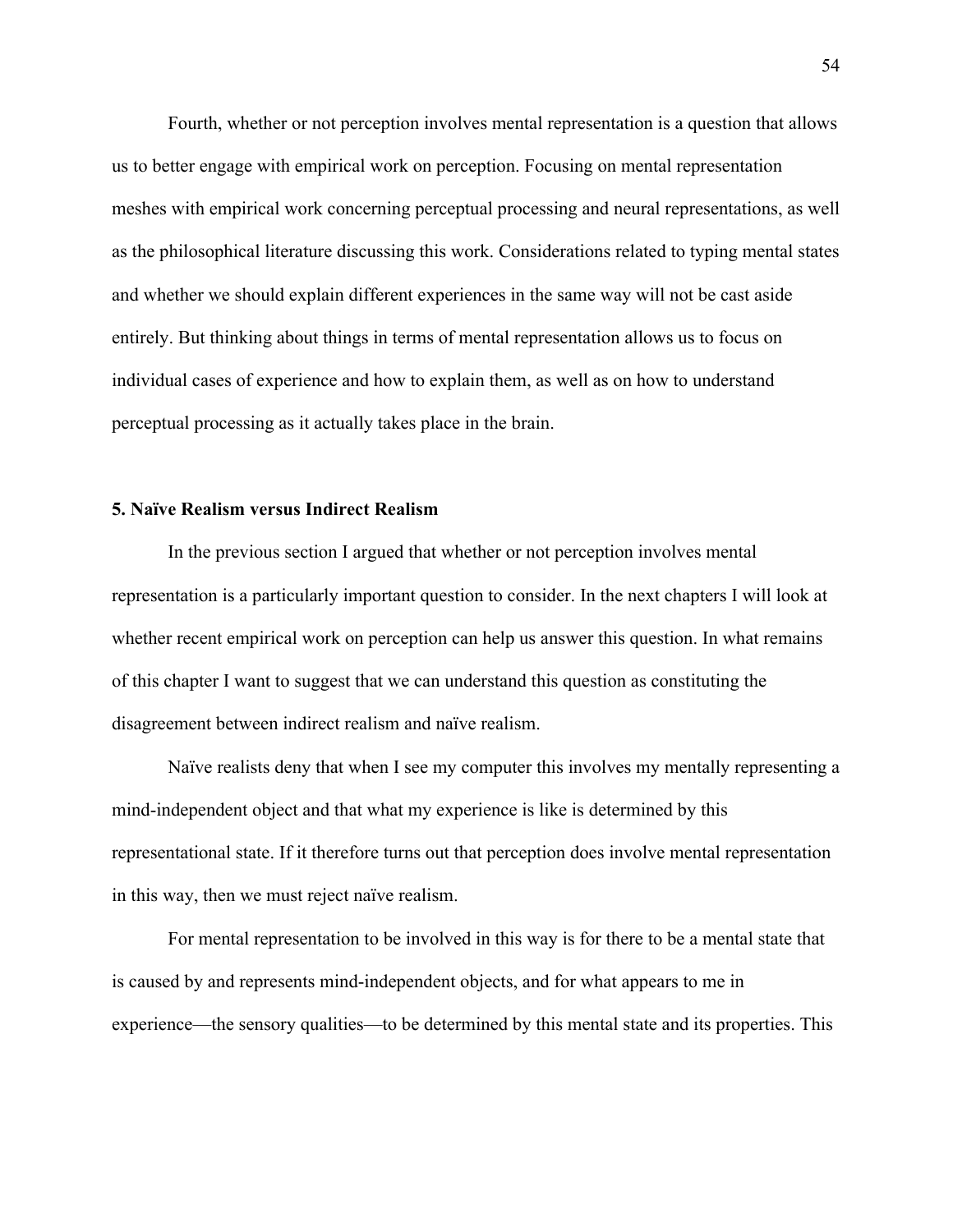is just what indirect realism accepts. Thus, Sollberger's indirect realism can be essentially understood as accepting that perceptual experience involves mental representation in this way.

It is true that Sollberger understands perceptual experience in terms of mind-dependent or mental objects, i.e. ideas. When I see my computer it is not simply that I am mentally representing the object, but there is a mental representation to speak of. My experience has certain sensory qualities because the mental representation—the idea—has certain properties. But there are two important things to note about the indirect realist characterizing experience in terms of mental objects. First, this seems like a natural way to think about experience given the role of representation. If I am mentally representing some external object, it seems natural to say that there is therefore a representation. Such a representation is certainly very different from external, physical objects, so I am not sure how much is added to our understanding of the representation simply by calling it a "mental object." But there seems to be no harm in talking about a representation and its properties here.

Second, even though I think it is easiest to interpret things in terms of mental objects, this is not essential to the indirect realist view. As Sollberger notes:

> Indirect realists have provided different ultimate analyses of sensory experiences that fall into two broad categories. Sensory experience is construed either in terms of sense data or else as the content of a state of sensing. According to the traditional and historically prior view, sensory of phenomenal qualities belong to entities called "sense data," "sense," "sensibilia" or ideas. For present purposes I will follow Locke's terminology and call them "Ideas." (p. 815-6)

Although Sollberger concentrates on what he calls the "representative theory of perception," which features ideas, we can view his key commitments as basically neutral between views on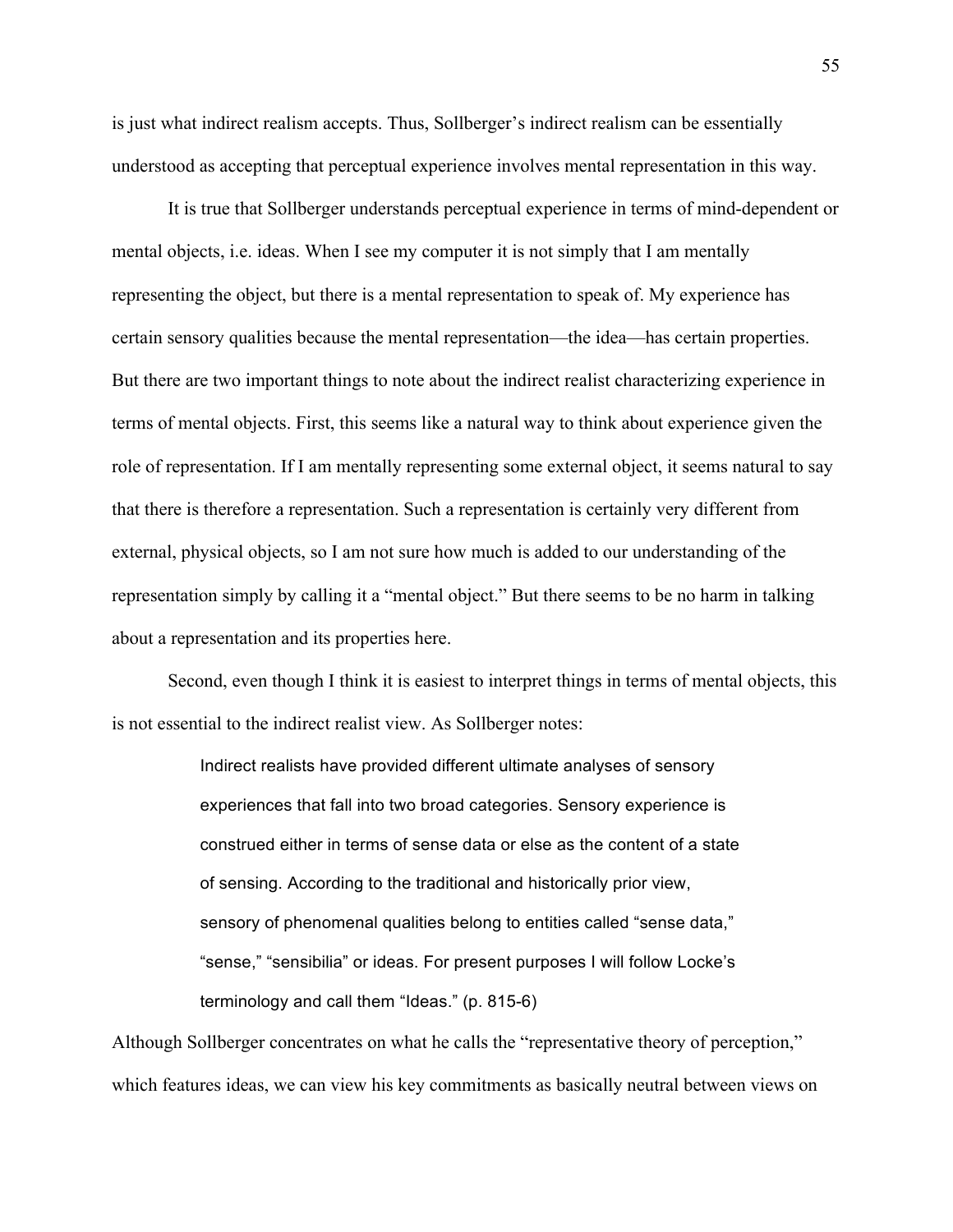which the character of experience is determined by the phenomenal qualities belonging to an inner object and where the character of experience is determined by the phenomenal qualities belonging to an inner state.

Of course, indirect realism is not alone in taking perceptual experience to involve mental representation. Critical realism also accepts that perceptual experience involves mental representation in the way described above. Likewise, intentionalism accepts that when I see my computer this involves my mentally representing a mind-independent object and that my experience is the way it is because of this mental state and its properties. However, according to critical realism perception also has an additional conceptual component. Understanding experience to comprise both a sensory and a conceptual component is significant for proponents of the view. Meanwhile, intentionalism adds that the intentional properties of an experience completely determine its phenomenal character. This distinctive commitment is an additional claim by the intentionalist, going beyond the more basic commitment to perception involving mental representation. <sup>26</sup>

We can understand the three approaches, then, as being in the same family of views. Though critical realism and intentionalism are realist views that are indirect in the same way as indirect realism, the three are not identical. If it turns out that perception does involve mental representation—if our question is answered affirmatively—then we will have to look more closely at the issues that set the views apart. In short, adjudicating the disputes between these views takes us beyond our central question. But an affirmative answer to our question supports

<sup>&</sup>lt;sup>26</sup> Note that this additional claim may make it difficult for the intentionalist to adequately explain the sensory qualities of experience. By claiming that the phenomenal character of an experience is exhausted by its intentional content, the intentionalist may leave us wondering how perception differs from thought—or, more precisely, how they can account for the difference between thought and perception given the commitments of their theory.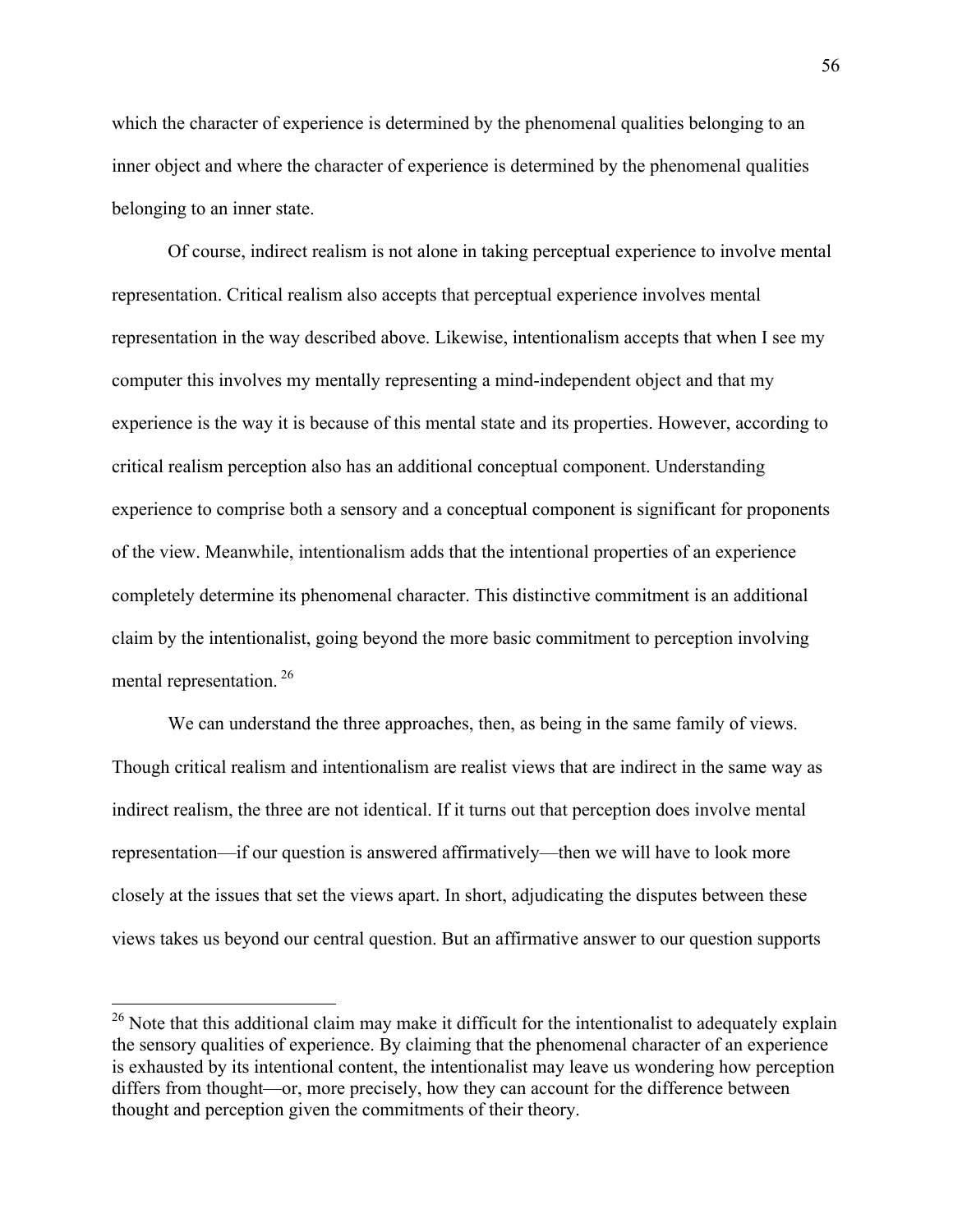indirect realism. Whether it supports indirect realism in such a way that we should accept the theory as true depends on if we have other reasons not to do so, and on if the other views in the family are equally supported. Empirical support for one view will not necessarily be support for all of the views in the family—this depends on the arguments based on recent empirical work, and whether they are neutral between the views in the family or if they support some view(s) more than others.

Thus, the contrast between indirect realism and naïve realism is particularly revealing. The views stand on opposite sides of a crucial question, and progress can be made by asking whether recent empirical work at all bears on the disagreement between the two views.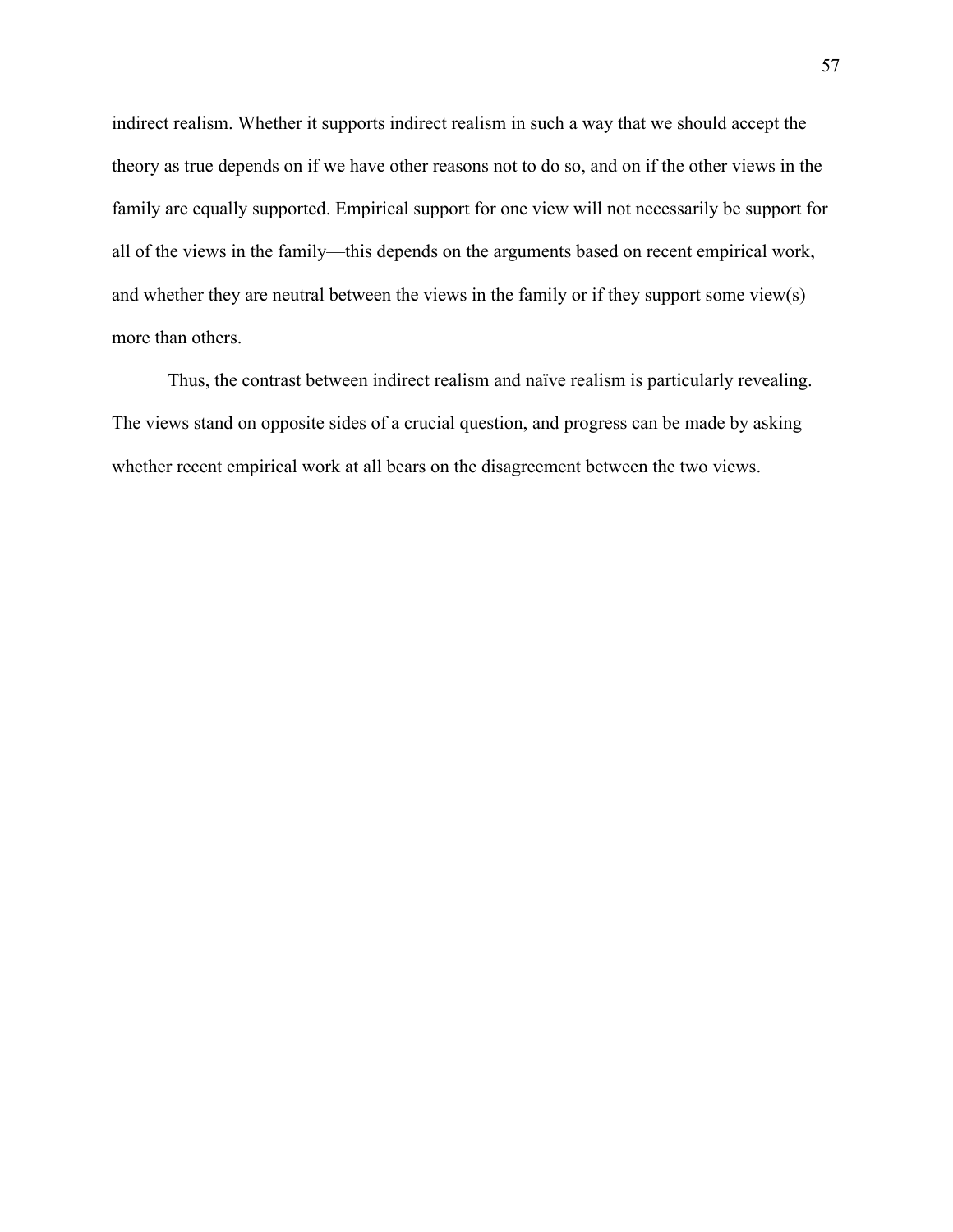#### Chapter 2

Recent Empirical Work and the Nature of Perception: A Review of the Literature

### **1. Introduction**

In the next two chapters I consider the following question: Does recent empirical work give us reason to think that naïve realism is false or that indirect realism is correct? Recently, a few authors have argued that certain empirical work does one or both of these things (Smythies and Ramachandran, 1997; Smythies, 2005, 2009a, 2009b, 2011; Brown, 2008; Nanay, 2014; Pautz, 2016). I will argue that recent empirical work on perception does indeed give us reason to think that naïve realism is false and that indirect realism is correct.

In this chapter I review the literature that appeals to recent empirical work in order to argue against naïve realism. I will examine the different arguments that have been offered, as well as the empirical work that has featured in these arguments. I argue that the most promising argument is what I will call "the mismatch argument."

In the subsequent chapter I examine a variety of empirical findings that can be used in the mismatch argument. This discussion will lead to the formulation of what I will call "the argument that mismatches are ubiquitous." I will then evaluate these two arguments in detail and consider possible replies and objections, concluding that both arguments succeed in demonstrating that the empirical work in question suggests that indirect realism is correct.

#### **2. Nanay on Multimodal Processing**

Nanay argues that multimodal perception poses a problem for "anti-representationalist" theories of perception, like naïve realism. Specifically, he argues that "multimodal perception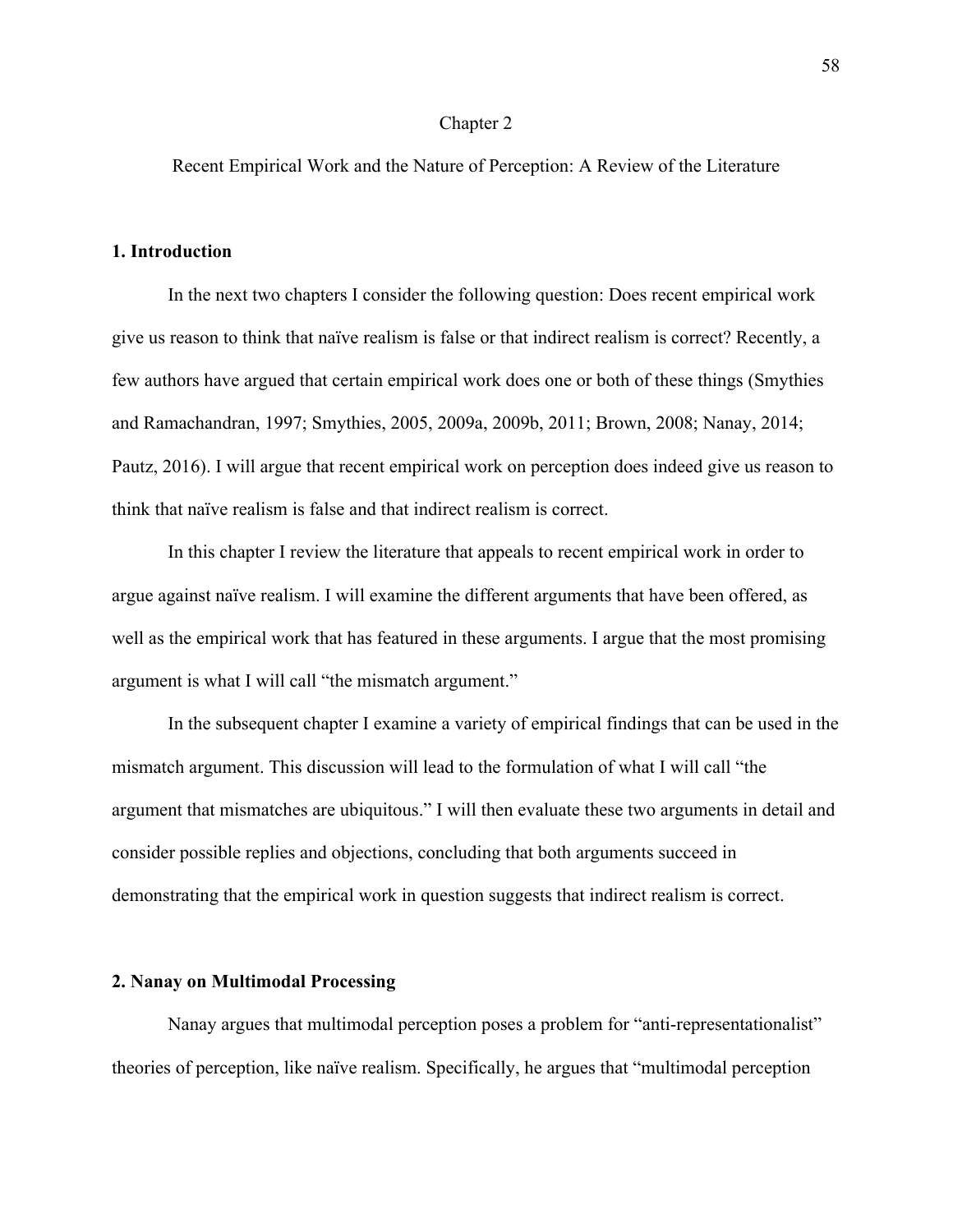seems to require matching two representations" (p. 46). Given that multimodal perception is pervasive, the naïve realist denial that perception involves mental representations appears to doom the theory.

As Nanay notes:

There is a lot of recent evidence that multimodal perception is the norm and not the exception—our sense modalities interact in a variety of ways. Information in one sense modality can influence the information processing in another sense modality at a very early stage of perceptual processing. (p. 45)

He cites ventriloquism as an example of such interaction. Here, vision influences audition and we hear voices as coming from a dummy rather than the ventriloquist. In presenting his argument, however, he focuses on a case where audition influences vision: the flash and beeps case. Here, an individual is presented with a flash of light accompanied by two beeps, and experiences two flashes (Shams et al., 2000).<sup>27</sup> A more well-known example of cross-modal influence is the McGurk effect (McGurk and MacDonald, 1976). In this study, when individuals viewed videos of people mouthing certain syllables that were dubbed with incongruent audio, they often reported hearing a different syllable altogether. For example, when lip movements for [ga] were accompanied with audio of [ba], individuals have the auditory experience of [da]. When eyes are closed, one clearly hears [ba]; conversely, muting the audio allows one to easily read the lips as mouthing [ga] (for discussion of such effects, see Bertelson and de Gelder, 2004).

Nanay is right to claim that multimodal perception is the norm. Countless experiments demonstrate the variety of ways in which different modalities may interact (for reviews, see

 $27$  The authors call this effect the "sound-induced flash illusion." See Shams and Kim (2010) for discussion of this and other related effects.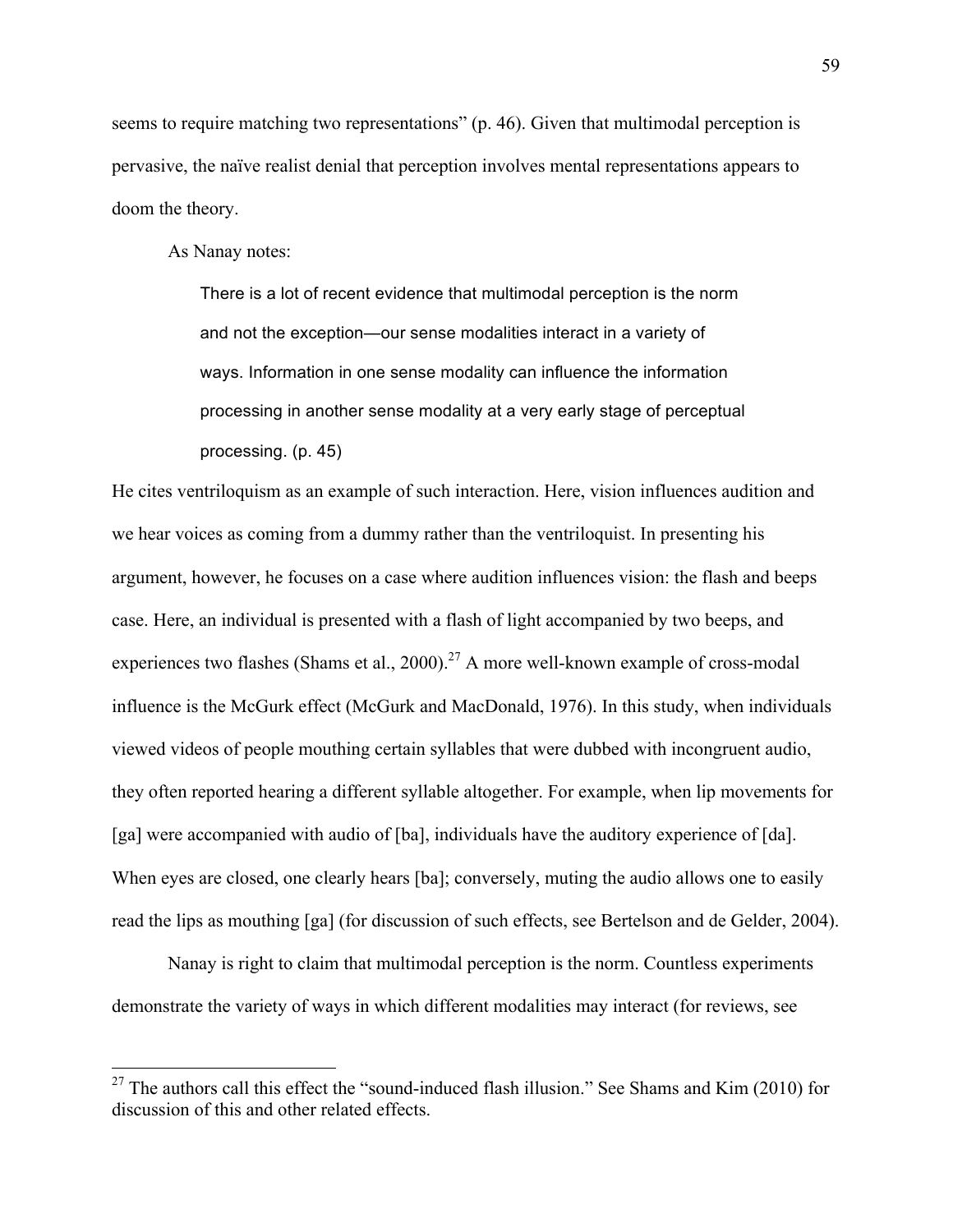Stein and Meredith, 1993; Driver and Spence, 2000; de Gelder and Bertelson, 2003; Bertelson and de Gelder, 2004; Calvert et al., 2004; Shams and Kim, 2010). Many of these involve dramatic examples of cross-modal influence—of the sort we see with ventriloquism, the flash and beeps case, and the McGurk effect—however, others demonstrate more subtle effects, such as how an unrelated auditory stimulus may enhance visual perception (Bolognini et al., 2005). These findings are good evidence that information from different modalities is integrated during perceptual processing; only if there is such integration can we see the sorts of effects uncovered in these experimental settings.<sup>28</sup> If the neural connections required for such interactions exist, then it is reasonable to suppose that this sort of integration occurs all of the time, even when no clear influence results.29 Imaging studies and physiological investigations also reveal the connections between brain areas that process information from different modalities, as well as how certain neurons respond to stimuli from various modalities (see, for example, Stein and Meredith, 1993; de Gelder and Bertelson, 2003; Murray et al., 2016). Hence, there is now consensus that perception is multimodal and the integration of information from different modalities takes place (see, for example, O'Callaghan, 2012).

I will discuss multimodal perception in more detail in the next chapter. What matters for our present purposes is that multimodal integration takes place. In discussing Nanay's argument I will, like him, simply focus on the flash and beeps case.

 $28$  We may notice similar effects in our daily lives—for example, how speech may be clearer if we can see the speaker's mouth.

 $^{29}$  Consider something like the McGurk study. It is hard to see how the visual and auditory information will be integrated *only* in the incongruent case, leading to the observed effect. The incongruence is only detectable once the information from the two modalities is integrated. The point here is simply that it is reasonable to suppose that such integration always occurs, even if we may only have behavioral evidence for it in certain cases. This is how research of psychological and neurological processes and functions typically operates; the experimental findings are taken to reveal the normal workings of our perceptual systems and processing.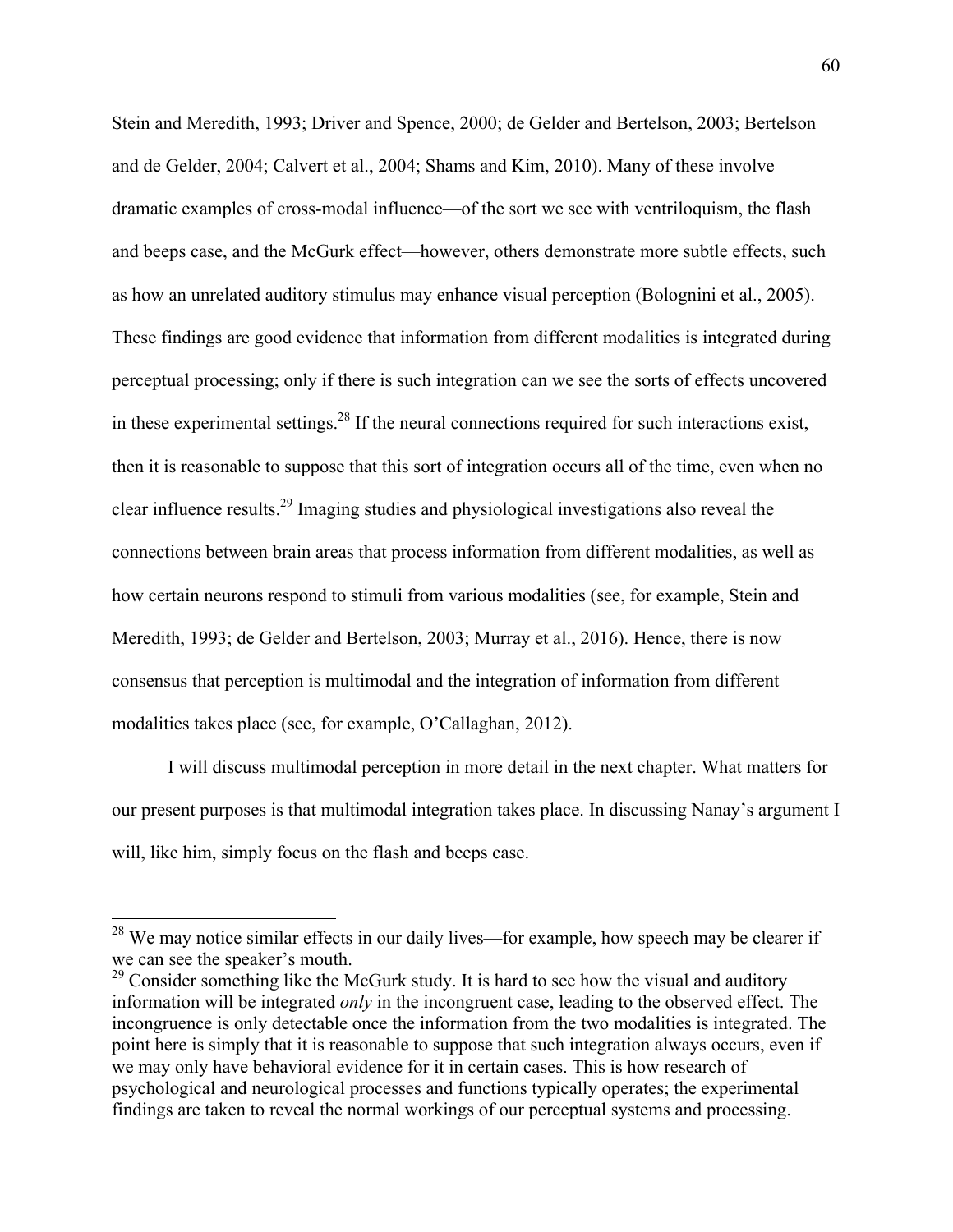In the flash and beeps case an individual is shown a single flash of light accompanied by two beeps. The auditory stimuli influences visual processing, resulting in the individual experiencing two flashes of light. In order for such influencing to occur, the information from vision and audition must be integrated during processing. Furthermore, the visual and auditory information carries information about the scene—for example, what was presented and where. As Nanay observes, "the multimodality of perception presupposes that information from two different sense modalities is unified in a shared framework" (p. 45-6). Without this, it would not be possible for information from different modalities to be integrated in a way that would result in the sorts of effects observed.<sup>30</sup>

Nanay argues that it is easy for a theorist who understands perception to involve mental representation to explain the flash and beeps case. Vision represents the scene in a certain way, and audition represents it in a different way. The visual and auditory information are taken to come from the same source, so the visual system takes there to be two flashes—corresponding to the two beeps—rather than one.

However, he thinks that the theorist who denies that perception involves representation is in trouble.

> To put it very simply, multimodal perception seems to require matching two representations, a visual and the auditory one. If we cannot talk about perceptual representation, how can we talk about what is being matched? The auditory sense modality gives us a soundscape and vision gives us a visual scene and our perceptual system puts the two

 $30$  In contrast, if the only sorts of effects observed were the strengthening or weakening of experience in a modality, it would be possible that the integration simply involved the sensory signal from one modality influencing the processing in another modality in virtue of its strength.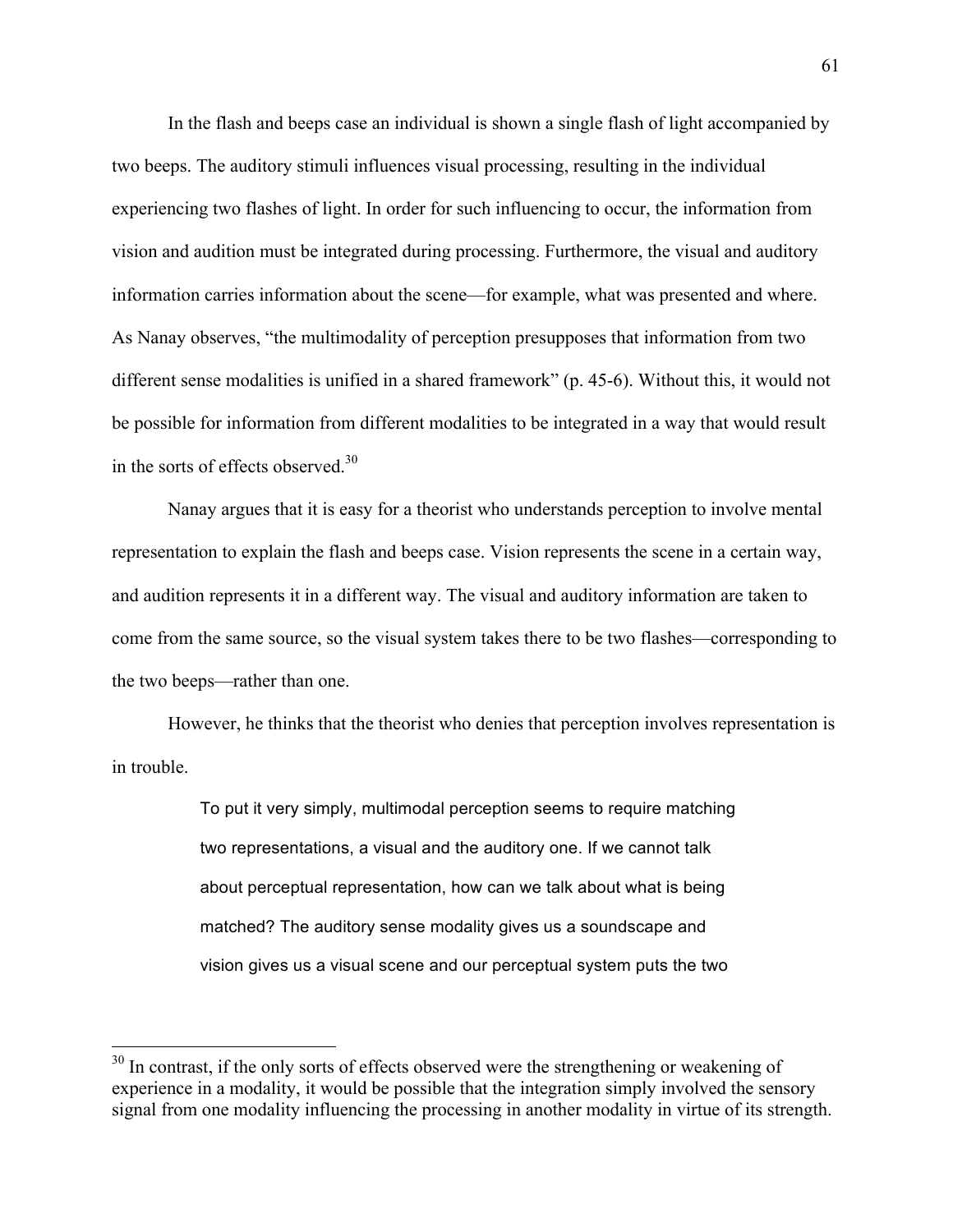together. It is difficult to explain this without any appeal to

representations. (p. 46)

Essentially, Nanay argues that we can only understand the processing involved in multimodal perception in terms of mental representations: multimodal perception involves the integration of information from different modalities, and we can only explain this by invoking mental representations. The problem for the naïve realist is that "the relation between the perceiver and the token perceived object that constitutes perception" on their theory, "seems to be the outcome of this process of unifying multimodal information," which involves representations (p. 46). Given that naïve realism denies that perception involves mental representations, Nanay's claim is that the theory is unable to accommodate what amounts to normal perceptual phenomena.

The argument begins with recent empirical findings about multimodal interactions. Such findings are evidence that multimodal integration is the norm. The only way to explain this integration countenances mental representations, however this is inconsistent with naïve realism.

There are at least two ways for the naïve realist to respond to Nanay's argument. First, the naïve realist could deny that mental representations must be invoked in order to explain multimodal integration. Second, the naïve realist could accept that representations are involved in the way Nanay claims, but argue that this is not inconsistent with naïve realism.

Nanay does not argue that in order to explain perceptual processing in general we must invoke mental representations. Rather, he argues that the processing involved in multimodal perception demands this. It is not entirely clear, however, why this sort of processing should pose a particular difficulty for the naïve realist. Nanay's explanation of multimodal integration may seem perfectly compelling to someone who is disposed to accept that mental representations are involved in perception. But such a person would also be perfectly happy to view visual processing on its own in representational terms. If the naïve realist is able to, for example,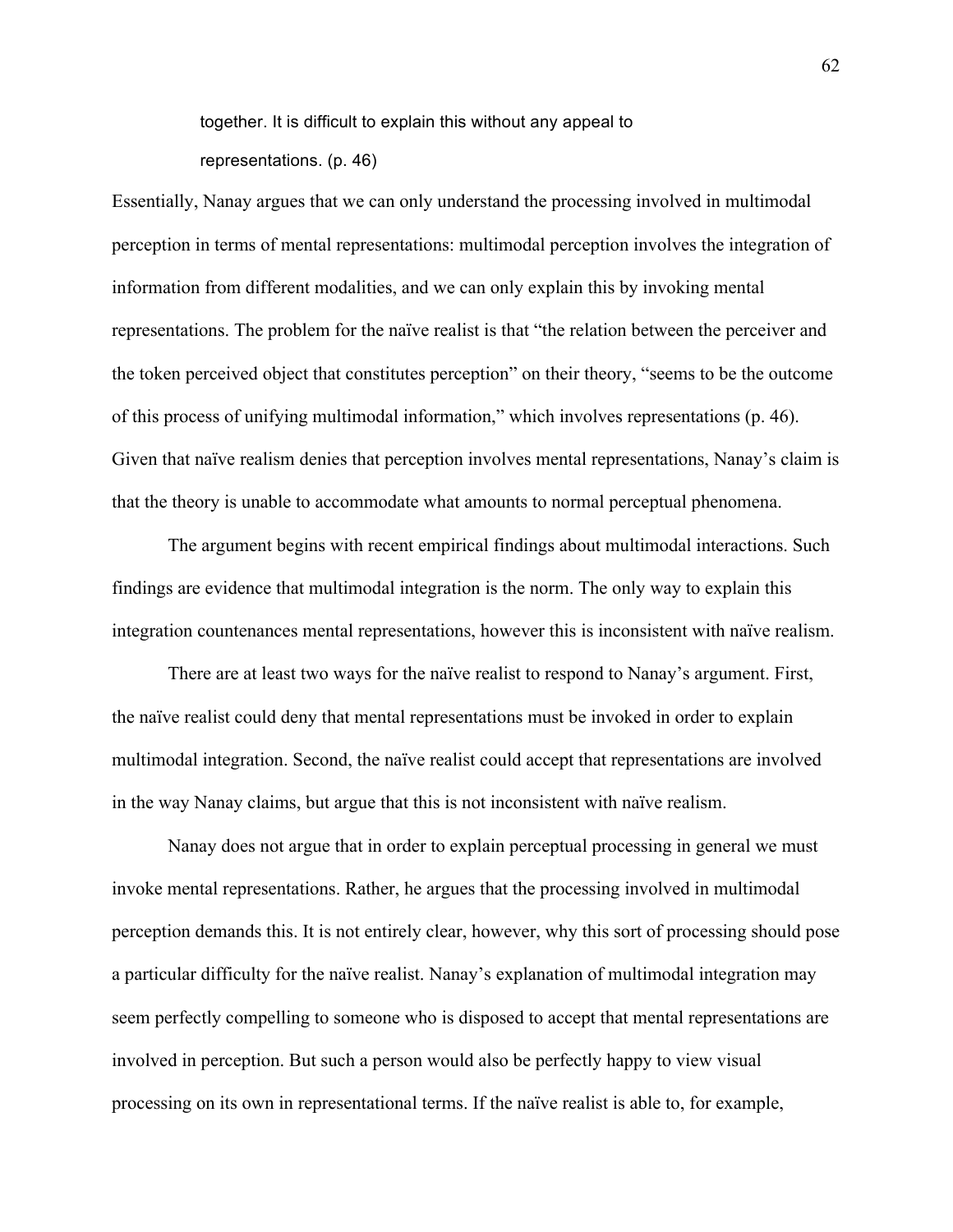explain unimodal visual processing without any appeal to representations in the visual system, then it seems reasonable for them to ask why this more complex processing cannot be explained without representations. And since Nanay argues only that multimodal processing poses a problem, we may think he is willing to concede that the naïve realist can adequately explain unimodal processing.

However, we may think that the burden is not on Nanay to explain why this processing is distinctive, but is instead on the naïve realist to offer their own explanation of multimodal integration that does not feature mental representations. We could try to imagine what such an explanation would look like by looking at how naïve realists explain perceptual processing in general. The problem here is that naïve realists typically do not discuss perceptual processing. One presumes that the theory can accommodate the fact that perception involves the sort of processing revealed by scientific investigations throughout the twentieth century—if not, it is hard to understand how the theory could have any support. In the absence of such discussions, it is hard for me to imagine just how the naïve realist would explain multimodal integration.<sup>31</sup> But it does not follow that no explanation may be forthcoming. Given what I have said here, I do not see why such an explanation could not be provided by the naïve realist.<sup>32</sup>

A second way for the naïve realist to respond to Nanay's argument is to accept that representations are involved in the way he claims, but deny that this is inconsistent with naïve

 $31$  Fish (2009, p. 134-40) briefly discusses how naïve realists may view perceptual processing at a very general level, but not at a level of detail required to help us understand how he may respond to the challenge here.

 $32$  We may think the explanation would be that causal interaction between stimuli in the world and our sense organs initiates a number of steps of processing, and that at some point during this processing the information from different sources interacts, and then after some more processing we have perceptual experience. If given such an account, we may want to question whether it actually constitutes an explanation. However, we may want to question Nanay's account in just the same way. He claims that we should understand the information in various parts of our brains as representing the world in certain way, but is this really much more of an explanation?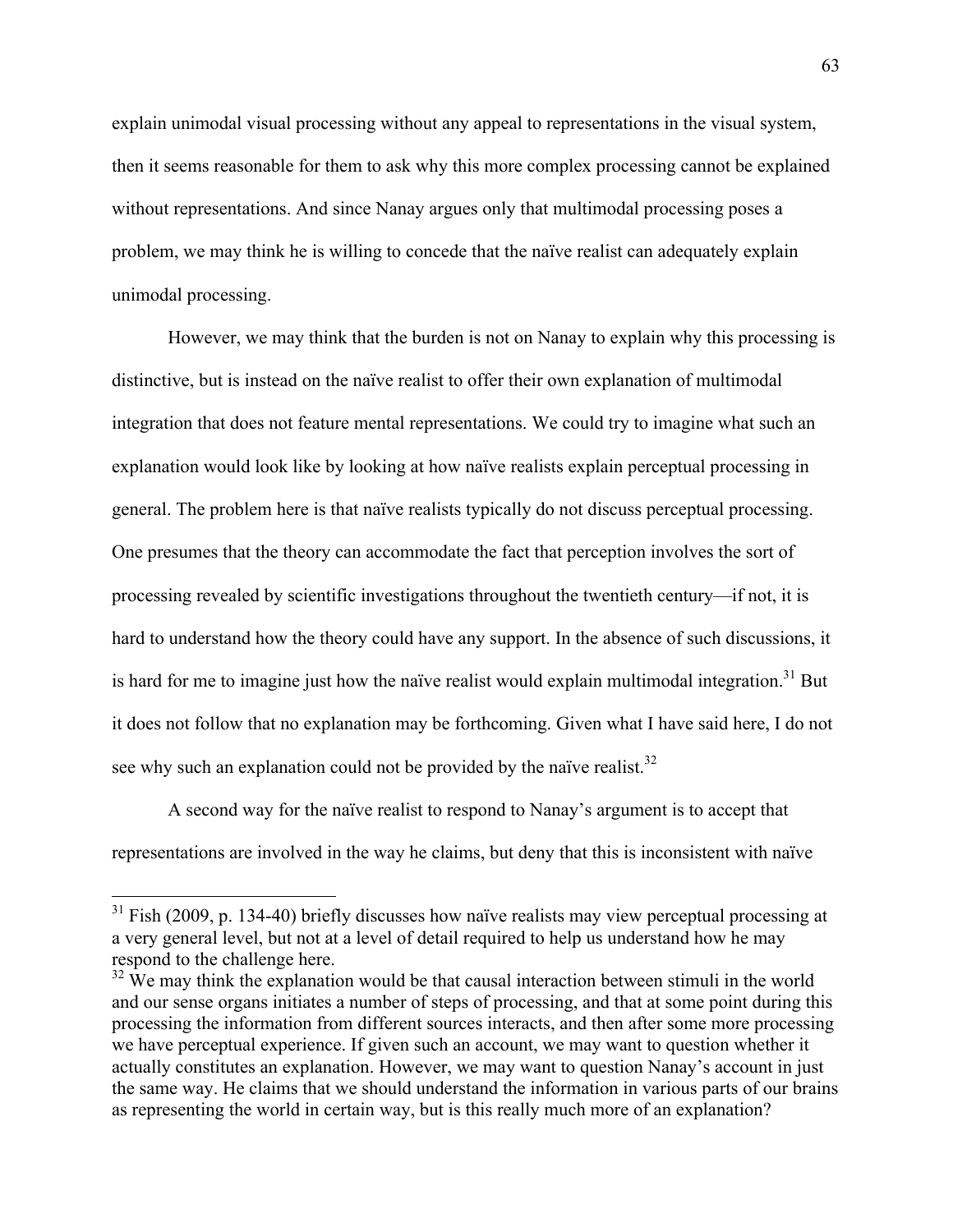realism. This is certainly a strategy that seems available to the naïve realist. They can claim that representations are involved at some stage of perceptual processing, but that this does not undermine their analysis of perceptual experience. After all, Nanay does not argue that we must invoke representations in order to explain the phenomenal character of perceptual experience. Therefore, the naïve realist may argue that Nanay's explanation of multimodal integration is perfectly consistent with their theory.

Nanay considers a reply along these lines. He considers the naïve realist arguing that there are sub-personal perceptual representations, but not any personal level representations. He takes this claim to be more or less equivalent to claiming that there are no representations involved in experience. He views this reply as inadequate because it renders naïve realism a theory of conscious perception; however, he argues elsewhere that not all perception is conscious (2014; Berger and Nanay, 2016).

The naïve realist may object to Nanay's response here on the grounds that it is questionbegging. If the naïve realist either rejects the idea that there is unconscious perception or simply views their theory as an account of conscious perception, then they will be unmoved by Nanay's concerns. Whether or not one is sympathetic to the naïve realist here, I think it would be preferable for the debate about whether perception involves mental representations to be settled independently of the question of whether there is unconscious perception. For this reason, I do not find Nanay's response to the naïve realist manoeuvre compelling.

If we focus only the flash and beeps case, the naïve realist claim that their view of perceptual experience is unchallenged may strike us as puzzling. This is because of a feature of the case I have not focused much attention on: while the individual experiences two flashes, there is only one flash. In trying to think of how the naïve realist may explain the case without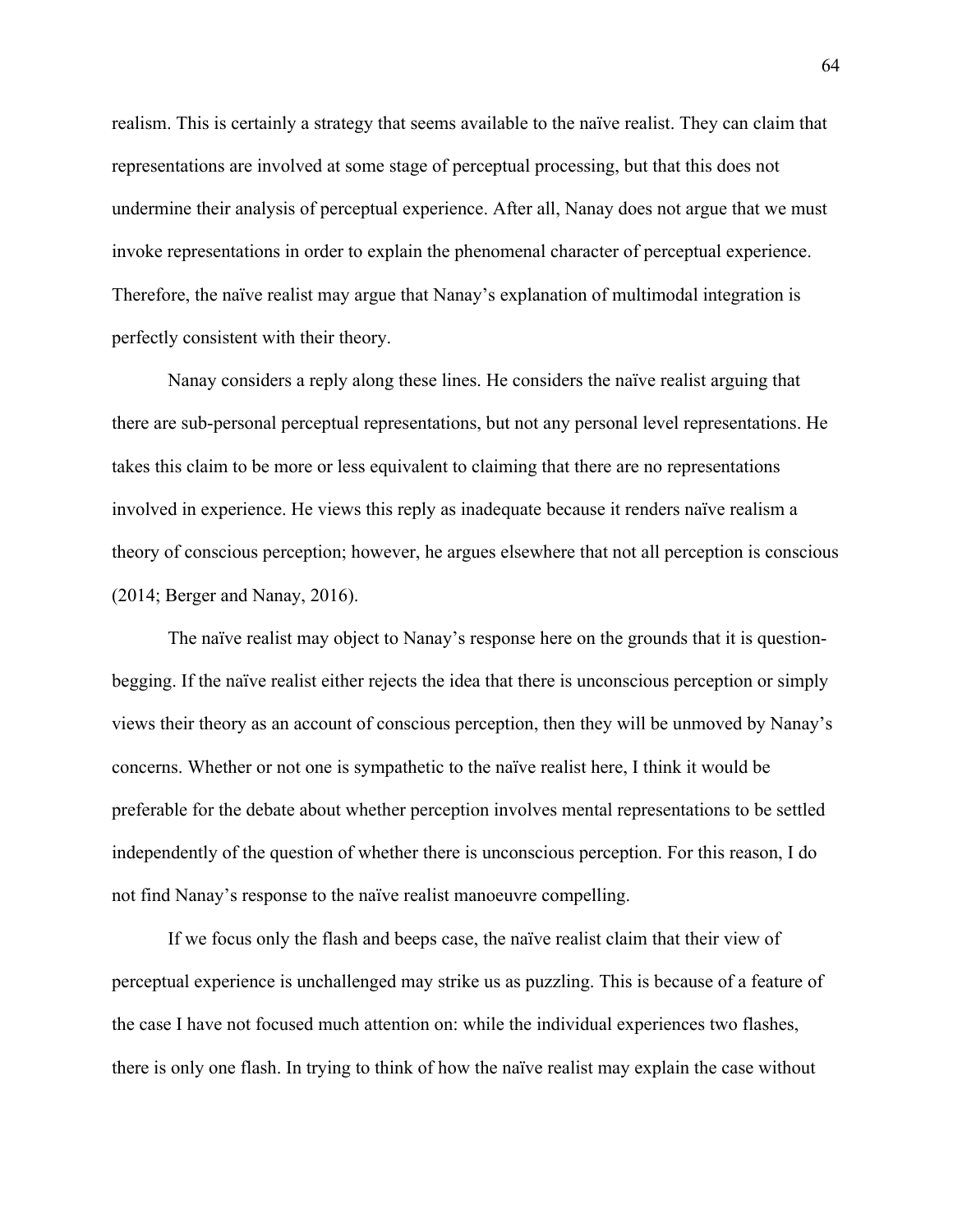invoking mental representations, we may have imagined them doing so in terms of objects or events in the world. However, they would face a problem here, given that individuals experience two flashes when there is only one.

Nanay, though, does not focus on this aspect of the flash and beeps case. And he does not argue that in order to explain the character of one's experience in such a case we must appeal to mental representations. I will come back to these sorts of multimodal interactions in the next section, as well as how we may point to such cases while making a different argument against naïve realism and in support of indirect realism. Here, I am focusing only on the argument Nanay does make. And his argument revolves around multimodal integration, which is not exclusive to non-veridical cases<sup>33</sup>

Nanay argues that multimodal integration gives us reason to think that naïve realism is false. However, his argument is far from decisive. In particular, it seems like naïve realists have two ways to avoid his conclusion. If they can offer an explanation of multimodal integration that does not invoke mental representations, they will show that Nanay is wrong in claiming that such integration can only be understood in terms of representations. As I say above, I do not see why we should consider such an explanation any more unlikely than an explanation of perceptual processing more generally. Second, they can simply maintain that we do not need to understand perceptual experience in terms of mental representations. Since Nanay does not dispute this

<sup>&</sup>lt;sup>33</sup> Nanay's interest in the flash and beeps case is that it involves multimodal integration, not that it seems like the naïve realist may have trouble explaining the experience of two flashes given that there is only one flash. One reason why Nanay may not dwell on what individuals experience is because it would seem like the naïve realist, being a disjunctivist, will simply dismiss the case as non-veridical and so irrelevant. Because multimodal integration happens all of the time, the naïve realist cannot sidestep the issue in the same way. However, since it is not obvious how multimodal integration may relate to our experience in veridical cases, focusing on integration leaves open the second sort of reply discussed above.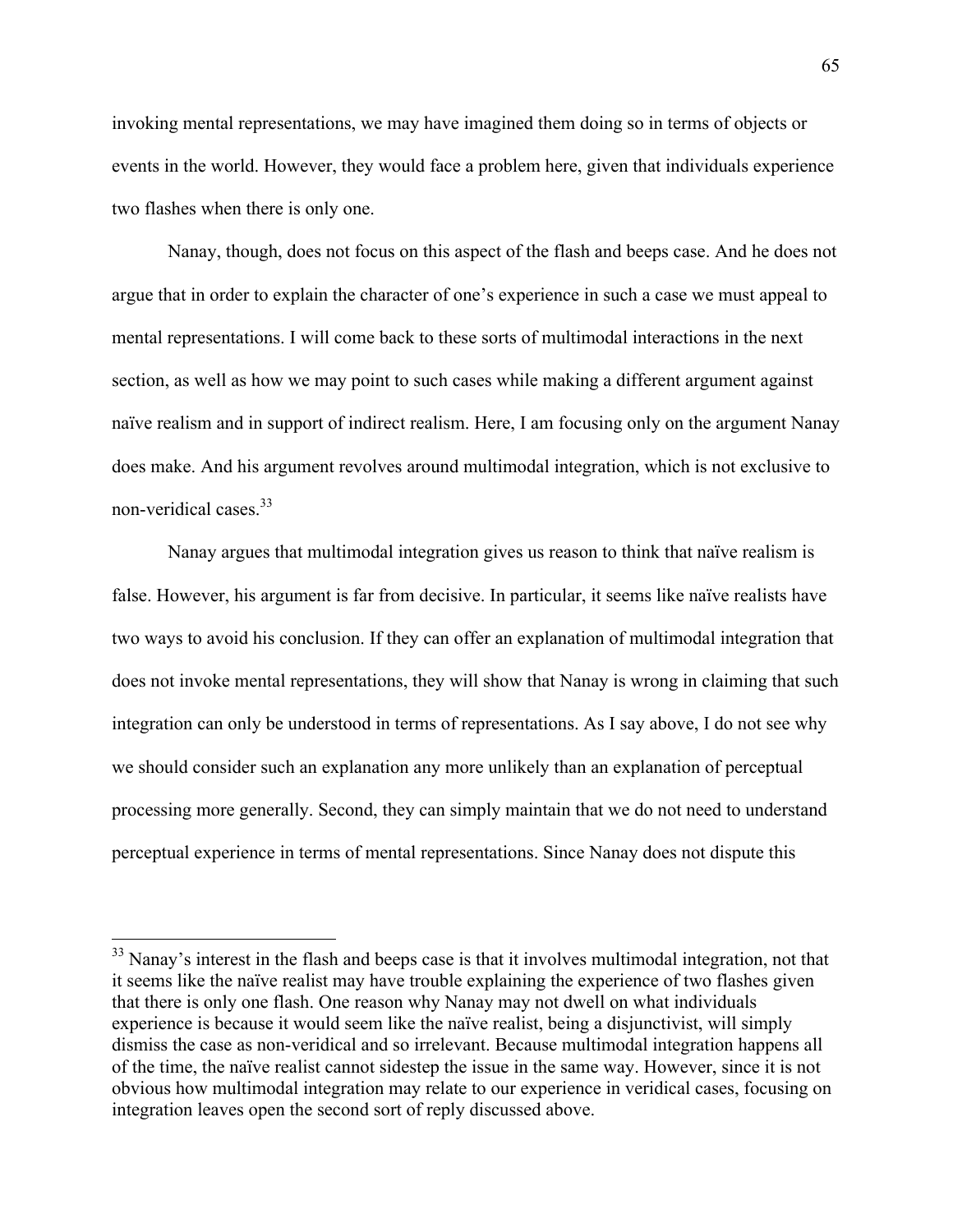point, there may not be any conflict between Nanay's explanation of multimodal integration and naïve realism. Given that both avenues appear viable, I will set aside Nanay's argument.

## **3. The Mismatch Argument**

According to Smythies and Ramachandran, a recent binocular rivalry study demonstrates that naïve realism is false and that indirect realism is correct. What the empirical findings show, they argue, is that what appears to us in perceptual experience is determined by a representation generated by the brain.

In binocular rivalry studies different images are simultaneously presented to the two eyes. What individuals experience is not the two images superimposed on each other or mixed together in some way, but the images alternating, one after the other. Thus, if an image of a face is presented to one eye and an image of a house to the other eye, individuals will experience face and house percepts alternating every few seconds. The brain areas active during these different experiences can even be studied with functional imaging techniques, indicating which brain areas are involved in different sorts of perceptual experiences (Tong et al., 1998).

In the binocular rivalry study discussed by Smythies and Ramachandran, the images presented to the two eyes in the condition of interest were composites made by combining segments from two coherent images (Kovacs et al., 1996). Image A was a picture of chimpanzees and Image B was a picture of jungle foliage. When these are presented in binocular rivalry, individuals experience the two images alternating, as expected. Images C and D were patchworks, each made up of portions of Image A and Image B. The patchworks were constructed such that all of Image A and Image B were used, and the portions of those images appearing in the patchworks appeared in the spatial location they occupied in the original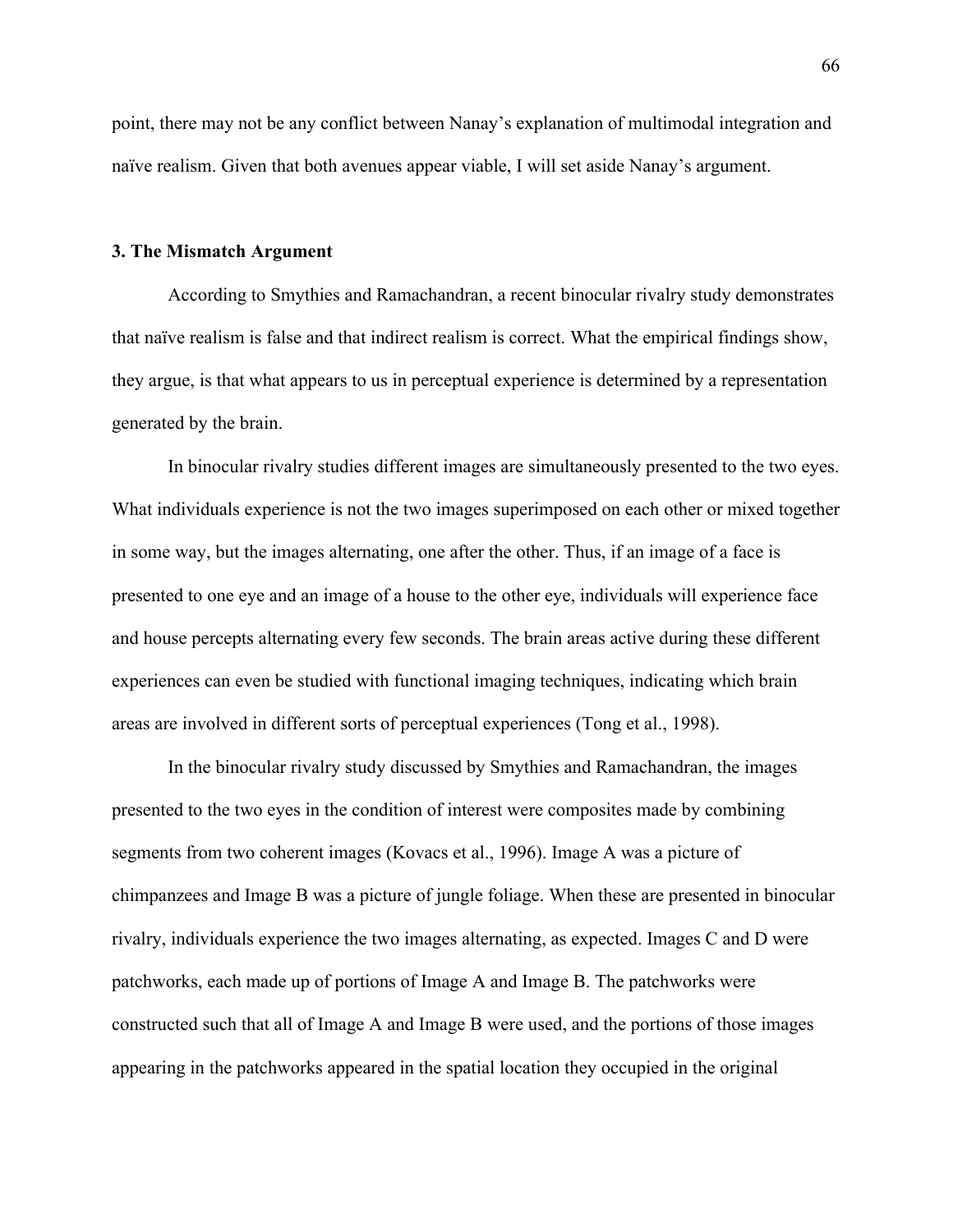images. When Image C and Image D are presented in binocular rivalry, individuals do not experience the two images alternating; instead, individuals experience Image A and Image B alternating.34

Smythies and Ramachandran argue that this experiment provides empirical evidence that what they call the "Direct Realist" theory is false, and that it supports what they call the "Representative Theory." I will first present the relevant passage from their article in full, then, after clarifying a few issues, construct the argument I think is contained in the passage.

After describing the condition of interest with Image C and Image D, they continue:

But what will theory predict if we expose one eye to picture C and the other to picture D? The Direct Realist theory would have to predict that the subject would see C and D in retinal rivalry: that is, after all, what is out there. However, that is not what happens. The subject sees A alternating with B. …

The Representative Theory states that we do not see what actually is out there but what the brain computes is most probably out there. In these experiments, since the training of the brain's computational networks have featured many unitary coherent pictures and very few incoherent patchworks of two coherent pictures, under the conditions of this experiment the brain restructures the two incoherent signals from the two retinae into the two coherent pictures that the subject actually sees. Thus the Direct Realist theory is refuted, for it would obviously be most implausible to suggest that we see only what the brain computes to be probably out there when looking at C and D, but not when we are

<sup>&</sup>lt;sup>34</sup> The same thing happens when Image A and Image B are patterns of coloured dots or other stimuli, instead of pictures of things like monkeys and trees.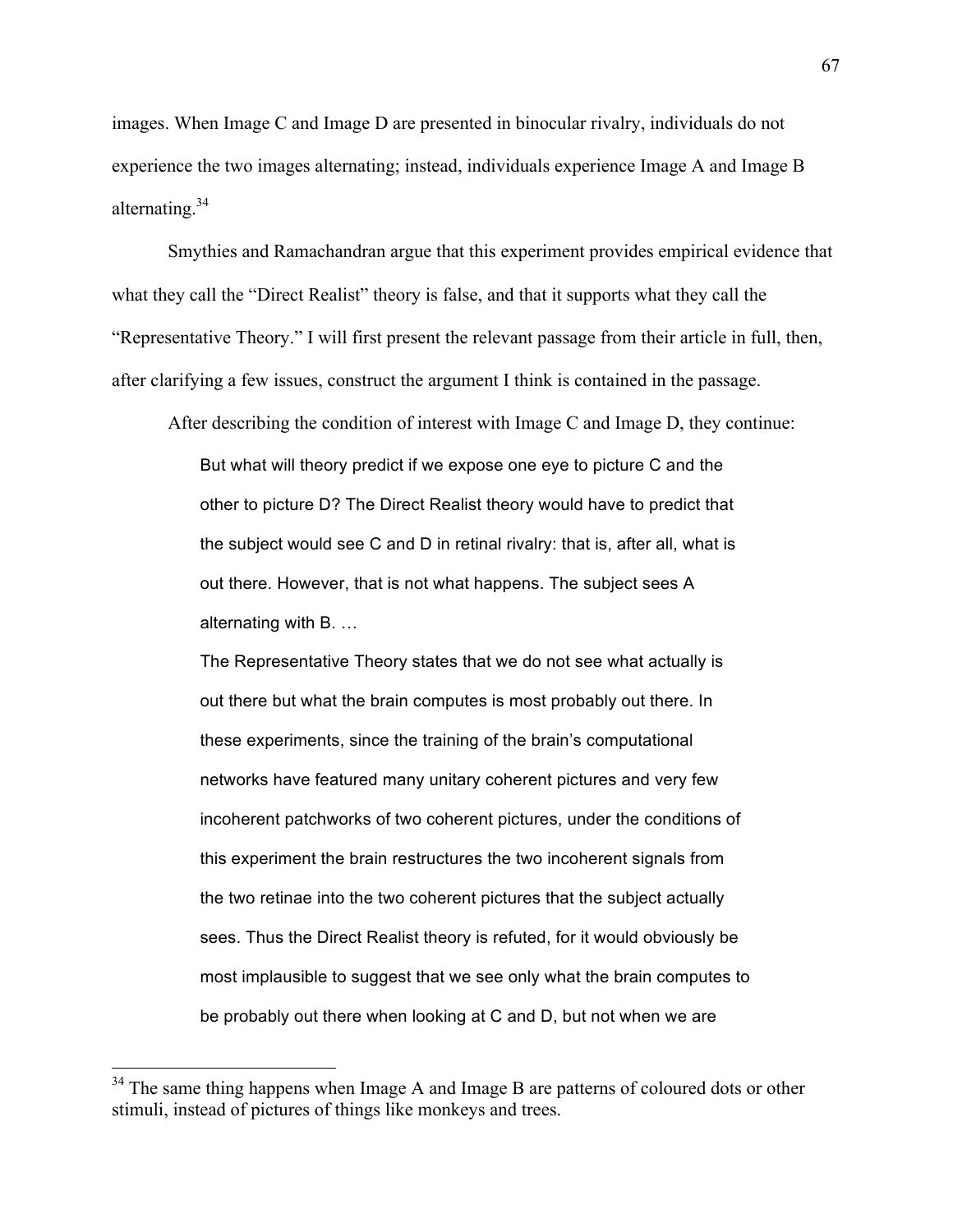looking at A and B. Perception must depend on a brain mechanism that

is unlikely to function in such an arbitrary fashion. (p. 438)

The first thing I want to note is their use of "see." It is clear from the above that when Smythies and Ramachandran use "see" they mean visual phenomenology. That is, when they claim that "the subject sees A alternating with B," they are making a claim about the subject's experience and what it is like: they are claiming that what appears to the subject is a picture of chimpanzees alternating with a picture of foliage. They do not use "see" in the sense where the thing we see is whatever object we are perceptually related to. The indirect realist will claim that I see my computer, which is an external object, even if the phenomenal qualities I am aware of and that appear to me are mind-dependent. I have tried to use "see" and "perceive" only in this way. Thus, I would not say that the subject sees A alternating with B, but that they experience an image of chimpanzees alternating with an image of foliage, or that what appears to them in experience are these two images. That being said, I think that the way Smythies and Ramachandran use "see" is perfectly normal. If one were a subject in this sort of rivalry study, it would be perfectly natural to say: "I see the image of the monkeys alternating with the image of foliage." Similarly, consider the flash and beeps case from the previous section. Here, it seems perfectly natural to say that individuals see two flashes, even though there is only one. Since there is only one flash, there is a sense in which one cannot see two flashes. However, we clearly also use "see" to simply mean our visual experience, whatever its relation to the external world. Used in this way, it is true that individuals see two flashes. So even though I think their use of "see" is innocuous, I will avoid using "see" in this way in order to avoid confusion. It is important to keep this all in mind, though, when trying to construct their argument.

Smythies and Ramachandran dub their target the "Direct Realist theory of perception." This theory, they say, "states that, in vision, the visual field contains the physical object itself,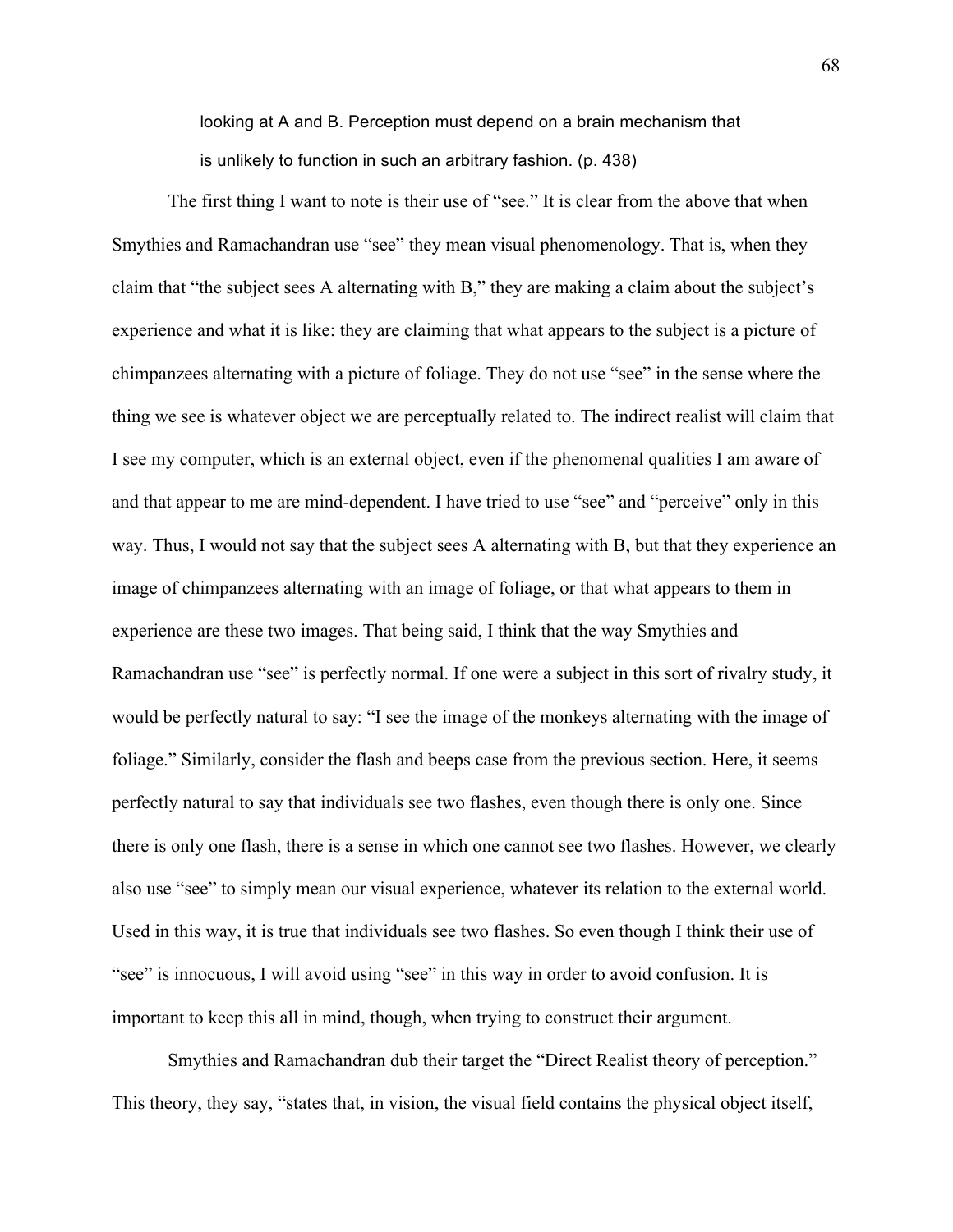and thus the phenomenal object is identical to the physical object" (p. 437). Though some of the vocabulary may be idiosyncratic, it seems that they understand the Direct Realist view as one on which mind-independent objects are directly present to us and are constituents of our experiences. I take this to be captured by their claim that, on the theory, "the visual field contains the physical object itself." This suggests to me the sort of directness we find on naïve realism, where physical objects are taken to be what appears to us. Hence, the "phenomenal object," or what appears to us in experience, is just the physical object.<sup>35</sup> It would follow, then, that the phenomenal properties we experience are properties of physical objects.

It is reasonable, then, to think that the view they have in mind is naïve realism. At the very least, they have in mind an approach with certain core commitments, commitments which naïve realism has. Therefore, we can understand their argument as targeting naïve realism.

We may wonder whether naïve realism actually makes the prediction they attribute to the Direct Realist theory. It is certainly true that naïve realists claim that, in perception, we experience the mind-independent objects that are out there in the world. It would seem, then, that naïve realists would predict that when one eye is presented with Image C and the other with Image D, individuals will see both of them, or a mixture of them, or possibly both in retinal rivalry—but, certainly, not Image A and Image B alternating. However, naïve realists may not make this prediction because they may consider this case of rivalry an illusion—or, certainly, not a case of veridical perception. If so, naïve realism is not committed to individuals in this case experiencing the mind-independent objects that are out there. However, as we will see below,

<sup>&</sup>lt;sup>35</sup> The expression "phenomenal object" may suggest they think experience must be construed in terms of objects, whether mind-independent external objects or mind-dependent objects like Sollberger's ideas. However, I think it is fair to interpret Smythies and Ramachandran to simply mean the sensory qualities we are aware of in experience. This may be clearer from considering the Representative Theory, which I do next.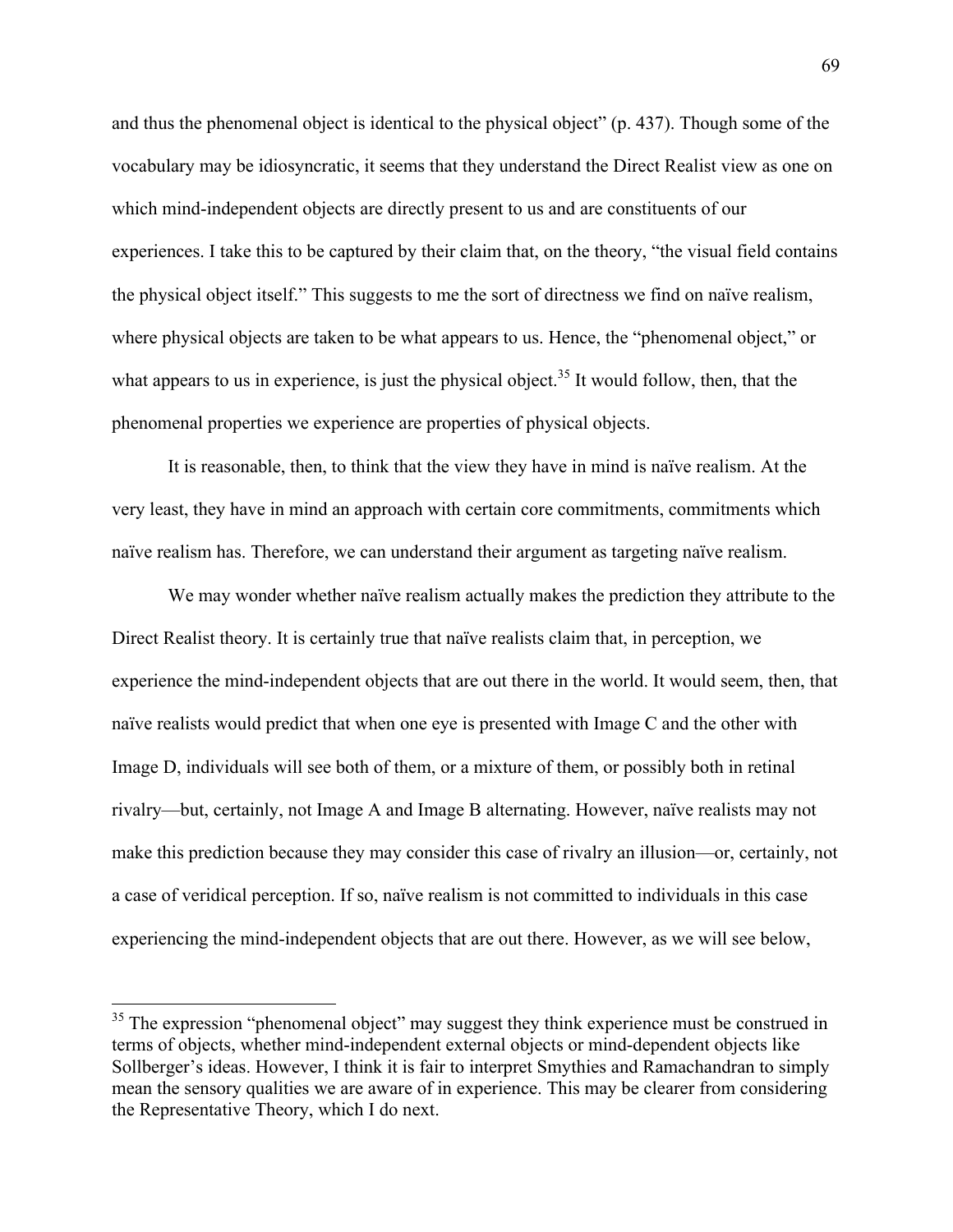whether or not naïve realism makes a prediction about what our experience will be like in this specific rivalry case is irrelevant.

The Representative Theory, meanwhile:

states that the phenomenal object is a construct of the central nervous system and thus phenomenal objects are not identical to physical objects, but rather represent them, in which process a series of most complex neurocomputational mechanisms are involved that lie between the retinal image and the final construct—the phenomenal object in the visual field in consciousness. (p. 437)

Once again, their language may be idiosyncratic, but I think the core commitments of the Representative Theory are relatively clear, and so it is clear what sort of view they have in mind. The view adopts the sort of scientific causal picture discussed in the previous chapter, on which perception is a causal process that begins with physical objects interacting with our sense-organs and results in an inner state or object that represents but is distinct from the physical objects. Because Smythies and Ramachandran claim that the phenomenal object is a construct of the central nervous system—or, for simplicity, of the brain—we get a better idea of what they mean by "object" here. If the brain is constructing the phenomenal object, then we can understand it to be mental object. Since the phenomenal object represents physical objects, we can think of this as a mental representation.

But we don't necessarily have to think of the phenomenal object as a mental object. It seems that we can likewise understand the phenomenal object as what appears to us in experience, or the sensory qualities we are aware of in experience. What is essential is that these are generated, or constructed, by the brain. What distinguishes the view from the Direct Realist theory is that what we are directly aware of in experience are not physical objects, but something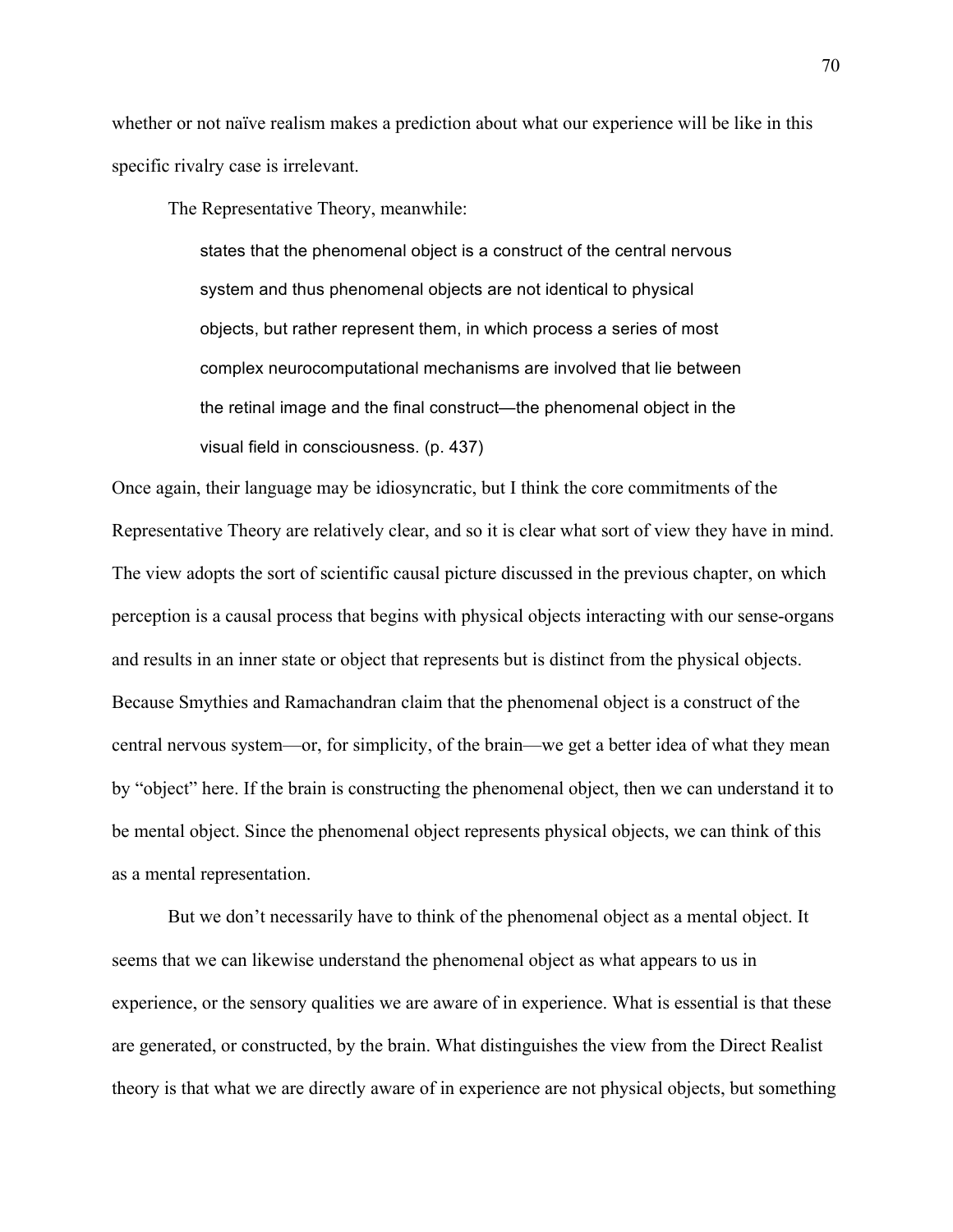mental, something generated by the brain—where what we are aware of, of course, is what determines the character of our experience. I think that either way of understanding "phenomenal object" is compatible with what Smythies and Ramachandran say. It may be easier to think of a mental representation generated by the brain as being a mental object, but I do not think it is necessary to do so.

What is clear is that on the Representative Theory "the phenomenal object in the visual field in consciousness" is what appears to us in experience, and that the sensory qualities that appear to us are determined by an inner state or mental object that represents the world. The physical object is not directly present to the mind, and since the phenomenal object is not identical to the physical object, the physical object and its properties are not constituents of our experience. The Representative Theory, then, is a theory on which perception involves mentally representing the world and what our experience is like is determined by the representational state (whether thought of as a brain state or a mental state). The theory is simply indirect realism.

We are now in a position to articulate the argument offered by Smythies and Ramachandran. In essence, what they point to is how in the binocular rivalry study in question our experience differs dramatically from what is external to us. There is a mismatch between what one's perceptual experience is like and the actual physical objects before us in the world. The question is then how to explain this experience, and whether that explanation is consistent with naïve realism or indirect realism. Their argument, which I will call the "mismatch" argument," is the following:

(i) In the rivalry study, an individual is presented with two patchwork images. The mindindependent objects causally interacting with the individual's sense-organs are the jumbled images C and D.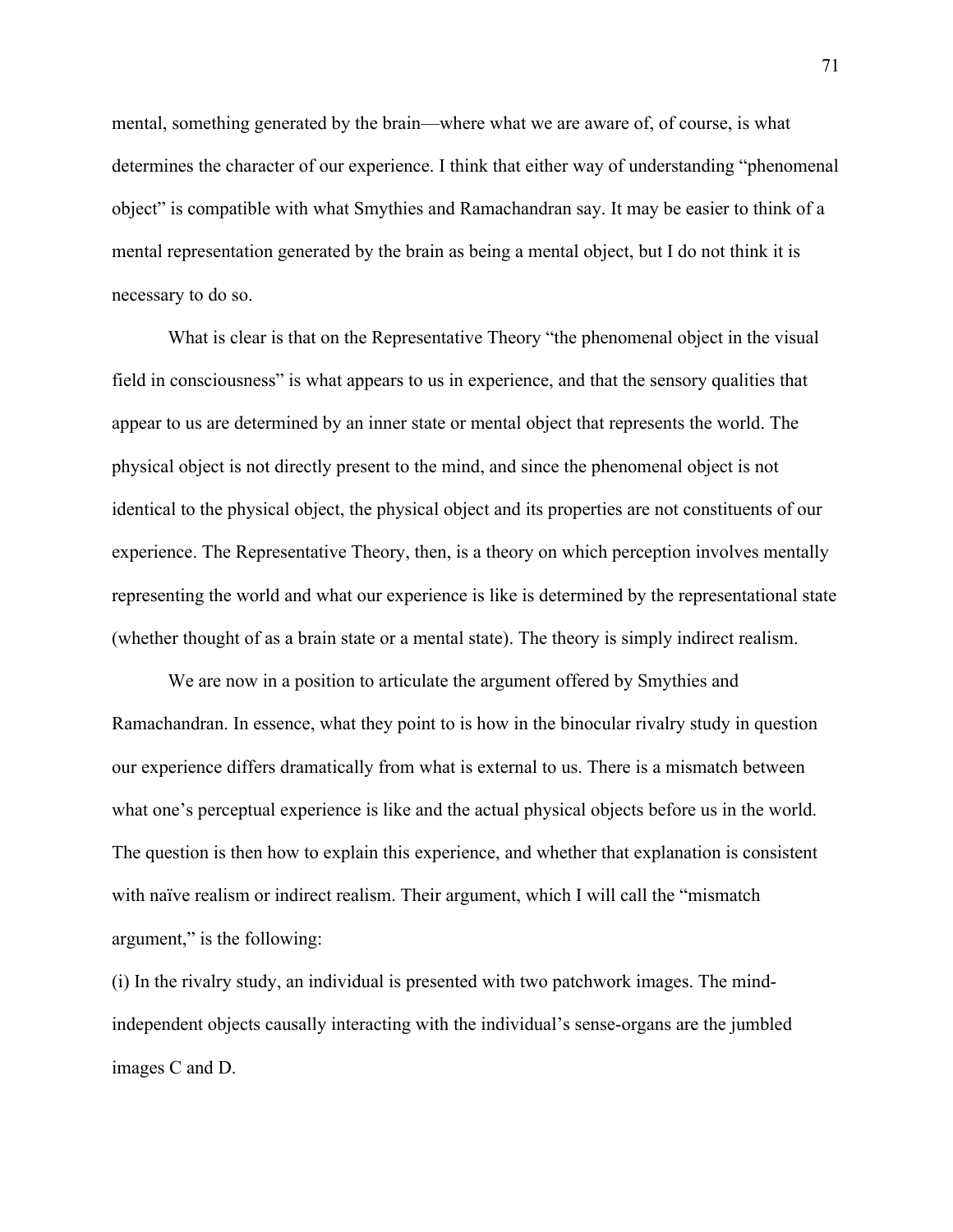(ii) The individual experiences two coherent images alternating. Their perceptual experience is of chimpanzees alternating with foliage and they do not experience jumbled images. (iii) We can explain what the individual experiences if we suppose that the brain constructs a representation that determines the character of their experience. The individual is aware of this representation. We cannot explain the character of the individual's experience simply by pointing to the external objects, since their experience, or what appears to them, differs in the way it does from the external objects. In this case, the individual is not immediately aware of the external objects.

(iv) Perceptual experience depends on brain mechanisms that always function in the same way. If the character of our experience in certain instances is determined by a representation constructed by the brain, then the character of our experience is always determined by a representation constructed by the brain.

(v) Therefore, in perceptual experience we are aware of a mental representation generated by the brain; we are never aware of mind-independent objects and their properties.

From this conclusion it follows that naïve realism—which says that perception involves the direct awareness of mind-independent objects, which determine the character of our experience—is false. Rather, perception is a matter of mentally representing the world, and the character of our experience is determined by the representation. Indirect realism is vindicated.

I have used the same terminology here as in the previous chapter. What we are aware of in perception is what determines the character of our experience. Smythies and Ramachandran do not use "aware of," but they think that how things appear to us in experience is due to the representation constructed by the brain and not the external objects. In (v), we may want to say that we are never *directly* aware of mind-independent objects—doing so changes nothing.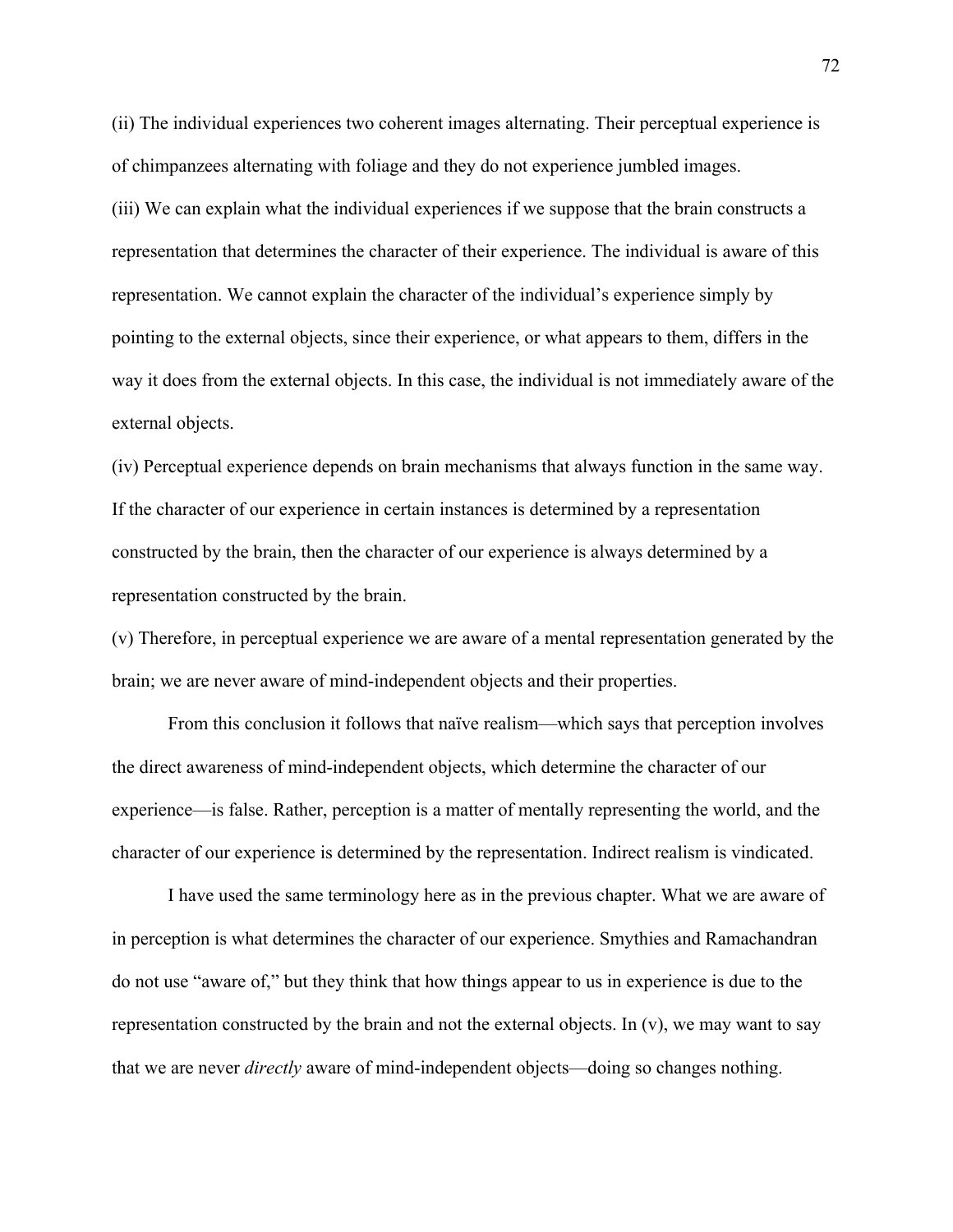The first two premises of the argument are straightforward. They simply describe the relevant features of the situation and highlight the mismatch between the objects external to the individual and the individual's experience.

In (iii), the issue is how to best explain the individual's experience in the rivalry situation. The argument does not hinge on what, if any, predictions different theories make about experience in this situation. It is about explaining the experience, and whether an explanation consistent with a given theory is adequate or even available. We can understand their claim about what theory predicts as concerning explanation. Naïve realists claim that the character of experience is determined by external objects. In this case, experience is of coherent images, but the external objects are patchworks. We cannot explain what is experienced, then, in terms of the external objects and their properties.

It is also important to note that the idea that the brain constructs a representation does not materialize out of nowhere, simply in order to explain this finding. This idea, and the theory of perception supported by Smythies and Ramachandran, finds favour against a background of scientific work and theorizing. The claim that the brain constructs a representation that determines the character of our experience is made within the context of a scientific understanding of perception and the brain, an understanding which is based in a wide range of experimental work.<sup>36</sup>

This scientific understanding of perception and the brain is also behind (iv). The idea here is that perceptual processing is fundamentally the same whether or not we are in a binocular

<sup>&</sup>lt;sup>36</sup> It is not this one study alone that leads Smythies and Ramachandran to reject naïve realism and support indirect realism. They present this study as a refutation of naïve realism, but they do so as supporters of indirect realism addressing proponents of a naïve realist approach they see as misguided. As they note, there "have been many experiments in the past on which the current theoretical attitude of visual scientists is based" (p. 437).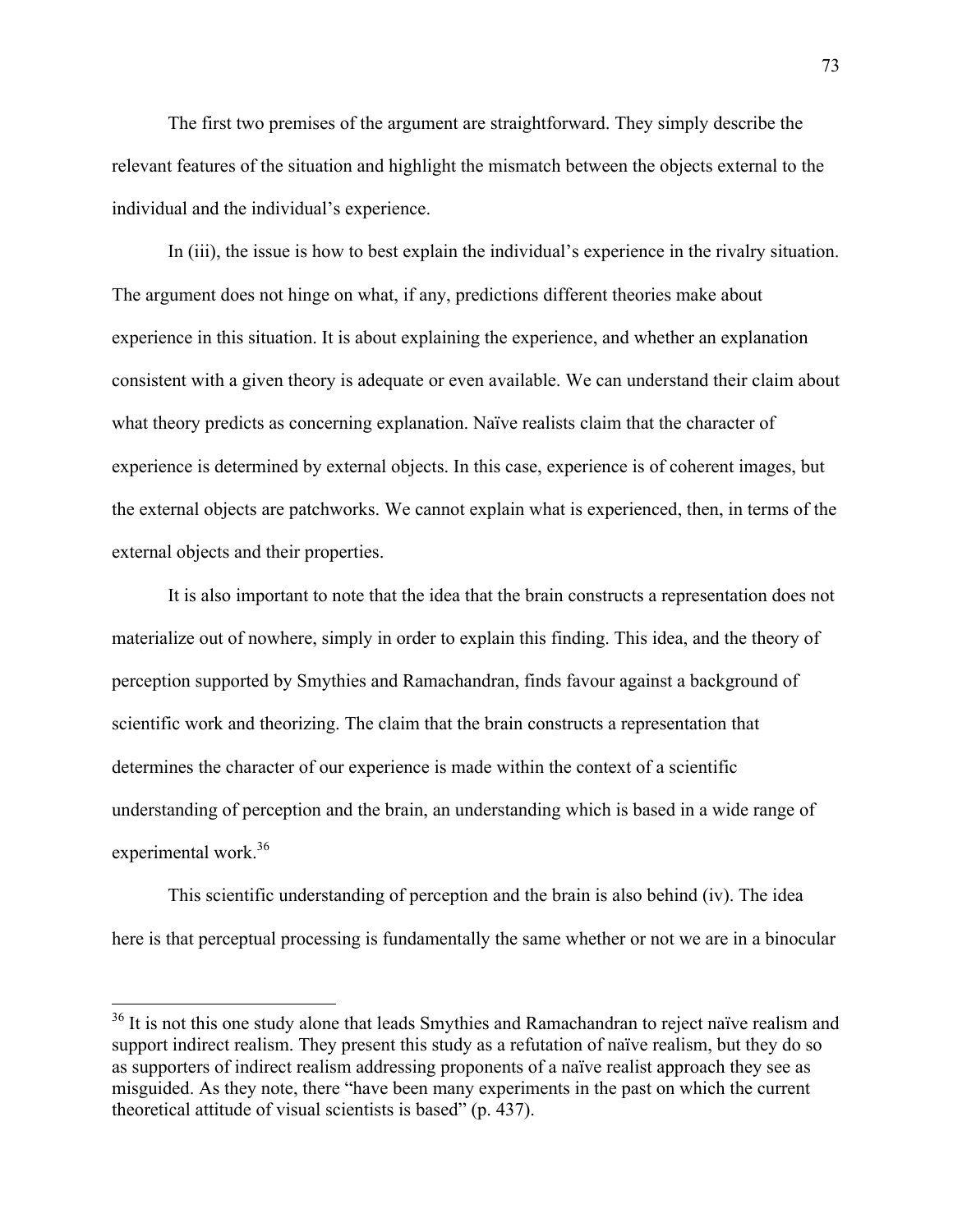rivalry study. The way information is processed in the brain does not vary depending on whether or not there is a mismatch between our experience and what is external to us. The crucial aspect of that processing, for the argument, is that the brain constructs, or generates, a representation. Since perception depends on brain mechanisms that always function in the same way, the brain always generates such a representation.

As Smythies and Ramachandran note, it would be implausible to suggest that the brain constructs a representation when we look at images C and D, but not when we look at A and B. The brain has access only to its sensory inputs, and does not know whether we are presented with C and D or A and B. What happens in the rivalry study is that the brain interprets the inputs as resulting from A and B and takes the noise—i.e. the jumbled nature of the inputs—to be due to the perceptual system rather than the external objects. The brain does not generate a representation because it somehow decides that what is external to us is unacceptable. The representation is generated in the course of normal perceptual processing—it differs from what is external to us in the rivalry study because the brain supposes that we are actually presented with A and B.

This point relates to the discussion of probability and the brain computing "what is most probably out there." According to Smythies and Ramachandran, when the brain constructs a representation it generates a representation of what it takes to be external to us given the sensory inputs. Throughout our lives we encounter many more coherent scenes than patchworks. The sensory inputs that result from the coherent scenes arrive in the context of further inputs, including following our navigating our environment, which itself is guided by the representations constructed by our perceptual systems. These inputs provide feedback regarding the adequacy of the representations constructed on the basis of prior inputs. This is the "training of the brain's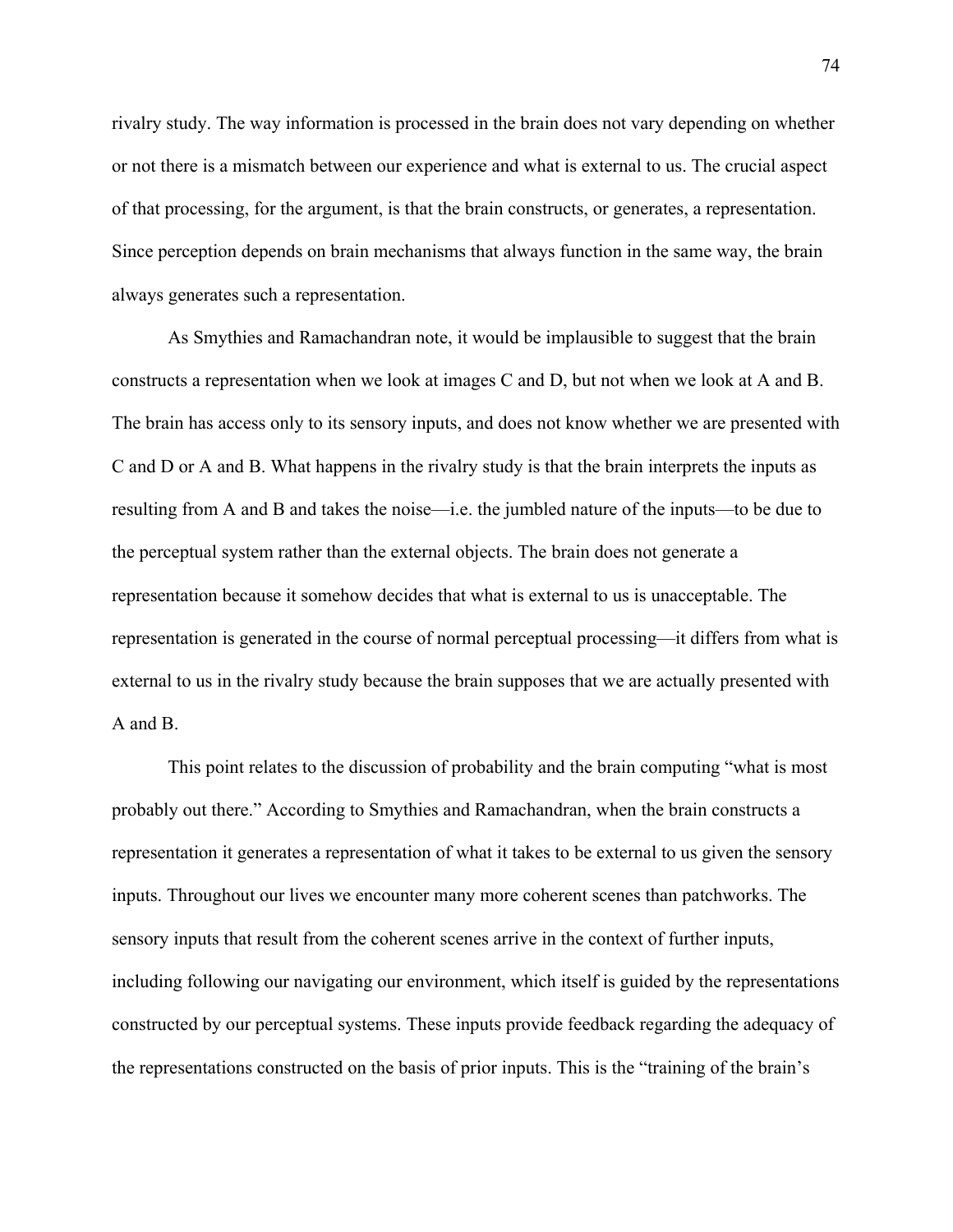computational networks" they mention. As a result, when we are presented with C and D, our brains determine that we are presented with A and B and that the input is simply very noisy.<sup>37</sup> The same mechanisms are at work, though, when we are presented with A and B. Here, the brain determines that we are presented with A and B (rather than, for example, being presented with C and D but there being lots of noise).

The mismatch argument bears something of a resemblance to the argument from illusion presented in the previous chapter.<sup>38</sup> Here is that argument:

(i) In an illusory experience it seems to one that something has a property,  $F$ , which the mindindependent object perceived lacks. Though the wall seems red to me, it is actually white, not red.

(ii) When it seems to one that something has a property,  $F$ , then there is something of which one is aware that has that property. Traditionally, sense-data are invoked here, as the objects we are aware of. Thus, what I am aware of is a red sense-datum.

(iii) Since the mind-independent object in question does not have the property, *F*, then in illusory experiences one is not aware of the mind-independent object.

(iv) The same account of experience must apply to both veridical and illusory experiences.

(v) Therefore, one is never perceptually aware of mind-independent objects. What one is aware of in experience are sense-data.

 $37$  The brain is simply wrong in this case. Also, it is worth noting that all sensory input is noisy to a certain degree. I will return to this issue in the next chapter. I will also discuss the relation between what the brain constructs and probability in my final chapter.

<sup>&</sup>lt;sup>38</sup> Given the similarity between the arguments from illusion and hallucination, the same resemblance holds regarding the latter. I will focus on the argument from illusion here for two reasons. First, for ease of discussion. Second, because the rivalry study seems to be an instance of illusion and not hallucination—on this point, see discussion of mismatches in the next chapter.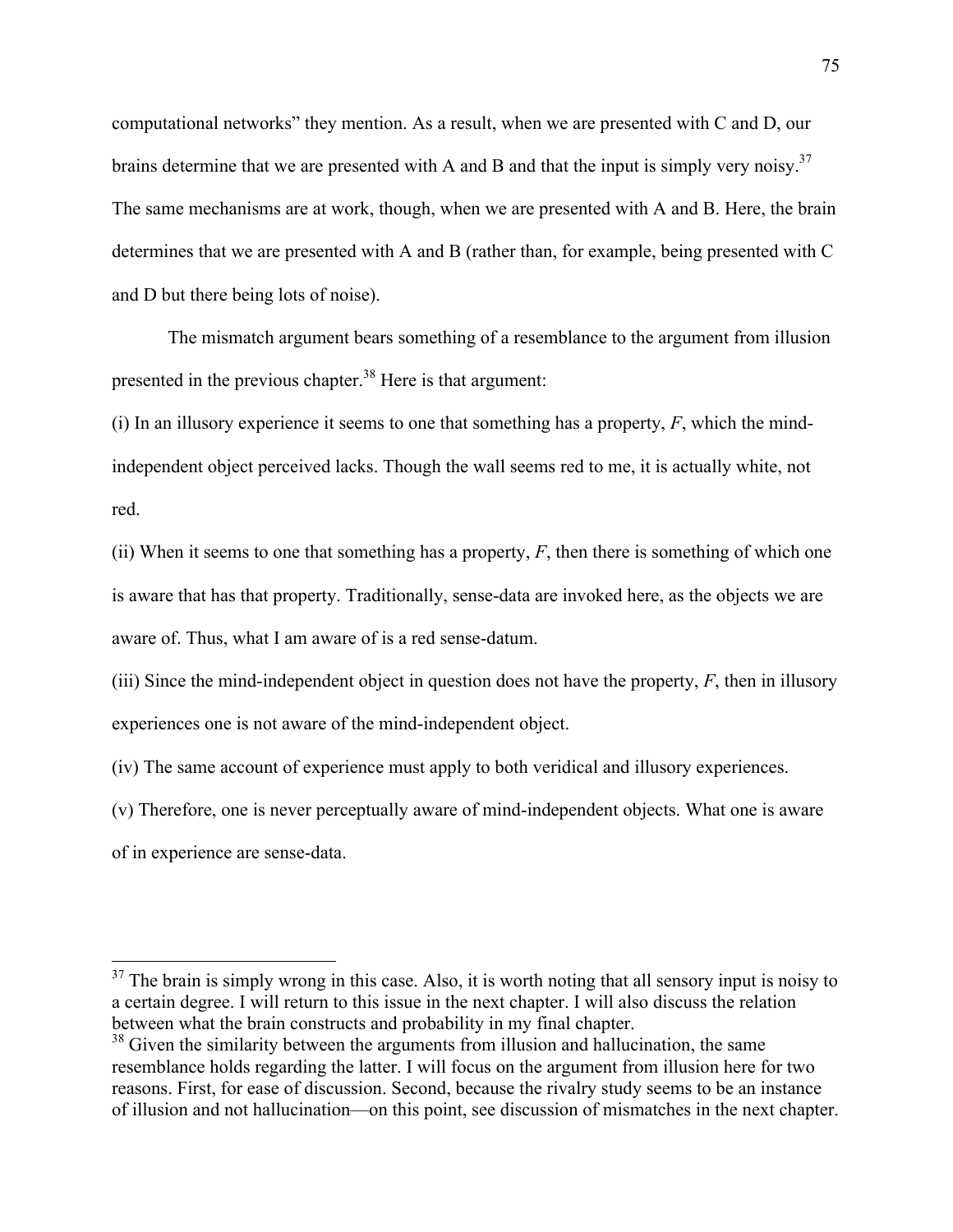Both arguments begin with a situation where an individual's experience differs from the mind-independent object(s) presented to them. For example, in the relevant experience what appears to the individual has certain properties that the object lacks. In order to explain the experience, the individual is said the be aware of something besides the mind-independent object(s). It is then claimed that the same account should be given for all perceptual experiences.

However, there are some important differences between the argument from illusion and the mismatch argument. First, the mismatch argument is not cast in terms of illusory and veridical experiences. While the focus is on particular perceptual experiences, the argument does not presuppose a clear theoretical distinction between cases of illusion and veridical perception (and even hallucination). Nor does the argument depend on certain experiences being classified as illusions or hallucinations.<sup>39</sup> Second, premise (iv) of the mismatch argument is supported by a deep scientific understanding of perceptual processing and the brain mechanisms involved. It is not simply claimed, as in the argument from illusion, that the same account should be given for veridical and illusory experience, either because these are indistinguishable or because they form a continuous stream. Rather, the premise in the mismatch argument that plays the same sort of role as the spreading premise in the argument from illusion—seeking to generalize a claim about some experiences to all experiences—is grounded in our understanding of the actual mechanisms that are involved in perceptual processing. The reason why it is claimed that the same sort of account will apply to all experiences is because in all cases the same well-understood neural mechanisms are involved in the same way. Third, the mismatch argument does not invoke sensedata, nor is it claimed that in experience we must be aware of some object. Its premise (iii)

<sup>&</sup>lt;sup>39</sup> As we will see, some discussions of mismatches do involve reference to "illusion," "misperception," or "illusory" aspects of an experience. However, even in such cases there is some question about just how we ought to characterize illusions and the like.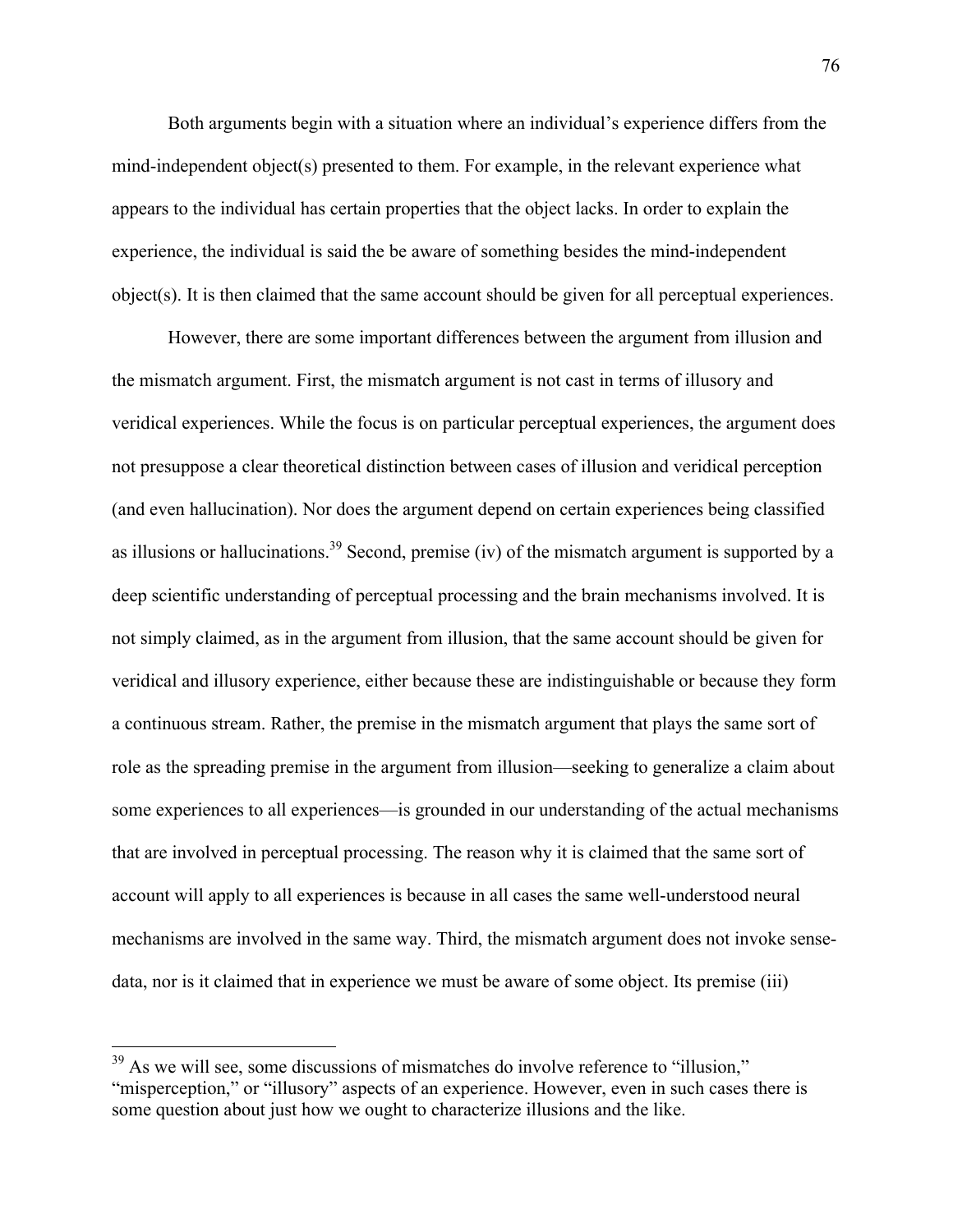concerns how we are to explain the relevant experience, and doing so within the context of our understanding of the brain.

Faced with the mismatch argument, naïve realists seem to have two options: they can dispute (iii) or deny (iv). The first strategy would require that the naïve realist explain the character of our perceptual experience in the rivalry study without invoking a mental representation, but simply by appealing to the external objects. We have already seen how the naïve realist seems to be in trouble here. Examining whether the naïve realist can successfully do this will involve looking at how naïve realists have tried to account for illusions. The second strategy would be to deny that perceptual experience depends on brain mechanisms that always function in the same way. This would be to appeal to disjunctivism. Whether or not this manoeuvre is viable, and how the naïve realist could motivate it, becomes a crucial question.

The naïve realist may be tempted to simply dismiss the binocular rivalry study as a highly abnormal situation that we should not pay too much attention to. However, there are a number of findings that can be used to run the mismatch argument.

Elsewhere, Smythies points to other empirical findings to support the conclusion that the brain constructs our experience. Studies revealing spatial and temporal filling-in offer other instances of a mismatch between what we experience and the mind-independent world.

Spatial filling-in is "the interpolation of missing information across visual space" (Weil and Rees, 2011, p. 41). Information may be missing due to the lack of photoreceptors where the optic nerve exits the eye or to damage to the retina or early visual areas resulting in a scotoma. While scotomata have a variety of causes, we all have such a blind spot where the optic nerve exits the retina. However, we do not experience blank areas in our visual field. Instead, filling-in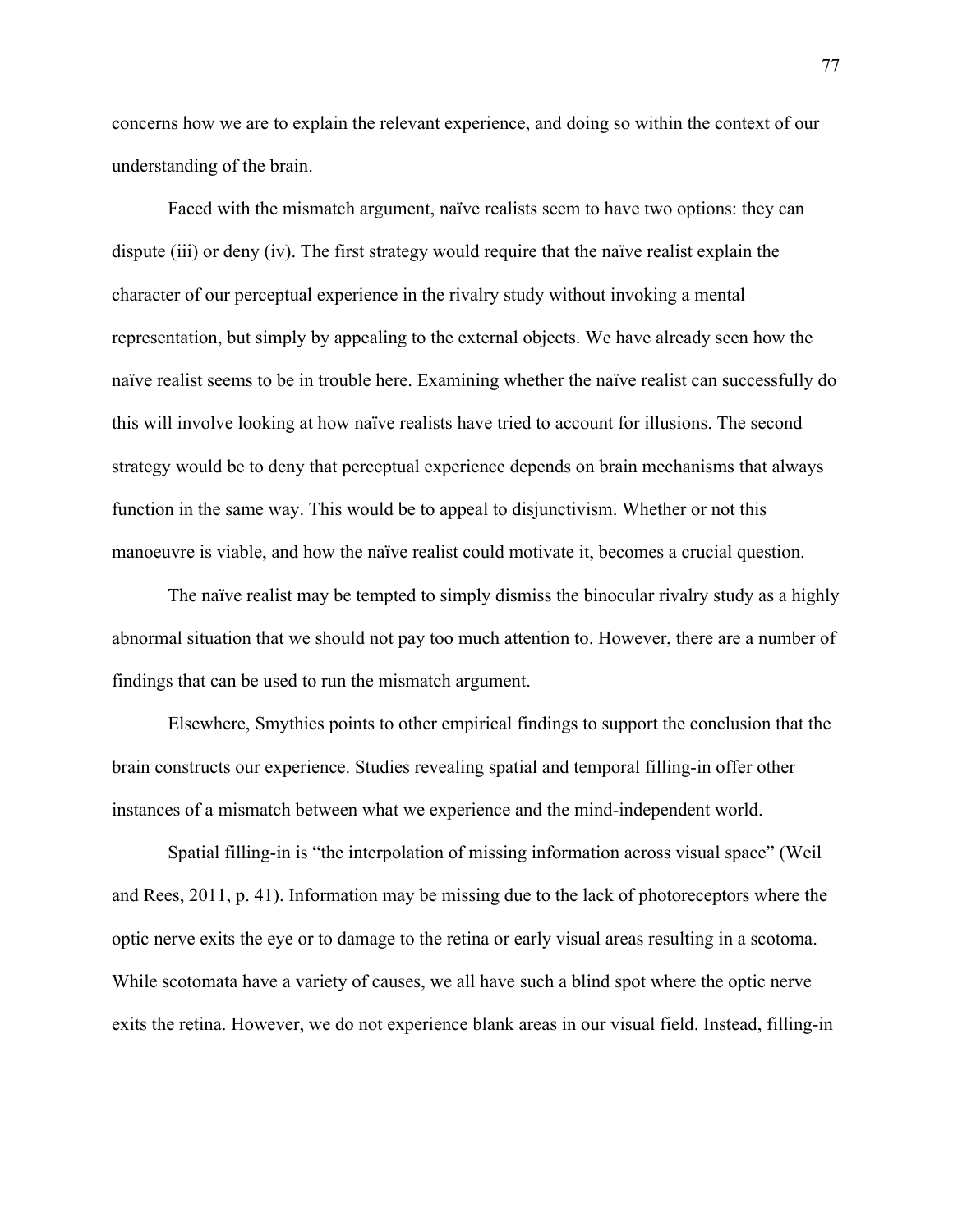occurs and our visual experience is unbroken. Because there is never any visual information coming from such blind spots, filling-in is a ubiquitous process.  $40$ 

While filling-in of the blind spots and scotomata happens instantly and regardless of the type of visual stimuli, there are various other kinds of filling-in, as well as a variety of proposed mechanisms (for reviews see Komatsu, 2006; Weil and Rees, 2011). I will discuss spatial fillingin in more detail in the following chapter. For our present purposes, it is sufficient to note that spatial filling-in typically involves filling-in information from the surround—i.e. the area around the blind spot—such that we may experience some property in a part of the visual field despite its not being present in the world (Komatsu, 2006). That is, we will have cases where there is a mismatch between our experience and what is external to us at the blind spot. A simple example would be the following: if I close one eye and look at a beige wall with a red spot, and the spot happens to fall in my blind spot, my experience will simply be of a spot-less beige wall.

Temporal filling-in is related to saccadic suppression, the phenomenon whereby during saccades information from the eyes is suppressed. Despite the lack of visual input, there is no temporal gap in our visual perceptual experience. This is because the brain extends our visual experience backwards in time, to cover the period lacking visual information (Yarrow et al., 2001). Saccades are so brief that any discrepancy is likely to go unnoticed, but as a result of temporal filling-in there may be a mismatch between our experience and what is out there in the world at the corresponding time. One instance where we do notice something is when we saccade to a clock with a second hand, and for a brief moment the clock appears static, the second hand sticking for a moment longer than it subsequently does. This occurs because "the

<sup>&</sup>lt;sup>40</sup> In normal binocular vision information from one eye may compensate for the lack of information from the other. But this does not matter for our present purposes. It is easy to demonstrate with monocular viewing how filling-in may result in our failing to see something.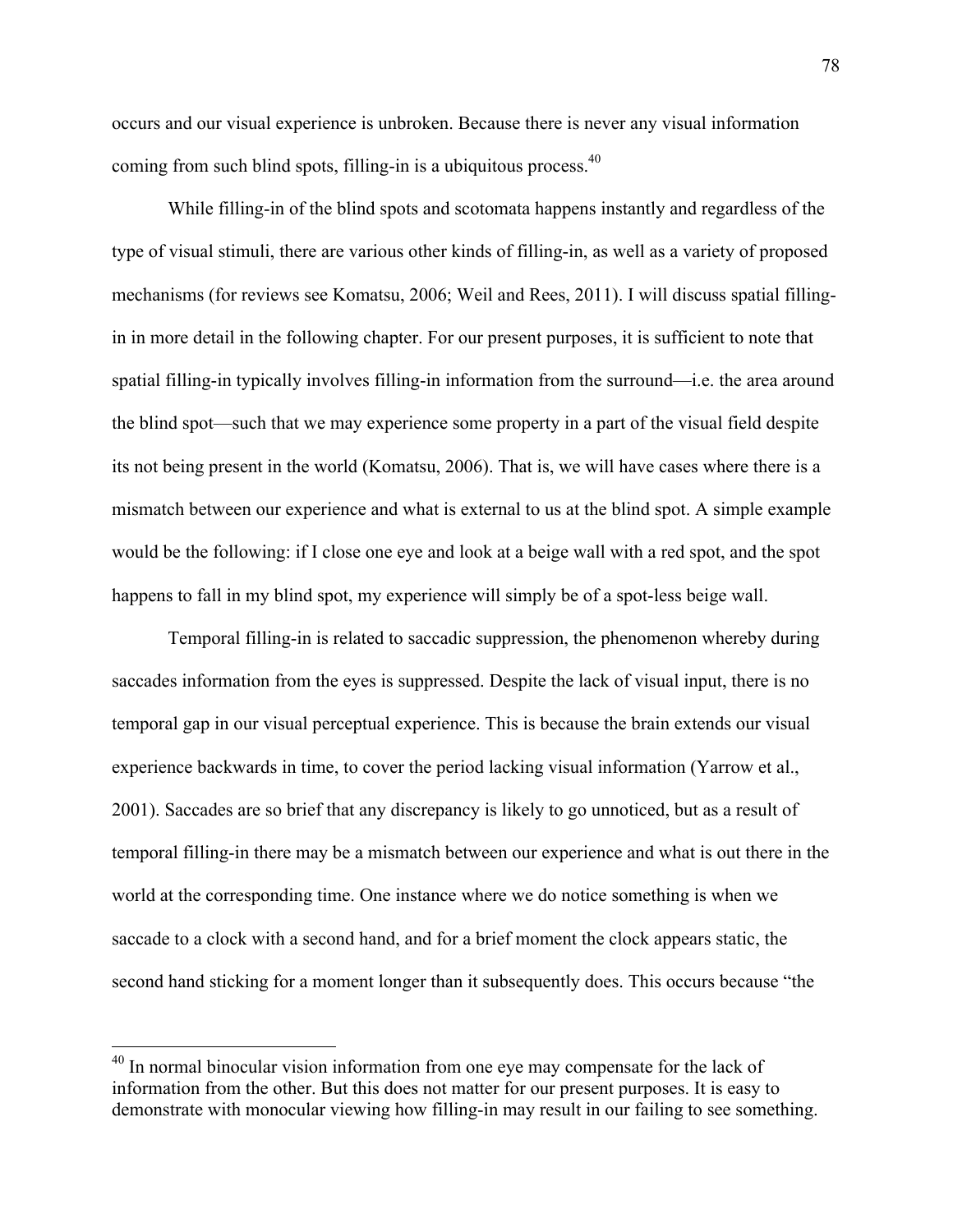brain extends the percept of the saccadic target backwards in time to just before the onset of the saccade…[to] 'fill in' the perceptual 'gap' during saccadic suppression'' (p. 302).

We can thus present the mismatch argument by starting with a mismatch due to filling-in, rather than the binocular rivalry case. Consider a case where there is a mismatch between what one's perceptual experience is like and the actual physical objects before us in the world, such that the object has some property or feature that we do not experience (or vice-versa). The first two premises of the argument would therefore be:

(i) In such a case, an individual is presented with an object having certain properties, including something on its surface at a certain location. The mind-independent object causally interacting with the individual's sense-organs is a certain way.

(ii) What the individual experiences does not have the relevant property in the relevant location, but instead has some other property in its place. Their perceptual experience is of an object where the properties of the area surrounding the blind-spot are filled-in.

Premises (iii), (iv), and (v) would then follow, as above.

Instances of multimodal interaction like the flash and beeps case and the McGurk effect can also be used in the mismatch argument. In the previous section, I noted an aspect of the flash and beeps case that Nanay does not dwell on: while the individual experiences two flashes, there is only one flash. There is a clear mismatch between what the individual in the study experiences and the stimulus in the world. Similarly, with the McGurk effect there is a mismatch between our auditory experience of [da] and the audio being played, which is the sound [ba]. In order to explain these experiences and their phenomenal properties, it seems like we must countenance mental representations.

The mismatch argument with the flash and beeps case would be: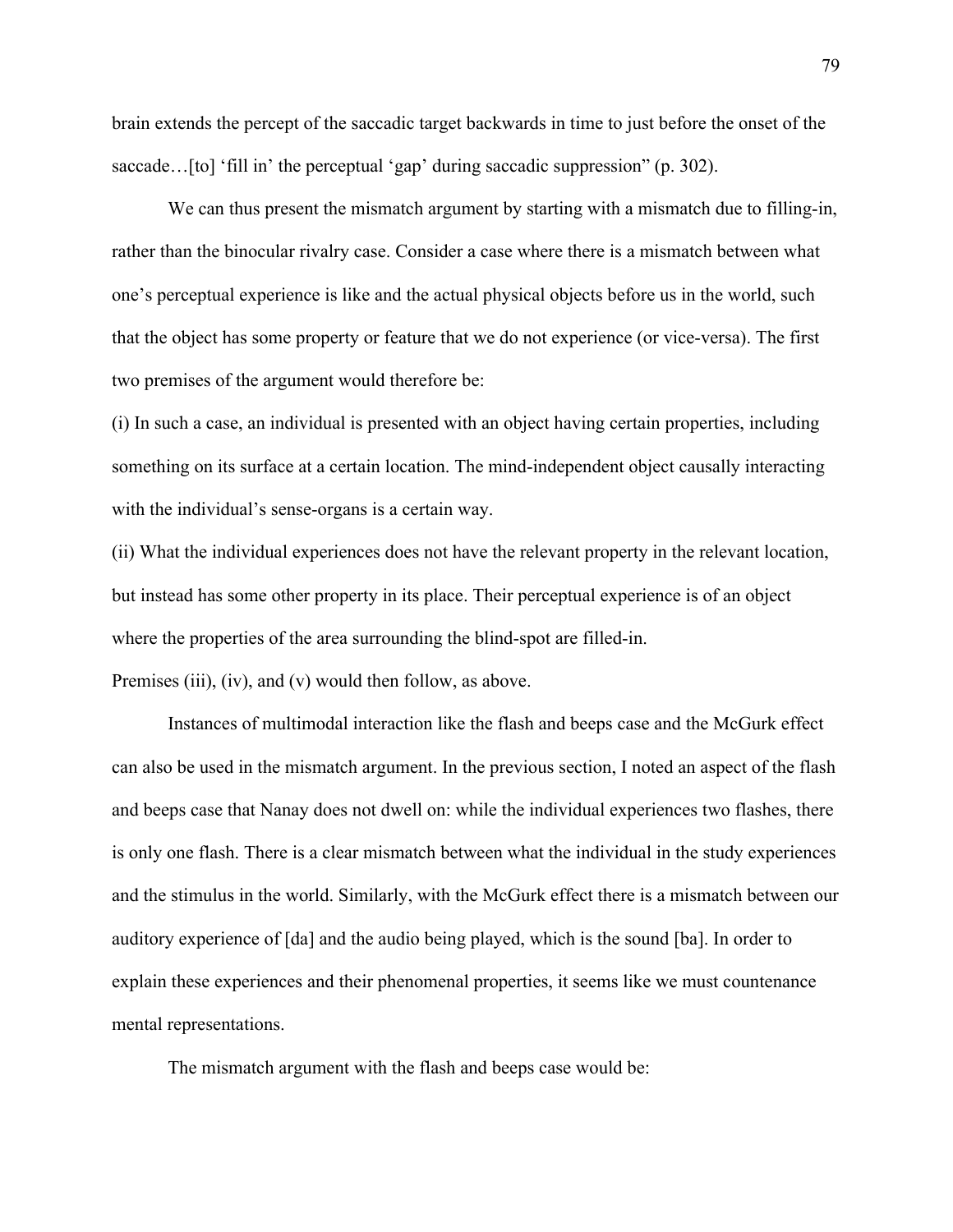(i) In the flash and beeps study, an individual is presented with a single flash of light.

(ii) The individual experiences two flashes of light.

Premises (iii), (iv), and (v) would once again follow, as above.<sup>41</sup>

I will come back to the mismatch argument in the next chapter and assess it in detail. The key questions will concern premises (iii) and (iv), so whether we should explain certain perceptual experiences with mental representations, and whether it is correct to think that the brain always generates such representations. I have already noted some of the reasoning supporting these premises, as well as how naïve realists may try to respond. Before examining these issues more closely, I will look at two other arguments from the recent literature.

## **4. Brown's Case for Indirect Realism**

Brown also argues that recent empirical work supports indirect realism. In presenting what he calls "a new argument from illusions" he points to recent findings regarding illusory contours and colour perception, as well as to the detailed knowledge we have of visual processing from scientific investigations. His argument is similar to the mismatch argument.

Though Brown considers his argument an argument from illusion and introduces the empirical findings that motivate his argument as illusions, it is not clear that all of the findings he alludes to should be considered illusions. This is true even if we understand "illusion" in the way Brown does, as "any qualitative mismatch" between our perceptual experience and the external objects that cause our experience, on which no deception is required (p. 46). I will examine each example he discusses in turn.

 $41$  Thus, the mechanisms and processing that always function in the same way, alluded to in (iv), do not concern multimodal integration but the generation of a representation by the brain. It is true that integration always occurs, but that is not the relevant processing here.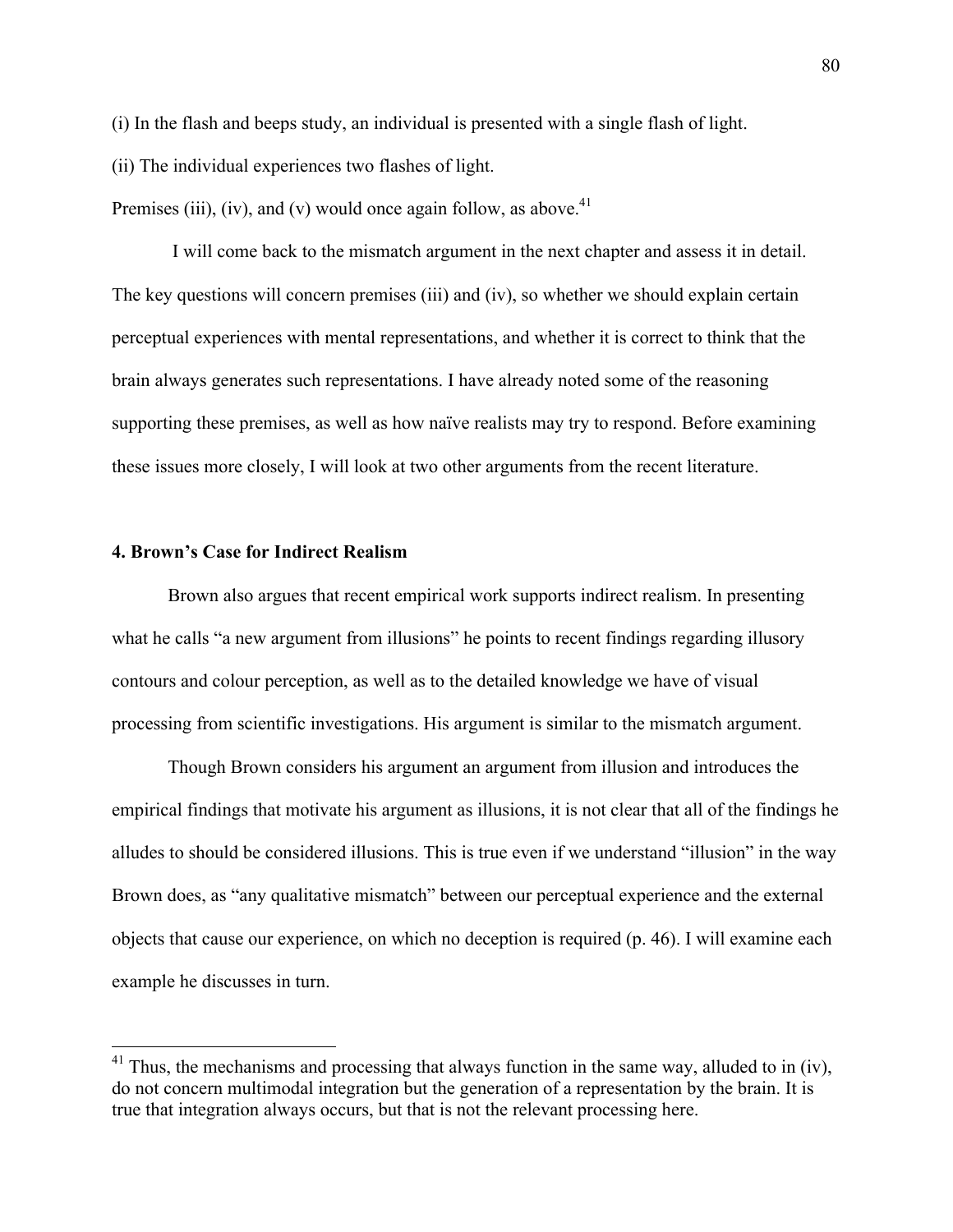The first "class of illusions" Brown points to are illusory contours. Illusory contours are the experience of lines, forms, or volumes in the absence of such features in the stimuli (Murray and Herrmann, 2013). For example, when viewing a Kanizsa figure made up of three pacman shapes we experience a triangle framed by the three shapes. We have the experience of a triangle here even though there is no change in luminance along the areas of the stimuli corresponding to the triangle's sides. Many different stimuli may induce illusory contours, and a variety of mechanisms have been proposed to explain the related phenomena. These experimental findings shed light on the normal functioning of the visual system and the processes underlying our perceptual experience. What is clear is that the visual systems plays an active role in creating illusory contours.

Given that illusory contours involve a mismatch between our experience and the objects or stimuli external to us, Brown is right to consider such phenomena illusions.

Next, Brown discusses colour. Recent empirical findings show how our experience of colour depends on various factors in addition to the light reflected by a portion of some surface, including light reflected by the surround and overall illumination (Purves and Lotto, 2003; Allred and Olkkonen, 2013). Memory and previously viewed stimuli can also impact colour perception (Olkkonen and Allred, 2014; Olkkonen et al., 2014). Because of the myriad factors that contribute to our colour experience, the same stimuli can be accompanied by different colour experiences in different contexts. Studies of colour perception help reveal how the brain processes ambiguous sensory input in an effort to achieve constancy, however imperfectly (Olkkonen et al., 2016).

Does this empirical work reveal mismatches between our perceptual experiences and the external objects that cause our experiences? The point being made here is not that our experience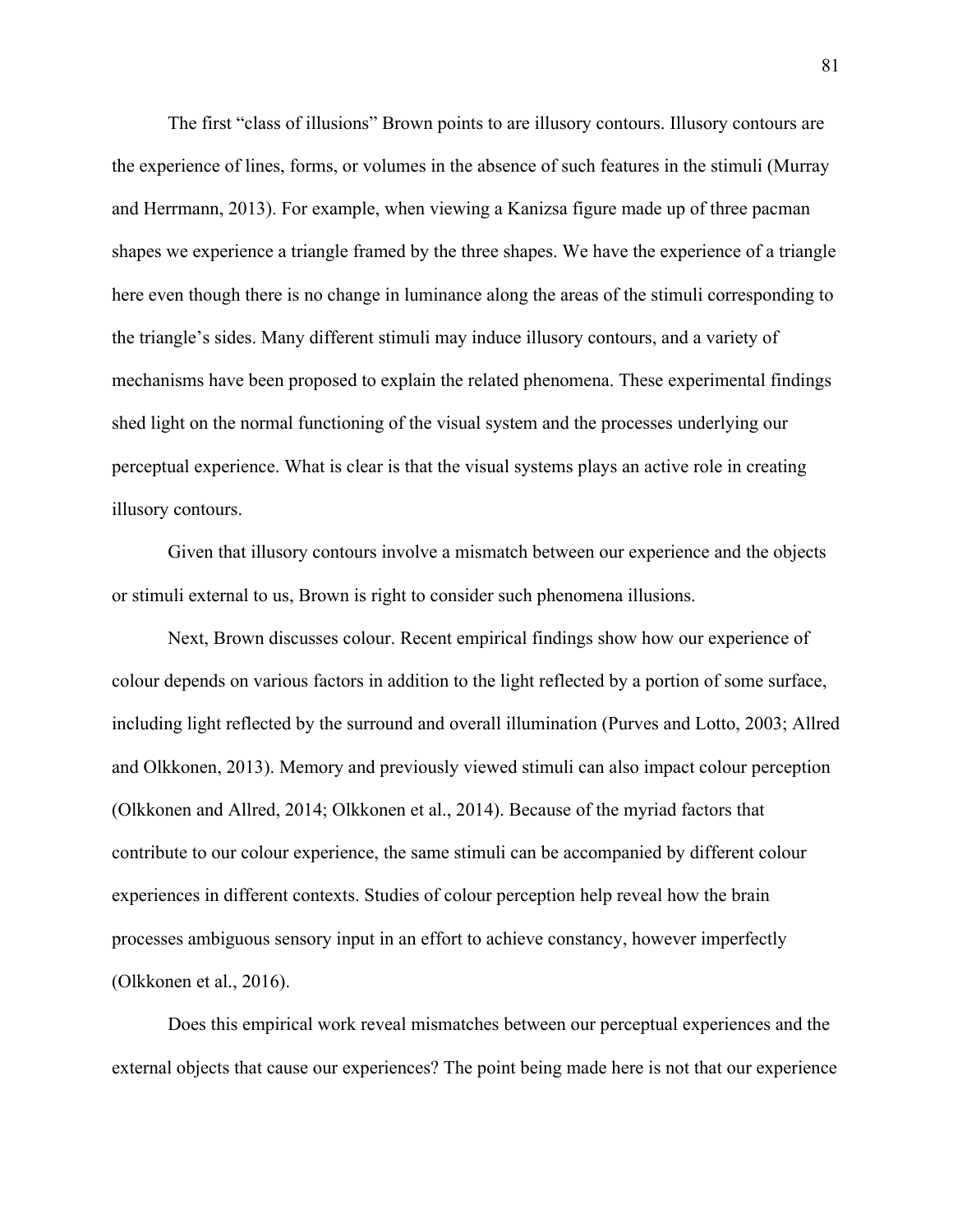has certain properties that physical objects entirely lack.<sup>42</sup> Rather, the point is that we can have two different experiences of a target stimuli without changing the stimuli, and we can have the same colour experience with different target stimuli placed in different contexts. The same sort of independence of our experience from what is external to us that we see with the other mismatches seems to be present here. What is evident, and what Brown highlights, is the brain's role is disentangling the sensory input, and how our experience is shaped by this processing, rather than being straightforwardly shaped by the external stimuli and incoming light. Colour is a complicated issue, and I will return to it in the context of mismatches in the next chapter. But, I think the empirical work supports the idea that there are at least some qualitative mismatches between our experience and the external objects that cause our experience when it comes to colour. At the very least, colour constancy is imperfect.<sup>43</sup>

Finally, Brown notes how felt heat and cold depends on the relative temperature of our

bodies. Regarding this, he says:

…we recognize that felt heat and cold are not on a par either

ontologically or causally. An item feels warm to my hand when there is

 $42$  The allegation is not that all colour experience involves properties that physical objects lack this is not an argument from secondary qualities.<br><sup>43</sup> Brown also points to the case of experiencing black when a portion of the stimuli does not

reflect any light. About this, he says:

Phenomenologically black is on par with the other colors. When [an experience] includes black areas, nothing in my experience indicates that my perception of black is brought about in a different way from my perception of other colors. …Yet the external conditions that produce black are different from those for other colors. (p. 47)

It is not clear to me why Brown thinks experiencing black involves a mismatch, i.e. is an illusion in the sense he defines. He notes that experiencing black is similar to experiencing other colors even though they may differ causally. The point, I take it, is not simply that the causes are different, but that the experience of black may be caused in a manner that differs from the manner in which all other colour experiences are caused. But it is not clear why we should think that the different causal origin should be evident in the experience, as he seems to suggest. Nor is it clear to me that this is a case of illusion in Brown's sense. The experience of black when no light is reflected is not a mismatch in the sense I have outlined above.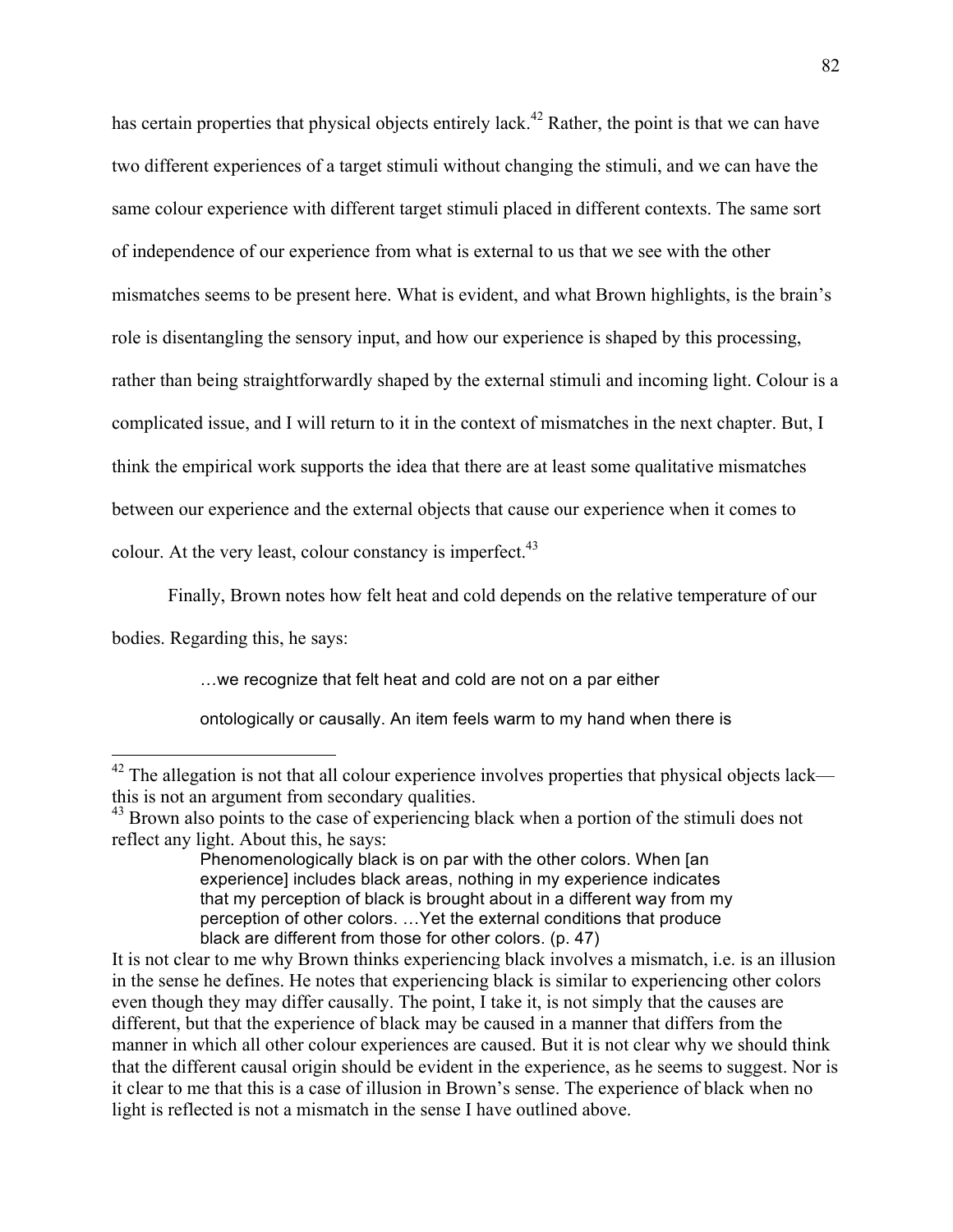heat flow from that item to my hand; it feels cold when heat flows in the reverse direction. (p. 48)

It is unclear why exactly Brown thinks our experiences of heat and cold are therefore illusory. Whether this is the case would seem to largely depend on what the sensations of heat and cold are sensations of, an issue which he does not explore.<sup>44</sup> In any case, his contention that such experiences involves mismatches is unsupported. Therefore, I do not think this third "finding" should be considered a case of illusion.

Still, this leaves Brown with mismatches relating to illusory contours and colour for the argument he articulates. Before examining his argument, a couple of bits of terminology require clarification. An "external arrangement" is the collection of things—whether objects or events that cause a perceptual experience, where "external" means only that these things exist independently of the relevant sense organ. And we can understand the "perceptual display" to include whatever we are immediately aware of in perceptual experience.

Brown argues for indirect realism in two steps. The first step is:

...in normal perception the perceptual display we are aware of is caused by an external arrangement and (let us grant) there is a one-one mapping between areas of the display and areas on the surface of its external cause. But there are often substantial qualitative differences between properties of these corresponding areas, and qualitative

<sup>&</sup>lt;sup>44</sup> He goes on to note that the "special causal conditions" of an experience of cold "are not apparent to introspection," but he does not explain what its being apparent or not has to do with whether there is a qualitative mismatch between an experience and the objects causing it. Furthermore, this issue appears secondary to the question of what we should view such sensations as sensations of. His mention of what is apparent to introspection is similar to the point he makes about experiencing black (see fn. 43). I find the point puzzling in both cases, and it leads me to wonder if he may understand "mismatch" in a much broader sense than I do. However, I do not think this issue is too significant, given that the first two things he points to are mismatches, as I understand mismatches.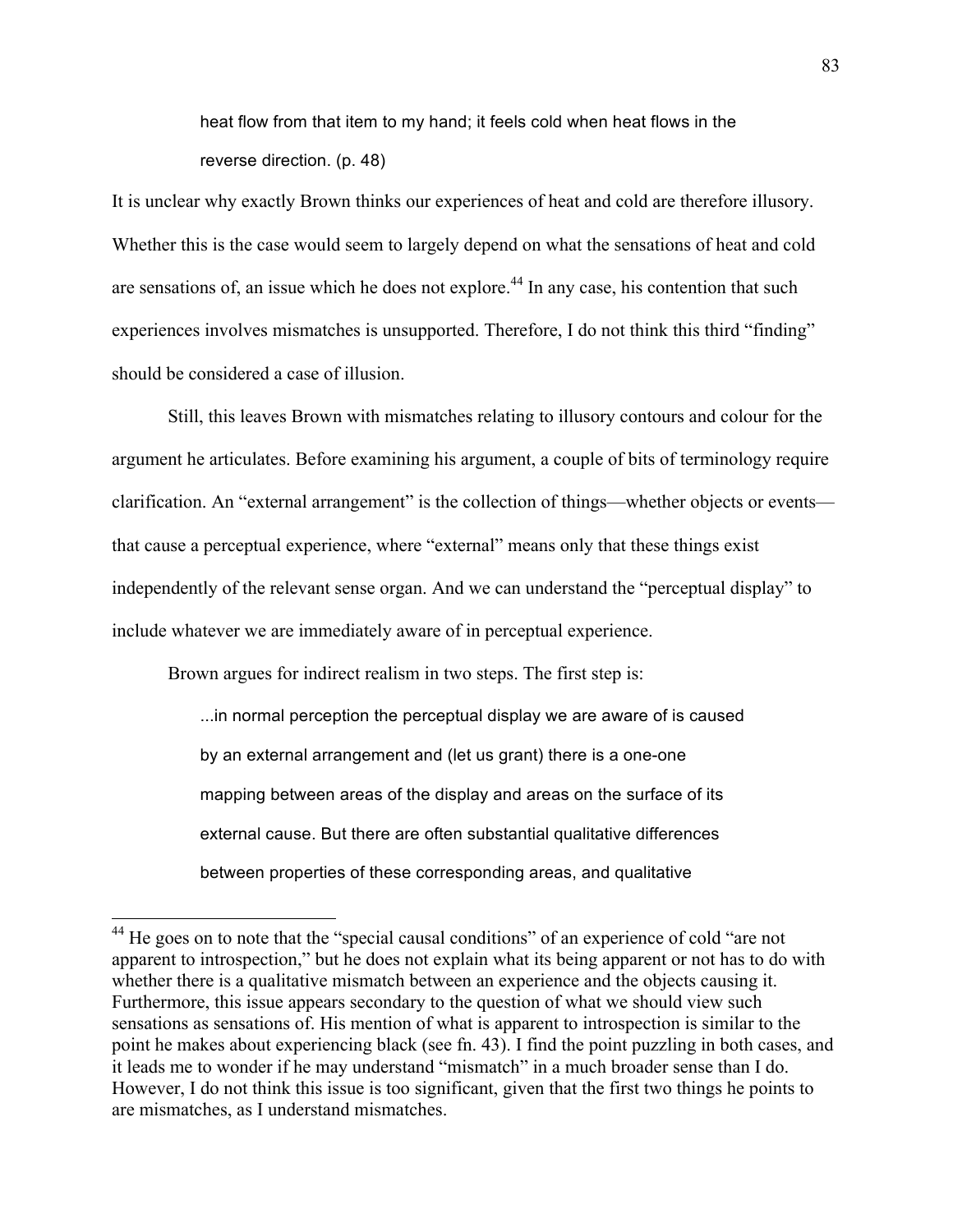difference implies numerical difference. To this extent the perceptual display is not wholly numerically identical with the external arrangement that causes it. One might maintain that the perceptual display is a heterogeneous compound of elements of the external arrangement and elements generated by our perceptual system. But given the coherent integration of the various elements of the perceptual display, we get a more intelligible picture if we consider the entire perceptual display to be a brain-construct that is numerically distinct from the external arrangement involved in its causation. (p. 48-9)

He notes that this is an argument to the best explanation that "provides *initial grounds* for holding that perceptual displays are numerically distinct from the external arrangements that cause them" (p. 49).

The second step is to look at how perceptual displays are generated, i.e. to look at our scientific understanding of perceptual processing. Here, Brown points to some of what we know about the early stages of visual processing, focusing on the retina. In essence, he presents the sort of scientific causal picture discussed in the previous chapter, then claims:

> There is no reason for holding that [the outcome of this processing] is, somehow, numerically identical with one contributor to the causal process that produced it. This conclusion would hold even if there were qualitative identity between an external arrangement and a perceptual display. (p. 53)

Thus, even though Brown thinks the scientific causal picture suggests indirect realism, he points to recent empirical findings revealing mismatches in order to support the conclusion that the perceptual display is distinct from the external arrangement, i.e. that external objects are not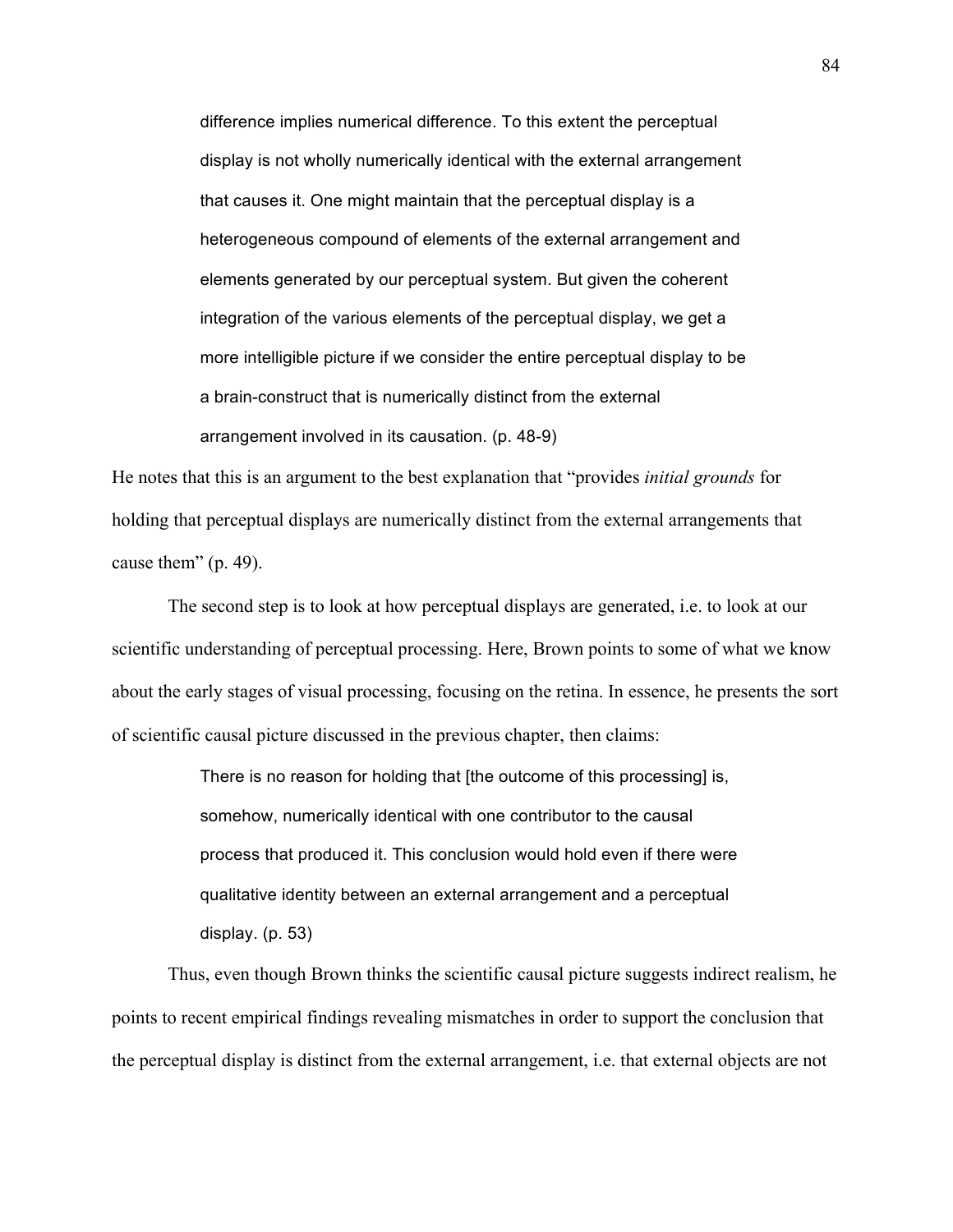immediately present to us in experience. He thinks that the combination of these two steps constitutes an argument for indirect realism. I will now examine his argument more closely.

I take "normal perception" simply to mean normal cases of perceptual experience, at the exclusion of perhaps only hallucinations. The first part of his argument is the following: (i) In normal perception the perceptual display is caused by an external arrangement, i.e. external objects and events.

(ii) Suppose a one-to-one mapping between areas of the display and areas in the external arrangement.

(iii) Often, there are substantial qualitative differences between properties of these corresponding areas. That is, there are often mismatches between our perceptual experience and the external objects that cause our experience.

(iv) Qualitative difference implies numerical difference.

(v) Therefore, the perceptual display is not identical to the external arrangement that causes it. (vi) Given the coherent integration of the perceptual display, it makes most sense to think of it as completely distinct from the external arrangement that causes it.

The first two premises seem uncontroversial, and would happily be accepted by his opponent. The recent empirical work Brown discusses supports (iii). These findings support the claim that there are sometimes, or even often, mismatches between our experience and the external objects that cause our experience. In such cases, there is qualitative difference between the perceptual display and the external arrangement. And in such cases it follows, from (iv), that the perceptual display is not identical to the external arrangement. We can understand this conclusion, so (v), as opposing the naïve realist line that what is present to us in experience are mind-independent objects, and that the character of our experience is determined by such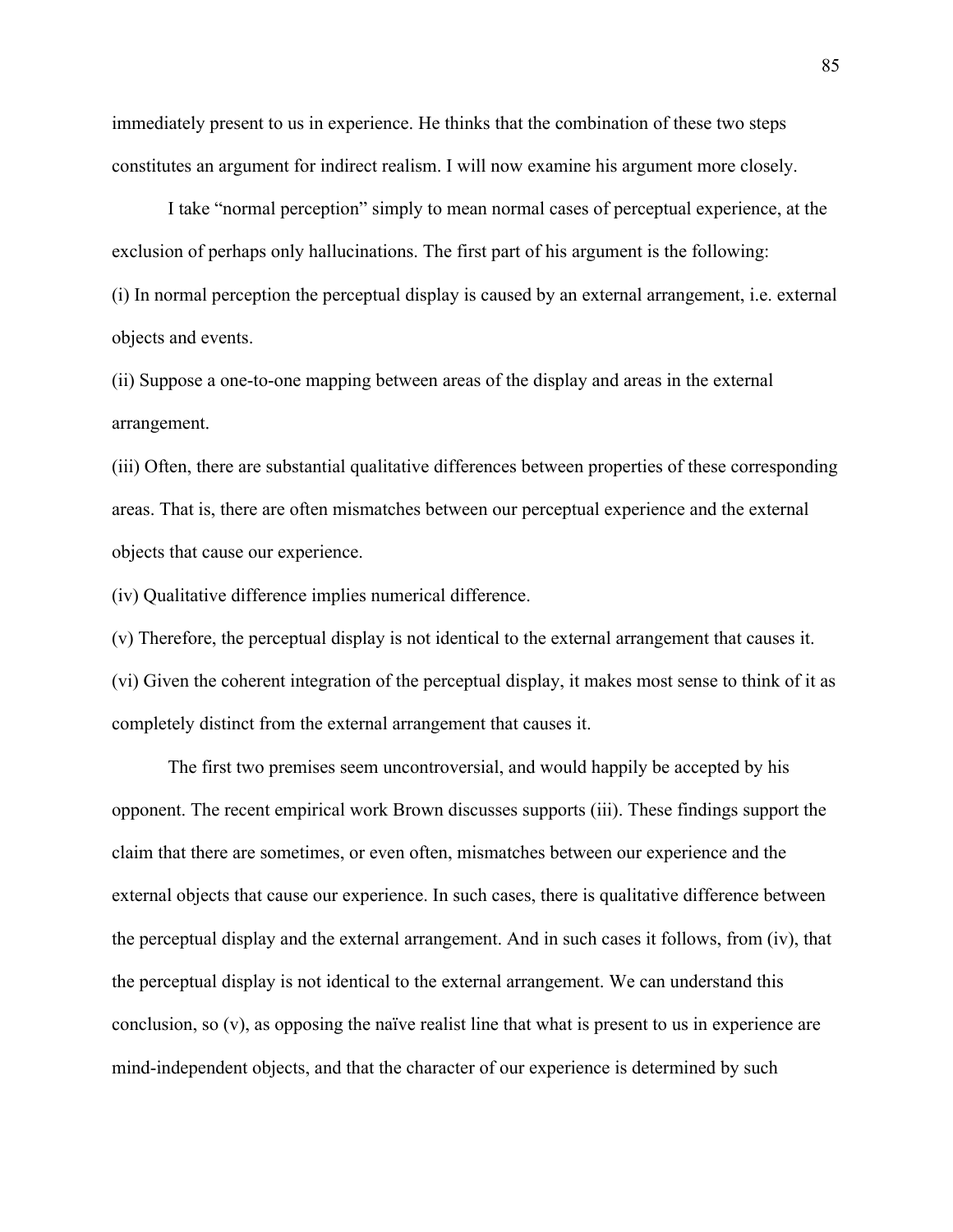objects. At the very least, Brown has argued that some parts of our experience involves the awareness of something mind-dependent, that some features are due not to external objects but to our perceptual system. Then, given that our perceptual experience is coherently integrated, it makes sense to think of it in its entirety as involving the awareness of something other than the mind-independent objects that may cause it. He further supports this last claim by pointing to our scientific understanding of perceptual processing.

However, note that (iv), (v), and (vi) only concern the cases where there is a mismatch, i.e. the cases of illusion he points to in order to make his argument from illusion. He claims that the first part of his argument gives us initial grounds for thinking that perceptual displays are numerically distinct from the external arrangements that cause them. But the key step en route to this conclusion is qualitative difference, which he claims implies numerical difference. Of course, we only have qualitative difference in cases where there is a mismatch. This point would seem to be hardly worth making; in fact, given that Brown takes the time to point to different findings regarding mismatches, it is unsurprising that these play an important role in his argument. But, notice that in summarizing the first part of his argument Brown talks about perceptual displays and external arrangements in general, without distinguishing between those instances where there is a mismatch from those where there is not.

In articulating the first step in his argument, Brown focuses on the relationship between a perceptual display and the external arrangement that causes it. He then notes that there are often mismatches, and that in such a case the display is not wholly identical to the external arrangement. The rest of the argument focuses on that perceptual display in question, one qualitatively different from its external arrangement; it plainly focuses on a single experience, or a single perceptual display.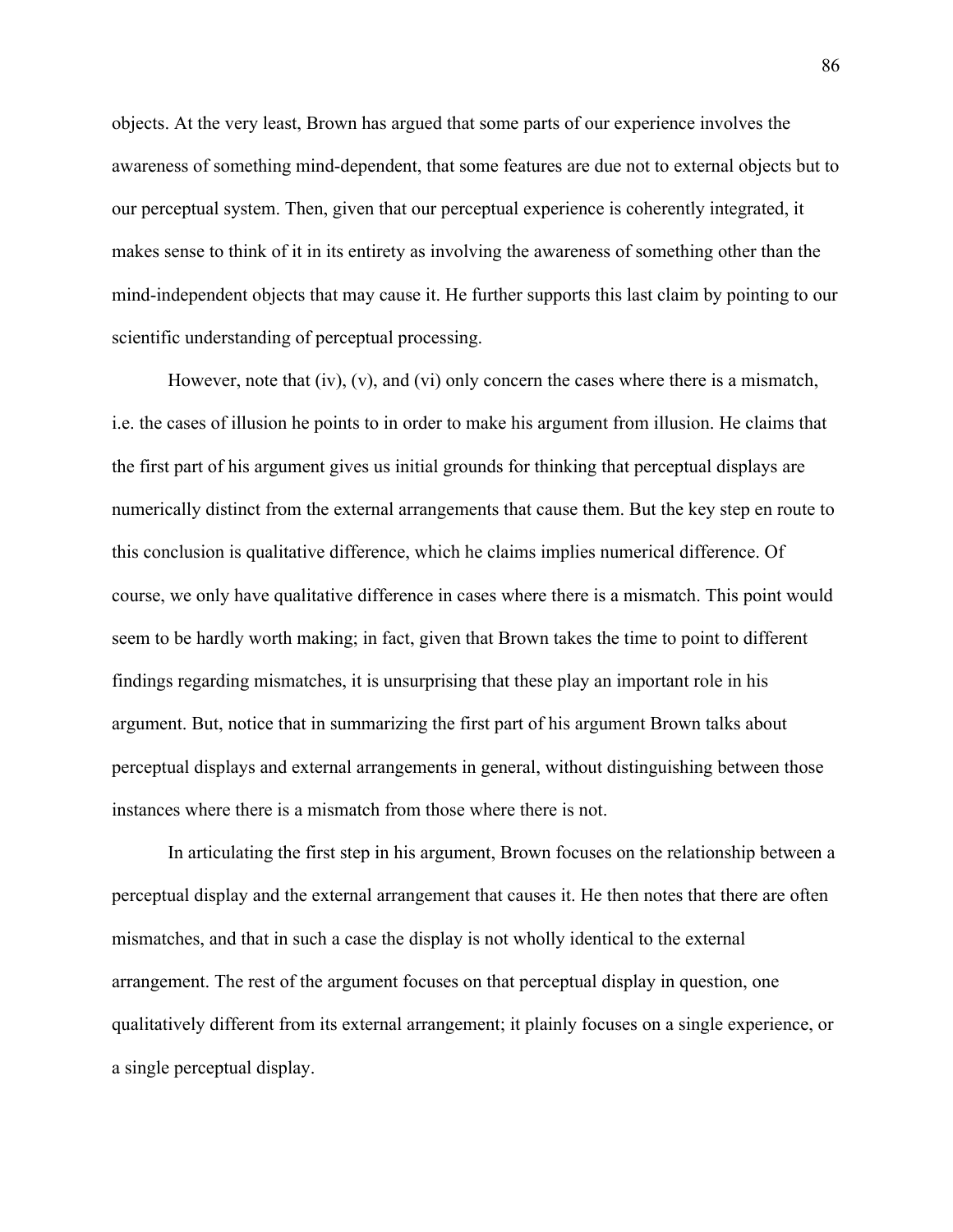In response to the first step of Brown's argument, the naïve realist may be happy to concede his conclusion insofar as it concerns cases of illusion. However, the naïve realist, being a disjunctivist, could maintain that this does not in any way impact their view of perception. The naïve realist analysis, after all, is taken to apply to veridical cases, and Brown's conclusion that the perceptual display is distinct from the external arrangement would seem to only apply only to illusions. The naïve realist can therefore still claim that in cases where there is no qualitative difference we have no reason to think that the perceptual display is distinct from the external arrangement.

Since Brown presents his argument as an argument from illusion, one would think that he includes a spreading premise, or some consideration that is supposed to get us from what is the case in the instance of illusions to what is the case in all instances of perceptual experience. In the traditional argument from illusion, it is typically claimed that the same account should be given for illusory and veridical cases because these are indistinguishable or form a continuous stream. It may therefore be tempting to read his rejection of the idea that the perceptual display is a "heterogeneous compound" and the related (vi) as being such a claim. However, he is clearly here talking about a single perceptual display, rather than the relationship between perceptual displays. $45$ 

What about the second step: is this the spreading premise? As we have seen, the second step is simply pointing to the scientific causal picture of perception. Brown thinks that if we look at how perceptual displays are actually generated, we will be inclined to accept his claim, made

 $45$  Though we may want to read "the perceptual display" in the second half of the lengthy quotation above as denoting perceptual experience in general, and so his point about heterogeneity to simply be the continuous stream claim, I think this would be a mistake. Not only does he seem to clearly be talking about a single perceptual experience, but elsewhere he talks about "perceptual displays"—plural—which would not make sense if "the entire perceptual display" simply meant the entirety of our experience.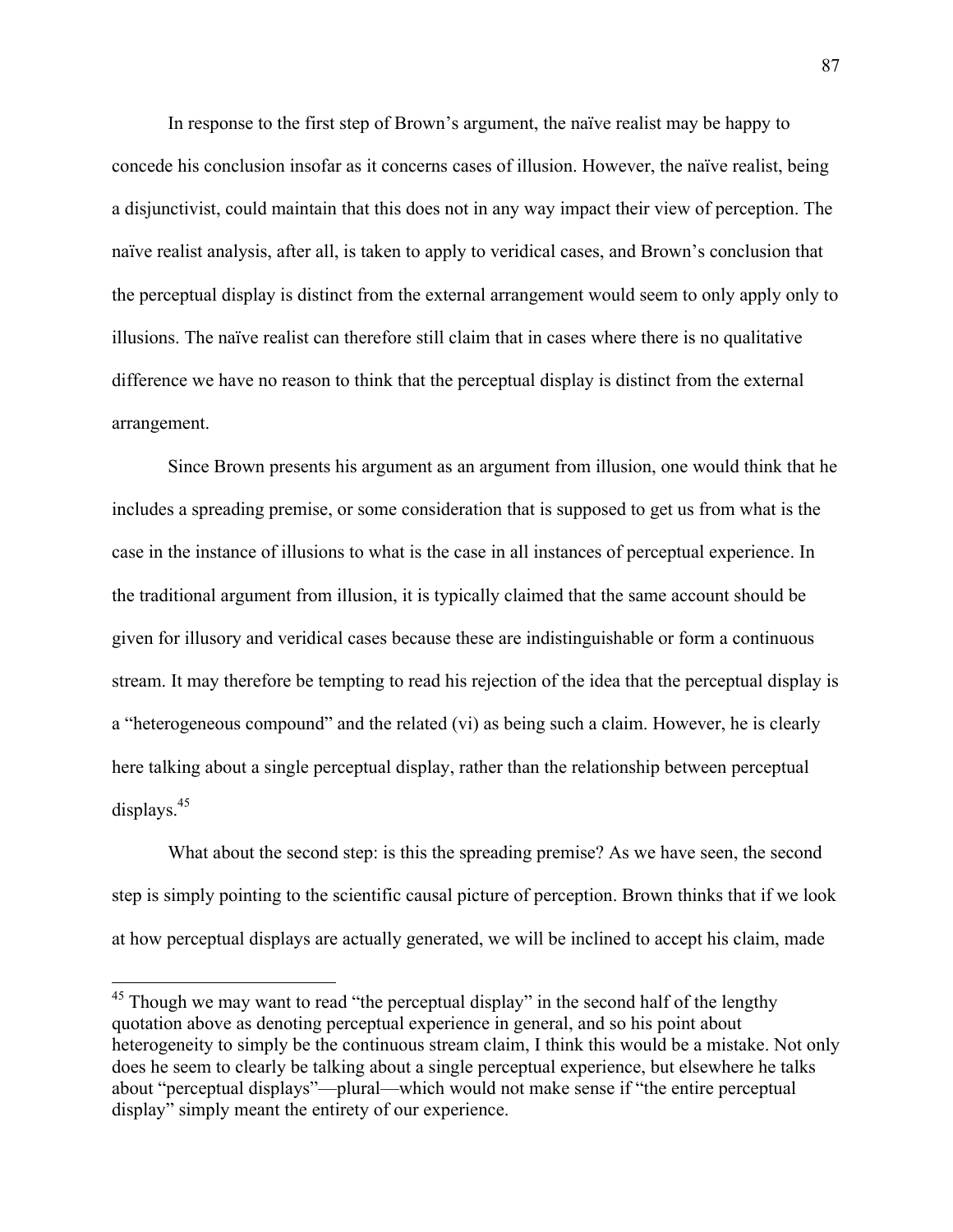on the basis of the first part of his argument, that perceptual displays are numerically distinct from the external arrangements that cause them. The problem here is that he has only given us reason to accept this conclusion when it comes to cases where there are mismatches. The "initial grounds" for thinking that perceptual displays are distinct from external arrangements are qualitative differences, which are only present in some cases. It would seem, then, that the second step simply supplements his argument about those cases and is not a spreading premise.<sup>46</sup>

Regardless of how Brown presents the second step, we may think that the scientific understanding of perceptual processing he points to supports the claim that perceptual processing always functions in the same way. I think it is right that the scientific picture suggests this. The processing he describes is the same in all cases, whether or not there is a mismatch. Thus, if as a result of perceptual processing we take "the entire perceptual display to be a brain-construct" in some cases, we should take the perceptual display to be such in all cases. Admittedly, Brown does not discuss the latter stages of perceptual processing that would include the construction of a representation we are aware of—that is, the brain-construct he argues explains the illusory cases. But, given that he argues there is something constructed in some cases, and that the scientific understanding of perceptual processing he points to supports the idea that perceptual

<sup>&</sup>lt;sup>46</sup> We may wonder whether this is the right way to understand the second step. After all, Brown claims that the second step alone suggests that perceptual displays are numerically distinct from the external arrangements that cause them. He claims this is so even in the absence of qualitative difference (p. 52-3). I find this remark puzzling in light of the first part of his argument, which relies on such qualitative differences. Given that in the first part it is only this qualitative difference that gives us reason to think that the perceptual display is distinct from the arrangement, then it is not clear why we should think the scientific causal picture suggests the same conclusion in the absence of any qualitative difference. Moreover, if the scientific causal picture does suggest this, it would seem he does not need the first part of his argument—or, rather than considering them two parts of a single argument they should be seen as two distinct arguments. Note that even if we think of the second step as somewhat independent of the first, it still is not a spreading premise, as it does not include the claim that the same account that is given for illusory cases—the sort of account he offers in the first step—should be given for veridical cases.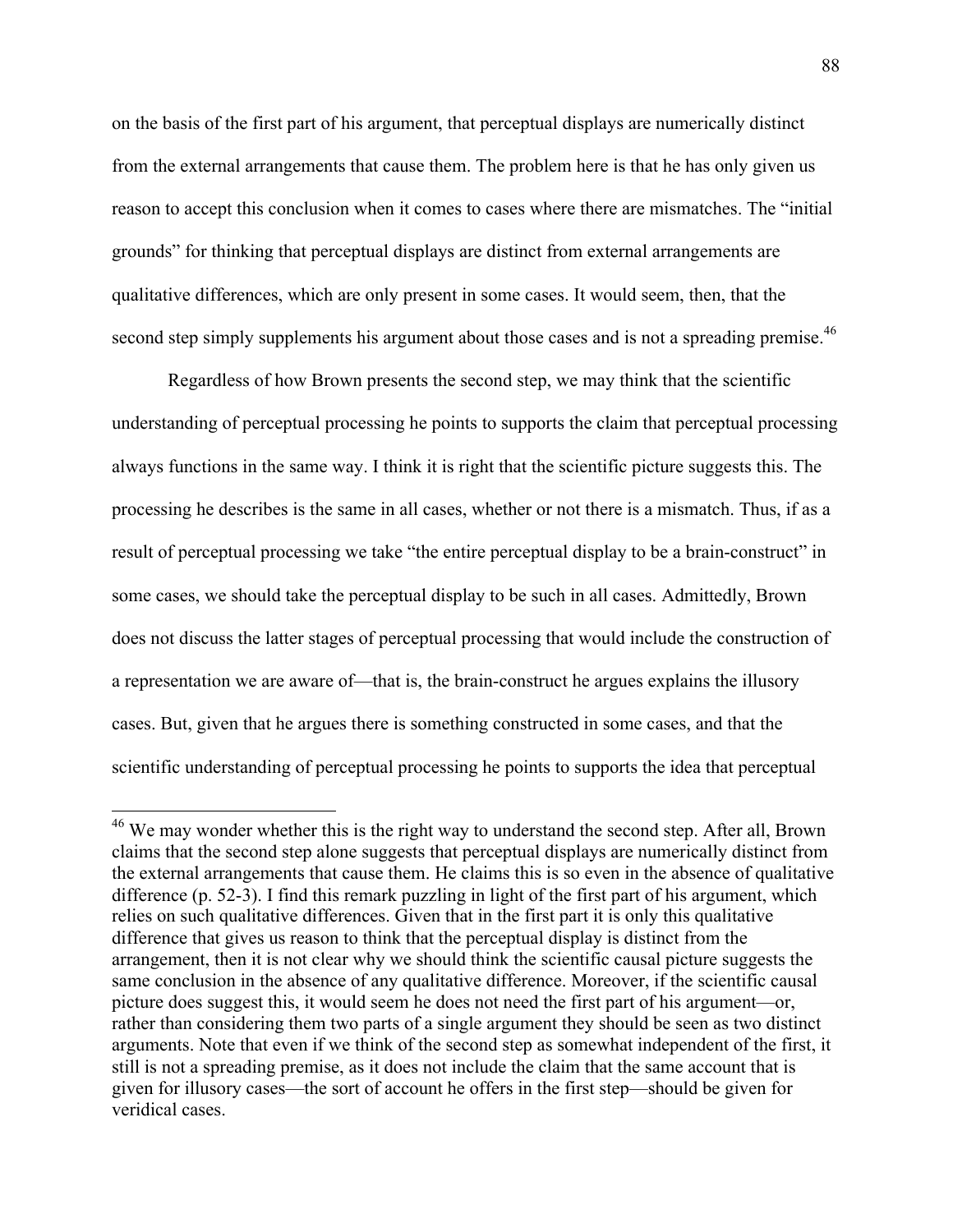processing always functions in the same way, the second step would seem to support the conclusion that there is always something constructed by the brain. Therefore, even if he does not explicitly present the second step of his argument as helping him extend his conclusions about illusory cases to all perceptual experiences, I think he could appeal to it in order to do that work.

The question of whether or not Brown's argument includes something analogous to the spreading premise is directly related to the question of how similar his argument is to the mismatch argument. Though Brown points to different empirical findings from Smythies and Ramachandran, his argument is more or less the first three premises of the mismatch argument. Both arguments point to a discrepancy in some cases between our experience and what is external to us, and are concerned with offering the best explanation for our experience in light of that. Like Smythies and Ramachandran, Brown argues that what we are aware of in experience is constructed by the brain. And Brown's claim that the perceptual display is not identical to the external arrangement that causes it echoes Smythies and Ramachandran claiming that the phenomenal object is not identical to the physical object.

However, the mismatch argument goes beyond Brown, at least explicitly, with: (iv) Perceptual experience depends on brain mechanisms that always function in the same way. If the character of our experience in certain instances is determined by a representation constructed by the brain, then the character of our experience is always determined by a representation constructed by the brain.

I certainly think that Brown would accept this premise. He may even take it to be implied by what he does say. So either we can view Brown as offering an argument roughly equivalent to the mismatch argument, or we can view him as offering a proper part of that argument. In either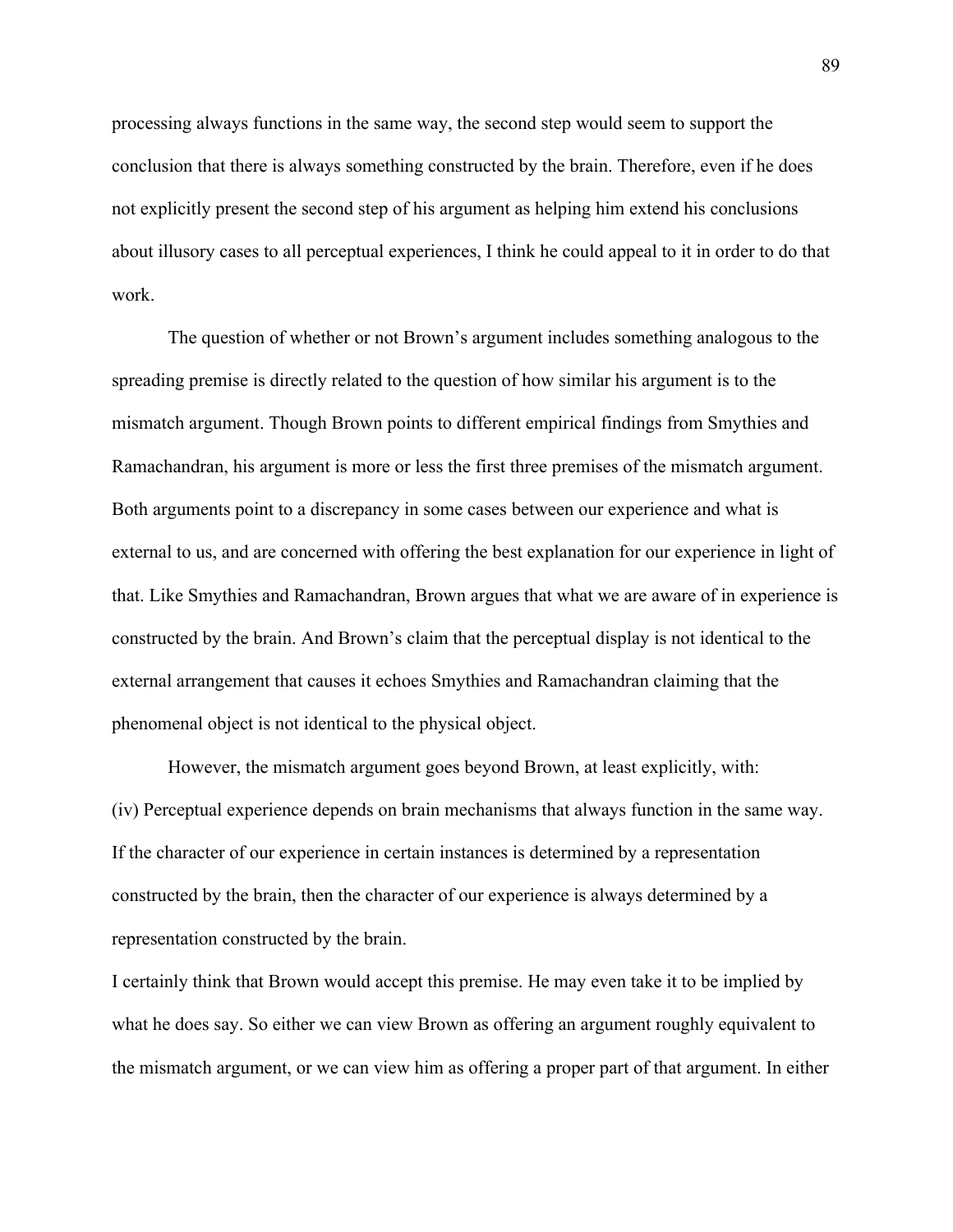case, nothing will be lost if we focus our attention only on the mismatch argument and how the naïve realist may try to respond to it. Moving forward, I will therefore focus on the mismatch argument—which is rather clear and straightforward—and leave Brown's argument aside.

## **5. Pautz on Bad External Correlation**

In the preceding sections we have seen different attempts to argue, based on recent empirical work, that naïve realism is false and indirect realism correct. In thinking about whether these arguments are successful, we may find ourselves considering the following question: How can empirical findings bear on the dispute between these two theories—that is, what are the different possible things empirical work may show us that would be relevant to the debate? Any answer to this question will be only preliminary, since we might not be able to imagine how certain empirical work can inform a debate until a certain sort of empirical work appears on the scene. But if we think about how empirical findings may give us reason to reject naïve realism or how empirical findings may support indirect realism, two main ways come to mind.

First, empirical investigations of perceptual processing may reveal the complexity of perceptual processing or the different kinds of processing that take place in our perceptual systems, where these are incompatible with naïve realism. Nanay pursues this strategy, alleging that the processing involved in multimodal perception poses a problem for naïve realism. As we saw, however, it is not clear why the complexity of the processing leading to our perceptual experience would require that we understand such processing in a way that is incompatible with naïve realism. For the facts about perceptual processing to be incompatible with naïve realism would seem to require that naïve realists make specific claims about perceptual processing, and not simply about the nature of perceptual experience. Nanay argues that the naïve realist's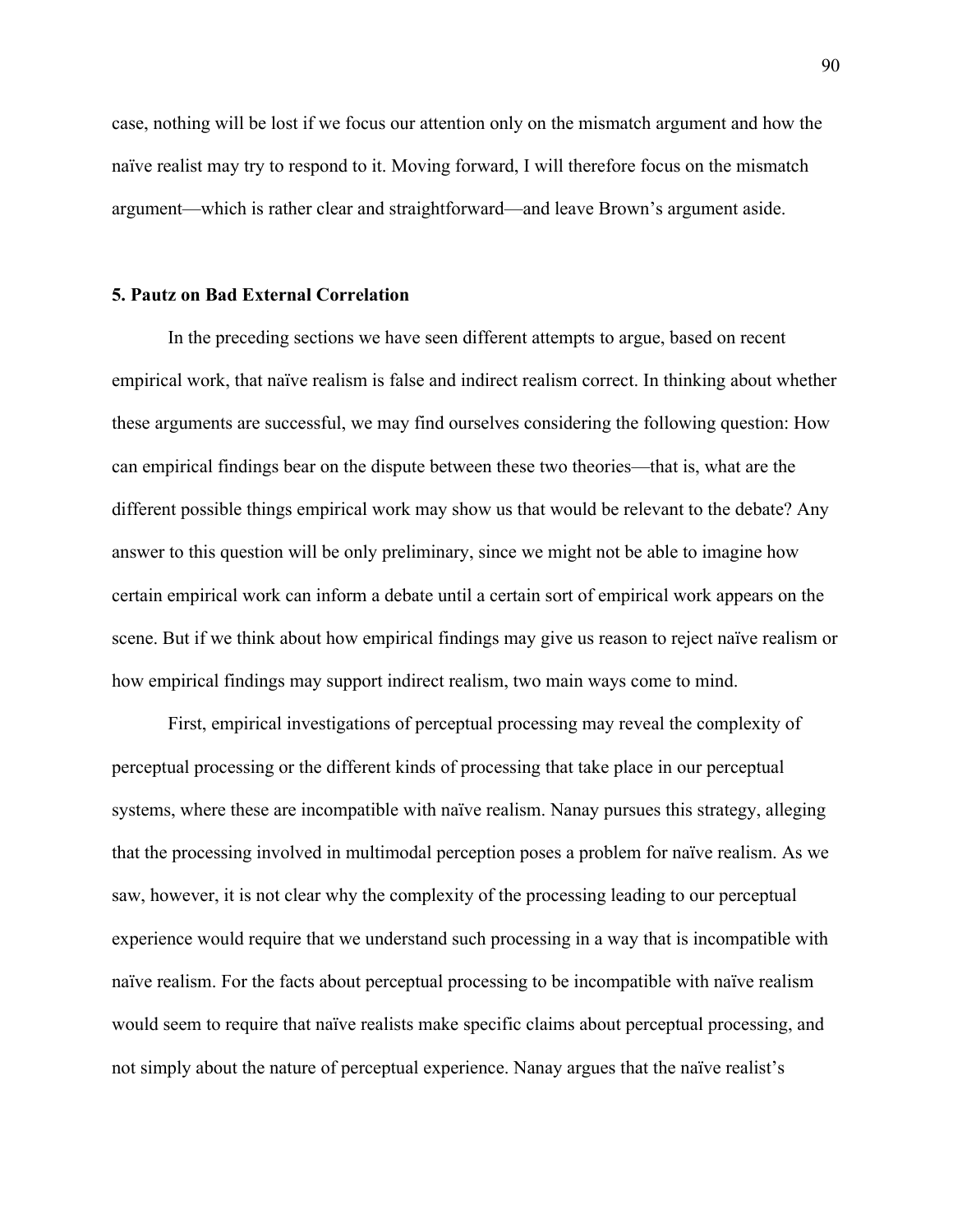rejection of mental representations extends beyond perceptual experience to include perceptual processing in general. Whether or not he is right here, his argument is unsuccessful because he has not given us reason to think that the complexity of the processing involved in multimodal perception requires that we understand such processing in terms of mental representations. Nanay's argument, though, points to a particular way we may think empirical findings about processing could bear on the debate: if empirical work shows that this processing includes the construction of mental representations. But why would empirical findings give us reason to think that mental representations are constructed in the course of our perceptual processing? This brings us to the second way empirical findings may come into play.

The naïve realist wants to explain our perceptual experience and its nature in terms of mind-independent objects and events, they want to explain the character of our experience in terms of the external world. The indirect realist wants to do so in terms of the mind and the brain. That our perceptual experience is closely related to our brain activity is not something that is disputed by any party in this debate—both sides agree that our brain activity is essential to our perceptual experience and that different experiences correlate with different patterns of activity. There is less agreement about how our experience is related to the external world. The indirect realist thinks our experiences are caused by and represent the external world. But the naïve realist thinks the relationship between our experience and the world is much tighter, and that external objects and events are directly present to us in experience, that they are constituents of our experience, and that they determine the character of our experience. Empirical findings may be relevant to the dispute if they somehow drive a wedge between experience and the external world by showing that the relationship is not so tight, is not as the naïve realist claims. If empirical findings give us reason to think that we cannot explain the character of our experiences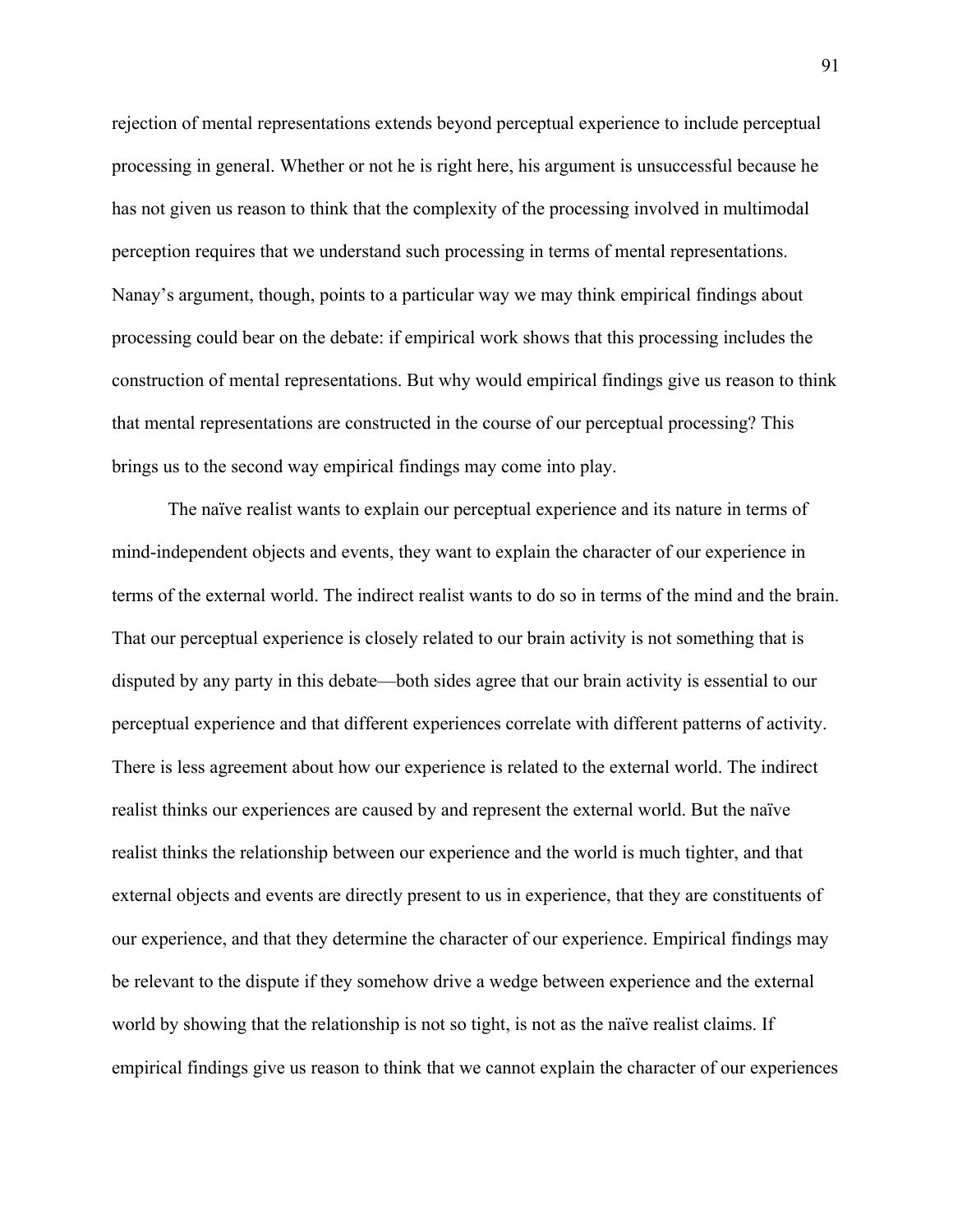as the naïve realist would like to, or if empirical findings suggest that in order to explain what our experiences are like we must invoke mental representations, this would pose a problem for naïve realism. These two things go hand-in-hand, since one reason we may think a representation is involved is in order to explain an experience that cannot be explained by the external objects present; meanwhile, if some experience cannot be explained by some external objects present, pointing to a representation generated by the brain will offer a way to explain the experience.

We have already seen one way that empirical findings seem to drive a wedge between experience and the external world. Mismatches are cases where what we experience differs from what is out there in the world, external to us. According to the mismatch argument, this difference means that we must invoke mental representations in order to explain our experiences. Although he argues in a different manner than what we see in the mismatch argument, Pautz also tries to drive a wedge between experience and the world by pointing to recent empirical findings. I will claim, however, that his argument is unsuccessful.

Pautz argues that findings from neuroimaging studies, together with considerations about the properties of perceptual stimuli, give us reason to reject naïve realism. The problem with naïve realism, he contends, is that "it violates *internal dependence*: the empirically determined role of the *internal processing* of the brain in shaping phenomenal character" (p. 23). We can see this, moreover, by focusing only on what he calls "normal" cases of perception, so not illusions or hallucinations.

Naïve realists claim that the character of our experience is determined by external objects and their properties, which we are immediately aware of in experience. Though they concede that the brain has a role in perception, they think that external objects have objective sensible properties and that "when the brain responds to these objective sensible properties in the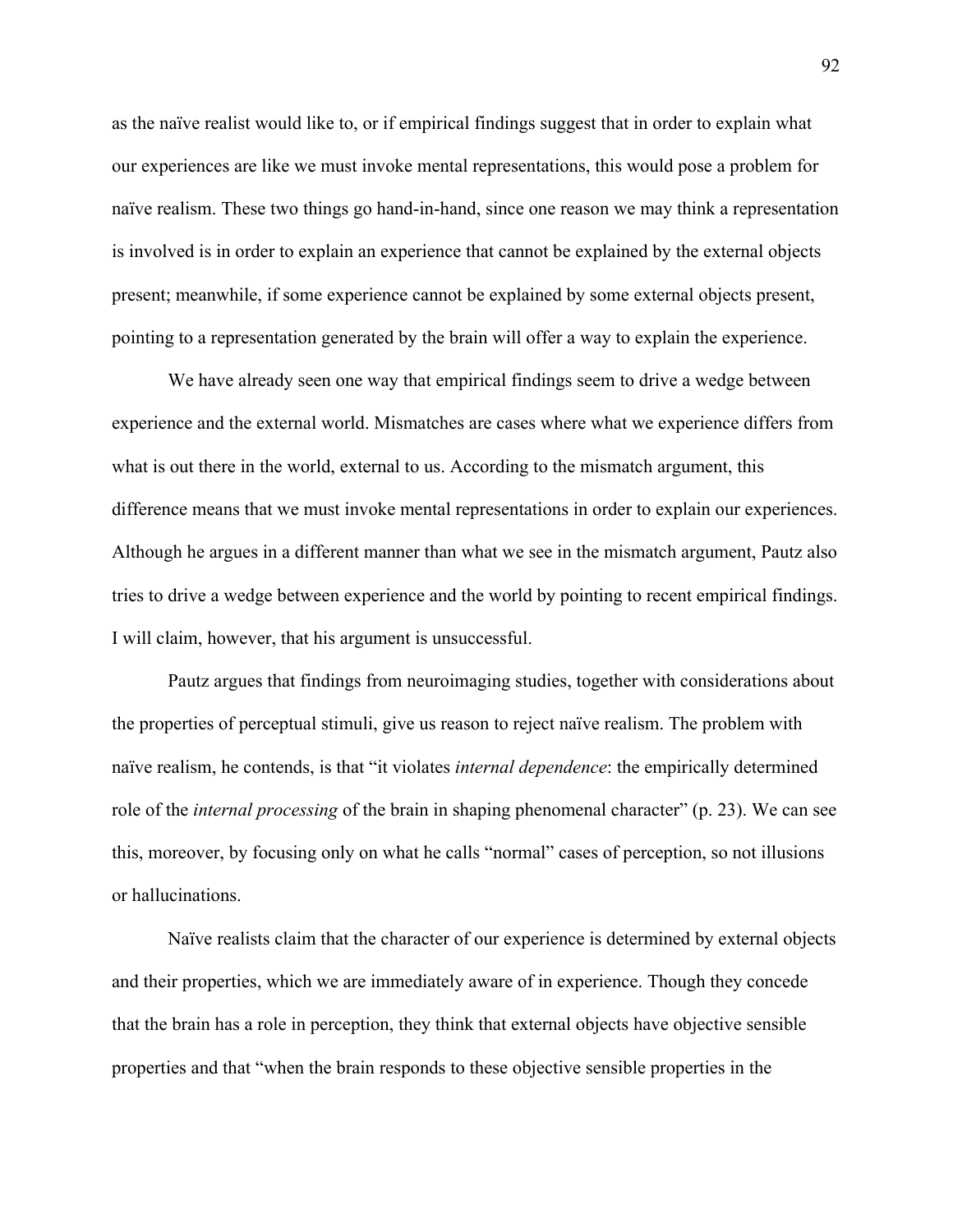biologically normal way, this *enables* the mind to 'reach out' and become acquainted with them" (p. 24). However, if we look at similarity relations between experiences, neural activity, and the physical properties of objects, Pautz thinks we will see that:

> Looking for the basis of qualitative character in the external world is looking for it in the wrong place; we have to be looking rather at the brain. (p. 25)

First, Pautz points to colour experience. Consider my looking at a blue ball, purple grapes, and a green leaf. Pautz claims that "the blue appearance of the ball resembles the purple appearance of the grapes much more than the green appearance of the leaf" (p. 25). However, if we look at the reflectance properties of the three things we will find that reflectance of the ball does not resemble the reflectance properties of the grapes more than the reflectance properties of the leaf; if anything, the ball resembles the leaf more so in this respect.<sup>47</sup> So whereas my experience of the ball is more similar, in terms of colour, to my experience of the grapes, the reflectance properties of the ball are more similar to the reflectance properties of the leaf. Pautz calls this "bad external correlation"—there is a bad correlation between the similarity relations among my experiences and the similarity relations among the relevant properties of the external objects.

In contrast, if we look at brain activity, as revealed by neuroimaging, we find the same similarity relations as we do with the experiences. Imaging of the brain areas (e.g. V4) involved in colour perception demonstrates that similar colour experiences involve similar patterns of activity (Brouwer and Heeger, 2013). Thus, the pattern of brain activity correlated with the

 $47$  In his paper, the reflectance properties of the objects are depicted with graphs displaying the ratio of light reflected at various wavelengths by the three things (figures are from MacAdam, 1985). The shape of the curve for the blue ball resembles that of the green leaf more so than it does that of the purple grapes.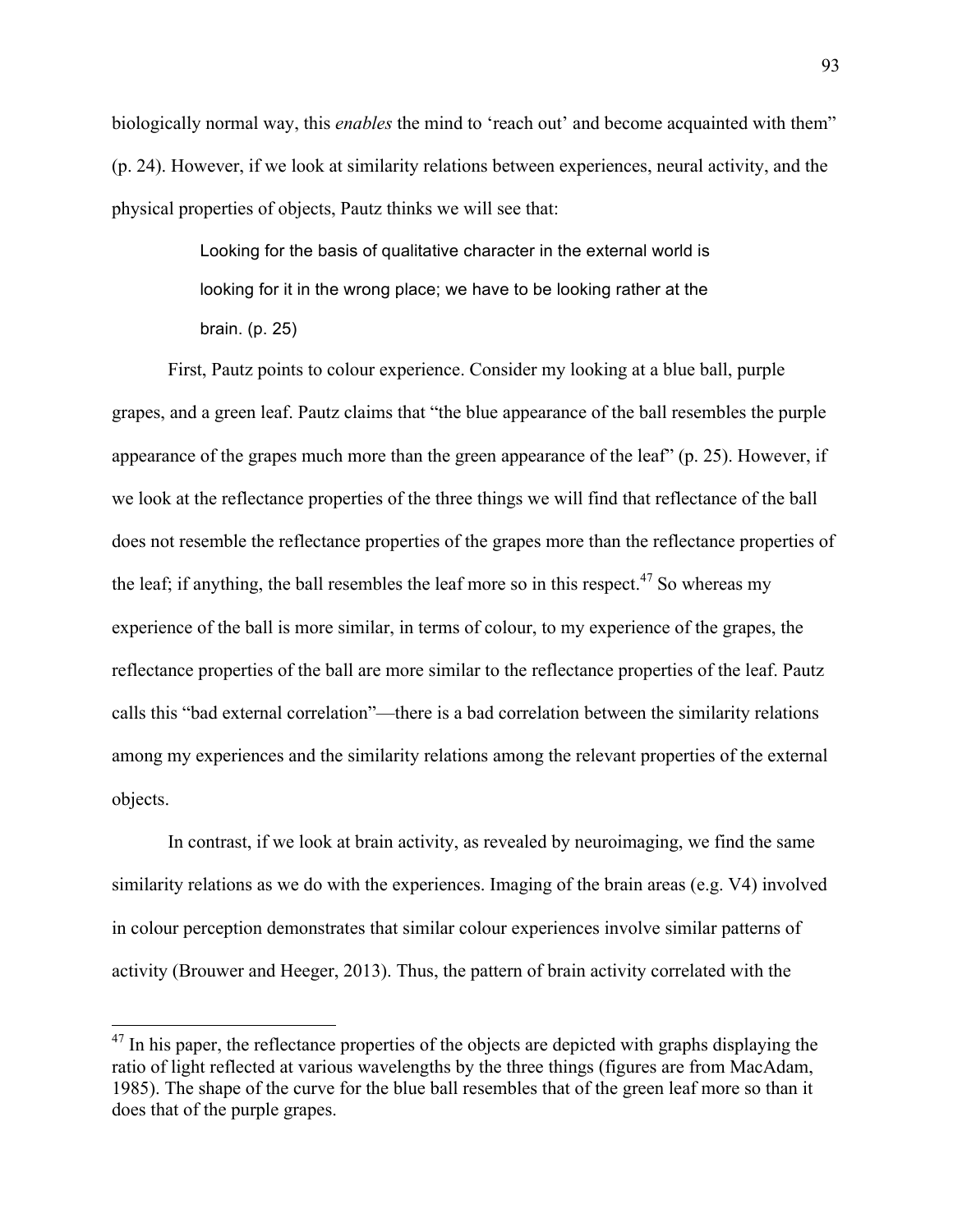experience of the blue ball will resemble the pattern of brain activity correlated with the experience of the purple grapes more so than it will resemble the pattern of brain activity correlated with the experience of the green leaf. This gives us what Pautz calls "good internal correlation."

Second, he discusses our odour experiences of three different chemicals. Two of the chemicals, citral and R-limonene, smell like citrus. The third, R-carvone, has a minty smell. However, the chemical structure of R-limonene resembles the chemical structure of R-carvone and not that of citral. Neuroimaging studies, meanwhile, reveal that the brain activity correlated with our experience of R-limonene resembles the brain activity correlated with our experience of citral, more so than it does the brain activity correlated with our experience of R-carvone. In general, imaging studies show that brain activity in odour areas of the brain will be similar for stimuli rated as having similar odour quality (Howard et al., 2009; Margot, 2009). Once again, therefore, we have bad external correlation and good internal correlation.

Third, Pautz considers auditory experience. Voice onset time is the amount of time between the opening of the mouth and vocal fold vibration. Pautz points to a study involving stimuli that will elicit an experience of [da] or [ta], depending on voice onset time. But whereas voice onset time varies continuously, the shift between the experience of [da] and [ta] is categorical—we hear [da] with a voice onset time of up to 30 ms, but after 40 ms we hear [ta]. Meanwhile, neuroimaging work shows that there is a categorical change in related brain activity corresponding to our auditory experience (Chang et al., 2010).

Because our experience and the corresponding neural activity display a categorical shift, but the voice onset time varies continuously, we once again have good internal correlation and bad external correlation when it comes to similarity relations. We can see this if we compare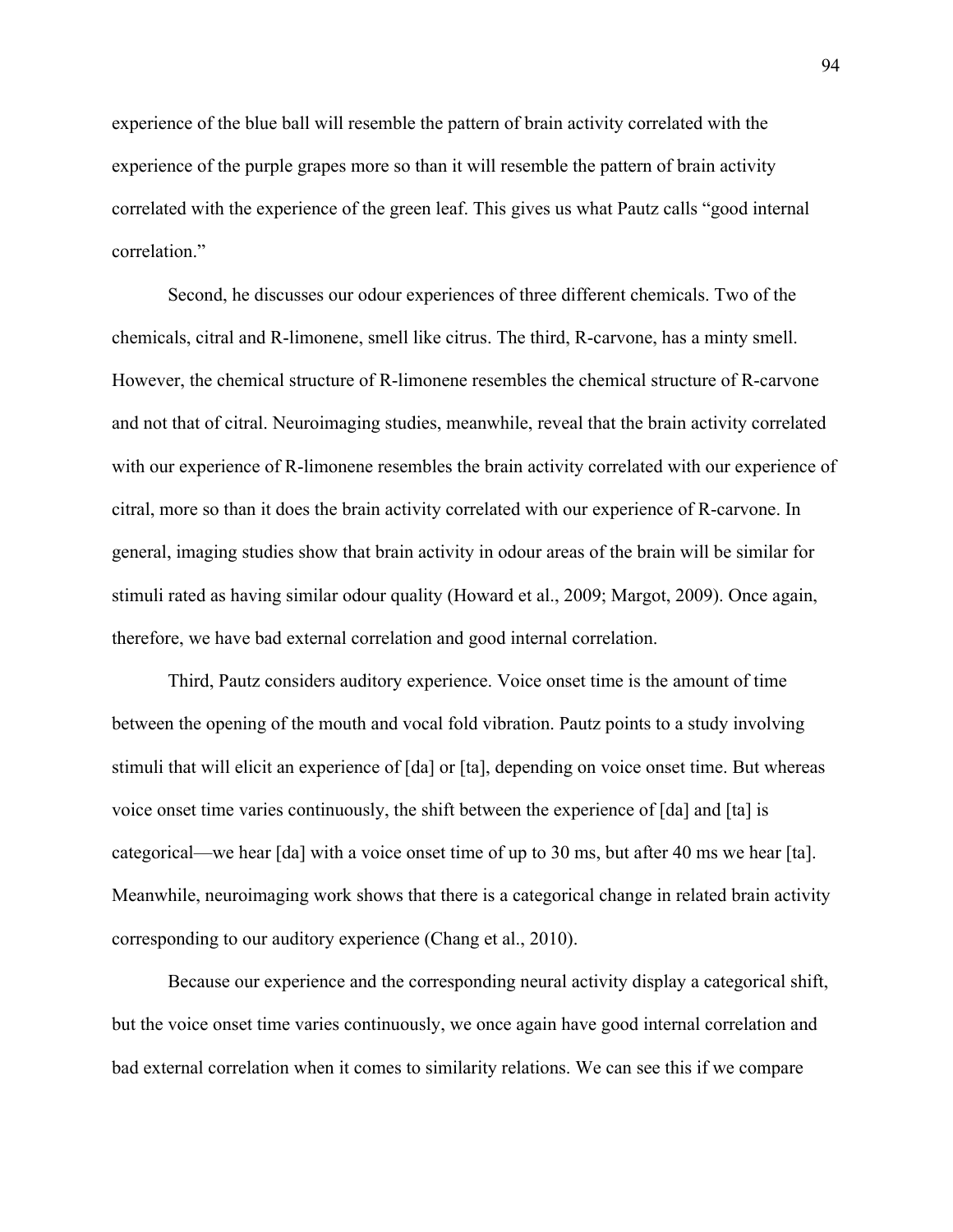three points in time. With a voice onset time of 30 ms our experience is [da], at 45 ms our experience is [ta], and at 80 ms our experience is [ta]. Our experience at 45 ms is more similar to our experience at 80 ms than it is to our experience at 30 ms—as is our brain activity in the relevant brain areas. However, a voice onset time of 45 ms is nearer to, or more similar to, a voice onset time of 30 ms than it is to one of 80 ms. $^{48}$ 

The findings from different modalities indicate that the similarity relations between our experiences are mirrored by the similarity relations between our corresponding neural activity, but not by the similarity relations between the objective properties of physical objects and events that cause those experiences.<sup>49</sup> We can order our experiences according to how much they resemble each other—Pautz calls this their "resemblance-order." We can do the same for the brain activity correlated with these experiences, as well as the properties of physical objects that cause these experiences. Pautz's contention is that naïve realists cannot explain the resemblanceorder of our experiences, because this differs from the resemblance-order of the relevant objective properties. Naïve realists may claim that "sensible properties are *irreducible* objective properties of things that are *grounded in*…physical properties," but "this requires *irregular grounding*: totally unsystematic and arbitrary grounding connections" (p. 28). Since we should prefer theories with systematic grounding relations, we should reject naïve realism.

<sup>&</sup>lt;sup>48</sup> While it may seem like we can say there is bad external correlation simply because the voice onset time can vary continuously but our experience is either/or, demonstrating the lack of correlation requires comparing three points. If we look only at 30 ms and 80 ms, we have unanimous responses of [da] and [ta], respectively. By considering the profile of responses at a third point in time the curve between 30 ms and 80 ms begins to take on a shape that differs from what we would have with a continuous shift between the two.

<sup>&</sup>lt;sup>49</sup> Though Pautz only discusses a few experiences and the corresponding brain activity and physical properties, it is reasonable to think that further investigation would reveal more relations of the sort he uncovers.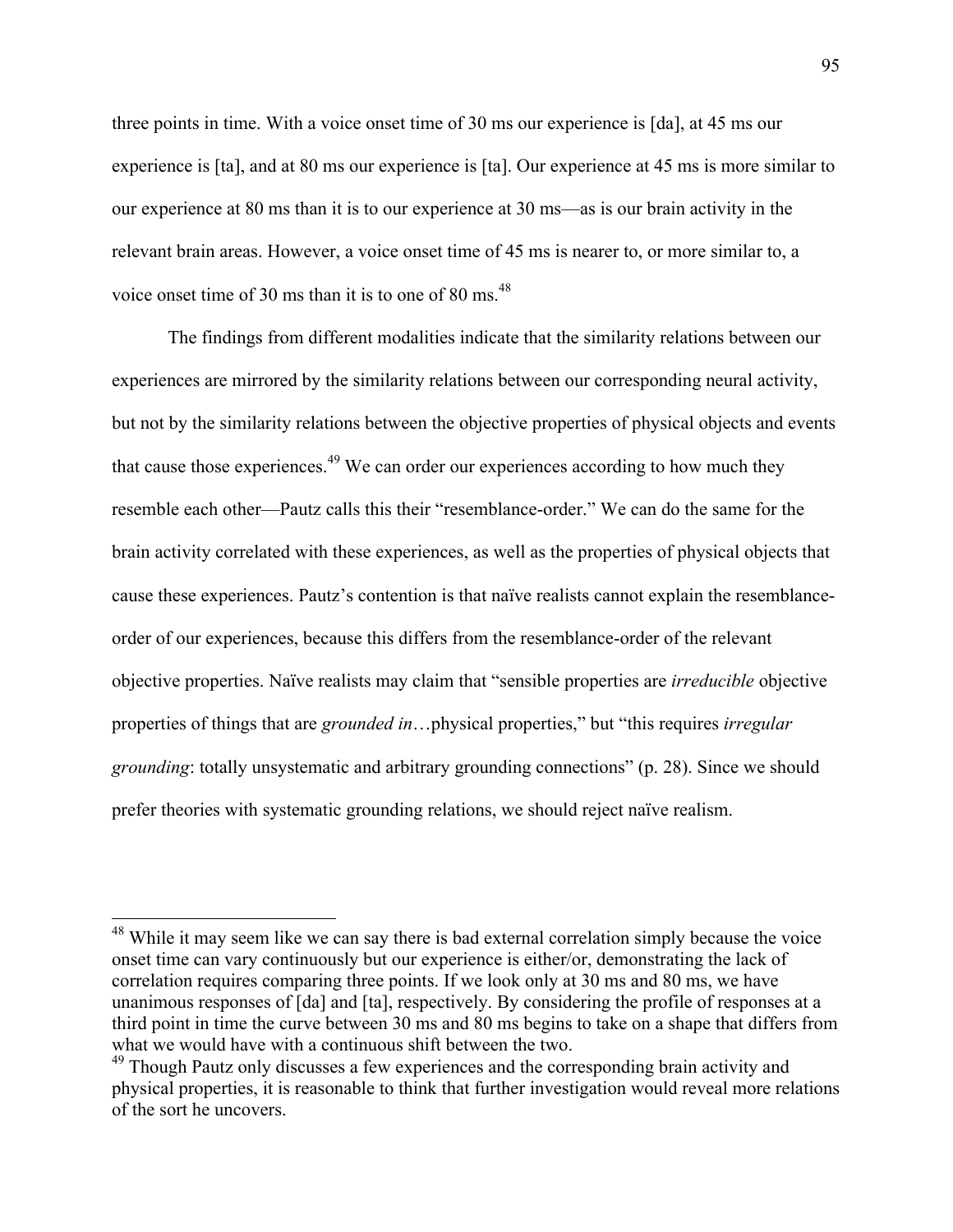It is important to note that Pautz does not argue that naïve realists are unable to explain any particular experience by appealing to the properties of external objects. Given what he has argued, the naïve realist can point to the reflectance properties of the ball to explain the qualitative character of my experience of blue. Likewise, the naïve realist can point to the reflectance properties of the leaf to explain the qualitative character of my experience of green. And the naïve realist can point to the chemical structure of R-carvone to explain my minty odour experience. The problem for the naïve realist is that whereas the chemical structure of R-carvone is similar to the chemical structure of R-limonene, my odour experience caused by R-limonene is similar to that caused by citral, but not at all like that caused by R-carvone. It is the resemblanceorders (i.e. similarity relations) among experiences that naïve realists are, according to Pautz, unable to adequately explain. Meanwhile, the explanation for the resemblance-orders among our experiences seems to be brain activity.

So that is Pautz's argument. Now, does he succeed in driving a wedge between our experience and the external world, and showing that in order to explain the qualitative character of our experience we must look at the brain rather than the external world?

One thing a naïve realist may do in response to the argument is question the resemblanceorders that Pautz determines. There are three different sorts of resemblance-orders to consider, and the naïve realist may have concerns about each.

Take the relative similarity of different sensible qualities. Is it clear that the blue appearance of a ball is more similar to the purple appearance of grapes than it is to the green appearance of a leaf? Is it not possible for people to disagree about which colours are more or less similar, or to think that blue is more similar to purple in some respects, yet more similar to green in other respects? Meanwhile, we may think that even if people's judgments about whether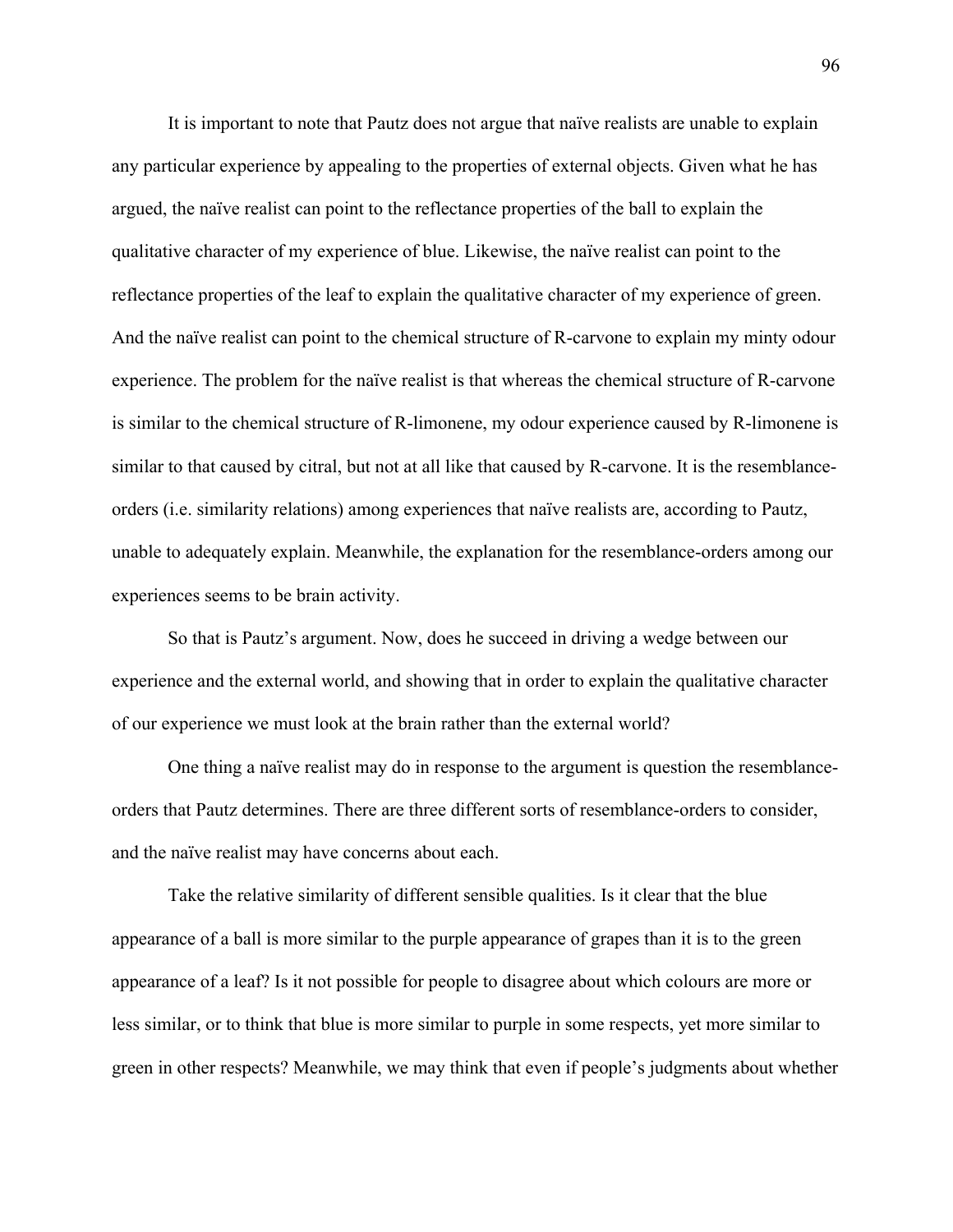a stimulus is [da] or [ta] shifts categorically at a certain voice onset time, the stimuli around this time may be less clear than at the extreme ends of the continuum. People may readily identify a stimulus as [da] even if they find certain stimuli in this group are more or less clear than others, or that they do not all sound identical even if they all sound like [da]. Though I think the naïve realist would be right to question these resemblance-orderings, I am not sure how much traction they will get here.

Their case seems to be stronger regarding the properties of physical objects. There are two different questions they may ask here. First, what is the relevant property to consider? Second, are there different ways to represent the relevant property, where these different ways of doing so will have different resemblance-orders? Take the odour example. Here, Pautz notes how the chemical structure of R-limonene resembles that of R-carvone more so than it does that of citral. Looking at diagrams of their structures, one must agree. But even if we think that odour is related to the chemical properties of objects, we may wonder whether the relevant physical property that causes our experiences is the entire chemical structure of the molecule—as we may depict with a molecular model—rather something else, or something more specific. And even if we think we should consider the chemical structure, it may not be the case that sketching a molecular model is the only, much less the best, way to do so.

Regarding colour, we may have no doubt that reflectance is the right property to consider. However, there are different ways to represent, or characterize, reflectance. Pautz presents three curves depicting the reflectance properties of three objects (from MacAdam, 1985). In terms of the general shape of the curves along the x-axis, from 400 to 700 nm, it is true that the shape of the curve for the blue ball resembles the shape of the curve for the green leaf more so than it does the shape of the curve for the purple grapes: the curves for the ball and leaf slope upwards to a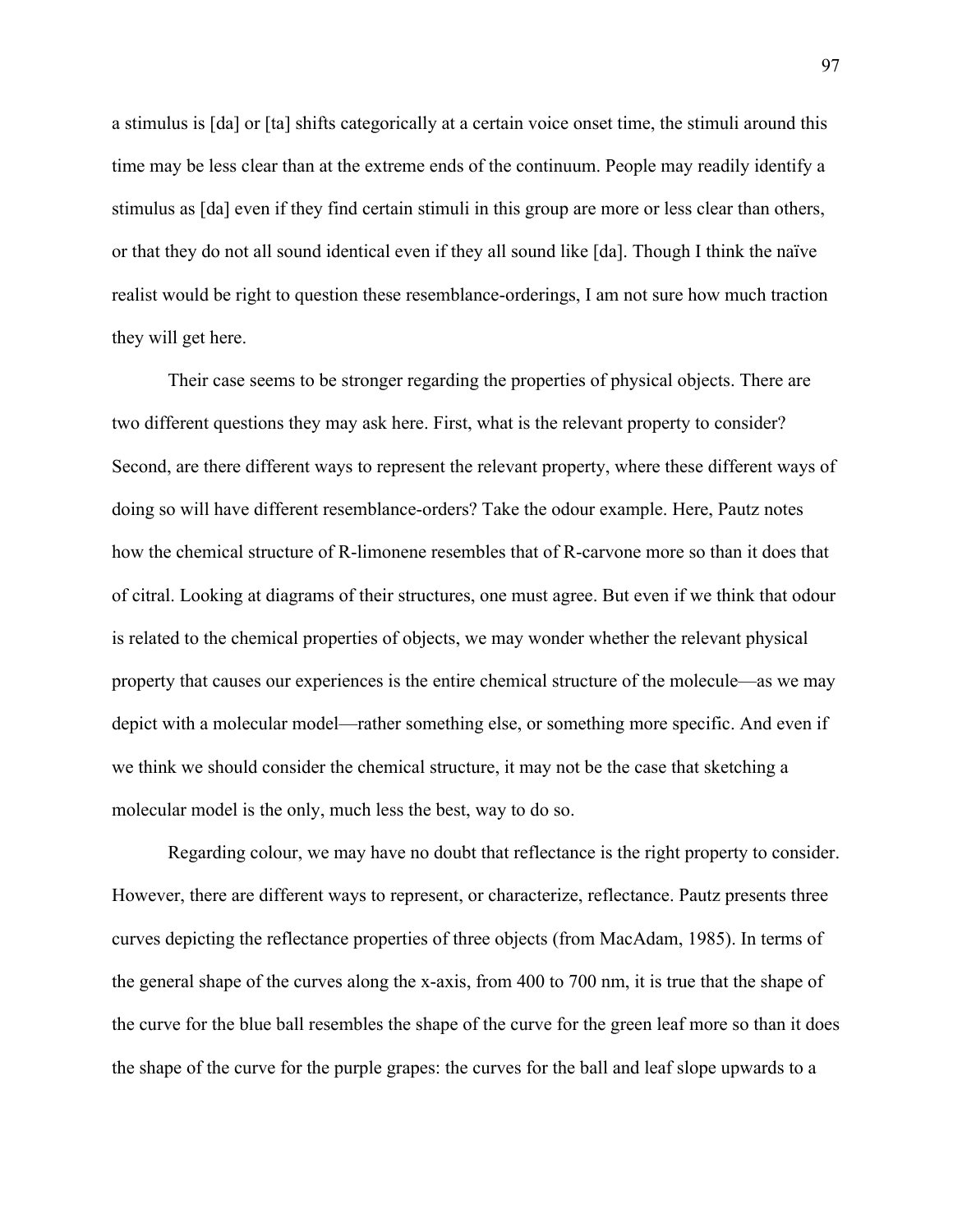peak, then curve downwards until rising just slightly before 700 nm; meanwhile, the curve for the grapes rises and falls like the other two, but then begins to rise steeply around 550 nm and continues to rise until 700 nm. However, the entire curve for the leaf is much lower on the y-axis than that of the ball—where the value on the y-axis is "reflectance" of the surface, or the "ratio of the amount reflected divided by the amount incident" (MacAdam, 1985, p. 3). In fact, the curve for the ball is in the same range along the y-axis as much of the curve for the grapes. And, between 450 and 500 nm, where both crest before falling, the curves for the ball and grapes are at roughly the same point on the y-axis, while the curve for the leaf is much lower. We may very well think, then, that the reflectance of the ball actually resembles that of grapes more so than it resembles that of the leaf if our main concern is around the 450 and 500 nm range and the amount (or ratio) of light of these wavelength that is reflected. The point is that there are different ways to compare and contrast the curves, while we also may have empirically-informed reasons to focus on particular portions of the curves more so than others if we are interested in characterizing the reflectance properties of the objects.

The naïve realist may have the best case when it comes to the neuroimaging data and the alleged similarity relations here. The issue here is not whether we think that similar experiences will be correlated with similar patterns of brain activity, but how exactly we judge patterns of brain activity to be similar. Here, Pautz's use of neuroimaging data seems dubious. We can certainly rely on imaging data to reveal which brain areas are more active in different conditions. But the resemblance-orders Pautz is concerned with depends on our comparing patterns of activity within certain small neural regions in the way we would visually compare ink patterns on a page, then determining in which cases brain activity is more similar simply by considering the spatial pattern of activations within these small neural regions, across subjects. Not only may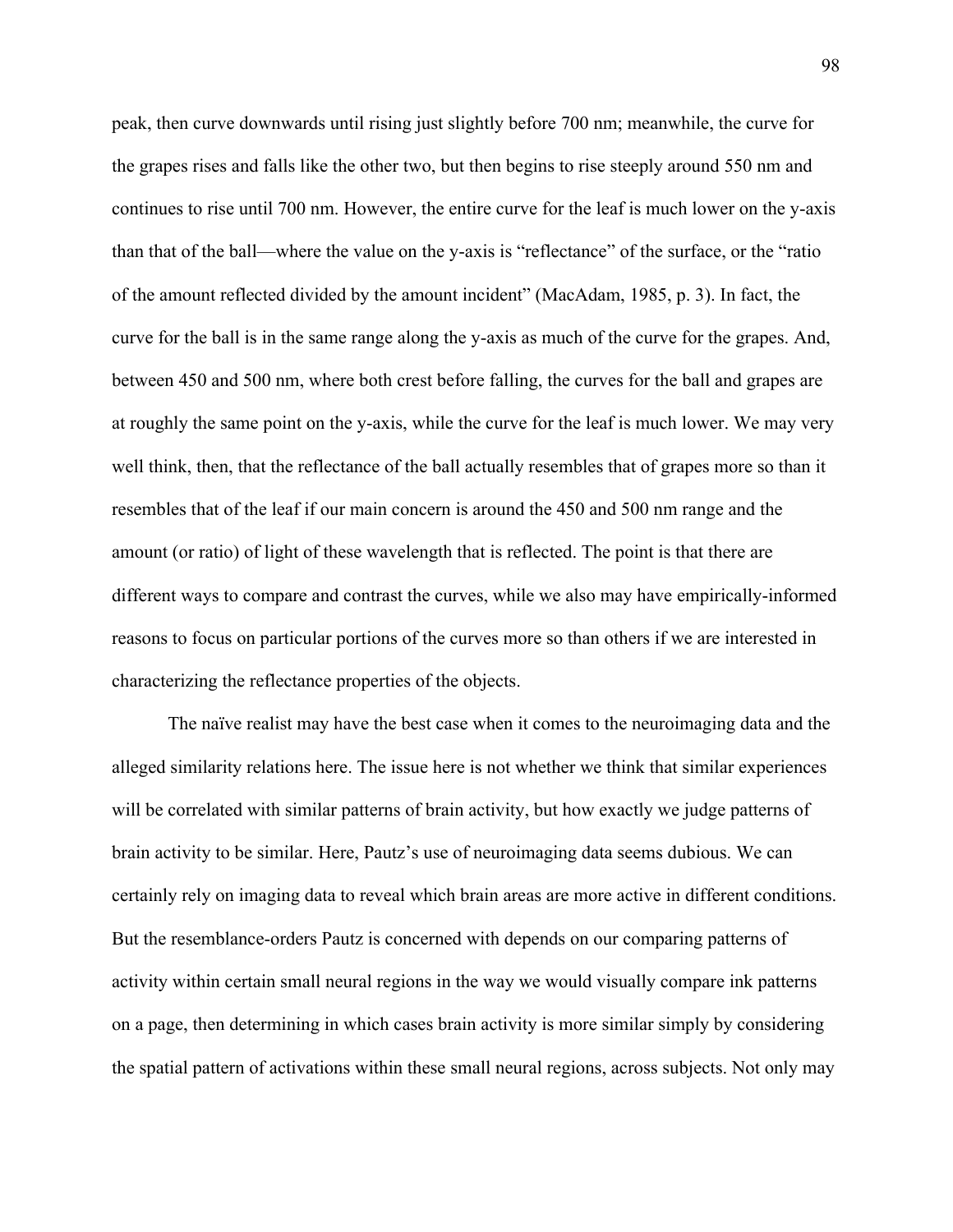there be other, more appropriate, ways to assess the relative similarity of patterns of neural activity, but there are also the questions of fineness of grain and inter-subject differences. It seems reasonable to worry about concluding too much on the basis of the sorts of apparent similarities in patterns of activity Pautz points to.

In summary, it seems like the naïve realist has grounds for questioning the various resemblance-orders that are at the heart of Pautz's argument.

But even if the naïve realist is willing to bite the bullet and accept that sensible properties and the relevant physical properties fall into different resemblance-orders, we may not think this is a problem for their view. Accepting that these resemblance-orders differ means accepting the sort of irregular grounding Pautz alleges. Brewer accepts the charge of irregular grounding and points to other apparent cases of irregular grounding, arguing that if we accept those cases we should not reject naïve realism.<sup>50</sup> In response, Pautz claims that even if we are to accept some cases of "arbitrary, unsystematic grounding," "we surely should *prefer* theories with more systematic grounding connections," and so should prefer an alternative to naïve realism that explains the character of experience in terms of the brain (p. 29). The point certainly sounds compelling, and the charge of arbitrary and unsystematic grounding connections sounds damning. However, if we consider just what the naïve realist is allegedly unable to explain, and where exactly the grounding is irregular, I think we are right to wonder whether these are good reasons to reject the view.

Pautz does not argue that, for example, the naïve realist cannot explain the character of my experience of blue by pointing to the reflectance properties of the ball. When he says there is poor external correlation, this does not mean that particular experiences are poorly correlated

<sup>&</sup>lt;sup>50</sup> Pautz mentions Brewer's response and notes that it was offered in person.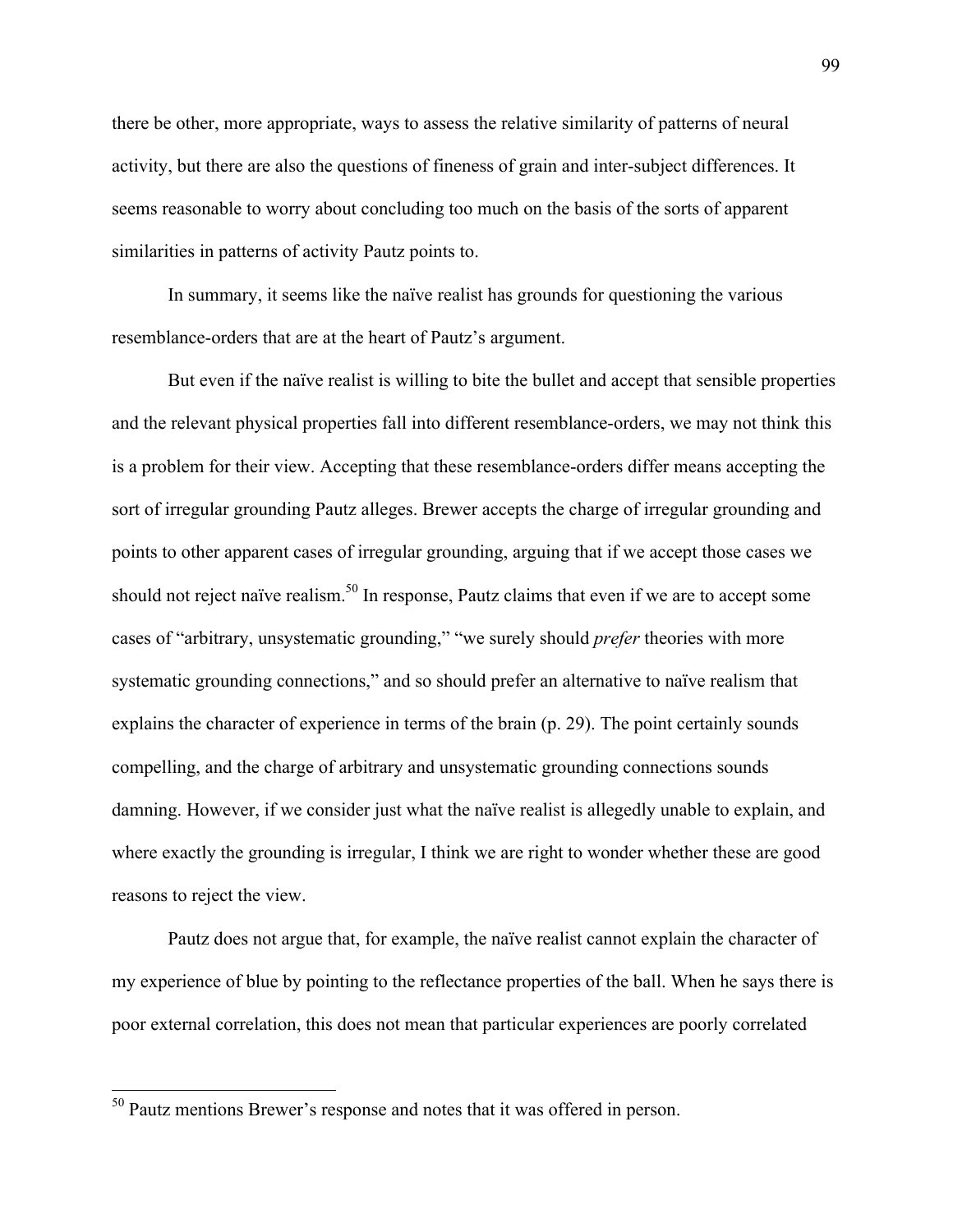with the relevant physical properties of external objects. He does not show that some physical property can lead to different experiences on different occasions, nor that the same experience can be caused by different physical properties. His argument is not that the relationship between physical properties and our experiences are arbitrary or unsystematic, nor that if we think of the qualitative character of an experience as being grounded in the properties of external objects, that any of these connections are irregular or haphazard. The charge is not that the naïve realist is unable to explain the phenomenal character of any experience by pointing to the properties of external objects. Rather, the alleged problem is that the naïve realist cannot explain certain similarity relations without tolerating irregular grounding. But the naïve realist may simply reply that they are under no obligation to explain why sensible properties and the relevant physical properties fall into different resemblance-orders, and that we should not be concerned with irregular grounding here. And, I think we should be sympathetic to this reply. After all, the naïve realist is trying to explain our perceptual experience and its nature in terms of the external world. Once they do so, there is no need for them to say more; there is nothing more that they need to explain. The naïve realist can maintain that the connections between particular physical properties and corresponding experiences are systematic and regular—Pautz does not cast doubt on the strength of these connections.

Furthermore, I see no reason to think that the irregular grounding Pautz points to calls their explanation into question. For it to do so would require that the different resemblanceorders undermined the plausibility of the connection between the external world and our experience. But it is not clear to me why we would expect all resemblance-orders between various sorts of things to be uniform, such that we completely avoid irregular grounding of the sort Pautz describes. While I certainly expect a tight relationship between the brain and our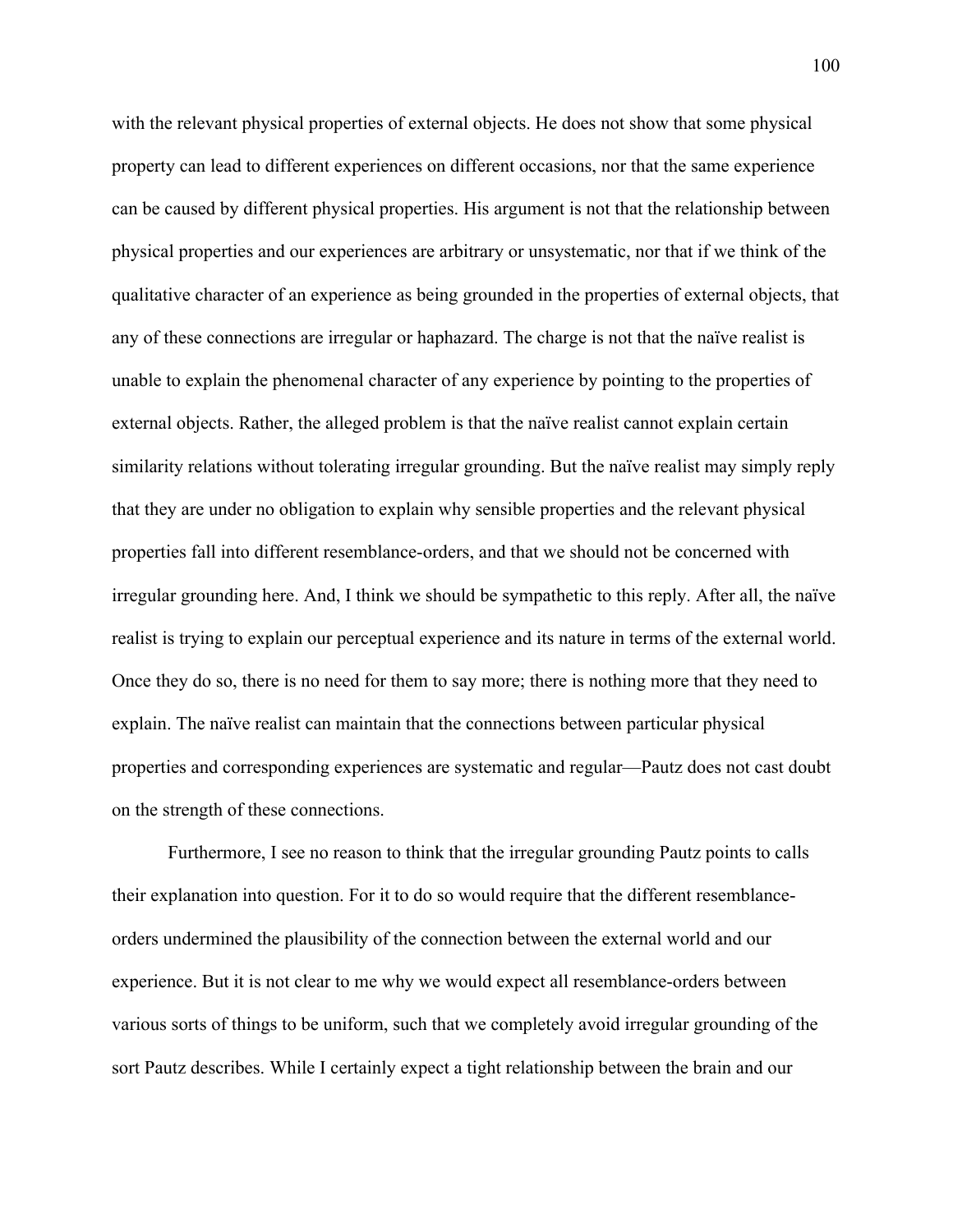experience, such that patterns of brain activity are correlated with experiences, I am not sure whether we should expect that there will also be good correlations between different similarity relations we could tease out. And even if we do want to understand why the resemblance-orders in question differ, we need not think it is the job of a theory of the nature of perception to help us here.

Thus, I do not think Pautz succeeds in driving a wedge between experience and the external world, such that the naïve realist account of perception is called into question. His argument, and the empirical work he points to, does not give us a compelling reason to doubt that the naïve realist can explain the phenomenal character of our experiences in terms of mindindependent objects and their properties.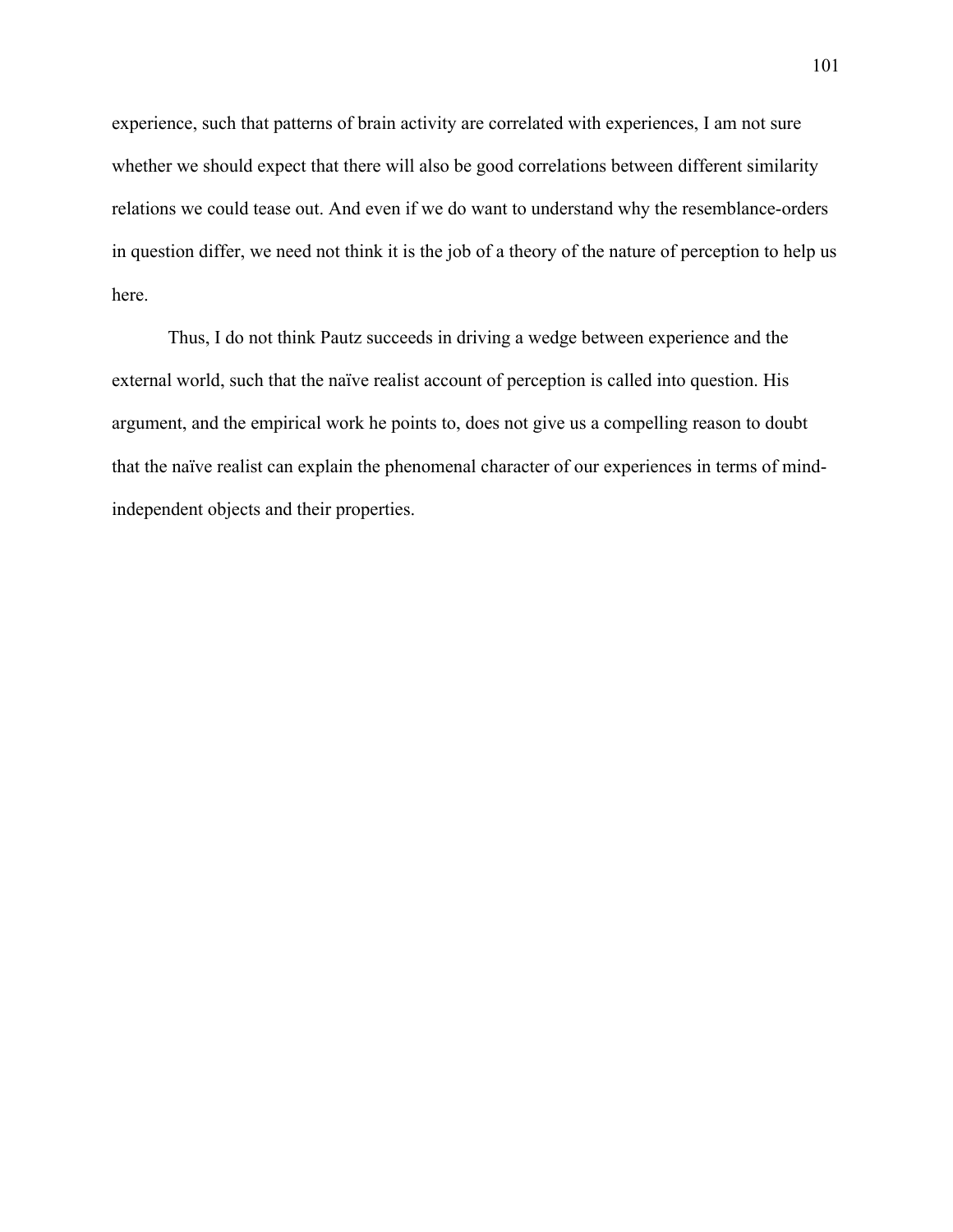#### Chapter 3

# Two Arguments Against Naïve Realism

### **1. Introduction**

A review of the literature uncovers one promising argument that uses recent empirical work to argue that naïve realism is false and indirect realism is correct: the mismatch argument, which we find in Smythies and Ramachandran and, possibly, in Brown. The argument is: (i) In the rivalry study, an individual is presented with two patchwork images. The mindindependent objects causally interacting with the individual's sense-organs are the jumbled images C and D.

(ii) The individual experiences two coherent images alternating. Their perceptual experience is of chimpanzees alternating with foliage and they do not experience jumbled images.

(iii) We can explain what the individual experiences if we suppose that the brain constructs a representation that determines the character of their experience. The individual is aware of this representation. We cannot explain the character of the individual's experience simply by pointing to the external objects, since their experience, or what appears to them, differs in the way it does from the external objects. In this case, the individual is not immediately aware of the external objects.

(iv) Perceptual experience depends on brain mechanisms that always function in the same way. If the character of our experience in certain instances is determined by a representation constructed by the brain, then the character of our experience is always determined by a representation constructed by the brain.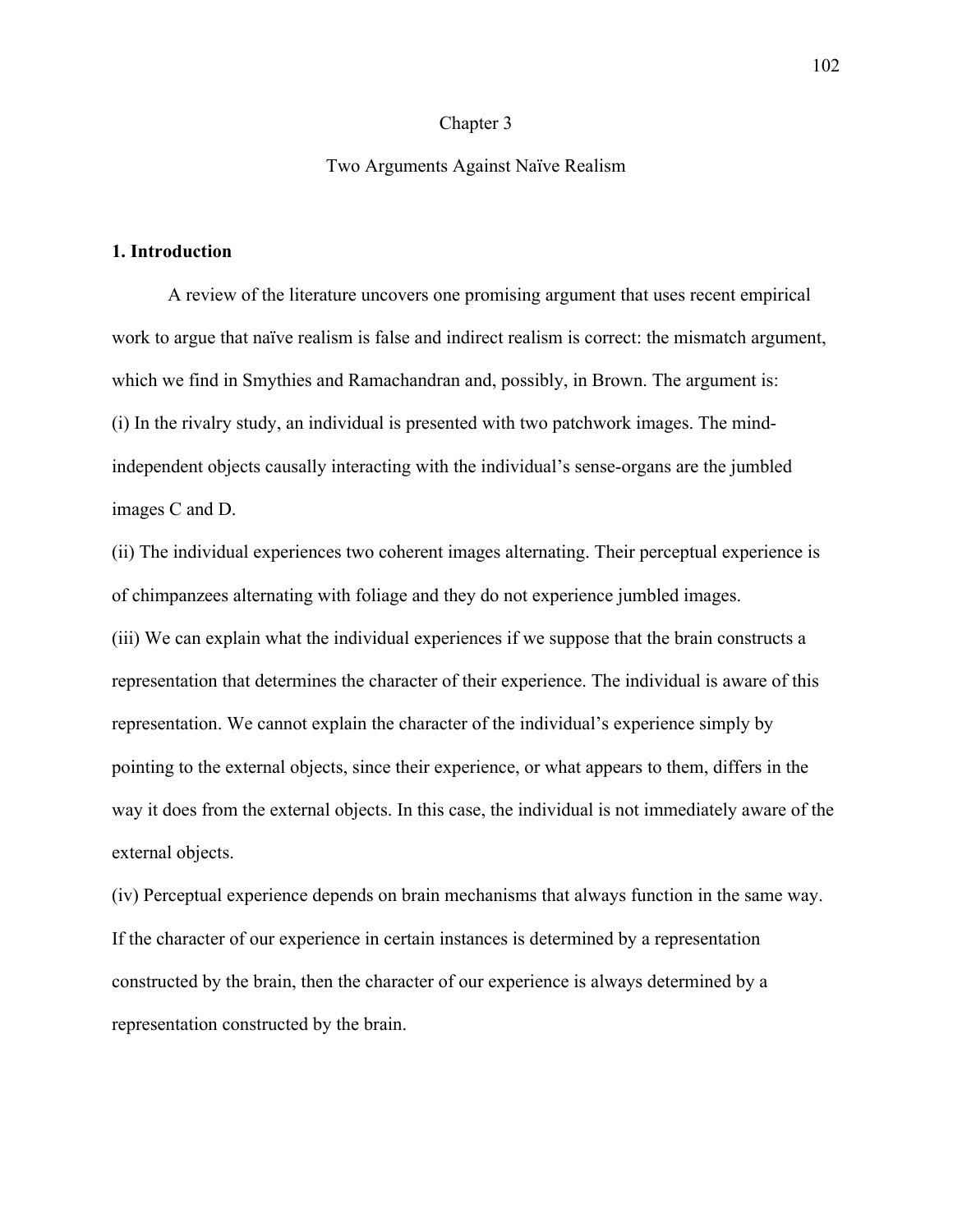(v) Therefore, in perceptual experience we are aware of a mental representation generated by the brain; we are never aware of mind-independent objects and their properties.

The argument gets off the ground with a mismatch, an instance where what a person experiences differs from what is external to them. Any mismatch will do here. In addition to the binocular rivalry study with patchwork images, we have already seen how mismatches can result from spatial and temporal filling-in, multimodal interactions, illusory contours, and colour perception. The argument concerns the question of how we should explain these experiences, and the proposal in (iii) is that the explanation invoke mental representations. From there, the reasoning is that if there is a representation generated by the brain in these cases, then there always is. These two steps are the key points in the argument and it is regarding (iii) and (iv) that we can expect pushback. In order to determine if the argument is successful, we will need to see if we are justified in explaining these experiences with mental representations and if we are correct in thinking that perceptual processing always operates in the same way.

In this chapter, I will closely evaluate the mismatch argument and consider various responses to it. I will argue that none of the responses are effective. Before doing so, however, I will take a closer look at the empirical work relating to mismatches. This discussion will make plain that far from being exceptional occurrences elicited in the confines of the lab, mismatches are the norm in our day-to-day lives. The ubiquity of mismatches will allow me to offer a second argument in support of indirect realism: the argument that mismatches are ubiquitous. Via these two arguments, I will conclude that recent empirical work suggests that perception involves mentally representing the world, such that the phenomenal character of our perceptual experience is determined by a representation. That is, this work supports indirect realism, and compels us to reject naïve realism.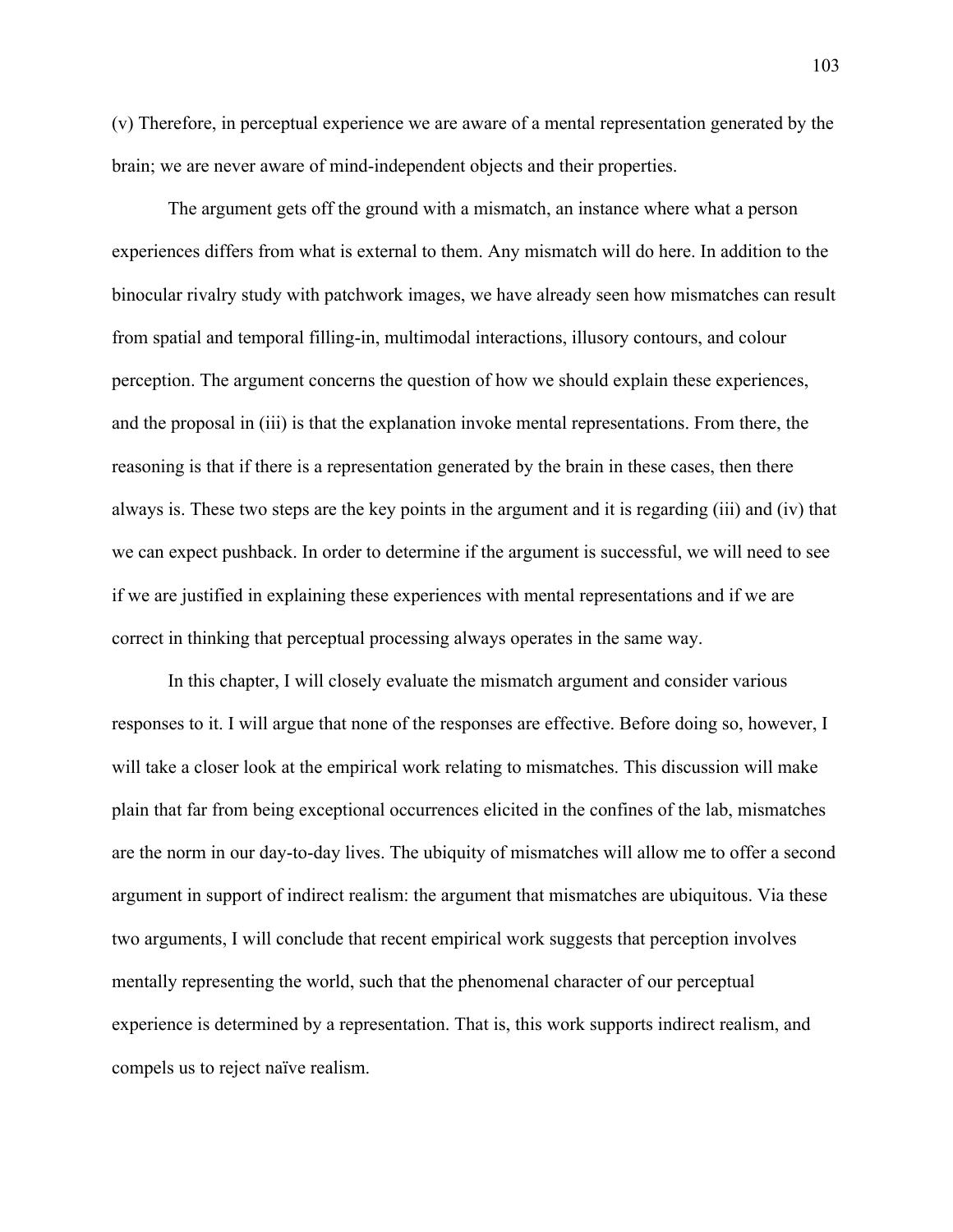# **2. Mismatches**

Mismatches are interesting at least in part because they seem to pose a problem for anyone who wants to say that we directly experience physical objects or are directly aware of external objects and their properties. In these cases objects appear to us to have certain properties or features they actually lack or we have the experience of things that are not actually out there in the world. Such a discrepancy calls out for an explanation, an account of what is going on such that external objects and events lead to these experiences.

That these experiences make such a demand points to a second reason mismatches are interesting: they are a window into the functioning of our perceptual systems.<sup>51</sup> By studying situations where mismatches occur we can uncover fundamental principles of perceptual processing. Hence, there is a lot of scientific research relating to mismatches. And it is often findings from such work that are behind the common refrains that "perception is active" and "perception is construction."

It may be tempting to simply think of mismatches as cases of illusion, but I will stay away from calling mismatches either "illusions" or "hallucinations." "Illusion" is a notoriously slippery expression, and some even question whether there is a clear category of phenomena to which it can be applied (Calabi, 2012; Rogers, 2014). It is sometimes used, as by Brown, to simply mean a qualitative mismatch, but illusions are sometimes thought to involve deception or to require a salient or dramatic effect. Moreover, they may be understood in purely perceptual terms or as involving a cognitive or epistemic component.

 $<sup>51</sup>$  We would want to understand the mind and perception even in the absence of mismatches, and</sup> there is a lot we can learn about perception without focusing on such cases. However, these phenomena seem especially to pique our interest and in many cases offer a unique opportunity to understand certain perceptual processes.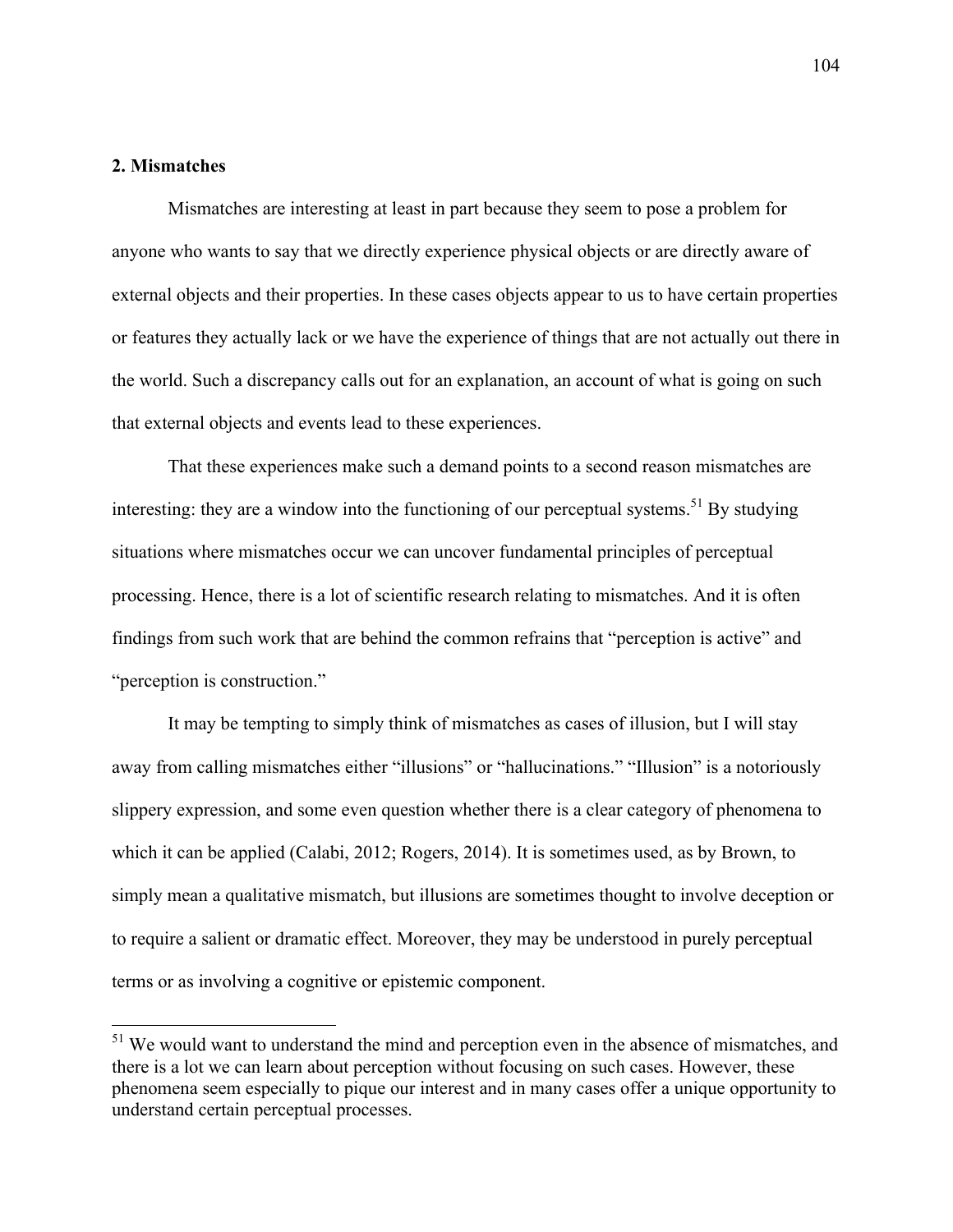Meanwhile, "hallucination" is no less troublesome. Philosophers often consider hallucinations to be cases of perceptual experience where there is no perception and are preoccupied with (possibly only hypothetical) total hallucinations, episodes which are indistinguishable from cases of veridical perception but where no objects are present. Of course, even in the paradigmatic drug-fuelled or psychosis-induced hallucinations there will be things perceived in conjunction with things hallucinated, and the latter may even be intimately related to the former. It also seems perfectly acceptable to talk of elements or aspects of an experience that are hallucinatory, and for these to be divorced from delusion.

More mundane cases reveal how the line between illusion and hallucination may be unclear. Consider the flash and beeps case from the previous chapter. Here, we experience something that is not there, i.e. a second flash. However, the authors call it the "sound-induced flash illusion."<sup>52</sup> The McGurk effect and certain cases of filling-in also seem to blur the boundary between illusion and hallucination.

I think that some mismatches will naturally seem to be illusions, others will seem more like hallucinations, and in many cases neither label will seem appropriate (of course, this may depend on one's preferred definitions). I will stick with "mismatch," and for now not concern myself with the question of whether a particular mismatch—much less mismatches in general is an illusion, hallucination, or something else. If I talk about an "illusory" or "hallucinatory" element of some experience, I will be using these in a rough, pre-theoretic sense.

 $52$  Whether this case strikes us more as an illusion or hallucination may depend on the timing of the flashes, so whether we experience two flashes during a period of time in which the single flash extends, or if the two flashes extend beyond the time over which there is the actual flash. These things, however, can be hard to measure precisely. We also may have questions about properties and objects—e.g. is it a property of the visual stimuli that it is one flash as opposed to two? Finally, it is not clear whether it makes sense to think of the beeps being experienced as flashes, or if this would stretch the boundaries of misperceiving.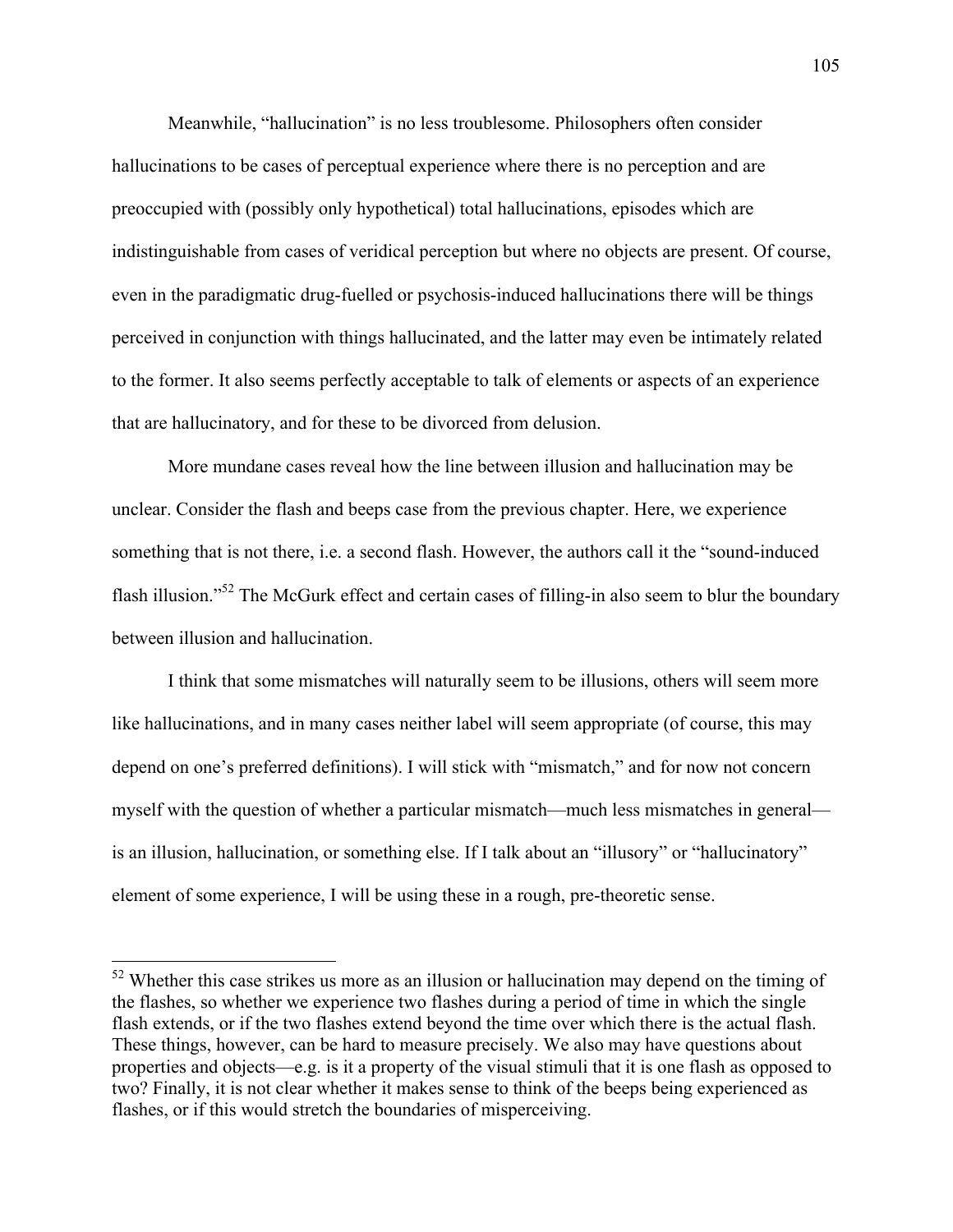In this section I will take a closer look at the empirical work relating to mismatches. In the previous chapter I briefly discussed multimodal perception, binocular rivalry, spatial and temporal filling-in, illusory contours, and colour perception. Here, I examine the relevant empirical work in more detail and consider other findings of the same kind. Examining this work will help us gain a better understanding of perceptual processing across different modalities and shed light on how common mismatches—often slight, unnoticed, and of little or no consequence—are in our daily lives.

# **2.1. Binocular Rivalry**

Binocular rivalry studies can uncover how perception functions, even if the mismatches we find here will not occur outside of the laboratory setting. Typical rivalry studies involve presenting images of different sorts of things simultaneously to the two eyes. For example, a face may be presented to one eye and a house to the other. Functional imaging can reveal which brain areas are more active prior to and during these different conscious experiences. This work can help shed light on which brain areas are involved in processing different kids of visual information, as well as which areas are involved in conscious awareness.

That we experience the two images alternating rather than as superimposed or side-byside also tells us that visual experience is not simply the culmination of a process whereby input to the two eyes is combined in a manner that reproduces the stimuli presented to us. Even though the situation is highly artificial, our experiences here point to the sorts of processing occurring between retinal stimulation and conscious experience.

The rivalry study involving patchwork images can tell us even more about this processing. That our experience alternates between stable images in typical rivalry studies shows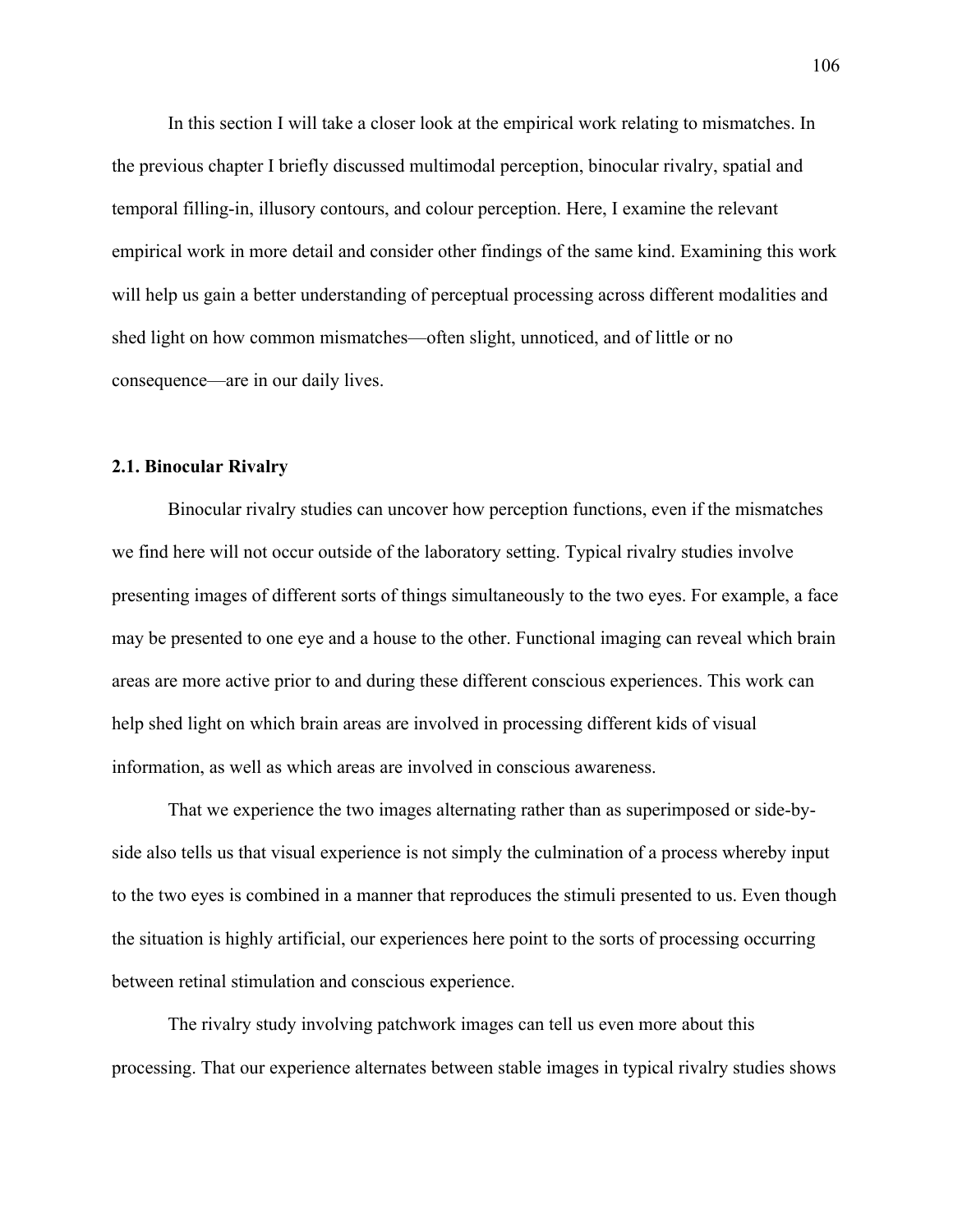a bias towards coherence. That we experience stable images alternating even when we are presented with patchworks is stronger evidence of such a bias. Furthermore, the study with patchwork images begins to point to the sorts of principles that may be guiding the various stages of processing that take us from input to experience. The images presented to the two eyes whether patchworks of monkeys and foliage, or of patterns—are not blended haphazardly, but in a specific way. We can ask why the images are combined in that precise way. The hypothesis that this is related to prior sensory inputs makes sense. Hence, we start to see talk of the brain "interpreting" what is external to us, or "assembling" things, or computing what is "most probably" out there (Tong et al., 1998; Kovacs et al., 1996; Smythies and Ramachandran, 1997). The process will be shaped by prior sensory inputs, including inputs following actions guided by the impression of the world created on the basis of immediately prior inputs—i.e. feedback.

## **2.2. Multimodal Perception**

There are a variety of different things one may mean by "multimodal perception": one may be pointing to the fact that our conscious experience includes qualities from different modalities appearing together; one may be referring to the fact that information from different modalities is integrated during processing and that the different modalities are not causally or functionally encapsulated; one may be concerned with cases where we perceive the same object via two different modalities simultaneously, like when I see my hand on my computer and feel the keys beneath my fingers; or, one may even be referring to the awareness of certain features which, it is thought, we can only have via the coordination of multiple modalities (O'Callaghan, 2017). Typically, at least in the scientific literature, when people say that perception is multimodal they mean that information in different modalities is not processed independently of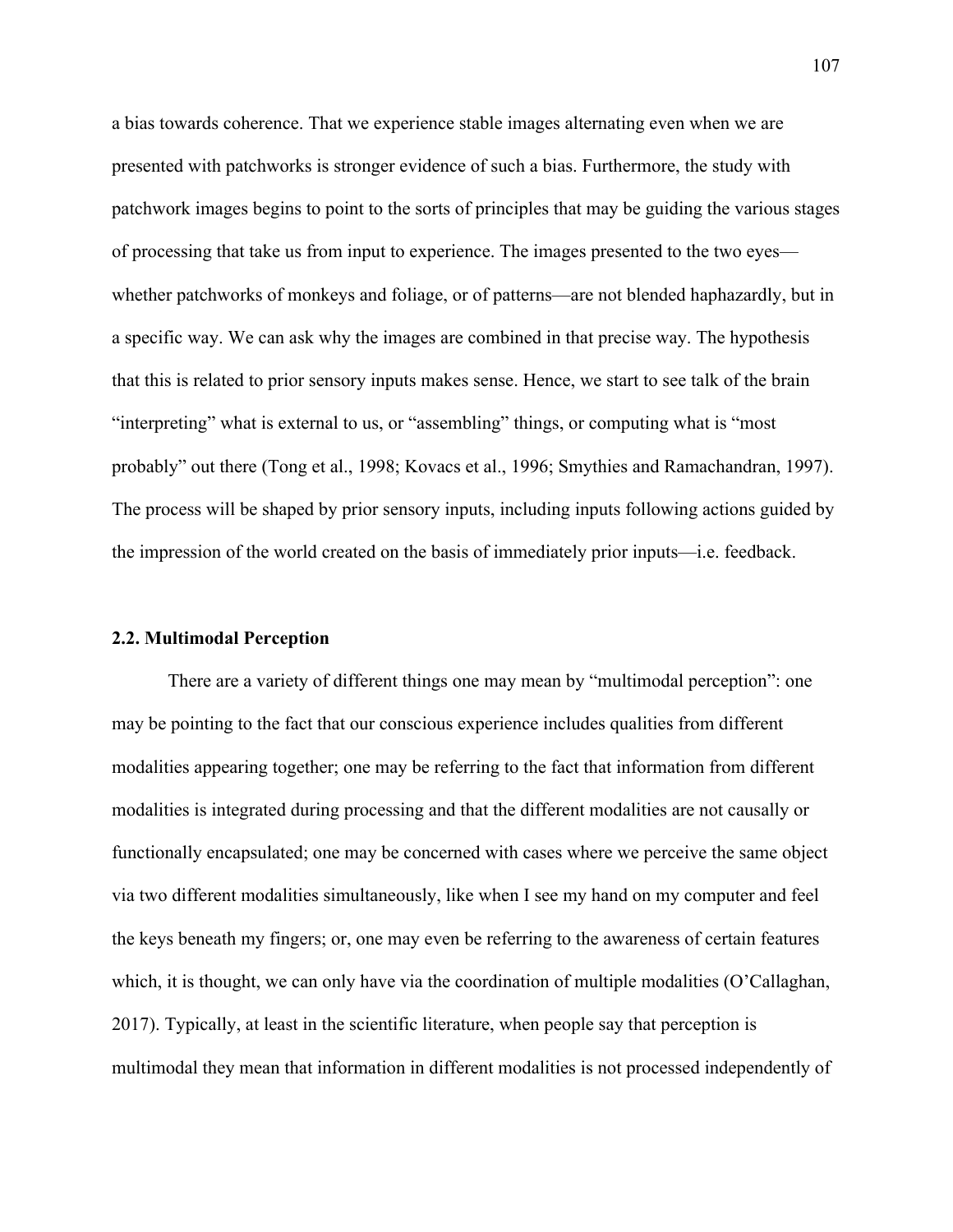information in the others, but that there is integration between modalities. This is what I will mean, too, when claiming that perception is multimodal. Perception is multimodal in the sense that perceptual processing involves the sort of multimodal integration briefly discussed in the previous chapter. It is this integration that makes interactions between the modalities possible, where information from one modality influences processing in another.

That such integration occurs is supported by a wealth of empirical work detailing the variety of ways different modalities may interact, as well as by work revealing the various connections between brain areas that process information from different modalities and the activity of multisensory neurons (see, for example, Stein and Meredith, 1993; Driver and Spence 2000; de Gelder and Bertelson, 2003; Murray et al., 2016). What this research demonstrates is that information from different modalities is brought together in such a way that allows for coordination across modalities. It is not simply that the processing in one modality can influence the processing in another, but that the information in one can influence the information in the other. For example, vision and audition can both map space, but for the spatial information in the visual system to be coordinated with spatial information in the auditory system requires some sort of shared spatial framework (for discussion, see Driver and Spence, 1998, 2004).

Experimental investigations have uncovered a variety of interactions between modalities. Ventriloquism reveals how vision can influence the perception of sound, moving where we experience a sound coming from closer to the visual stimuli (Bertelson and de Gelder, 2004). In the flash and beeps case, audition influences vision, and we experience two flashes when two beeps are presented with a single flash (Shams et al., 2000). The effect has been shown to also occur in reverse, when two flashes presented with a single beep lead to the experience of a single flash (Watkins et al., 2007). The interaction between vision and audition need not involve the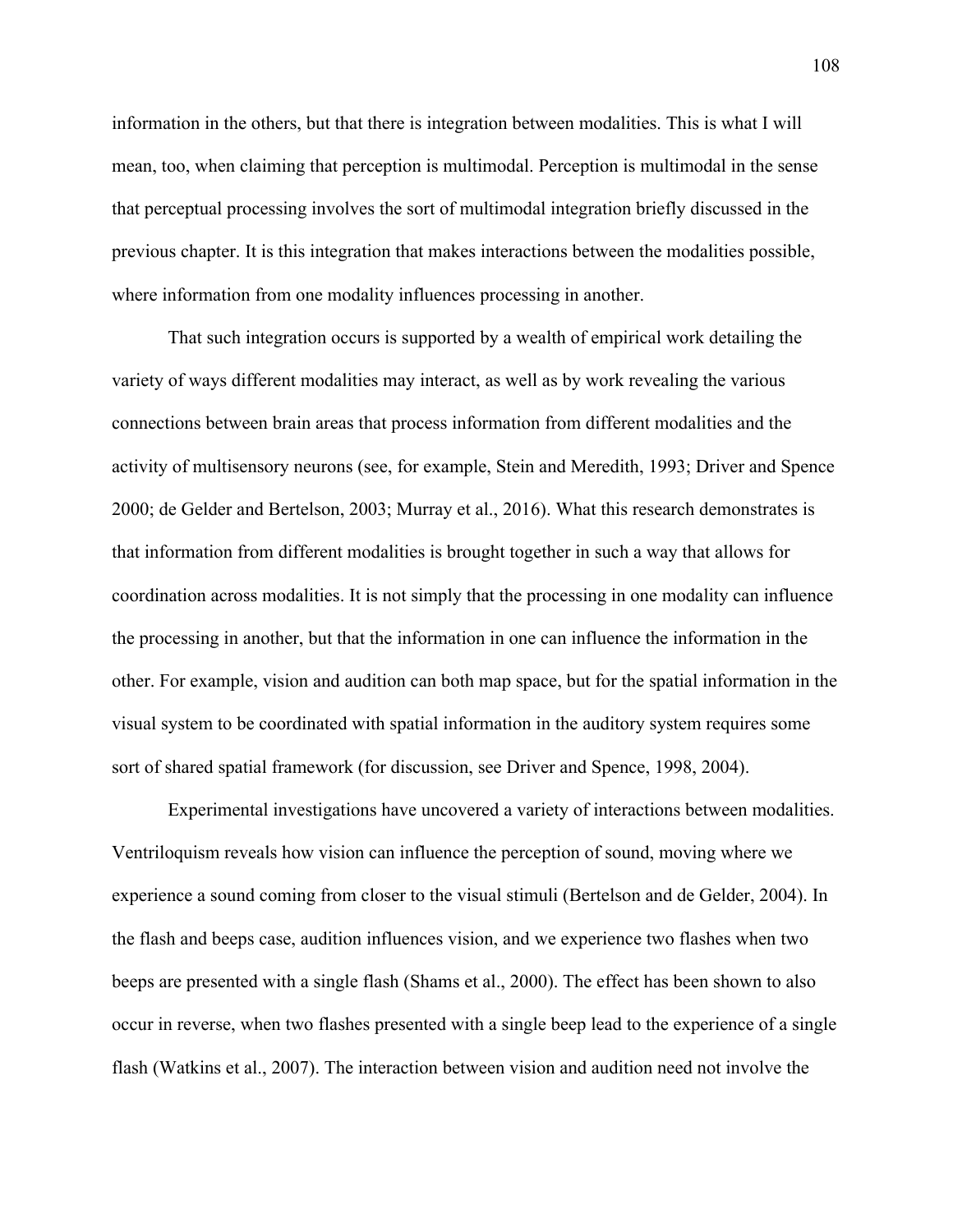clear dominance of one modality. For example, in certain instances of the McGurk effect—e.g. when lip movements for [ga] are accompanied with audio of [ba]—the resulting auditory experience is of a different syllable altogether. Though interactions between vision and audition have been the most extensively studied, tactile stimulation has also been shown to influence vision (Shams and Kim, 2010), and audition has been shown to influence touch (Jousmäki and Hari, 1998) as well as experiences related to taste (Spence,  $2015$ ).<sup>53</sup>

But not all crossmodal interactions lead to mismatches. Such interactions can result in the enhancement of a signal—as in when an auditory stimulus leads to the detection of an otherwise below threshold visual stimulus (Bolognini et al., 2005)—or improved accuracy—as in when vision and audition interact to improve spatial perception (Shams and Kim, 2010). This is not terribly surprising if multimodal perception is adaptive. In fact, coordination between modalities can contribute to the accuracy of our experience in a variety of ways. Since it has better resolution in the spatial domain, vision can improve the spatial perception of auditory stimuli.<sup>54</sup> In contrast, audition excels in the temporal domain, thus enabling auditory information to improve the visual perception of events close together in time (Hairston et al., 2006). Meanwhile, vision and audition work together to improve speech perception (Navarra et al., 2012) and to

 $53$  For discussion of additional effects and interactions, see Stein and Meredith (1993), Driver and Spence (2000), de Gelder and Bertelson (2003), Bertelson and de Gelder (2004), Shams and Kim (2010), and O'Callaghan (2012).  $54$  It was previously thought that vision dominated crossmodal interactions, however it is now

clear that interactions vary according to a number of factors. Whether a given modality may dominate in a particular instance can depend on the quality of the inputs, their timing, and even the modality's appropriateness to the task at hand (Bertelson and de Gelder, 2004). For example, while vision often dominates spatial and motion perception, visual experience can be influenced by other modalities even here, which is not surprising given that motion can be difficult to perceive visually in certain contexts—e.g. darkness—in which case "sound and touch can convey information that can contribute to a more accurate perception of motion" (Shams and Kim, 2010, p. 272; also, see discussion in O'Callaghan, 2016).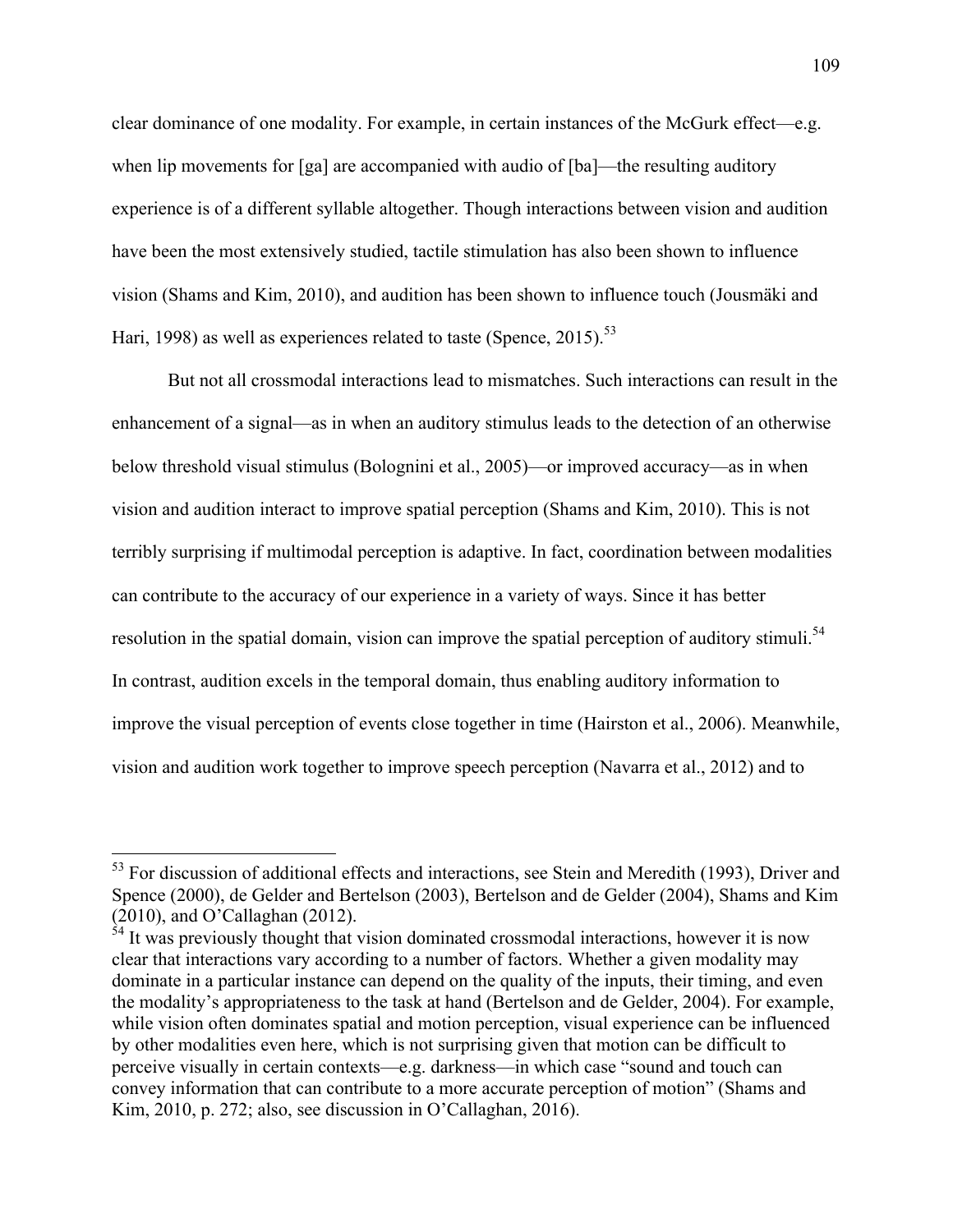achieve subjective simultaneity of physical events with both visual and auditory aspects (Fujisaki et al., 2004).

The notion that crossmodal interactions could render perception more accurate than if the modalities were causally and functionally encapsulated may be puzzling if our understanding of perceptual processing is overly simplistic or based solely on introspecting on our conscious experience. We may imagine that there are external objects and events that interact with our sense organs, which transmit the relevant information to our brains, thus allowing us to experience these spatiotemporal objects and events. With such a picture in mind it may be unclear how, for example, auditory information could make my visual perception more accurate—I already have the visual input and all the visual information I need, so how could auditory information be relevant?

Shams and Kim (2010) help shed light on this matter while discussing illusions resulting from crossmodal influences on vision:

> Why should the visual system be allowed to be misled by other modalities? This kind of crossmodal interaction appears to be nonadaptive. Do these interactions represent a suboptimality in the human nervous system or are there advantages that justify having such interactions?

Intuitively, it can be seen that if there are two sensory measurements (e.g., auditory and visual) available about an environmental variable (e.g., the timing of an event), then given that sensory measurements are always noisy, it would be beneficial to combine the two measurements to obtain a more informed estimate of the environmental variable. More formally, it can be shown that if there are two noisy observations of the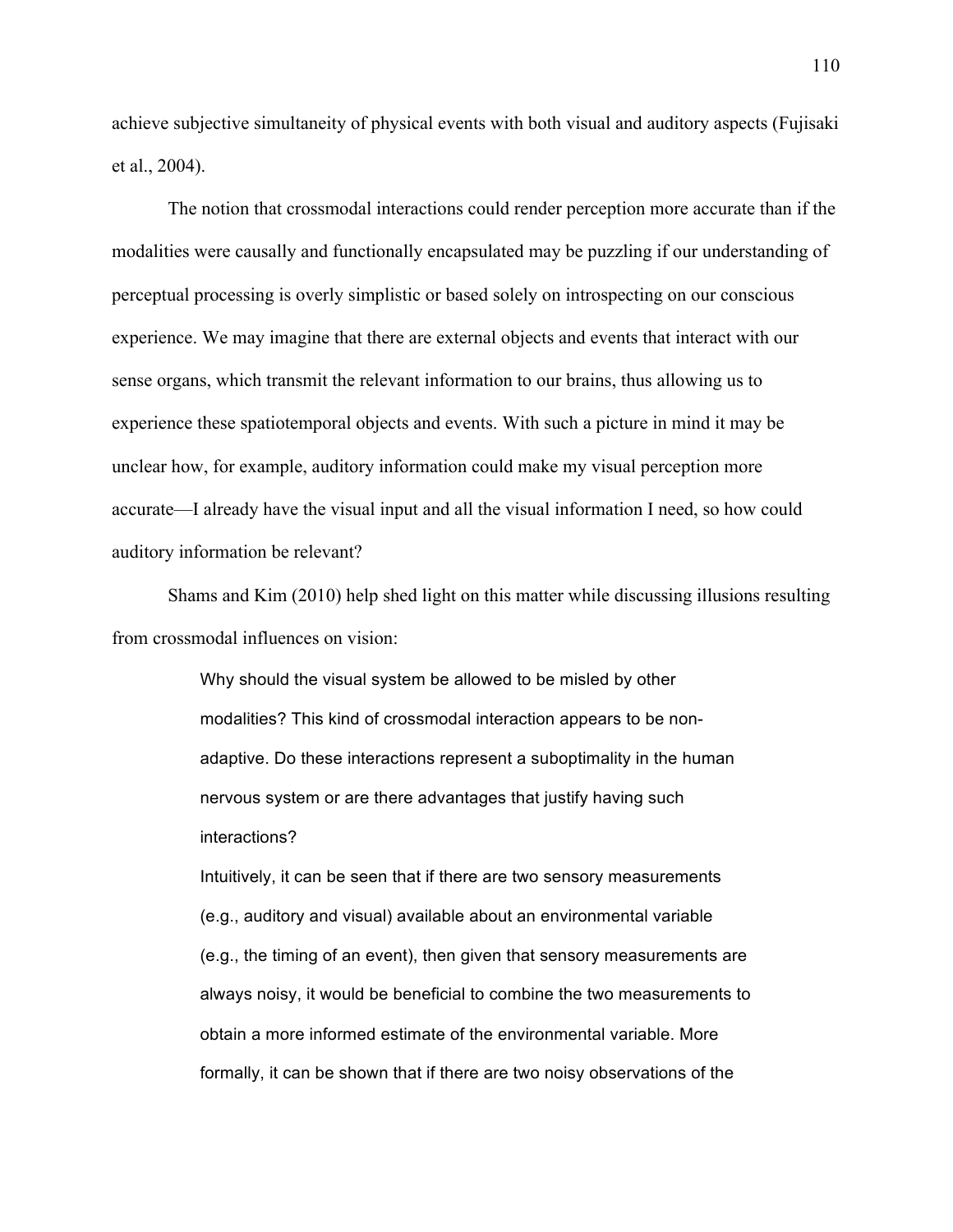same variable, if both observations are unbiased estimators, then integrating the two measurements can result in a more precise estimate. (p. 279)

The key, here, is that not only do different modalities rely on different types of signals that may carry different sorts of information from the world, but there is noise. As de Gelder and Bertelson (2003) note, there is:

> …moment-to-moment variability, or noise, in either impinging stimulation or subsequent processing. This noise usually affects one modality specifically and thus produces transient crossmodal incongruence. Combining information across modalities can bring compensation for these disturbances. (p. 460)

Aside from noise due to the incoming signals themselves (in part do to our own movements) and neural processing, there are temporal discrepancies that arise due to the disparate location of sense organs receiving information from the same source and different timescales for different neural processes (see, for example, Fujisaki et al., 2004). For instance, if two objects collide to my left and make a sound, we have to consider the time it takes for light to reach my retinas, for sound to reach each of my ears, and for the different sorts of brain activations to occur. In order for things to be appropriately bound in experience, the brain must take the different sensory signals to be caused by the same object or event.

The picture that emerges from this work on multimodal perception is somewhat complex. It is important to at least consider external objects and events, inputs to and information in perceptual processing areas in the brain, and our perceptual experiences. Because the inputs to the brain and the information at different stages of processing can be noisy, information from other modalities helps improve the accuracy of our experiences. This happens via interactions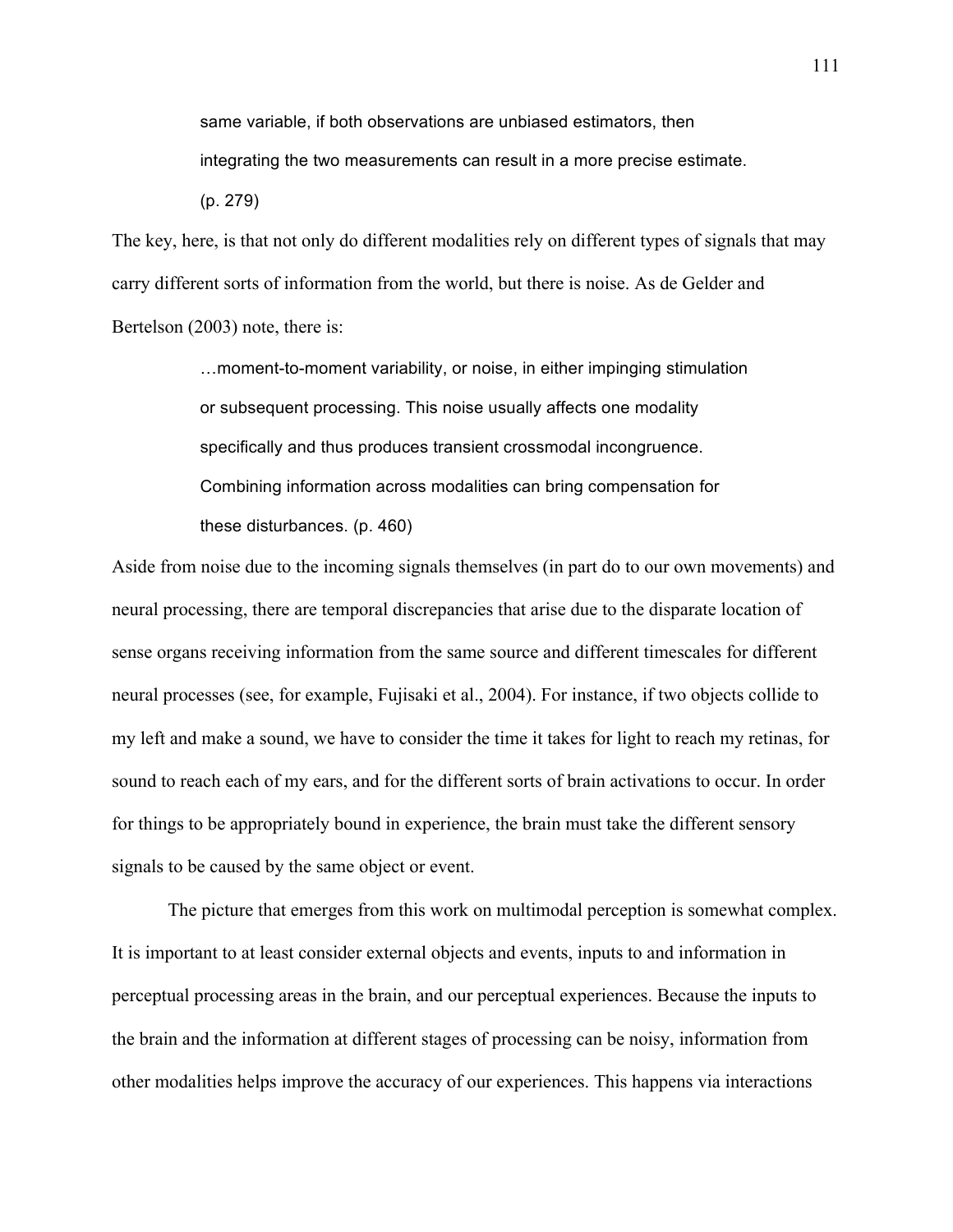between the modalities, when information in one modality influences that in another. Sometimes this influencing will operate mainly in one direction, but it is often bidirectional, helping to coordinate or calibrate neural signals. As a result, crossmodal interactions will often lead to our experiences more closely resembling the objects and events that cause them. Thus, multimodal perception is adaptive.  $55$ 

Where does that leave us regarding mismatches due to multimodal interactions? We have seen that there is multimodal integration and that interaction between the modalities is pervasive. We have also reviewed some of the findings revealing the sorts mismatches that may result. But these mismatches occur in the lab, where stimuli are manipulated to achieve effects. What about in daily life—how common are such mismatches here?

It is reasonable to think that mismatches due to multimodal interactions occur frequently in our day-to-day lives. While it is true that the laboratory setting involves the artificial manipulation of stimuli, the setting is also artificially simple and contains significantly less stimuli than one encounters even in the more controlled environments in the world, not to mention walking through an urban or natural landscape.<sup>56</sup> When we consider how we are bombarded with sensory stimuli as we get on in the world and how noisy these signals are it is easy to understand how mismatches can result from crossmodal interactions. Of course, these

<sup>&</sup>lt;sup>55</sup> That multimodal perception is adaptive does not mean it results in experiences that are accurate in all instances or in all ways. However, one would think that, as compared to other available alternatives, it results in more or less accurate experiences, more often than not, at time-scales and spatial fineness of grain that matter for us.

<sup>&</sup>lt;sup>56</sup> Moreover, the manipulation of stimuli in the lab may even allow this controlled setting to approach the real world in certain respects.

One major instrument of [multisensory integration] research has been the experimental conflict situation, in which two modalities receive incongruent data regarding one particular aspect of the environment. Contrary to a frequent misconception, such conflicts occur not only in the laboratory, but also in the natural environment, and artificial experimental conflicts can be seen as simulations of natural ones. (de Gelder and Bertelson, 2003, p. 460)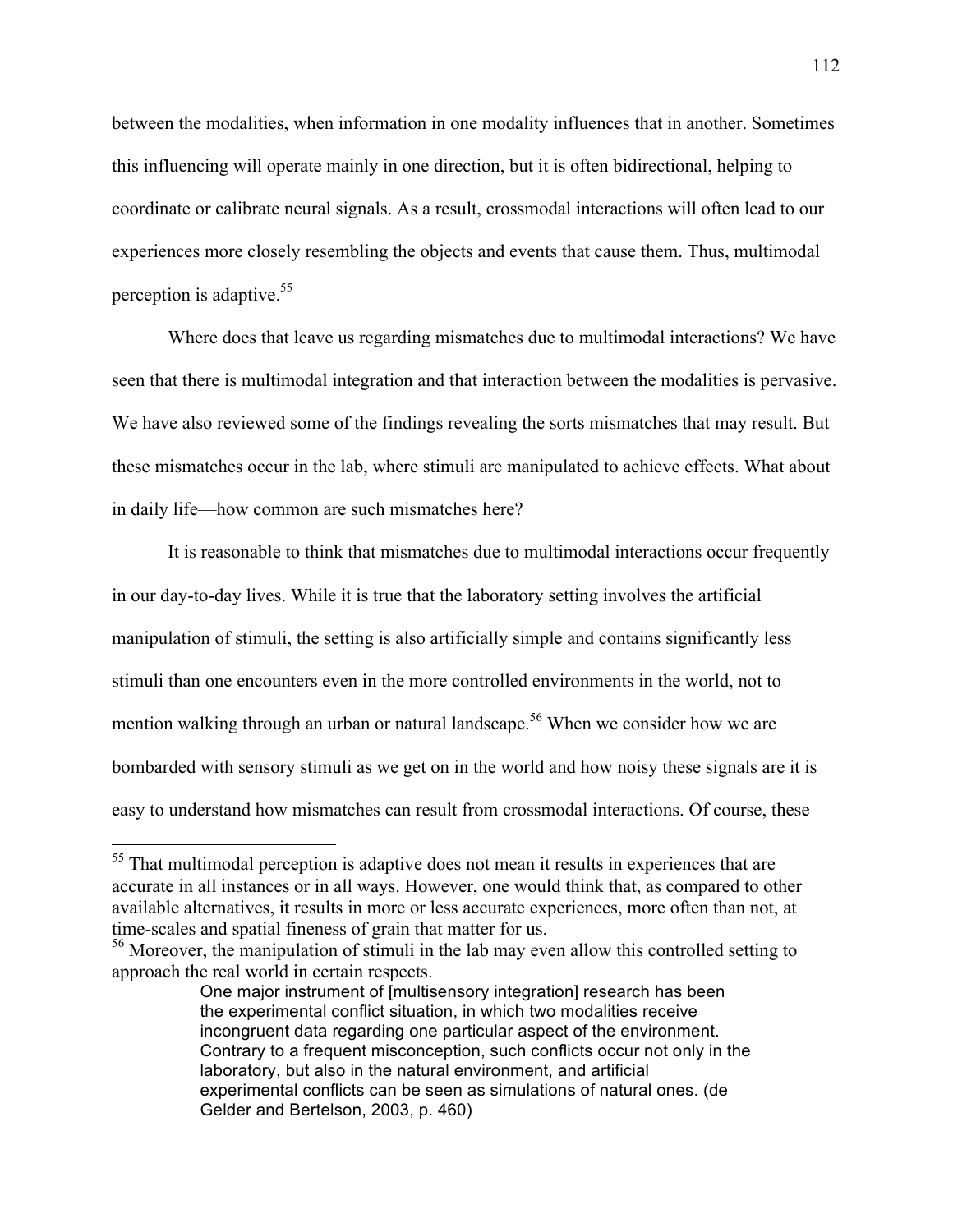mismatches need not be as drastic as what we see in the flash and beeps case or with the McGurk effect. They may simply be a matter of something being slightly displaced in space or time, or there may be a relatively minor mismatch with an aspect of some visual, auditory, tactile, olfactory, or gustatory experience. Given the diversity of effects observed and the ease with which they can be elicited, we can expect mismatches due to multimodal interactions to be common even though multimodal perception is adaptive and renders our perception more accurate than it would be in the absence of such integration and interaction. Though the brain may rightly take multiple incoming signals to be related or to come from the same source, it can also mistakenly take unrelated signals to be related in this way or fail to associate related stimuli.

That such mismatches go unnoticed is unsurprising. Unless it is pointed out to us or conflicts with our subsequent experiences in an obvious way, we will not notice there is a mismatch as we go about our lives. This is particularly true if the mismatches are minor, insignificant instances within the flow of our perceptual experience. But even drastic illusions for example, effects similar to what we get with the flash and beeps case—will likely go unnoticed. Another feature of the lab and the controlled setting is that discrepancies are closely measured, mismatches uncovered and trials repeated, and subjects debriefed. But when a naïve subject experiences the McGurk effect nothing appears amiss. That the experience involves a mismatch is not something we notice from introspecting on our perceptual experience. However, the abundant empirical findings concerning multimodal perception reveal the extent of such phenomena. And this work helps us see that given the flow of experience and how our perception of the world changes as we move amongst the objects in it, if some aspect of an experience involves a mismatch, this is likely to go unnoticed and be inconsequential.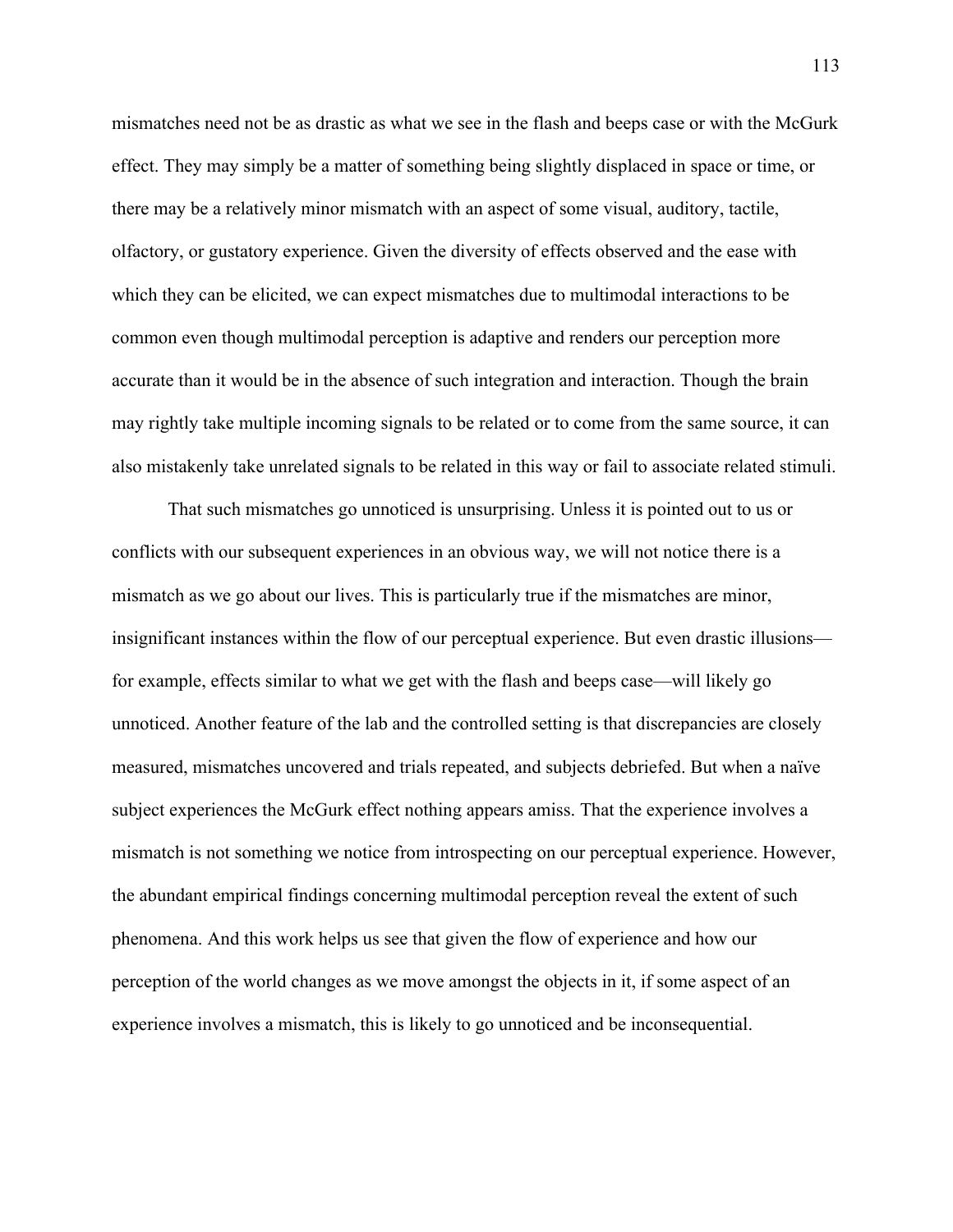## **2.3. Saccadic Suppression and Temporal Filling-In**

From the first person perspective it seems like we open our eyes and the world simply presents itself to us—we open the shutters and there it is. But the reality is much more complicated. Our visual experience is constructed on the basis of information from our retinas, but while our visual experience when our eyes are open is stable and uninterrupted, retinal inputs are anything but. As a result of our moving our eyes many times per second, information from the retinas comes in the form of rapid snapshots of different parts of our environment.<sup>57</sup> Not only must the snapshots be pieced together to construct the visual scene, but the noisy retinal inputs resulting from our saccades must be correctly interpreted as being due to our own eye movements rather than changes in the environment.

That our experience is not herky-jerky despite these eye movements indicates what kinds of processing takes place between light hitting our retinas and our having experience. Causal interactions between our sense organs and the external world yield sensory input, which initiate a series of stages of processing, resulting in perceptual experience. Considering saccades helps us understand what sort of processing is involved, adding layers to our scientific causal picture. Visual processing is not akin to an assembly line whereby a continuous stream of information about the visual scene from both eyes in two dimensions arrives on the conveyor belt and is reconstructed in a straightforward step-by-step process, resulting in our uninterrupted threedimensional experience of the world. When we saccade, information from the eyes is suppressed so that input does not enter into awareness. This is why we cannot detect our own eye movements when looking in a mirror. Suppression—which begins just prior to a saccade—

 $57$  Due to the distribution of photoreceptors on the retina these snapshots are not homogenous in terms of resolution. This further complicates the processing involved in producing our visual experience and may even introduce certain puzzles regarding consciousness, however these issues are beyond the scope of my concerns.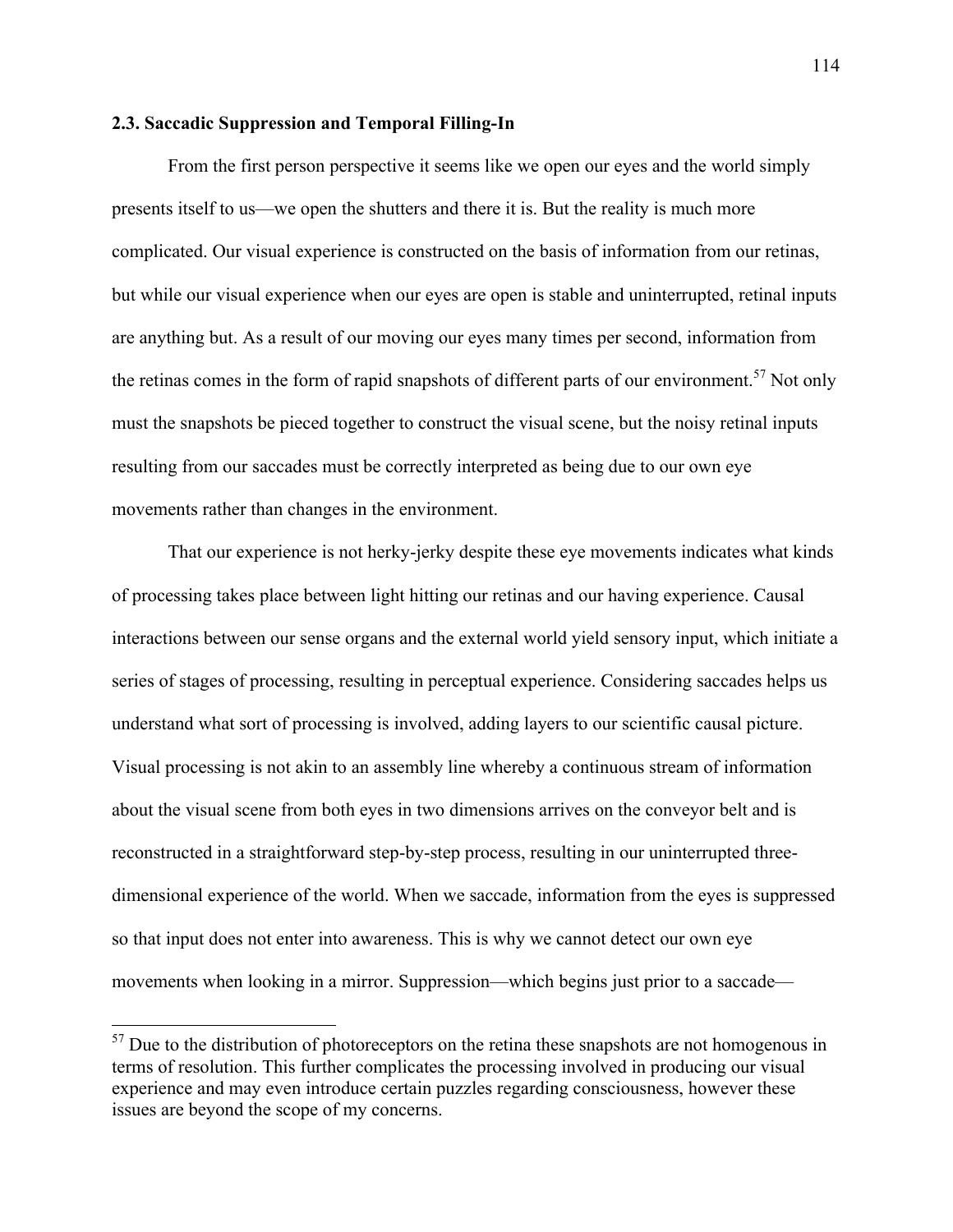makes sense, as it prevents us from experiencing motion and blurriness each time we saccade. However, suppressing information from the eyes during saccades means that there will be brief gaps in the stream of incoming information to the visual system. Because of the time delay from light hitting our retinas to visual experience and the speed with which we saccade, the brain has a chance to construct visual experience from the incomplete parts. Hence, though the brain is effective in producing a stable and continuous visual experience, the process is far from straightforward.

The brain may be able to faithfully reproduce the external world based on the inputs it receives from the eyes. By itself, the sort of construction necessitated by saccades does not imply that there will be mismatches, that there will be discrepancies between our experience and the external world. But once we move away from the simple conveyor belt and discover how our visual experience is produced, we can see how it is possible for mismatches to result from the sorts of processes being considered here. As the brain stitches snapshots together into the spatiotemporal fabric of experience, there will be some inputs missing due to saccading. However, we do not have blank periods in our visual experience because the brain fills in the temporal gaps during which input is suppressed. If we are viewing a static scene, then lacking information from brief periods may not make a difference. But temporal filling-in when we are viewing motion is another matter.

Evidence of temporal filling-in comes from studies like that conducted by Yarrow et al. (2001). Here, subjects saccade to a digital counter that begins to count from zero with the initiation of their eye movement. Subjects overestimate the duration during which the first number is displayed, as compared with subsequent numbers. The amount of time subjects overestimate seeing the number roughly corresponds to the duration of their saccade.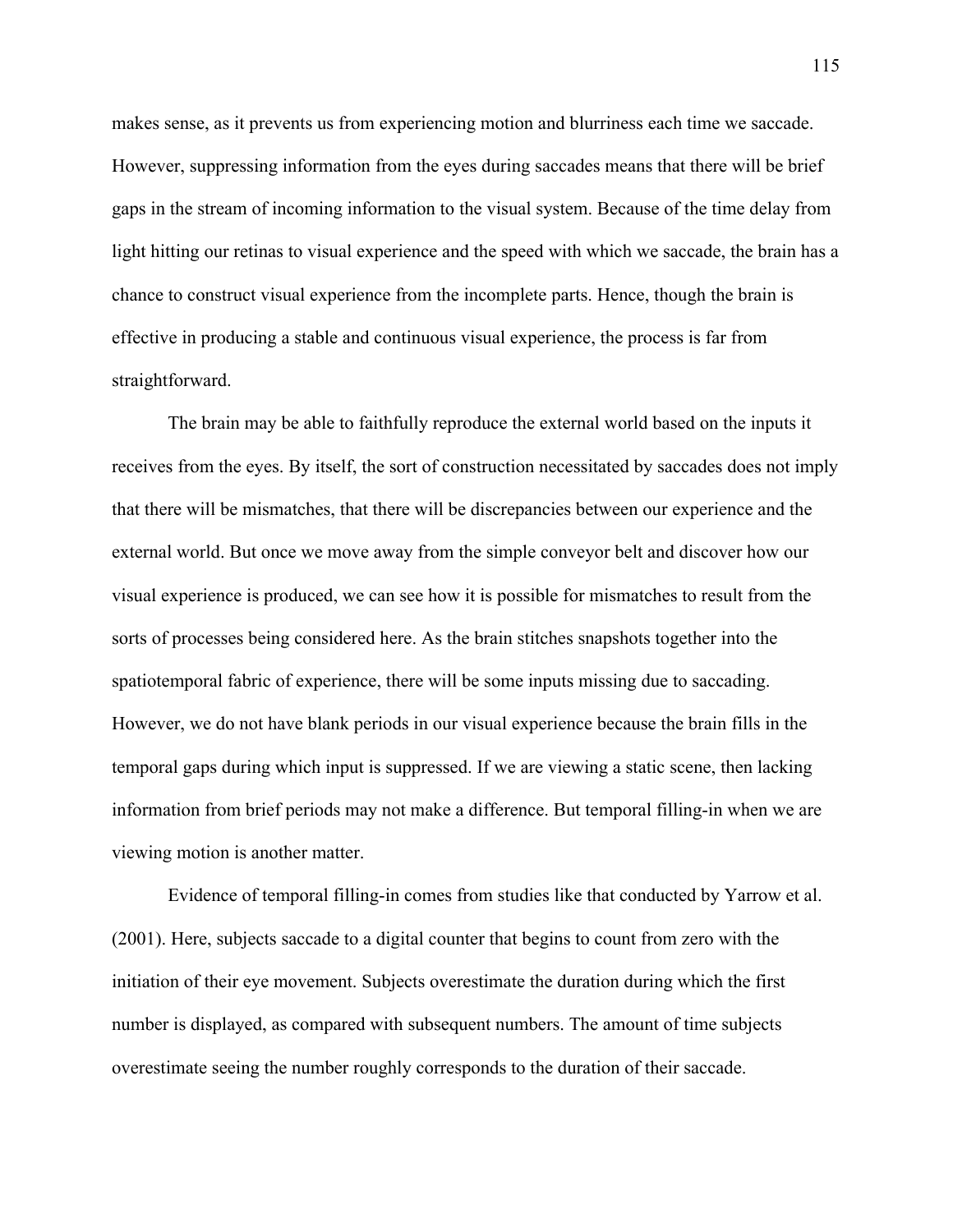The chronostasis observed in the study is the same sort of illusion that occurs when we look towards a clock and the second hand appears to initially stick, or take longer than usual to move. As the authors note,

> …the illusion occurs because the brain extends the percept of the saccadic target backwards in time to just before the onset of the saccade. …We suggest that temporal extension of the target's percept is one of the mechanisms that 'fill in' the perceptual 'gap' during saccadic suppression. (p. 302)

Identifying and measuring the effect is made possible—or at least made easier—by the metronomic movement of a clock displaying seconds. If we saccade towards something that does not move in a uniform way we likely will not notice that something has been briefly stretched in time; similarly, if the motion is too slow, as with a minute hand, the duration added by filling in the gap resulting from the brief saccade will be insignificant compared to how long the hand is in place. Thus, as the authors say, the extension of the percept backwards in time "occurs every time we move the eyes but is only perceived when an external time reference alerts us to the phenomenon" (p. 302). $58$ 

Whether or not a situation affords us the opportunity to notice temporal filling-in, such a process occurs. That is not to say that temporal filling-in always results in a mismatch. If I saccade to my stationary fridge and my experience of the fridge is extended backwards in time so that I do not notice suppression of input during my saccade, there will be no mismatch.<sup>59</sup> But in

<sup>&</sup>lt;sup>58</sup> Perhaps "perceived" is not the best word here, and "noticed" would be more appropriate. <sup>59</sup> Some may consider experience to be in a sense illusory because we do not notice the gap of the saccade, and such phenomena prompt some to note that conscious experience is not what it seems or that experience is constructed. But I am not arguing that we must invoke mental representations to explain the seamlessness of our experience. The lack of temporal gaps in our experience helps shed light on perceptual processing, but this concerns the relationship between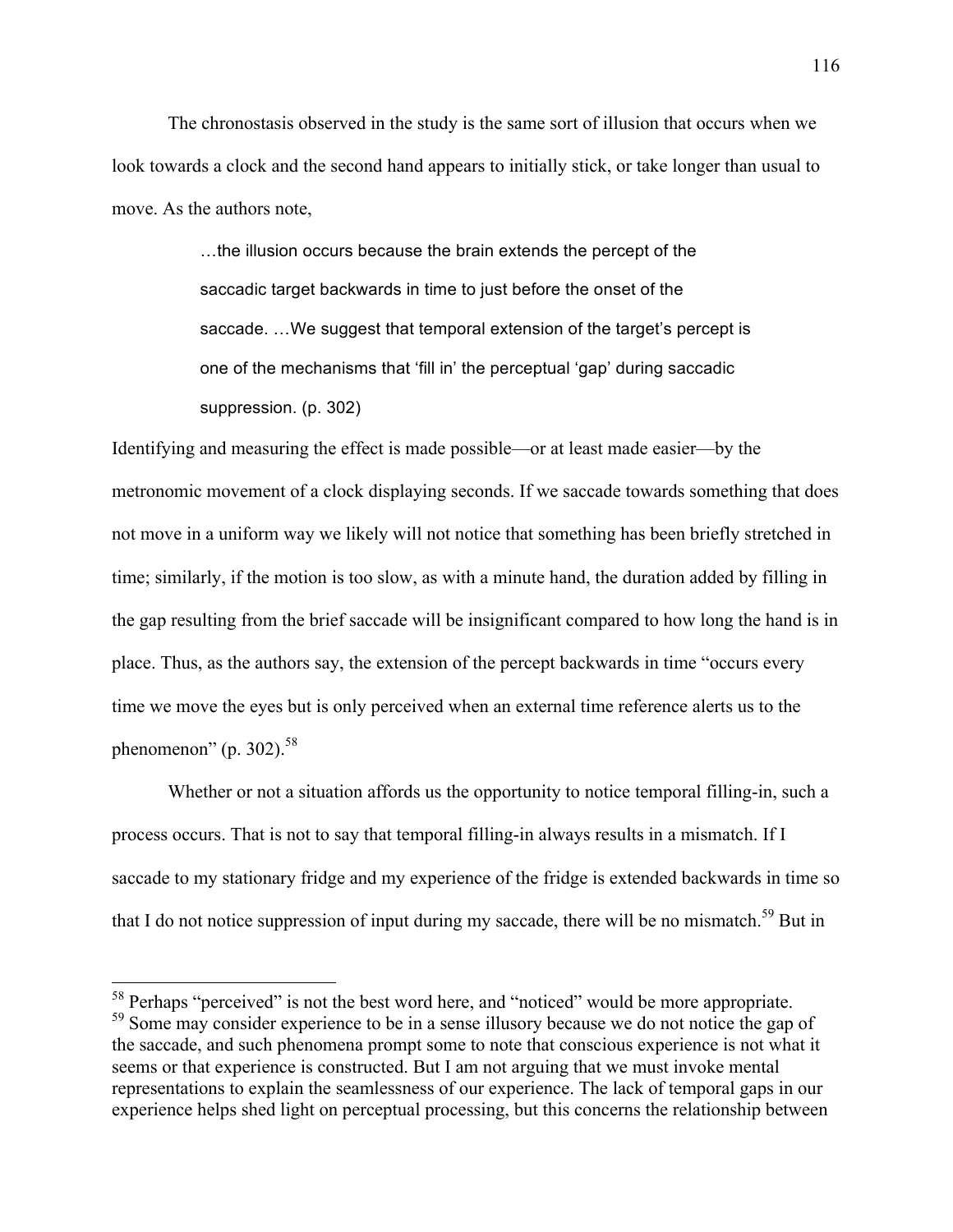the Yarrow et al. study there is a mismatch. The post-saccadic input is stretched backwards in time to fill in the duration of the saccade, when input was suppressed. As a result, in our experience the number (or the second hand) is there longer than it actually was—that is, in our experience it is somewhere that, for a brief period, it was not. The brain can extend the percept backwards in time because of the time delay inherent in perceptual processing. It takes time for our brains to process sensory input, and our experience lags slightly behind what is going on in the world. This lag makes it possible for the brain to "extend the percept backwards in time." If we were to plot out a timeline of what is going on in the world next to a timeline of our visual experience and discounted the time delay due to our perceptual processing such that the two lined up, then the mismatch would be apparent—at a certain point in the sequence of our experience the number will already have changed, though that had yet to happen in the external world $60$ 

Similarly, when things are moving around us in daily life our visual experience of them can be slightly distorted due to temporal filling-in. Because the time periods being filled in are so brief such mismatches will be minor and inconsequential. And because we are not typically looking towards clocks the mismatches are sure to go unnoticed. But that does not mean such mismatches are uncommon, for our world is far from static.

<u> 1989 - Andrea Santa Alemania, amerikana amerikana amerikana amerikana amerikana amerikana amerikana amerikana</u>

sensory inputs and experience. Mismatches concern the relationship between our experience and external objects and events.

 $60$  The point being made here is not that a mismatch results simply because there is a delay between events in the world and our experience of those events, thus we experience things being in certain locations they no longer are in (or even possibly experience things that no longer exist, such as faraway stars). Just as we can highlight a mismatch by comparing what some experience is like in the spatial dimension and what the external world is like spatially, so we can compare two timelines to make salient the mismatch. With temporal filling-in, mismatches result when our experience differs from what is external to us—e.g. the actual motions of external things.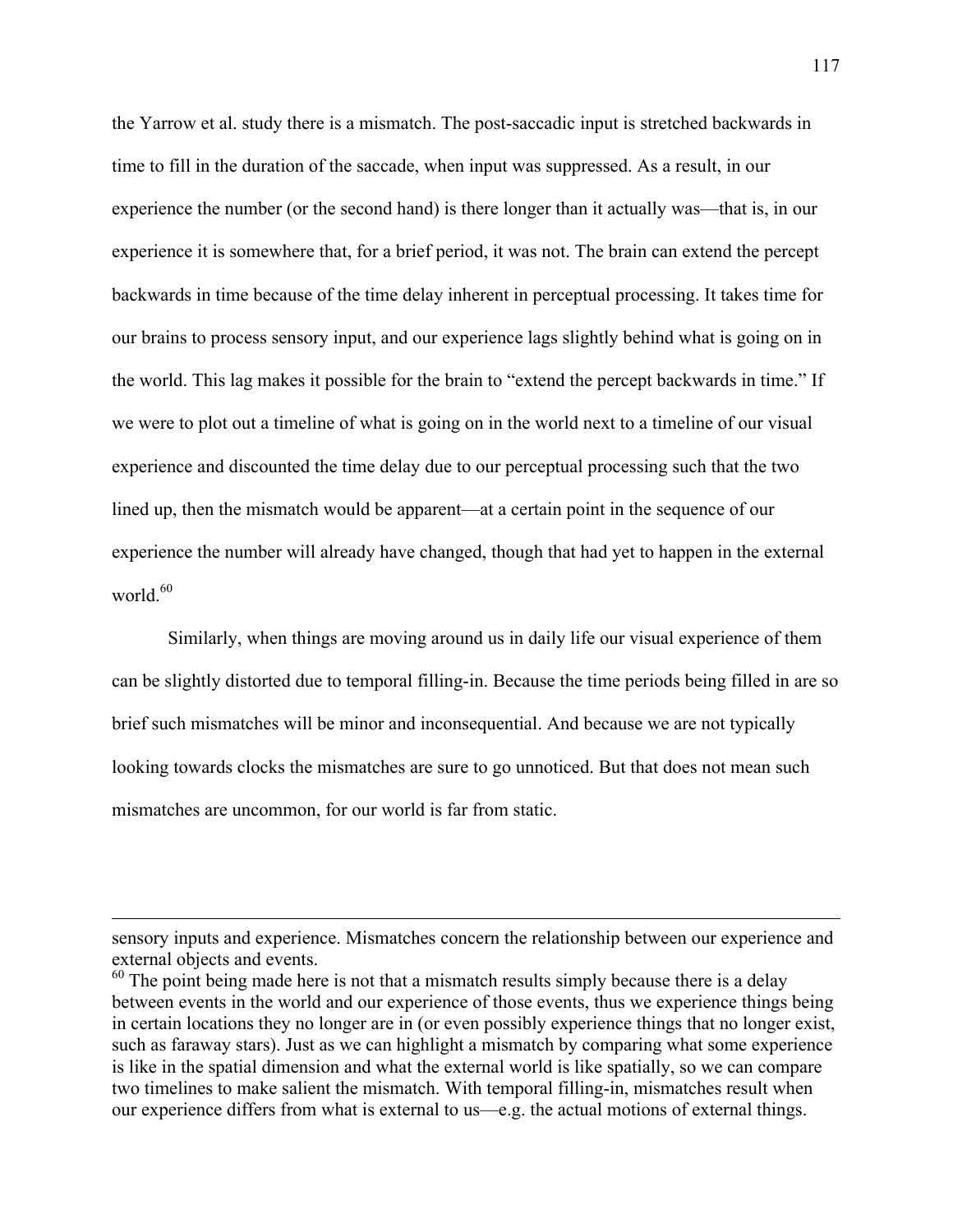# **2.4. Visual Completion**

Visual completion includes a variety of related phenomena ranging from filling-in of the blind spots and scotomata, to illusory contours and the filling-in of illusory surfaces and shapes, to different effects resulting from the extended fixation of a stimulus.<sup>61</sup>

Despite the lack of photoreceptors where the optic nerve exits the retina, we do not experience a gap in our visual field. This is largely because the two blind spots do not overlap and in normal binocular vision information from the opposite eye will compensate for the lack of input from the blind spot. But even if we explore our environment with one eye closed there is no gap in our visual field because the blind spot is filled in. And even in monocular vision this filling-in is likely to go unnoticed.

We can detect filling-in of the blind spot when certain stimuli are viewed under particular conditions. For example, a centimeter-wide black spot on a white sheet of paper will disappear if viewed at a distance of about a foot, displaced slightly towards the side of the open eye. In order to study this phenomenon, a variety of stimuli have been created which render the filling-in salient (for examples, see Ramachandran, 1992; Komatsu, 2006). Monocular viewing of these stimuli at a certain angle and distance results in the surrounding colour or pattern filling-in the dissimilar portion when it falls in the blind portion of the visual field. Thus, when viewing a red square with a blue circle at its centre, one experiences only a red square.

Similarly instantaneous and stimulus-independent filling-in also occurs with scotomata, or portions of the visual field where information is lacking due to damage to the visual system.

 <sup>61</sup> See Pessoa et al. (1998), Komatsu (2006), and Weil and Rees (2011) for reviews and discussion of such phenomena and various proposed mechanisms, as well as different taxonomies.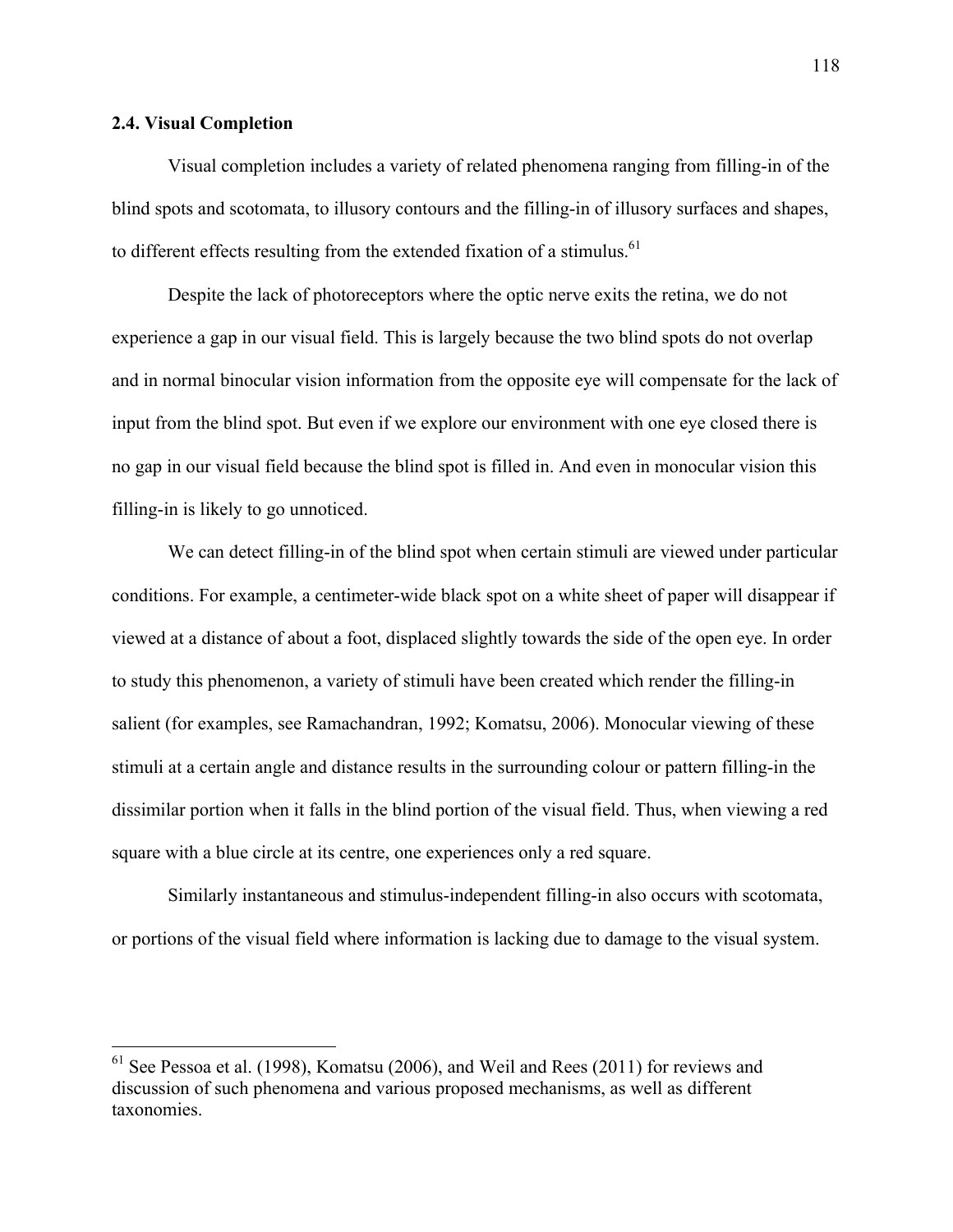Once again, the brain fills in these regions with information from the surround and there is no gap in one's experience.<sup>62</sup>

The brain areas involved in filling-in of the blind spot and of scotomata have been studied extensively. Such filling-in involves active processes, whereby the filled in portion of the percept is actively constructed by the brain (Komatsu,  $2006$ ).<sup>63</sup> That the brain uses information from the surround in order to complete the filling-in and that patterns in the surround can be continued through the filled in portion of our experience suggests that the brain may try to construct what is most likely to be external to us, based on its input.

While there is a lot of interest in this sort of filling-in, in what ways such findings shed light on normal visual processing and everyday perceptual experience is far from clear. Studies investigating filling-in at the blind spot typically involve mismatches. When a subject's visual experience differs from the stimulus before them, experimenters can be sure that what appears in the portion of the visual field corresponding to the blind spot is filled in by the brain. Though we may only notice how our visual experience differs from what is external to us when we view particular stimuli, monocular viewing will typically result in mismatches at the blind spot, where

 $62$  A similar phenomenon has been observed in auditory perception, including the perception of speech. When a sound is interrupted by noise—or when a brief segment of a signal is artificially replaced by a segment of noise—we experience the sound as continuing uninterrupted (Petkov et al., 2007; Shahin et al., 2009). Studying this phenomenon helps us understand everyday auditory perception in environments with background noise and interference.

 $63$  Dennett (1992) raises various concerns about what he takes to be the widespread use of "filling-in" in the scientific literature. His discussion covers a variety of possibly unrelated phenomena, including filling-in at the blind spot. Though he may be right to question the use of such talk as it relates to certain phenomena, and raises important questions about consciousness—e.g. relating to peripheral vision—recent empirical work supports the claim that there is filling-in of the blind spot by the brain. In particular, when the blind spot is filled in in monocular viewing—including when this results in a mismatch—there is activity in the specific area of V1 corresponding to the blind portion of the visual field, where there is no input (Komatsu, 2006). (For a reply to Dennett, see Churchland and Ramachandran, 1994.)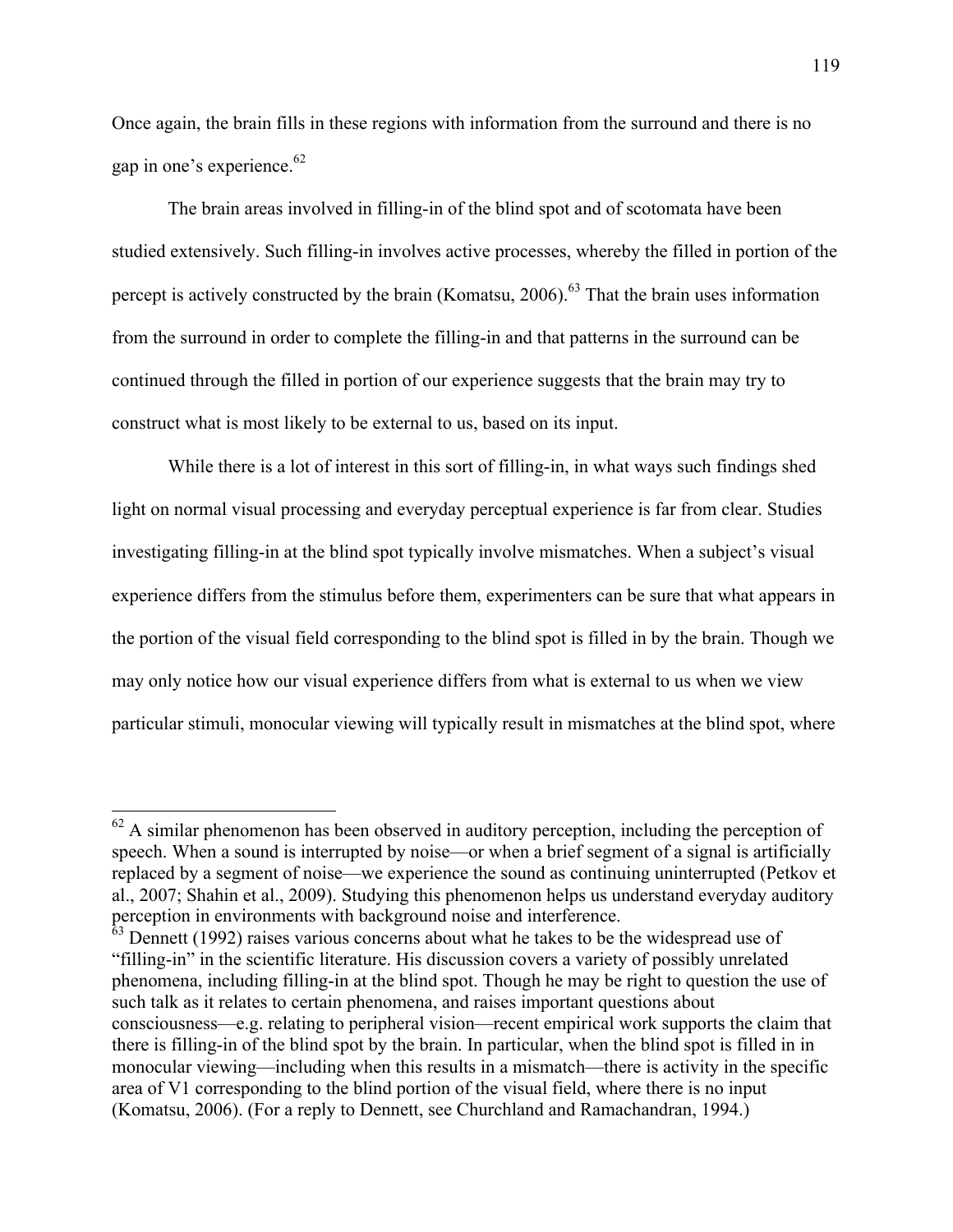filling-in occurs.  $64$  However, binocular viewing is the norm, as we typically do not go around with one eye closed. It seems reasonable to think that filling-in occurs even when both eyes are open, but it is difficult to say. Given that the early visual areas of each brain hemisphere receive inputs from both eyes, it may be difficult to determine whether filling-in occurs in such situations, since the area of the visual field corresponding to the blind spot will have input due to the information from the other eye. Simply by looking at, say, V1, how would we determine if the information encoding the relevant portion of the contralateral visual field was filled-in or due to the other eye? But regardless of whether filling-in at the blind spot and of scotomata occurs when both eyes are open, since there is information from the opposite eye available, this sort of filling-in will not result in mismatches in our daily lives.

Illusory contours are edges, lines, forms, and volumes we experience in the absence of physical support or visual information, when there is no correlate in the physical world. Like filling-in at the blind spot, the effect is immediate and does not require extended fixation; however, unlike such filling-in, the perception of illusory contours only occurs with certain stimuli. Kanizsa figures induce illusory contours and the experience of a shape formed by such lines. For example, four black pacman shapes arranged appropriately on a white background induce the experience of a white square. Lines and gratings arranged appropriately induce similar effects (for examples, see Weil and Rees, 2011; Murray and Herrmann, 2013). Though stimuli

<sup>&</sup>lt;sup>64</sup> As noted, if we look around our environment with one eye closed we will not notice that our blind spot is being filled in or that our experience may therefore differ in subtle ways from the external world. Monocular viewing need not always lead to a mismatch, as what is filled in may correspond to what is in the portion of our visual field—for example, when staring at a uniformly-coloured wall. However, even when the brain gets it right—so to speak—the lack of causal connection between a portion of the scene and the corresponding part of our experience would seem to pose a problem for the naïve realist analysis of perception. The sort of situation described here may be akin to so-called "veridical hallucinations" (Macpherson, 2013).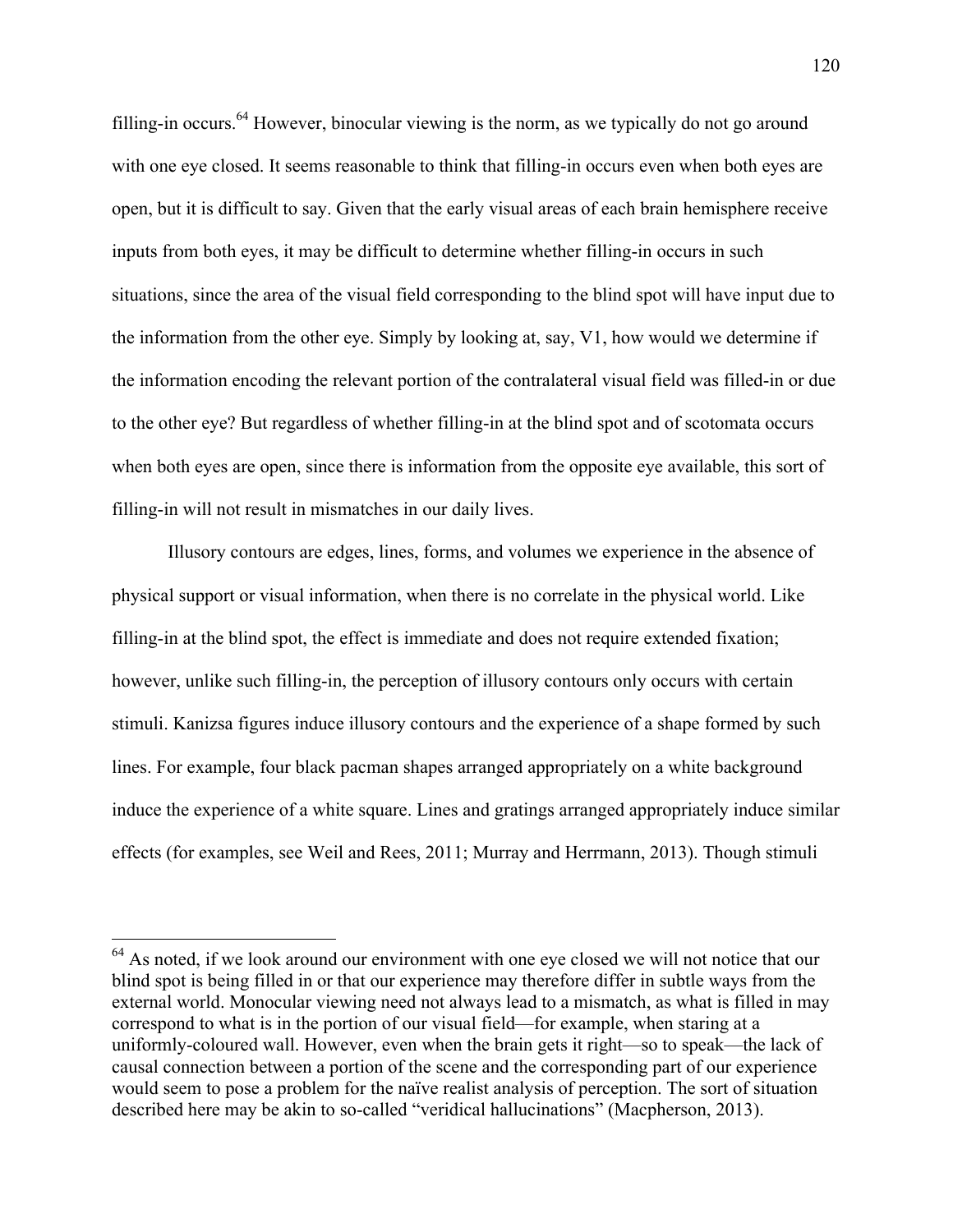are typically created in order to induce and demonstrate the most robust effects, a wide range of stimuli will lead to the perception of illusory contours.

A related effect is the spreading of brightness or colour through a shape or surface formed by illusory contours. For example, neon colour spreading will occur with a stimulus similar to the Kanizsa figure described above, where the relevant portion of each circle is neoncoloured rather than empty. Here, the colour spreads to fill the illusory square, which has a neon tinge. The effect disappears if two adjacent inducers are covered.

Like filling-in at the blind spot, such effects involve active processes and feedback to early visual areas, as well as activity in early visual areas corresponding to the filled in lines and shapes (Komatsu, 2006; Weil and Rees, 2011; Wokke et al., 2013; Murray and Herrmann, 2013). It is thought that the processes involved in these effects are also involved in the normal perception of objects and surfaces, which typically occurs in complex environments where objects are occluded in various ways. The sorts of figures used to clearly induce these effects exploit mechanisms that are involved in everyday object identification and recognition, which more and more are taken to involve active neural processes and feedback from later to earlier stages of processing.

Although the processes underlying illusory contours may be involved in normal perceptual processing in the brain, it does not follow that in normal conditions illusory contours are ever-present. Nevertheless, unlike the sorts of mismatches we see with filling-in at the blind spot, it does seem like mismatches due to illusory contours will occur regularly in everyday experience. Normal environments include many objects at various distances and angles from us, layered in complex ways. As a result, such complex scenes are likely to involve lines, boundaries, and arrangements that induce illusory contours. The illusory contours we experience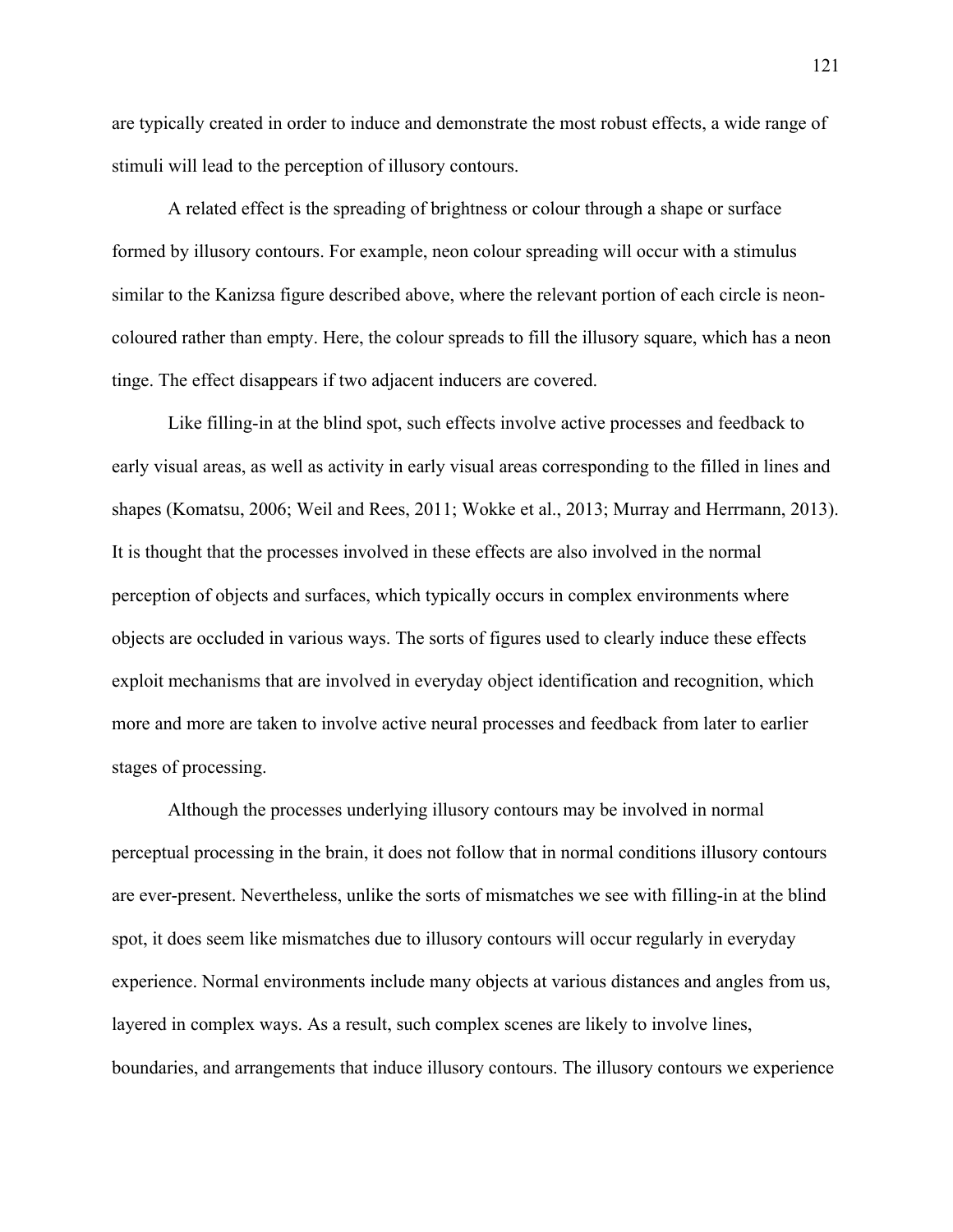in everyday settings may not be as pronounced as the neon colour spreading seen with powerful inducers, and we will not notice the lines were illusory as we move about in our environment and our point of view shifts and we receive new visual input. But it is reasonable to expect that with certain neural mechanisms and tendencies present and the complex input the brain receives, there will be boundaries, lines, and possibly even volumes we briefly experience when none are present in the external world.

Lastly, there are various visual effects that result from steady, extended fixation of a stimulus for several seconds, like image stabilization and the uniformity illusion (Komatsu, 2006; Otten et al., 2017). Given that these effects depend on such extended fixation it can be unclear how they relate to everyday perception, and we certainly cannot expect them to result in mismatches in daily life.

## **2.5. McLaughlin on Normal Geometrical Misperception**

McLaughlin (2016) argues that "normal visual misperception is systematic and widespread" (p. 235). By "normal visual misperception" he means visual illusions that occur in normal viewing conditions, where a visual illusion occurs when there is a difference between our visual experience of some thing and how that thing actually is.

> When we have a visual illusion in virtue of something looking some way W to us, the something in question is not W, and so we have visually misperceived it. (p. 233)

McLaughlin's visual illusions or cases of normal misperception are therefore mismatches—they are instances where our experience differs from what is external to us, as in when we experience some object having a property it lacks. He argues that such mismatches are not exceptional and that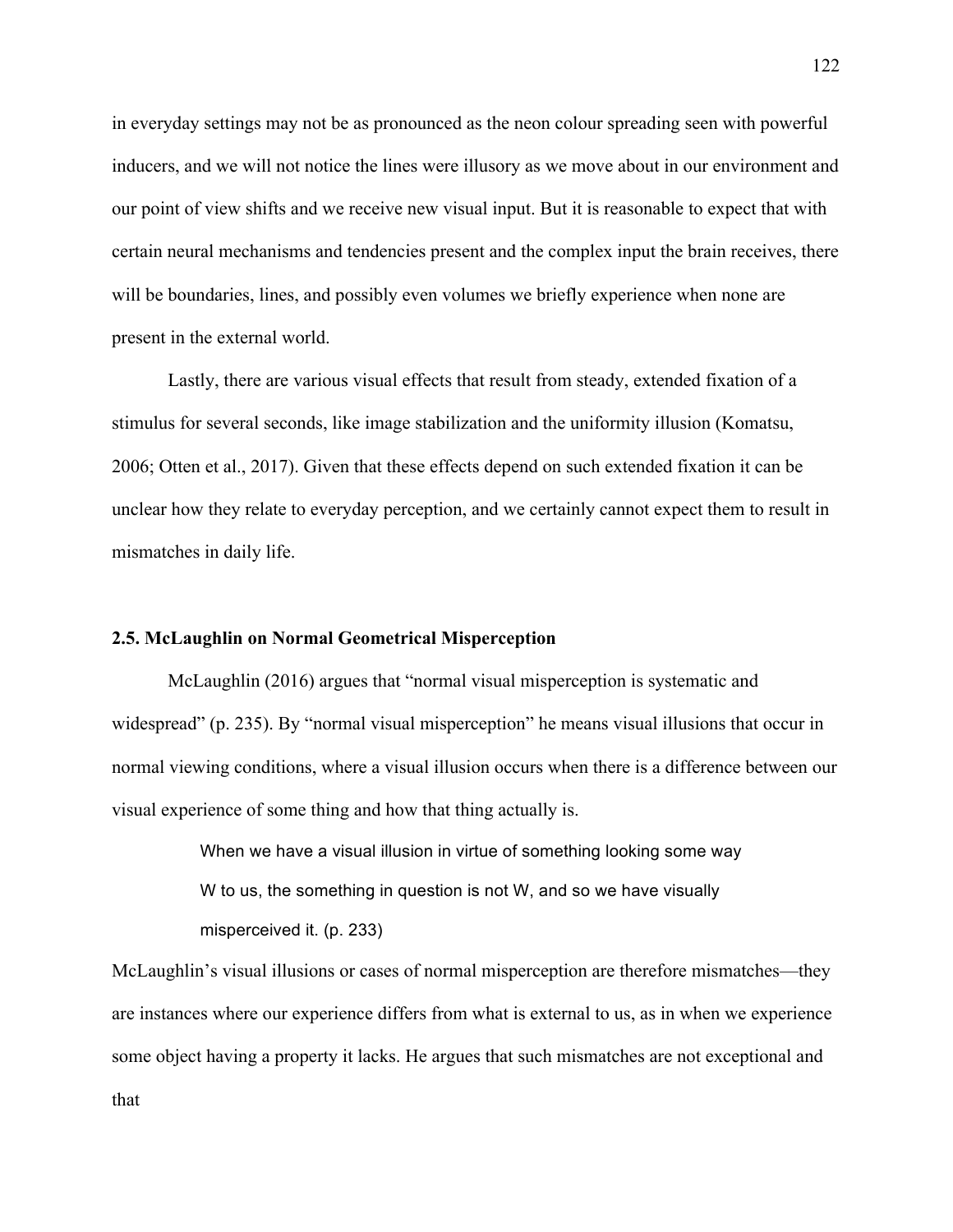…the visual errors in question don't occur only in, or only mainly in, ecologically aberrant circumstances. They are commonplace in our ecological niche. (p. 235)

McLaughlin discusses a variety of findings relating to visual illusions. Some of these findings concern illusions discovered over a century ago, while others involve phenomena that have been investigated only recently. Vertical and horizontal lines of equal length typically do not look equal to us, with the vertical ones appearing to be longer. This is evident in the upsidedown T-illusion, where a vertical line bisects a horizontal line of the same length, as well as when lines of equal length are arranged as a fan. Relatedly, squares and circles look slightly stretched to us, elongated vertically. Angles also appear slightly distorted—obtuse angles appearing larger than they actually are, acute ones smaller—in particular within certain contexts, as demonstrated with figures like the Zöllner illusion. In the Pogendorff illusion a straight line passing behind one or more occluders will not look straight, making it possible to mistake a segment as belonging to a nearby line that stops behind an occluder. Meanwhile, when objects are partly occluded the visible portion will look larger than it actually is (and larger than the portion looks when viewed in isolation or when not partly occluded). Finally, he notes how in foveal vision there are various distortions of space, such as things appearing to be farther apart than they actually are (whereas in peripheral vision they will appear closer together than they are).

Crucially, both for our purposes and for him to make his case, the illusions McLaughlin points to involve stimuli that resemble arrangements we regularly encounter in our daily lives. The figures used to illustrate the various visual illusions resemble things we find in natural scenes. For example, the size illusion caused by occlusion mimics the partial occlusion of objects that is omnipresent in everyday perception. Such normal misperception results from the normal

123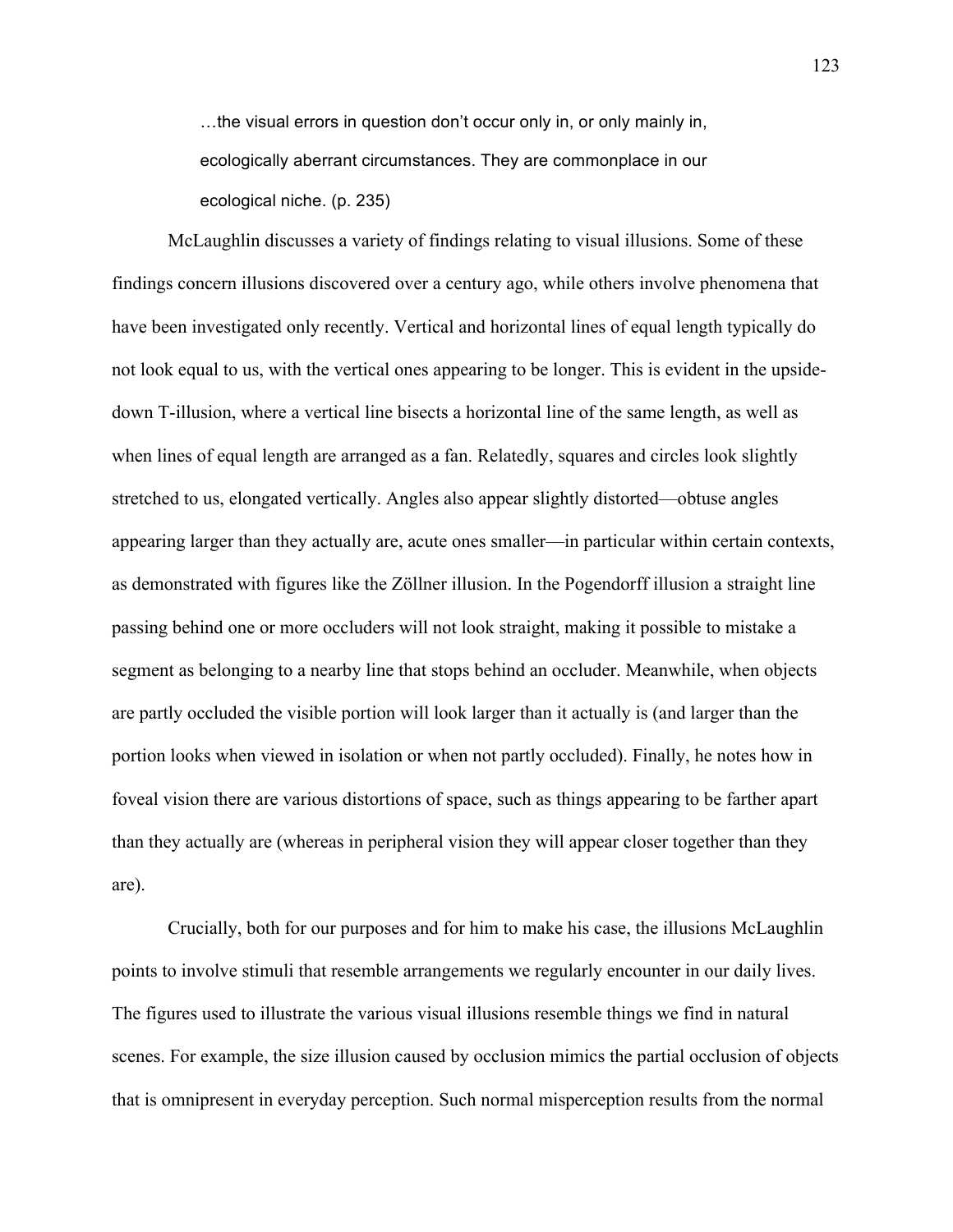workings of our visual system and how it processes visual information.<sup>65</sup> As a result of this processing, we can expect these sorts of mismatches to occur in day-to-day life.

Despite the prevalence of the sort of misperception McLaughlin draws attention to, it would be wrong to think our visual experience is largely mistaken or illusory. As he notes:

> The normal visual geometric misperceptions that I've highlighted don't pose a practical problem. There's much that vision gets right. Needless to say, relying on vision, we do just fine behaviourally, and we do spectacularly well cognitively. Vision science, a cognitive achievement, has even shown us the error of our visual ways. (p. 291)

Though such misperception will certainly result in mismatches in our day-to-day lives, for the most part these will be relatively minor. They will include cases where something appears slightly larger than it is, or where we mistake a part of some distal object as belonging to a different object, or where our experience of an object's location is slightly off. Then, if we view things from a different position, or see an object when it is not occluded in a certain way, our experience will be different. And, typically, the differences between our successive experiences will be slight and go unnoticed.

<sup>&</sup>lt;sup>65</sup> Roughly, McLaughlin understands our visual experience as being the solution to the inverse optics problem. This is the problem of generating visual experience on the basis of the twodimensional retinal images induced by objects and events in the world. The problem arises because a retinal image includes information about shape, angle, orientation, and other things; and, there are infinitely many possible scenes that would lead to the same retinal image. The processing of information in the visual system takes us from images on our retinas to visual experience. The degree to which we "solve" the inverse optics problem may be seen as the degree to which our experience of the external world is accurate. Obviously we do fairly well and get by fine, in particular given how fast the processing is and needs to be. But that does not mean we get things right, much less all of the time. McLaughlin discusses a few different theories about how we solve the problem, and insofar as they posit different principles underlying our perceptual processing, these different theories will offer different explanations of normal geometrical misperception.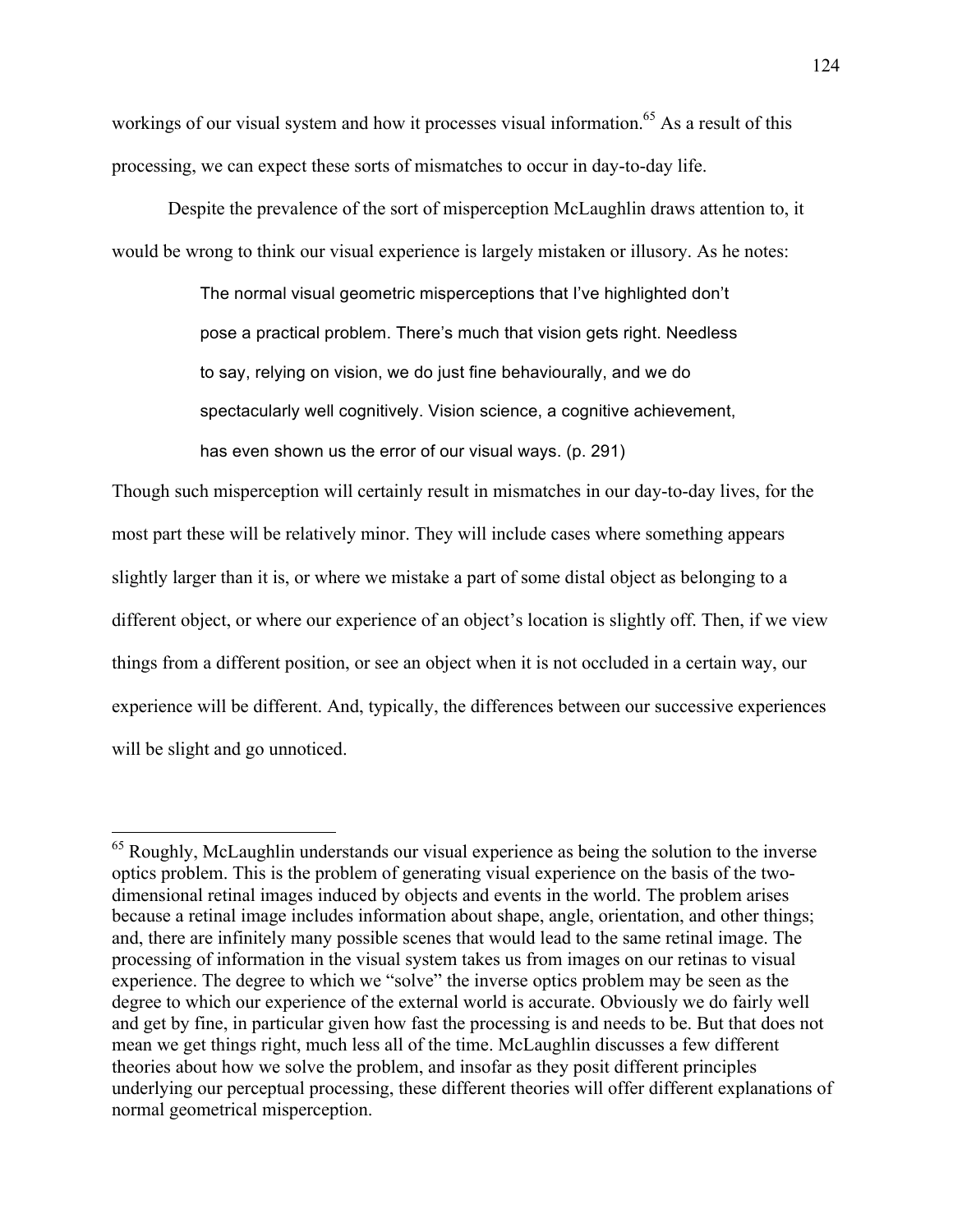# **2.6. Colour Perception**

Recent work on colour perception reveals how our experience of colour depends on a variety of factors besides the properties of the physical objects we perceive. Most fundamentally, "the light reflected from an object's surface entangles information about reflectance with the information about the incident illumination" (Radonjic et al., 2015, p. 1).<sup>66</sup> Disentangling these two factors is essential in order to achieve colour constancy, i.e. the stability of an object's perceived colour across environments. But the illumination of the scene is not the only factor that can impact our colour experience. The surrounding objects and surfaces also influence our experience of a target stimuli (for example, see Allred and Olkkonen, 2013). Meanwhile, environment-independent factors like memory and previously viewed stimuli can impact colour perception (Olkkonen and Allred, 2014; Olkkonen et al., 2014; Olkkonen et al., 2016).

Consider contrast studies, where an object or patch with certain reflectance properties is placed alongside or surrounded by different stimuli. In the basic simultaneous colour contrast case, two identical patches will be surrounded by different borders and placed next to each other. As a result of the different surrounds, the identical central patches will look different to us.<sup>67</sup> The same effect is achieved with the variety of other stimuli that have been produced to study such phenomena, but the basic case is enough to demonstrate that our experience of an object with certain surface reflectance will differ depending on the surrounding objects and environment. The converse also happens, as demonstrated by studies using the basic paradigm: two objects with different reflectance properties can look to be the same colour due to their surrounds.

 <sup>66</sup> This creates an inverse optics problem, of the sort discussed in the previous footnote.

 $67$  The same design can be used with grayscale patches of varying lightness to similarly influence apparent lightness.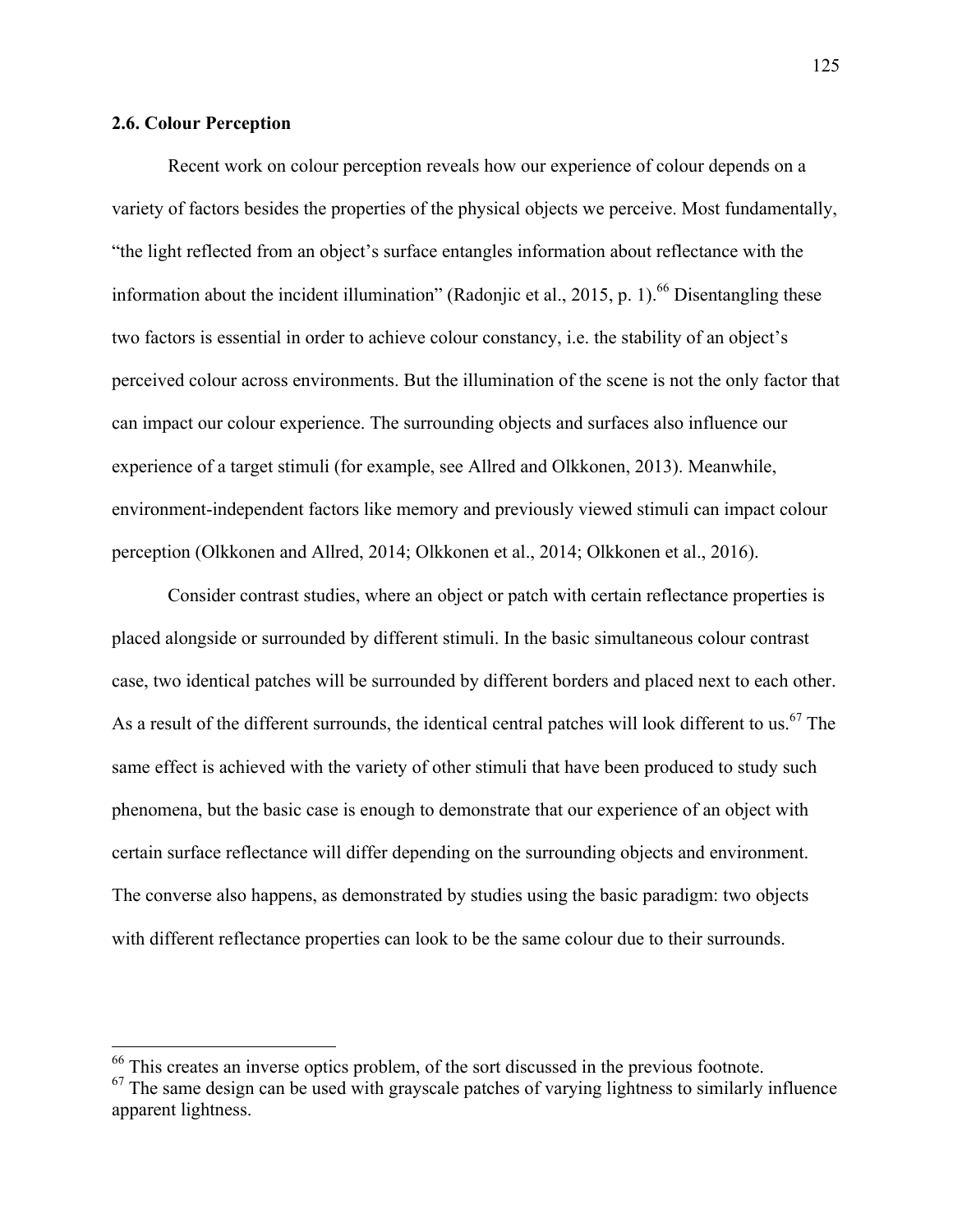This empirical work shows that an object that typically causes a certain colour experience can, in a different context, cause a very different colour experience; and, two objects that typically cause different colour experiences can, in certain contexts, cause identical colour experiences. Though colour constancy is often achieved, such studies reveal that there are often failures in constancy. As noted, it is not only the surrounding objects that influence colour perception, but illumination and perceiver-dependent factors like perspective and memory. And while the stimuli used in certain studies may be different from real-world objects and scenes, similar sorts of conditions are present in daily life. In many ways, real-world scenes and objects introduce many more complexities than are present in experimental settings (Brainard and Radonjic, 2014).

Now, does this mean that colour perception involves mismatches? Because there is significant debate about how we should understand colour, I am hesitant to claim that when it comes to colour our experience often differs from what is external to us. Doing so would seem to involve taking a stance on what exactly is "out there" in the case of colour. However, regardless of how we understand the metaphysics of colour, I think we can view the sort of variation we see in the case of colour perception as being, for our purposes, analogous to the mismatches discussed previously.

With mismatches there is a difference between what a person experiences and what is external to them. In the flash and beeps case we experience two flashes even though there is only one. With the McGurk effect we hear [da] when lip movements for [ga] are accompanied with audio of [ba]. In such cases, objects appear to us to have certain properties they actually lack or we have the experience of things that are not actually out there in the world. The issue—as far as we are concerned—is how we are to explain such cases, and whether we can explain what we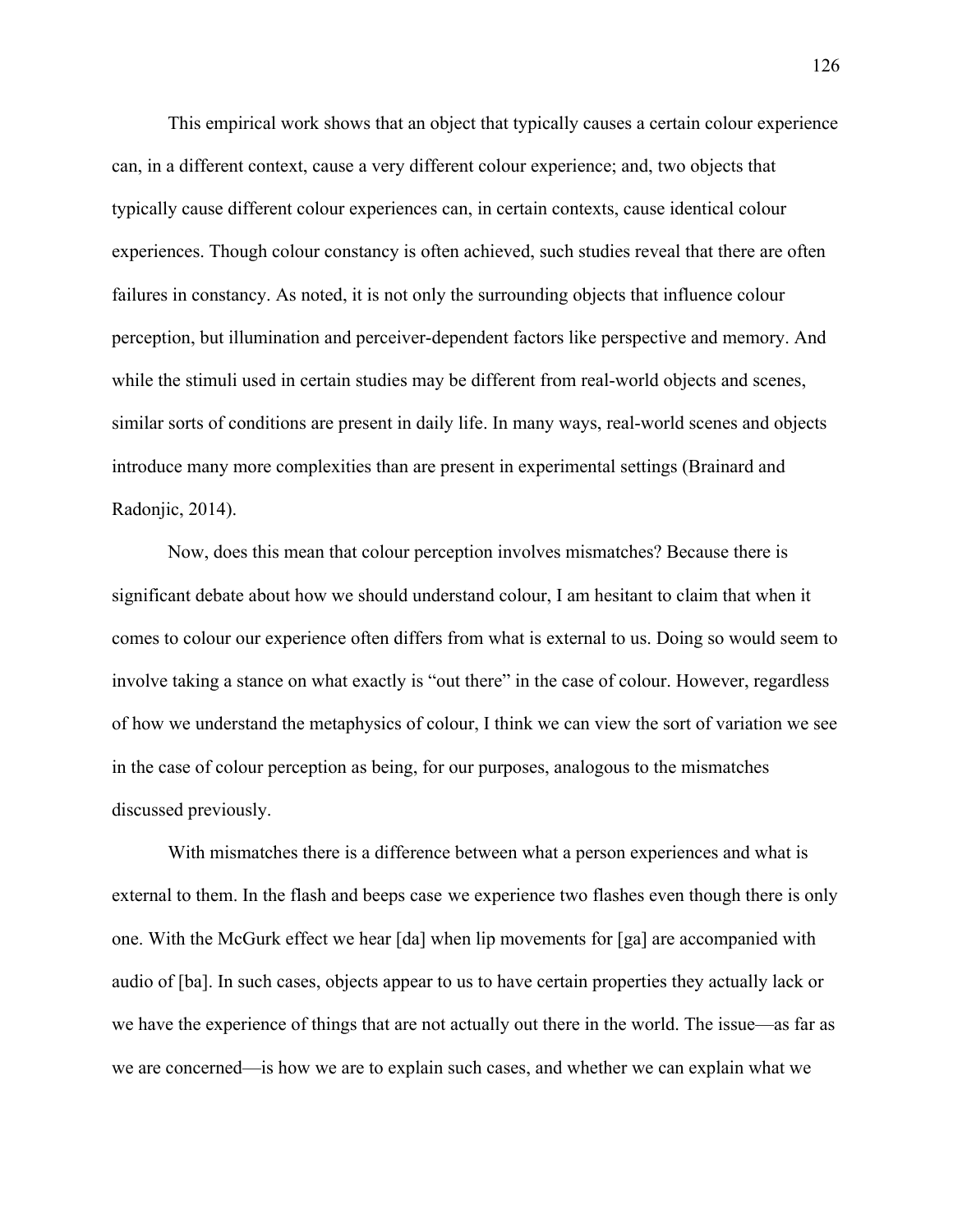experience simply in terms of our being aware of the external objects and their properties. The variability we see with colour raises the same issue regarding explanation. Our colour experience can vary even if the target stimuli remains the same. Meanwhile, objects with different surface reflectance can cause identical colour experiences. Thus, it seems like we cannot simply say that our colour experiences involve the awareness of mind-independent objects and their properties; we will have trouble explaining these experiences simply in terms of the relevant external objects. Because colour experience depends on a variety of factors—some external to the subject, some internal—that contribute to a lack of constancy, we can get the same sort of discrepancy between external objects and their properties and our experience as we do with mismatches<sup>68</sup>

# **2.7. Speech Perception**

Studies investigating the perception of speech reveal something similar to what I remarked on regarding colour perception. With speech, there is a lack of correspondence between the acoustic signals in the external world and our resulting auditory experiences.

Appelbaum (1998, 1999) discusses a variety of findings comparing acoustic speech signals and speech perception, typically focusing on phonetic segments. The most significant findings are that different acoustic signals and cues can lead to the same auditory experience, whereas a single acoustic pattern can cause different auditory experiences in different contexts. There are a number of factors that have been shown to influence our perception of speech. If a

 <sup>68</sup> To borrow language from Pautz—as seen in the previous chapter—we may say that there is poor external correlation, but good internal correlation, since our experiences depend on our neural processing. However, unlike his correlations between similarity relations, the poor external correlation here calls into question the naïve realist's ability to explain the character of a given experience in terms of an object's properties because the relationship between the properties of objects and our corresponding colour experiences comes apart.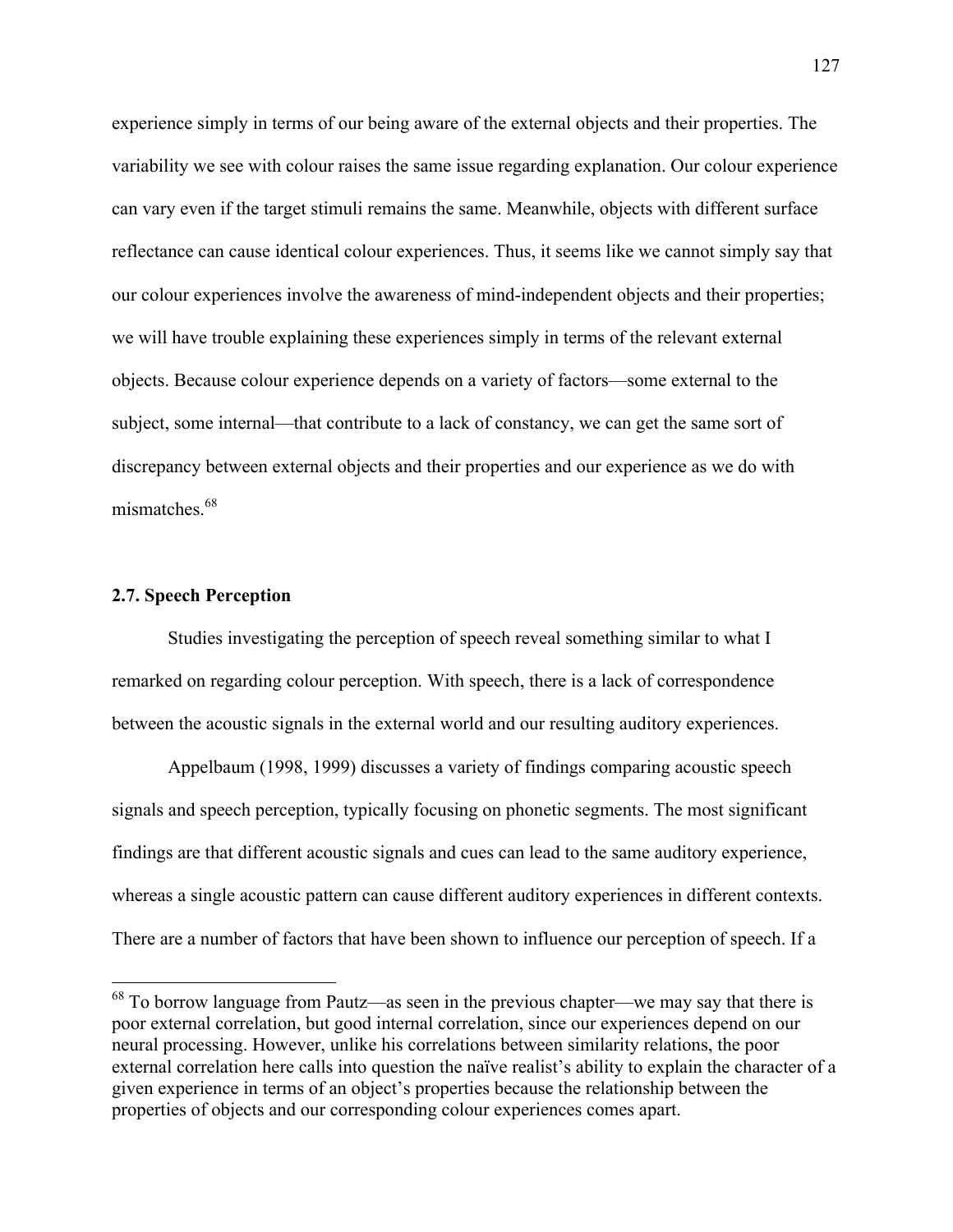sound is ambiguous between two phonemes, only one of which will complete a word, we tend to hear the signal as the phoneme that forms the word. Meanwhile, identical acoustic material can be heard as different word portions depending on where it appears within the stream of a sentence.<sup>69</sup> The same acoustic information may be perceived as different vowel sounds depending on the speaker that produced the output and how they vocalize other sounds. Semantic information and noise in the environment can also shape our perception of incoming speech signals, and whether or not a signal is experienced as speech can depend on expectation. Of note, many of these effects depend on an individual being a speaker of the relevant language, and will therefore vary accordingly across individuals.

Thus, there is the same sort of variability between physical stimuli and our experience as we saw above. Our auditory experience can vary even if the acoustic stimulus remains the same, and different acoustic stimuli can cause identical experiences. The issue is not the complexity of the processing involved in speech perception, but rather the relationship between our perceptual experience and the external objects and events that cause our experience. As with colour, this variability calls into question whether we can explain what we experience simply in terms of our being aware of external objects and events.

#### **3. The Argument that Mismatches are Ubiquitous**

The mismatch argument begins with a mismatch and attempts to generalize our explanation of that case to all perceptual experience. But, as we saw in the previous section,

 $69$  This effect is due to the syntactic structure of a sentence, which itself is not straightforwardly determined by the acoustic signal—for instance, the syntactic structure will determine whether a pause of a certain duration is interpreted as a break between clauses or merely between words.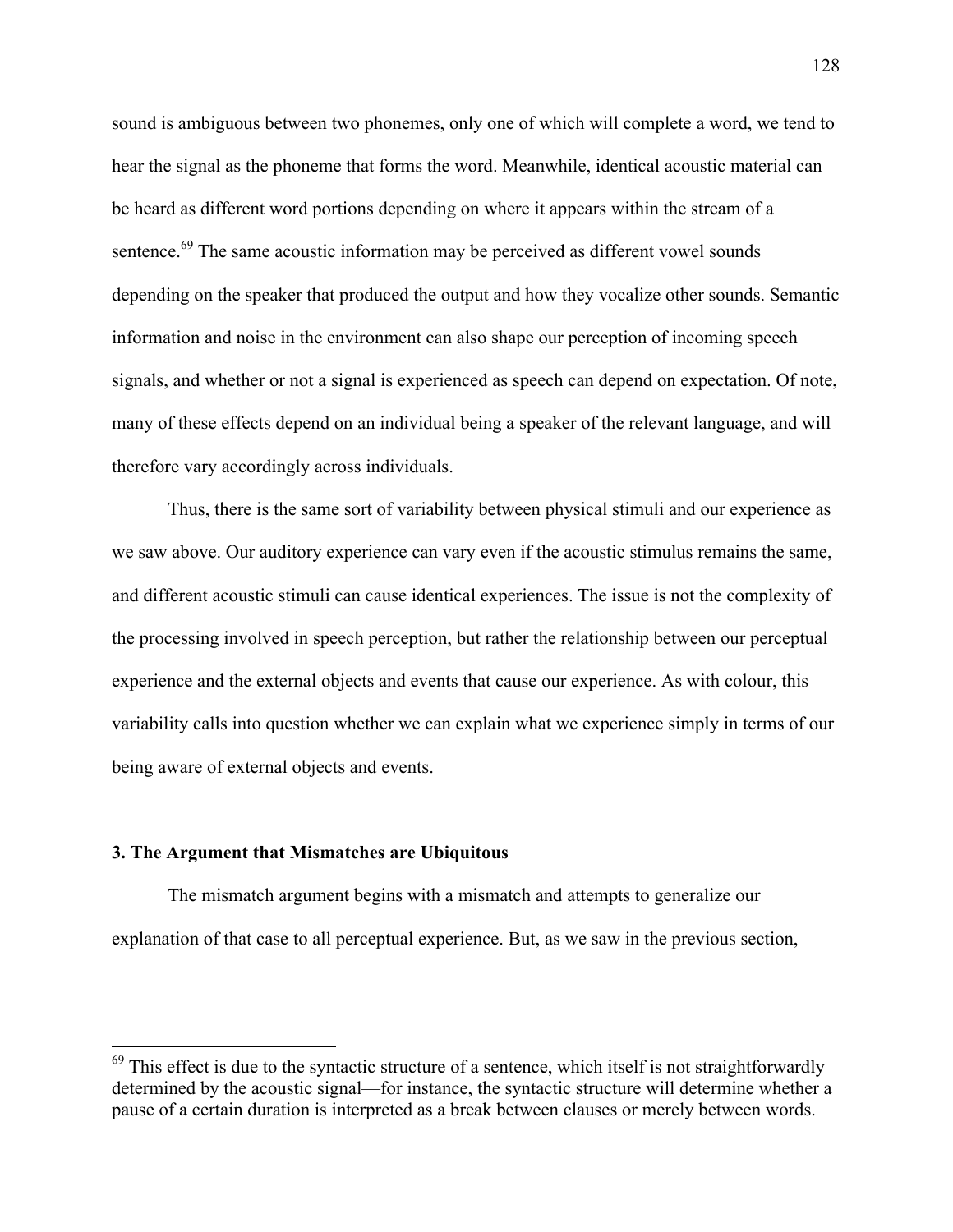mismatches are not rare occurrences; rather, they are ubiquitous.<sup>70</sup> This would seem to eliminate the need to generalize from one case to many, suggesting another way to start with a mismatch and argue for the same conclusion.

Here is that second argument:

(i) In one example of the McGurk effect, an individual is presented with lip movements for [ga] and audio of [ba]. These are the mind-independent stimuli causally interacting with the individual's sense-organs.

(ii) The individual experiences a different syllable altogether, [da]. Their auditory experience is of the syllable [da], and they do not experience either [ba] or [ga].

(iii) We can explain what the individual experiences if we suppose that the brain constructs a representation that determines the character of their experience. The individual is aware of this representation. We cannot explain the character of the individual's experience simply by pointing to the external objects, since their experience, or what appears to them, differs in the way it does from the external objects. In this case, the individual is not immediately aware of the external objects.

(iv\*) Such mismatches between the objects and events external to the individual and the individual's experience are the norm. If the character of our experience in these instances is determined by a representation constructed by the brain, then the character of our experience is normally determined by a representation constructed by the brain.

 <sup>70</sup> Most of the empirical work discussed concerned vision (though the discussion of speech perception related to audition and multimodal perception concerns all of the modalities). This is unsurprising given how much work is done on vision as compared to the other modalities. It seems likely that as we continue to investigate audition, touch, taste, and smell we will find evidence of further mismatches occurring in these modalities. However, in what follows I rely only on the work discussed in the previous section.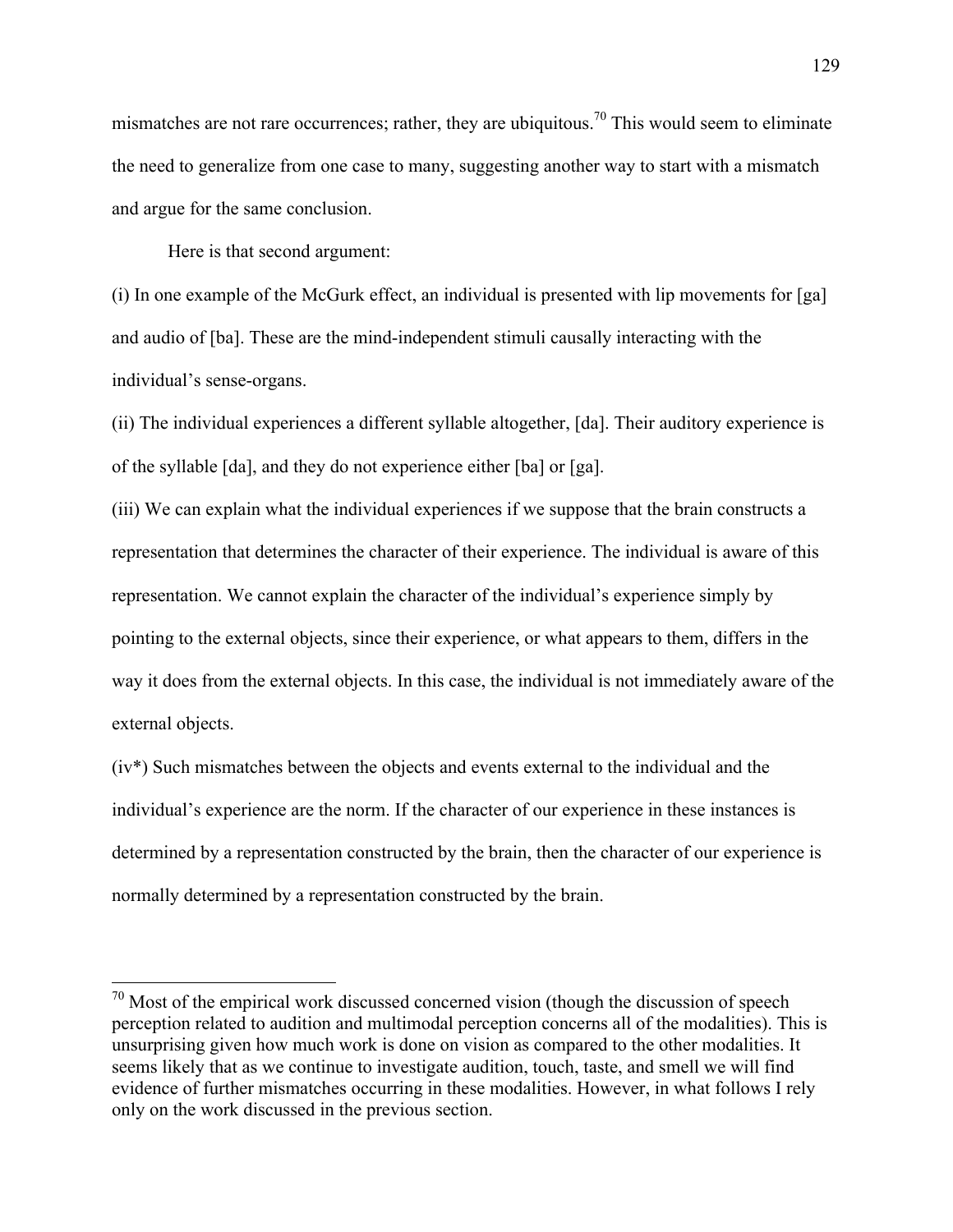(v) Therefore, in perceptual experience we are aware of a mental representation generated by the brain; we are never aware of mind-independent objects and their properties.

The conclusion is the same as in the mismatch argument, and from this conclusion it follows that naïve realism—which says that perception involves the direct awareness of mindindependent objects, which determine the character of our experience—is false. Rather, perception is a matter of mentally representing the world, and the character of our experience is determined by the representation. Once again, indirect realism is vindicated.<sup>71</sup>

As with the mismatch argument, we can start the argument that mismatches are ubiquitous with any mismatch. In the first two premises above I describe the McGurk effect, but any mismatch will do.

The two arguments also share (iii). As we have seen, the issue here is how to best explain our experiences in such cases. Whether we should accept (iii) depends on whether or not we are justified in explaining these experiences with mental representations.

The difference between the arguments is the fourth premise—instead of (iv) we have  $(iv<sup>*</sup>)$ . Our examination of recent empirical work in the previous section supports  $(iv<sup>*</sup>)$ . By looking at the different situations in which, and the different ways in which, mismatches result, we see that mismatches are ubiquitous. Whether or not we should accept (iv\*) therefore seems like a straightforward empirical question, and the evidence supports its acceptance. However, the naïve realist may concede the point, yet still try to respond to (iv\*). It also seems like we may

 $71$  As noted in the previous chapter, what we are aware of in perception is what determines the character of our experience. In (v), we may want to say that we are never *directly* aware of mindindependent objects, instead being directly aware of representations generated by the brain. Opting for such wording changes nothing, as what we are directly or immediately aware of would be what determines the character of our experience.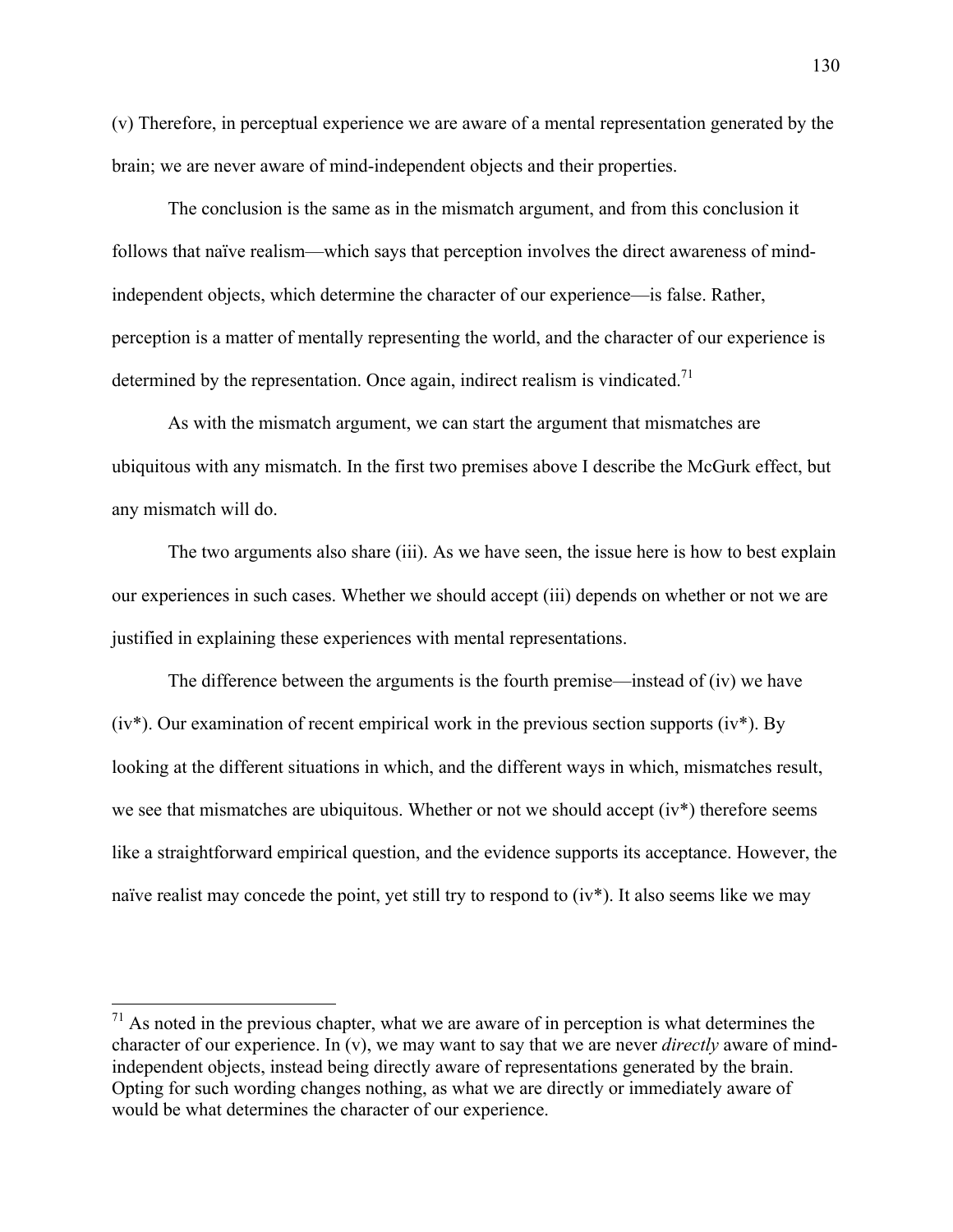need to say a bit more in order to move from (iv\*) to (v). These are two things I will consider below.

We now appear to have two compelling arguments that marshal recent empirical work against naïve realism and in support of indirect realism. In the next three sections I will scrutinize the three key claims in these arguments. I begin by looking at (iii) and whether we are justified in invoking mental representations to explain these experiences. I then consider (iv) and ask whether we are right to think that perceptual processing always operates in the same way. Finally, I examine (iv\*) and consider various ways the naïve realist may respond given that mismatches are ubiquitous.

## **4. Explanation and Representation**

In certain instances there is a mismatch between the objects and events external to an individual and the experience of the individual caused by those external objects and events. For example, with the McGurk effect an individual may be presented with video of a person saying [ga] synced with audio of [ba], and their auditory experience will be of the syllable [da]. In the flash and beeps study, there is a single flash of light, but the individual experiences, visually, two flashes. In such cases there is a difference between what is external to the individual and what they experience, between the properties of the relevant mind-independent objects and events and the properties that they are aware of in perception, the sensory qualities that appear to them. The question we will be concerned with in this section is: how can we best explain these experiences?

According to (iii), we should explain our experience in such cases by claiming there is a mental representation that determines the character of these experiences. The explanation is that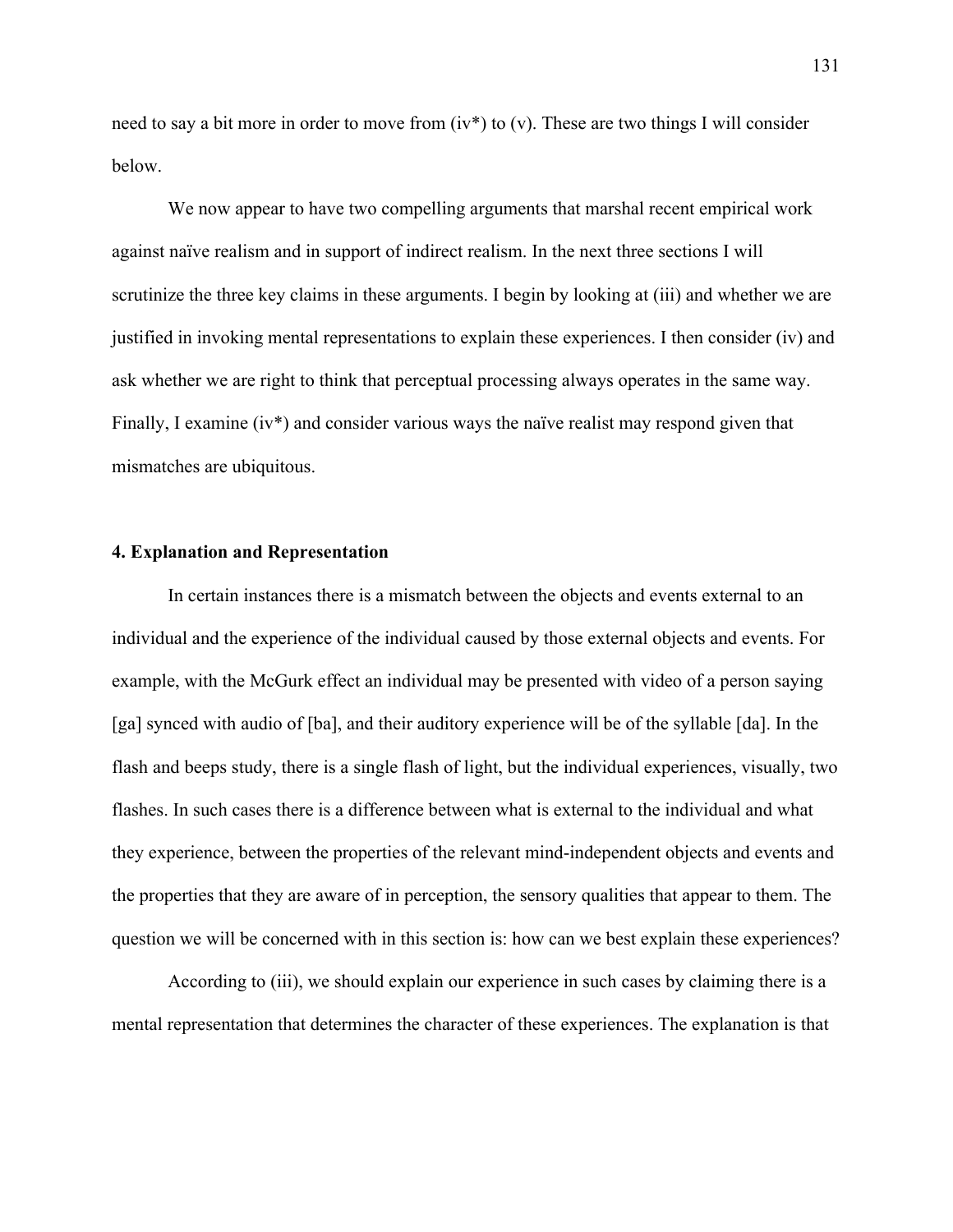the brain constructs a representation, and the qualities that appear to us in experience are determined by, or due to, that representation.

A possible alternative explanation would be that we are directly aware of external objects and events, and their properties, and our experience in such cases is the way it is because of this awareness. But given that our experience differs in the way it does from the external objects and events, it seems like this account will not do. This alternative does not explain how or why our experience has the phenomenal character it actually does in such cases. The possible alternative, then, does not offer a viable explanation.

Since pointing to external objects and events will not do, we explain such experiences in terms of things internal to the individual. Though an account can be offered that is focused solely on the mind and how the individual is representing the world in such cases, it is only natural that the scientifically-inclined theorist will focus on the role of the brain in perception. Given what we know about the brain, the account offered in (iii) is the best explanation of our experience in such cases.

The relationship between the brain and experience is a tight one. We know that different patterns of brain activity reflect different experiences. Different brain areas subserve different functions and different sorts of experiences, and recordings of individual cells demonstrate on a fine-grained level how activity in small neural populations is correlated with the experience of different properties. Consider how the area V1 is organized retinotopically, meaning that activity in different areas of V1 is caused by stimuli in different parts of the visual field and also corresponds to our experiencing something in particular parts of our visual field. When the blind spot is filled in in monocular viewing, there is activity in the specific area of V1 corresponding to the blind portion of the visual field, where we experience what is filled in (Komatsu, 2006).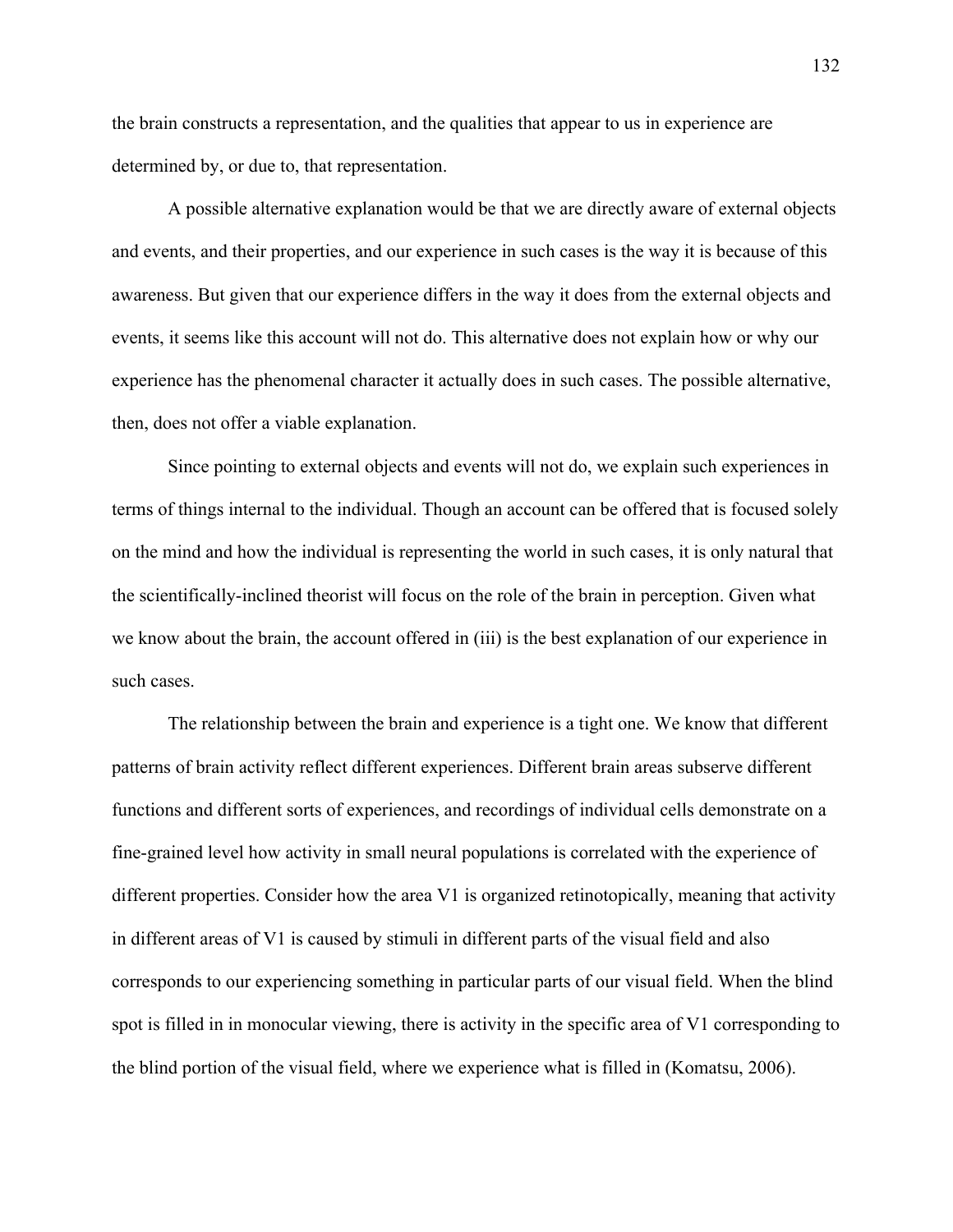Since our experiences are reflected in our brain activity, and the sensory qualities that appear to us correspond to particular brain activity, we can understand this as our brain representing the world or the scene, such that the activity of different groups of neurons is associated with different aspects of the scene and different phenomenal properties. What we experience—the properties we experience—depends on what is in the brain, on this brain activity. That is to say, our experience is determined by the representation that is constructed—or generated—via the processing of sensory input. The culmination of perceptual processing is a representation of the scene based on the input, and our experience is determined by this mental representation.<sup>72</sup>

The naïve realist may be happy to accept (iii). Even though they think that perceptual experience involves the direct awareness of mind-independent objects, they may be willing to concede that in cases where there is a mismatch between what an individual experiences and what is external to them, that in these cases the individual is directly aware of a mental representation rather than mind-independent objects. If they take mismatches to be illusions and do not view illusions as cases of perception, then they will not be troubled by our explanation of such cases.

Martin, as we saw in the first chapter, groups illusions and hallucinations. He adopts a disjunctivism that distinguishes between veridical perception on the one hand, and illusions and hallucinations on the other. Being a disjunctivist, the account he offers for cases of perception does not apply to the bad cases. And he is free to accept any account of illusions and of hallucinations, even one invoking mental representations in the way we see above. Therefore, a

 $72$  By "culmination" here I do not necessarily mean the end point in time, nor even the last stage of processing the input may reach in the brain if we think of the input as undergoing successive stages of processing—though, both may very well be true of the representation. Rather, given its relationship to our perceptual experience and the role the representation plays in our psychological life, it makes sense to think of it as the result of perceptual processing.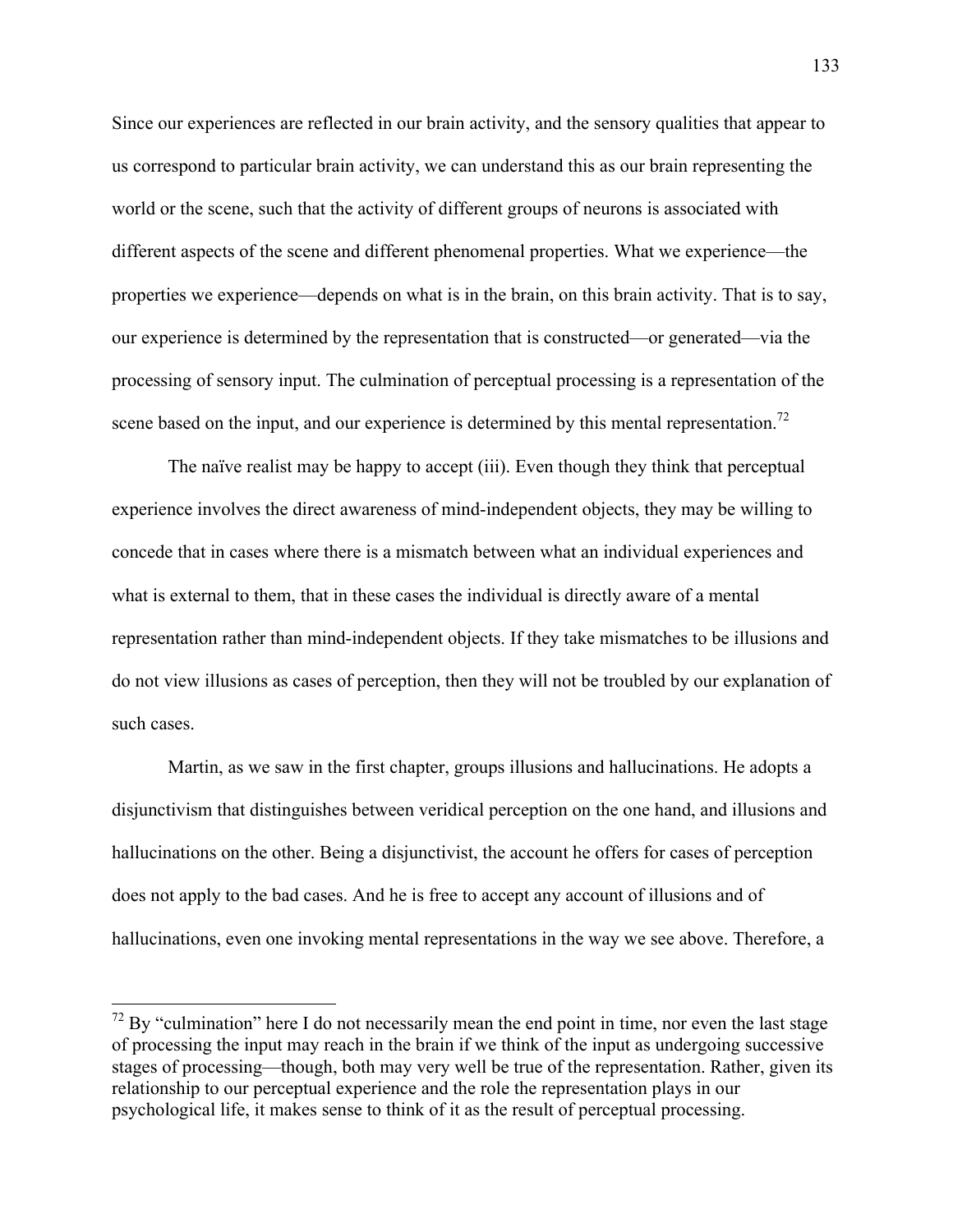naïve realist who, like Martin, can accept that in cases of illusion we are not directly aware of mind-independent objects may not care what we say about mismatches.<sup>73</sup>

But a naïve realist may not want to accept (iii). After all, not all naïve realists group illusions and hallucinations—some classify illusory cases alongside cases of veridical perception. Such a theorist is going to reject an explanation of mismatches that invokes mental representations. And, regardless of how they classify illusions, given the subsequent premises in our two arguments, a naïve realist may think their best chance for confronting the arguments is to dispute (iii).

If someone wants to claim that we are not justified in invoking mental representations to explain our experience in mismatch cases, then they must provide an adequate explanation of these cases that does not feature mental representations. If we want to see whether a naïve realist can provide such an explanation, we must look to naïve realist accounts of illusions.<sup>74</sup>

We may think the naïve realist is in trouble here, considering that a number of people argue that naïve realists cannot offer a compelling explanation of illusory experiences that is consistent with the core commitments of their theory (see, for example, Brown, 2008; McLaughlin, 2010; Millar, 2015). The naïve realist's alleged inability to accommodate or account for illusions is touted as a reason to reject the theory; the idea being that we should

 $73$  Below, in section 6, I will consider the question of whether we should take mismatches to be cases of illusion. I am not endorsing such a designation here. However, I think it is clear that people will typically consider the McGurk effect and the flash and beeps case illusions (if not hallucinations). And given how I have characterized mismatches and how most people define illusions, it seems reasonable to think most people will consider mismatches in general to be illusions. Where naïve realists may differ is on whether illusions are grouped with hallucinations or cases of veridical perception.

<sup>&</sup>lt;sup>74</sup> Once again, I am not claiming that we should consider mismatches to be illusions. Rather, the point is that if we want to see how naïve realists will try to explain our experience in cases of mismatches we should look at their accounts of illusions, which effectively are attempts to extend the naïve realist account of perception to cases where there is a difference between what an individual experiences and what is external to them.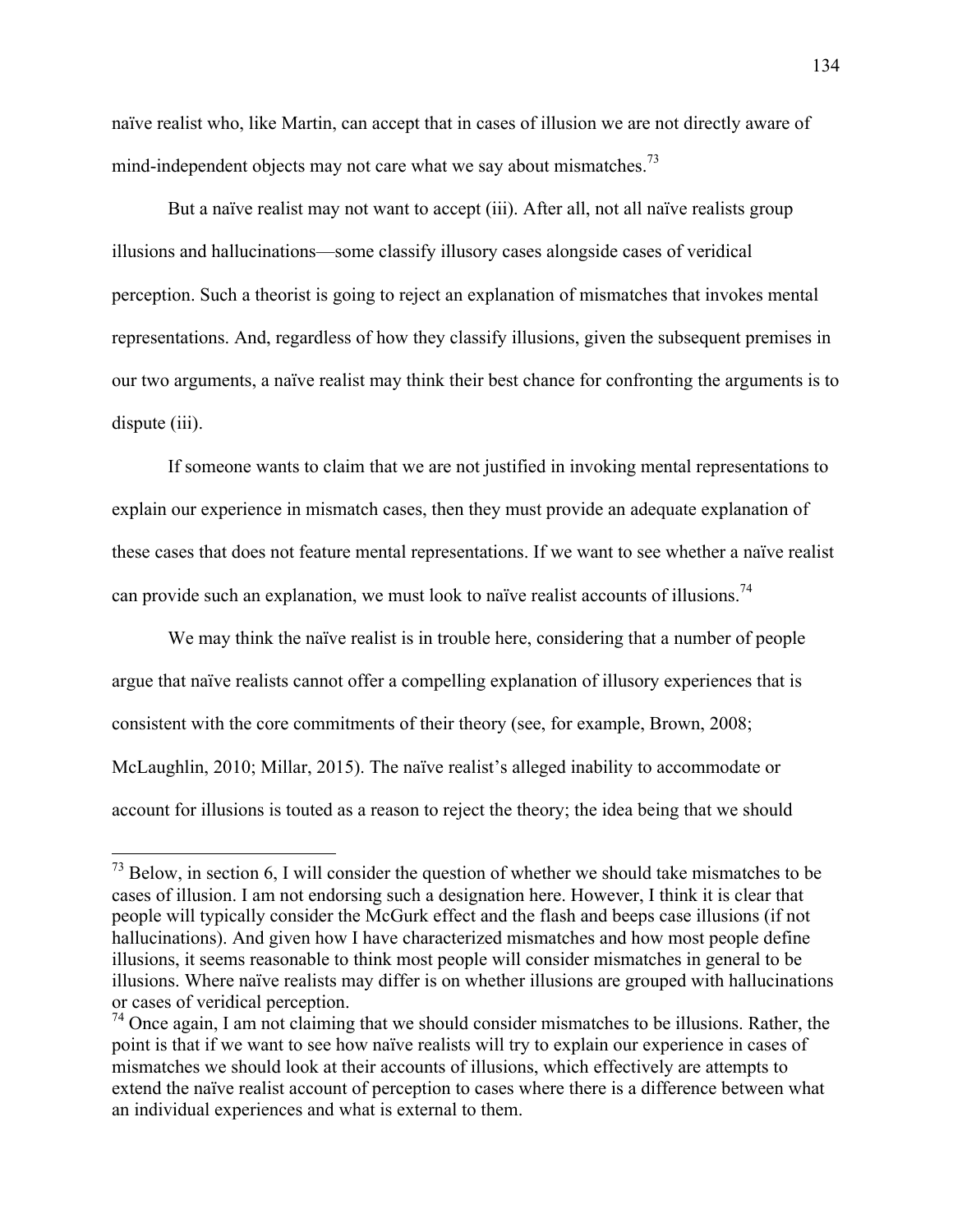prefer theories of perception that can account for all of the phenomena pertaining to experience over ones that cannot. Though it seems reasonable to want a theory of perception to have something to say about the Müller-Lyer illusion, I am not criticizing naïve realism for any apparent lacuna regarding illusions. Here, we are interested in accounts of illusions offered by naïve realists in order to see if any such account can help them dispute (iii). It is in this spirit that I look to these accounts of illusions, to see how naïve realists may try to explain mismatches.

Fish (2009) divides illusions into three main classes and offers a different account for each.<sup>75</sup> "Physical illusions" include cases where objects will look to be of different shapes or colours when viewed in particular conditions, as from certain perspectives, with certain illumination, or through things like water or lenses. Such illusions are due to how things in the world are, external to the subject, and Fish notes that in order to explain why things appear to us in the manner they do we need only point to physical things in the environment.

> The reason that there is an illusory appearance in the case of physical illusions, then, is purely a matter of what is going on in the world and how that affects the patterns of light that impinge upon the subject. (p. 148)

Such illusions are predictable in the sense that if we know the physical arrangement of the scene and the position of the subject we will be able to know that they will have an illusory experience and how things will appear to them.

An example of a physical illusion he discusses in detail is looking at a circular object through a lens, such that it looks elliptical. The experience of looking at the object through the lens is different from the experience of looking at the object without the lens—the experiences

 $<sup>75</sup>$  He focuses only on vision, though it is not difficult to see how his accounts would generalize</sup> to the other modalities. These categories are meant to be rough, and he notes that for certain cases it will be unclear which category it belongs in.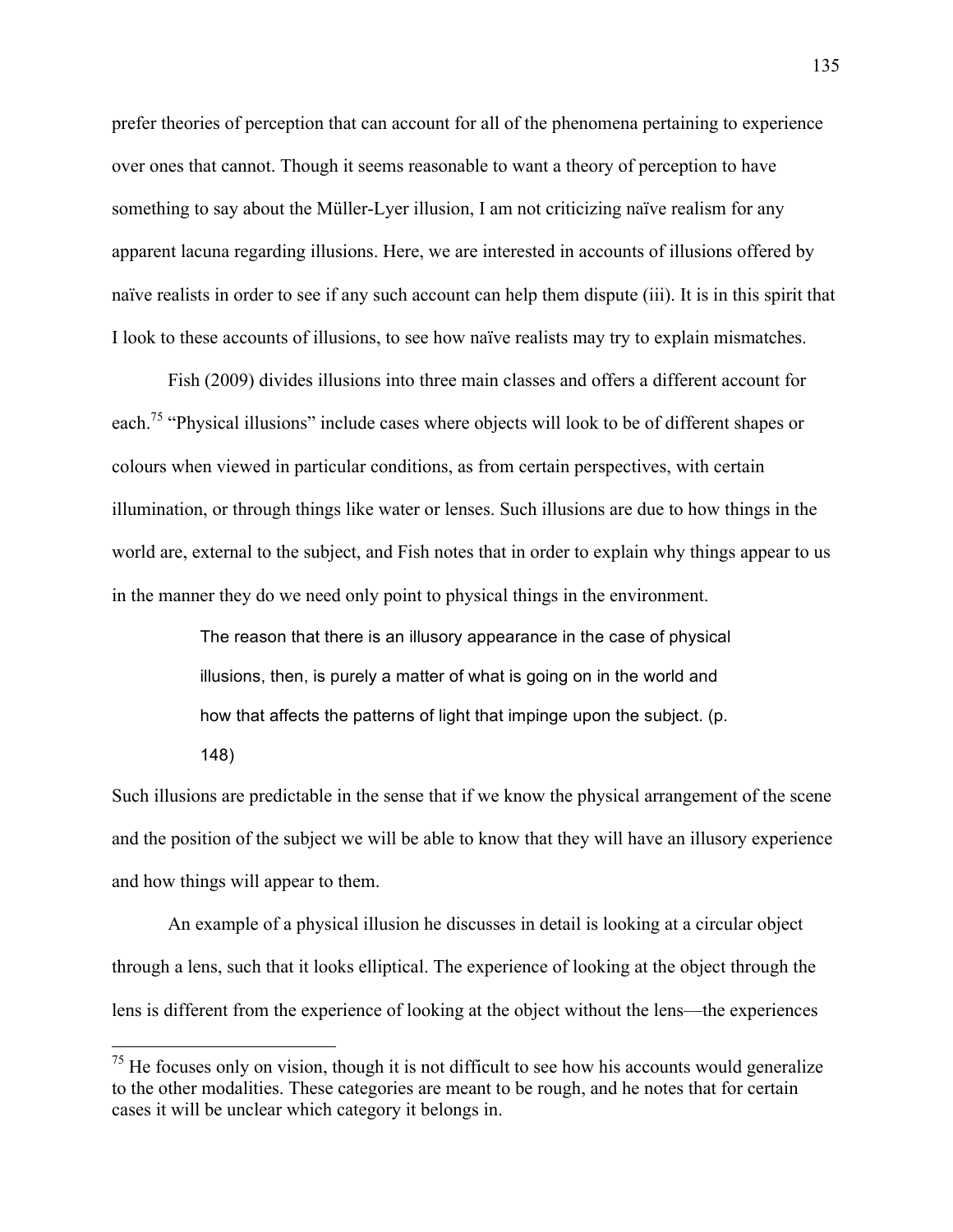have different phenomenal characters. Fish explains the difference in character by pointing to the different properties we are aware of in the two cases.<sup>76</sup> When we look at the circular object we are aware of various properties including its shape; however, when we look at the object through the lens we are aware of various properties such as its colour, but we are not aware of its shape. Fish compares the lens to a microscope, which can make us aware of certain properties while simultaneously preventing us from being aware of other properties of an object that we may normally be aware of. When we look at the object through the lens we cannot be aware of the object's elliptical shape, as it does not have an elliptical shape. According to Fish, we are not aware of the object's shape at all and therefore our experience has no phenomenal properties corresponding to the object's shape.<sup>77</sup> We might think that we have the experience of an elliptical shape, but this is mistaken. Rather, we merely judge that the object is elliptical.

A second class of illusions are "cognitive illusions." These are cases where "we see something...but take it to be something it is not" (p. 149). In contrast to physical illusions, cognitive illusions are due to how things are with the subject. Fish discusses the example of seeing a rope but taking it to be a snake—we can imagine a person who has a fear of snakes walks into a cave and spots a coil of rope under a log. In such a case, the subject is aware of the rope and its various properties, but fails to perceive that it is a rope. The subject takes themselves to see a snake because—primed by their fear of snakes, the dimness of the cave, the way the rope

 $76$  Fish often puts things in terms of being acquainted with certain facts rather than being aware of certain properties, but the difference is unimportant and for ease of discussion I will stick with the latter. On his view, an experience has a phenomenal character or, alternatively, an array of phenomenal properties, "each of which involves…acquaintance to a worldly fact" (p. 148).

 $^{77}$  In Fish's terminology, the distorting lens "prevents the subject being acquainted with facts concerning the shapes of objects seen through the lens" (p. 164).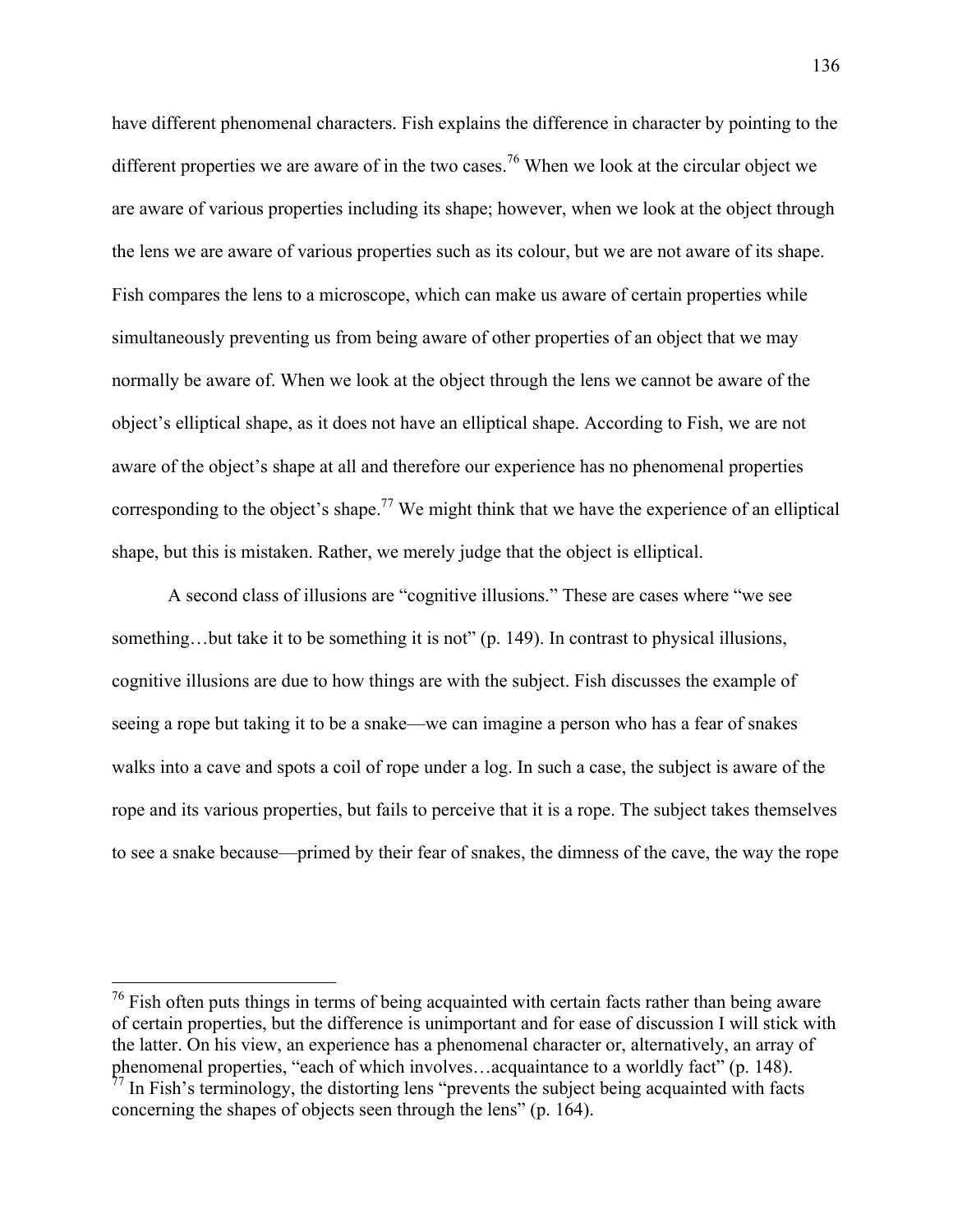is coiled, and other factors—they mistakenly take the rope to be a snake.<sup>78</sup> Their taking themselves to see a snake is a purely cognitive matter. Fish notes that the character of their experience would be no different if they merely failed to recognize that the object was a rope.

"Optical illusions" are somewhere in the middle of the previous two, though closer to physical illusions. Like physical illusions, optical illusions depend largely on how things are in the external world and are relatively predictable. However, these illusions are also due in part to our particular perceptual processes, and in order to explain these illusions we will have to look at what is going on inside the subject. For example, Fish discusses the Müller-Lyer illusion. Here, the lines look to be of different lengths, which cannot be due to our awareness of some properties of the lines because the lines are actually the same length. But the lines continue to look to be of different lengths even though we know they are the same length—this is what distinguishes such illusions from cognitive illusions.<sup>79</sup> What is happening here, says Fish, is that we instead believe that it looks like one line is longer than the other; this belief explains why we claim that the two lines look to be different. But this belief does not make it such that the phenomenal character of our experience as it relates only to the horizontal lines is the same as it would be if we were

 $78$  More specifically, Fish argues that they (mis)deploy their snake concept, or their snake "conceptual-recognitional capacity." This explains why they fail to see the object as a rope they deploy the wrong concept—and why they falsely believe there is a snake. Importantly, however, the deployment of concepts does not by itself contribute to an experience's phenomenal character. It may allow us to become aware of some property of an object, but not become aware of phenomenal properties that the objects we perceive do not have (p. 169-72). <sup>79</sup> The difference with physical illusions can be seen by the fact that the retinal images produced by the two horizontal lines will be the same, thus we "cannot explain our susceptibility to the illusion purely by appeal to how things in the world affect the light impinging upon our retinas" (p. 173). But while we may understand Fish distinguishing between physical and optical illusions on this basis, the distorted lens case and the Müller-Lyer illusion may not seem that different to us if we are concerned with how things appear to us in the cases. Since I am unsure I would consider a circle seen through a distorted lens to be an illusion—or a stick in water, another of Fish's examples—I hesitate to draw similarities between physical and optical illusions. But I will note that even in the case of physical illusions Fish allows for our judgment—something internal to the subject—to sometimes play a role.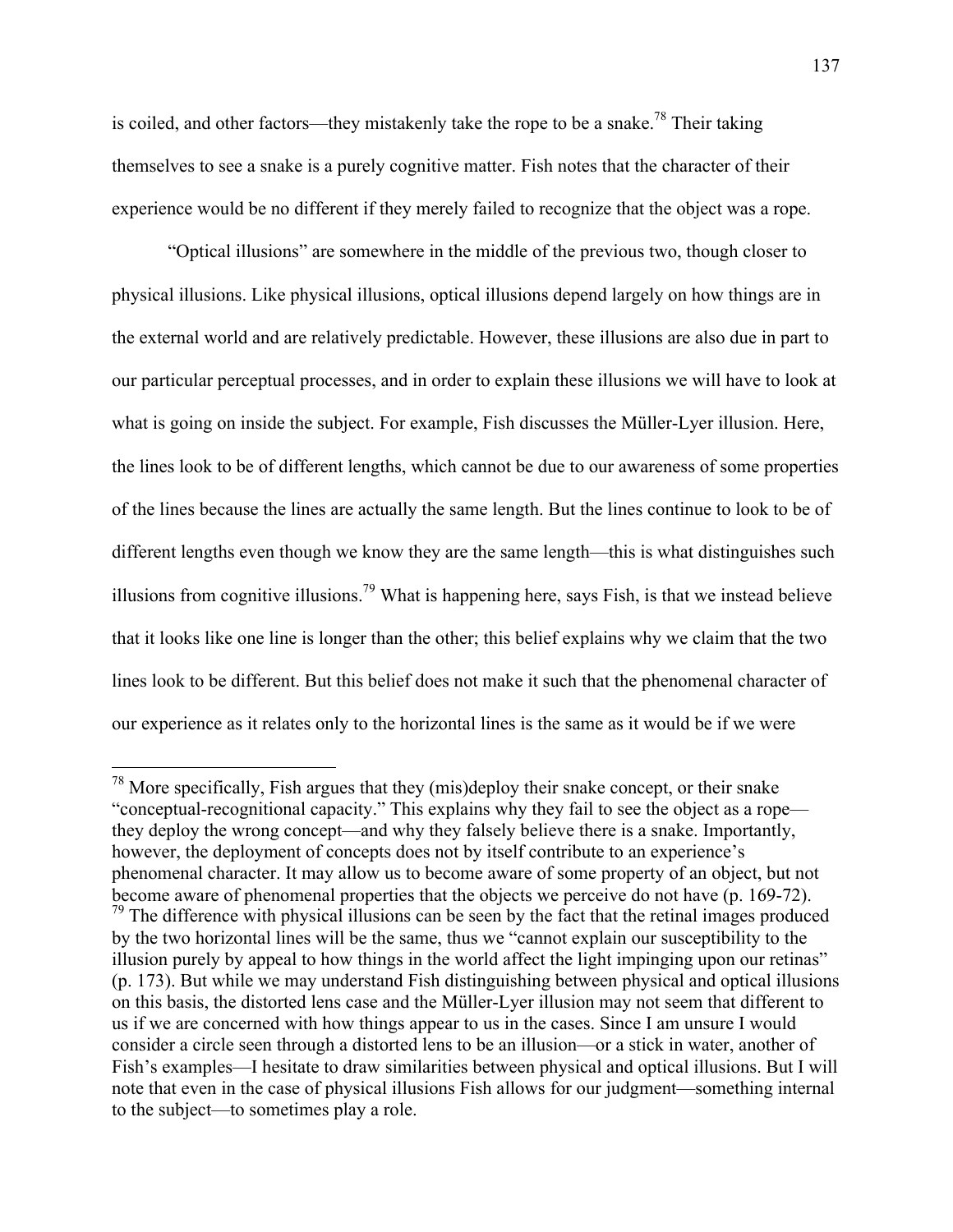looking at horizontal lines of unequal length. As when a rope is mistaken for a snake, the false belief does not alter the phenomenal character of the experience. This is evident based on what he says about the Kanizsa triangle. Here, the phenomenal features of our experience concern only the incomplete circles.

> The illusion is that, rather than seeing incomplete circles, we "see" a triangle of the same color as the background partially occluding completed circles. What it is like to have an experience of this figure is, I suggest, a matter of the subject's having an experience with an array of phenomenal properties corresponding to the range of facts concerning the incomplete circles. However, because we are primed to see the world in terms of bounded objects, these features of the figure have the consequence that the subject's triangle conceptual-recognitional capacity is erroneously deployed, which in turn explains why the subject falsely judges that there is, or at least that it looks as though there is, a white triangle occluding the rest of the scene. And because the misleading aspects of the figure operate at such a low level, their contribution cannot be offset by higher cognitive factors. (p. 177)

I will now look at whether Fish's view of illusions can help us explain mismatches.

It seems clear that most—if not all—mismatches will be optical illusions. The various mismatches between our experience and what is external to us result from processing that takes place once we have received sensory input, which means they will not be physical illusions. And unlike cognitive illusions, mismatches will persist even if we fully understand what is going on in the given situation—we cannot become impervious to the McGurk effect by dropping some erroneous belief. The sorts of arrangements that lead to mismatches may be much more complex and diverse than the ones Fish considers, and due to individual differences in experience and the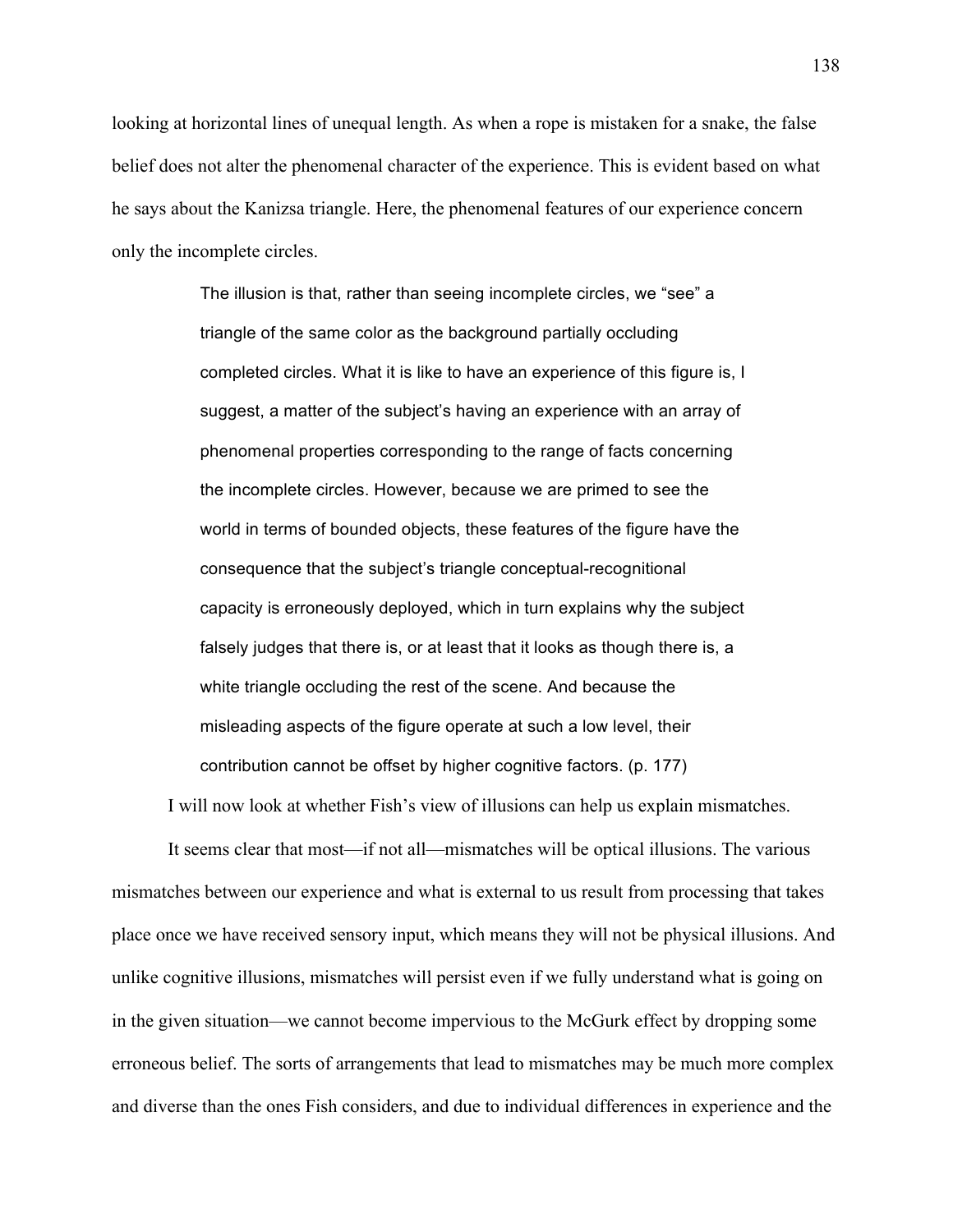development of perceptual systems it is possible to have some variation between subjects. But, as with optical illusions, mismatches depend on the interaction between how things are in the external world and our processing of the resulting sensory input.

One way of understanding Fish's account of optical illusions is that when stimuli are arranged in a certain way they affect our perceptual processing in certain ways, such that the mechanisms involved in our perceptual processing prevent us from becoming aware of certain properties of the scene. The effect of our perceptual processing here is analogous to that of the lens, which prevents us from being aware of the object's shape. In the case of the Müller-Lyer illusion, certain features of the stimulus impact our perceptual processing in such a way that we are prevented from being aware of the length of the lines.<sup>80</sup> This would explain why we do not experience the patchwork images, or why we do not hear [ba], or why we are not aware of the blue circle at the center of the red square in monocular viewing when it falls in our blind spot. In these situations our perceptual systems are exploited in certain ways, such that we are prevented from becoming aware of certain properties.

But what about the relevant properties we do experience in these cases? In the binocular rivalry study our experience is of alternating coherent images, in the McGurk case we experience [da], and with filling-in we experience red in the blind portion of the visual field. According to Fish's view, such phenomenal properties are not actually present in these experiences. Rather than offering an explanation of the character of our experience when it differs from what is

 $80$  Millar (2015) interprets Fish in this way. We also may think certain perceptual mechanisms would allow us to become aware of properties we would not otherwise be aware of, as is the case with the microscope. If we are to understand (some) mismatches in this way, that would mean taking the properties we are aware of in these cases to be actual properties of the objects external to us. The account of illusions I consider next involves making just this sort of claim, so I will wait to assess its merits.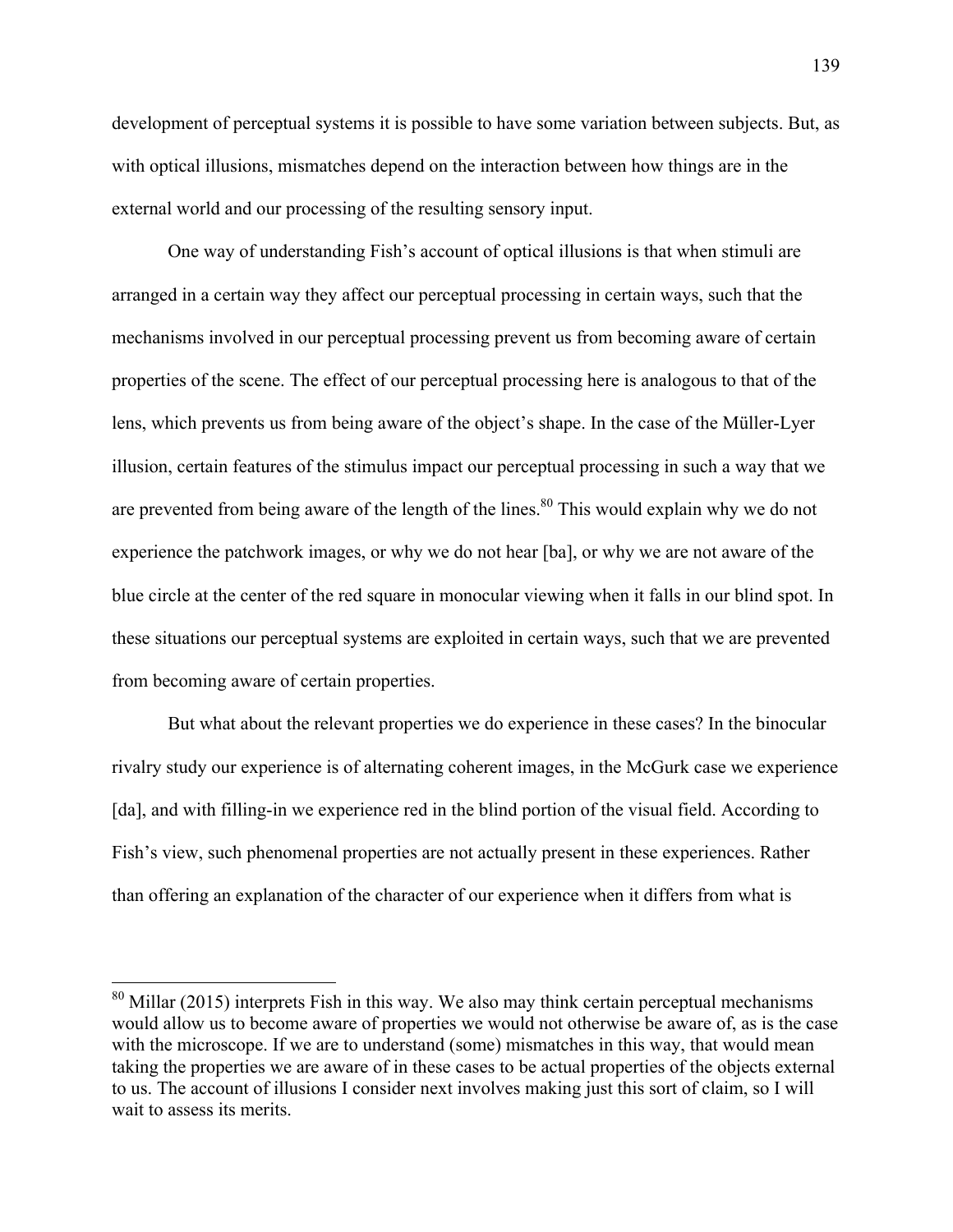external to us, his view amounts to denying the very presence of the phenomenal properties we are trying to explain. Needless to say, this seems like a non-starter.

Simply put, what Fish claims is not plausible. It is clear that in the McGurk case we experience [da], that in the binocular rivalry study with patchwork images we experience coherent images, that when the blind spot is filled in the visual experience includes that portion of the visual field, that in the flash and beeps case our visual experience is of two flashes, and so on. Even if we consider the case of a circular object being distorted by a lens so as to look elliptical, it is simply implausible to claim that there is no shape phenomenology here. We have as good a reason for thinking there is shape phenomenology here as thinking we are aware of the object's color or any other properties Fish would be happy to concede we are aware of in such an experience. Consider something like the McGurk effect, which we can all experience in the comforts of our own home. Here, Fish must claim that our processing of the incongruent inputs prevents us from hearing [ba] or lip-reading [ga], but also that we do not have the auditory experience of [da]. But this part of the experience is as salient to us as any of the things we accurately perceive at the same time. If he is going to deny this, we may as well deny that there are phenomenal properties at all.

But while I think it is clear that Fish has not offered a plausible explanation of mismatches, he may find my case question-begging. He may respond that I am simply appealing to introspection, which is misled by my false judgments and beliefs. Of course in the case of the McGurk effect it seems to me like I experience [da], but I am mistaken about my own experience. My mistaken belief does not lead me to experience something that is not there, but to merely take myself to be experiencing some such thing. So goes his retort.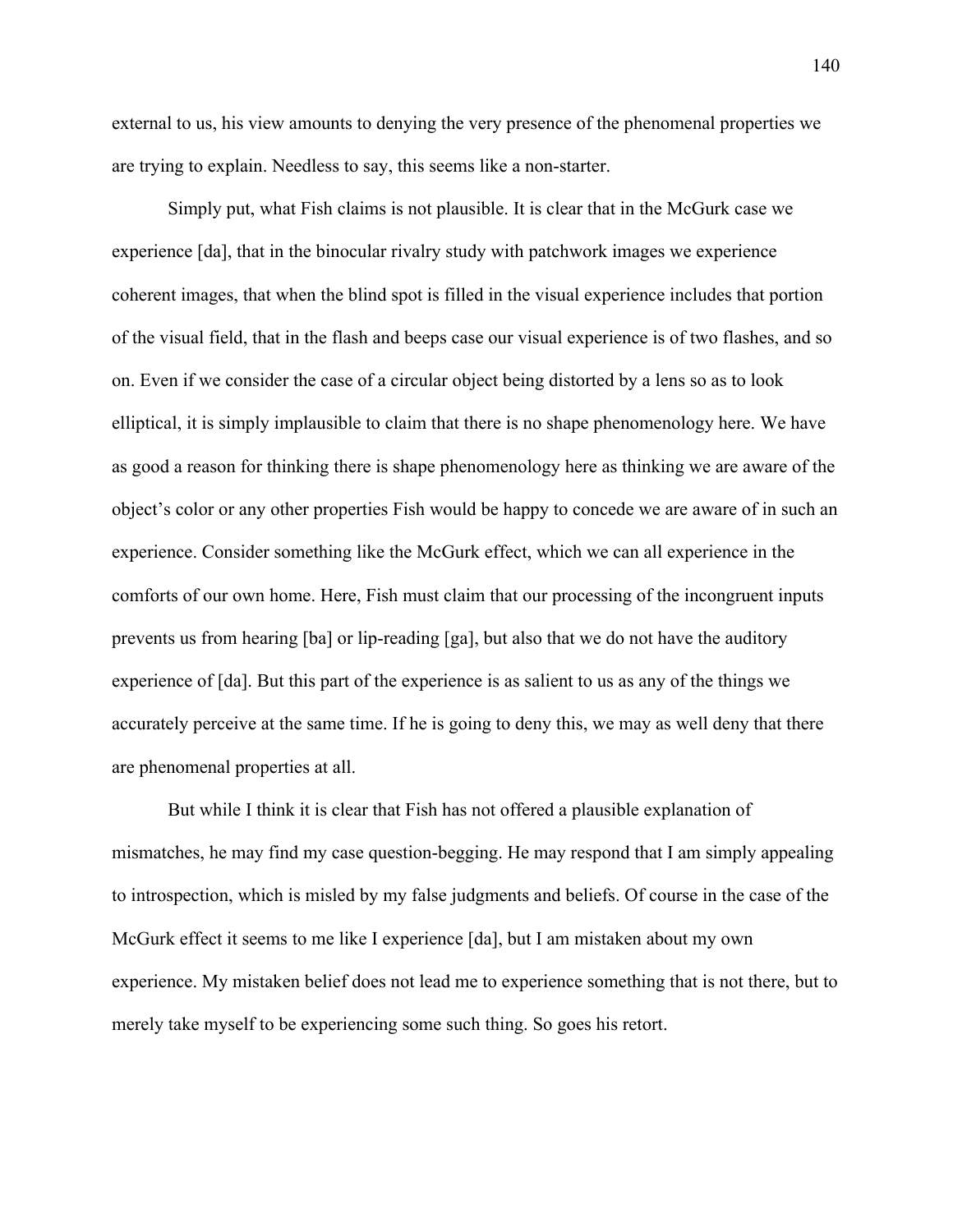Of course, by starting with the presumption that we can only experience phenomenal properties that correspond to actual properties of external objects we may think Fish is similarly guilty of begging the question. This starting point, though, leads to an implausible view of mismatches. I am not trying to defend the claim that we cannot be mistaken about the phenomenal properties that appear to us in experience. However, there are good reasons, aside from our obviously experiencing certain properties, to doubt Fish's explanation of mismatches.

In the snake case, it is plausible to think that we perceive the various properties of the rope and simply falsely judge that the object is a snake. It is at least plausible to say that we can have the same visual phenomenology without our mistaking the rope for a snake and that our actual mistake is not due to some additional snaky properties that appear. And even with the Kanizsa triangle, it might be plausible to say that we experience the figure and the properties of the incomplete circles—as Fish describes in the quote above—but no triangle or lines stretching between the shapes. Even here it seems plausible to say that we experience the phenomenal properties of the pacman shapes and of the white background, but simply misjudge that a triangle appears to us. But what about the Müller-Lyer case or the sorts of mismatches I have focused on? What are the phenomenal properties we can plausibly claim appear to us here? Here is Fish on the Müller-Lyer figure:

> The perceptual experience of the Müller-Lyer lines has a number of phenomenal properties corresponding to various facts about the lines: their shapes, colors, relative locations, and so on. However, because of the way the lines have been contrived to produce misleading perspective cues, we cannot but passively deploy an inappropriate conceptualrecognitional capacity—our capacity for recognizing things to be different in length—in our experience of these lines. Because of this, the subject

141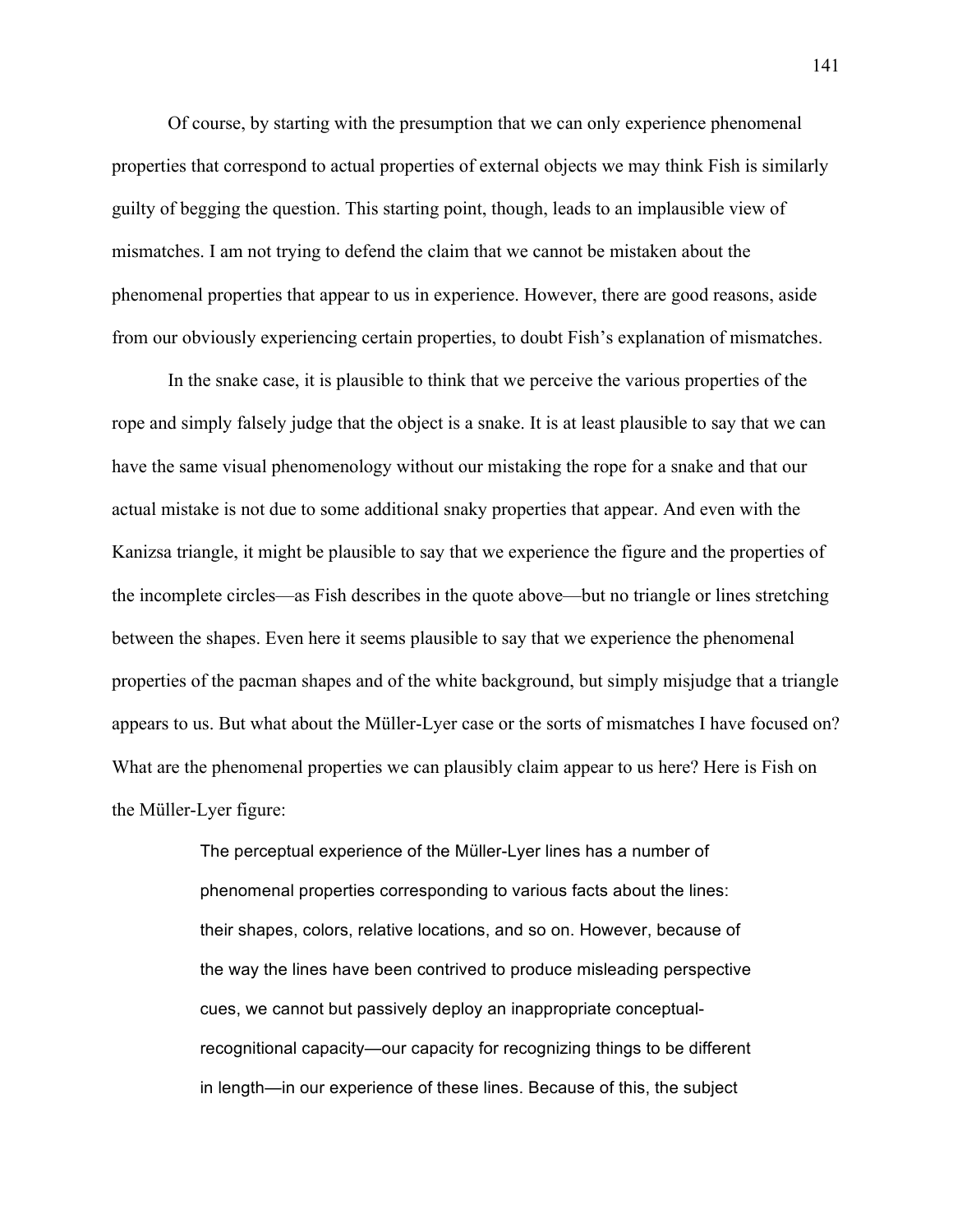fails to become acquainted with the relational fact of the two lines' being the same length, and instead erroneously believes that the two lines are of different lengths. (p. 173-4)

What properties of the lines are we aware of yet we are not aware of their lengths? It is not clear how we can have an experience involving the lines' shape, locations, and "so on," yet not involving their lengths. What is such an experience like, what is its character? It would seem like if we are aware of the sorts of phenomenal properties Fish alludes to our experience will also include lines of a certain length, whether similar or dissimilar. Yet Fish denies we can be aware of their lengths as differing and also that we can be acquainted with their lengths as being the same $^{81}$ 

Things become even murkier when we turn to other cases. In the McGurk case, do we not actually have any auditory phenomenology? It is hard to see how we could be aware of some auditory properties yet neither have the experience of [ba], nor [da]. It is simply not clear what the character of such an experience would be, given that an auditory experience of [da] seems to simply involve the phenomenal properties corresponding to that syllable. In the binocular rivalry case with patchwork images, it is hard to see how there can be any properties we are aware of, given that our experience is of coherent images alternating, while it is not alternating images that are presented to us. In the flash and beeps case, do we correctly perceive the brightness of the flash but mistakenly judge that there were two rather than one? It is does not seem correct to say that we can be acquainted with the actual properties of the flash, yet are not aware of there being a single flash or two flashes. And, regarding filling-in at the blind spot, Fish's account would lead him to say we simply are not acquainted with any phenomenal properties in the blind

<sup>&</sup>lt;sup>81</sup> Millar makes a similar argument concerning the interdependence of different features of our experiences. He relies on stronger claims about interdependence than I presume, though ones Fish seems to accept (see, for example, p. 146).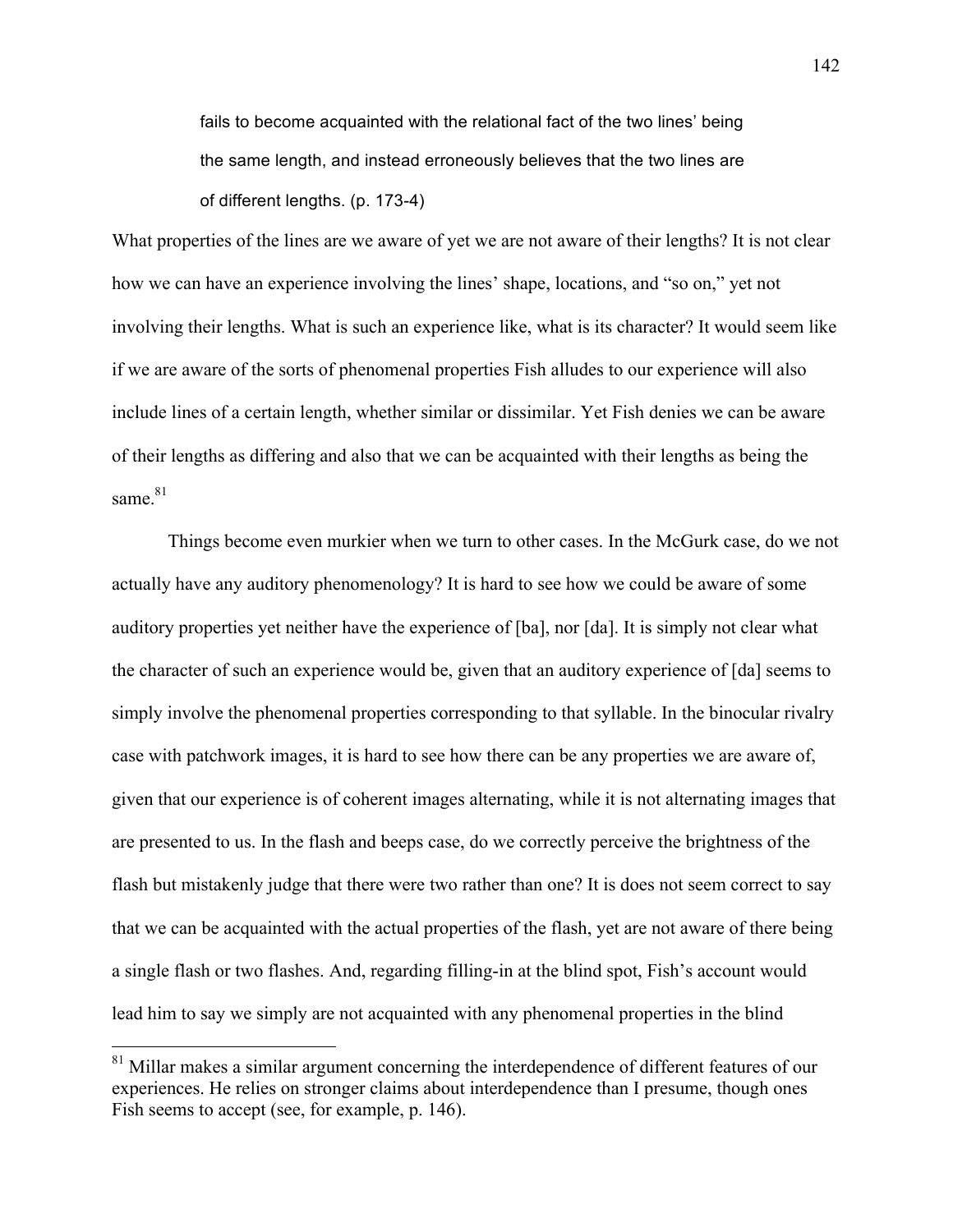portion of the visual field and that our blind spot prevents us from being aware of the blue circle that is there. But the sorts of activity we see in V1 suggests that more is going on in the perceptual system than our simply not being aware of certain properties. And it is worth considering this perceptual system in a bit more detail.

For the sake of simplicity, let us think of our experiencing phenomenal properties as what results from the perceptual system completing its work. On Fish's view, when we are exposed to certain stimuli, our perceptual processing results in our experiencing certain phenomenal properties, but the processing also leads to our misjudging our experience and failing to become aware of certain properties of objects. On the alternative view I am defending, our perceptual processing actually results in our having the experience of [da] or our having the experience of red in the blind portion of the visual field. And when we look at the actual perceptual processing involved in various mismatches, we find that there is feedback to early areas of perceptual processing, and then further processing that takes place, finally resulting in the perceptual system completing its work. It therefore makes more sense to understand [da], or red in the blind spot, or the other properties we take ourselves to experience in cases where there are mismatches, as resulting from perceptual processing in just the same way that our experience of the pacman shapes in the Kanizsa figure result from our perceptual processing. Mind-independent objects have certain properties, but it is not as though we simply open the shutters and perceive them, or take in unambiguous input and straightforwardly process different features. Sensory input is noisy, input from different modalities interacts, and the very reason that certain stimuli can exploit certain processes is because those processes have to exist in the first place to facilitate our rapid perception of the external world based on the inputs we receive. The very same sort of processing that results in our experiencing the properties of the rope or the properties of the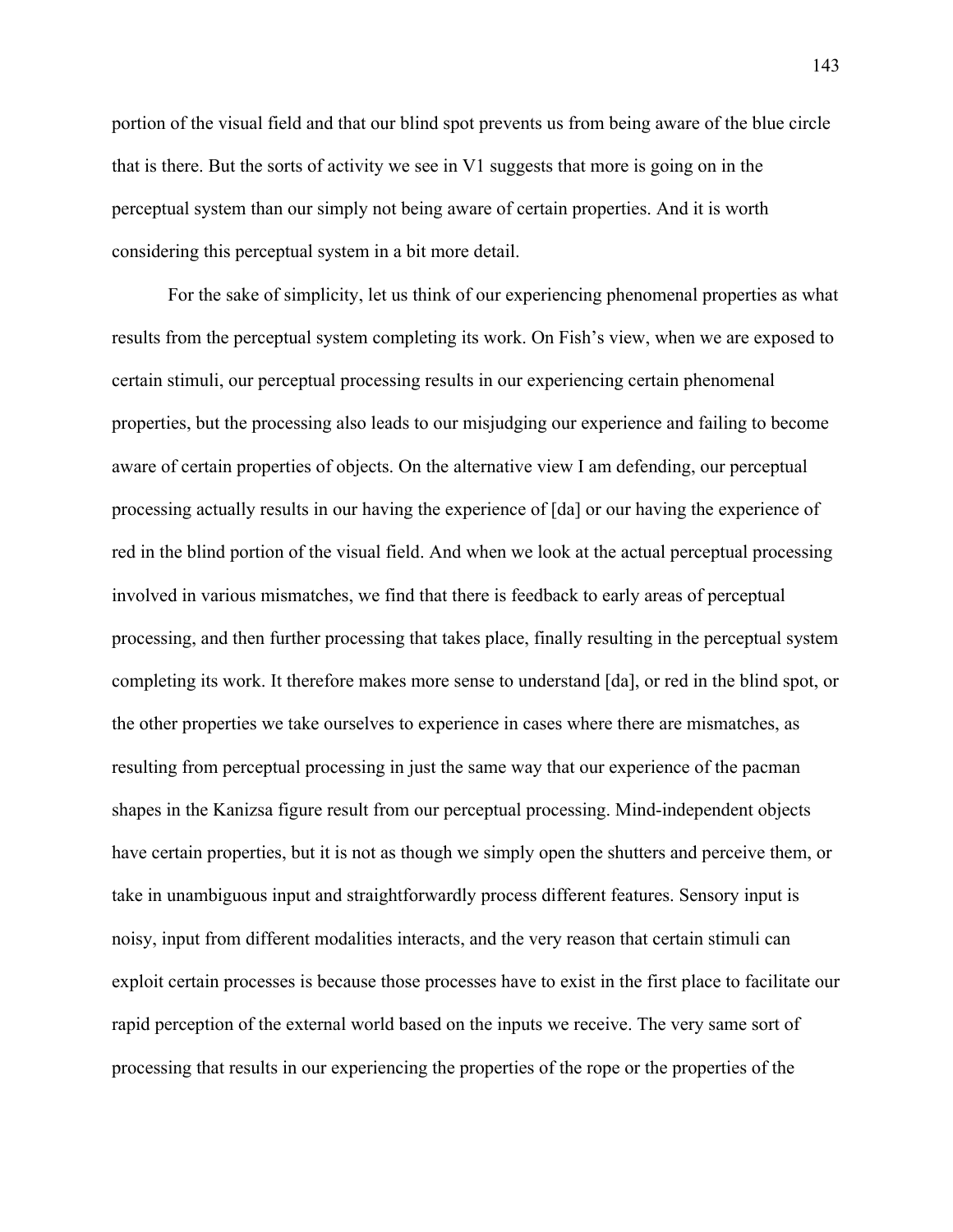incomplete circles in the Kanizsa figure also result in our experiencing the phenomenal properties we are seeking to explain in the cases of mismatches. On Fish's view, the perceptual system simply allows us to become aware of the properties of objects through causal interaction. Such a view might be plausible if the perceptual system operated in such a straightforward way, where various properties are unambiguously detected on the basis of neat input. It might then make sense to think that perceptual processing results in our being aware of various properties of the circles in the Kanizsa neon-colour spreading figure, but could not result in our being aware of a patch of neon blue that is not on the actual page. But the much more plausible view is that input is processed in a manner that results in our experiencing certain phenomenal properties that do not correspond to the actual properties of objects because—via the processing of the relevant input—our perceptual system takes these properties to be properties of external objects. $82$ 

A second naïve realist strategy for trying to account for illusions is the converse of the one Fish pursues. According to naïve realism, perception involves our being directly aware of

<sup>&</sup>lt;sup>82</sup> We might think that Fish's view of illusions relates to recent discussions regarding the richness of consciousness. Recent experimental work has raised questions about just how richly detailed our perceptual experience is (see, e.g., discussions in Kouider et al., 2010; Cohen et al., 2016; Odegaard et al., ms). For example, though we may have the impression that our visual experience is detailed even in the periphery of our visual field, empirical findings cast doubt upon this: we do not notice when the letters outside our fixation point on a page are replaced by gibberish while we read (Grimes, 1996). These sorts of findings have prompted some to claim that we have an inflated sense of our perceptual abilities or that we can have a mistaken impression of our own perceptual experience. Somewhat similarly, Fish claims that in the case of illusions we are led to make false judgments about which phenomenal properties are actually present in experience. However, Fish's claim is not motivated by any empirical findings, and he does not support his view by pointing to things like the difference in visual acuity between the fovea and other parts of the retina—this last may be unsurprising, as he offers his account of illusions regardless of where in one's visual field the relevant objects are. Furthermore, the findings discussed in the context of debates about the richness of consciousness do not cast any doubt on our claims about what we experience when it comes to the mismatches I have discussed, whether because subjects are able to reliably report their experiences in such cases or because the phenomena concern foveal vision (as, for example, stressed by McLaughlin, 2016). Those raising questions about the richness of consciousness do not dispute that there are often mismatches between our experiences and the mind-independent objects that cause them.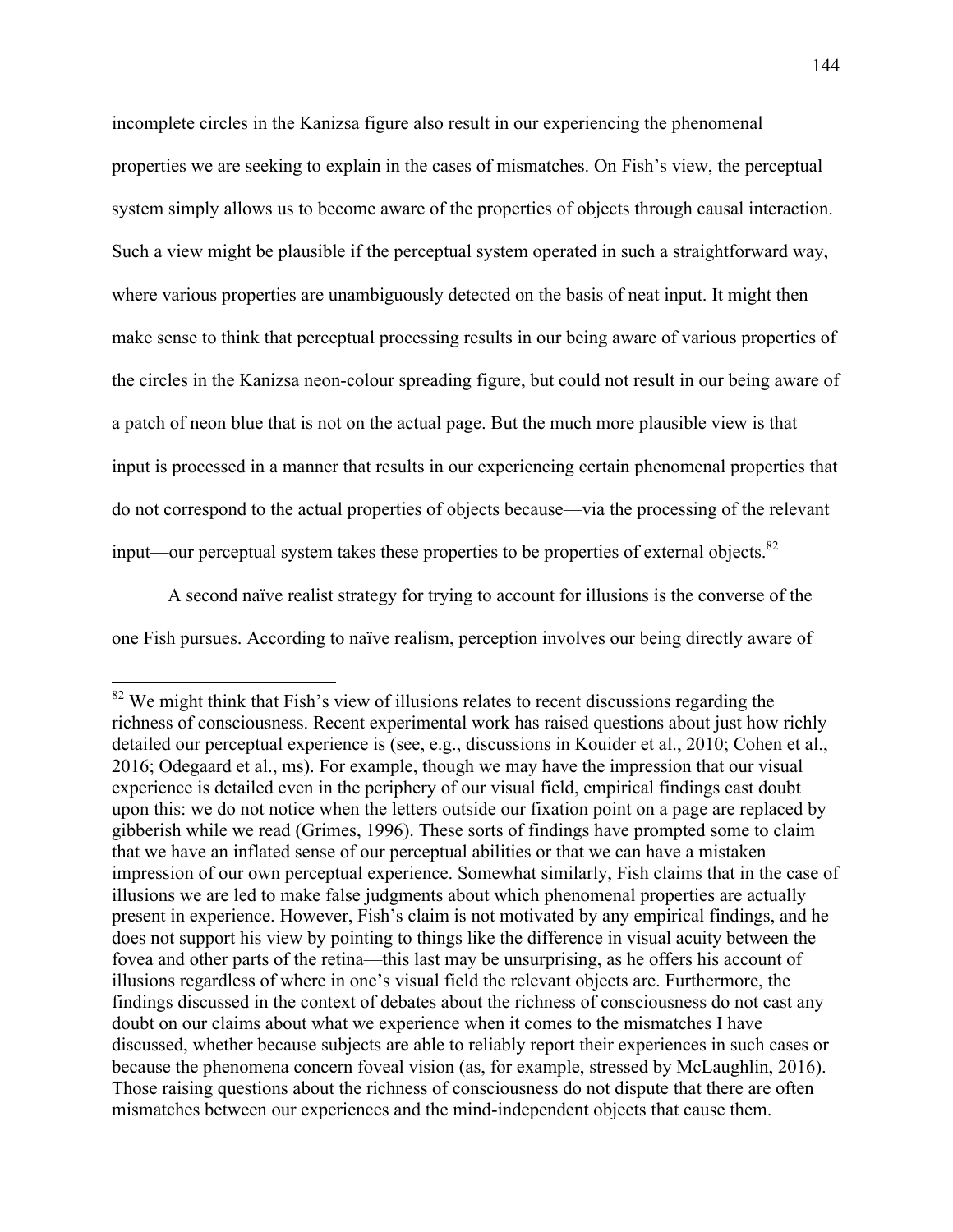mind-independent objects and their properties; thus, if objects do not have certain properties, we cannot be aware of such properties in experience. Hence, Fish's denial that certain phenomenal properties are present in the mismatch cases. The converse strategy would be for a naïve realist to accept that the phenomenal properties in question are present, but to argue that these actually are properties of the relevant mind-independent objects. This is the looks strategy.

Brewer (2008, 2011, 2017) offers such an account of illusions. Focusing on vision, he describes an illusion as "an experience in which a physical object, *o*, looks *F*, although *o* is not actually  $F$ <sup>"</sup> (2011, p. 102). While it is true that the object is not  $F$ , it is also true that the object looks *F*. His discussion focuses on three examples: a white piece of chalk in red lighting looks red even though it is white; a straight stick half-submerged in water looks bent even though it is straight; and, the lines in the Müller-Lyer diagram look to be unequal in length even though they are equal. The claim that the white piece of chalk looks red acknowledges the character of our experience when we perceive the piece of chalk—this experience includes the phenomenal property red. In each case, Brewer explains the object's looking *F* despite not being so by the object's having certain "visually relevant similarities" with objects that are *F*. Thus,

> …a mind-independent physical object, *o*, looks *F* to a subject, *S*, in virtue of the fact that *S* is consciously visually acquainted with *o* from a point of view and in circumstances of perception relative to which *o* has visually relevant similarities with paradigm exemplars of *F*, where *visually relevant similarities* are similarities of the various kinds to which the physical processes enabling visual perception respond similarly, as a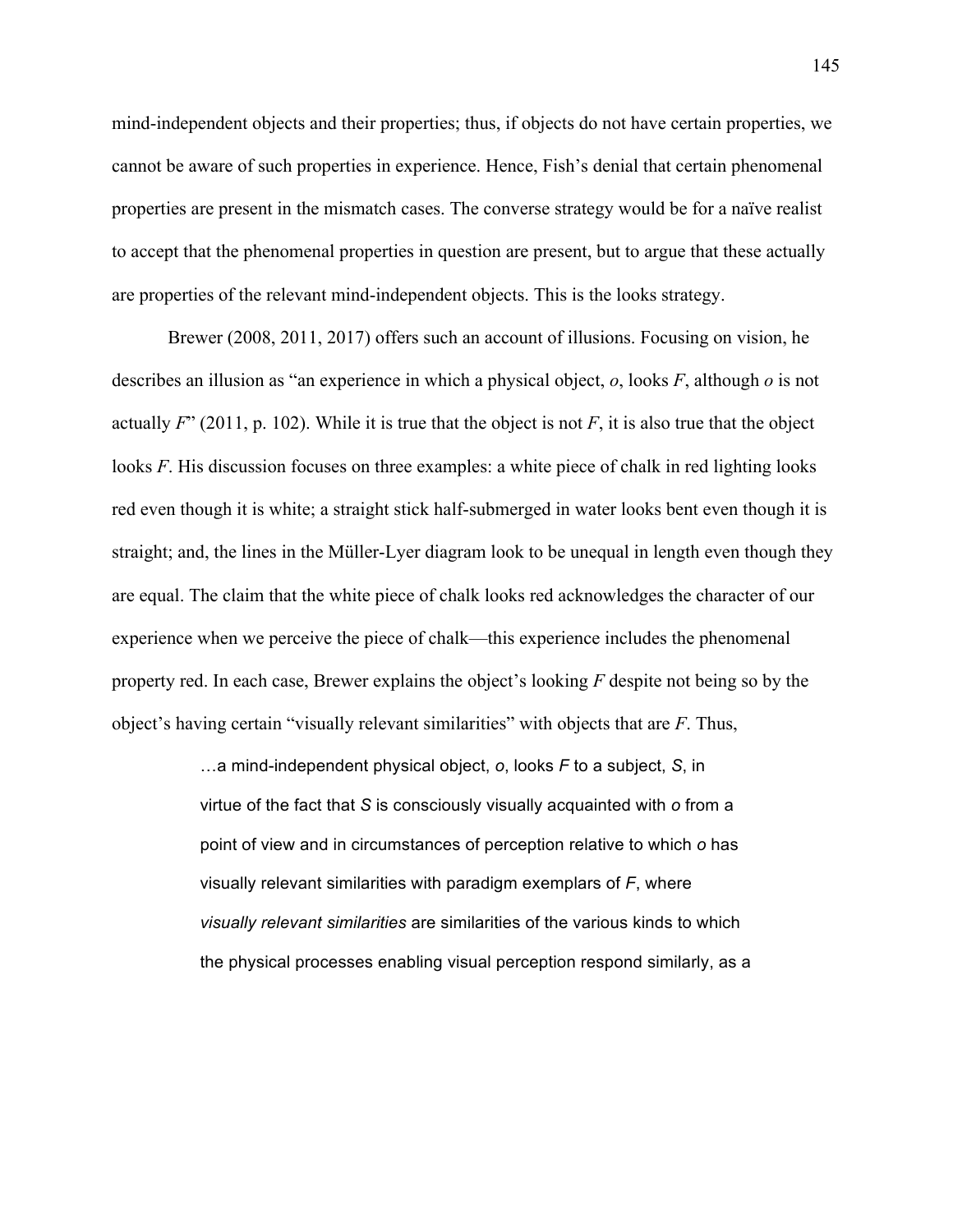result of both their evolutionary design and their development over the course of our lives. (p.  $118)^{83}$ 

On Brewer's view, an object has a certain look in some circumstance because in that circumstance it has certain similarities with other objects. Thus, in the Müller-Lyer case, the diagram, in normal conditions,

> …has relevant similarities with a pair of lines, one longer and more distant than the plane of the diagram, one shorter and less distant; and those lines in themselves are a paradigm of inequality in length. (p. 102)

And, in the chalk case, a white piece of chalk illuminated with red light,

…has visually relevant similarities with a paradigm red piece of chalk, of just that size and shape. Their visually relevant similarity consists in the similarity of the light reflected from both. (p. 106)

The question is how exactly we are to understand these similarities. A rectangular sheet of paper and a rectangular piece of wood are similar in virtue of their actually having the same shape, and in perceiving each of them we will experience a rectangular shape. When it comes to illusions, things will understandably not be so straightforward. It is clear that the similarities will have to be in terms of things that are relevant for our experience. This means that similarities will have to consist in either properties of the objects themselves and how these properties interact with features of the particular circumstances, or in how certain stimuli are processed by our perceptual system. And this is just what Brewer claims:

 $83$  As we can see from this quote, Brewer understands perception as a three-place relation, where in addition to the subject and object we must consider various features pertaining to the context of perception, such as the subject's point of view and things like lighting conditions. The introduction of this third relatum is irrelevant for our present purposes, and does not make his account different from other versions of naïve realism in a way that is significant here. Brewer also understands perception in terms of acquaintance with objects, rather than their properties. Again, this difference is unimportant for our purposes, as we can understand similarity in terms of shared properties (p. 103). For ease of discussion I will put things in terms of properties.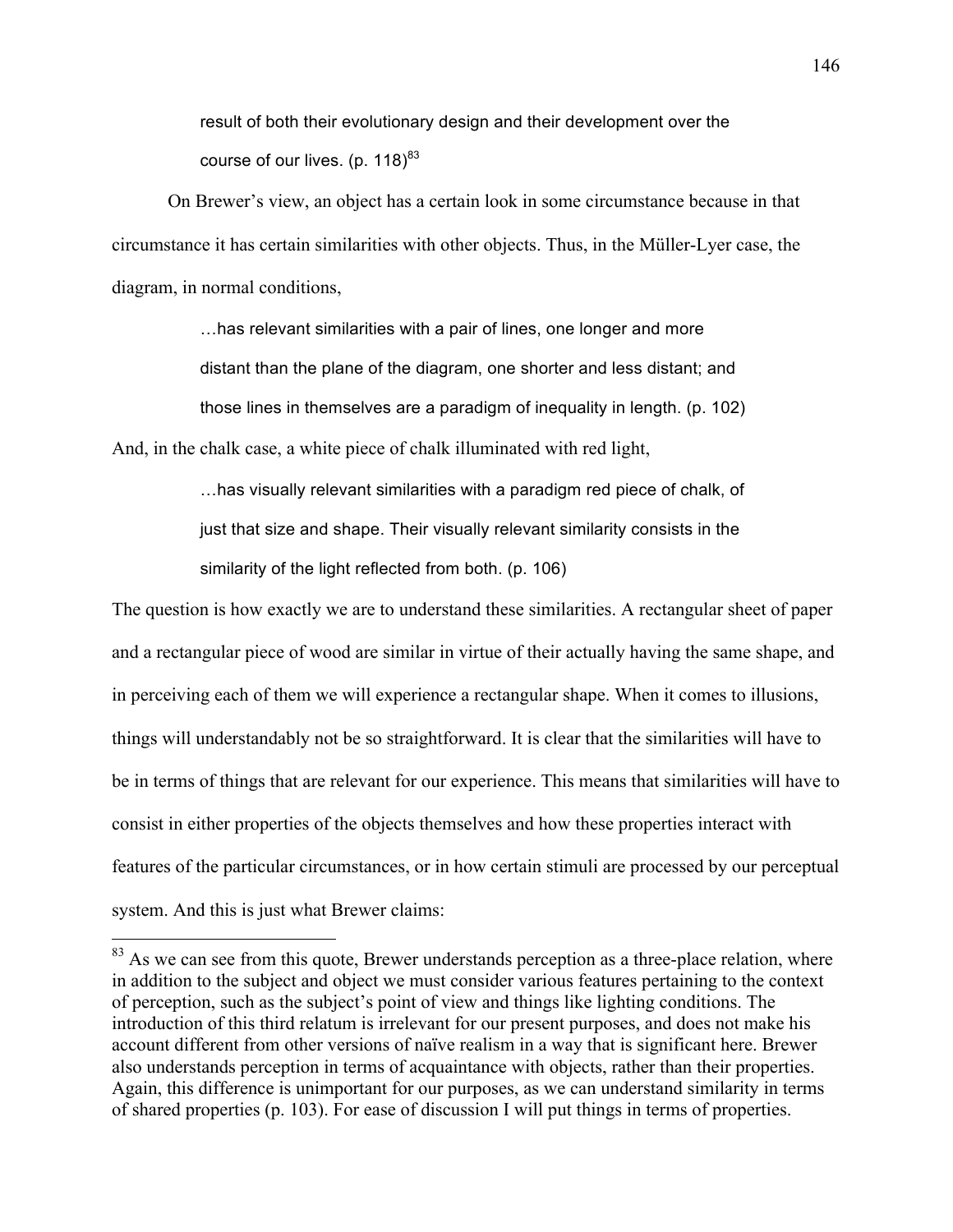Objects have visually relevant similarities when they share sufficiently many common properties amongst those that have a significant involvement in the various processes underlying vision. Thus, and very crudely, visually relevant similarities are identities in such things as the way in which light is reflected and transmitted from the objects in question, and the way in which stimuli are handled by the visual system… (p. 103)

In the chalk example, a white piece of chalk and a red piece of chalk have the following relevant similarity: their surfaces are such that in different lighting conditions both can reflect similar patterns of light. Meanwhile, the horizontal lines in the Müller-Lyer diagram are similar to horizontal lines of unequal length in the following way: both stimuli are processed by our perceptual systems in ways that result in our having the experience of lines of unequal length. It is not the case that the processing of the horizontal lines in the Müller-Lyer diagram will be identical to the processing of unequal lines—this is obviously true for early stages of processing. Rather, the similarity between the two stimuli consists in their resulting in visual experiences that are similar. It thus seems like we can understand a look as a feature an object has in some circumstance due to some properties the object has. An object, *o*, that is not *F* will, in certain circumstances, look similar to objects that are *F*, because how *o* is will result in its reflecting light in a certain way or in its impacting our perceptual system in a certain way.

There are a number of variants of the looks approach to illusions, but they are all similar enough for our purposes.<sup>84</sup> Basically, they amount to claiming that in cases of illusion we do not

 $84$  For example, see Genone (2014). For discussions of various approaches, see Millar (2015) and French (ms). Martin (2010) offers an account of looks on which looks are mind-independent properties of objects. He does not apply his account to illusions, which is unsurprising given his approach to illusions. In general terms, his account is similar enough to the other variants, but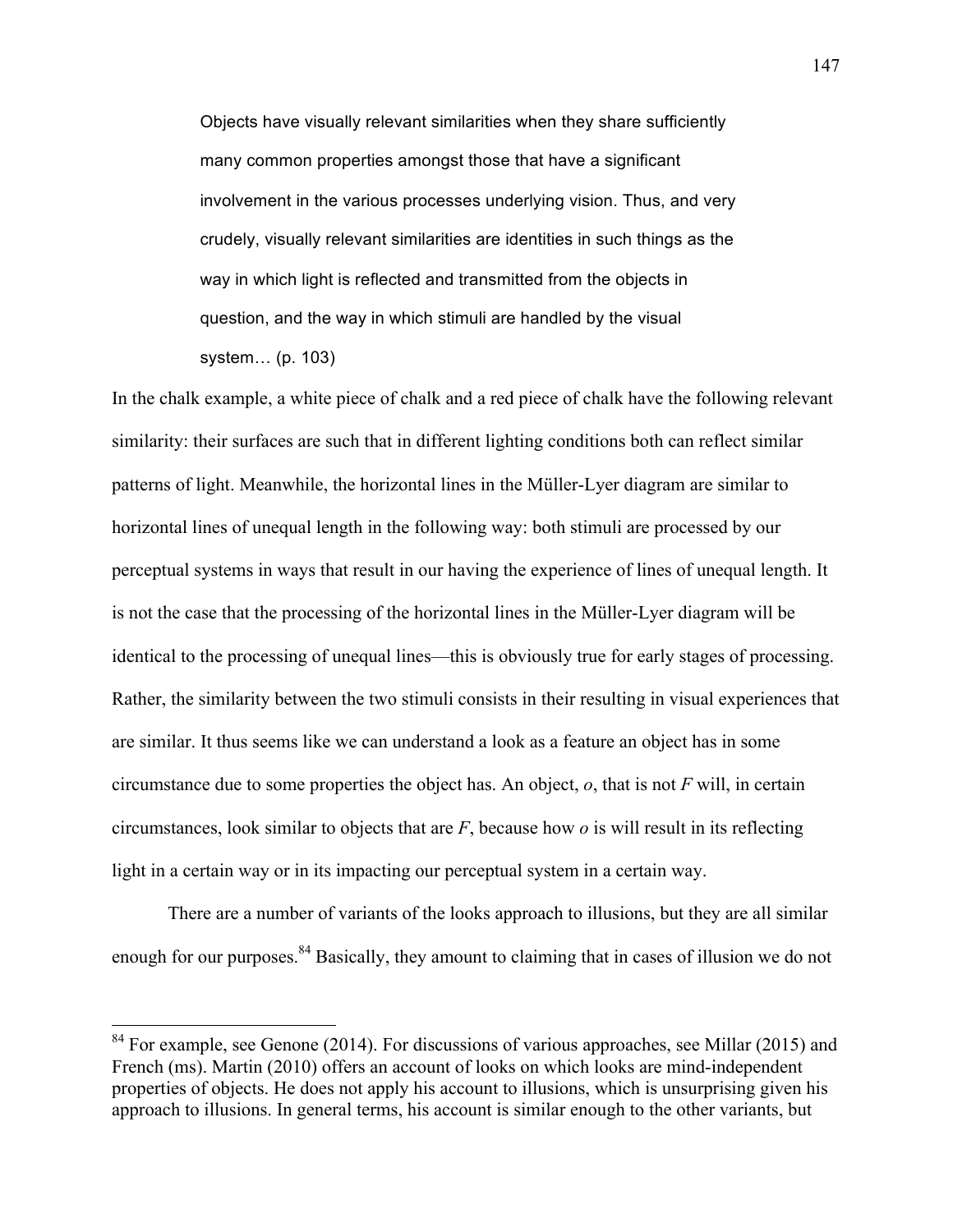experience an object as having some property it lacks, but rather experience a property the object has, a particular look. A look is a property an object has in a particular situation. Thus, it is not that I experience a piece of chalk that is red; rather when the white piece of chalk is illuminated by red light it looks red. Its looking red is a property of the piece of chalk. My visual experience certainly includes the phenomenal property red, but I am not aware of the redness of the chalk, as the piece of chalk is not red. Its looking red in that situation is due to certain similarities it has with other objects.

Let us see how the looks approach can be applied to mismatches.<sup>85</sup> In the binocular rivalry study with patchwork images, the two images look like coherent images alternating. In the flash and beeps case, the single flash presented in that situation looks like two flashes. In the McGurk case, audio of [ba], when combined with lip movements for [ga], sounds like [da]. When we view the red square with a blue circle at its center from a certain angle and with one eye closed, it simply looks like a red square. Now, how do we explain these different looks—or, why is it that, for example, the single flash looks like two flashes even though it is only one? Why do we experience two flashes when there is only one?

One way of explaining how things look or sound (or feel or taste or smell) to us in mismatch cases would mirror how Brewer explains the chalk case. In the chalk case, the chalk looks red because in that situation it reflects light in the same way that a red piece of chalk in normal lighting would. It is this similarity that explains the chalk looking red. The character of our experience, the redness that appears to us, is due to how the piece of chalk reflects light,

<u> 1989 - Andrea Santa Alemania, amerikana amerikana amerikana amerikana amerikana amerikana amerikana amerikana</u>

given Martin's concerns it is particularly ill-equipped to handle illusions. Therefore, I will not examine it more closely.

<sup>&</sup>lt;sup>85</sup> Once again, I am not sure whether Brewer and others who offer looks accounts will consider mismatches to be illusions, hallucinations, or some combination of the two. However, this is irrelevant to our present concerns. The question, here, is simply whether or not the looks strategy can help the naïve realist explain our experiences in mismatch cases.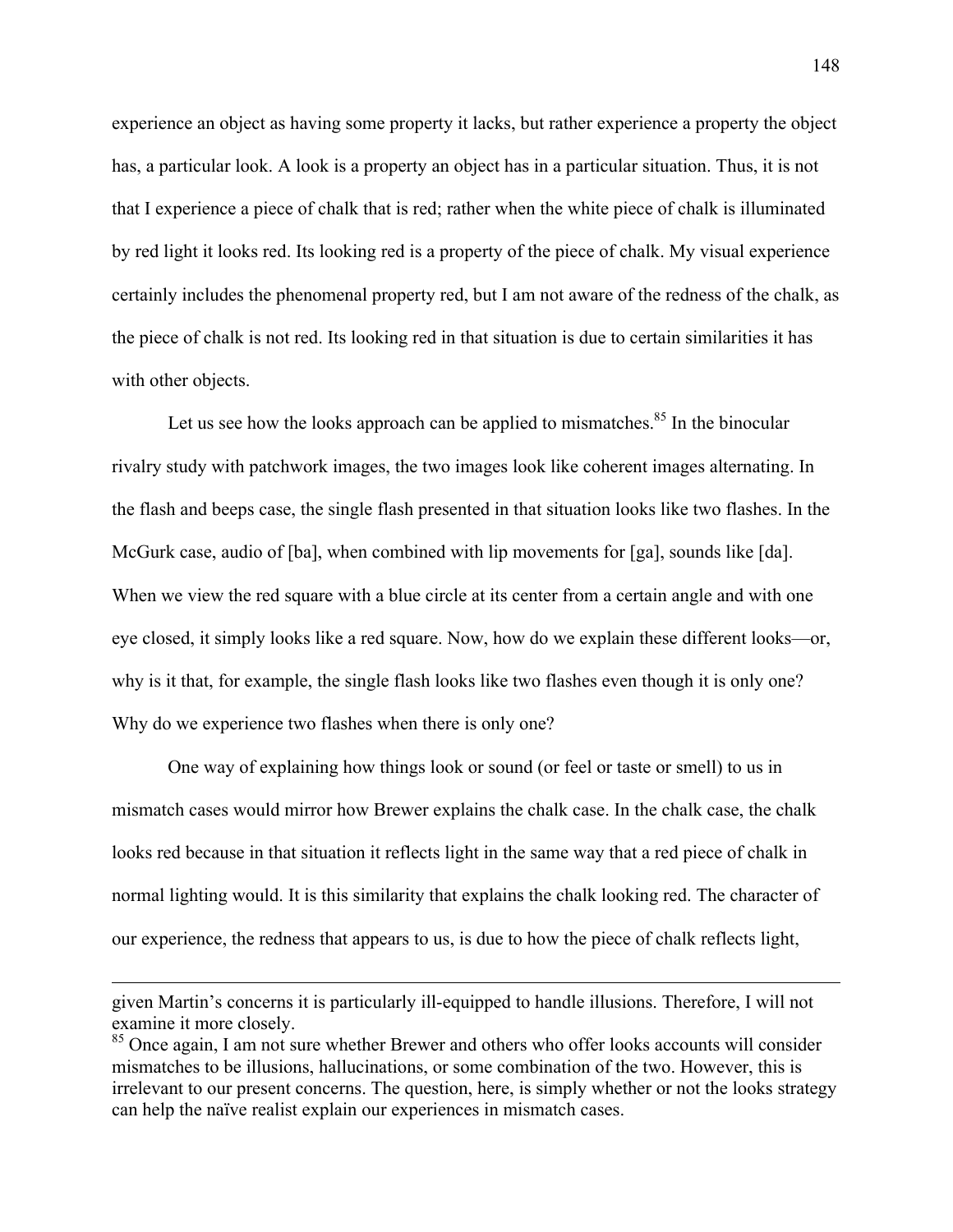which is due to the chalk's surface. It does not seem like such an account will work for mismatches, at least not most of them. Consider multimodal interactions. These do not occur because sensory signals targeting different modalities interact before reaching our sense organs. We experience two flashes or  $\lceil da \rceil$  because of interactions between the modalities that occur during perceptual processing. The auditory input in the McGurk case is not similar to the auditory input typically associated with our experience of [da]. And the visual input in the flash and beeps case is not similar to the input typically associated with our experience of two flashes.

Furthermore, in the case of the piece of chalk in different lighting, it is easy to understand how specific properties of the chalk—concerning its shape and surface—could result in different sensory signals reaching us depending on the lighting conditions. But the sorts of effects we see with mismatches are much more variable than that. It is not simply that things may look different in different lighting, but our experience of objects is sensitive to a variety of changes in the environment—concerning spatial and temporal relations to a variety of possible stimuli—as well as in our point of view and things like our eye movements. It is simply implausible to think we could explain the complex, diverse, and variable effects we see with mismatches in terms of properties of objects akin to the surface properties of the piece of chalk. This would require attributing countless properties to objects in order to explain the possible ways they may look or sound in different situations.

A second way of explaining how things look or sound (or feel or taste or smell) to us in mismatch cases would mirror how Brewer explains the Müller-Lyer illusion. In this case, the horizontal lines look to be unequal in length because of how they impact our perceptual system in that situation, i.e. flanked by the different hashes. The character of our experience—the lengths the lines appear to have—is due to how our visual system responds to the stimuli. The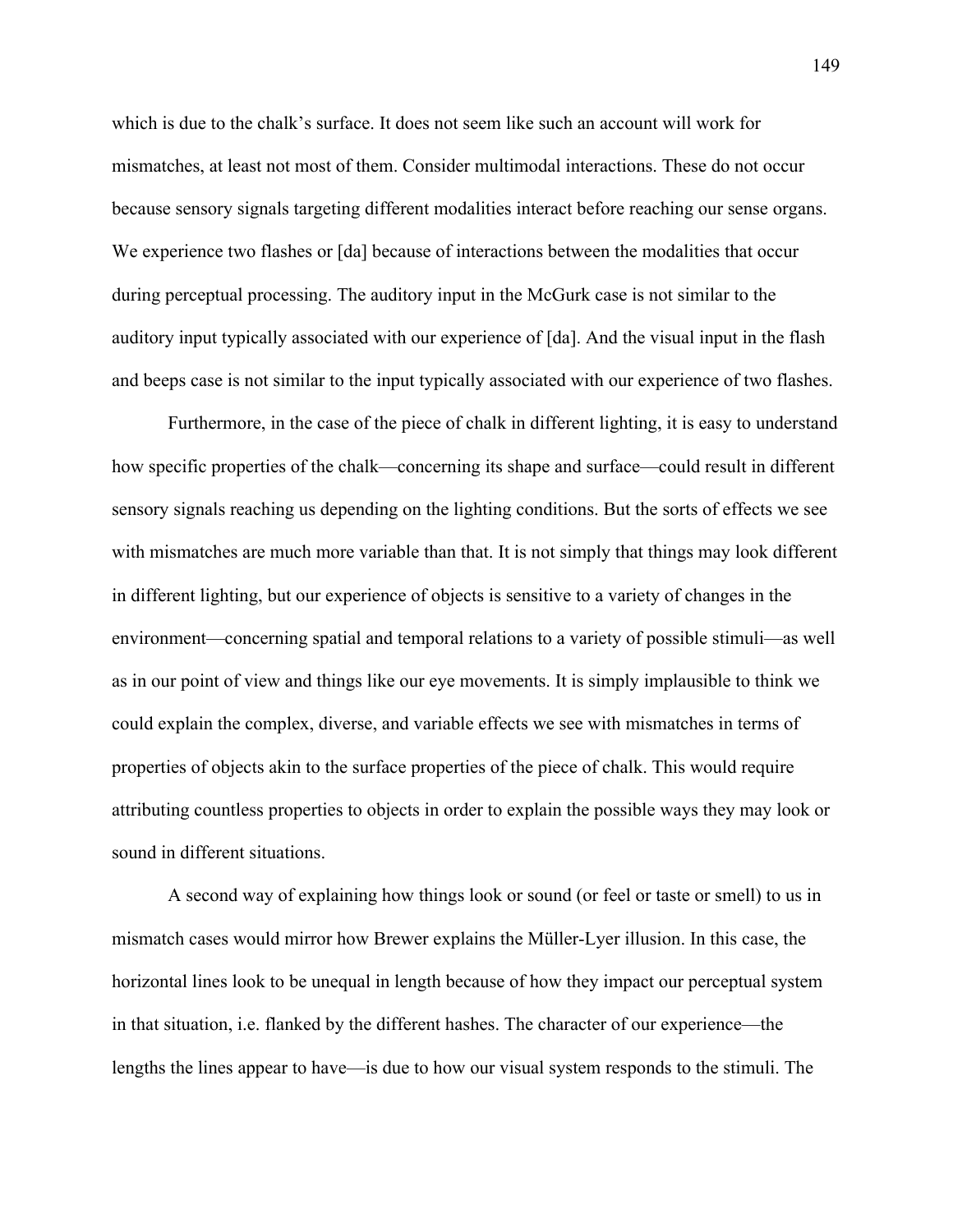way our visual system responds, the story goes, is similar to how it typically responds to lines of unequal length. Once again, this is supposed to be a property of the horizontal lines in the Müller-Lyer diagram. In the McGurk case, this means that the audio of [ba] presented in that situation causes us to have the experience of [da], and that this is to be understood as a property of [ba]. The stimulus has the (auditory equivalent of a) look it does in that situation because the way our perceptual system processes it results in our having an experience that is like the experience we normally have when our perceptual system processes audio of [da]. But there are at least two problems with such an explanation. First, and most importantly, it seems to mistake what is actually doing the explanatory work. Second, it is not at all the case that the perceptual system handles the different stimuli in the same way, at least not in a sense that helps the looks theorist's case. I will start with the second point.

In the flash and beeps case we experience two flashes. According to the looks approach, the flash—when experienced in that situation—looks like two flashes.<sup>86</sup> The way this flash is similar to two flashes has to do with how the flash is processed by our perceptual system in this situation. Specifically, the visually relevant similarities between the flash and two flashes will concern this perceptual processing. As quoted above, Brewer notes that these similarities "are identities in…the way in which stimuli are handled by the visual system." But while the resulting experiences may be identical, it is simply not true that the stimuli are handled by the visual system in identical ways. For starters, the initial sensory input differs, which necessarily means

<sup>&</sup>lt;sup>86</sup> It may make more sense to consider the setting more generally, the stimuli present, or the scene, rather than focus on individual objects. Doing so may create problems for Brewer's specific form of naïve realism, but even if so it would seem to not be an issue for other naïve realist views. It simply strikes me as more natural to understand many of the experiences in mismatch cases as resulting from our perceiving a scene or arrangement, rather than as perceiving a specific object or even groups of objects. However, my argument here does not hinge on this issue at all. Also, note that while I discuss the problems with this explanation in the context of mismatches, the same points apply to the Müller-Lyer case.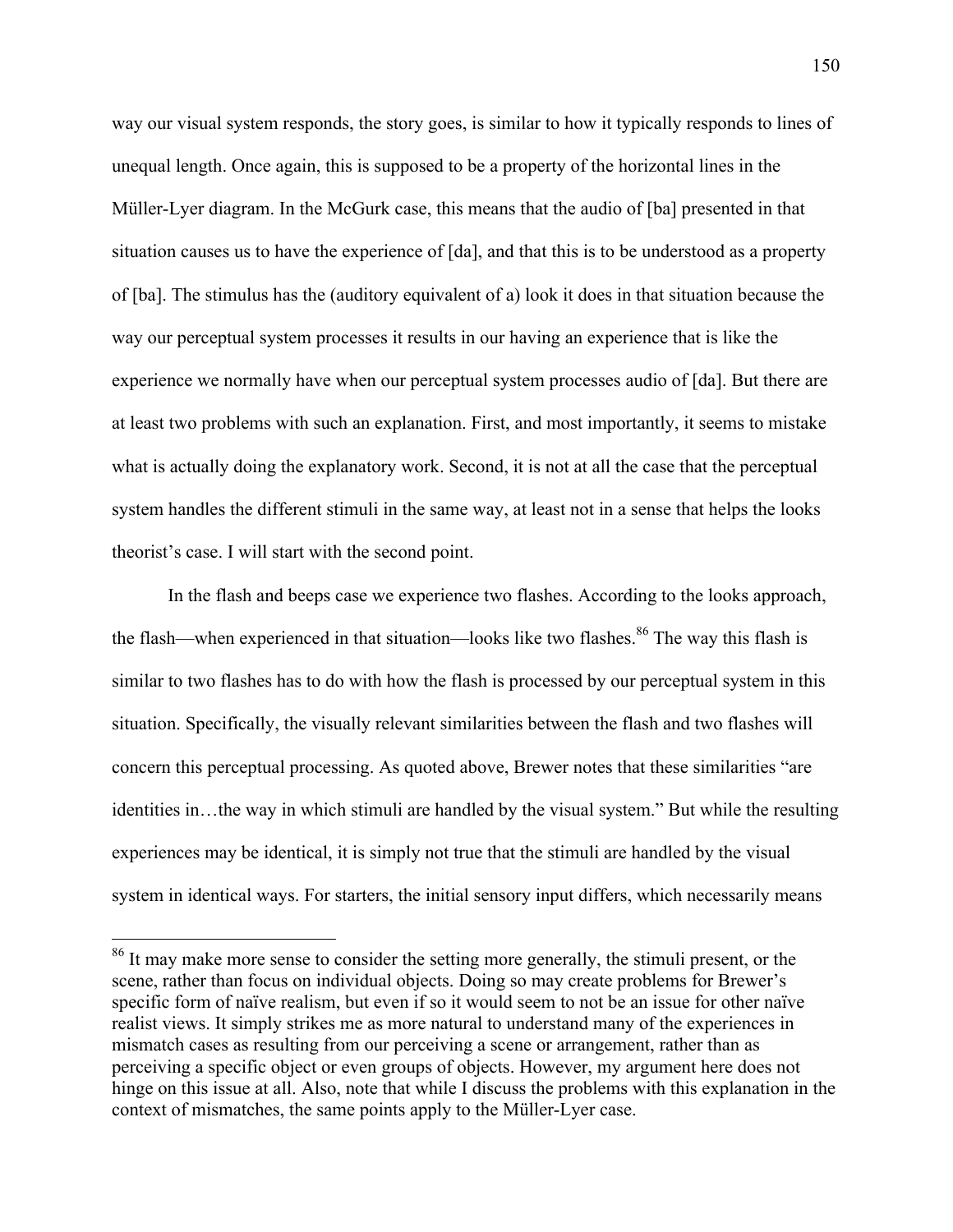that the processing taking us from the input to our experience will be different. There is a sense in which the stages of processing will be similar, or there will be similar cross-modal integration, or similar feedback processing, and so on. But in these senses it is trivially true that all stimuli are processed in similar ways. It is not until certain processing takes place in the flash and beeps case that does not take place in the typical case that the processing in the two cases will continue in a similar, or possibly even identical, fashion. The same is true for all of the other mismatches discussed, whether various forms of visual completion, or temporal filling-in, or geometrical misperception. The visual processing of the one flash in the flash and beeps case and of two flashes in a normal case may be similar only in the latter stages or visual processing. But this is the sort of datum one would point to in order to support the explanation offered in (iii), which invokes mental representations and the brain. And this brings us to the first problem with this way of explaining looks.

According to this approach, we explain our experiences by pointing to a property of the object, but that property is just to cause a certain response in us. The red square with a blue circle at its center is processed in such a way in a particular situation—when viewed from a certain distance and angle with one eye closed—that it results in our experiencing a red square. Why does it look this way? Because, it is alleged, the stimulus is handled by our perceptual system in a similar way as a red square is handled. But our perceptual processing of the two stimuli is similar only in latter stages of processing. In particular, the responses from our perceptual system to the two stimuli will be similar when we look at the result of the processing. Given this, it is hard to see why we should consider it a property of the mind-independent object that it causes such a response. Doing so is to look in the wrong place for an explanation of our experience. The reason the two stimuli cause similar experiences is because their processing results in similar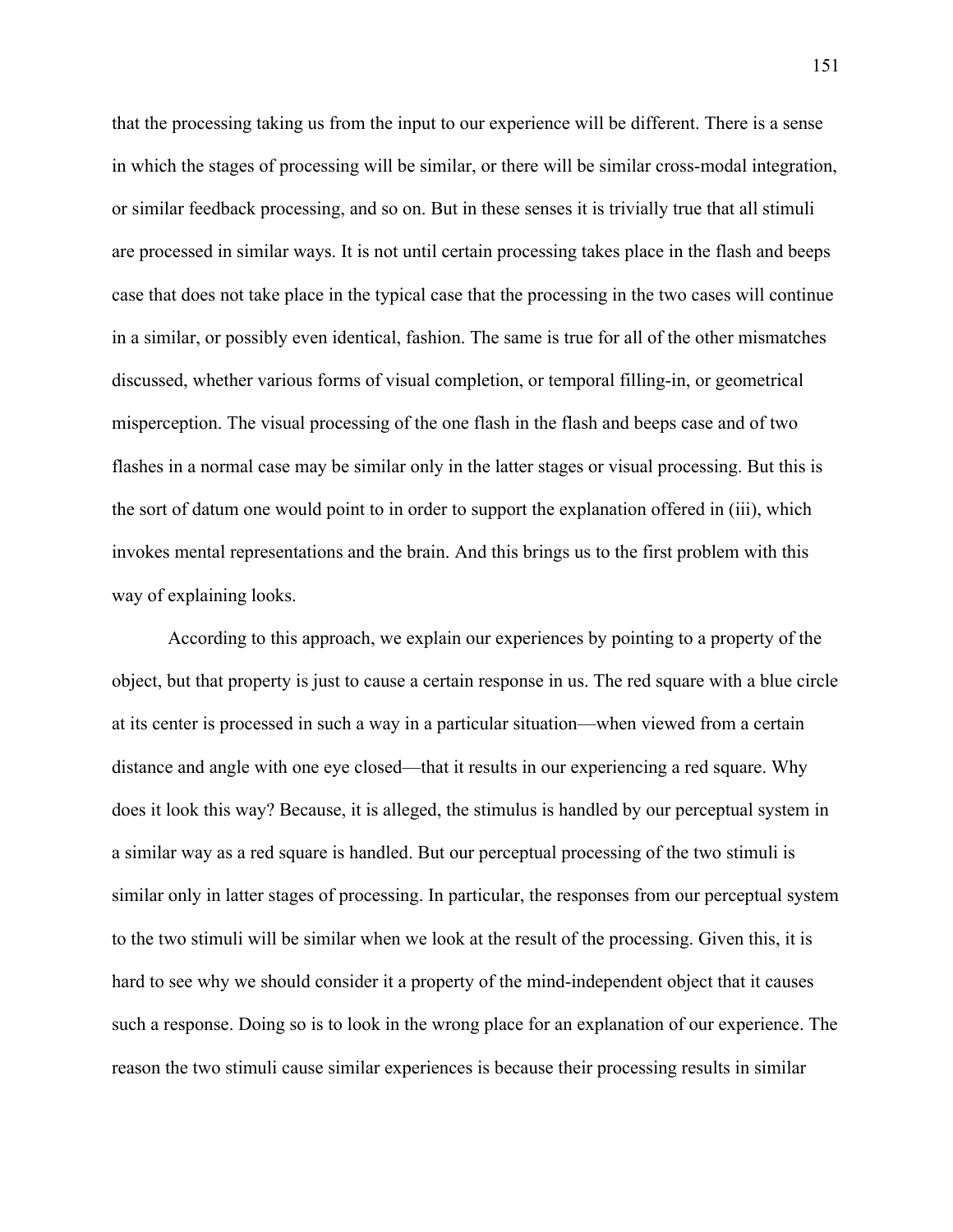brain states, which subserve the experiences. The brain states certainly result from our causally interacting with the stimuli, but the reason why our perceptual system responds in this way, and the reason why the experiences have the same (or similar) character is to be found by looking at the perceptual system. It is not clear what sort of properties the looks theorist is claiming mindindependent objects have, or if it makes sense to think of these as genuine properties of objects. The individuation of properties in this case is made on the basis of the perceptual system and its responses. Thus, to claim that the explanation for the character of our experiences is to be found in the mind-independent object is ad hoc, is to offer a just-so story.

The issue here is how we should explain the character of our experiences in mismatch cases. Is the phenomenal character determined by a representation generated by the brain, or by mind-independent objects and their properties? The looks theorist tries to argue that we should understand the phenomenal character of our experiences as being determined by mindindependent objects. Brewer's view "is that visually relevant similarities are those that ground and explain the ways that the particular physical objects that we are acquainted with in perception look" (p. 103). How is it that the two patchwork images are similar to the two coherent images? Well, they are similar in that, in the appropriate situations, both can result in the same experience. The question we want answered is why this is the case. By looking to perceptual processing and the brain, we find a good explanation: the brain generates a representation, which determines the character of our experience. Looking to the mindindependent object does not provide a plausible explanation. The claim that the object has the property, in that situation, of looking a certain way because it has the property of impacting our visual system in a certain way is not to explain how or why it is that the patchwork images presented in binocular rivalry result in our experiencing the coherent images alternating. It is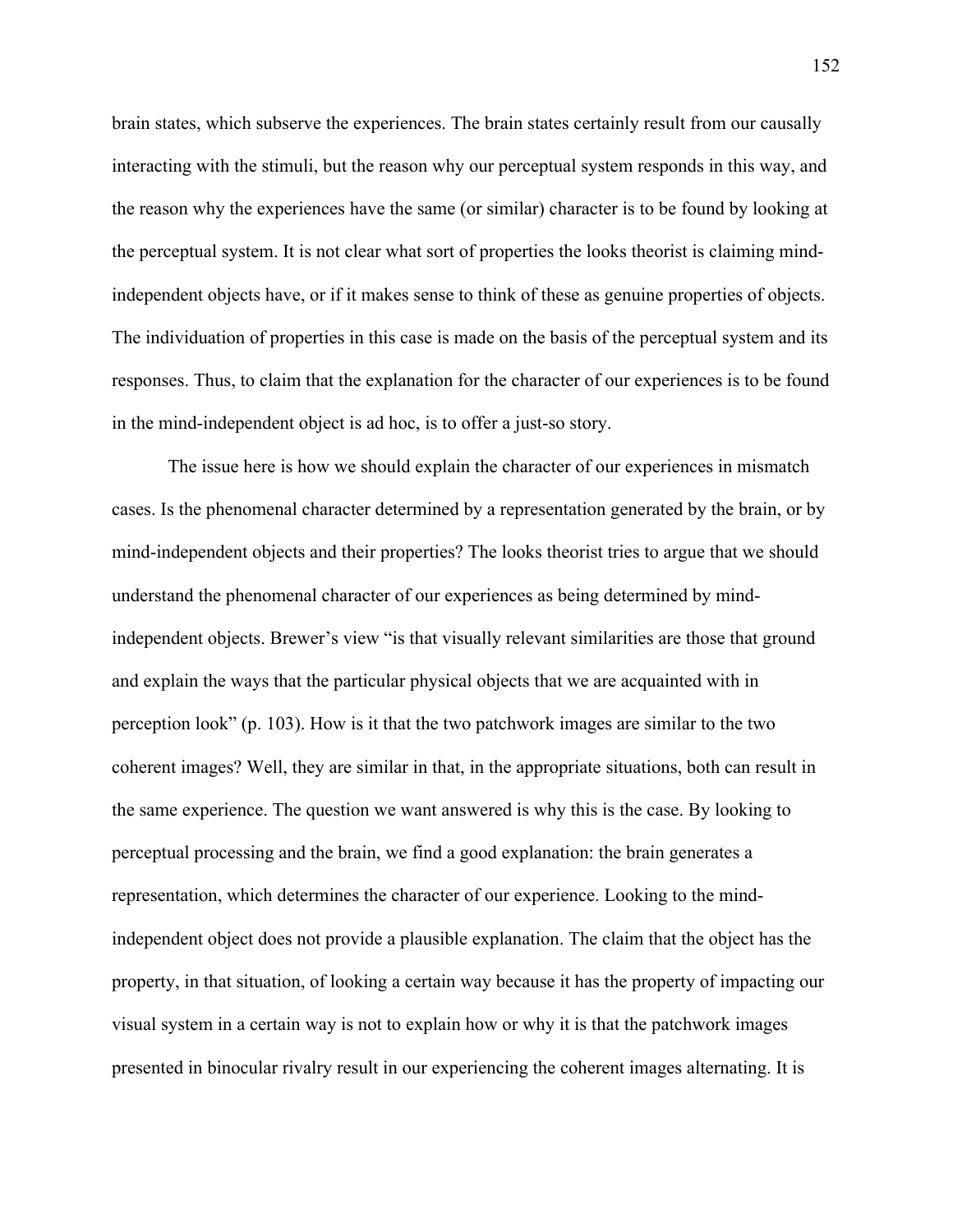simply to tell us what we already know: that the stimuli have that effect. The explanation for why that is certainly includes details about the objects and events external to the individual, but is fundamentally a matter of what is going on inside the individual. Consider filling-in of the blind spot. It is not the stimulus but the visual system that fills in that part of the visual field, resulting in our having the experience we do. What is filled in—so what we experience in that part of the visual field—depends in part on the properties of the stimulus, but not some special properties or the property to cause some response in us. It is properties of the surround that play a role. The phenomenal properties we experience in the blind spot can be traced to the brain's active fillingin. The same is true for other forms of visual completion and for temporal filling-in, and the brain's role is similar in the other mismatches.

Since the naïve realist accounts of illusions do not provide a plausible explanation of our experience in mismatch cases, we are right to accept (iii). We are justified in invoking mental representations, as doing so offers the best explanation of our experience in these cases.

But before moving on, we may think there is another way one could respond to (iii) that merits consideration. French and Walters (forthcoming) argue that the traditional argument from illusion is invalid. As we saw in chapter 1, the argument moves from the claim that in experience we are aware of something that is *F* to the claim that we are not aware of the mind-independent object that is not-*F*. Sometimes this is put, instead, in terms of what we are directly aware of: thus, we are not directly aware of the mind-independent object, but instead are directly aware of something else (e.g. a sense-datum). The argument then attempts to generalize this conclusion to all cases of perception. However, French and Walters argue that the claim that we are not directly aware of the mind-independent object in the case of illusion does not follow from the preceding premises and is therefore invalid. We are entitled to claim that we are directly aware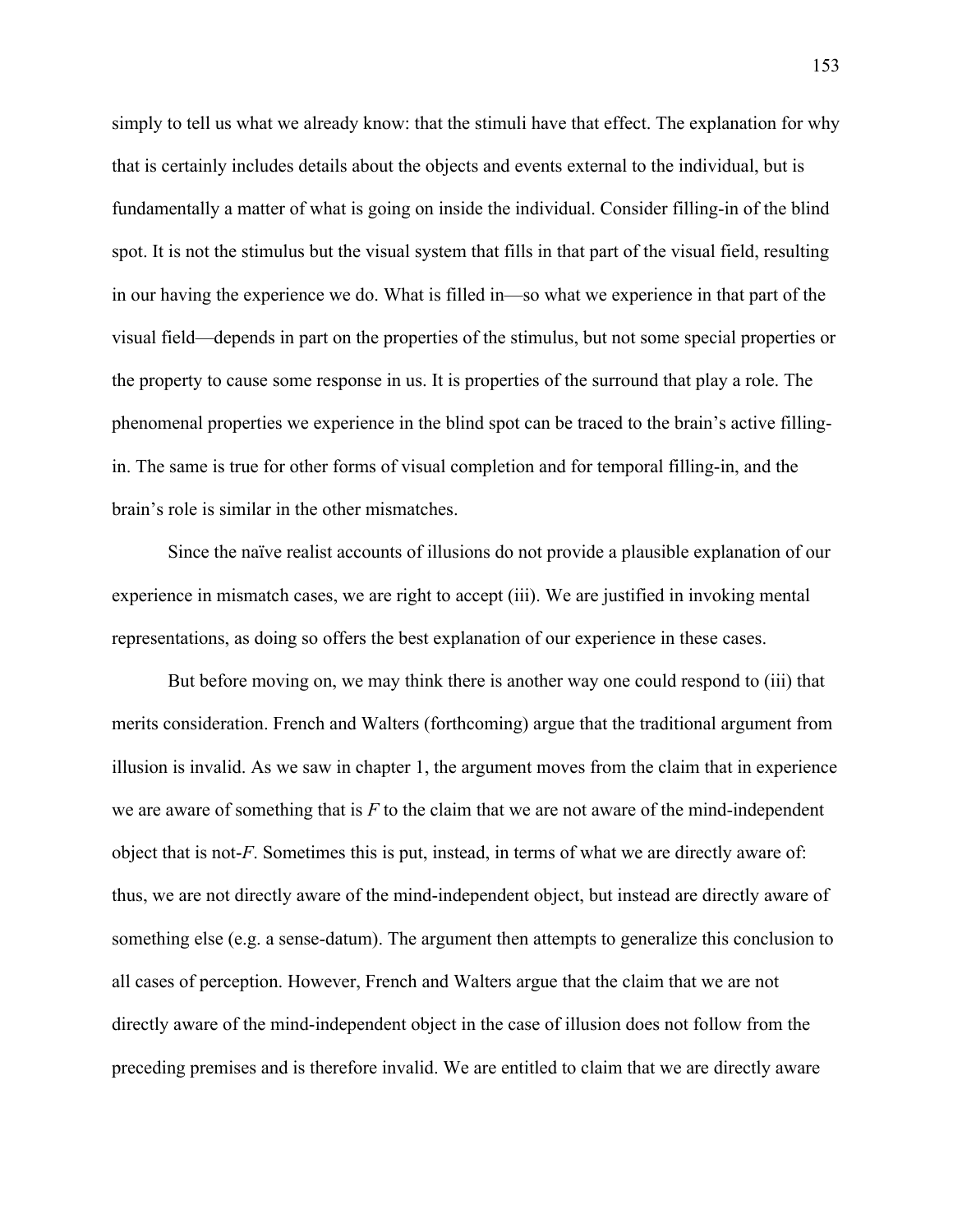of something that is *F*. But, they say, this does not rule out that we are also directly aware of the mind-independent object that is not-*F*.

We may think their point relates to the mismatch argument and the argument that mismatches are ubiquitous in the following way. Consider (iii):

(iii) We can explain what the individual experiences if we suppose that the brain constructs a representation that determines the character of their experience. The individual is aware of this representation. We cannot explain the character of the individual's experience simply by pointing to the external objects, since their experience, or what appears to them, differs in the way it does from the external objects. In this case, the individual is not immediately aware of the external objects.

Given their point about the argument from illusion, French and Walters may take issue with the last sentence of (iii). While not disputing that in these cases we are immediately aware of a representation generated by the brain, they may claim that this does not rule out that we are also immediately aware of the external objects. But whatever the merits of their argument regarding the validity of the argument from illusion, such a claim should not be taken seriously here.

For one, given what "immediately aware of" means, it is not even clear how we should understand the claim that an individual is both immediately aware of a representation generated by the brain and the objects external to them. But, more importantly, there is absolutely no reason to claim that an individual is immediately aware of the external objects in these cases. We explain the character of the individual's experience with the representation. The external objects serve no explanatory role here. To insist that we are nevertheless directly aware of external objects here would be akin to claiming—to borrow an example from my first philosophy professor—that the reason a door opens and closes smoothly has to do with the various physical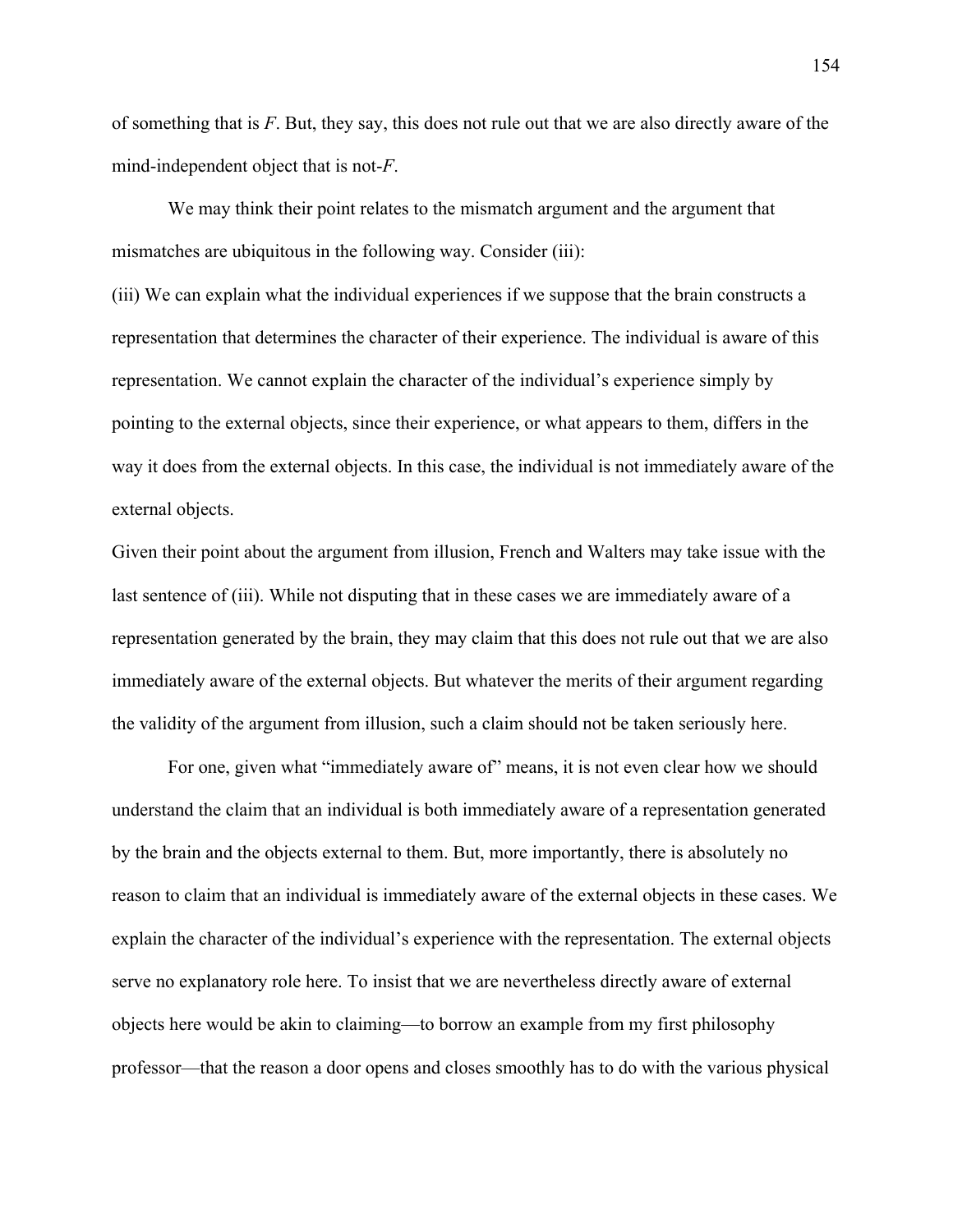forces at work, but there are also invisible and inert angels there to supervise the process. Of course, given a certain understanding of angels, it may be impossible to disprove this theory of mechanics. But the only reason we would have for supposing angels were present would be our commitment to some theory claiming their existence. We can explain what we want to explain the movements of the door—entirely in terms of various laws governing matter. $87$ 

## **5. Perceptual Processing and the Brain**

The next step in the mismatch argument is:

(iv) Perceptual experience depends on brain mechanisms that always function in the same way. If the character of our experience in certain instances is determined by a representation constructed by the brain, then the character of our experience is always determined by a representation constructed by the brain.

This premise generalizes the conclusion about mismatch cases to all instances of perceptual experience. In the mismatch cases, a representation is generated by the brain, and this representation determines the character of our experience, determines the sensory qualities present in experience. Here, the claim is that the brain mechanisms involved in perception always function in the same way: such a representation is always generated and is involved in

 $87$  Hickerson (2004) may offer a response that is similar to the French and Walters claim. He argues that Smythies and Ramachandran's claim that naïve realism is refuted by the binocular rivalry study with patchwork images is misguided. He claims that Smythies and Ramachandran's target can simply deny that images constructed by the brain are phenomenal objects, and instead assert that the only phenomenal objects are the images C and D. As regards the mismatch argument, this would be to claim that we are directly aware of the two patchwork images. It is not clear why Hickerson thinks the naïve realist is able to make such a claim. If the naïve realist is to maintain that in the cases of mismatches we are directly aware of external objects, they must explain how this is so. Hickerson argues that such an explanation is possible, but does not suggest what it may look like. We can understand the discussion in this section as demonstrating that different explanations that the naïve realist may try to offer are unsuccessful. It may be that Hickerson has in mind something like the French and Walters claim.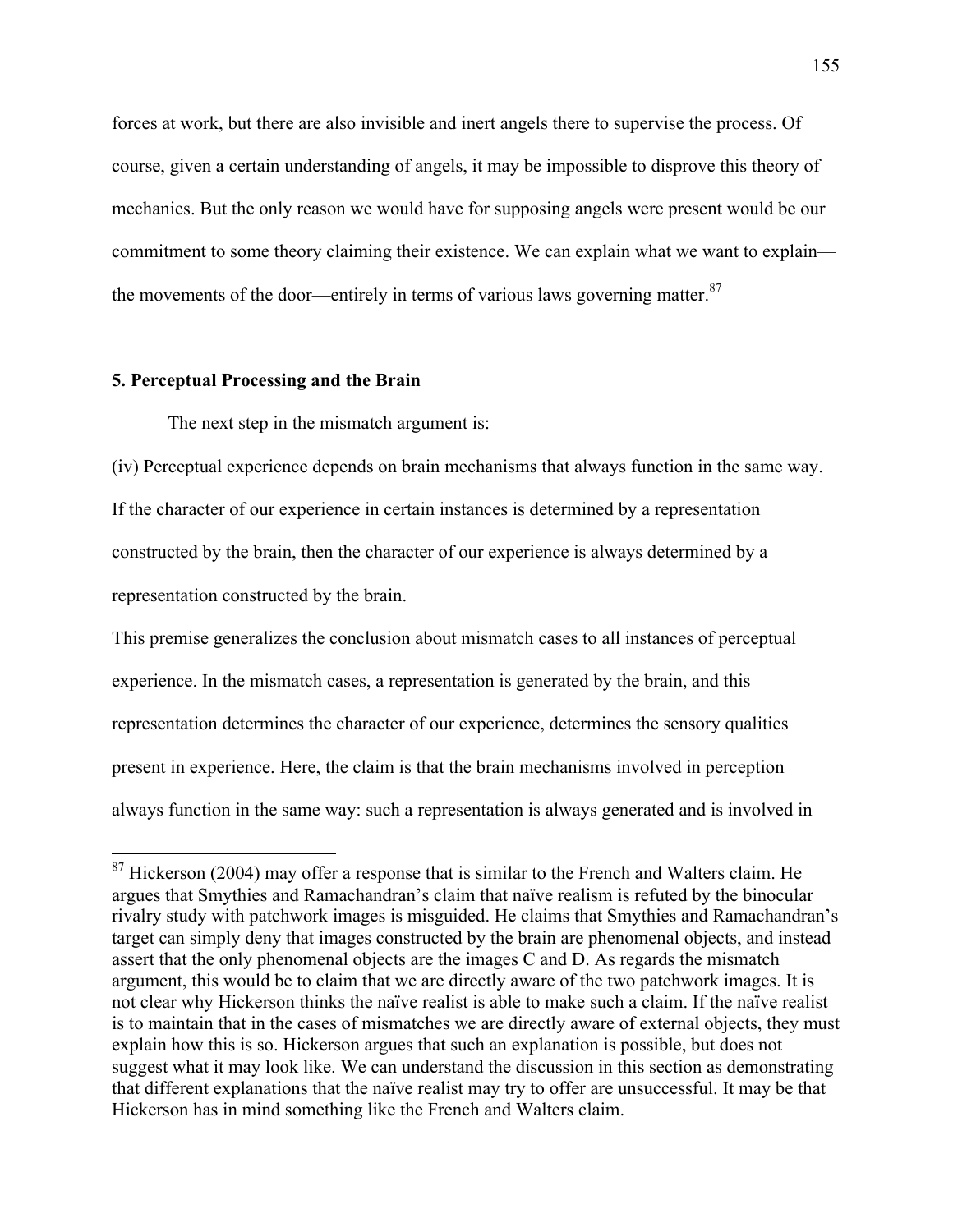this way. In this section I defend (iv). I argue that we are right to think that perceptual processing always operates in this same way. My focus in this section is solely on the mismatch argument, so we can set aside the issue of how common mismatches are in our day-to-day lives. Here, we need focus only on a handful of mismatches, considering only things like the McGurk effect, the flash and beeps case, or illusory contours—mismatches elicited in the lab or with specially constructed stimuli.

The idea behind (iv) is that perceptual processing in the brain always functions in fundamentally the same way. The brain receives input, which initiates a series of stages of processing, culminating in an internal representation of the scene, which determines what we experience. The stages of processing are at a general level always the same, involving the same sorts of interactions between brain areas and feedback and feedforward pathways. This is not to say that different sensory inputs cannot result in certain processes or pathways being more active in certain instances. For example, multimodal integration, which takes place all the time, may result in visual information strongly influencing audition in certain cases but not others. But these differences explain how different inputs may result in different outputs, where outputs are understood to be the result of this processing, i.e. what we experience. Later stages of perceptual processing represent the external scene, as discussed in the previous section. The precise neural activity here, corresponding to particular information or properties, is due to the sensory inputs and the precise way in which these were processed by the brain. But in all cases this activity is a representation of the external world, which is related to our perceptual experience in the same way. This view of perceptual processing is not due to a single finding or study, but is supported by our general understanding of the brain and its role in our perception of the world, as well as

156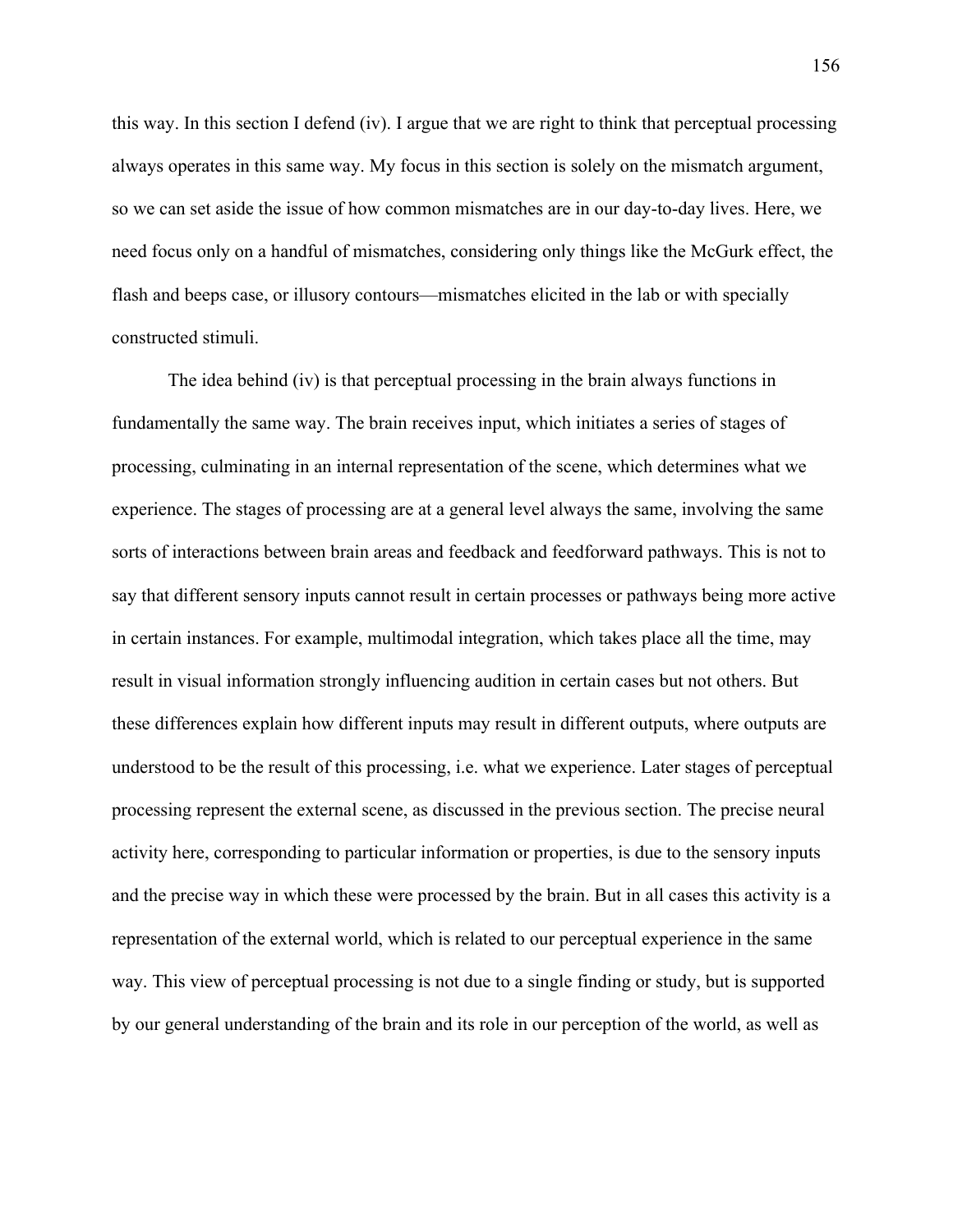how it subserves our perceptual experience—an understanding resulting from extensive scientific investigation.

Of course, the part of this processing that we are most concerned with here is that the brain generates, or constructs, a representation that determines the character of our experience. Since this happens in mismatch cases, we should think that this happens all of the time; it is implausible to suggest that the brain generates a representation in some cases but not in others. As noted when I first presented the mismatch argument in the previous chapter, and as Smythies and Ramachandran note, the brain receives sensory inputs—it does not have direct access to what causes those inputs. In setting up the binocular rivalry study with patchwork images or the incongruent stimuli in the McGurk case, the experimenter or observer knows what is being presented to the individual.88 But the individual presented with the stimuli has the experience they do because of how the brain processes its sensory input in these cases. In the McGurk case, the brain receives the auditory and visual input and begins to solve the problem of determining what external objects and events caused that input. Multimodal integration happens in the course of normal perceptual processing, and here, because the information in these different modalities is incongruent, this information influences processing in a certain way. We can understand this as the brain interpreting what is external to us, or making sense of the input in a certain way.<sup>89</sup> The same thing happens when input is not drastically incongruent in this manner: the brain

<sup>&</sup>lt;sup>88</sup> We know what stimuli the individual is presented with on the basis of other experiences. For example, the experimenters may view the images in non-rivalry conditions or experience the auditory and visual stimuli in isolation. There is no assumed directness when it comes to the experiences of the experimenters or other observers, as alleged by Wilcox and Katz (1984). Although primarily concerned with slightly different issues than the ones I focus on, Wilcox and Katz argue that an assumption of directness undermines attempts to bring certain empirical work to bear on philosophical questions relating to perception. For a reply to Wilcox and Katz that focuses on their main concerns, see Wright (1986).

<sup>&</sup>lt;sup>89</sup> As for what sort of mechanisms or computations may underlie such a process, that is a separate issue, one I will touch on briefly in the next chapter.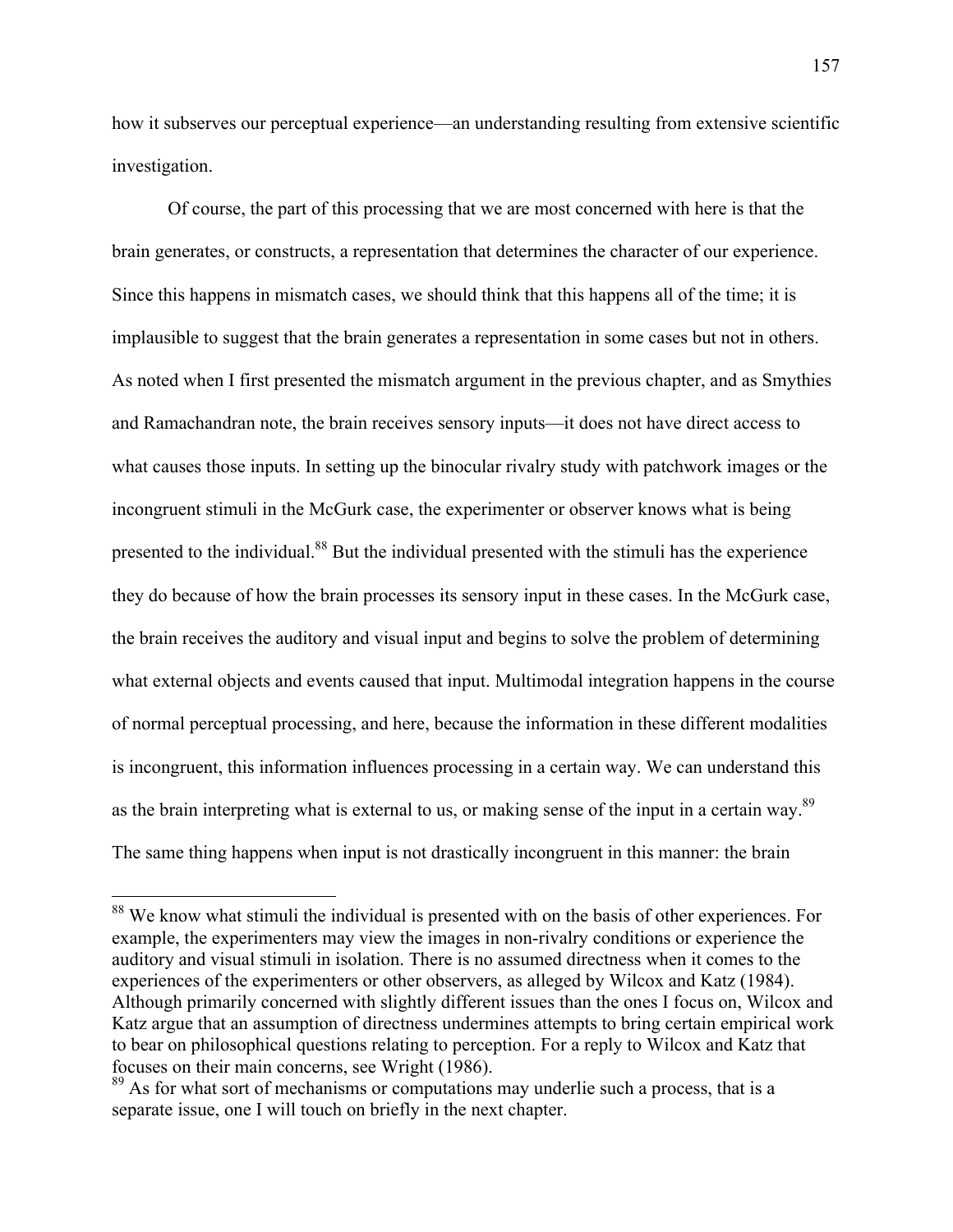receives input and tries to solve the problem of determining what external objects and events caused that input. The result of this processing is a representation of those external objects and events. In the McGurk case, our experience is of [da] because the brain's computations determine that to have been the stimuli that resulted in the sensory input received. The same happens when I have the experience of my nephew saying "dada."

One of the reasons it makes sense to think that perceptual processing always operates in the same way is the fact that sensory input is always noisy. This may not be apparent from our perceptual experience, but it is important to keep in mind. The fact that input is noisy in normal circumstances means that, in important respects, the everyday case is not different from the mismatch case. In all cases, the starting point for the brain is noisy and often ambiguous input. Speaking very roughly, we can have input caused by *v* that seems like noisy input caused by *y*, and we can have noisy input caused by *z* that actually seems like less noisy input caused by *w*. The first is the McGurk case, and the second would result in a mismatch and our experiencing *w*. Furthermore, as discussed above, while experimental conditions are highly controlled and may strike us as extremely artificial, they often mimic the sorts of stimuli we confront in our day-today lives.

Like the spreading premise in the traditional arguments from illusion and hallucination, (iv) generalizes a conclusion about certain cases to all cases of experience. However, as I noted in the previous chapter, there are important differences between (iv) and the spreading premise.

The spreading premise states that the same account must apply to both veridical and illusory or hallucinatory experiences. The reason why the same account must apply is that these different experiences are subjectively indistinguishable. From the first person perspective an illusory experience need not stand out in any way compared to a veridical experience. Given that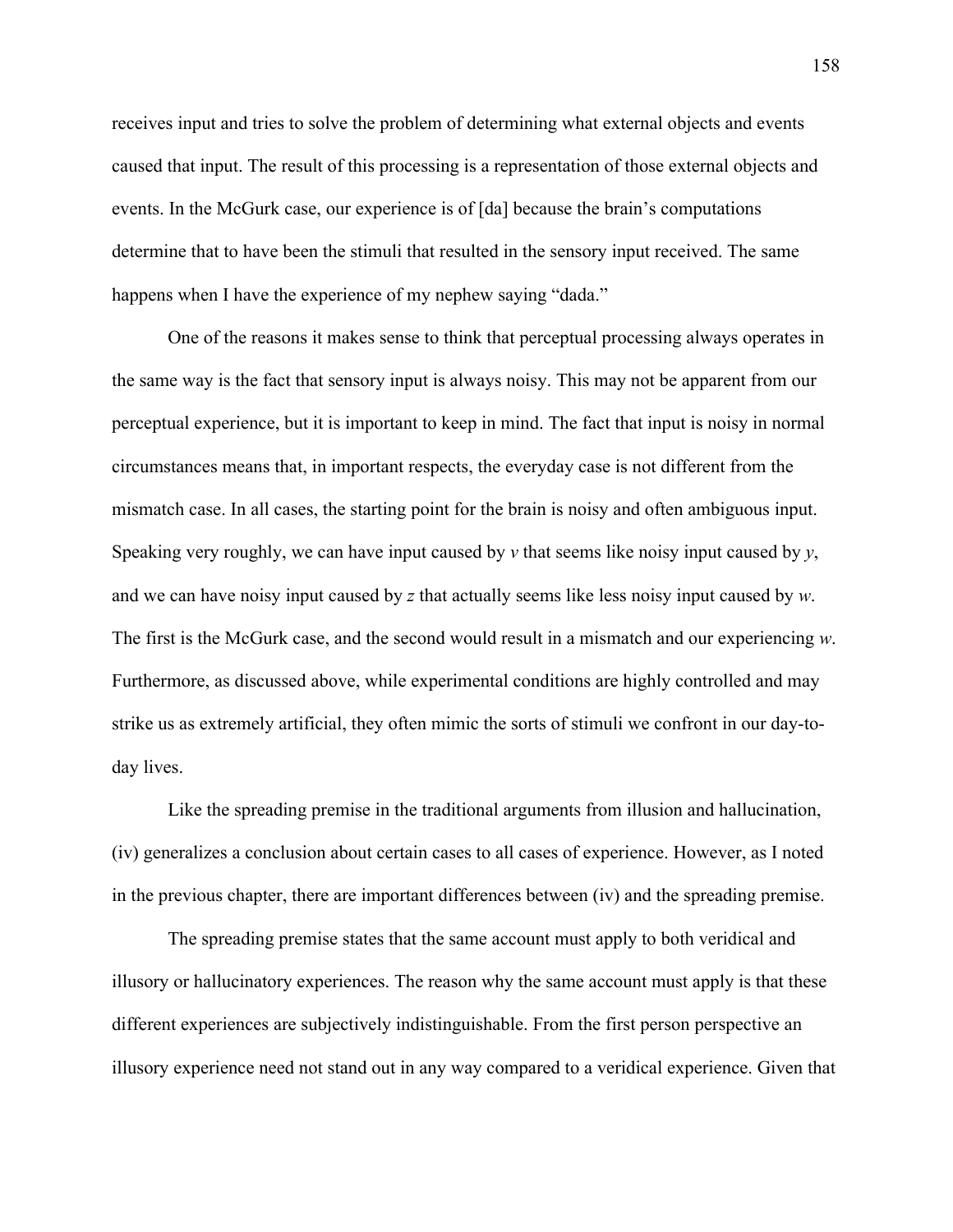they are subjectively indistinguishable, it would seem that they have the same fundamental natures—for, if they had different natures, one would think this would lead to their being different in ways apparent to introspection. A second reason offered for why the same account should be given is that illusory, hallucinatory, and veridical experiences can form a continuous stream. But this is closely related to the subjectively indistinguishable point. If the different cases were subjectively distinguishable, then the stream of experience would be discontinuous, and it would be evident when there was a shift from one sort of case to another. That my experience while undergoing various illusions segues fluently into non-illusory experiences is a testament to their common natures.

The reason for generalizing to all cases in the mismatch argument is different. We generalize because the same thing is going on in all cases of experience, the same neural processes are involved. This gives us good reason to think that a representation is constructed in all cases. This is not to say that mismatch cases are not subjectively indistinguishable from or that they do not form a continuous stream with non-mismatch cases. Nor am I claiming that such facts do not suggest that they have the same fundamental nature. But the reasoning behind (iv) is stronger than what supports the spreading premise. According to (iv), we generalize because, when it comes to the processes that underlie our perceptual experience, the same thing is happening in all cases. This does more than merely suggest that these cases all have the same nature. Rather, this tells us why we should understand and explain them all in the same way. This difference proves important in the face of replies.

The naïve realist response to the spreading premise is disjunctivism. The naïve realist argues that despite the experiences being subjectively indistinguishable, they are not of the same fundamental kind, and therefore should not be given the same account. Whether or not we find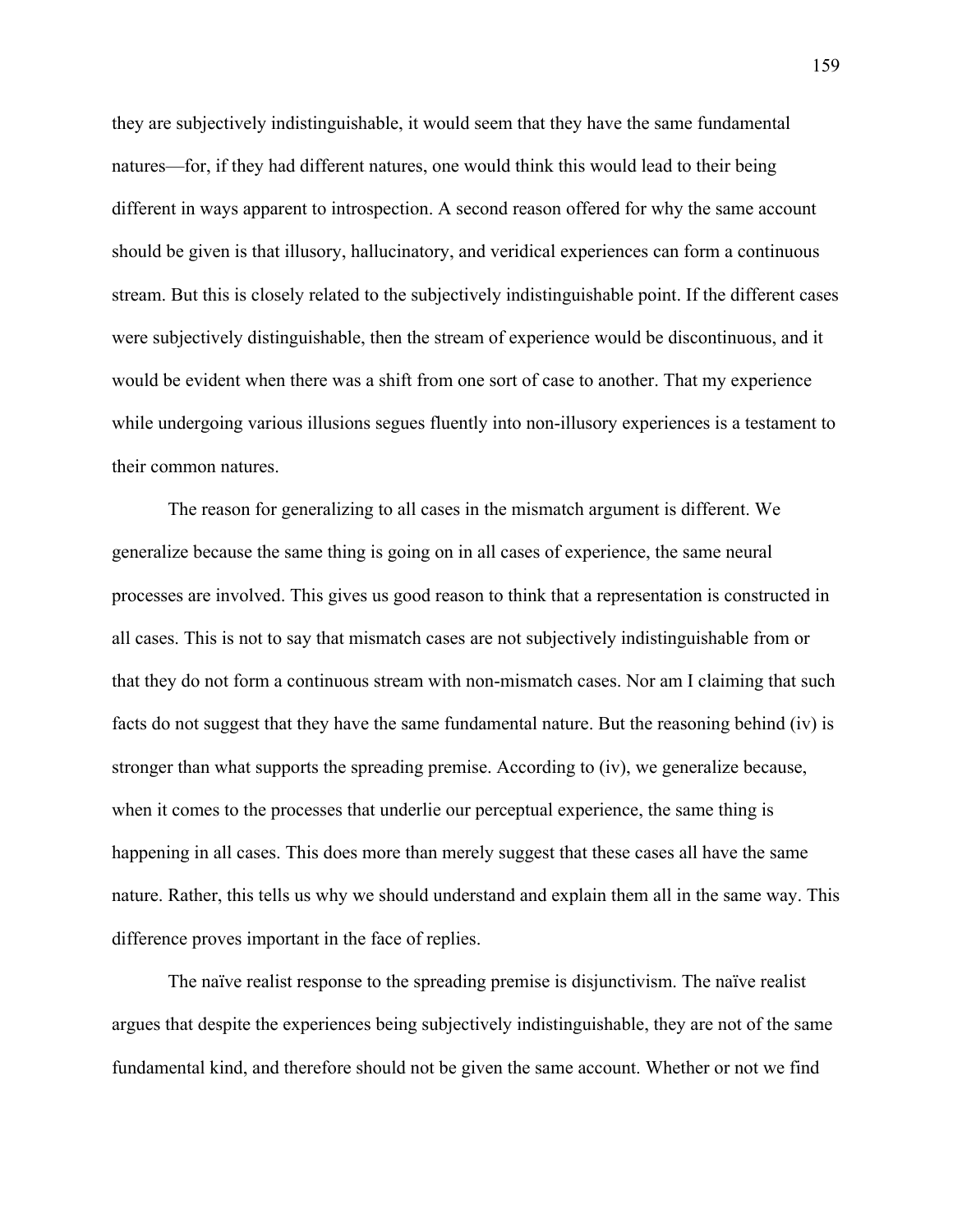this manoeuvre convincing, there is certainly space there for the naïve realist to make it. They can agree that the different experiences are subjectively indistinguishable, but disagree about what follows from this.

Given the similar roles of the spreading premise and (iv), it is reasonable to think the naïve realist would try the same manoeuvre in response to (iv). But such a move does not seem to be available here. The reasoning behind (iv) seems to undercut any force such a response may have. If the naïve realist accepts that the same processes are involved in all cases, that perceptual experience depends on brain mechanisms that always function in the same way, then it does not seem to matter if they deny that these cases are all of the same fundamental kind. Whatever it would mean to be of a fundamental kind, here, would be divorced from the question of how we explain an experience. Basically, (iv) gives us a good reason why we should explain all experiences in the same way. Because it does this, the disjunctive move does not have any traction.

Instead of conceding that perceptual processing always operates in the same way, one may try to deny this claim. This would be to claim that while a representation is generated by the brain in mismatch cases, such a representation is not generated in non-mismatch cases.

The problem with this response is that we have absolutely no reason to think that it is correct. We have no reason to think that perceptual processing operates a certain way in mismatch cases and a different way in other cases. There is no reason to think the brain is haphazard in this way. But, more importantly, the brain does not know what is causing the sensory input. To return to the rivalry study: my brain does not know whether I am presented with images A and B or with images C and D. So the claim that my brain generates a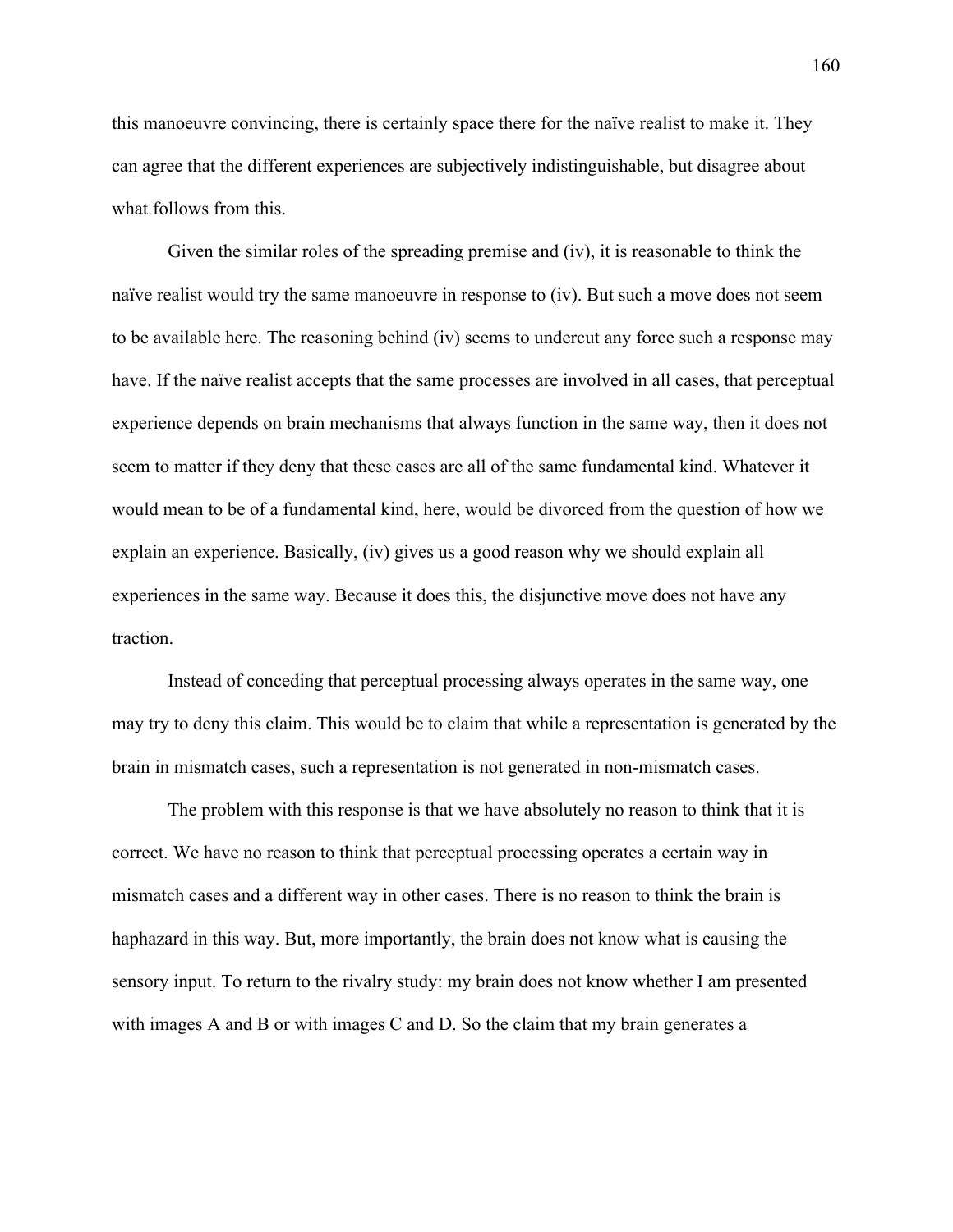representation only in the latter case is untenable. The same can be said for all other cases when mismatches occur<sup>90</sup>

Finally, one may reply that while a representation is always constructed by the brain, such a representation does not always determine the character of our experience. Specifically, the response goes, in cases of veridical perception it is mind-independent objects that determine the character of our experience.

But, once again, we have absolutely no reason to think that this is correct. Just as perceptual processing operates in the same way in all cases, the relationship between the representation generated by the brain and our perceptual experience is the same. It is hard to understand how it could be that such a representation determines the character of our experience in some cases but not in others. As just noted, the brain does not know whether the processing of some input will result in a mismatch or not. And the actual presence of the requisite mindindependent objects and properties cannot be the crucial factor here—to think so would be to have things backwards. The idea that a representation "does not need to" determine the character of an experience in some case because the external objects can not only assumes that naïve realism is correct, but requires that the decision—if you will—about what determines the character of an experience is made only after the character of an experience is compared with the mind-independent objects present, in order to determine if there is a mismatch. Like the French and Walters proposal regarding what we are immediately aware of in the case of illusions, the

 $90$  For a similar point in the context of the causal argument for the common kind assumption, see Robinson (2013) on the "non-arbitrariness" of the hypothetical hallucinations. In the context of that argument, which I discuss in the first chapter, Robinson takes the non-arbitrariness of the brain's functioning to support the principle of "same proximate cause, same immediate effect." Above, I explain why we should think the brain always generates a representation. The reasoning at this stage of the mismatch argument may remind us of the causal argument in that a certain regularity in the brain's functioning is appealed to. The next point I make is in the same vein.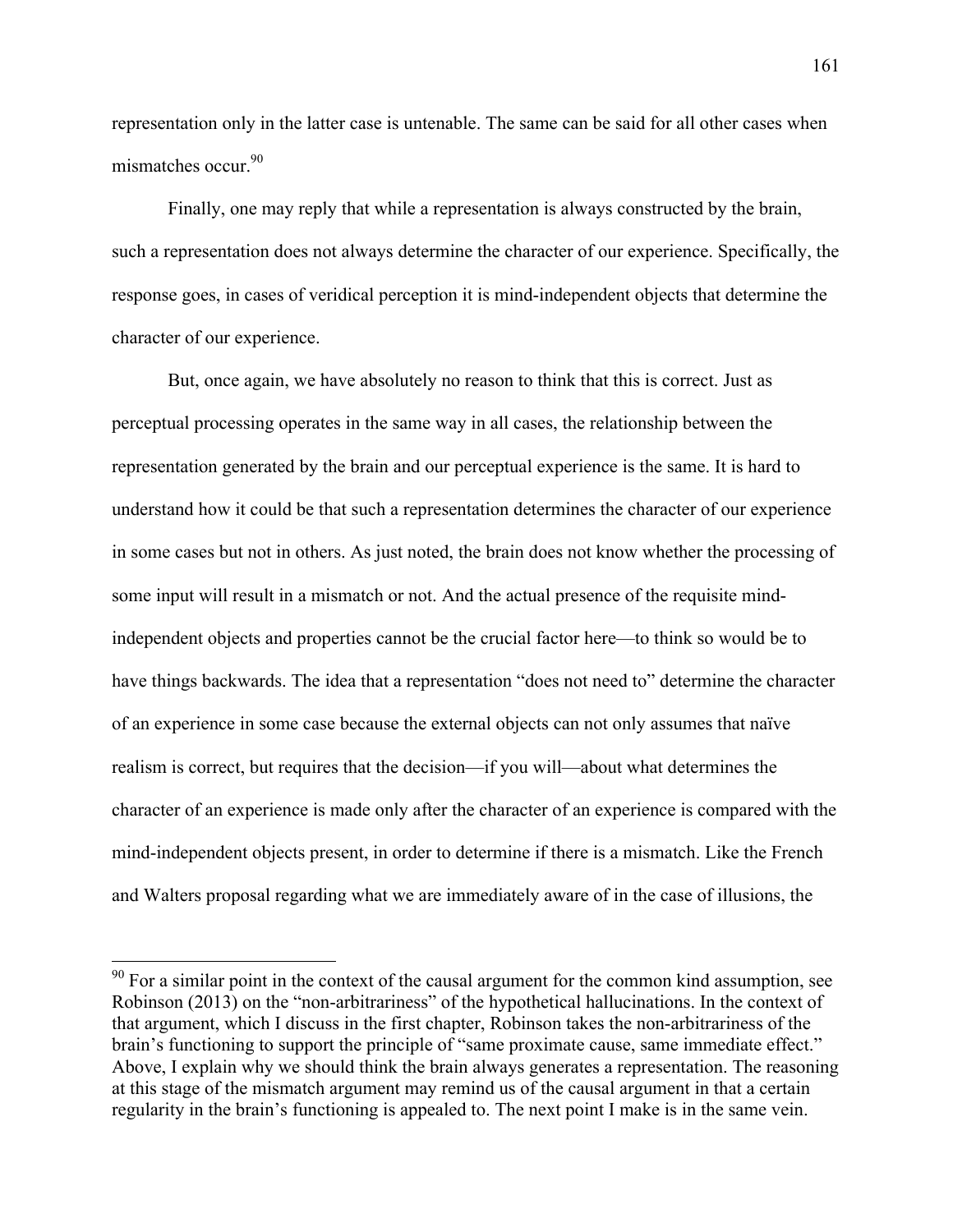mind-independent objects do not serve any explanatory role in non-mismatch cases. We can already explain the character of our experiences in such cases by pointing to the representations generated by the brain. To insist that we are instead, or also, immediately aware of mindindependent objects and properties is baseless.

Thus, we accept (iv). We are right to think that perceptual experience depends on brain mechanisms that always function in the same way; namely, that the brain constructs a representation that determines the character of our experience.

In the previous section, while considering mismatches, we may have anticipated the following sort of objection: in such cases the mismatched portion of our experience has its character determined by a representation constructed by the brain, but the character of the veridical portions is determined by the external objects present. Brown considers such a reply when articulating his argument, discussed in the previous chapter.

> One might maintain that the perceptual display is a heterogeneous compound of elements of the external arrangement and elements generated by our perceptual system. But given the coherent integration of the various elements of the perceptual display, we get a more intelligible picture if we consider the entire perceptual display to be a brain-construct that is numerically distinct from the external arrangement involved in its causation. (p. 48-9)

I agree with Brown that, quite simply, the more reasonable view is that the character of the whole experience is due to the brain. However, the reasoning in this section helps us further support this position. All of the points I have made about different experiences can be made about different aspects or portions of a single experience. Therefore, the objection need not trouble us.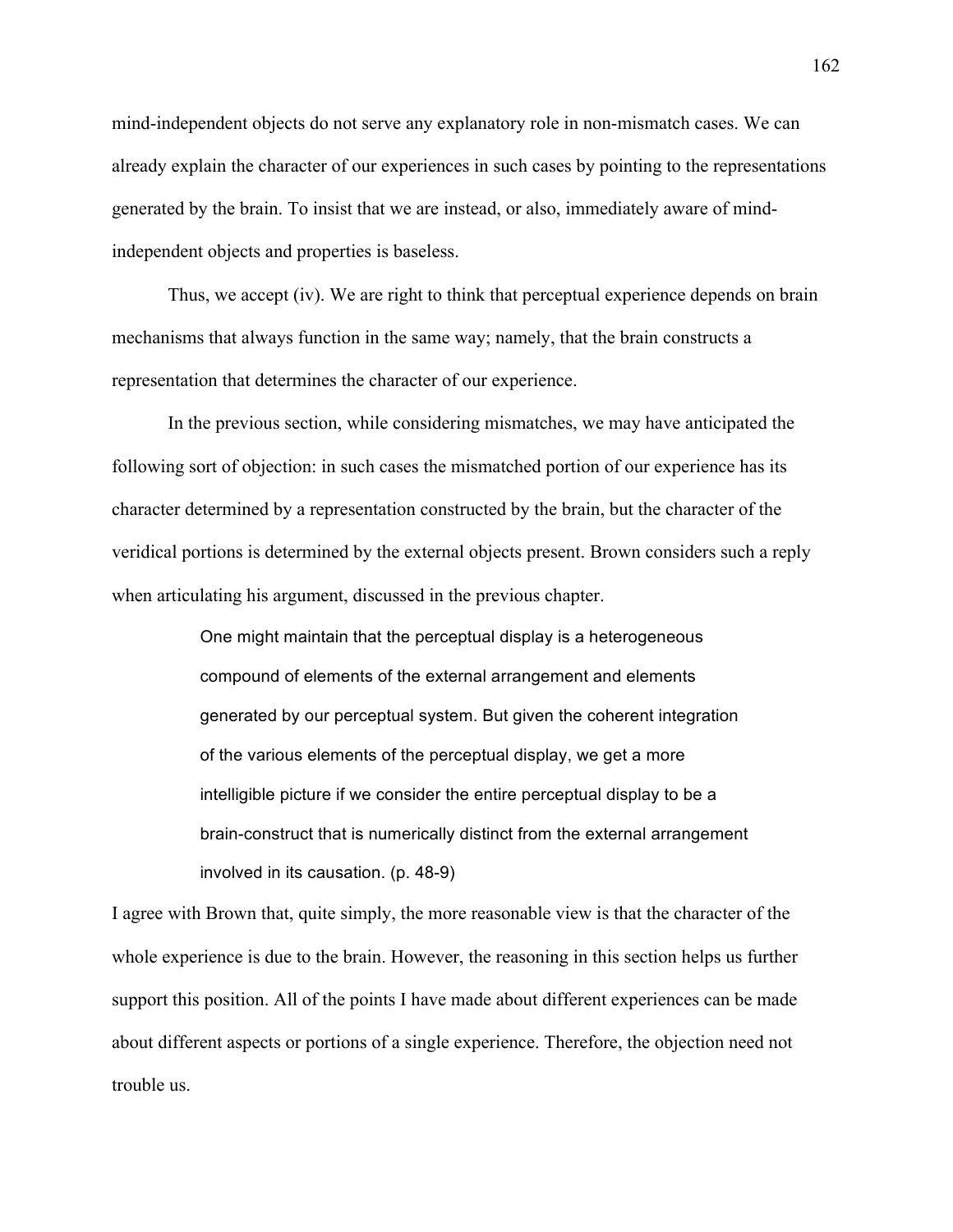## **6. Most Cases are Good Cases**

The argument that mismatches are ubiquitous is inspired by the empirical work examined earlier in this chapter. This work reveals that mismatches are ubiquitous in our everyday lives. In defending (iii), I argued that when it comes to mismatches the character of our experience is determined by a representation constructed by the brain. That mismatches are ubiquitous means that representations being involved in experience in this way is the norm. This is (iv\*): (iv\*) Such mismatches between the objects and events external to the individual and the individual's experience are the norm. If the character of our experience in these instances is determined by a representation constructed by the brain, then the character of our experience is normally determined by a representation constructed by the brain.

This would seem to be a fatal problem for naïve realism, which denies that perceptual experience involves representations in this way. If it is the norm that the character of experience is determined by a representation constructed by the brain—and therefore not by mindindependent objects and their properties—then it seems we must reject naïve realism.

Whether or not mismatches are the norm is a relatively straightforward empirical question. And the empirical work discussed above, in section 2, supports an affirmative answer. By examining the different situations in which, and the different ways in which, mismatches occur, this work shows that mismatches are the norm in day-to-day life.<sup>91</sup> Adding together the mismatches resulting from the different sorts of processes discussed, the proportion of our experiences involving at least some minor mismatch—or illusory—element or aspect is

 $91$  Moreover, it seems reasonable to think that further empirical work—in particular in the nonvisual modalities—will provide even more evidence of mismatches that can occur in our daily lives and shed light on various ways that the relationship between our perceptual experience and the mind-independent objects and events causing that experience may vary and come apart.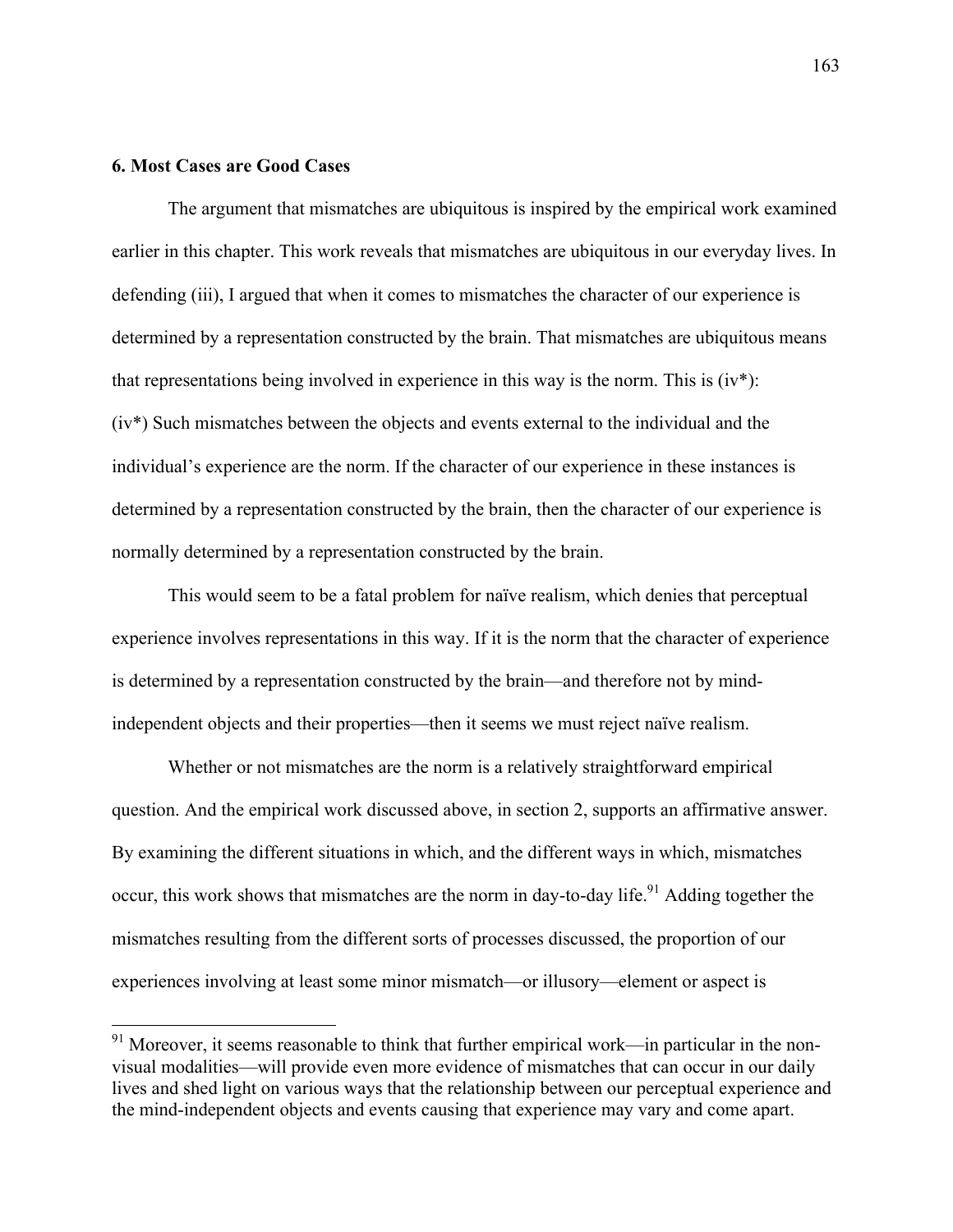significant. So the naïve realist cannot simply reject (iv\*). In response, if they hope to rescue their theory, they must say the following: *What the empirical work shows is that there are many more mismatches than we previously thought. That is certainly interesting, and it means that many more experiences will be classified as bad cases than we previously thought. But we can preserve our analysis for the good cases and maintain that perception involves the direct awareness of mind-independent objects and their properties.* However, there are two independent reasons why this is not a good response.

A philosophical theory of the nature of perception strives to explain our experience. A theory casting some experiences aside as bad cases, and as not amenable to the analysis offered by that theory, may not be such a problem. Though we may prefer that a theory be able to account for all of our experiences, if bad cases are rare—or even merely possible but nonexistent—then we may think it fine to exempt them from our analysis. But if bad cases are the norm, and if the analysis of perception offered by the theory does not apply to the bad cases, then we have a theory that only applies to a small number of cases. And, at this point, it is not clear what good this theory is. It is one thing to learn that things are not quite as they seemed, that perceptual experience involves many more mismatches than previously thought. It is quite another to learn that a theory of perception applies only to a shrinking number of experiences. In the latter case, we are left with a theory that purports to explain only a small proportion of the phenomena of interest. Not only is such a theory of little use, but it appears wrongheaded.<sup>92</sup>

 $92$  The issue here is not that these experiences are labeled as illusions, or hallucinations, or mismatches, or whatever else. The issue is that the analysis offered by the theory does not apply to these experiences. This means that the naïve realist does not have a theory of experience. Furthermore, since illusions are typically thought of as perception—or at least misperception the naïve realist does not even have a theory of perception. And this is bad. The theory simply does not cover what we want a theory to cover. Others make a similar point in slightly different contexts. Robinson (1994, p. 159), Smith (2002, p. 28), and Millar (2015, p. 611) argue that if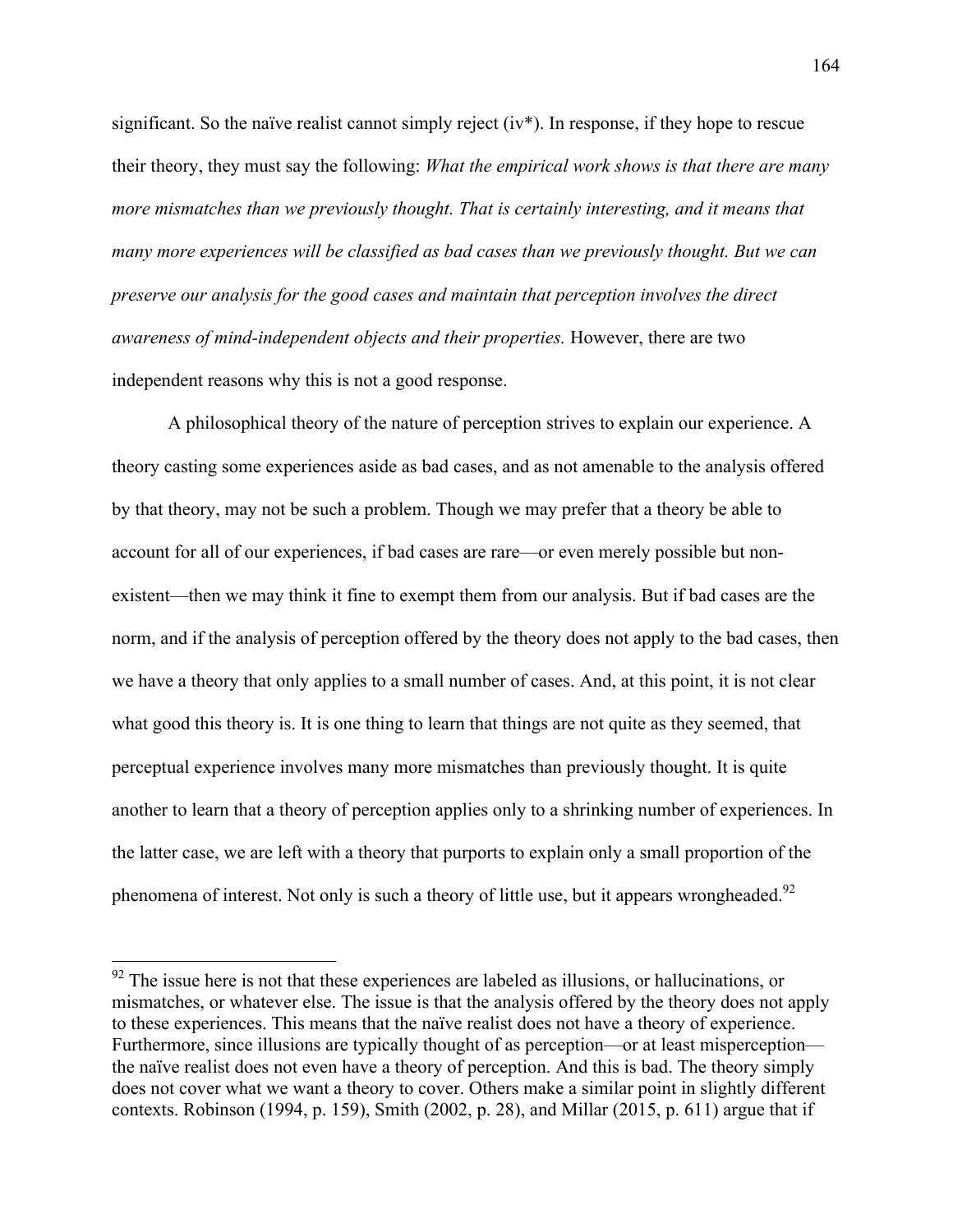This problem is particularly acute for naïve realism, given that the theory is alleged to capture our common sense view of perception or, at the very least, how things seem to us when we introspect on our experience. Let us grant, for the moment, that the naïve realist is right about how things seem to us in experience: it seems like mind-independent objects and their properties are directly present to us in experience. The primary motivation for naïve realism is that it does justice to this. But it does not merely sometimes seem to us that mind-independent objects are directly present in experience. Barring drug-induced hallucinations, psychotic episodes, and other rare occurrences, the phenomenology of our experience is fairly consistent. In mismatch cases, it seems to us like mind-independent objects and their properties are directly present in experience. But things are not actually as they seem—and this is far from a rare occurrence. So why should we put any stock in how things seem to us when we introspect on our experience when it comes to deciding which view about the nature of perception is correct? The naïve realist promises to offer an account of experience that meshes with how things seem to us commonsensically or when we introspect on our experience; but by casting aside mismatches as bad cases the naïve realist's account no longer meshes with how things seem much of the time. Since the theory's agreeing with how things seem was the motivation for adopting the theory, and since the theory no longer agrees with how things seem, we no longer have any reason to hold on to the theory, even if only to account for the good cases. Learning that mismatches are so common and seeing how we explain our experience in these cases undermines the consideration that was motivating the acceptance of naïve realism.

<u> 1989 - Andrea Santa Alemania, amerikana amerikana amerikana amerikana amerikana amerikana amerikana amerikana</u>

the naïve realist analysis is not meant for illusions and illusions are pervasive, then we should reject the theory. But the phenomena discussed in these contexts are not things I have argued are mismatches. For example, Millar points to inaccuracies in our perception of how far objects are from us. Whether we find these arguments compelling will depend on whether we consider the phenomena to be illusions and if the case has been made that they are pervasive.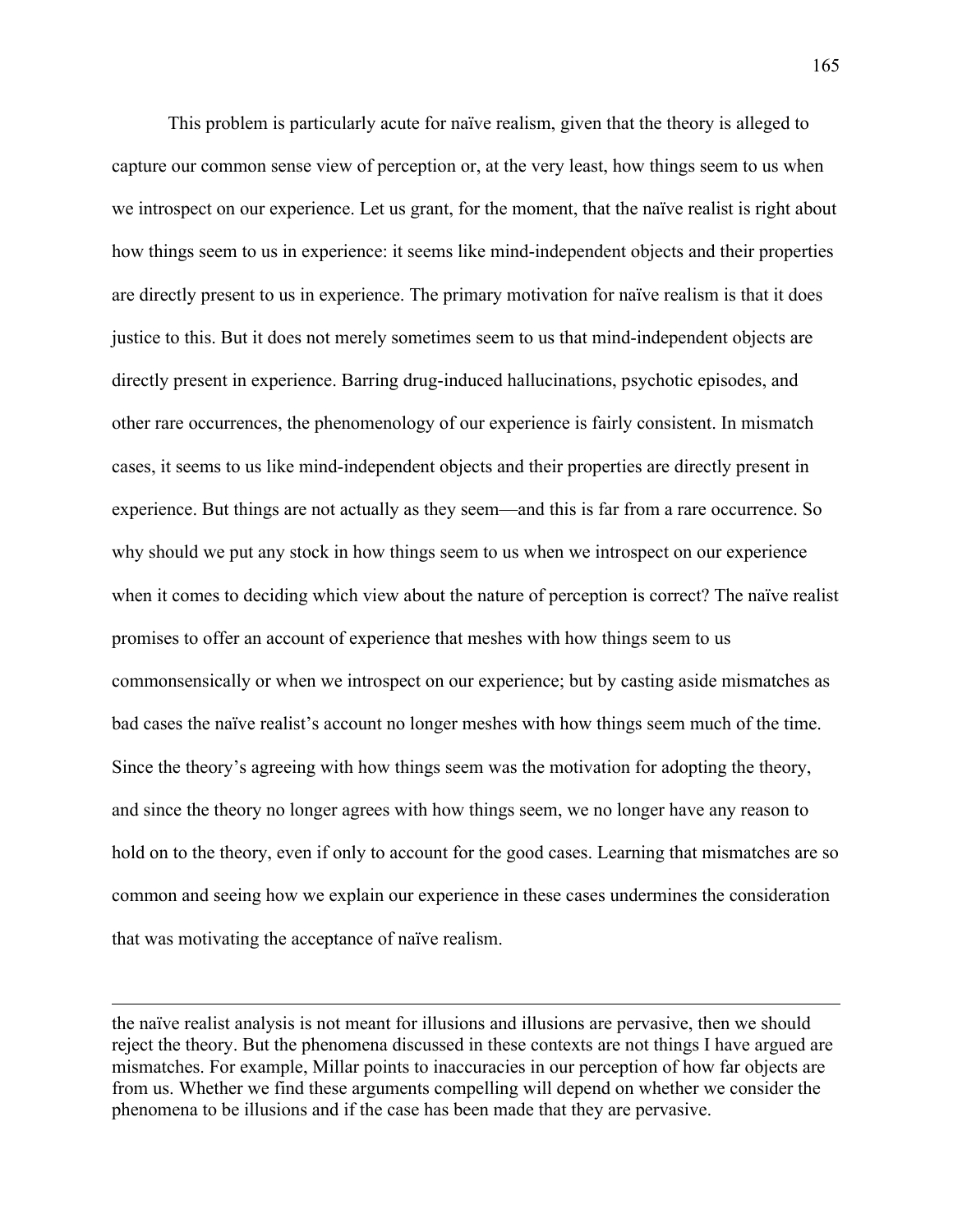The second problem with the naïve realist's response to  $(iv^*)$  is that most cases are perfectly good cases of perception. Pre-theoretically, our perception of the world seems to be pretty good. For the most part we get on in the world pretty well and our experiences form a coherent sequence. It is true that mismatches are the norm. And there will certainly be cases where the discrepancy between our experience and the external world is drastic in the ways we sometimes see in laboratory settings. But for the most part in our day-to-day lives mismatches will involve only a small part of some experience, a single element, portion, or aspect of an experience. And within the flow of our experience of the world these will often be things we do not notice, or attend to, or even form beliefs on the basis of. Consider, for example, how vertical lines appear longer to us than horizontal lines of the same length or how multimodal interaction can shift where a sound appears to come from. Now consider walking down a city block in search of a particular address and how an experience containing such a mismatch is immediately replaced by another experience and another. Arriving at one's location, our sense of the walk is similar to one's sense of a story we have read—we retain the gist, but not every detail, especially not the mundane ones. We get to where we were trying to go with little apparent effort. What McLaughlin says about vision goes for perception in general—once again:

> The normal visual geometric misperceptions that I've highlighted don't pose a practical problem. There's much that vision gets right. Needless to say, relying on vision, we do just fine behaviourally, and we do spectacularly well cognitively. (p. 291)

Not only do we get on in the world just fine, but we do so because of how our perceptual system functions. It is the normal functioning of this system that allows us to get on in the world and gives rise to mismatches. We may be right to consider some of these mismatches illusions, or even hallucinations, but in most cases the mismatch will be minor and of no consequence. In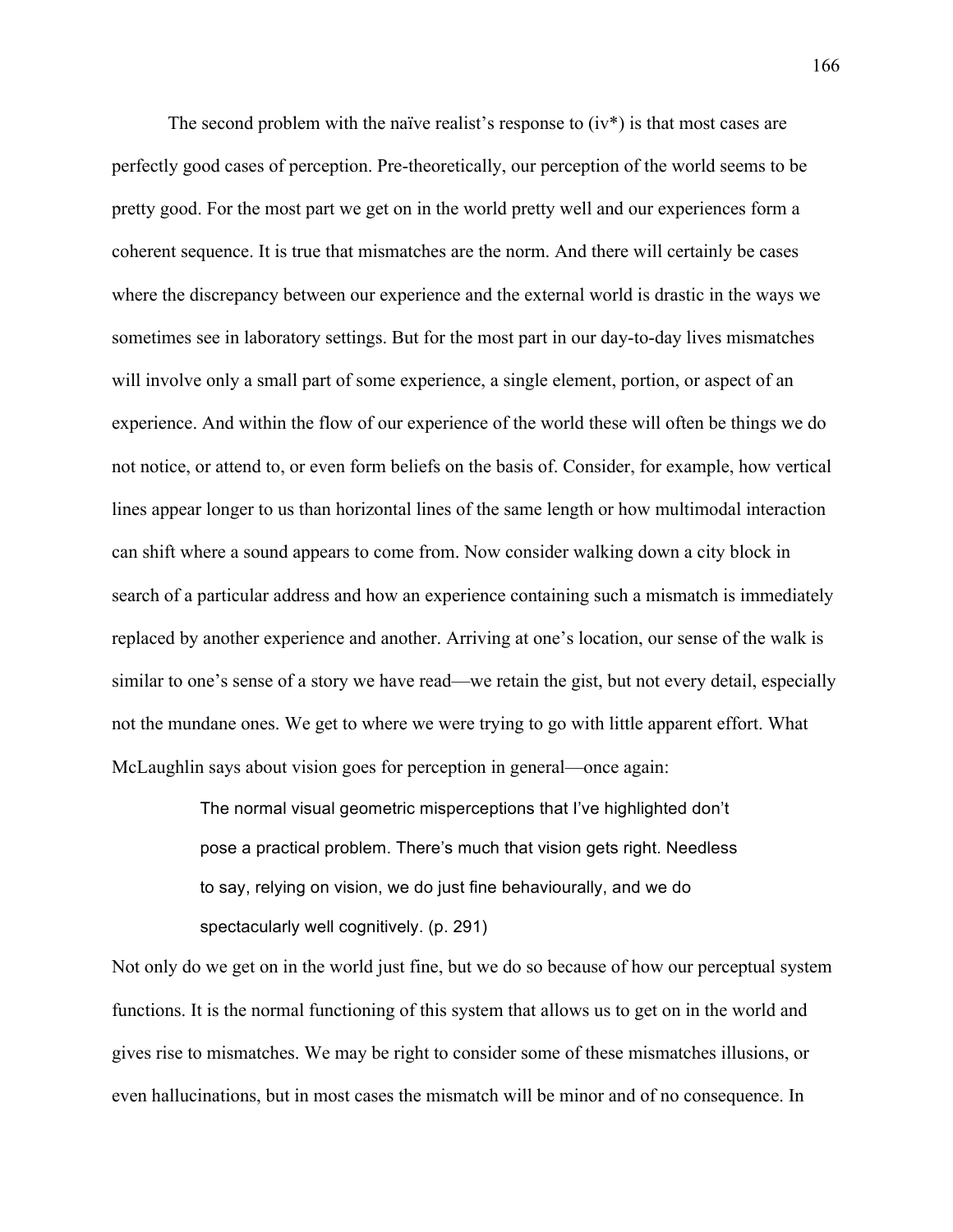these cases, we should hold on to the idea that most experiences are perfectly good instances of perception.

The lesson is not that perception is wildly inaccurate and that it involves mostly bad cases, but that we need to rethink what it means to be a good case. In philosophical discussions of perception the contrast is made between veridical and non-veridical experiences.<sup>93</sup> Hypothetical hallucinations may be considered, as well as well-worn examples of illusion, like a white wall in red light, or a stick half-submerged in water, or a coin seen at an angle or through a prism, or even the Müller-Lyer illusion. But often little is said about how exactly we are to characterize veridical perception. If illusions involve getting it wrong, or experiencing some object as having a property it lacks, the implication is that veridical perception involves getting it right, or experiencing objects as having only properties they actually possess. But there may be difficulties with the idea of correspondence that seems to be suggested here (Schwartz, 2016). And the empirical work seems to put pressure on such a notion of veridical perception. If "veridical" is used in contrast to illusions and hallucinations, which are seen as bad cases, then it seems we need to take a closer look at this notion in light of the empirical work relating to mismatches. I will explore this issue in the next chapter.<sup>94</sup> For our present purposes, the key point is that we should not consider all mismatches to be bad cases.

 $93$  There may be further sub-divisions, and also different ways of classifying veridical cases, illusions, and hallucinations—e.g. whether illusions are to be considered cases of (mis)perception.

 $94$  I am not claiming that experiences where there are mismatches are completely accurate. Rather, if mismatches are the norm and these are often good cases, we may want to (re)examine our notion of veridical perception. Note that whether we consider some mismatches as cases of veridical perception does not mean that the naïve realist analysis can suddenly be applied here. The naïve realist cannot adequately explain mismatches. This remains true regardless of how we classify them.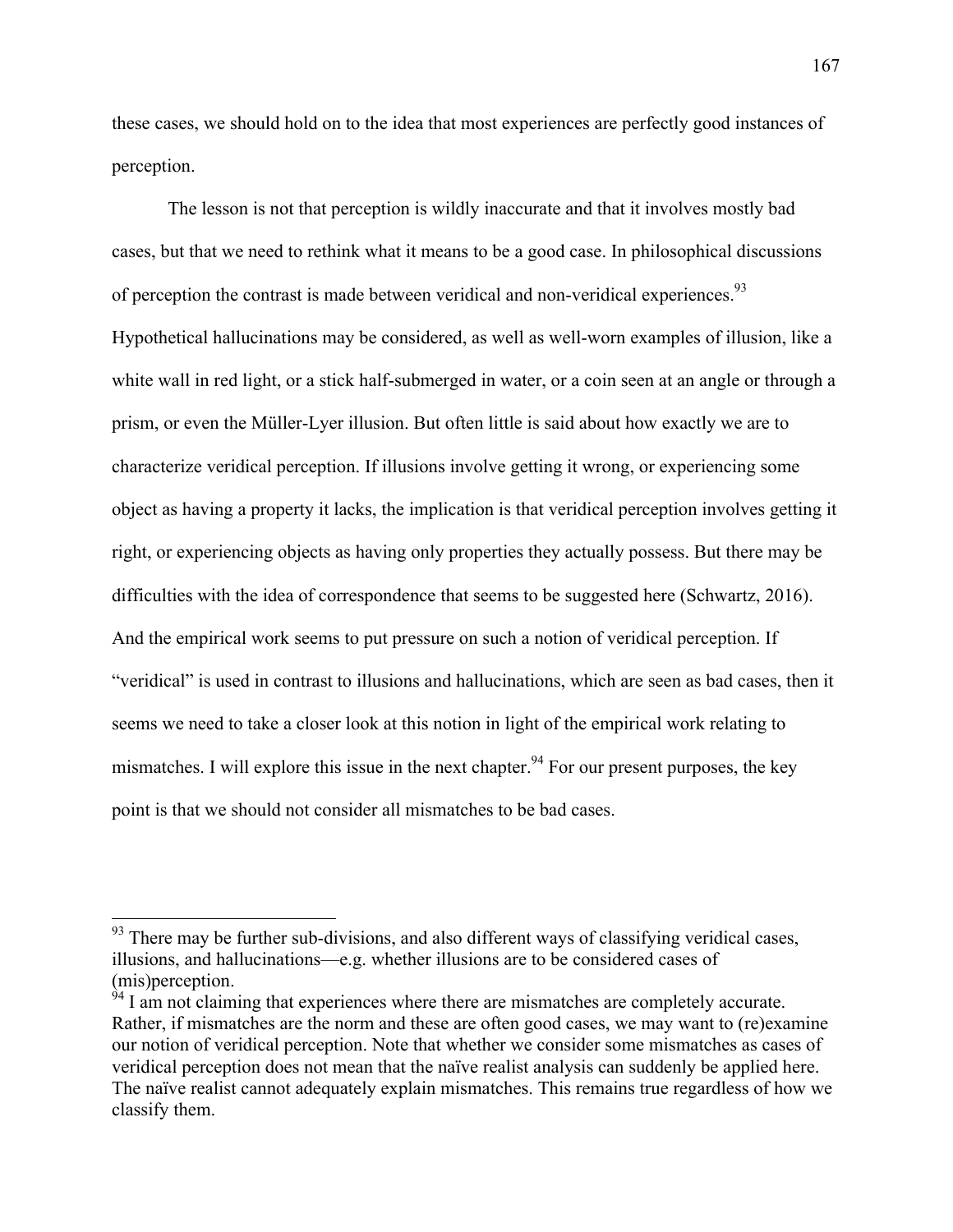Therefore, mismatches being the norm means we should reject naïve realism. The naïve realist's response to (iv\*) does not save the theory. We have two reasons to dismiss the response; on its own, each is sufficient to reject the reply. Based on recent empirical work, we conclude that the character of our experience is normally determined by a representation constructed by the brain. Naïve realism is refuted. And this conclusion supports the sort of indirect realism articulated in the first chapter.

Now, we may wonder whether we are entitled to move to the conclusion of the argument that mismatches are ubiquitous, or if more needs to be said. That conclusion is:

(v) Therefore, in perceptual experience we are aware of a mental representation generated by the brain; we are never aware of mind-independent objects and their properties.

We may think that (iii) combined with the ubiquity of mismatches is enough to refute naïve realism and support indirect realism, but that, nevertheless, moving from "normally" to "always" is a bit quick.

The ubiquity of mismatches is significant here. We are not trying to move from a handful of odd cases to all cases. Rather, we have very many everyday cases where perception involves mental representation. It is reasonable, then, to think that in perceptual experience we are always immediately aware of a representation constructed by the brain, and never mind-independent objects and their properties. We have no motive to deny this, no reason to think that mismatch cases and non-mismatch cases differ in their natures. But even if mismatches are the norm, and even if the gap between this and all cases is much smaller than between some and all, we may want something more conclusive. If so, we can add (iv) from the mismatch argument, which I defended in the previous section. There may be other equally compelling considerations that can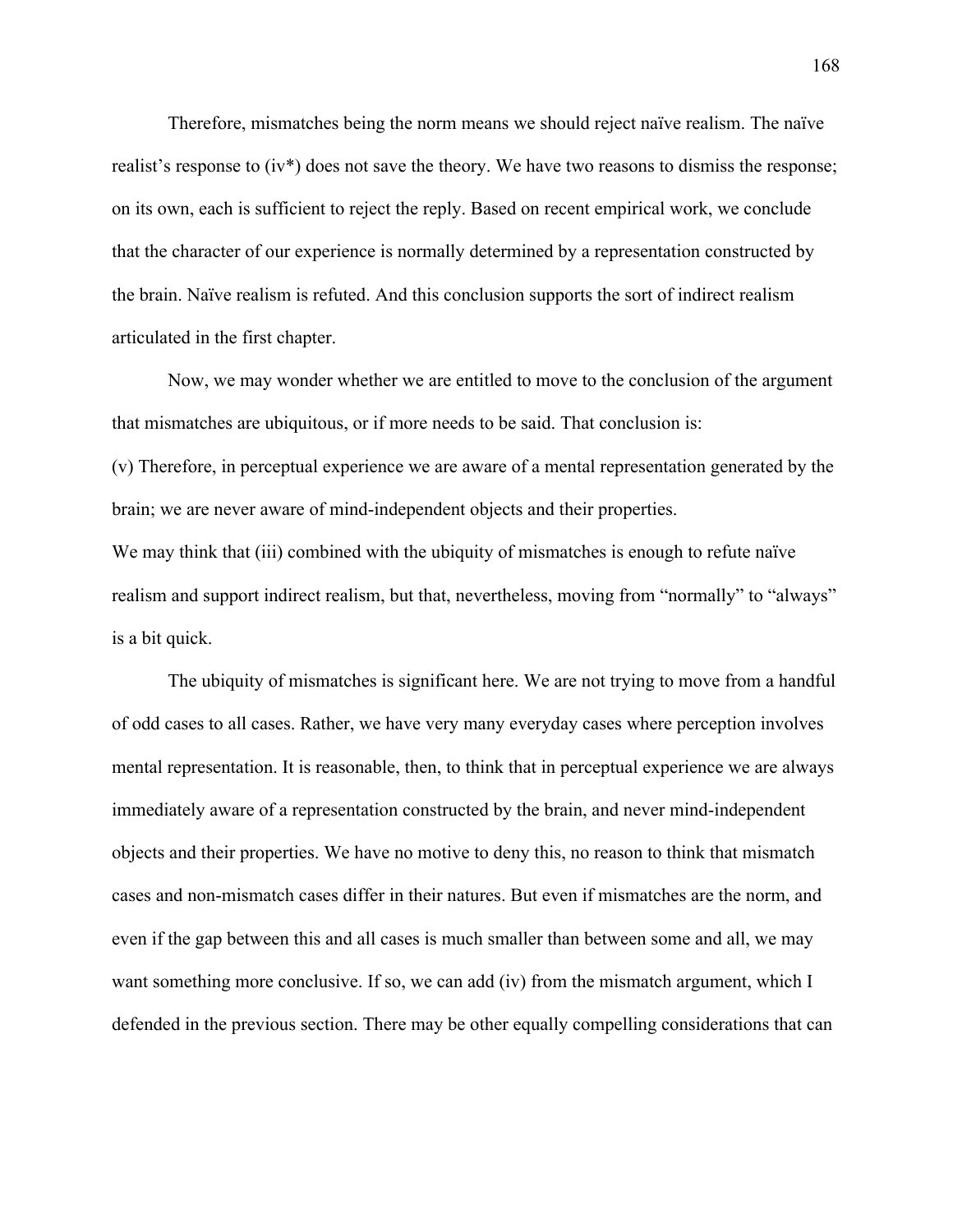help us bridge this gap—a much smaller gap than the one in the mismatch argument—but since I already defended (iv) we can deploy it here.

#### **7. Conclusion**

In this chapter I argued, based on recent empirical work, that we should reject naïve realism.

I defended the mismatch argument, which claims that in perceptual experience we are aware of a representation constructed by the brain, a representation that determines the character of our experience. We are not, as the naïve realist claims, directly aware of mind-independent objects.

I also defended the argument that mismatches are ubiquitous, which establishes the same conclusion.

In the first chapter I argued that whether or not perception involves mental representation is a particularly important question, one that constitutes the disagreement between naïve realism and indirect realism. Naïve realism denies that perception is a matter of mentally representing the world, such that the character of our experience is determined by a mental state and its properties. Indirect realism, in contrast, takes perception to involve mental representation in this way. Together with critical realism and intentionalism, it forms a family of views that stand on the same side of the representation question. In the next chapter I will consider whether the empirical work helps shed any light on the disagreements within this family of views. But, here, progress has been made. Recent empirical work on perception helps us answer our question: perception involves mentally representing the world, such that the phenomenal character of our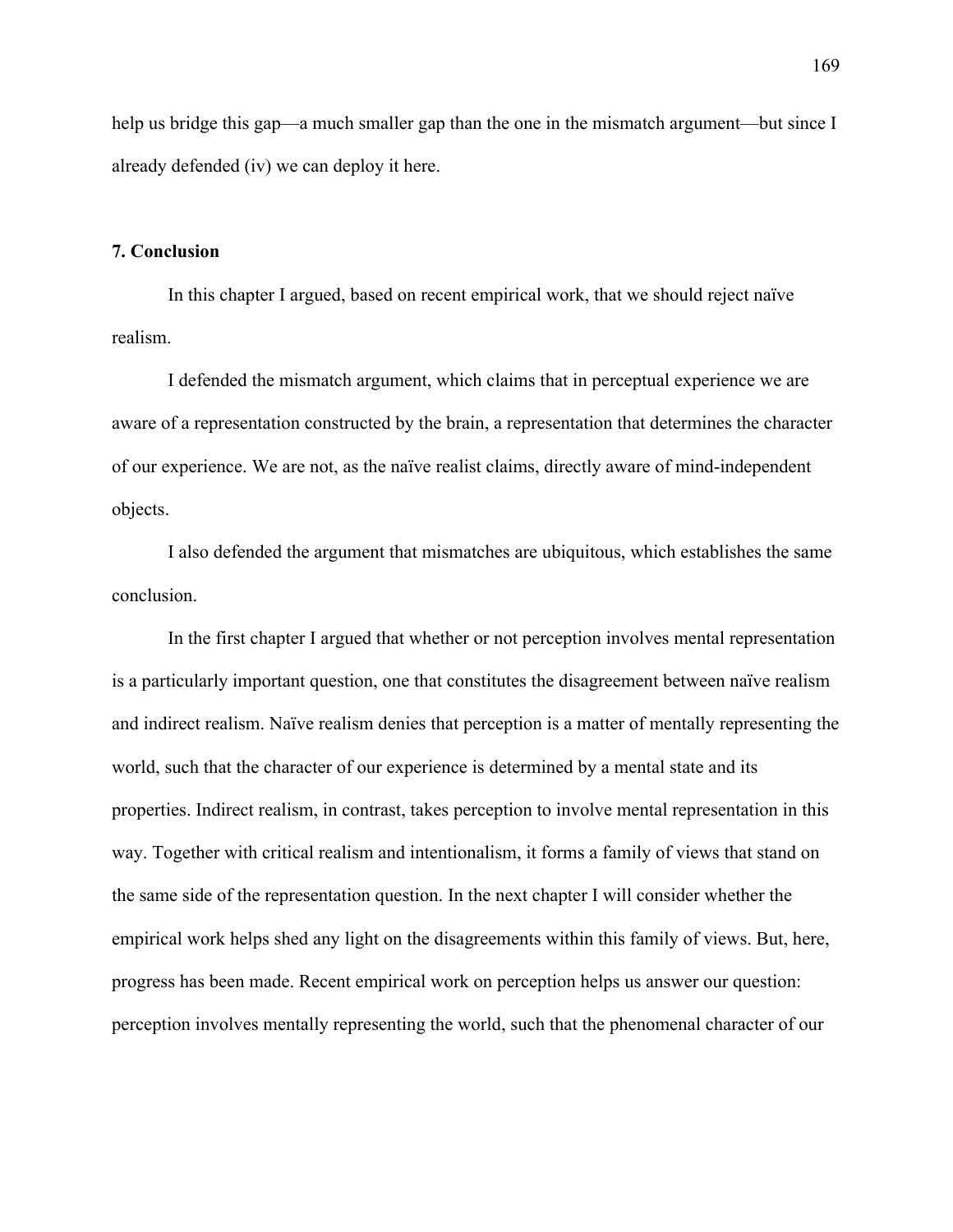perceptual experience is determined by a representation. Thus, naïve realism is false, and this work supports indirect realism.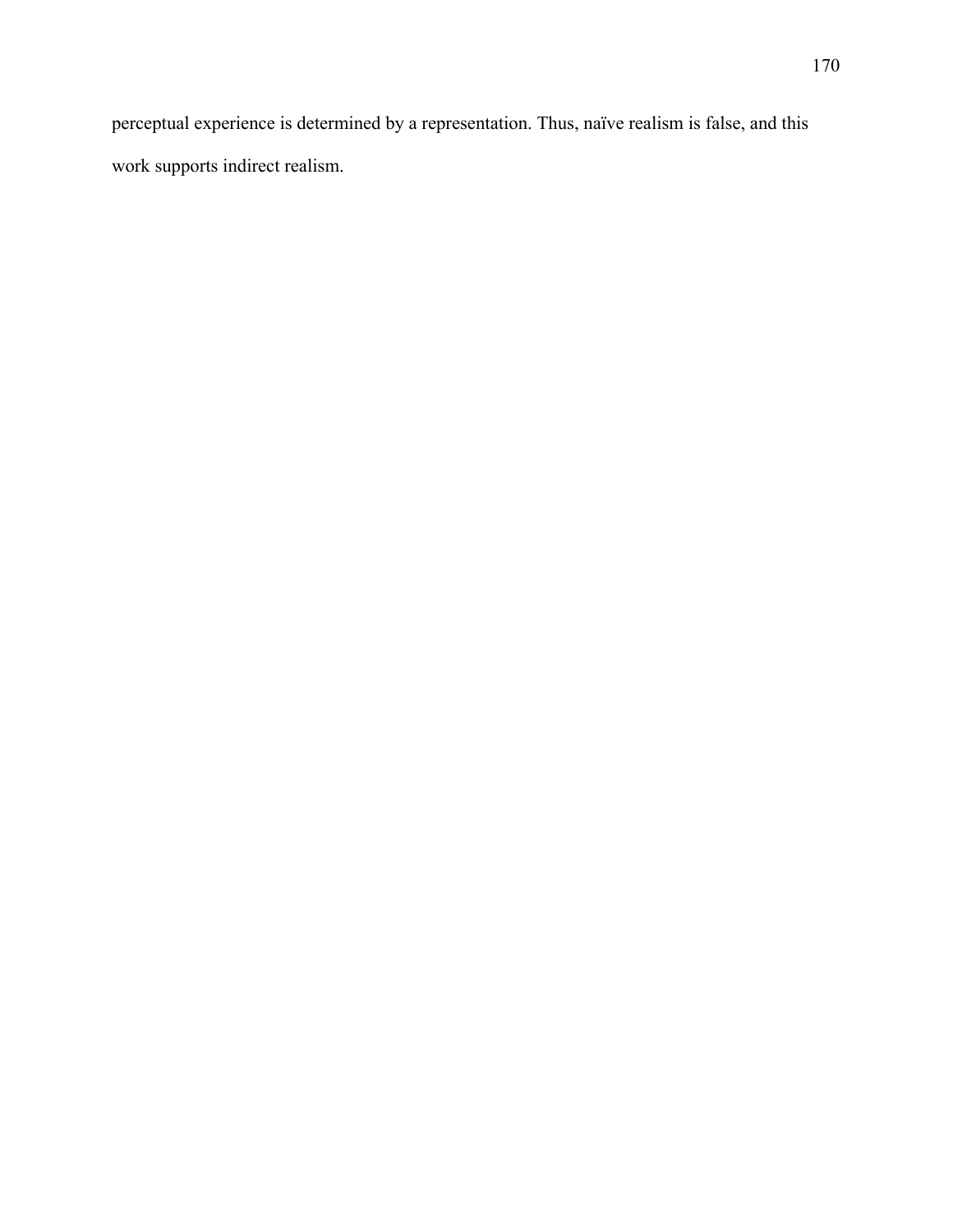#### Chapter 4

## Concluding Remarks: Veridicality, Prediction, and Implications

## **1. Introduction**

I have argued, based on recent empirical work, that perception involves mental representation and that the character of our perceptual experience is determined by an inner representation. In this closing chapter I briefly explore a few different issues related to this conclusion and the arguments offered in support of it. First, I will examine the notion of veridical perception in light of the fact that mismatches are the norm. I will then look at whether the conclusion I defend is implied by theories that take the brain to be an organ for prediction error minimization, as argued by Hohwy (2013, 2016). Finally, I will touch on the disagreements between different views that take perception to involve mental representation and on some of the philosophical questions that remain, despite the progress made.

## **2. Veridical Perception**

Recent empirical findings concerning a range of perceptual phenomena indicate that mismatches are ubiquitous in everyday life. Some mismatches may very well be considerable, but in most cases there will be only subtle discrepancies between how things appear to us in experience and the external objects and events causing those experiences. Given how common mismatches are, lots of normal perception we are happy to consider perfectly good turns out to include minor mismatches. We may find this surprising. While we have all experienced illusions at one point or another, the vast majority of our perceptual experience seems to provide an accurate guide to the world we inhabit.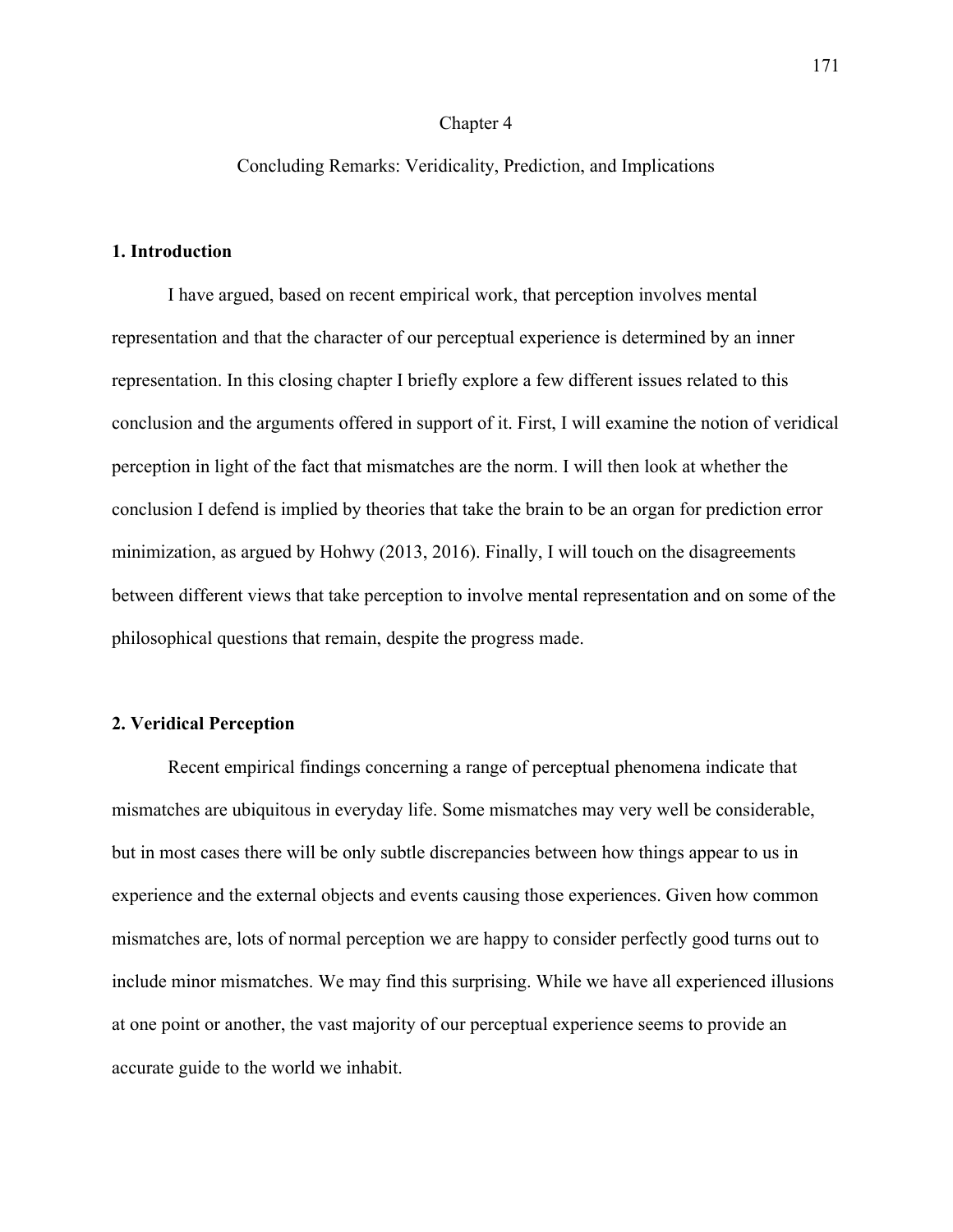Discovering that lots of experiences that seem like perfectly good cases of perception actually involve some mismatch element or aspect may be jarring. Faced with the ubiquity of mismatches we seem to have two options regarding the veridicality of our perceptual experience. We could say that much less experience than previously thought is actually veridical. Or, we can adopt a looser notion of veridical perception and retain the idea that most perception is good, veridical perception. I will argue that we should do the second.<sup>95</sup>

# **2.1. Veridicality, Illusions, and Constancies**

Schwartz (2016) examines the notion of perceptual veridicality, in particular as it relates to visual constancies and illusions. He notes how the standards of correctness for perception can vary and argues for a pragmatic approach to veridicality. His discussion will help to guide us as we consider mismatches.

As Schwartz notes, constancies are typically taken to be cases of veridical perception. When we experience an object's properties as constant despite changes in viewing conditions and retinal stimulation, we are thought to perceive the object as it really is. Meanwhile, failures of constancy are often taken to be cases of illusion. We are said to suffer an illusion when viewing conditions lead us to experience an object as having a colour or shape it does not actually have. The notions of constancy and illusion, therefore, both depend on that of veridical perception.

> Perceptions are typically said to be veridical, when they *appear phenomenally* to be in agreement with the physical environment.

<sup>&</sup>lt;sup>95</sup> Note that what I argue here has no bearing on my arguments against naïve realism in the previous chapter. Naïve realism cannot account for mismatches; this remains the case whether mismatches are classified as veridical cases, illusions, or in some other way.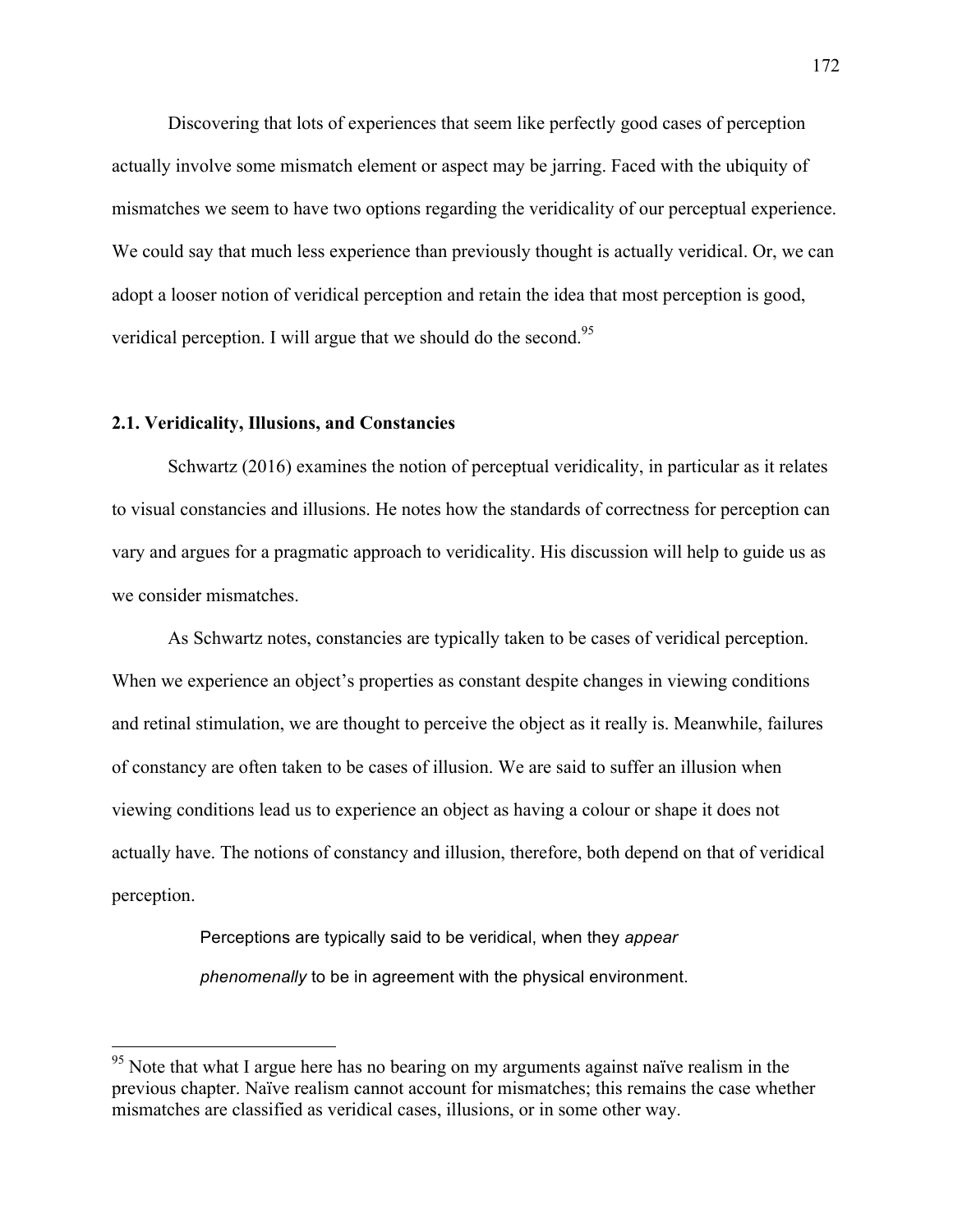Veridical experiences accurately reflect/mirror how things are in the

world. (p. 384)

Illusions are taken to be cases where our experience deviates from how things are in the world. Constancies are taken to be cases where, despite changes in viewing conditions, our experience agrees with, or corresponds to, how things actually are. But because of complexities relating to the veridical/non-veridical distinction, Schwartz argues, ambiguities arise regarding constancy and illusion.

His discussion focuses on basic spatial properties—size and shape—and colour. I will ignore colour, so as to avoid the question of objective reality as it relates to colours, and focus on size and shape.

> Consider size perception of the 250-feet-tall building... If veridicality lies in experiencing the building as having this metric size or even nearly so, our perceptual experiences of its size are likely to be nonveridical. If all it takes to be correct is that the building is presented as more than 35 feet tall, as bigger than I am, or in any number of other imprecise ways, all such experiences will be veridical. Demanding precision renders one assessment of accuracy, adopting looser veridicality standards another. In addition, there are an unlimited number of more precise and less precise characterizations of the building's size that visual experience can or can fail to correspond.

> Choosing among alternative standards of correctness, though, is only half the problem in assessing perceptual veridicality. The other half is determining what the experience *purports* to represent for the perceiving subject. (p. 384-5)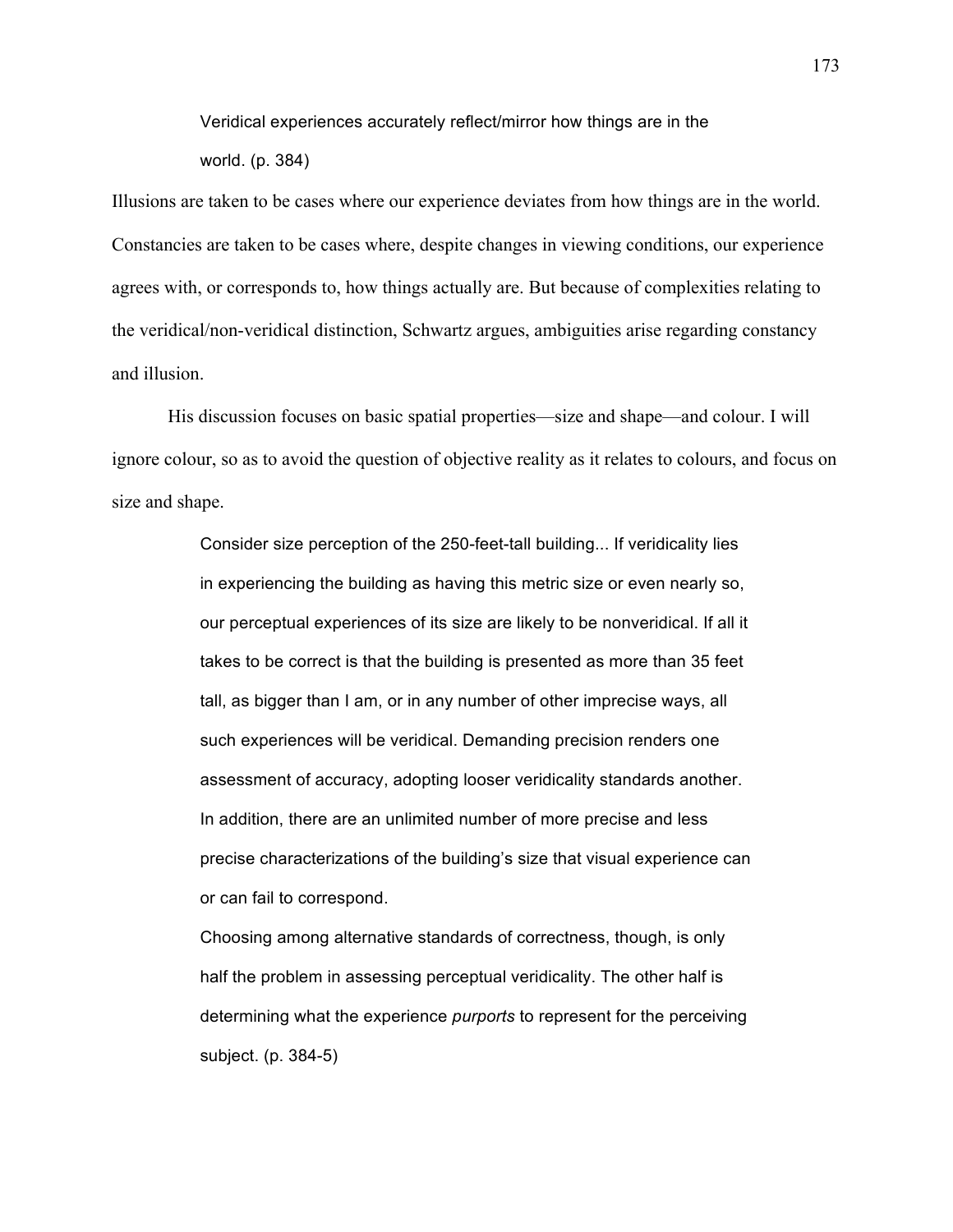These same issues exist when it comes to evaluating size constancy. My perception of the building's size may not change from when I am standing 30 feet from it to when I stand 60 feet from it. But this does not mean that my assessment of its actual size will be accurate in either case, given certain standards of correctness. We find the same ambiguities with comparative size perception in everyday life. A parking space may look to be more or less the same size from different vantage points. In all cases, say, it will look larger than 15 feet long and shorter than 20. But we may incorrectly think it is too small for our car until we align our car with it. Similarly, we only realize that the step stool is not tall enough once we have moved it under the light fixture. But that does not mean our experience of its size has changed or that one of our experiences is veridical and the other not.<sup>96</sup> Our perception of size, including comparative size, is often inaccurate, yet we are not inclined to call all such experiences illusions. And our experiences can be inaccurate even if constancy is exhibited.

Even though assessments of shape are typically more accurate than of size, similar issues exist regarding shape perception. For example, two tables of identical size and shape can be placed at different angles such that they appear to have quite different shapes. As Schwartz notes, it is not clear which table, if either, is seen accurately here. Moreover, if seen individually, we are not inclined to consider our experience of either table inaccurate; and, our perception of the table may exhibit constancy when viewed from different perspectives. Meanwhile, if presented with three shapes in an array, two of which are identical save for orientation, we are

 <sup>96</sup> These examples of inaccurate size perception are Schwartz's—for discussion of further examples, see p. 384-9. Note that my objective here is simply to present Schwartz's discussion and the issues he raises. I am not claiming that these cases are mismatches or illusions.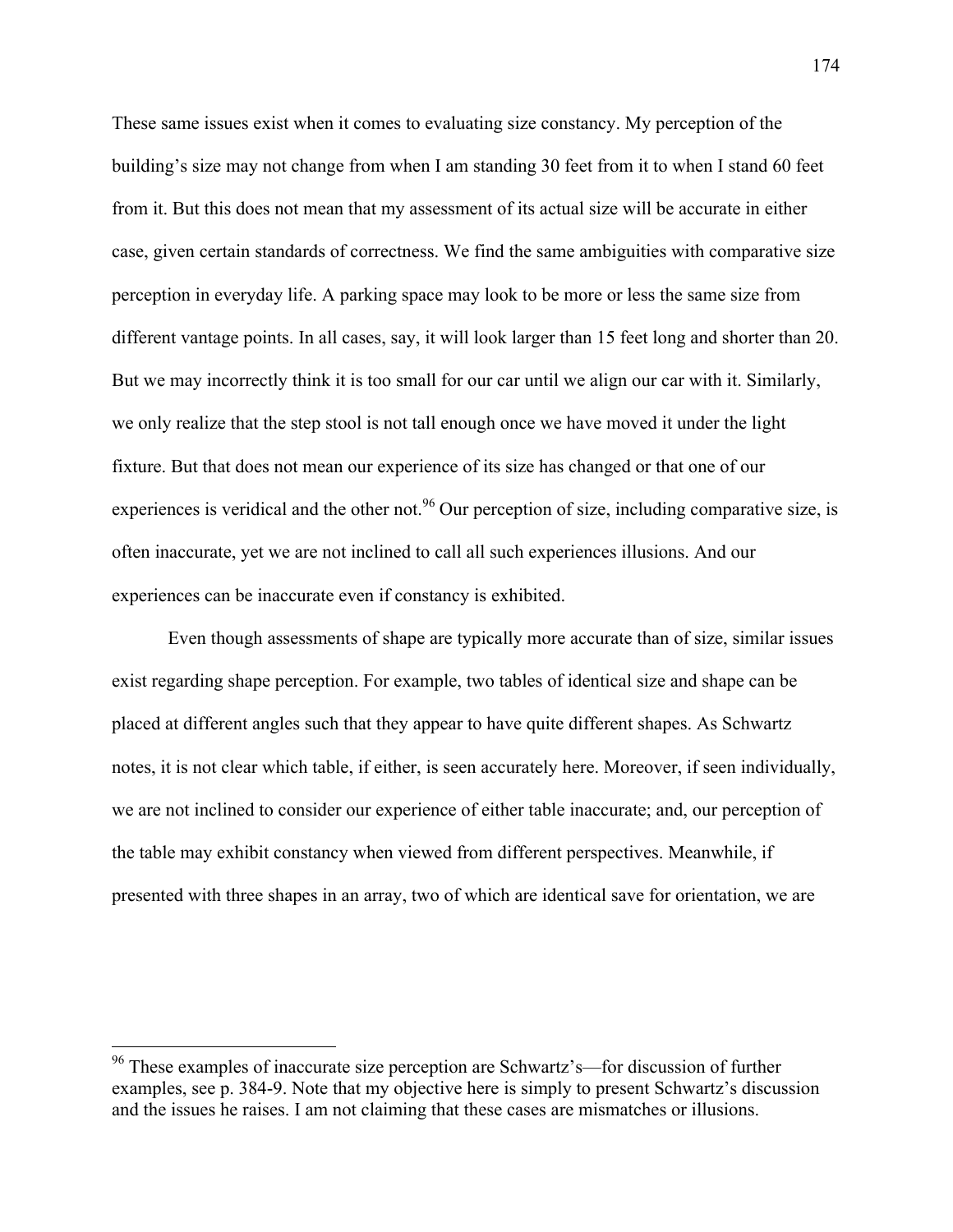often unable to judge which two are the same. Yet, we are unlikely to think our experience of any of the shapes is non-veridical, in particular if viewed separately.  $97$ 

By drawing our attention to the ways our perception of objects may often be inaccurate, Schwartz is not trying to argue that our experience is rarely veridical. Rather, his point is that it is often unclear whether or not an experience is veridical because the notion of veridicality itself is unclear. He thinks that,

…at root, many of the puzzles concerning perceptual veridicality and the

notions defined in terms of it are traceable to the murky idea of

"appearances agreeing or disagreeing with reality." (p. 399)

When it comes to constancy and illusion, he argues that we cannot simply associate constancies with veridical perception and illusions with non-veridical perception. The relationship between veridical perception, constancies, and illusions is much more complex—for instance, nonveridical experiences need not be illusions and we can have constancy with non-veridical experiences. This complexity—and at times uncertainty—is due to issues at the core of our notion of veridical perception. Chief among them is that the crucial idea of correspondence with reality is imprecise.

 $97$  There is also the issue of which shape we are supposed to take a large three-dimensional object to be given the perspective from which we view it. For example, Schwartz considers seeing an elephant from up close, from behind, and from above (p. 392). Maund (2012) also discusses this issue in detail, noting how we can correctly perceive a table to be rectangular from different vantage points while noticing that its "apparent shape" may change slightly as we move. He argues that our veridical experience of a rectangular table can have illusory aspects because of how it appears from different perspectives, despite its unchanging intrinsic shape. Hatfield (2016) discusses this issue too. Maund links this ambiguity to the presence of different notions of constancy—one that stresses the intrinsic properties of objects; the other, tendencies for our experience to hew closer to intrinsic properties than retinal images. Like Schwartz, he argues that the relationship between veridicality, constancy, and illusion is complex. However, he focuses principally on issues that are distinct from what concerns us most in Schwartz's discussion.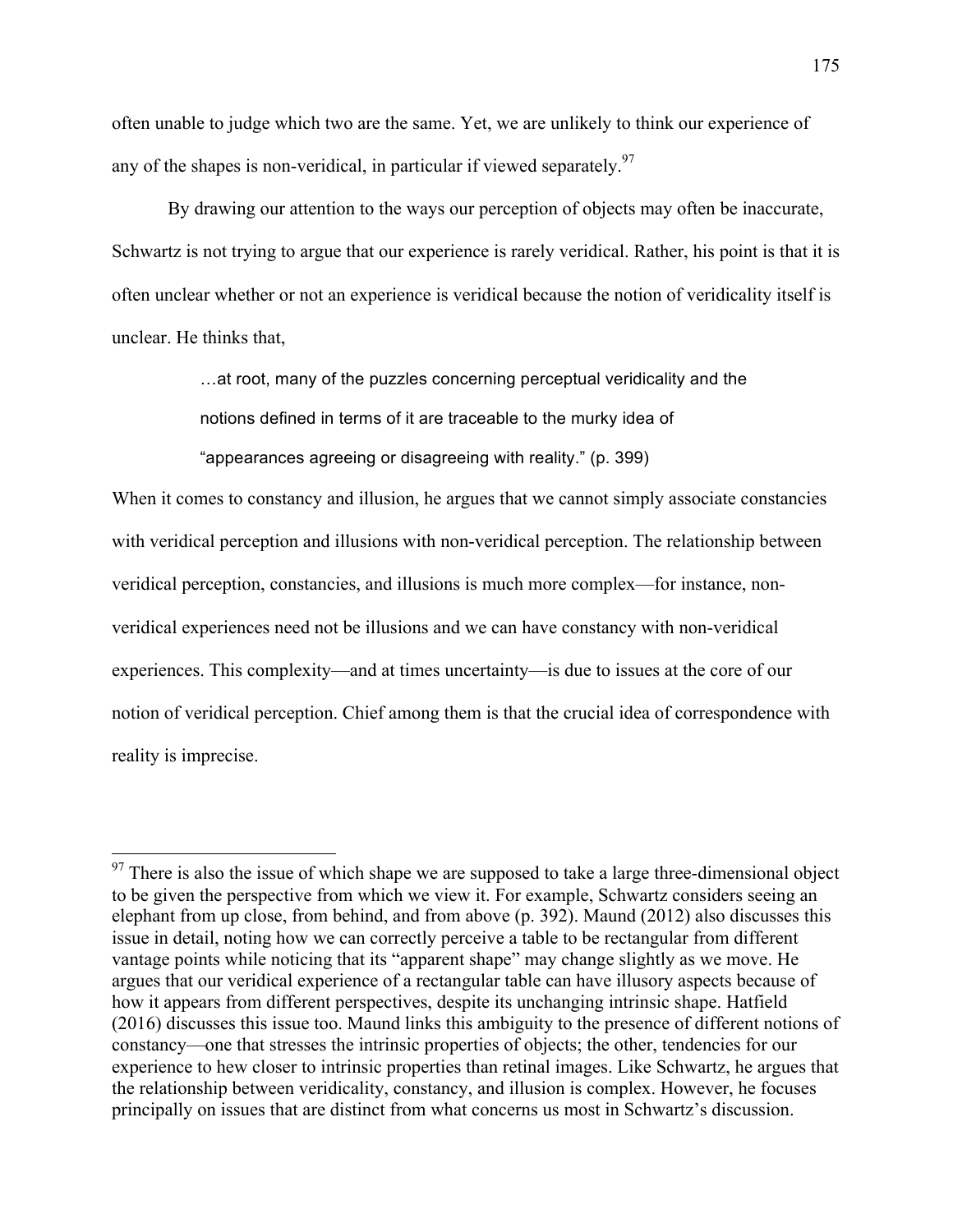In order to determine if experience corresponds with reality there are three things we must get clear on. All three are alluded to in the long quotation above about the 250-feet-tall building. First, we need to know what physical reality is like. With respect to the low-level spatial properties of objects I will assume there is little controversy about physical reality. Second, we must determine what appears to us in experience in the sense of what our experience presents to us or purports to be about. For example, we may think my experience of a 250-feettall building is an experience where I am presented with a very tall building, or a building taller than my apartment building, or a building over 200 feet, but not one where I am presented with a building that is 250 feet tall—that is, we may not think that what appears to me is precisely a building that is 250 feet tall or that my experience encodes a precise height for the building. Third, we have to specify our standard of correctness. Two things can be said to correspond given a loose standard of correctness but fail to correspond once we make the standard stricter. Once we know what objects are external to us and have decided how to characterize the sensory properties that appear to us in experience, we still need to decide how strictly these two must correspond for experience for be considered veridical. Often our standard will be relatively, but not too, strict. For example, suppose I am looking at my table, chair, and ball, and the chair is exactly twice as far from the table as the ball is. Due to my perspective, I experience the chair as farther from the table than the ball, but perhaps not precisely twice as much. I doubt we would consider such an everyday experience to be non-veridical or to fail to correspond to how things are<sup>98</sup>

<sup>&</sup>lt;sup>98</sup> Lack of clarity about veridicality and correspondence makes it hard to get clear on whether or not there is constancy or illusion. As Schwartz points out, claims that experiences exhibit constancy or are instances of illusion will often seem somewhat arbitrary or be based on expectations and prior experiences (see, e.g., p. 387, 395).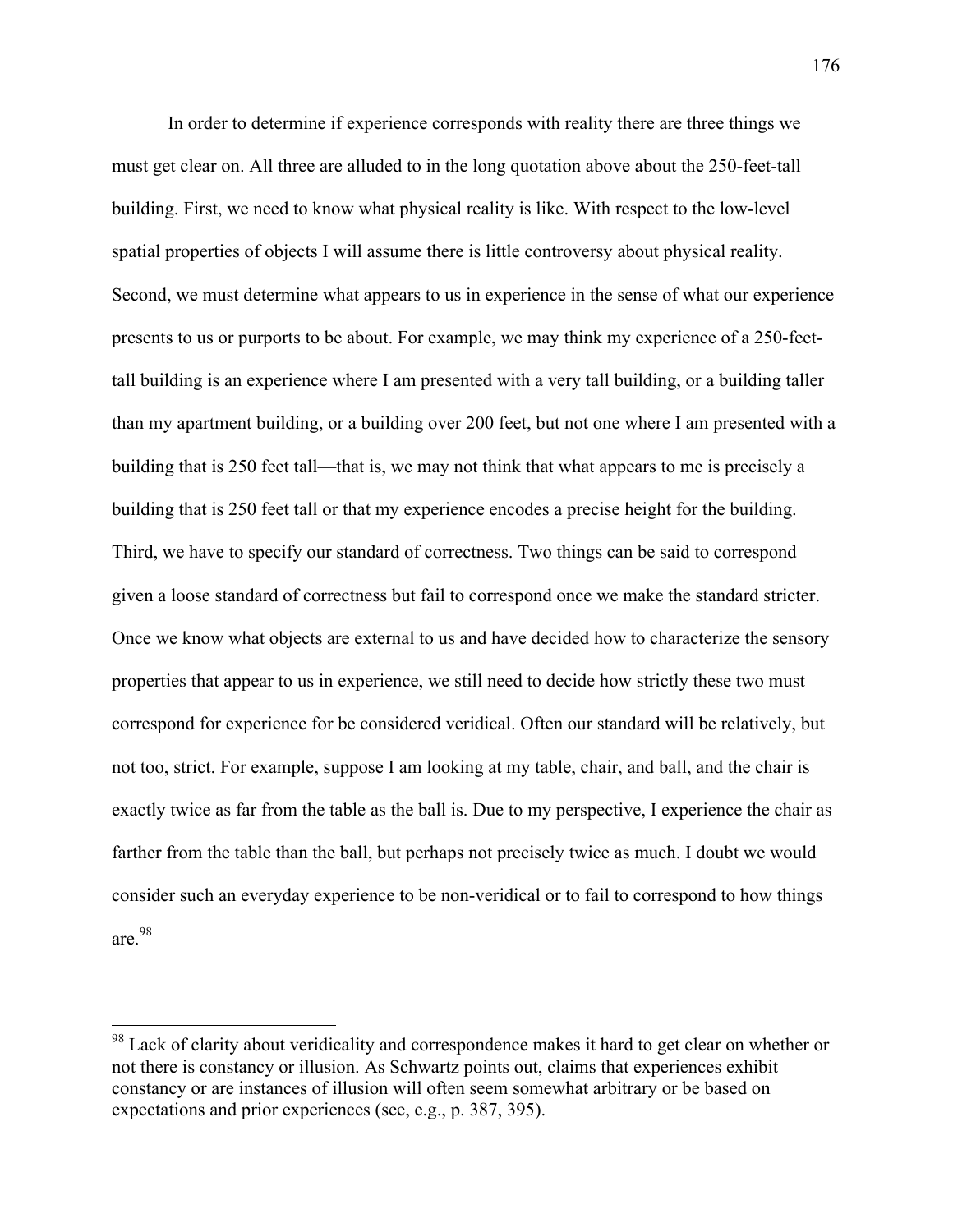As Schwartz argues, our standard of correctness can vary depending on the context and the task at hand. Though he observes that our perception of spatial properties can be inaccurate in many respects, such failures of correspondence (given a strict standard) do not trouble us in daily life.

> As discussed, we are not especially accurate assessing metric or comparative spatial properties as measured in the physical sciences. The fit is much better when vision serves to guide behavior in the nearby environment. Within limits, vision is reasonably successful informing us of what we can reach, lift, and manipulate. It is also reasonable successful in allowing us to avoid bumping into things that harm and guiding us to things that are further afield. When vision succeeds in these ways, I have no qualms saying experience corresponds to reality, indeed physical reality. What is accessible and useful at one time, for one person or animal, however, need not be the same at other times and for other perceivers. (p. 399-400)

We may not entirely agree with Schwartz here, or may find his attitude toward veridicality too liberal. However, the point remains that in order to determine if experience corresponds with reality the standard of correctness must be specified, and this is something done by us.

### **2.2. Characterizations of Veridical Perception in the Philosophical Literature**

Before turning to mismatches and the question of whether or not we should consider most mismatches to be cases of veridical perception, I want to first look at how veridical perception is typically characterized in the philosophical literature.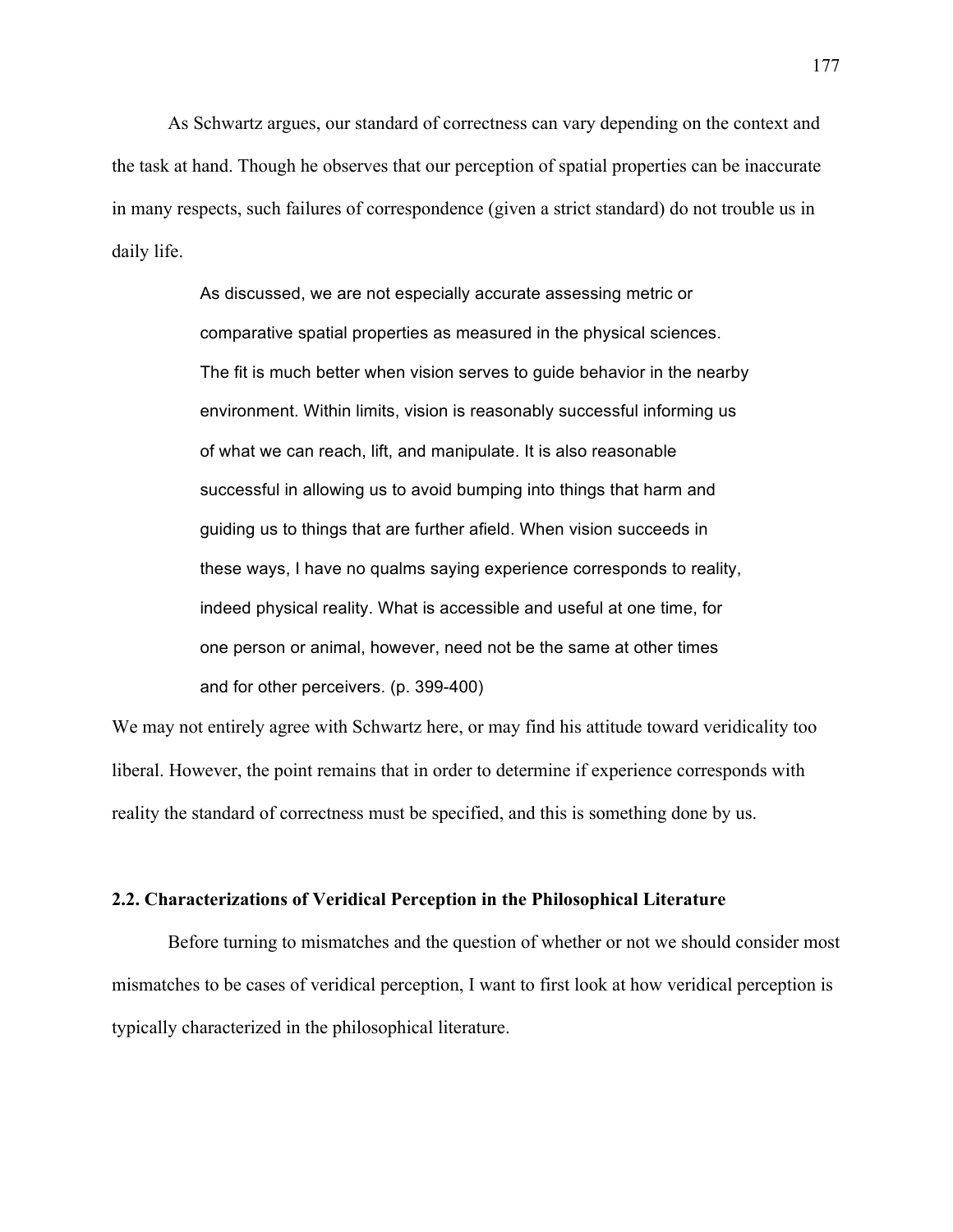In the philosophical literature on perception, illusions are typically characterized as cases where things appear to be a way they are not or instances when the way an object seems is different from how that object is (see, e.g., Robinson, 1994; Smith, 2002; Brown, 2008; Fish, 2009; Brewer, 2011; Macpherson, 2013; Macpherson and Batty, 2016; McLaughlin, 2016). Most often this is put in terms of properties, and an illusion is when an object *o* appears to be *F* when it is not actually *F*. In the case of vision, an illusion is when something looks *F* when it is not actually *F*. The disparity is between what appears to the individual—the sensory properties in experience—and the external object(s) present. For instance, the wall appears to be red when it is actually white, or we experience some object as being a square when it is round, or two things seem to be the same size when they actually differ in size. In cases of illusion we misperceive an object in a certain way, i.e. our perception of the object is not accurate in some respect. Our experience in such cases will often be accurate in many other respects—i.e. we may accurately perceive many other properties of the object in question—but it is illusory with respect to the property or properties *o* seems to have but which *o* does not actually have.

Since illusions are contrasted with veridical perceptions, this suggests that cases of veridical perception are cases where things appear to be the way they actually are. And when veridical perception is described this is what we find. Put in terms of objects and properties, veridical experiences are when an object *o* appears to be *F* when it actually is *F*. Furthermore, given that an experience will be illusory when only one property of an object is misperceived, veridical cases must be cases where no property is misperceived, i.e. where our experience is accurate in all respects.

This way of characterizing illusions and contrasting veridical experiences with illusions implies rather strict standards for veridical perception. The impression one gets from the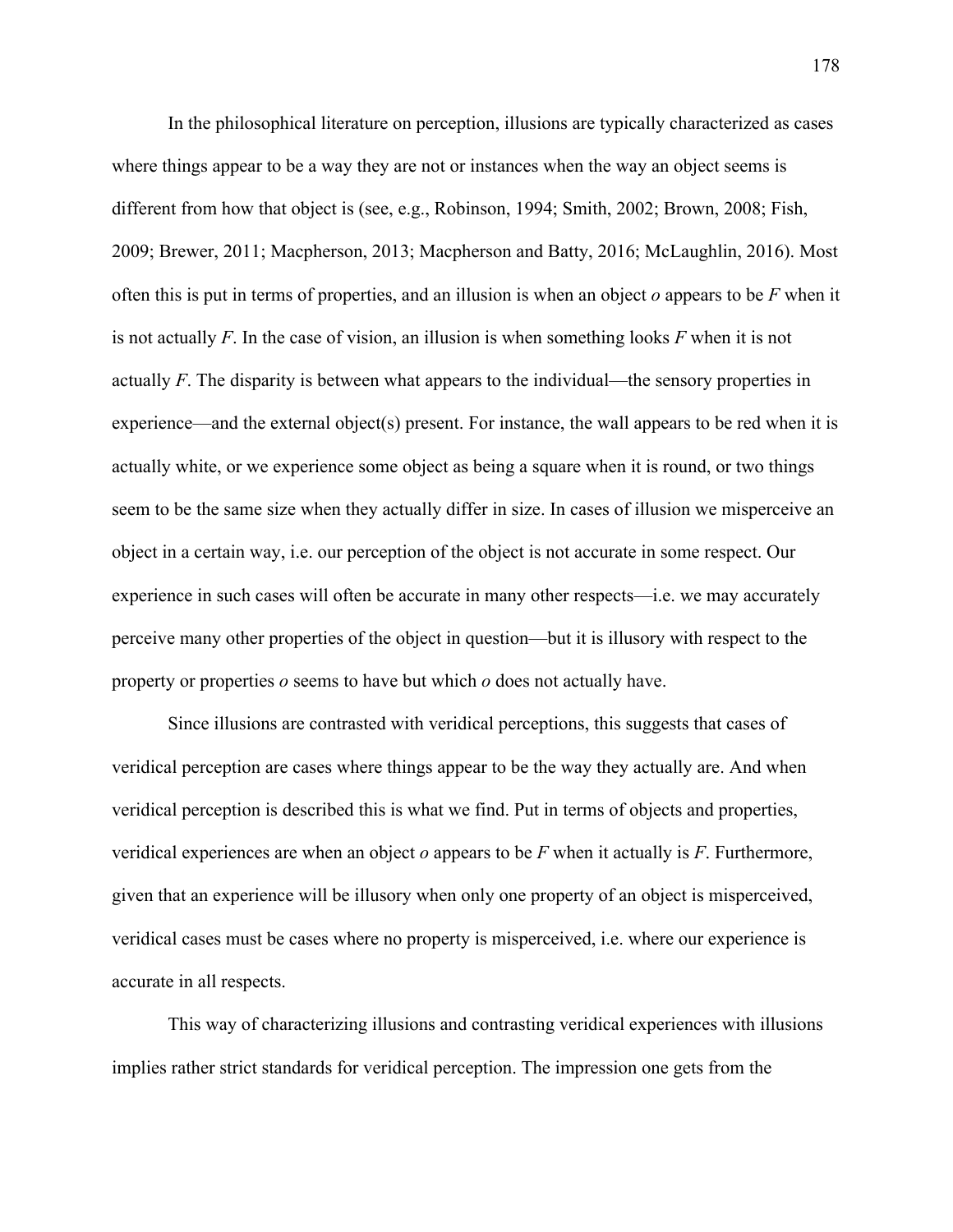philosophical literature is that in order for an experience to be veridical it must be accurate in all respects, as any difference between what appears to us and the relevant external objects would render the experience an illusion. Typically the focus is on properties like colour, shape, and size. Thus, I have veridical experiences when I perceive the white wall as white, the round object as round, and the identical lines as equal in length. $99$ 

But while strictness is implied by the claim that veridical perception is accurate perception and by the sorts of cases pointed to as examples of illusion, it is often not clear whether people are actually committed to a very strict correspondence or if they even need to be, given their other theoretical commitments. While discussions of perception and illusion typically revolve around the same sorts of properties and examples, two important issues are rarely, if ever, discussed. First, precisely which properties of an object we must accurately experience for that experience to count as veridical. Second, just how much our experience and the object perceived must agree. Take, for example, my experience of my computer and the width of its screen. Just how closely the shape or width I experience must correspond to the actual shape of the screen is unclear since accuracy is a matter of degree. If I draw two lines that are both 10.15 centimeters we may be perfectly happy to say they are the same length even if one is 10.1532 centimeters and the other is 10.1508 centimeters. In the same way, my experience can correspond to the actual shape of the screen even if it is not precisely accurate.

Those defending theories emphasizing the causal aspect of perception sometimes suggest that a looser correspondence between experience and external objects suffices for veridical perception. According to Sollberger (2015), we have veridical experience when a mind-

 $99$  I will focus on these sorts of more basic properties, rather than higher level properties like being a barn or a snake or a horse. Doing so is in line with my discussions in the previous chapters.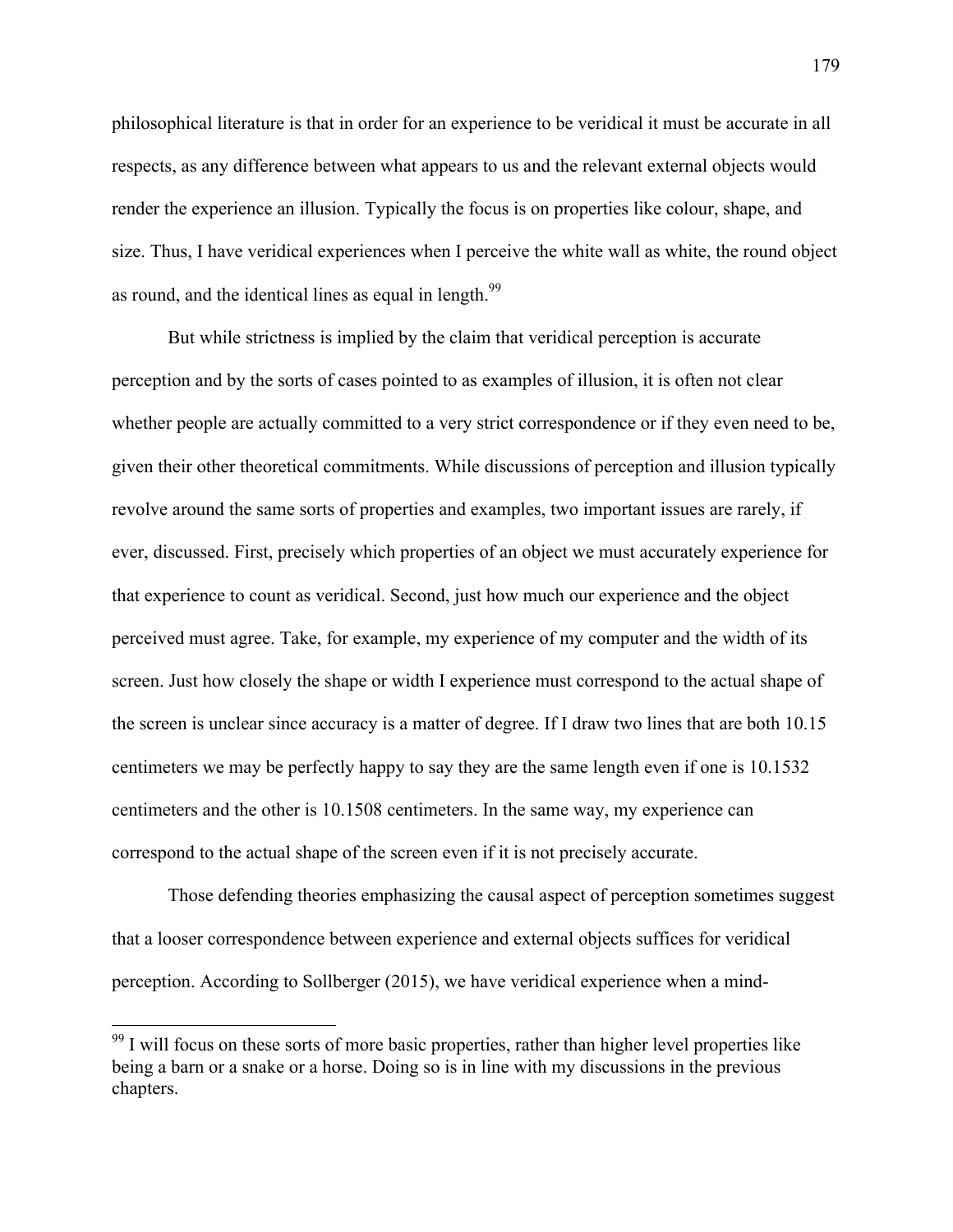dependent idea is appropriately caused by certain mind-independent objects and preserves the higher-order relational and structural properties of those mind-independent objects. This sort of similarity between the properties present in experience and the properties of objects does not require that the two correspond precisely, but simply that there is the appropriate sort of mapping from one to the other. Similarly, Coates' (2007) causal view and navigational account of perception would seem to allow for experiences that do not strictly correspond to the mindindependent objects that cause them to count as veridical. And while he at times echoes the common refrain on illusions—i.e. as being cases where an object appears in a way that differs from how it is—he notes that "the line between normal perception and illusion is indeterminate" (p. 61).

While illusions are often taken to simply be cases where there is some difference between how things seem in experience and the relevant external objects, they are sometimes thought to consist in our falsely judging that some external object has a property it actually lacks. Naïve realists, in particular, often characterize illusions in this way (see, e.g., Brewer, 2011; Genone, 2014). On such approaches, illusions may very well be cases where *o* looks *F* even though it is not *F*, but the error here is in our judging that *o* is actually *F*, not in its looking *F*. This is because, as we have seen, some naïve realists argue that looks are objective properties of mindindependent objects: some object may look *F* even though it is not *F* because it has a certain look.<sup>100</sup> Whereas all illusions will be cases where *o* looks *F* even though it is not *F*, not all cases

<sup>&</sup>lt;sup>100</sup> This focus on judgment when it comes to illusions is not exclusive to naïve realists, and we have already seen how some naïve realists opt for other approaches to illusions (Martin, 2004; Fish, 2009); but, it is clear why such an approach to illusions would appeal to the naïve realist. Naïve realists argue that in experience we are acquainted with mind-independent objects and their properties. Claiming that illusions are cases where we are acquainted with some property a mind-independent object actually has, but that we are simply misled into falsely judging that the object is some way it is not, allows naïve realists to understand illusions as object-involving. The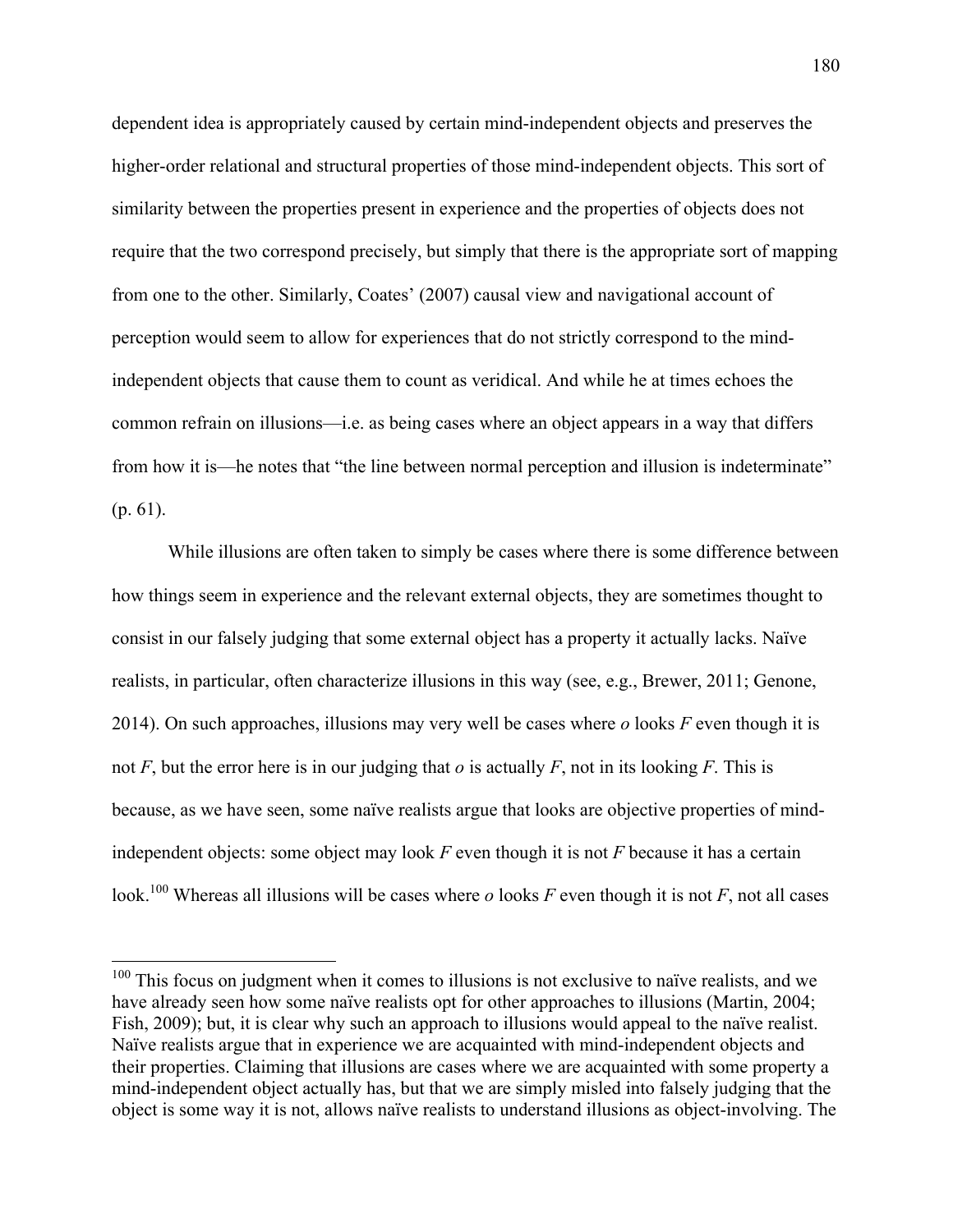where *o* looks *F* even though it is not *F* will be illusions. According to Genone, "perceptual" illusions can be understood as experiences that tend to produce false judgments" (2014, p. 340). Appearances can be misleading, but what appears to us is not itself mistaken or erroneous. Rather, "perceptual error belongs to the mistaken judgments one forms on the basis of [appearances]" (p. 353). While Genone and others may not explicitly claim that appearances are in a sense always veridical, that seems to be the view:

> …there is no question of perceptual experience going wrong in the case of illusion. The mistaken beliefs we form on the basis of experience are the fault of judgment—taking the world to be a way that it is not. Perceptual experiences are misleading when we are insufficiently familiar with the environmental conditions surrounding the objects we are perceiving, such that their appearances lead us to draw false conclusions. (p.  $363)$ <sup>101</sup>

At the very least, on such an approach, veridical perception can include experiences where what appears to us differs from how objects actually are, so long as such experiences do not mislead us and do not tend to produce false judgments.

I have already shown that such approaches to illusions cannot explain mismatches. I am not sure if such approaches offer an adequate account of the cases naïve realists typically take to be illusions—I am sceptical that they do, for reasons similar to those raised regarding mismatches, but the issue is beyond the scope of my project. However, characterizing illusions

<u> Alexandro de la contrada de la contrada de la contrada de la contrada de la contrada de la contrada de la co</u>

error, according to such views, is in our failing to recognize that the appearance is merely a look and taking the object to actually be some way it is not.

<sup>&</sup>lt;sup>101</sup> See, also, Macpherson:

An alternative view of illusions, inspired by a disjunctivist view of perception, is that in illusions we have accurate experience but form inaccurate beliefs about the world on the basis of that experience. (2013, p. 6, fn. 6)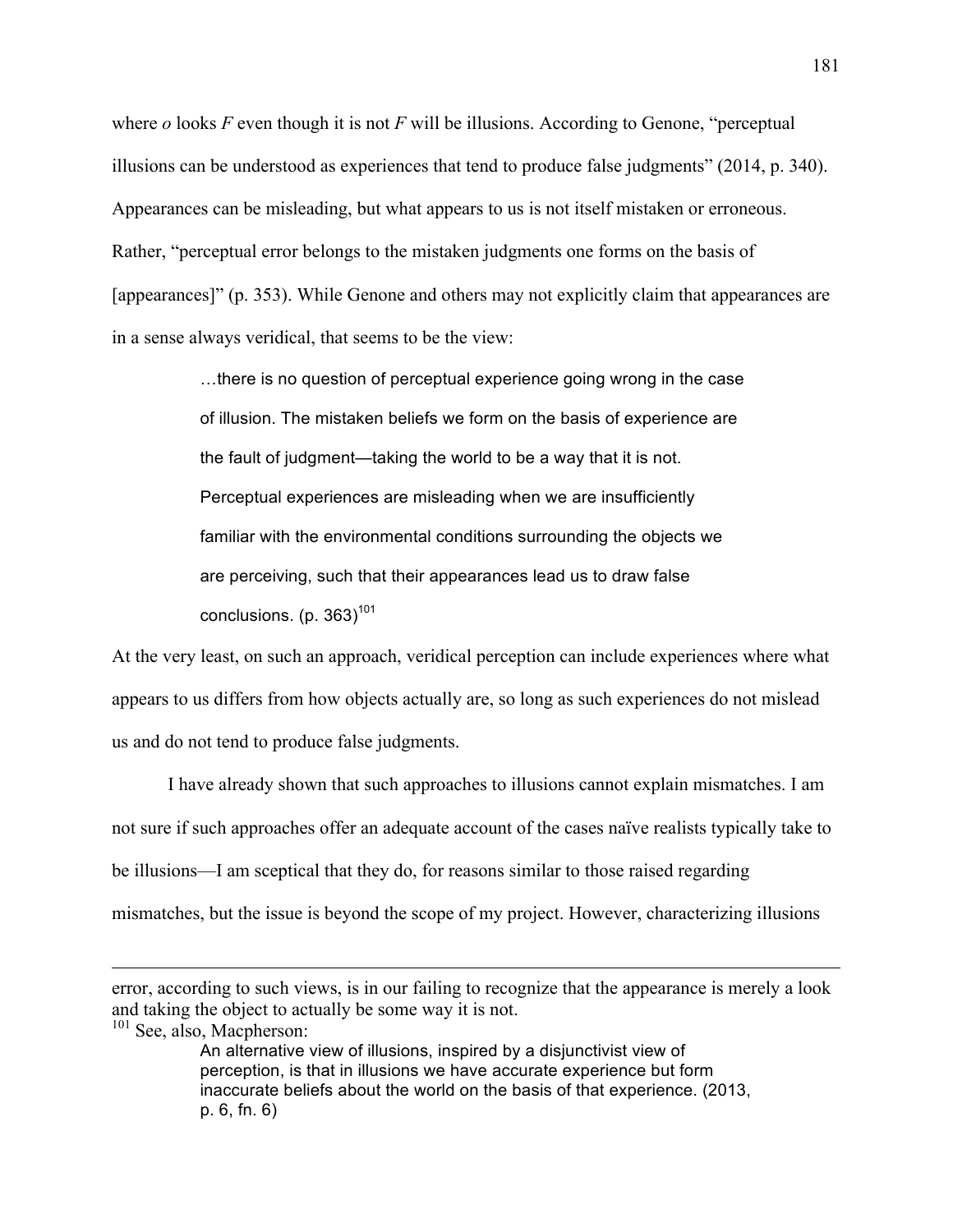as experiences that may be misleading is attractive. Doing so allows for the possibility of things appearing to us a way they are not, yet this not being a case of illusion.<sup>102</sup>

Although the contrast between veridical perception and illusion features centrally in debates about the nature of perception, it is frequently acknowledged that the line between veridical and non-veridical is unclear and that there will be hard cases about which it is difficult to know what should be said. It may be fair to be content with simply gesturing towards these issues if it is normally clear enough whether or not an experience is veridical and if illusions are relatively rare. But what the empirical work shows is that hard cases are common. Thus, we need to start thinking about them in more detail.

## **2.3. Mismatches as Veridical**

Mismatches are cases where there is some difference between what is external to the individual and what they experience, between the properties of the relevant mind-independent objects and events and the properties that they are aware of in perception, the sensory qualities that appear to them. I have discussed how mismatches can arise due to binocular rivalry, multimodal perception, temporal filling-in, visual completion, normal geometrical misperception, colour perception, and speech perception. Sometimes these mismatches will be significant, as with the binocular rivalry study with patchwork images or in the McGurk effect. But in our daily lives mismatches will often be minor, involving only subtle discrepancies

<sup>&</sup>lt;sup>102</sup> While characterizing veridical and non-veridical perception in this way may be important for the naïve realist, such approaches to the veridical/non-veridical distinction in no way commits one to naïve realism. To illustrate, such an approach seems similar to Schwartz's, but his discussion is neutral between different theories of the nature of perception. Whereas the naïve realist will consider a case where *o* seems *F* even though it is not *F* to be veridical because they take us to perceive some mind-independent look of *o*, one may simply consider it veridical because we are not misled in thought or action.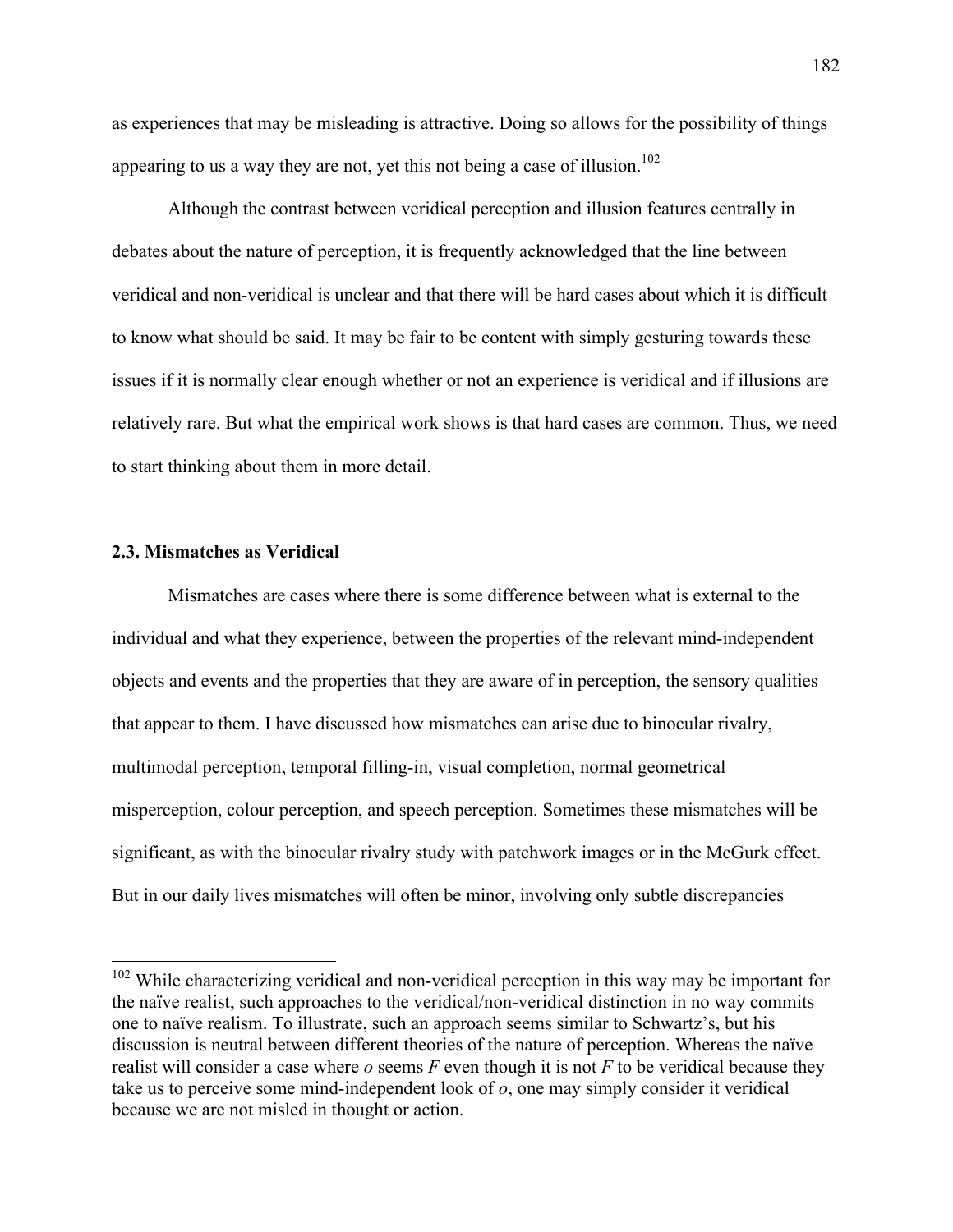between what our perceptual experience is like and the external things before us in the world. My focus here is on these minor mismatches that often occur in our day-to-day lives.

Are mismatches, however minor, instances of veridical perception? It would seem like they are not. Based on the common idea of veridical perception as instances when we perceive things as they actually are, mismatches are by definition not veridical. Mismatches are experiences that are not completely accurate.

But that we get on in the world very well suggests that most of our perceptual experience is perfectly good. At the start of section 2 I noted that for the most part our perceptual experience seems to us to be accurate. Given the ubiquity of mismatches, many experiences we would typically be perfectly happy to consider good cases of experience will involve minor mismatches. I do not think that we should relinquish the idea that most perception is veridical perception. Given that our perceptual experience helps us get on in the world just fine and mismatches occur in perfectly normal settings, our notion of veridical perception should be such that lots of minor mismatches count as veridical.

The fact that we can adopt varying standards of correctness gives us the opportunity to consider most mismatches as veridical perception—it gives us the room to do so. As Schwartz points out, when it comes to the question of whether an experience corresponds with reality we must determine how strict of a correspondence is required in order to be considered accurate or correct. While all mismatches are inaccurate in some way, these experiences are also accurate in many respects. And when it comes to assessing the accuracy of an experience, we can consider how closely it corresponds to the external world in different ways. We may look at how many properties the experience gets right, i.e. regarding which properties there are discrepancies versus those where there are not. Or, we may look at how closely the experience must correspond with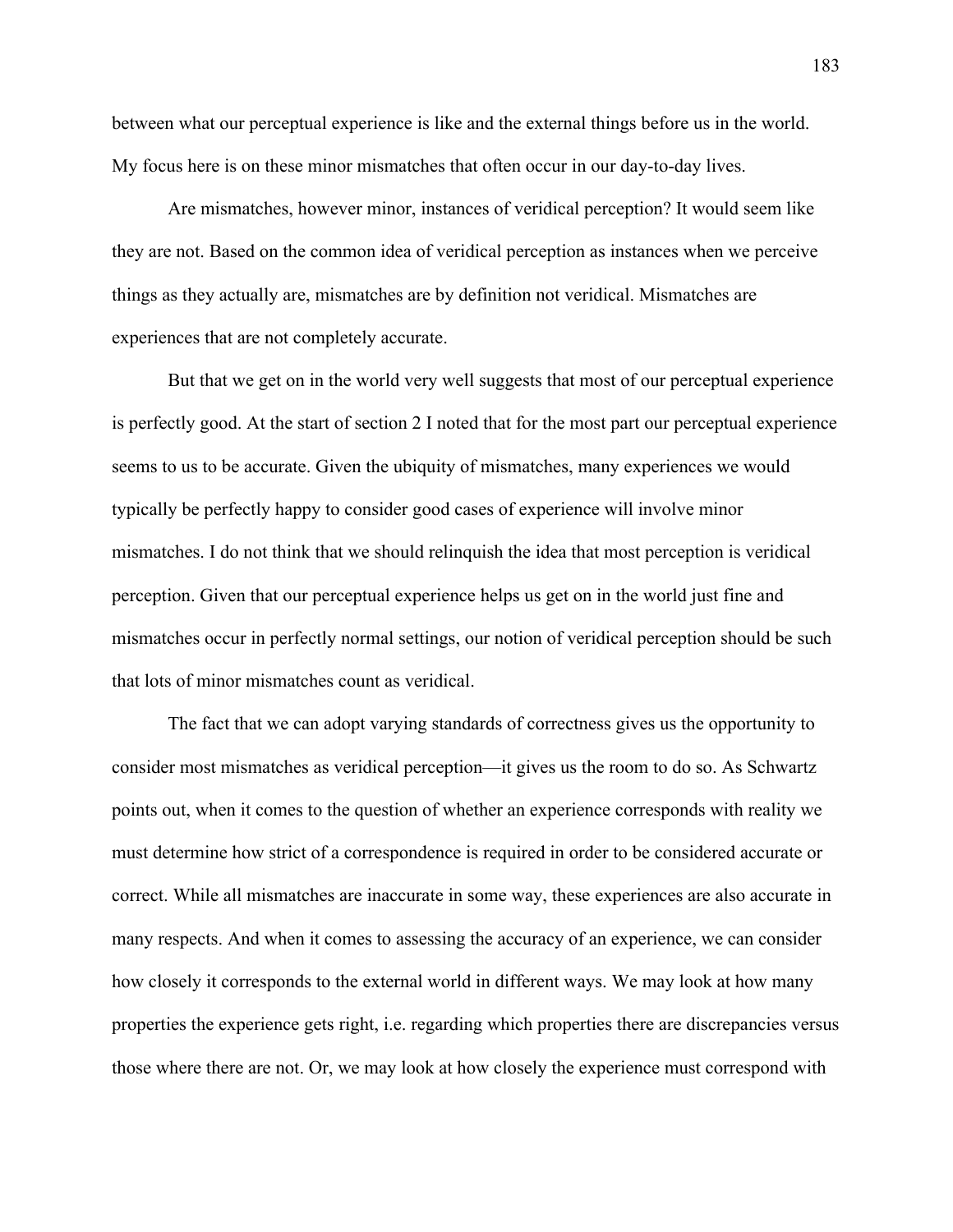the external objects regarding a particular property, i.e. even if there is some discrepancy regarding a property, we may decide it is minor and falls within the acceptable margin of error so the experience should count as corresponding to the world. We must keep both of these dimensions in mind when considering how strict our standards of correctness should be—our experiences typically do not involve only a single object or property. If we are being strict, mismatches are not completely accurate experiences. But why adopt such strict standards? Why think experiences must be completely accurate in order to count as veridical?

We may be tempted to say that minor mismatches are non-veridical for a few different reasons. However, as we will see, each is problematic. Note that one cannot simply say that mismatches are non-veridical because there is a lack of correspondence. The issue here is how strict the required correspondence should be, or why we should have a strict notion.

One reason why we may want to say that minor mismatches are non-veridical is if they are due to our perceptual system malfunctioning in some way. If an experience is inaccurate because one's perceptual system fails to work in the normal way, we may think such an experience should be considered non-veridical. Such a failure could be due to some sort of individual deficit or an otherwise normal individual being placed in a situation where the perceptual conditions are abnormal. We may think that certain laboratory conditions are abnormal because experimenters contrive to trick our perceptual systems in some way. This could be true about binocular rivalry studies and cases like McGurk studies where auditory and visual stimuli are manipulated in a way we are unlikely to see in everyday life. However, while experimental conditions are artificial, they are often created expressly to mimic certain aspects of the normal world. Furthermore, the sorts of minor mismatches I am suggesting should be considered cases of veridical perception occur in our day-to-day lives, in ecological settings.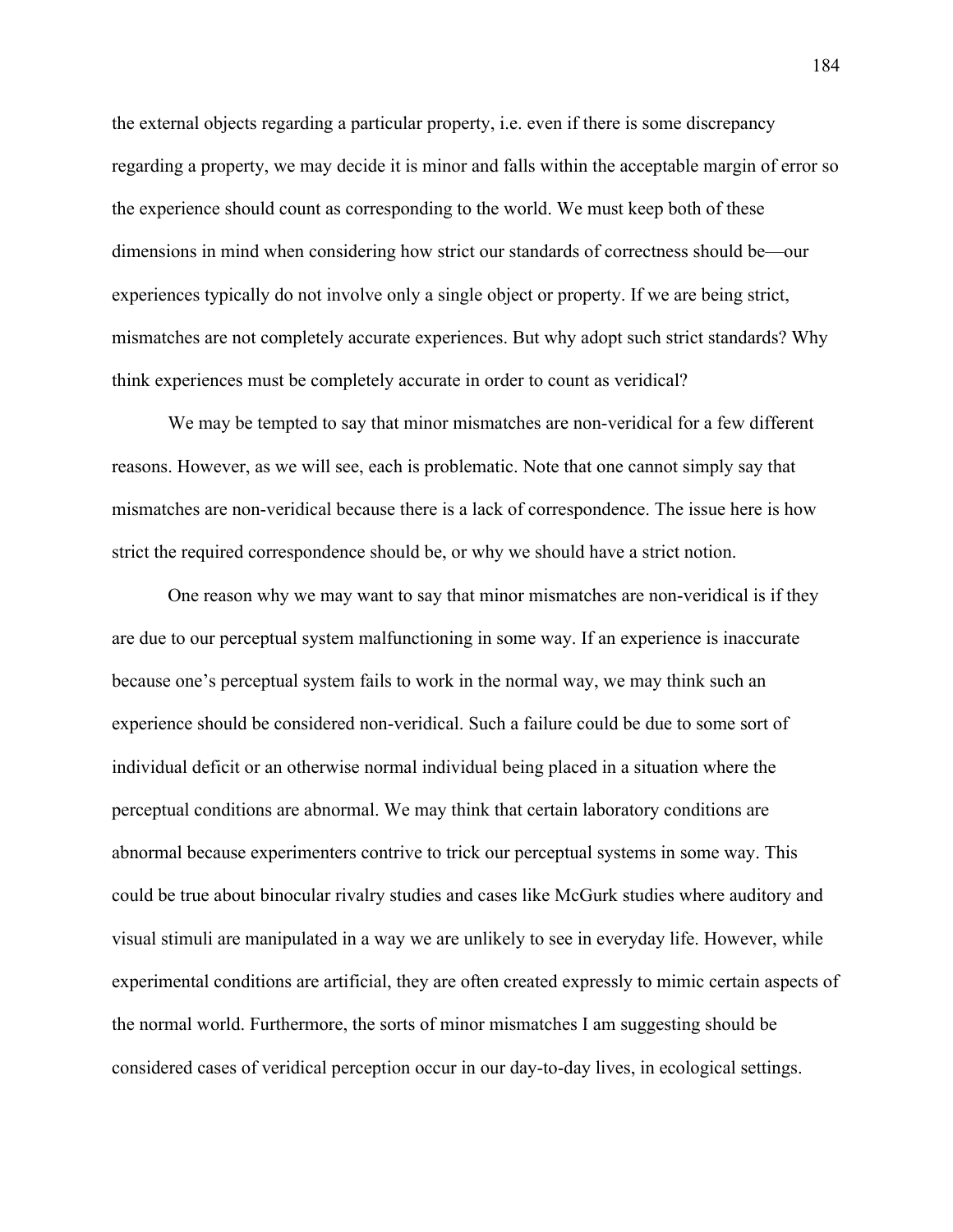Such mismatches arise in perfectly normal conditions, in normal individuals—in fact, they result from the normal workings of our perceptual systems. Thus, while the result of our perceptual processing may be a mismatch, this is not due to the situation being abnormal or our perceptual system malfunctioning in some way.

A second reason we may have for considering mismatches to be non-veridical is if they misguide us behaviourally. We may want to say that a mismatch cannot be a case of veridical perception if it leads to some sort of behavioural blunder, e.g. our bumping into something or failing to grip a nearby object. The idea, here, is that the very discrepancy in virtue of which the experience is a mismatch leads to the behavioural error. Such a principle seems plausible to me. However, most mismatches will not lead to any sort of behavioural error. In most cases, the mismatch element will not concern our action, in particular not at that moment. For example, consider walking down the street. Though our actions are guided by our experience, there are lots of things that will be present in our experience that are irrelevant to our behaviour here. And even when it comes to spatial properties we may misperceive, our experience of these things will change as we approach the objects or as our perspective changes. Despite mismatches being ubiquitous, things do not often go awry behaviourally due to such discrepancies.<sup>103</sup>

However, we may think that whether or not a mismatch actually leads to such an error is irrelevant. That is, we may think that what is important is that an experience has the potential to misguide us behaviourally. If so, even when we do not act on the basis of the mismatch element, we should consider mismatches to be non-veridical because they have the potential to mislead us in this way. I do not find this idea as appealing as the previous one. But, in any case, most

<sup>&</sup>lt;sup>103</sup> Though Schwartz makes this point—quoted above—in the context of constancies and the sorts of inaccuracies he discusses, it is no less true that in general vision guides us quite well in our nearby environment.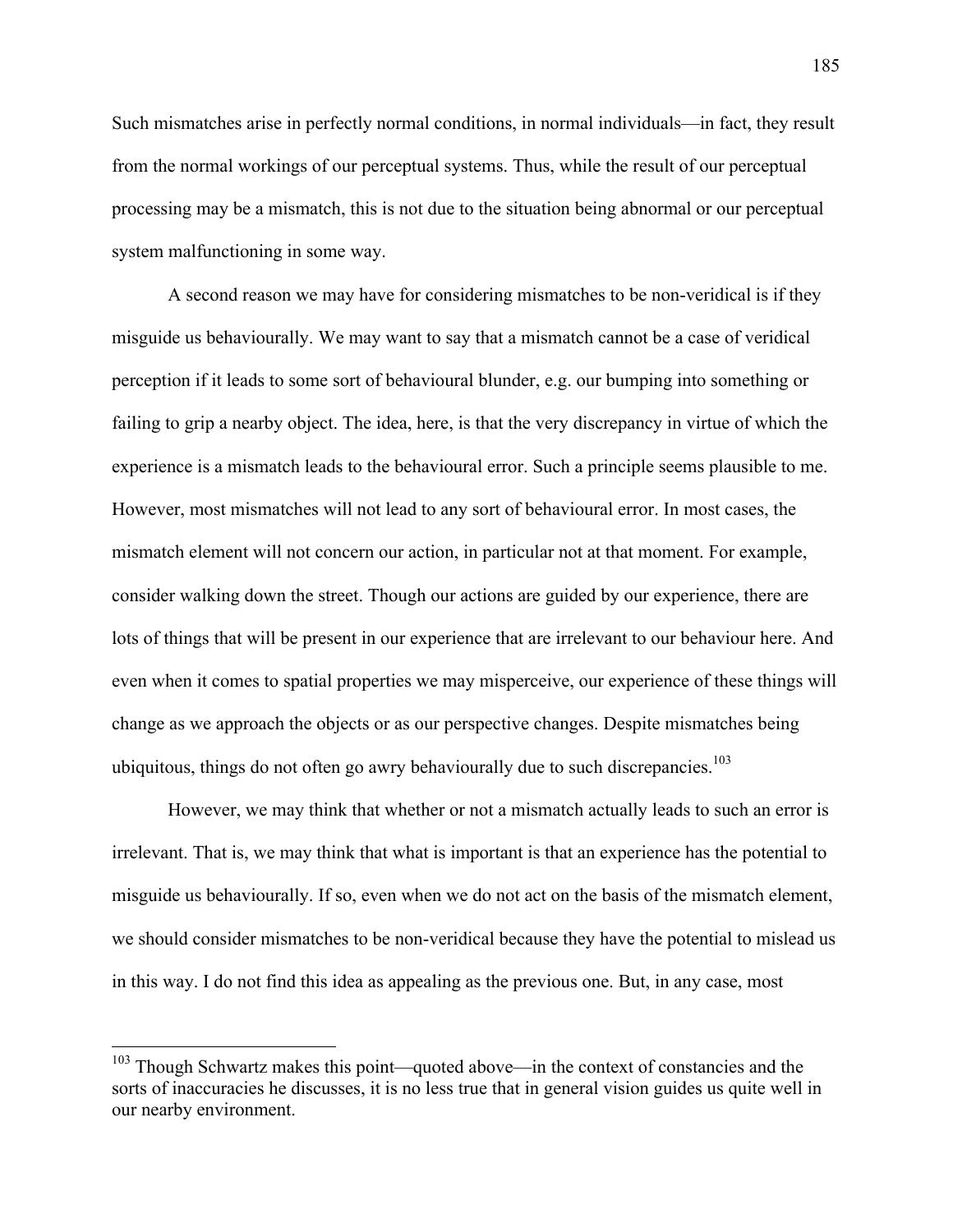mismatches do not even have the potential to misguide us behaviourally. This is because the minor discrepancies will often not involve things that will impact our actions and behavioural decisions. For one, any perceptual experience where we are relatively stationary will not have the potential to misguide us. More importantly, as noted in the previous paragraph, lots of things we hear or see (or taste or smell or touch) are irrelevant to our behaviour. As I walk down the street, many of the sensory qualities I am aware of do not in any way impact my behaviour. And even if we consider only vision and spatial properties, lots of things I see—whether in the distance or on either side as I pass—are unrelated to the actions I perform in such a way that a mismatch does not even have the potential to misguide me. If my momentary experience of some buildings in the distance is slightly inaccurate due to some visual completion or the sorts of things discussed by McLaughlin, it is hard to see how this could even potentially misguide an action.

Finally, we may think that we should consider mismatches to be non-veridical if they mislead us when it comes to belief.<sup>104</sup> Once again, we can ask whether the experience would have to actually lead to some false belief or if it simply must have the potential to do so. An experience having the potential to lead to a false judgment does not seem like a good reason to consider it to be non-veridical. How large or small things seem when we see them from a distance can lead us to falsely believe that some object is larger than another object it actually is smaller than—for example, we may think stars are smaller than the moon. But we do not typically consider such experiences to be non-veridical. While such experiences can mislead us, we are typically not misled because we understand that things look smaller to us when they are farther away.

<sup>&</sup>lt;sup>104</sup> Insofar as our beliefs may guide us behaviorally this is not completely independent from the previous issue. However, there are also many cases where we make judgments that do not or could not possibly concern behaviour.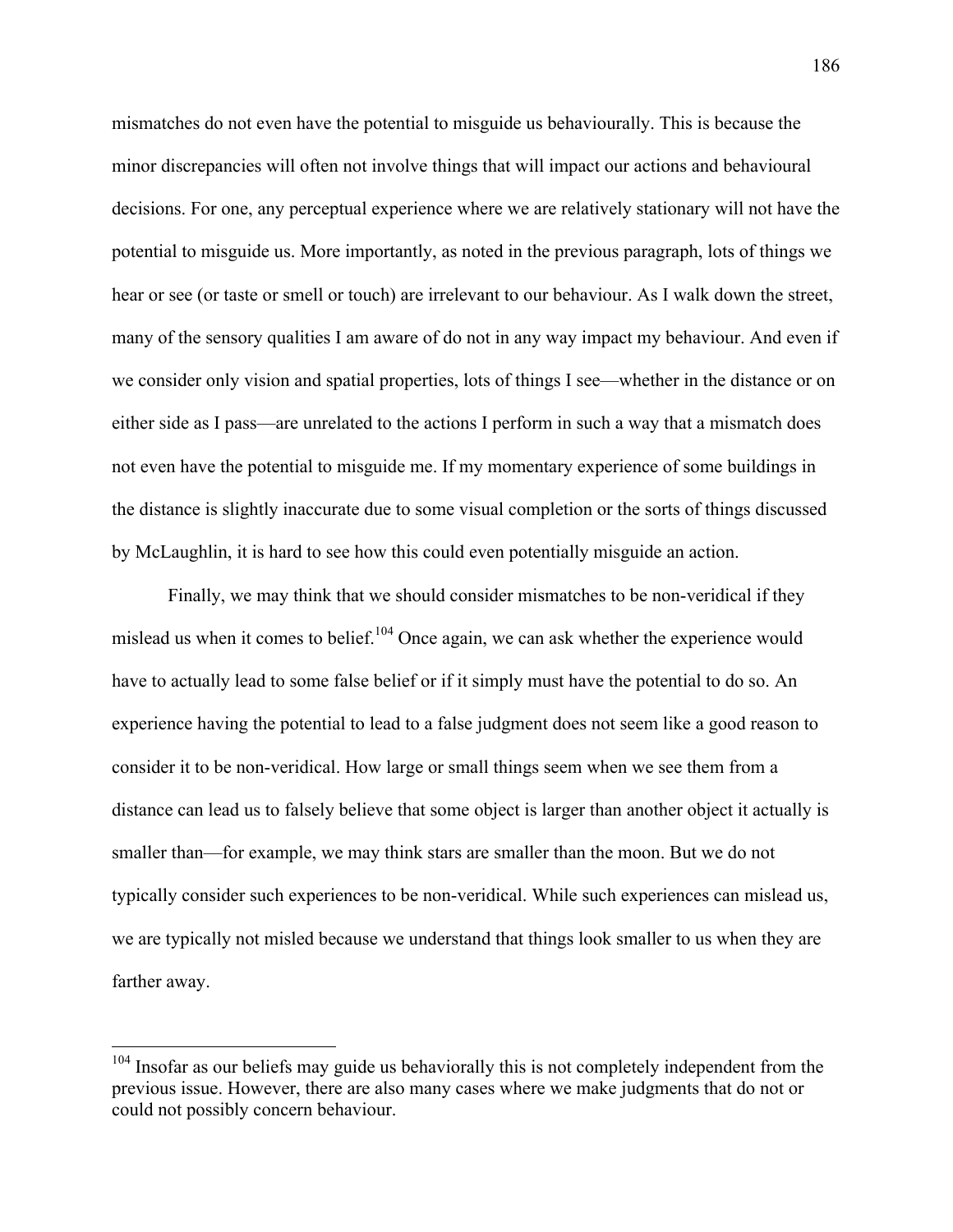But the idea that an experience must actually lead to a false belief in order to be considered non-veridical is equally problematic. Many experiences we consider illusory do not actually lead to false beliefs because we are familiar with the effect and know they are illusions. These cases can, however, be tricky. On the one hand the lines in the Müller-Lyer illusion look to be unequal in length; on the other hand, we know that they are actually the same length. Similarly, if we are familiar with the McGurk effect we will not think that the speaker said [da], even though that is how it seemed to us. And, in any case, most mismatches will not mislead us because the mismatch element will be irrelevant to our goals or we will not care much about whatever element or property our experience has actually got slightly wrong. We do not form beliefs about everything in each of our experiences. As we get on in the world and perform various tasks there is lots we do not really notice or dwell on. An experience that is slightly inaccurate will tend not to mislead us if the way in which it is inaccurate is not terribly important to us.

Once we move away from the idea that veridical perception must be perfectly accurate it becomes difficult to say precisely when an experience is accurate enough to count as veridical. Whether or not we are misled in thought or action is an important consideration. But I am hesitant to argue that an experience is veridical so long as our perceptual system is functioning normally and the experience does not mislead us. Perception can help us get on in the world even if it is quite inaccurate in some respects, and there is the temptation to view an experience as in some sense defective if it involves significant mismatches, even when it reliably guides our actions.

We may want to say that an experience is veridical when there is a close enough correspondence between the experience and the mind-independent objects and events that cause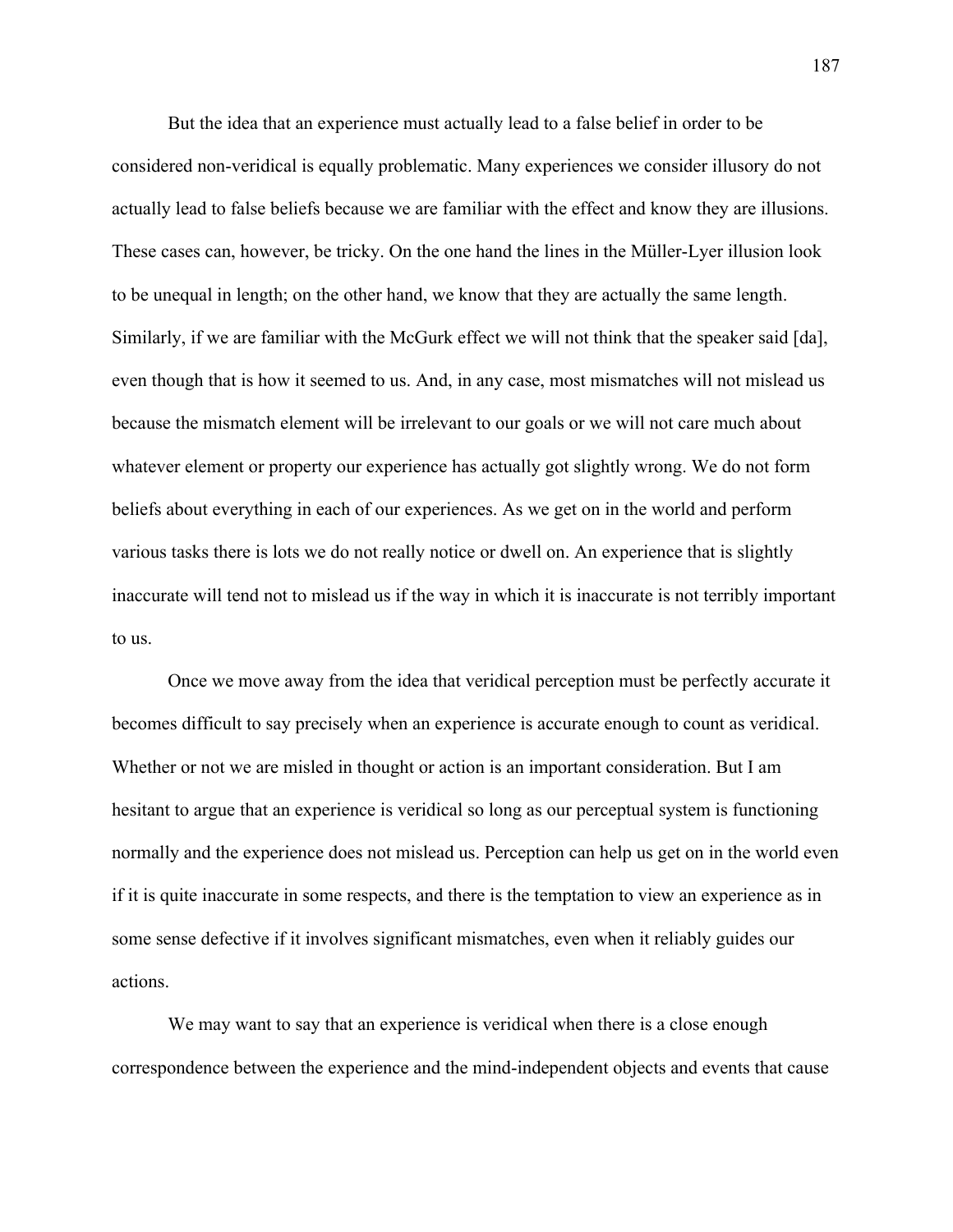it and the individual is not misled. Or, perhaps, when the experience does not have the potential to mislead in a significant way. Determining whether the correspondence is close enough can depend a number of factors. We can consider whether the experience is completely accurate regarding most features, i.e. if in general the experience corresponds with the external world. We can also consider how significant the discrepancies are between the experience and the external world regarding the features where there are mismatches. Another consideration may be the individual's goals or what they are doing while having the experience. We may have good reason to consider an experience veridical in one context, given the tasks or goals of the individual at that time; but, we may consider the very same experience non-veridical if it was being put to a different use. There is no need for our standards of correctness to be unchanging given the variety of uses to which we put experience and the various contexts perceivers find themselves in 105

An analogy with communication and language may be helpful. We may think there is successful communication when things go smoothly and there is a happy outcome, when a person is more or less understood to the degree necessary for the task at hand. But we may also

<sup>&</sup>lt;sup>105</sup> The point here is not about what perception is for in general, but what we are doing in a particular instance. See Schwartz (e.g. p. 400) for further discussion of how our needs may vary and can be met in different ways by perceptual experiences. However, in considering the issue of veridicality we may also want to reflect on what perception is for more generally. For example, in discussing visual constancies Hatfield (2016) argues that:

<sup>…</sup>perceived shapes, sizes, and distances can be appropriate for guiding behavior even if they do not fully match physical shapes, sizes, and distances. …Accordingly, we should not assume that the aim of the visual system is to recover and phenomenally represent properties such as shape and distance as they are physically. Rather, it will be enough if the sizes, shapes, and distances presented phenomenally are systematically related to physical values, sustain action guidance, and can support cognitive discernment of physical values. (p. 152)

While it is true that mismatches will differ from the sorts of things Hatfield describes in that such experiences will not be so systematically related to physical objects, the experiences may nevertheless succeed in serving the same purposes, despite this.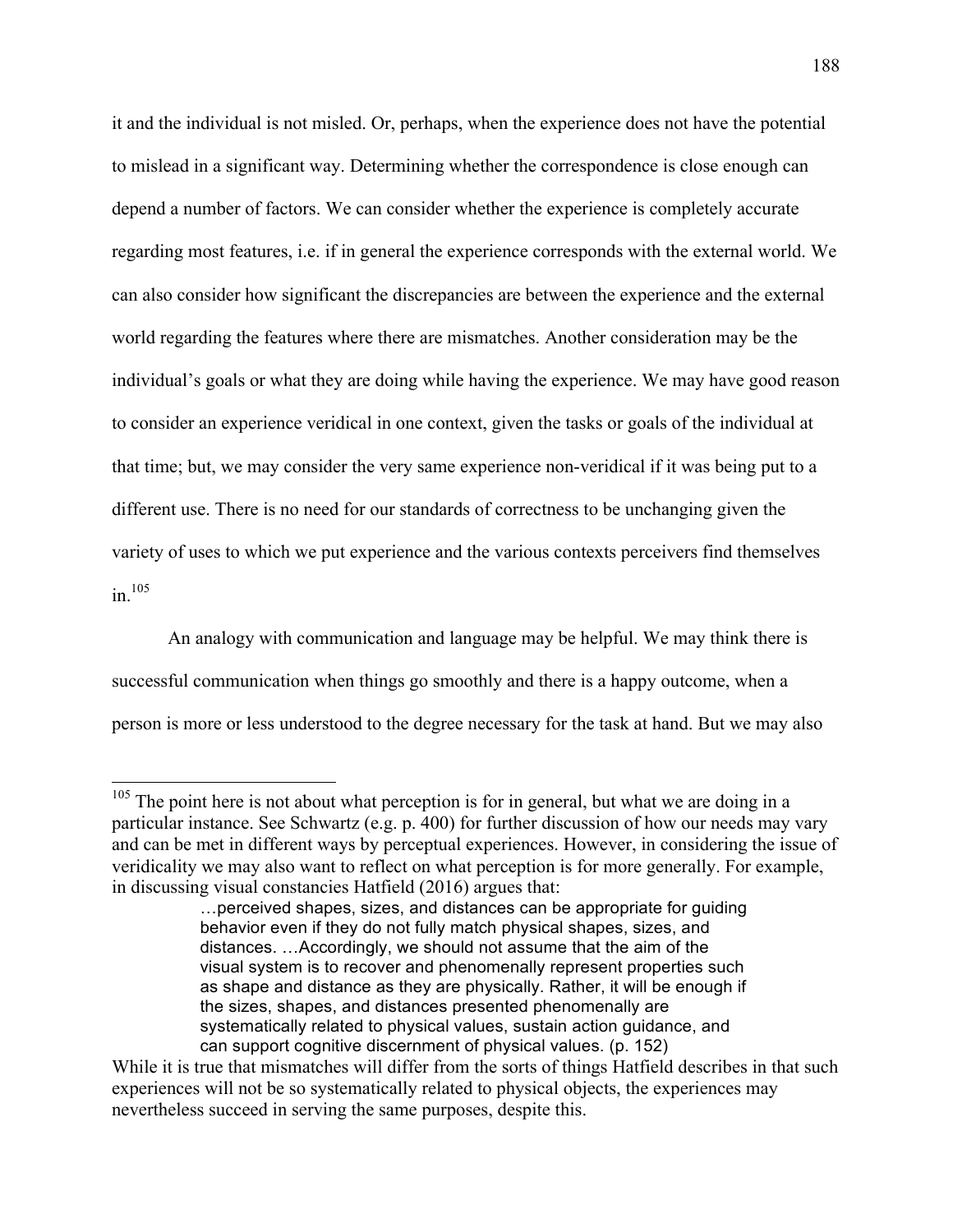have a stricter conception of successful communication. If we think that what speakers mean are propositions, we may think that communication succeeds only when the hearer picks up the very proposition the speaker meant. We can harbour both views of communication simultaneously, and when confronted with particular cases find ourselves pulled in different directions when trying to judge whether communication is successful.<sup>106</sup> But if what speakers mean is often indeterminate—in the sense that there is no particular proposition meant—we may have to give up the stricter notion of communication, since many seemingly good cases of communication will not involve—indeed, could not possibly involve—such a correspondence (Buchanan, 2010, 2013; Sperber and Wilson, 2015; Neale, 2017). Instead, we consider communication to be successful when what is meant and what is picked up is related in the right sort of way, or if there is enough overlap between the two. How much overlap is required could depend on the context and goals of the communicative exchange (Sperber and Wilson, 2015).

In language, the indeterminacy of meaning pushes us towards a conception of communication where communication can be successful even if what the speaker means and the hearer picks up do not correspond precisely. We may still feel the pull of the stricter conception, but it makes no sense to say that communication is rarely successful because meaning is often indeterminate. In perception, the ubiquity of mismatches pushes us towards a looser notion of veridical perception, where an experience can be veridical even if it does not correspond precisely with the external world. We may still feel the pull of the idea that an experience must be completely accurate in order to count as veridical, but it seems odd to say that perception is

 $106$  If we have studied philosophy of language, we may find ourselves more inclined towards the stricter notion, more compelled to require that what the speaker means and hearer picks up correspond precisely in order for communication to be successful.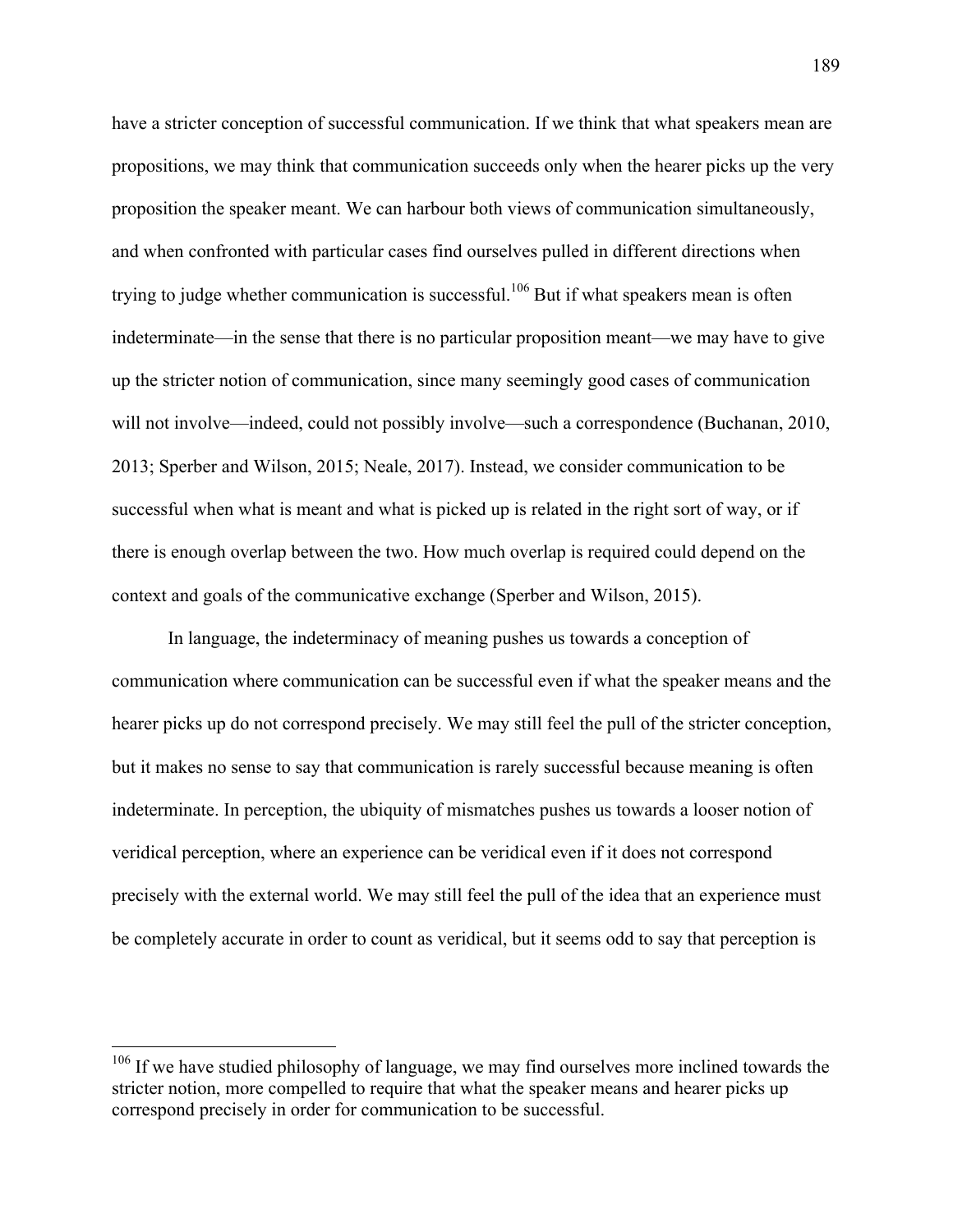rarely veridical given that perception helps us get on in the world quite well and most mismatches are minor.

Indeed, one of the lessons from Schwartz's discussion of constancies is that it is not so clear what it means to perceive things as they really are (see also Maund, 2012; Hatfield, 2016). The idea of an experience corresponding with the external world is not so straightforward. There is certainly an important difference between constancies and mismatches: mismatches are cases where there is a clear difference between our experience and the intrinsic properties of the external objects before us. But, whether we consider the issue of veridicality in the context of constancies or mismatches, the fact remains that there is work to do in order to decide the standards of correctness. As Schwartz notes:

> We set the standards of veridicality, not the world. Although influenced by history and causal connections, these facts do not and cannot fix perceptual norms. We gerrymander standards for the varied purposes at hand. …There is no privileged physical, or for that matter phenomenal specification, of perception's goal(s), and no unique standard for assessing appearance correctness and error. (p. 401)

More needs to be done in order to articulate an appropriate notion of veridical perception, and even once we have done so it may continue to be difficult to know what to say about certain cases. But our notion of veridical perception should be one on which most everyday mismatches are instances of veridical perception.

#### **3. Predictive Coding and Indirect Realism**

I have noted on a few occasions, while discussing perceptual processing, that the brain must make sense of its sensory input or that we may understand the brain as computing what is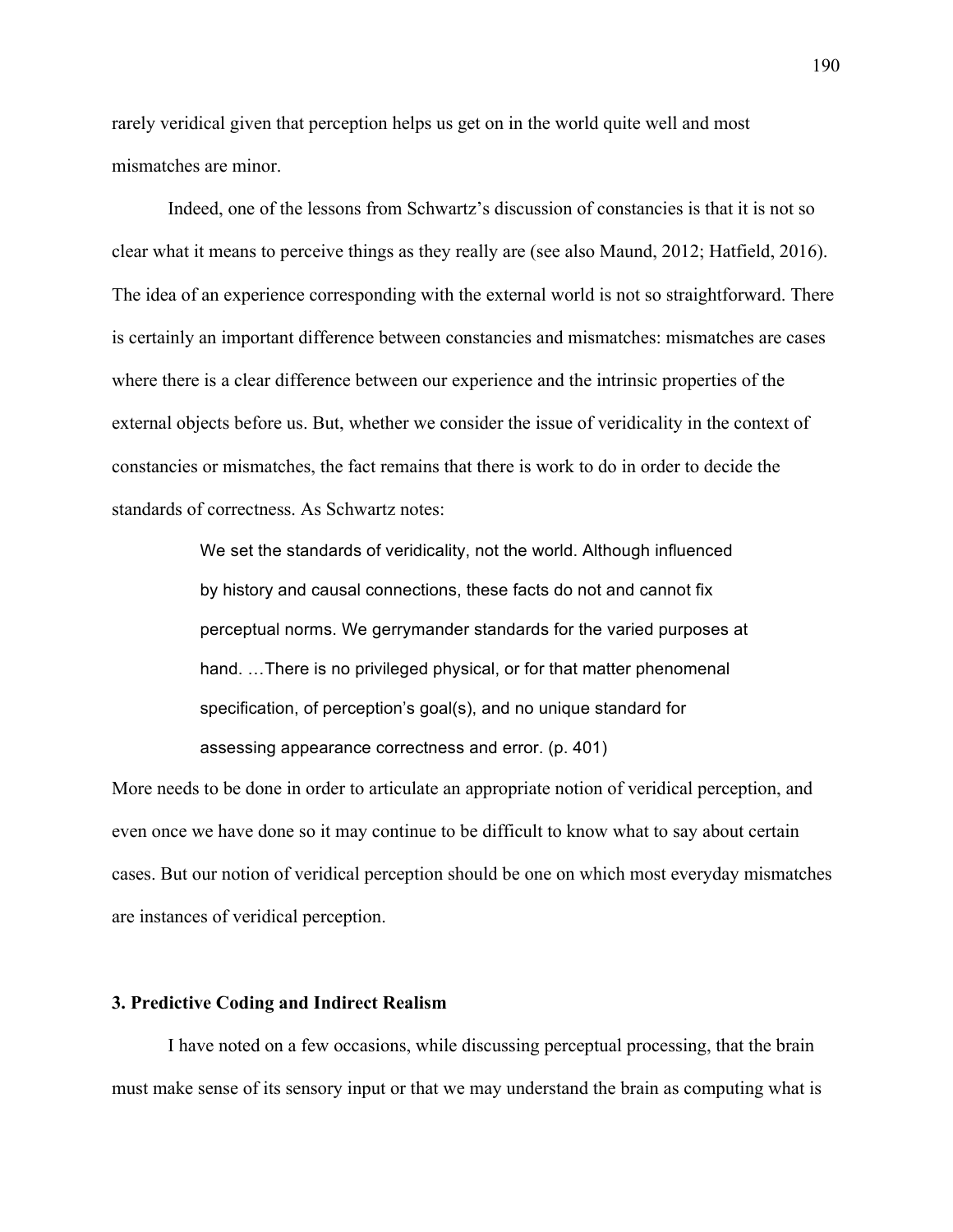most probably out there, external to us. There are different theories about such neural processing, different views about the computations involved in perceptual processing. We may even understand these different theories as different accounts of how we solve things like the inverse optics problem McLaughlin discusses (see 2.5 of previous chapter). A theory that currently enjoys quite a bit of popularity is the predictive coding view, according to which the brain is an organ of prediction (Friston, 2010; Hohwy, 2013, 2016; Clark, 2013a, 2013b, 2014, 2017). According to this theory, "the brain is a sophisticated hypothesis-testing mechanism, which is constantly involved in minimizing the error of its predictions of the sensory input it receives from the world" (Hohwy, 2013, p. 1).

The predictive coding view is offered as a unified theory of the brain that can explain perception, action, and cognition. Whether the theory suggests a certain view about our relationship to mind-independent objects in perception has been the subject of recent discussion. Hohwy argues that the theory entails that perception is indirect in the sense I have been concerned with. And, more generally, the theory has served to motivate claims that recent scientific work in perception supports indirect realism (see, e.g., Frith, 2007; Metzinger, 2009; Westerhoff, 2016). Here, I look at whether Hohwy is right to think that if predictive coding is correct, then perception is indirect. I will not assess the merits of the theory itself or consider the question of whether or not we should take predictive coding to be a correct theory of the brain. Rather, my focus is simply on whether the theory entails indirectness, as Hohwy argues.<sup>107</sup>

The predictive coding view takes the brain to be principally concerned with minimizing the difference between its own predictions about the way the world is and the sensory input it receives. According to the view, the brain generates models or hypotheses that predict its sensory

<sup>&</sup>lt;sup>107</sup> Evaluating the theory is beyond the scope of my project. While the theory has a number of proponents, it also faces substantial opposition (see, e.g., replies in Clark, 2013a).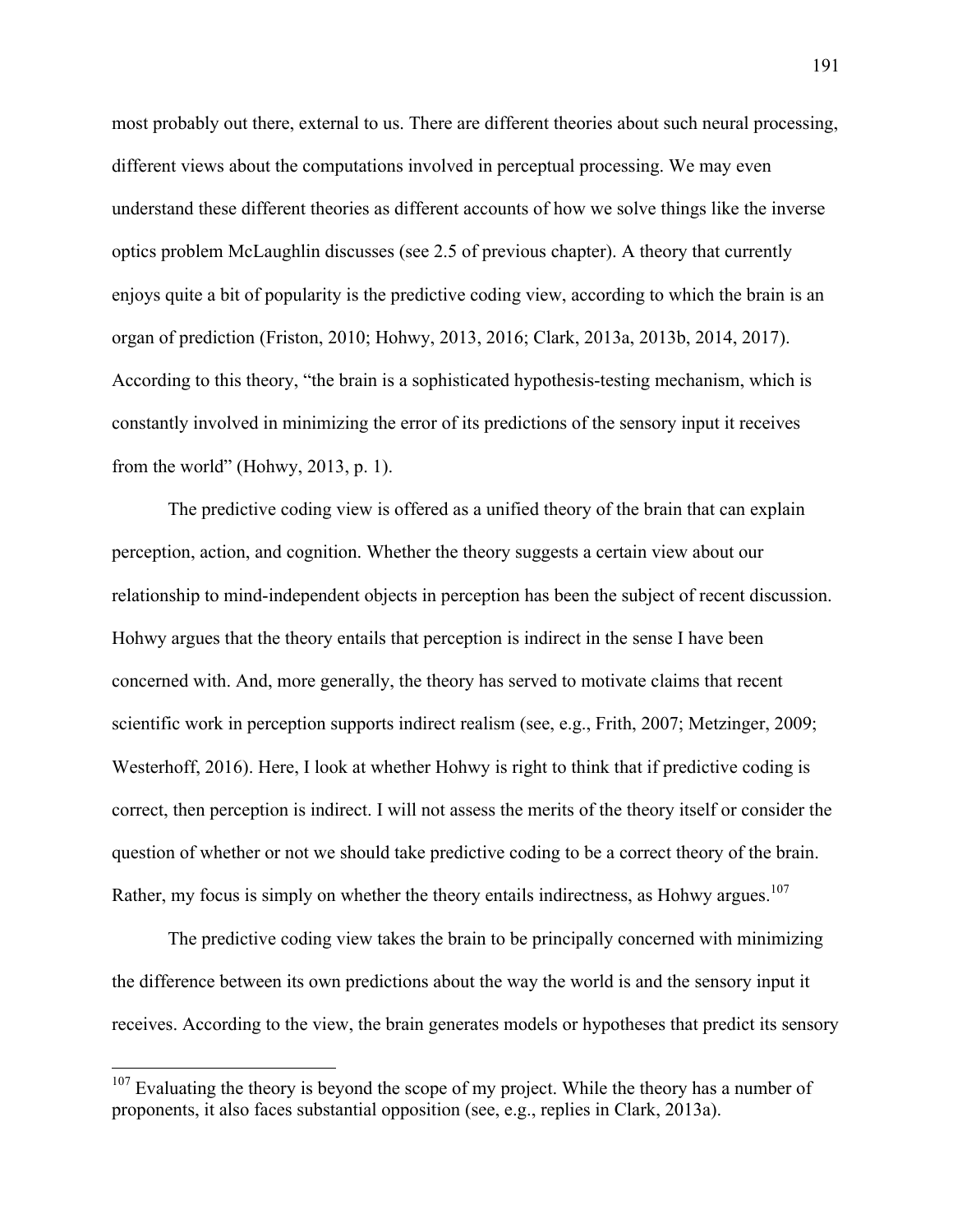input, which it then can test against its actual sensory input. The brain strives to reduce the difference between its predictions and input, or to minimize the error in its predictions. Since the brain is viewed as a biological machine for minimizing prediction error, the view is sometimes called "prediction error minimization theory." And because the brain's hypotheses are understood in terms of Bayesian inference, or within the Bayesian framework, such approaches to perception may be termed "Bayesian." While I will focus on perception, predictive coding is offered as a rather ambitious view about the brain and mind:

> PEM says that prediction error minimization is the only principle for the activity of the brain. This means that the brain is an organ that on average and over time continually minimizes the error between the sensory input it predicts on the basis of its model of the world and the actual sensory input.

> … If this is all the brain does, then perception, action, attention, and all other mental processes, must come down to prediction error minimization. (Hohwy, 2016, p. 260)

[The theory] offers a distinctive account of neural representation, neural computation, and the representation relation itself. It depicts perception, cognition, and action as profoundly unified and, in important respects, continuous. And it offers a neurally plausible and computationally tractable gloss on the claim that the brain performs some form of Bayesian inference. (Clark, 2013a, p. 187)

Hohwy takes the predictive coding view of the brain to entail the indirectness of perception. His understanding of perception starts with sensory input. Mind-independent objects and events interact with our bodies, causing sensory input, which the brain receives. The brain then works to determine the hidden causes of the sensory input. Since the same input can result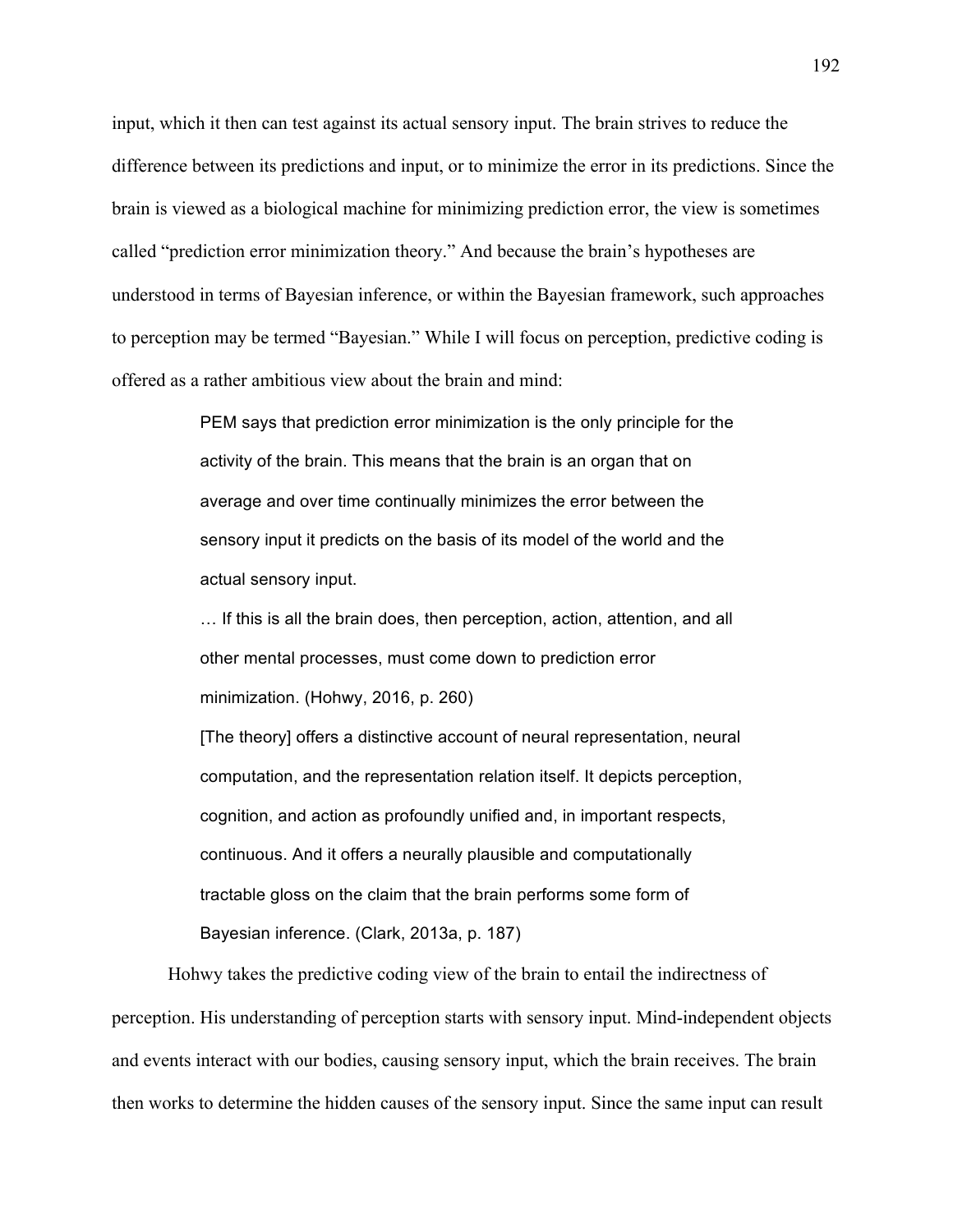from a variety of different causes, this is no simple task. On the predictive coding view, the brain uses Bayesian inference to generate hypotheses about the causes of its sensory input.

This picture casts the brain as self-evidencing. The hypotheses it generates about the causes of its sensory input are judged against that sensory input. A model of the brain is successful insofar as it explains away the very evidence—the sensory input—that supports the model. As Hohwy notes:

> When  $h_i$  is self-evidencing, there is an explanatory-evidentiary circle (EEcircle) where  $h_i$  explains  $e_i$  and  $e_i$  in turn is evidence for  $h_i$ ...

The internal model that generates hypotheses that over time makes the evidence most likely, and does so most precisely and simply, will have its own evidence maximized. That is, as a model generates hypotheses that explain away occurring surprising evidence (i.e. minimize prediction error) it maximizes the evidence for itself. Prediction error minimization thus constitutes self-evidencing. (2016, p. 263-4)

The brain is self-evidencing because there is an evidentiary boundary: on one side of the boundary are the sensory input and the brain's models, and on the other side are the hidden causes of that input. The causes that are on the other side of the evidentiary boundary can only be inferred.

> In an ideal but impossible design, perception, attention and action would require the brain to simultaneously access both the internal estimates and the true states of affairs in the world. This would allow it to compare the representation and the represented, the attended and what is worth attending to, action planning and what is acted upon. Philosophers have long recognized that there is no such access since we never have unfettered knowledge of states of affairs in the world. PEM delivers the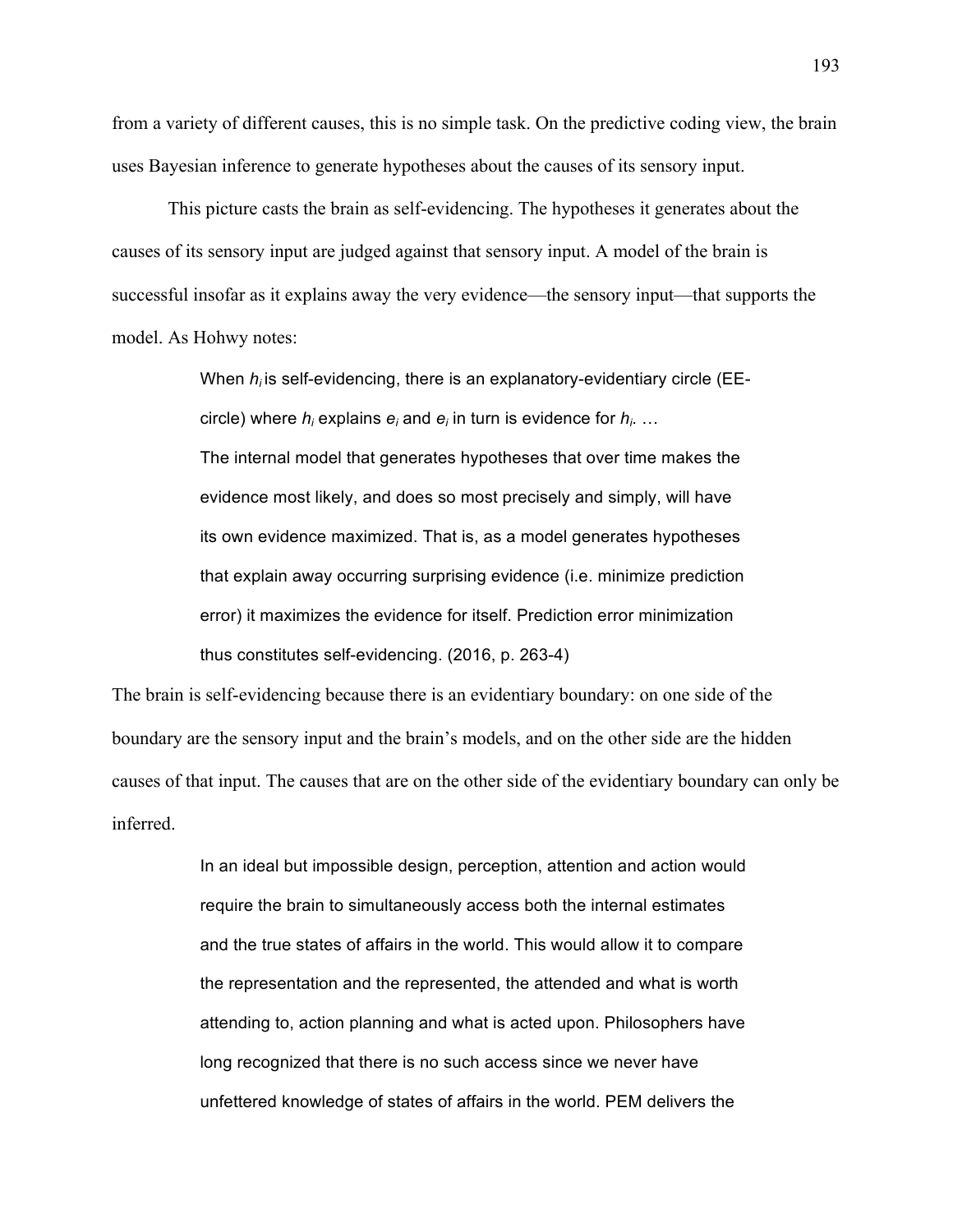tools for circumventing this problem: it gives the brain access to two things it can compare, namely the predicted and the actual input. (p. 262)

Perception thus involves the brain inferring the causes of its sensory input, and the computations involved here are Bayesian. The idea is that the brain implements Bayesian rules, where prior knowledge or assumptions lead to hypotheses formed on the basis of probability that are then tested against the evidence—i.e. the sensory input—resulting in a posterior probability for a given hypothesis.<sup>108</sup>

Perception is indirect because, according to Hohwy, our experience is determined by our internal models. Hohwy characterizes Bayesian inference as active inference on the basis of internal models that represent the world. The bottom-up sensory signal serves as feedback to the top-down predictions, or feedback to the internal models of the world. But perceptual experience depends on this top-down processing and is not primarily driven by the sensory input and bottom-up signals. The character of our experience is thus determined by the inner models, rather than the mind-independent objects that cause our sensory input. As Hohwy claims, perception "is indirect in the sense that what you experience *now* is given in your top-down prediction of your ongoing sensory input, rather than the bottom-up signal from the states of affairs themselves"  $(2013, p. 48)$ .<sup>109</sup> This is just the sort of indirectness I articulated in the first chapter. According to Hohwy's presentation of the predictive coding view, we are causally related to mind-independent objects and events, but while our internal models represent the world they stand at the opposite

<sup>&</sup>lt;sup>108</sup> For more on Bayesian inference in the context of perception, see Hohwy (2013).

<sup>&</sup>lt;sup>109</sup> He expresses this idea in various ways: "The hypothesis that is selected determines perceptual content…" (p. 37); "On our account, this is captured by the idea that perceptual content is maintained in internal models…" (p. 227); "This model is personal-level in the sense that it determines perceptual content…" (2016, p. 267); "What ultimately determines the resulting conscious perception is the best hypothesis…" (Hohwy et al., 2008, p. 690).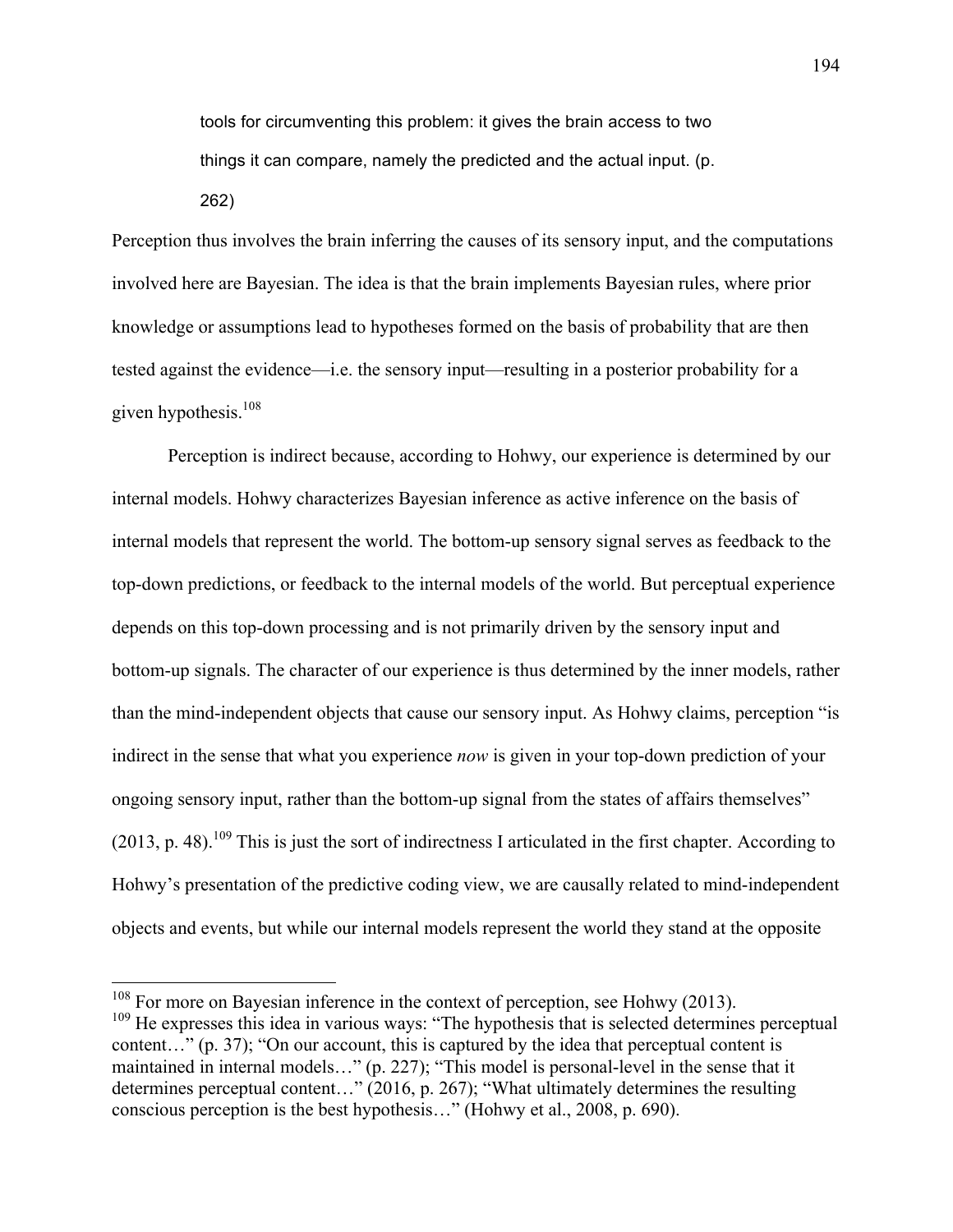end of the causal sequence and can exist independently of the things that cause them and which they represent. The sort of directness essential to naïve realism, where mind-independent objects are constituents of our experiences, is therefore ruled out. Perception involves our mentally representing the world, such that the character of our experience is determined by an internal representation.<sup>110</sup>

It is clear that the evidentiary boundary is pivotal for Hohwy's understanding of

perception. By taking sensory input as the starting point, the brain and mind is in an important

sense isolated from the mind-independent causes of those inputs (he calls this "seclusion"). But

there are two related questions we should ask. First, how is this boundary related to the

predictive coding and Bayesian elements of the theory? And, second, is this boundary unique to

the predictive coding view?

Hohwy appears to offer prediction error minimization as a way we overcome the

evidentiary boundary, indicating that the boundary can be understood independently from

<sup>&</sup>lt;sup>110</sup> Although Clark appears to take issue with Hohwy's arguing that predictive coding entails indirectness, it is not clear how much he actually disagrees with the way Hohwy understands perception. On the one hand, he is critical of Hohwy's emphasis on seclusion and notes:

The intervening mechanisms thus introduce no worrisome barrier between mind and world. Rather, it is only *because* of such sub-personal complexities that agents like us can be perceptually open to the world itself. (2013a, p. 199)

However, he (2014) also claims that predictive coding poses problems for disjunctivism and seems to side with Hohwy when saying:

There remains a genuine sense in which the *experienced world* may be said to be constructed by the brain from behind an evidentiary boundary imposed (currently at least) by the biological senses. (2017, p. 735)

Part of the dispute seems to hinge on the use of "perceive" and Clark's stressing that we perceive the external world, whereas Hohwy at times claims that "[w]hat we perceive is the brain's best hypothesis" (2007, p. 323) or that it is "difficult to say that what we perceive is in some sense directly or precisely the world" (2016, p. 267). However, elsewhere Hohwy claims that we perceive the external world (e.g. 2013, p. 13) and—as I noted in the first chapter—there is no actual tension between indirectness and our perceiving external objects. But the main issue Clark seems to have with Hohwy's presentation of the predictive coding view concerns embodiment, and not indirectness. It is Hohwy's emphasis on the brain—by itself—being isolated from the world that Clark finds objectionable (see, in particular, Clark, 2017).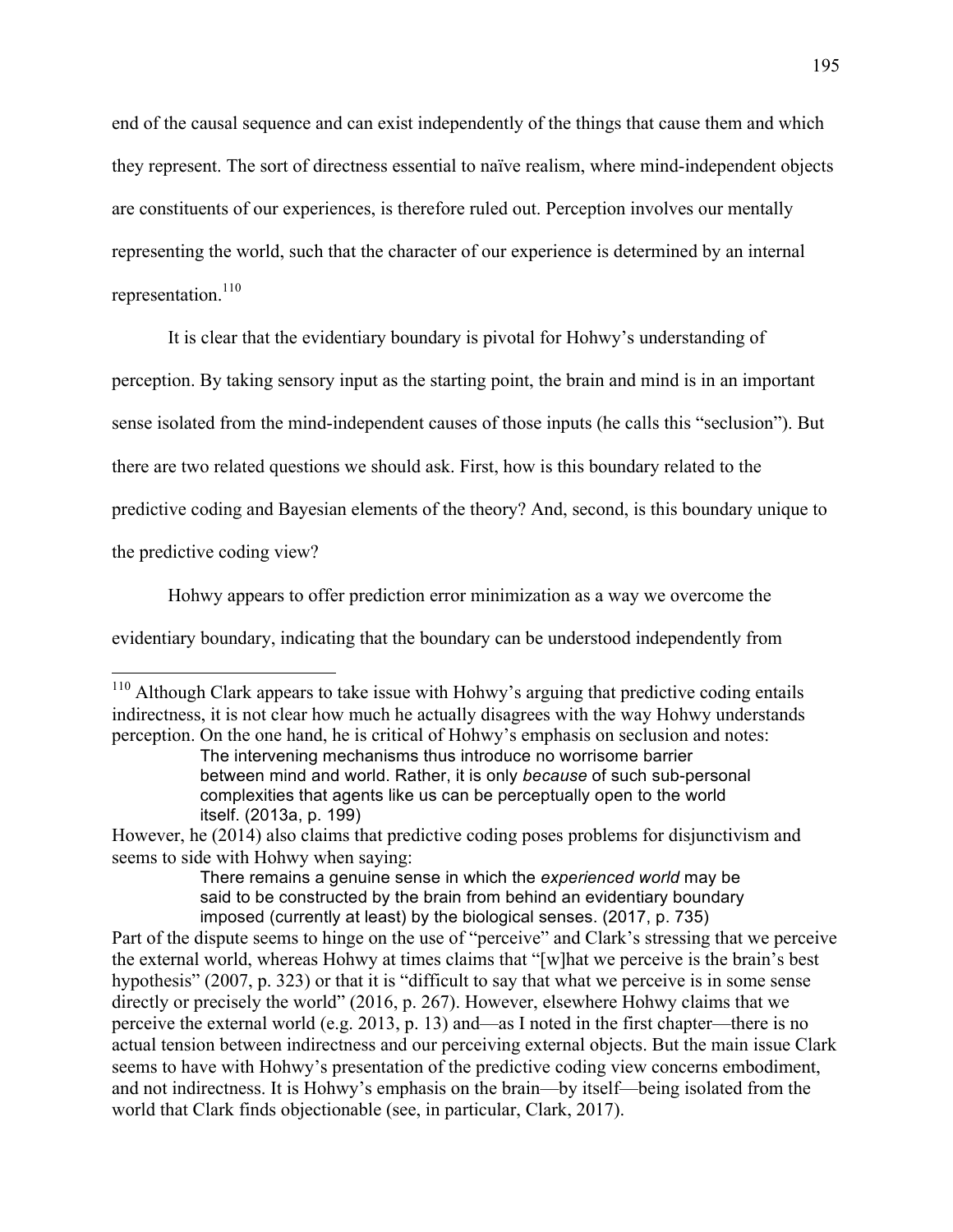prediction error minimization, or as an independent commitment. That is, while the boundary may be part of the more general view, it is independent from—and prior to—a commitment to Bayesian processing. He defines his own "problem of perception" as the problem of how the brain manages to perceive the external world on the basis of sensory input, or how the brain manages to figure out the causes of its sensory input. "The problem of perception is a *problem* because it is not easy to reason from only the known effects back to their hidden causes" (2013, p. 13). Prediction error minimization is then offered as the mechanism whereby we may infer those hidden causes and solve the problem:

> Unconscious Bayesian perceptual inference is an attractive way to begin to deal with the problem of perception. Inference is needed to overcome the brain's encapsulation in the skull… (p. 41)

But while predictive coding is one theory of how the brain may try to figure out the causes of its sensory input, it is far from the only one (see, e.g., Purves and Lotto, 2003; see also discussion in McLaughlin, 2016). Rather than being a unique feature of the predictive coding view, the boundary seems to be part of the more general scientific causal picture of perception. According to this picture, causal interactions between our sense organs and the external world yield sensory input, which initiate a series of stages of processing in the brain, eventually resulting in perceptual experience. Although many argue that this picture suggests that perceptual experience involves inner states that are distinct from the external objects that cause them, naïve realists contend that this is mistaken and that they can accept that experiences are part of the causal order. Naïve realists will accept the causal picture yet argue that we should understand perception as a whole to involve our direct awareness of mind-independent objects (Le Morvan, 2004; Martin, 2004; Nudds, 2009). It is not clear if naïve realists are right to think their theory is consistent with the scientific causal picture of perception. But, it is at least not obvious that the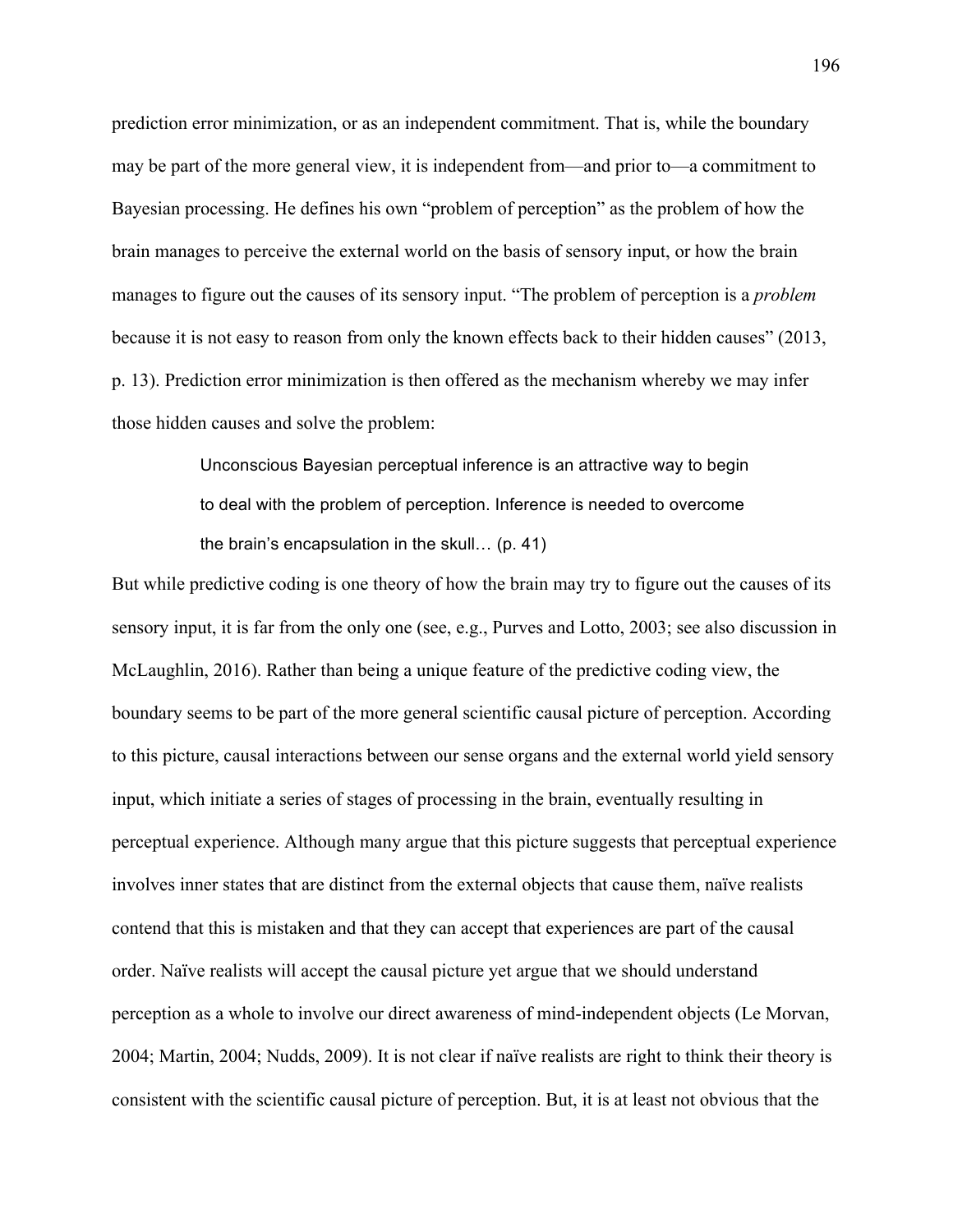sort of boundary Hohwy discusses entails indirectness, as it is a part of other views that do not clearly necessitate indirectness.<sup>111</sup>

It is certainly true that the picture Hohwy offers is similar to the one I defend in the previous chapter (in section 5), which begins with sensory inputs and ends with the brain constructing a representation. (Whereas Hohwy and company argue that the intervening processing is Bayesian, I do not do so.) However, in my case, I initially argue that we should take the brain to construct a representation because this is how we can best explain our experience in mismatch cases. It is not on the basis of an alleged boundary that I argue we should take perception to involve mental representation and be indirect.<sup>112</sup> So, does Hohwy do something analogous and give us good reason to think predictive coding entails indirectness?

An idea that seems to be popular nowadays is that if perception is active, can be understood as construction, or involves top-down processes, then it must be indirect. Hohwy often contrasts his top-down view with bottom-up approaches to perception. But there are different theories about such top-down, feedback, or active processes in the brain, aside from predictive coding. If such processes are the reason we are supposed to think of perception as indirect, then this would seem to not have anything to do with predictive coding per se or whether we should understand such processing as Bayesian. Moreover, it is not entirely clear why such processes are taken to render perception indirect.

<sup>&</sup>lt;sup>111</sup> Orlandi (2016) disputes Hohwy's interpretation of the predictive coding view. She argues that Hohwy and others in the predictive coding camp downplay the role of the sensory input and bottom-up processing.

<sup>&</sup>lt;sup>112</sup> Although I am sympathetic to the idea that the scientific causal picture suggests indirectness, I think that more needs to be said to support this stance. In my case, this involved arguing that the naïve realist could not explain our experience in mismatch cases. Another approach would be to explain why naïve realism is incompatible with the idea that perception is causal, as Coates (2007) does; for a reply, see Hobson (2013).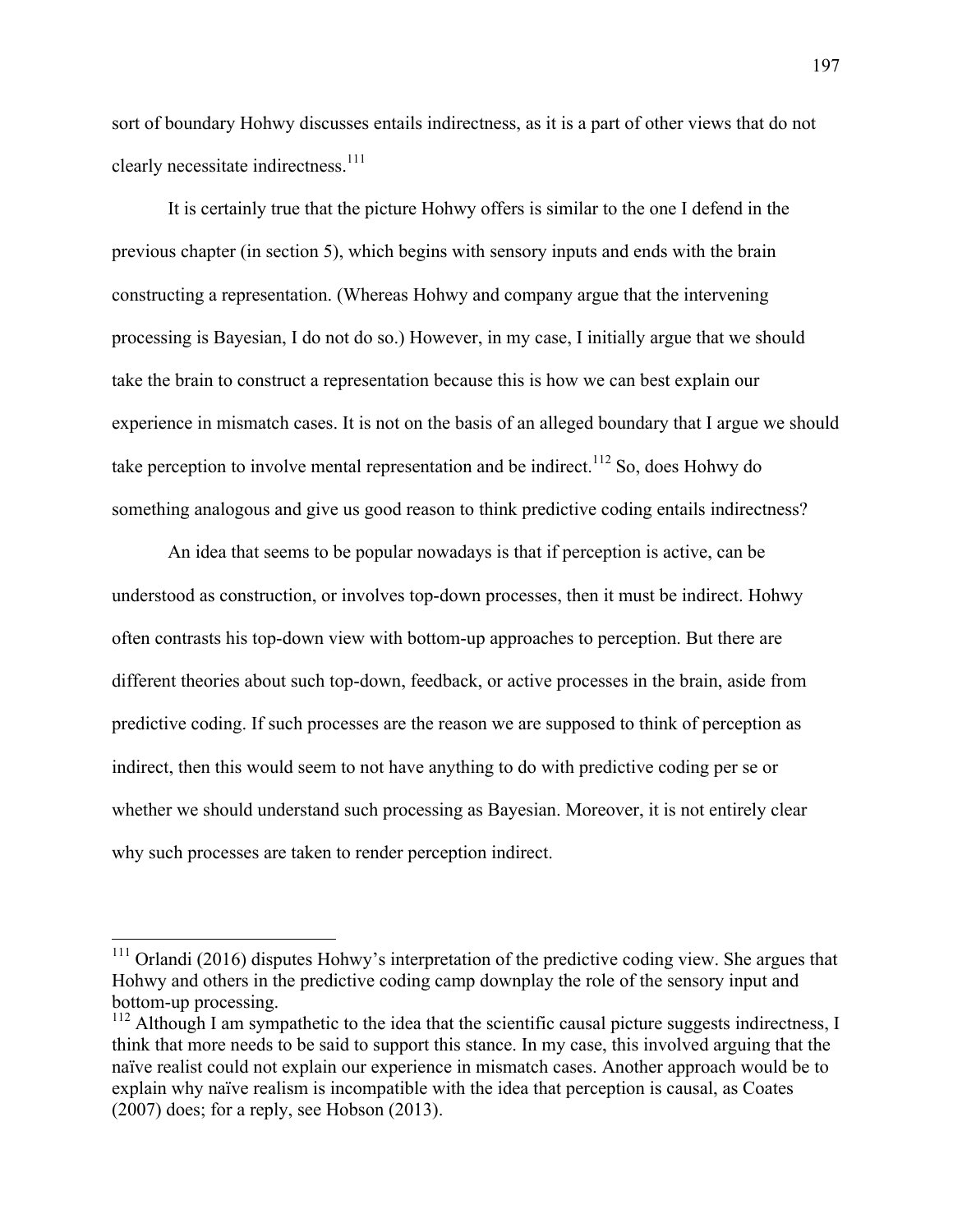Something like the mismatch argument may be suggested by Hohwy. He points to binocular rivalry and how it demonstrates the role of the brain in determining what we experience. Binocular rivalry, he says,

> …puts pressure on the idea that perception is purely stimulus driven, bottom-up feature detection. During rivalry, the physical stimulus in the world stays the same and yet perception alternates, so the stimulus itself cannot be what drives perception. (2013, p. 20)

And he certainly thinks that the brain always functions in the same way.<sup>113</sup> But if this is how Hohwy is reasoning, then what leads us to think that perception is indirect is not the active processes themselves, but that these processes lead to a mismatch in the rivalry case—or, at least, that the rivalry case makes evident that the brain, and not the external stimulus, determines the character of our experience. However, that such top-down or active processes are always involved in perception does not mean that mismatches always result. Although I argue that mismatches are the norm, this does not simply follow from the fact that perception involves active processes. And, on the mismatch argument, we generalize to all experiences not simply because there are active processes at work, but because a representation is constructed by the brain. There may be an argument from the mere presence of such top-down or active processes to indirectness, but it is not quite clear what the reasoning is—and, an explanation of the tension between such processes and directness is not to be found in Hohwy's work.

It is therefore not clear whether predictive coding entails that perception is indirect. Even if the theory does have this consequence, this would seem to be due to the general picture of the

<sup>&</sup>lt;sup>113</sup> For instance, while discussing rivalry he notes: It seems reasonable to work on the assumption that the brain always uses some sort of inferential process to perceive the world, and that rivalry is an effect that simply makes the brain's everyday inferential processes easier to spot. (p. 20)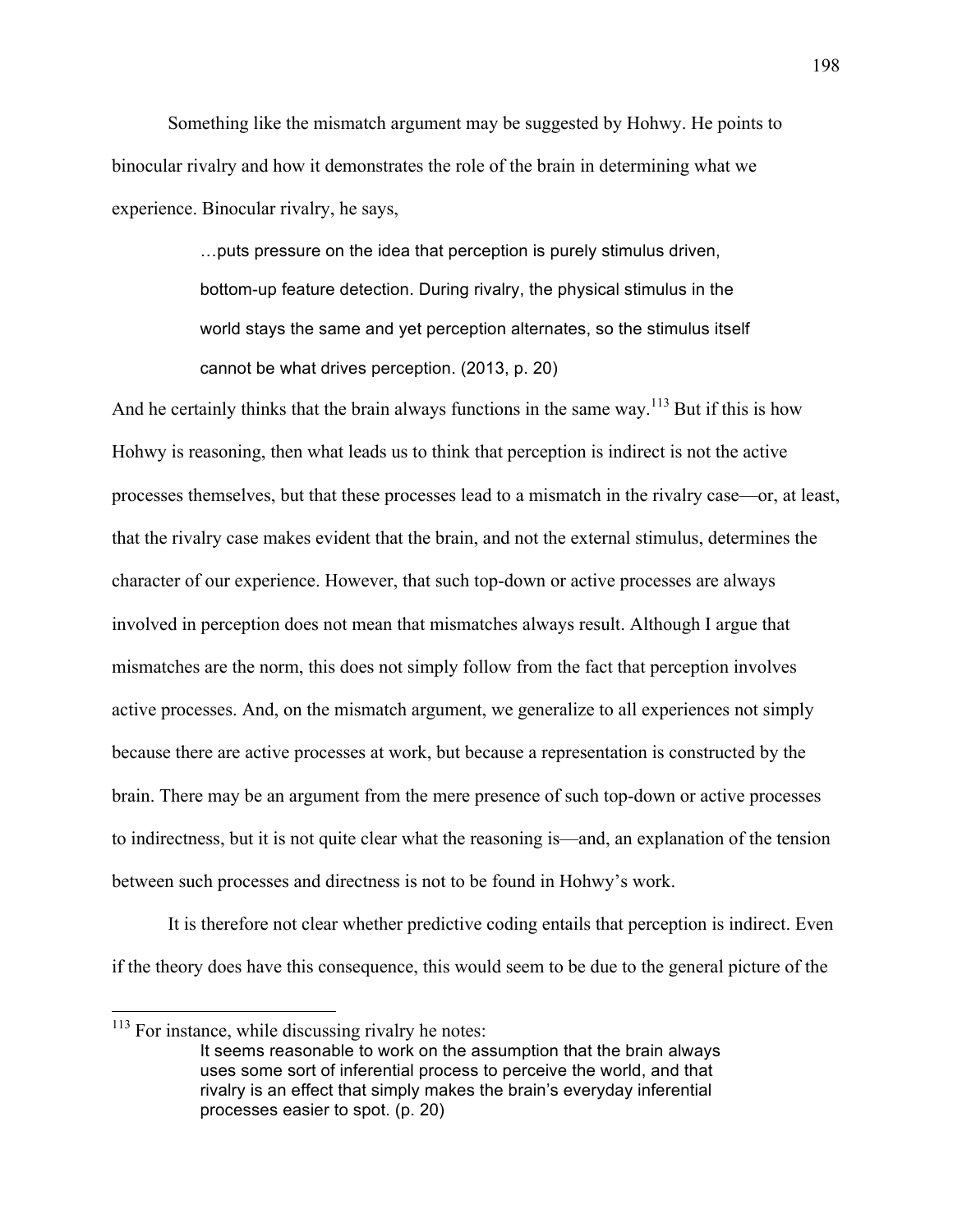brain and world Hohwy takes as a starting point, rather than anything about prediction and Bayesian inference—i.e. not because of the very features that distinguish the theory from competing theories of perceptual processing. If it is the case that the internal models of predictive coding theory must be understood as representations (Gladziejewski, 2016), then we may think this also suggests indirectness. But, first, whether these internal models should be understood as representations is a point of contention (Orlandi, 2016). And, second, even if they are to be understood in this way, unless these models determine the character of our experience, the predictive coding theorist's case for indirectness would be similar to Nanay's, discussed in the second chapter, in which case the direct theorist has a reply. I have argued, anyway, that perception is indirect. And, if predictive coding is correct, then whether or not the theory itself entails indirectness may be unimportant. However, I am not sure that indirectness follows simply from the predictive coding view.

#### **4. Perception, Indirectness, and Interpretation**

In this dissertation I have argued that perception involves our mentally representing the world, and the phenomenal character of our perceptual experience—the sensory qualities that appear to us in experience—is determined by an inner representation. I defended two arguments rooted in recent empirical work on perception. These arguments show that perception is, in an important sense, indirect, and that naïve realism is false.

In the first chapter I argued that whether or not perception involves mental representation is a central question. Views that take what appears to us in experience—the phenomenal character of experience—to depend on representational mental states can be understood as indirect. On such views, mind-independent objects play a causal role in perception but are not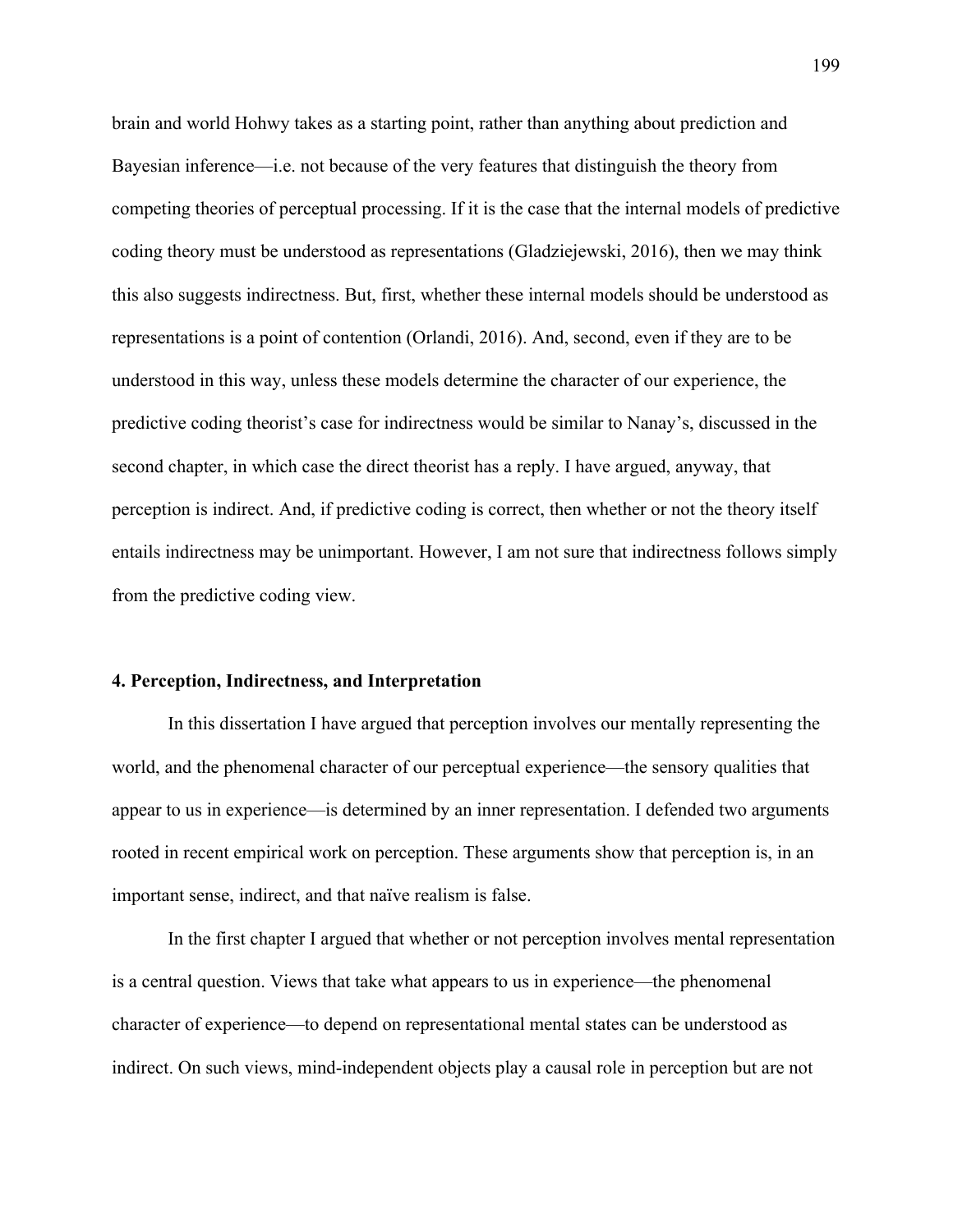constituents of our experiences. This is the very sort of indirectness characteristic of views that accept the common kind assumption; such non-disjunctive views deny that mind-independent objects can have the sort of role in perception they do according to naïve realism, which takes us to be directly related to objects such that they are constituents of our experiences. While discussions of the common kind assumption feature prominently in recent philosophical debates about the nature of perception, I argued that focusing on the question of whether or not perception involves mentally representing the world was advantageous. This question places naïve realism in opposition to a family of views that includes indirect realism, critical realism, and intentionalism. I then argued that Sollberger's (2015) indirect realism can be understood as simply accepting that perception involves mental representation, and that critical realism and intentionalism each involve additional commitments. Thus, we can understand the question of whether or not perception involves mental representation in terms of the opposition between naïve realism and indirect realism.

In the second chapter I examined arguments that appeal to recent empirical findings in order to argue that naïve realism is false or that indirect realism is correct. I argued that there was one promising argument in this literature: the mismatch argument, presented by Smythies and Ramachandran (1997) in support of indirect realism. Smythies and Ramachandran argue that certain findings—regarding a binocular rivalry study with patchwork images and various kinds of filling-in—indicate that the phenomenal character of our experience is determined by a representation generated by the brain, rather than by external objects. Although I argued that it is not clear whether Brown (2008) also offers a version of the mismatch argument, I noted how some of the findings he points to can feature in the argument, which gets off the ground with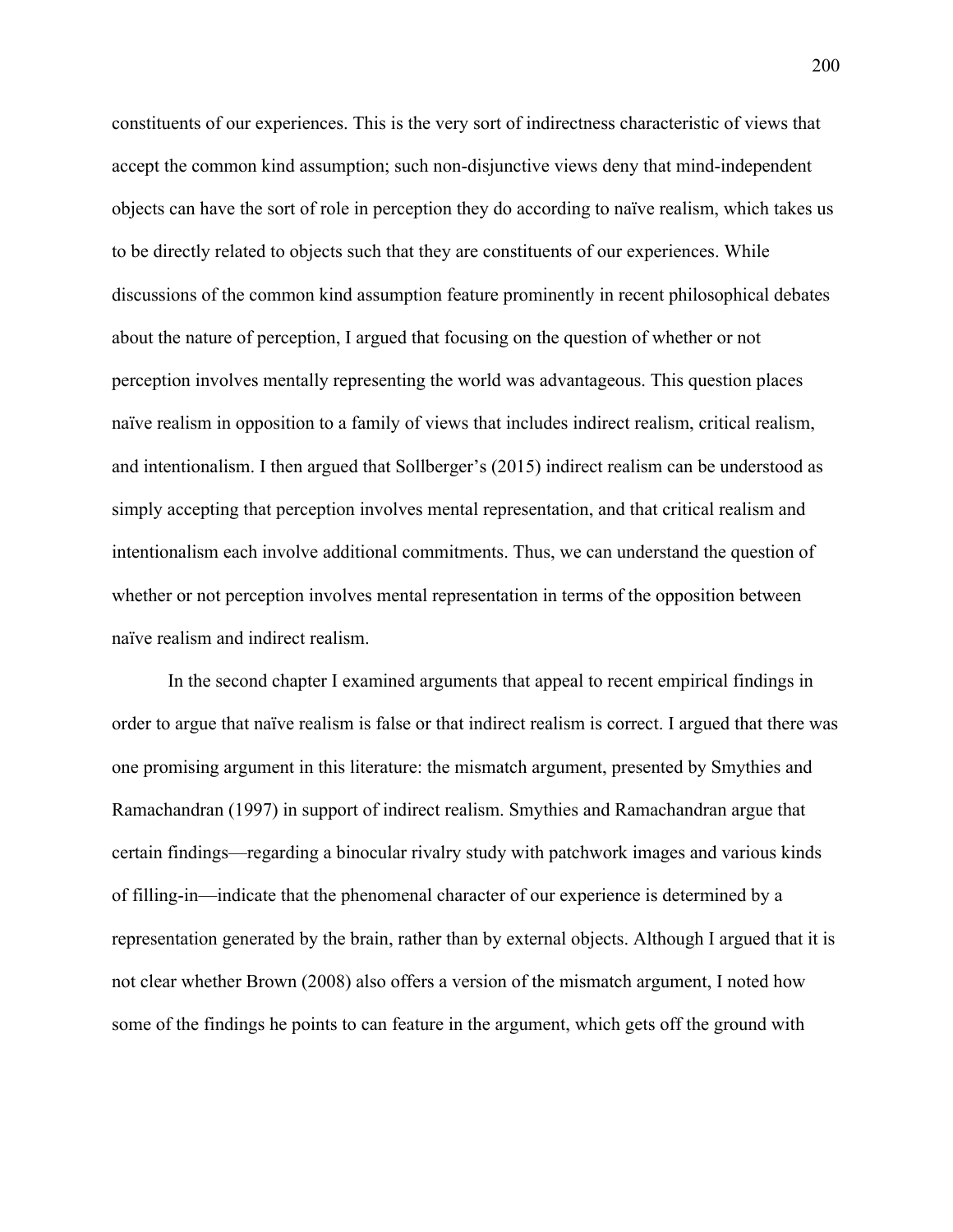cases where there is a mismatch between what one's perceptual experience is like and the actual physical objects before us in the world.

I began the third chapter by taking a close look at empirical work relating to mismatches. I examined findings concerning binocular rivalry, multimodal perception, temporal filling-in, visual completion, spatial perception, colour perception, and speech perception. I argued that these findings indicate that mismatches—often slight, unnoticed, and inconsequential—are ubiquitous in day-to-day life. The ubiquity of mismatches led me to formulate a second argument in support of indirect realism: the argument that mismatches are ubiquitous.

I then defended the key claims found in the mismatch argument and the argument that mismatches are ubiquitous. First, I argued that the best explanation for our experiences in mismatch cases invokes mental representations, and that naïve realists are unable to adequately explain such cases in a manner consistent with their theory. Second, I argued that perceptual processing always operates in fundamentally the same way, so the phenomenal character of our experience is always determined by a representation constructed by the brain. Third, I considered what naïve realists might say in response to the ubiquity of mismatches and argued that they cannot rescue their theory by claiming that the naïve realist analysis applies only to nonmismatch cases. Thus, even without generalizing from mismatches to all cases of experience we are entitled to reject naïve realism.

Finally, in this chapter, I briefly explored how we may think about perceptual veridicality in light of the fact that mismatches are the norm. I argued that we should adopt a looser notion of veridical perception, allowing us to retain the idea that most perception is good, veridical perception.

201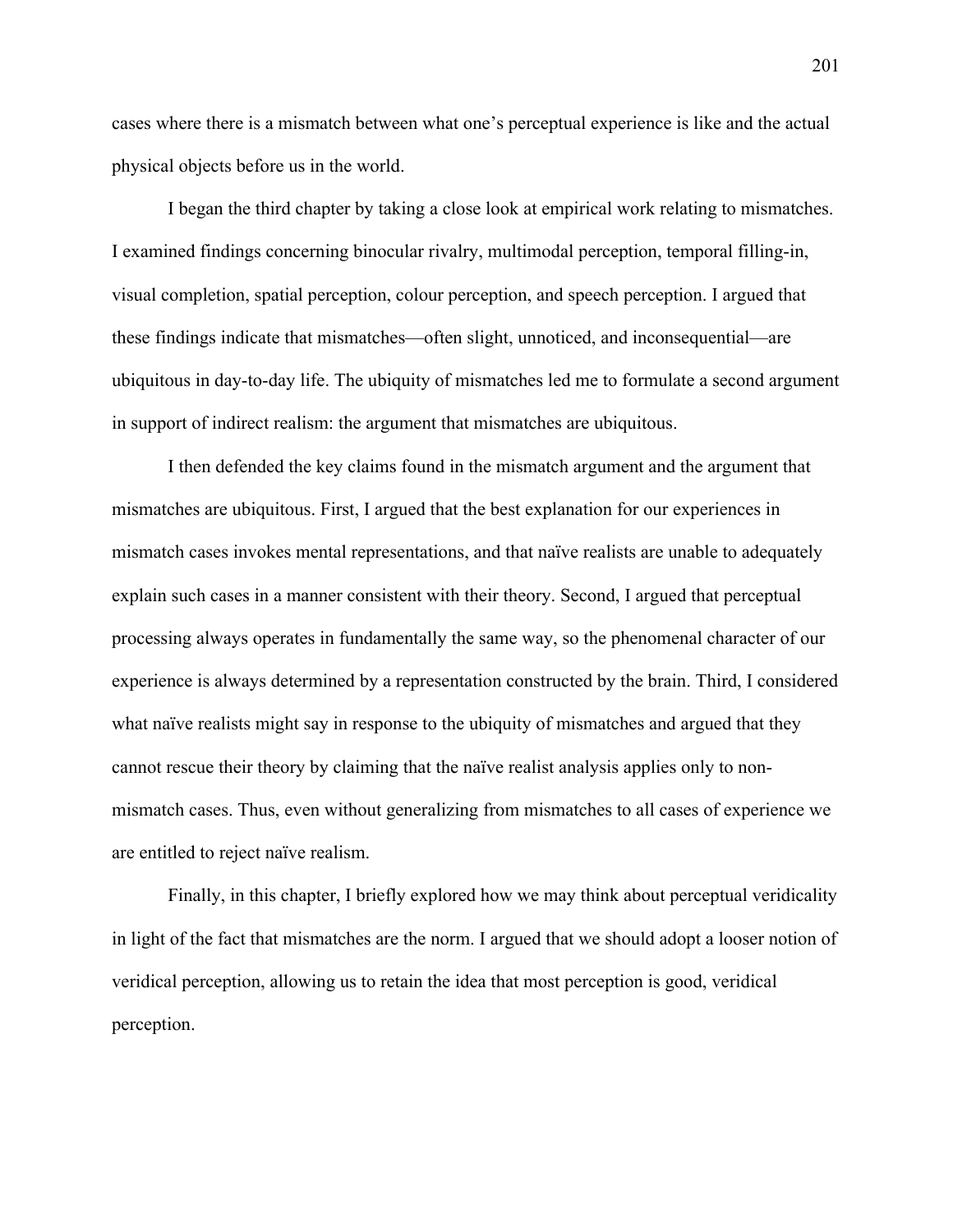A certain picture of perception emerges from the empirical work I have examined in this dissertation. Mind-independent objects and events causally interact with our bodies, generating sensory input, which initiates a series of stages of processing in the brain. This perceptual processing involves active processes—such as when the brain fills in the blind spot—as well as feedback from later to earlier stages of processing and interactions between different modalities and systems. In the later stages of this processing the brain generates, or constructs, a representation of the external scene. And it is this representation of the external world, reflected in the neural activity of the relevant brain areas, that determines what our perceptual experience is like, i.e. the sensory qualities that appear to us in experience.

An important consequence of the sorts of processes involved in perception is that mismatches commonly result from the normal functioning of our perceptual systems. While active and top-down processes help us process ambiguous and noisy sensory input in such a way that we can very successfully get on in the world, they also lead to often minor discrepancies between our experiences and the mind-independent objects and events that cause them.

This picture of perception is incompatible with naïve realism. Thus, the empirical work gives us good reason to reject naïve realism. Any theory that denies that perception involves mental representation or on which perception is taken to be direct in the way characteristic of naïve realism will be at odds with the empirical work. If such a theory is offered as a theory about the nature of perception—rather than, say, as an account of how things seem to us introspectively—then we have good reason to cast it aside.

Compatibility with empirical work need not be decisive when it comes to our philosophical theorizing. But, in the absence of considerations otherwise, it seems reasonable for empirical work to weigh heavily when it comes to matters about which empirical findings can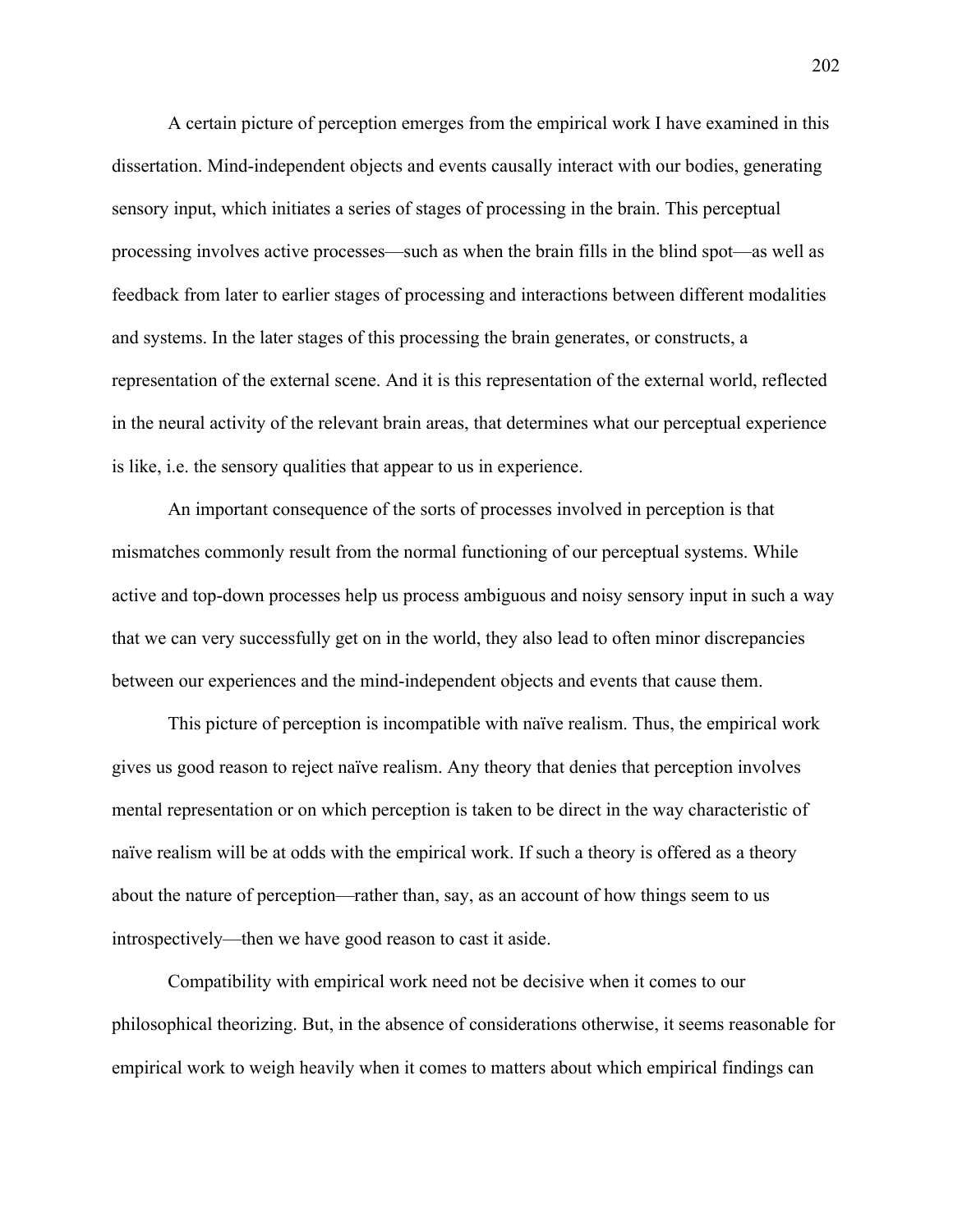plausibly inform us. Whereas indirect realist approaches, under the banner of sense-data theory, have been unfairly maligned as non-naturalistic or incompatible with a scientific understanding of the mind (Martin, 2001; Crane, 2005; Crane and French, 2015), it is naïve realism that runs afoul of our empirically-grounded understanding of perception, despite its pretensions otherwise (Martin, 2004; Fish, 2009; Brewer, 2011; Phillips, 2016).

Though I cast things in terms of indirect realism versus naïve realism, indirect realism is not alone in taking perception to involve mental representation. Critical realism and intentionalism also accept the conclusion I defended—thus, my arguments would appear to support these views as well.

However, Masrour (2017) argues that some of the empirical findings I discuss pose a problem for certain intentionalist theories. In presenting McLaughlin's work on normal geometrical misperception, I discussed how angles may appear distorted when seen in different contexts or from different perspectives. Masrour points to such phenomena and notes how the same angle may look very different to us depending on these factors; therefore, two experiences of the same spatial property can be seemingly incompatible to us. Although he focuses on angles, Masrour rightly points out that our normal perception of other spatial properties may result in similar "visual dissonance." We can understand the apparent incompatibility in terms of the two experiences of the same angle having different phenomenal character. Masrour argues that intentionalist theories with a certain naturalistic view of content cannot account for the difference in phenomenal character of these two experiences. The empirical findings pose a problem for such views because of how they understand content, combined with the intentionalist claim that the phenomenal character of an experience is completely determined by its intentional content.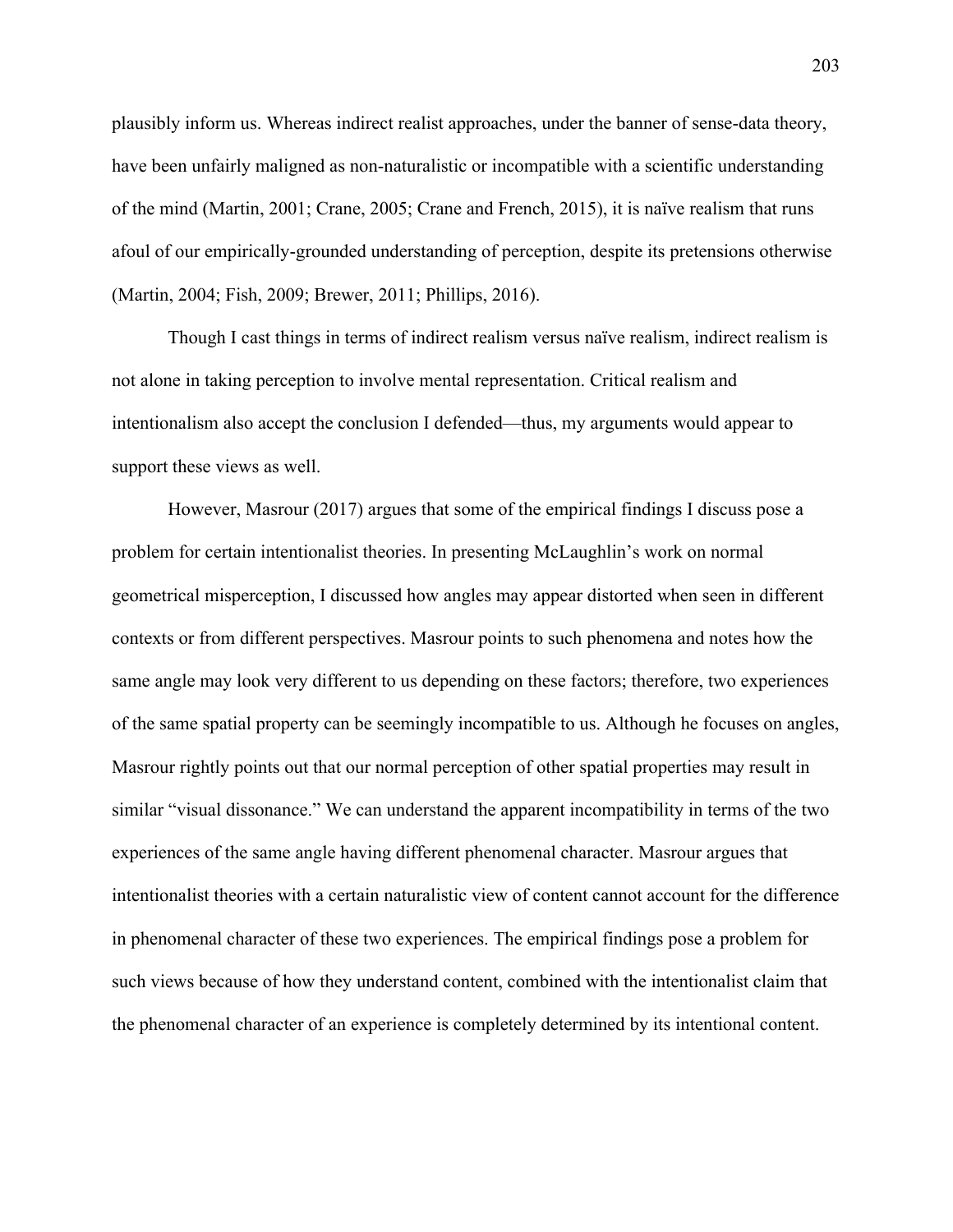Masrour's argument only targets intentionalist theories with a certain view of intentional content, so intentionalists that opt for alternative accounts of content can avoid the objection. Whether or not the intentional properties of an experience completely determine its phenomenal character does not seem to be an empirical question—at least when considered abstractly in this way. However, as Masrour argues, empirical work may help us resolve family disputes once we consider the particular commitments of certain intentionalist theories, such as those resulting from the view of content adopted. In this way, empirical work may help shed light on the dispute between indirect realism and intentionalism if certain findings pose problems for the distinctive intentionalist claim about phenomenal properties.

The empirical work discussed in this dissertation would appear not to bear on issues related to conceptualization, leaving untouched any disputes between indirect realism and critical realism. However, we may wonder how significant the difference actually is between these two approaches, or whether the sort of indirect realism Sollberger defends is genuinely opposed to the conceptual component of critical realism.

Undoubtedly, more work is needed in order to flesh out our understanding of the nature of perception. Empirical work may be pivotal here, and certain findings may not only help to settle disputes between different theories but to deepen our understanding of the relationship between the brain and mind. Besides looking to empirical work, theoretical issues concerning views that feature mental representation deserve especially close attention. This may include closer scrutiny of the differences between indirect realism and critical realism, as well as examining the sorts of issues possibly facing intentionalism which I noted in the first chapter.

Perception is, in an important sense, indirect. This does not mean that we perceive some mind-dependent entities. Rather, we perceive mind-independent objects and events, which we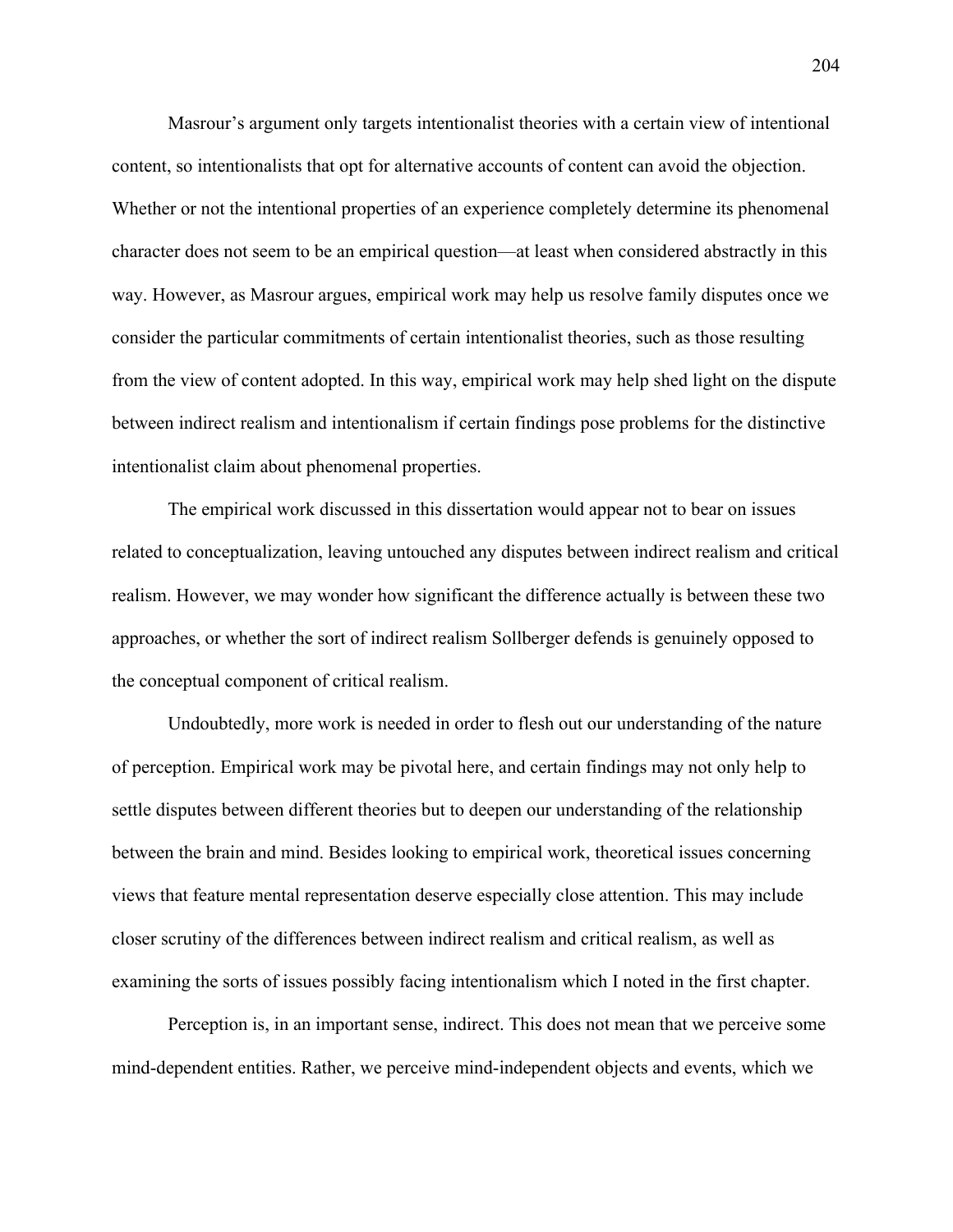are causally related to. As philosophers have long pointed out, our understanding of perception is closely related to a variety of philosophical questions in philosophy of mind more generally, epistemology, and metaphysics. The epistemological and metaphysical consequences of various theories of perception have been the objects of particular concern. The precise metaphysical implications of indirectness—or exactly how we ought to interpret such a theory—is an interesting question (see, e.g., Westerhoff, 2016). I see no reason to be concerned about the implications of the indirectness defended here; however, these more speculative concerns lie beyond the scope of my project.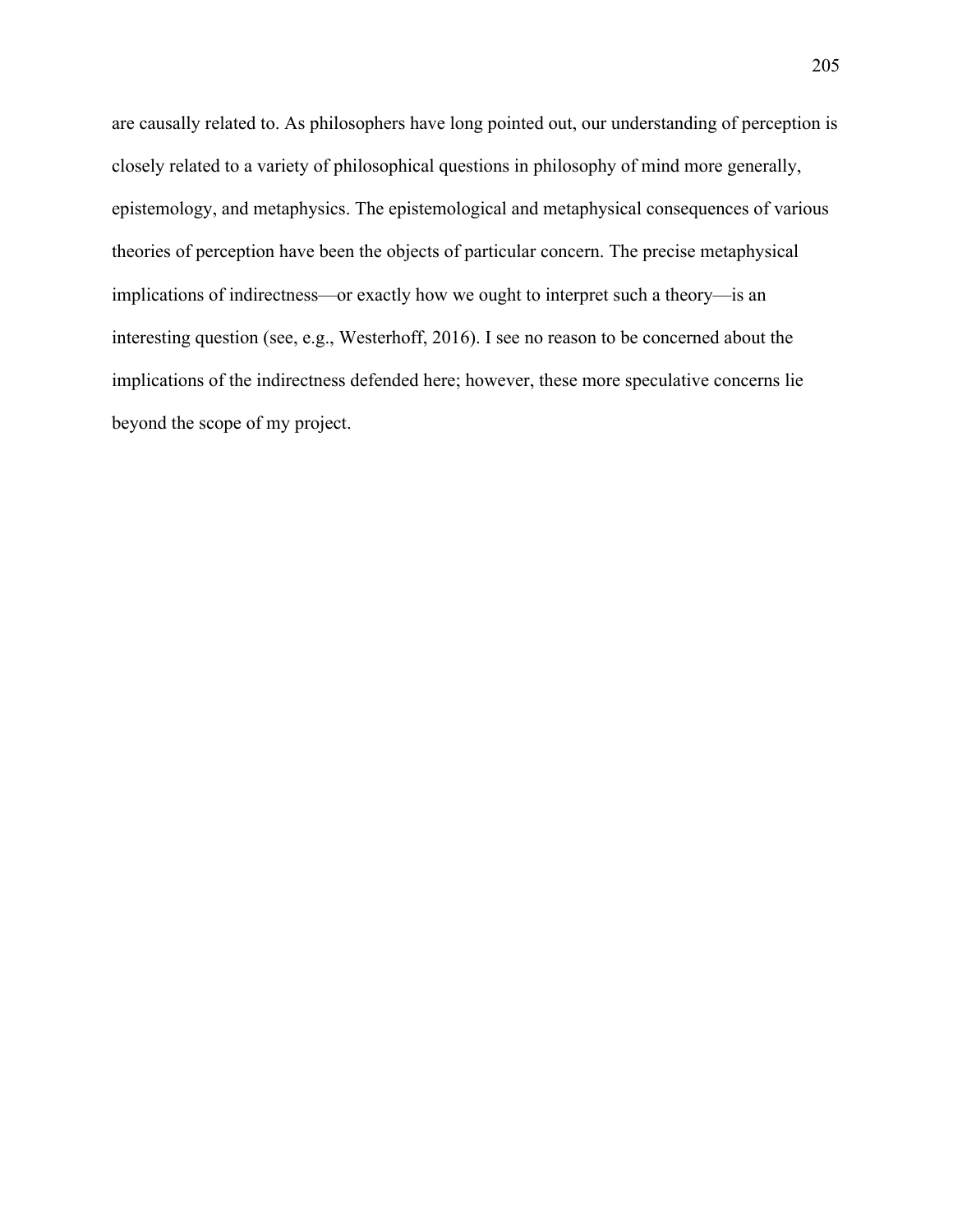# Bibliography

Allred, Sarah and Jonathan Flombaum (2014). "Relating Color Working Memory and Color Perception," *Trends in Cognitive Science* 18: 562-5.

Allred, Sarah and Maria Olkkonen (2013). "The Effect of Background and Illumination on Color Identification of Real, 3D Objects," *Frontiers in Psychology* 4.

Allred, Sarah and Maria Olkkonen (2015). "The Effect of Memory and Context Changes on Color Matches to Real Objects," *Attention, Perception, & Psychophysics* 77: 1608-24.

Anaya, Alfonso and Sam Clarke (2017). "Naïve Realism and Unconscious Perception: A Reply to Berger and Nanay," *Analysis* 77: 267-73.

Appelbaum, Irene (1998). "Fodor, Modularity, and Speech Perception," *Philosophical Psychology* 11: 317-30.

Appelbaum, Irene (1999). "The Dogma of Isomorphism: A Case Study From Speech Perception," *Philosophy of Science* 66: S250-9.

Austin, John (1962). *Sense and Sensibilia*, Oxford University Press.

Ayer, Alfred (1940/1963). *The Foundations of Empirical Knowledge*, MacMillan and Company.

Berger, Jacob and Bence Nanay (2016). "Relationalism and Unconscious Perception," *Analysis* 76: 426-33.

Bertelson, Paul and Béatrice de Gelder (2004). "The Psychology of Multimodal Perception," in *Crossmodal Space and Crossmodal Attention*, edited by Charles Spence and Jon Driver, Oxford University Press.

Block, Ned (2004). "Mental Paint," in *Reflections and Replies: Essays on the Philosophy of Tyler Burge*, edited by Martin Hahn and Bjorn Ramberg, MIT Press.

Block, Ned (2014). "Seeing-As in the Light of Vision Science," *Philosophy and Phenomenological Research* 89: 560-72.

Bolognini, Nadia, Francesca Frassinetti, Andrea Serino, and Elisabetta Làdavas (2005). "'Acoustical Vision' of Below Threshold Stimuli: Interaction Among Spatially Converging Audiovisual Inputs," *Experimental Brain Research* 160: 273-82.

Brainard, David, and Ana Radonjic (2014). "Color Constancy," in *The New Visual Neurosciences*, edited by John Werner and Leo Chalupa, MIT Press.

Brewer, Bill (2007). "Perception and Its Objects," *Philosophical Studies* 132: 87-97.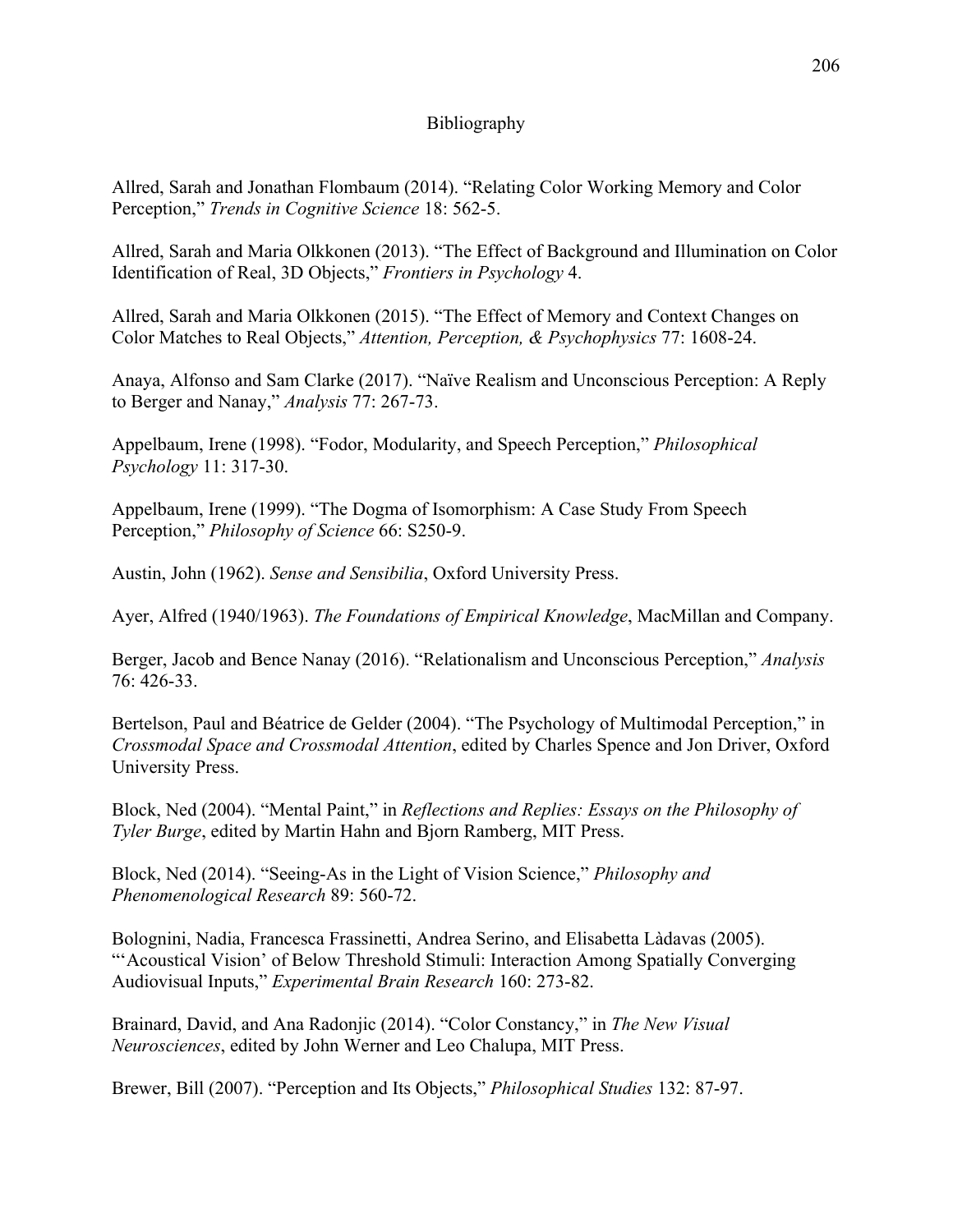Brewer, Bill (2008). "How to Account for Illusion," in *Disjunctivism: Perception, Action, Knowledge*, edited by Adrian Haddock and Fiona Macpherson, Oxford University Press.

Brewer, Bill (2011). *Perception and Its Objects*, Oxford University Press.

Brewer, Bill (2017). "The Object View of Perception," *Topoi* 36: 215-27.

Broad, Charlie (1923). *Scientific Thought*, Kegan Paul, Trench, Trubner & Co.

Brouwer, Gijs and David Heeger (2013). "Categorical Clustering of the Neural Representation of Color," *Journal of Neuroscience* 33: 15454-65.

Brown, Harold (2008). "The Case for Indirect Realism," in *The Case for Qualia*, edited by Edmond Wright, MIT Press.

Buchanan, Ray (2010). "A Puzzle About Meaning and Communication," *Noûs* 44: 340-71.

Buchanan, Ray (2013). "Conversational Implicature, Communicative Intentions, and Content," *Canadian Journal of Philosophy* 43: 720-40.

Bullot, Nicolas and Paul Égré (2010). "Objects and Sound Perception," *Review of Philosophy and Psychology* 1: 5-17.

Burge, Tyler (2009). "Perceptual Objectivity," *The Philosophical Review* 118: 285-324.

Byrne, Alex (2001). "Intentionalism Defended," *The Philosophical Review* 110: 199-240.

Byrne, Alex and Heather Logue (2009). "Introduction," in *Disjunctivism: Contemporary Readings*, edited by Alex Byrne and Heather Logue, MIT Press.

Calabi, Clotilde (2012). "Introduction," in *Perceptual Illusions: Philosophical and Psychological Essays*, edited by Clotilde Calabi, Palgrave Macmillan.

Calvert, Gemma, Charles Spence, and Barry Stein (2004). *The Handbook of Multisensory Processes*, MIT Press.

Campbell, John (2002). *Reference and Consciousness*, Oxford University Press.

Chang, Edward, Jochem Rieger, Keith Johnson, Mitchel Berger, Nicholas Barbaro, and Robert Knight (2010). "Categorical Speech Representation in Human Superior Temporal Gyrus," *Nature Neuroscience* 13: 1428-32.

Chisholm, Roderick (1957). *Perceiving: A Philosophical Study*, Cornell University Press.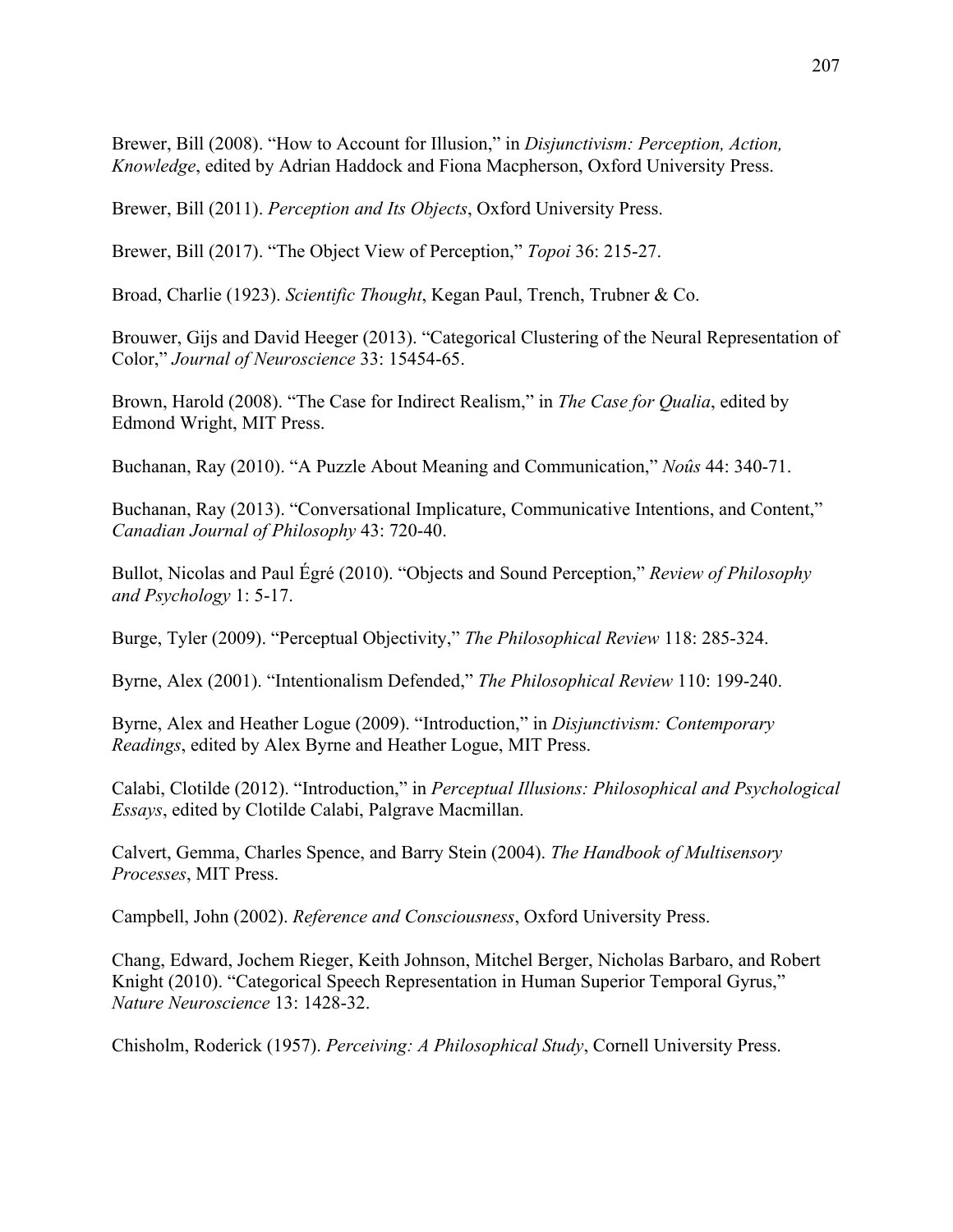Churchland, Patricia and Vilayanur Ramachandran (1994). "Filling In: Why Dennett is Wrong," in *Consciousness in Philosophy and Cognitive Neuroscience*, edited by Antti Revonsuo and Matti Kamppinen, Lawrence Erlbaum Associates.

Clark, Andy (2013a). "Whatever Next? Predictive Brains, Situated Agents, and the Future of Cognitive Science," *Behavioral and Brain Sciences* 36: 181-253.

Clark, Andy (2013b). "Expecting the World: Perception, Prediction, and the Origins of Human Knowledge," *Journal of Philosophy* 110: 469-96.

Clark, Andy (2014). "Perceiving as Predicting," in *Perception and its Modalities*, edited by Dustin Stokes, Mohan Matthen, and Stephen Biggs, Oxford University Press.

Clark, Andy (2017). "Busting Out: Predictive Brains, Embodied Minds, and the Puzzle of Evidentiary Veil," *Noûs* 51: 727-53.

Coates, Paul (2007). *The Metaphysics of Perception*, Routledge.

Cohen, Michael, Daniel Dennett, and Nancy Kanwisher (2016). "What is the Bandwidth of Perceptual Experience?" *Trends in Cognitive Sciences* 20: 324-35.

Crane, Tim (2005). "What is the Problem of Perception?" *Synthesis Philosophica* 40: 237-64.

Crane, Tim (2006). "Is There a Perceptual Relation?" in *Perceptual Experience*, edited by Tamar Gendler and John Hawthorne, Oxford University Press.

Crane, Tim and Craig French (2015). "The Problem of Perception," *The Stanford Encyclopedia of Philosophy.*

de Gelder, Béatrice and Paul Bertelson (2003). "Multisensory Integration, Perception and Ecological Validity," *Trends in Cognitive Sciences* 7: 460-7.

Dennett, Daniel (1992). "Filling In Versus Finding Out: A Ubiquitous Confusion in Cognitive Science," in *Cognition: Conceptual and Methodological Issues*, edited by Herbert Pick, Paulus van den Broek, and David Knill, American Psychological Association.

Driver, Jon and Charles Spence (1998). "Attention and the Crossmodal Construction of Space," *Trends in Cognitive Sciences* 2: 254-62.

Driver, Jon and Charles Spence (2000). "Multisensory Perception: Beyond Modularity and Convergence," *Current Biology* 10: R731-5.

Driver, Jon and Charles Spence (2004). "Crossmodal Spatial Attention: Evidence from Human Performance," in *Crossmodal Space and Crossmodal Attention*, edited by Charles Spence and Jon Driver, Oxford University Press.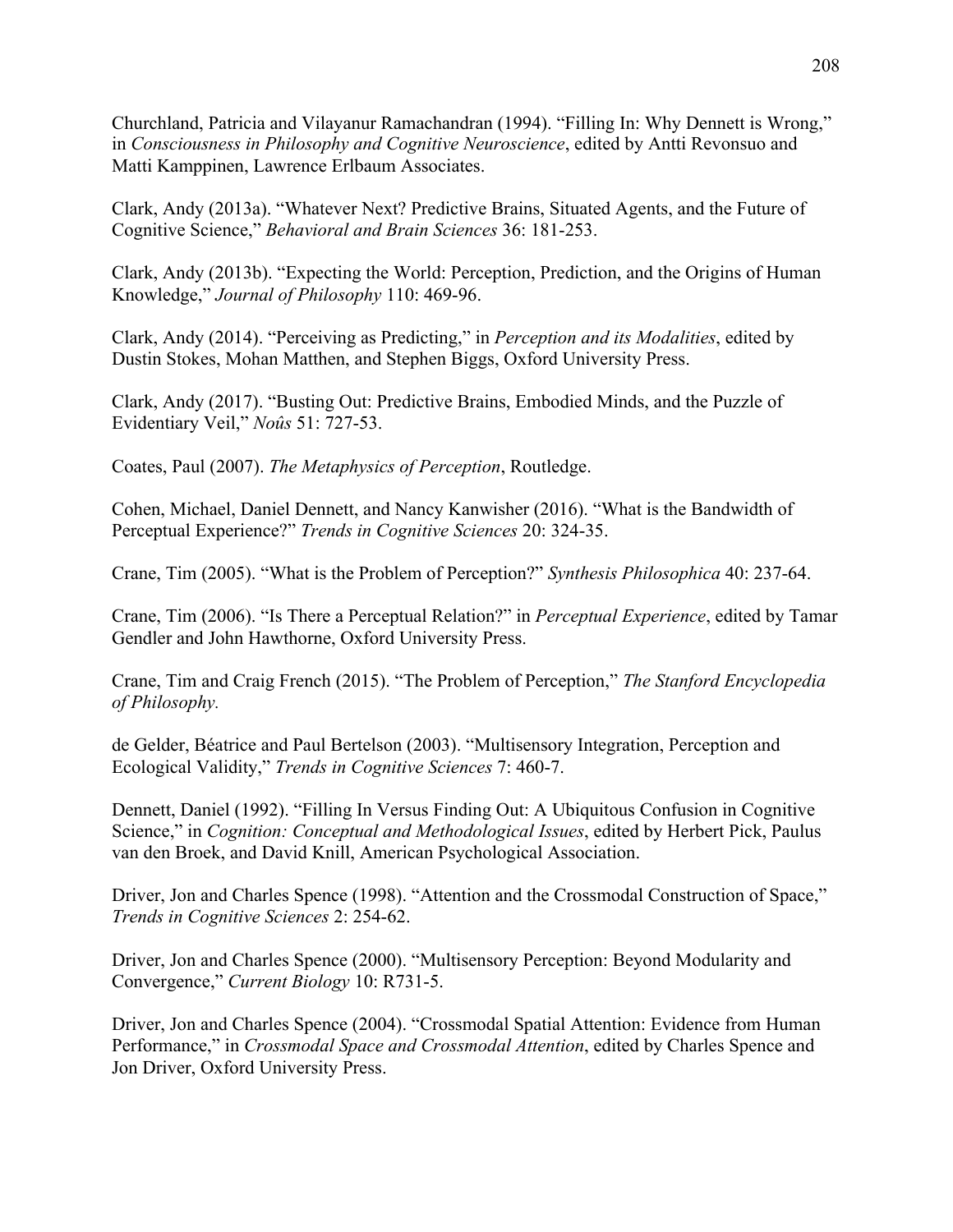Eagleman, David (2011). *Incognito: The Secret Lives of the Brain*, Random House.

Fish, William (2004). "The Direct/Indirect Distinction in Contemporary Philosophy of Perception," *Essays in Philosophy* 5.

Fish, William (2009). *Perception, Hallucination, and Illusion*, Oxford University Press.

Fish, William (2013). "*Perception, Hallucination, and Illusion*: Reply to my Critics," *Philosophical Studies* 163: 57-66.

Foster, John (2000). *The Nature of Perception*, Clarendon Press.

French, Craig (ms). "The Problem of Illusion for Naïve Realism," unpublished manuscript. http://philosophyofbrains.com/wp-content/uploads/2016/01/Craig-French-The-Problem-of-Illusion-for-Naive-Realism.pdf

French, Craig and Lee Walters (forthcoming). "The Invalidity of the Argument from Illusion," *American Philosophical Quarterly*.

Friston, Karl (2010). "The Free-Energy Principle: A Unified Brain Theory?" *Nature Reviews Neuroscience* 11: 127-38.

Frith, Chris (2007). *Making up the Mind: How the Brain Creates our Mental World*, Blackwell.

Fujisaki, Waka, Shinsuke Shimojo, Makio Kashino, and Shin'ya Nishida (2004). "Recalibration of Audiovisual Simultaneity," *Nature Neuroscience* 7: 773-8.

Geisler, Wilson (2008). "Visual Perception and the Statistical Properties of Natural Scenes," *Annual Review of Psychology* 59: 167-92.

Genone, James (2014). "Appearance and Illusion," *Mind* 123: 339-76.

Genone, James (2016). "Recent Work on Naïve Realism," *American Philosophical Quarterly* 53: 1-25.

Genone, James (ms). "Comments on 'Naïve Realism and Illusion' by Boyd Millar," unpublished manuscript.

http://philosophyofbrains.com/wp-content/uploads/2016/01/James-Genone-Comments-on- 'Naive-Realism-and-Illusion'-by-Boyd-Millar.pdf

Gladziejewski, Pawel (2016). "Predictive Coding and Representationalism," *Synthese* 193: 559- 82.

Grimes, John (1996). "On the Failure to Detect Changes in Scenes Across Saccades," in *Perception*, edited by Kathleen Akins, Oxford University Press.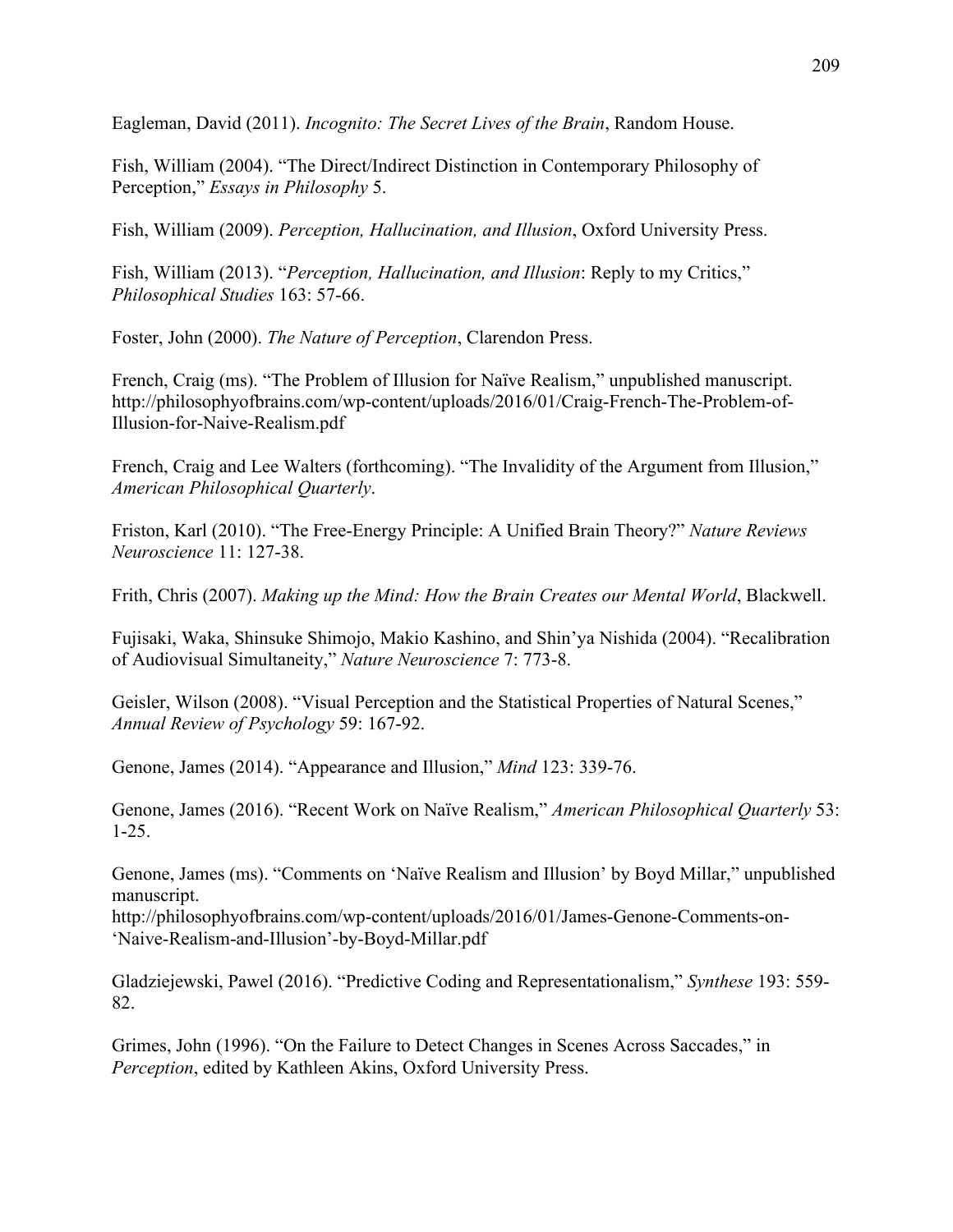Hairston, David, Donald Hodges, Jonathan Burdette, and Mark Wallace (2006). "Auditory Enhancement of Visual Temporal Order Judgment," *NeuroReport* 17: 791-5.

Harman, Gilbert (1990). "The Intrinsic Quality of Experience," *Philosophical Perspectives* 4: 31-52.

Hatfield, Gary (2007). "The Reality of Qualia," *Erkenntnis* 66: 133-68.

Hatfield, Gary (2016). "Perceiving as Having Subjectively Conditioned Appearances," *Philosophical Topics* 44: 149-78.

Herwig, Arvid and Werner Schneider (2014). "Predicting Object Features Across Saccades: Evidence from Object Recognition and Visual Search," *Journal of Experimental Psychology*  143: 1903-22.

Hickerson, Ryan (2004). "An Indirect Defense of Direct Realism," *The Journal of Mind and Behavior* 25: 1-5.

Hobson, Kenneth (2013). "In Defense of Relational Direct Realism," *European Journal of Philosophy* 21: 550-74.

Hohwy, Jakob (2007). "Functional Integration and the Mind," *Synthese* 159: 315-28.

Hohwy, Jakob (2013). *The Predictive Mind*, Oxford University Press.

Hohwy, Jakob (2016). "The Self-Evidencing Brain," *Noûs* 50: 259-85.

Hohwy, Jakob, Andreas Roepstorff, and Karl Friston (2008). "Predictive Coding Explains Binocular Rivalry: An Epistemological Review," *Cognition* 108: 687-701.

Howard, James, Jane Plailly, Marcus Grueschow, John-Dylan Haynes, and Jay Gottfried (2009). "Odor Quality Coding and Categorization in Human Posterior Piriform Cortex," *Nature Neuroscience* 12: 932-8.

Jackson, Frank (1977). *Perception: A Representative Theory*, Cambridge University Press.

Jousmäki, Veikko and Riitta Hari (1998). "Parchment-Skin Illusion: Sound-Biased Touch," *Current Biology* 8: R190.

Komatsu, Hidehiko (2006). "The Neural Mechanisms of Perceptual Filling-in," *Nature Reviews Neuroscience* 7: 220-31.

Kouider, Sid, Vincent de Gardelle, Jerome Sackur, and Emmanuel Dupoux (2010). "How Rich is Consciousness? The Partial Awareness Hypothesis," *Trends in Cognitive Sciences* 14: 301-7.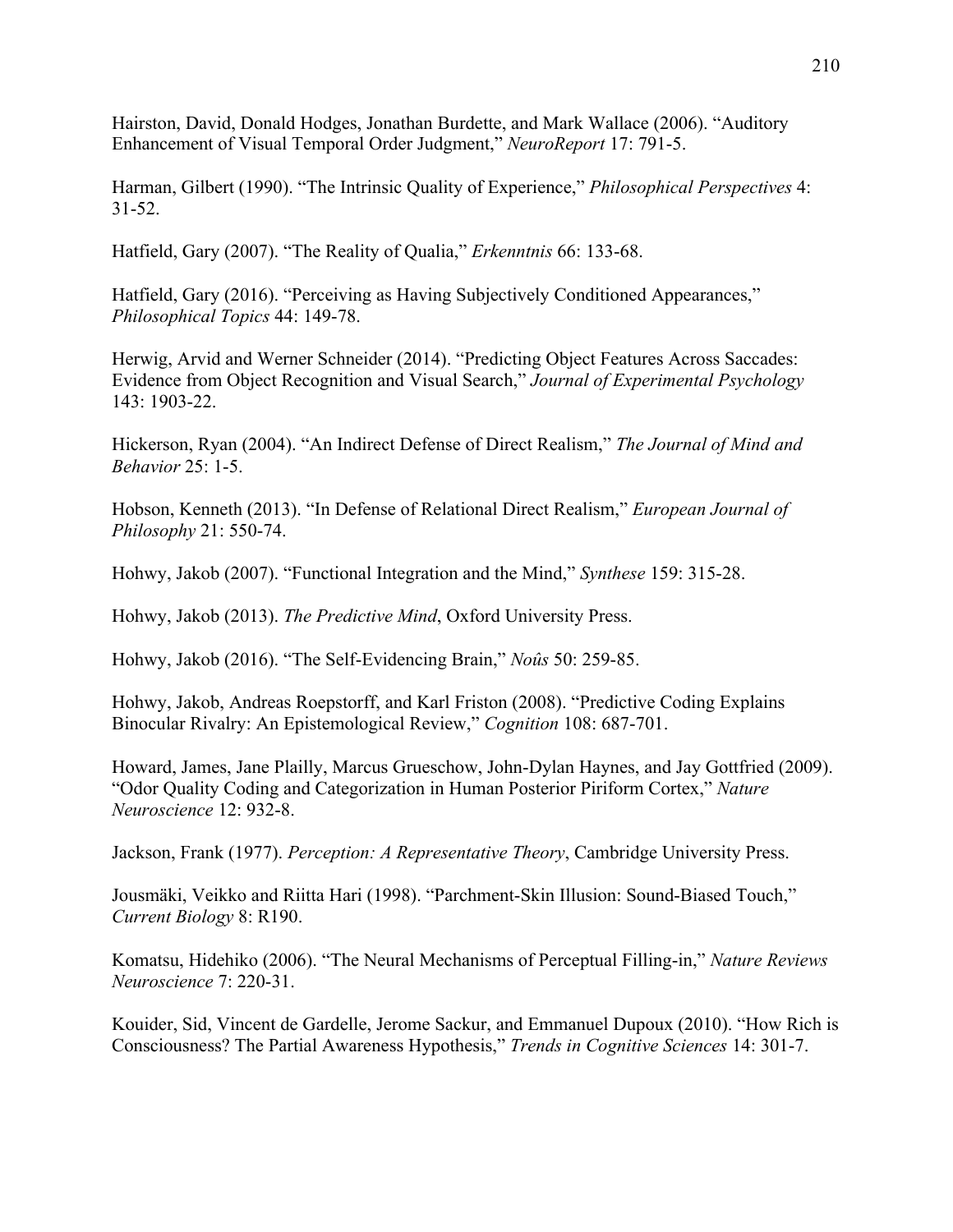Kovács, Ilona, Thomas Papathomas, Ming Yang, and Ákos Fehér (1996). "When the Brain Changes its Mind: Interocular Grouping During Binocular Rivalry," *Proceedings of the National Academy of Sciences* 93: 15508-11.

Le Morvan, Pierre (2004). "Arguments Against Direct Realism and How to Counter Them," *American Philosophical Quarterly* 41: 221-34.

MacAdam, David (1985). *Color Measurement: Themes and Variations*, Springer-Verlag.

Macpherson, Fiona (2013). "The Philosophy and Psychology of Hallucination: An Introduction," in *Hallucination*, edited by Fiona Macpherson and Dimitris Platchias, MIT Press.

Macpherson, Fiona and Clare Batty (2016). "Redefining Illusion and Hallucination in Light of New Cases," *Philosophical Issues* 26: 263-96.

Margot, Christian (2009). "A Noseful of Objects," *Nature Neuroscience* 12: 813-4.

Martin, Michael (2001). "Beyond Dispute: Sense-Data, Intentionality and the Mind-Body Problem," in *History of the Mind-Body Problem*, edited by Tim Crane and Sarah Patterson, Routledge.

Martin, Michael (2002). "The Transparency of Experience," *Mind & Language* 17: 376-425.

Martin, Michael (2004). "The Limits of Self-Awareness," *Philosophical Studies* 120: 37-89.

Martin, Michael (2006). "On Being Alienated," in *Perceptual Experience*, edited by Tamar Gendler and John Hawthorne, Oxford University Press.

Martin, Michael (2010). "What's in a Look?" in *Perceiving the World*, edited by Bence Nanay, Oxford University Press.

Martin, Michael (2013). "*Shibboleth*: Some Comments on William Fish's *Perception, Hallucination & Illusion*," *Philosophical Studies* 163: 37-48.

Martin, Michael (2017). "Elusive Objects," *Topoi* 36: 247-71.

Masrour, Farid (2017). "Space Perception, Visual Dissonance and the Fate of Standard Representationalism," *Noûs* 51: 565-93.

Matthen, Mohan (2016). "Is Perceptual Experience Normally Multimodal?" in *Current Controversies in Philosophy of Perception*, edited by Bence Nanay, Routledge.

Maund, Barry (2012). "Perceptual Constancies: Illusions and Veridicality," in *Perceptual Illusions: Philosophical and Psychological Essays*, edited by Clotilde Calabi, Palgrave Macmillan.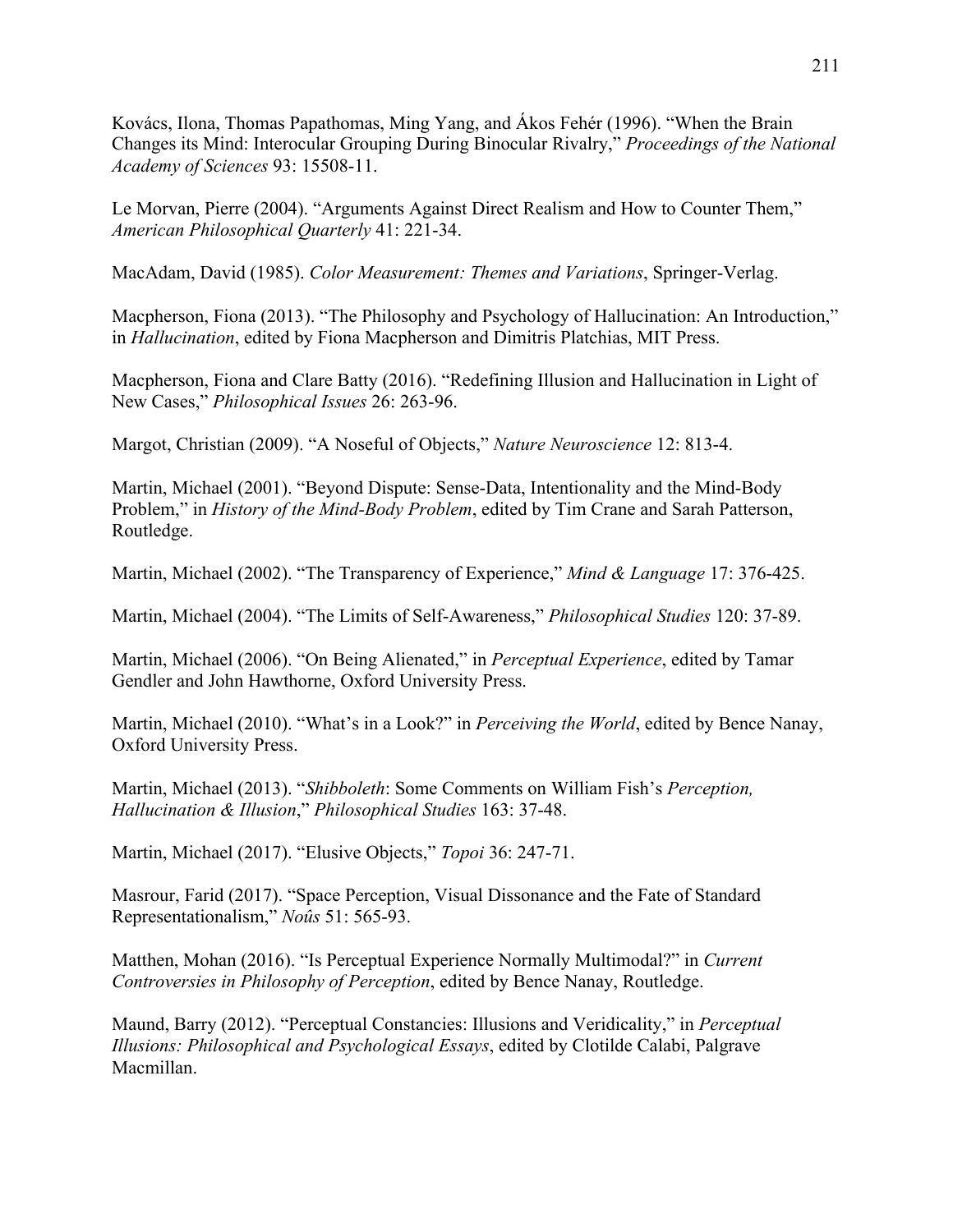McGurk, Harry and John MacDonald (1976). "Hearing Lips and Seeing Voices," *Nature* 264: 746-8.

McLaughlin, Brian (2010). "The Representational vs. the Relational View of Visual Experience," in *The Metaphysics of Consciousness*, edited by Pierfrancesco Basile, Julian Kiverstein, and Pauline Phemister, Cmbridge University Press.

McLaughlin, Brian (2016). "The Skewed View from Here: Normal Geometrical Misperception," *Philosophical Topics* 44: 231-99.

Metzinger, Thomas (2003). "Phenomenal Transparency and Cognitive Self-Reference," *Phenomenology and the Cognitive Sciences* 2: 353-93.

Metzinger, Thomas (2009). *The Ego Tunnel: The Science of the Mind and the Myth of the Self*, Basic Books.

Millar, Boyd (2015). "Naïve Realism and Illusion," *Ergo* 2: 607-25.

Möttönen, Riikka, Christina Krause, Kaisa Tiippana, and Mikko Sams (2002). "Processing of Changes in Visual Speech in the Human Auditory Cortex," *Cognitive Brain Research* 13: 417- 25.

Murray, Micah and Christoph Herrmann (2013). "Illusory Contours: A Window onto the Neurophysiology of Constructing Perception," *Trends in Cognitive Sciences* 17: 471-81.

Murray, Micah, David Lewkowicz, Amir Amedi, and Mark Wallace (2016). "Multisensory Processes: A Balancing Act Across the Lifespan," *Trends in Neurosciences* 39: 567-79.

Nanay, Bence (2014). "Empirical Problems with Anti-Representationalism," in *Does Perception Have Content?* edited by Berit Brogaard, Oxford University Press.

Nanay, Bence (2015). "The Representationalism versus Relationalism Debate: Explanatory Contextualism about Perception," *European Journal of Philosophy* 23: 321-36.

Nanay, Bence (2016). "Philosophy of Perception: A Road Map with Lots of Bypass Roads," in *Current Controversies in Philosophy of Perception*, edited by Bence Nanay, Routledge.

Navarra, Jordi, H. Henny Yueng, Janet Werker, and Salvador Soto-Faraco (2012). "Multisensory Interactions in Speech Perception," in *The New Handbook of Multisensory Processing*, edited by Barry Stein, MIT Press.

Neale, Stephen (2017). "Silent Reference," in *Meanings and Other Things: Themes from the Work of Stephen Schiffer*, edited by Gary Ostertag, Oxford University Press.

Nudds, Matthew (2009). "Recent Work in Perception: Naïve Realism and its Opponents," *Analysis* 69: 334-46.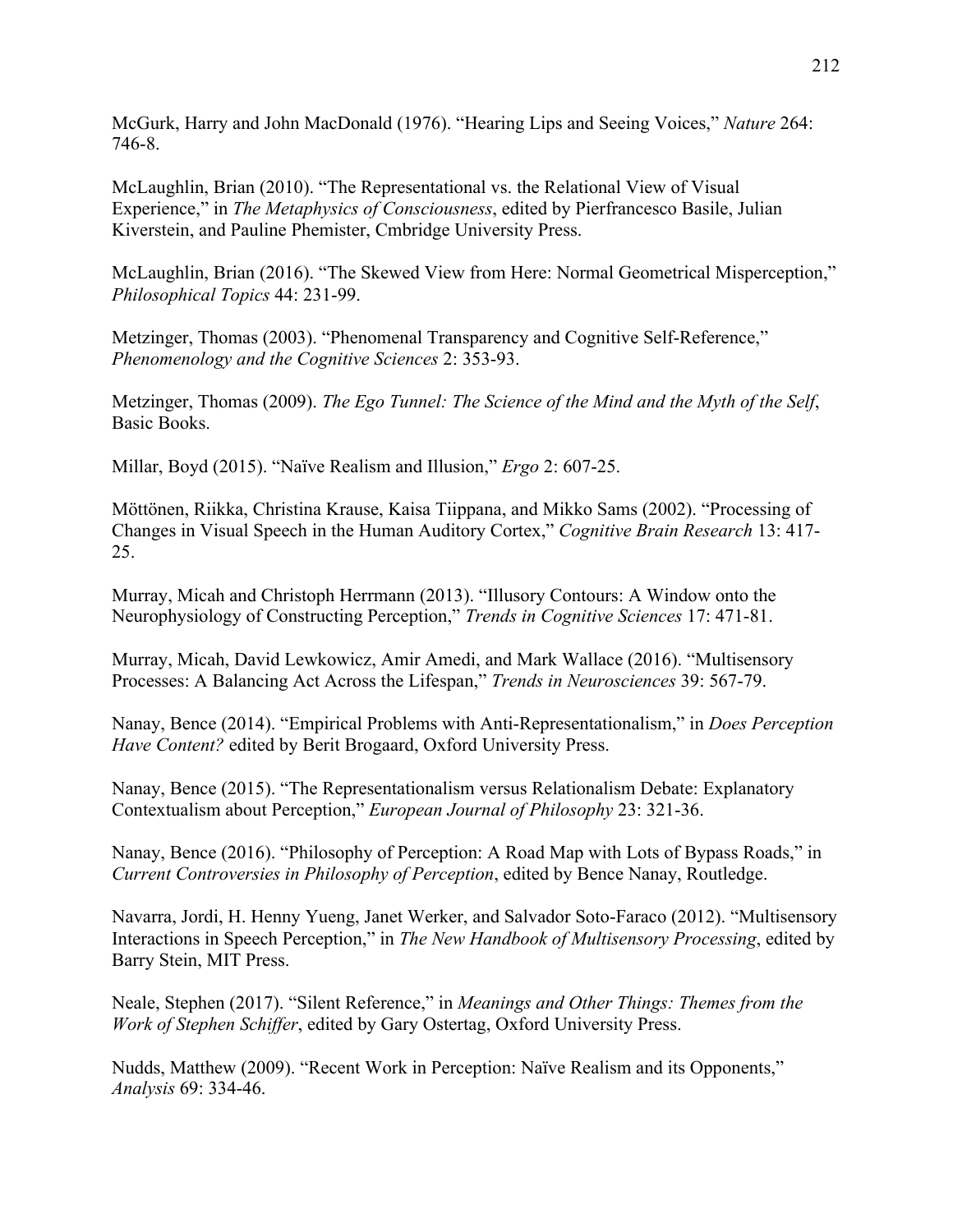O'Callaghan, Casey (2012). "Perception and Multimodality," in *The Oxford Handbook of Philosophy of Cognitive Science*, edited by Eric Margolis, Richard Samuels, and Stephen Stich, Oxford University Press.

O'Callaghan, Casey (2015). "Speech Perception," in *The Oxford Handbook of Philosophy of Perception*, edited by Mohan Matthen, Oxford University Press.

O'Callaghan, Casey (2016). "Enhancement Through Coordination," in *Current Controversies in Philosophy of Perception*, edited by Bence Nanay, Routledge.

O'Callaghan, Casey (2017). "Grades of Multisensory Awareness," *Mind & Language* 32: 155- 81.

Odegaard, Brian, Min Yu Chang, Hakwan Lau, Sing-Hang Cheung (ms). "Inflation Versus Filling-in: Why We Feel We See More than We Actually Do in Peripheral Vision." https://www.biorxiv.org/content/early/2018/02/12/263244

Olkkonen, Maria and Sarah Allred (2014). "Short-Term Memory Affects Color Perception in Context," *PLOS One* 9.

Olkkonen, Maria, Patrice McCarthy, and Sarah Allred (2014). The Central Tendency Bias in Color Perception: Effects of Internal and External Noise," *Journal of Vision* 14.

Olkkonen, Maria, Toni Saarela, and Sarah Allred (2016). "Perception-Memory Interactions Reveal a Computational Strategy for Perceptual Constancy," *Journal of Vision* 16.

Orlandi, Nico (2016). "Bayesian Perception is Ecological Perception," *Philosophical Topics* 44: 327-51.

Otten, Marte, Yair Pinto, Chris Paffen, Anil Seth, and Ryota Kanai (2017). "The Uniformity Illusion: Central Stimuli Can Determine Peripheral Perception," *Psychological Science* 28: 56- 68.

Papineau, David (2014). "Sensory Experience and Representational Properties," *Proceedings of the Aristotelian Society* 114: 1-33.

Pautz, Adam (2013). "Do the Benefits of Naïve Realism Outweigh the Costs? Comments on Fish, *Perception, Hallucination and Illusion*," *Philosophical Studies* 163: 25-36.

Pautz, Adam (2016). "Experiences are Representations: An Empirical Argument," in *Current Controversies in Philosophy of Perception*, edited by Bence Nanay, Routledge.

Pessoa, Luiz, Evan Thompson, and Alva Noë (1998). "Finding Out About Filling-In: A Guide to Perceptual Completion for Visual Science and the Philosophy of Perception," *Behavioral and Brain Sciences* 21: 723-802.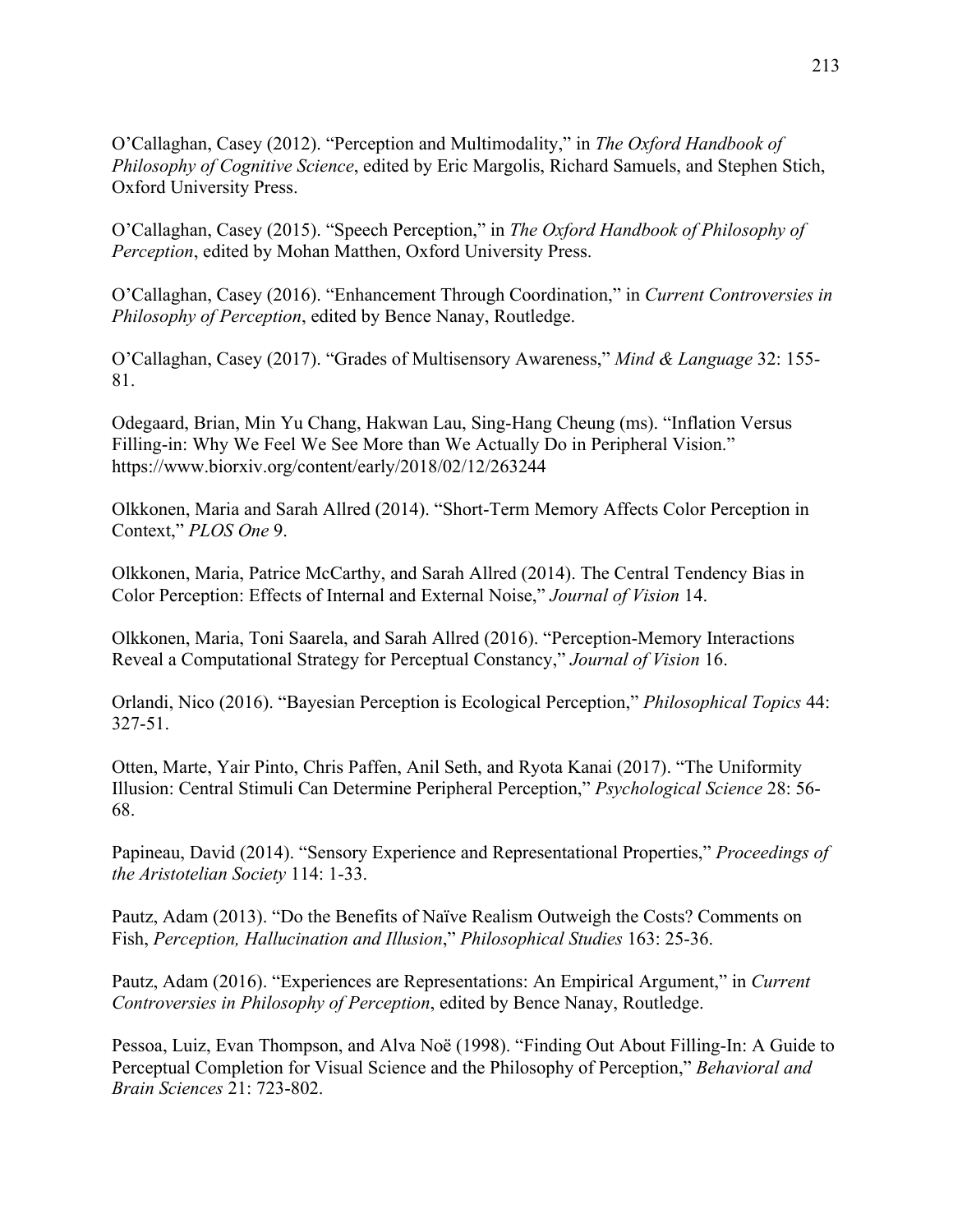Peters, Megan, Robert Kentridge, Ian Phillips, and Ned Block (2017). "Does Unconscious Perception Really Exist? Continuing the ASSC20 Debate," *Neuroscience of Consciousness* 1.

Petkov, Christopher, Kevin O'Connor, and Mitchell Sutter (2007). "Encoding of Illusory Continuity in Primary Auditory Cortex," *Neuron* 54: 153-65.

Phillips, Ian (2016). "Naïve Realism and the Science of (Some) Illusions," *Philosophical Topics* 44: 353-80.

Phillips, Ian (forthcoming). "Unconscious Perception Reconsidered," *Analytic Philosophy*.

Phillips, Ian and Ned Block (2016). "Debate on Unconscious Perception," in *Current Controversies in Philosophy of Perception*, edited by Bence Nanay, Routledge.

Preston, John and Severin Schroeder (2013). "The Neuroscientific Case for a Representative Theory of Perception," in *A Wittgensteinian Perspective on the Use of Conceptual Analysis in Psychology*, edited by Timothy Racine and Kathleen Slaney, Palgrave Macmillan.

Purves, Dale and Beau Lotto (2003). *Why We See What We Do: An Empirical Theory of Vision*, Sinauer.

Radonjic, Ana, Nicolas Cottaris, and David Brainard (2015). "Color Constancy in a Naturalistic, Goal-Directed Task," *Journal of Vision* 15.

Ramachandran, Vilayanur (1992). "Blind Spots," *Scientific American* 266: 86-91.

Robinson, Howard (1994). *Perception,* Routledge.

Robinson, Howard (2013). "The Failure of Disjunctivism to Deal with 'Philosophers' Hallucinations'," in *Hallucination*, edited by Fiona Macpherson and Dimitris Platchias, MIT Press.

Rogers, Brian (2014). "Delusions about Illusions," *Perception* 43: 840-5.

Rosenthal, David (1985). "Review of *Perception: A Representative Theory* by Frank Jackson," *Journal of Philosophy* 82: 28-41.

Russell, Bertrand (1912/1997). *The Problems of Philosophy*, Oxford University Press.

Schwartz, Robert (2016). "Perceptual Veridicality," *Philosophical Topics* 44: 381-403.

Sellars, Roy Wood (1939). "A Statement of Critical Realism," *Revue Internationale de Philosophie* 1: 472-98.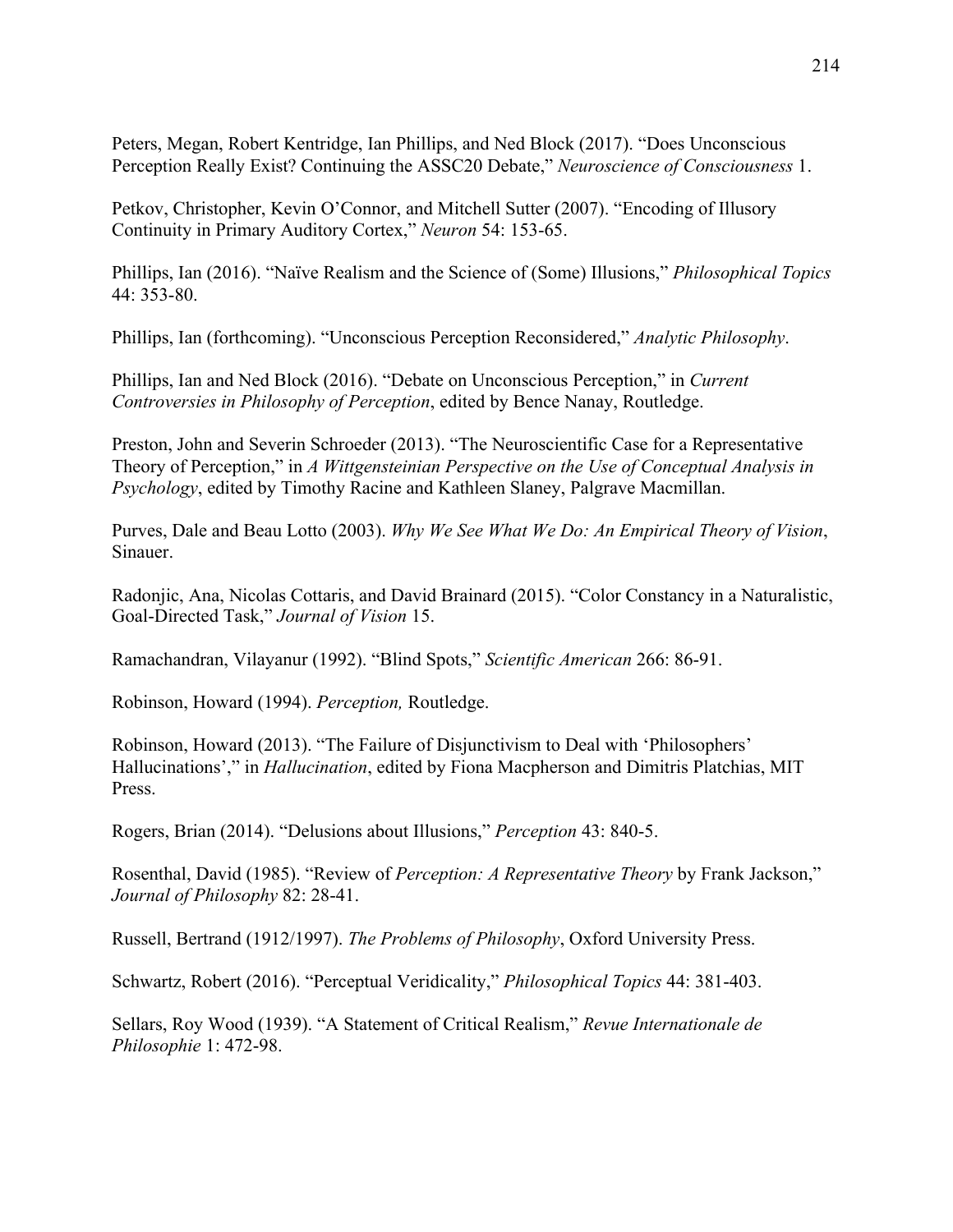Sellars, Wilfrid (1956). "Empiricism and the Philosophy of Mind," in *Minnesota Studies in the Philosophy of Science, Vol. 1: The Foundations of Science and the Concepts and Psychology and Psychoanalysis*, edited by Herbert Feigl and Michael Scriven, University of Minnesota Press.

Shahin, Antoine, Christopher Bishop, and Lee Miller (2009). "Neural Mechanisms for Illusory Filling-In of Degraded Speech," *NeuroImage* 44: 1133-43.

Shams, Ladan, Yukiyasu Kamitani, and Shinsuke Shimojo (2000). "What You See is What You Hear," *Nature* 408: 788.

Shams, Ladan and Robyn Kim (2010). "Crossmodal Influences on Visual Perception," *Physics of Life Reviews* 7: 269-84.

Shimojo, Shinsuke, Yukiyasu Kamitani, and Shin'ya Nishida (2001). "Afterimage of Perceptually Filled-in Surface," *Science* 293: 1677-80.

Smart, John (2002). "The Compatibility of Direct Realism with the Scientific Account of Perception; Comment on Mark Crooks," *The Journal of Mind and Behavior* 23: 239-44.

Smith, David (2002). *The Problem of Perception*, Harvard University Press.

Smythies, John (2005). "How the Brain Decides what We See," *Journal of the Royal Society of Medicine* 98: 18-20.

Smythies, John (2009a). "Philosophy, Perception, and Neuroscience," *Perception* 38: 638-51.

Smythies, John (2009b). "'Reality' and 'Virtual Reality' Mechanisms in the Brain and their Significance," *Journal of Consciousness Studies* 16: 69-80.

Smythies, John (2011). "Reply to Bennett and Hacker," *Perception* 40: 252-4.

Smythies, John and Vilayanur Ramachandran (1997). "An Empirical Refutation of the Direct Realist Theory of Perception, *Inquiry* 40: 437-8.

Sollberger, Michael (2008). "Naïve Realism and the Problem of Causation," *Disputatio* 3: 1-19.

Sollberger, Michael (2012). "Causation in Perception: A Challenge to Naïve Realism," *Review of Philosophy and Psychology* 3: 581-95.

Sollberger, Michael (2015). "In Defence of a Structural Account of Indirect Realism," *European Journal of Philosophy* 23: 815-37.

Spence, Charles (2015). "Multisensory Flavor Perception," *Cell* 161: 24-35.

Sperber, Dan and Deirdre Wilson (2015). "Beyond Speaker's Meaning," *Croatian Journal of Philosophy* 15: 117-49.